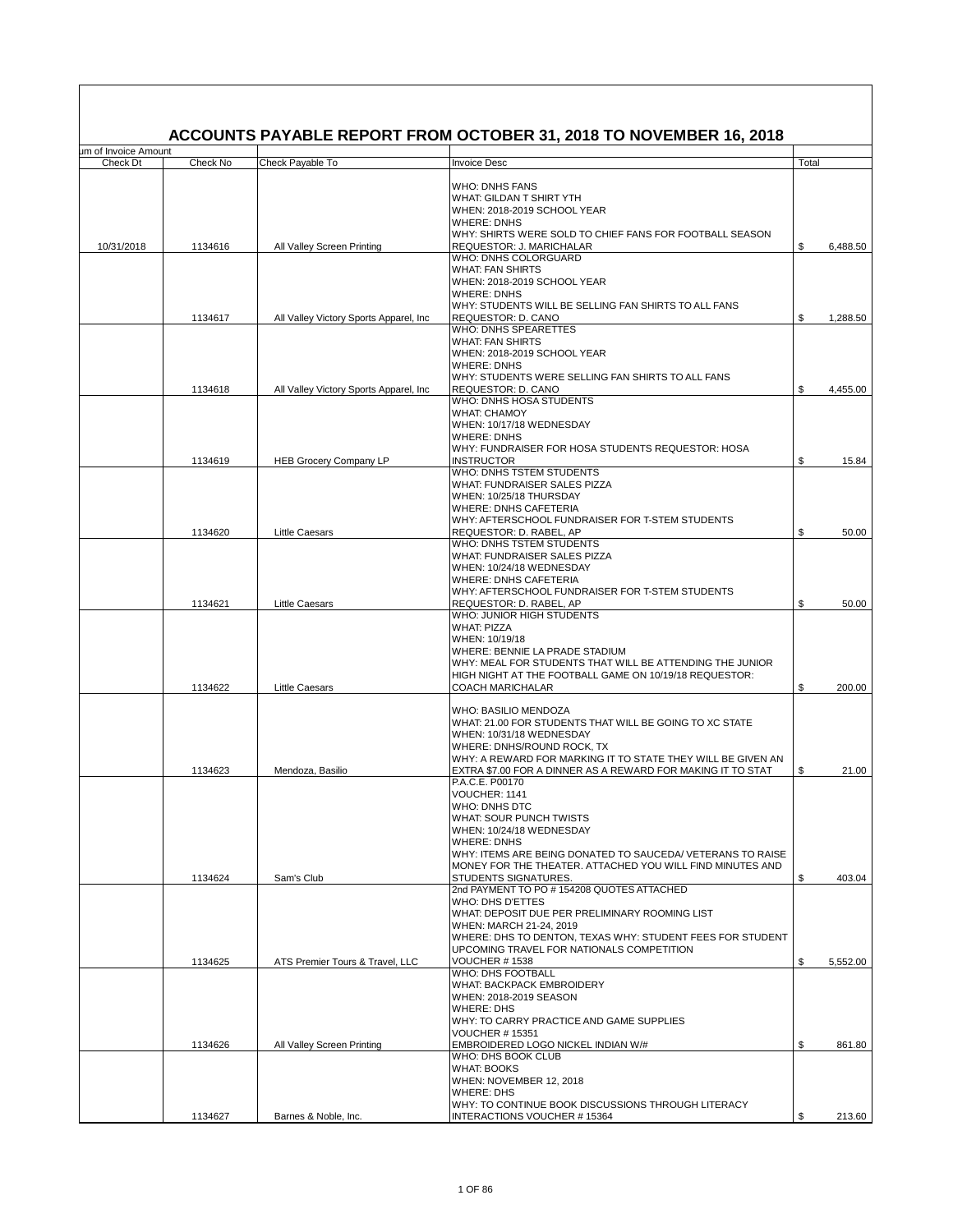|            |         |                               | WHO: DHS COLORGUARD                                                                                    |                |
|------------|---------|-------------------------------|--------------------------------------------------------------------------------------------------------|----------------|
|            |         |                               | <b>WHAT: JAZZ SHOES</b>                                                                                |                |
|            |         |                               | WHEN: 2018-2019 SCHOOL YEAR<br>WHERE: DHS AND RGV STADIUMS                                             |                |
|            |         |                               | WHY: MAKE COLORGUARD LOOK UNIFORMED                                                                    |                |
| 10/31/2018 | 1134628 | <b>Curtain Call Costumes</b>  | <b>VOUCHER #15331</b>                                                                                  | \$<br>255.00   |
|            |         |                               | WHO: DHS JUNIOR CLUB                                                                                   |                |
|            |         |                               | WHAT: CONCESSION STAND SUPPLIES WHEN: OCTOBER 26, 2018                                                 |                |
|            |         |                               | WHERE: STADIUM CONCESSION STAND A SOUTH - WEST<br>WHY: CONCESSION STAND SUPPLIES FOR REDSKINS FOOTBALL |                |
|            | 1134629 | <b>HEB Grocery Company LP</b> | <b>GAME</b>                                                                                            | \$<br>34.42    |
|            |         |                               |                                                                                                        |                |
|            |         |                               | WHO: DHS DRAMA STUDENTS                                                                                |                |
|            |         |                               | WHAT: PROPS AND COSTUMES FOR SHOW WHEN: OCTOBER 2018                                                   |                |
|            |         |                               | <b>WHERE: DHS</b>                                                                                      |                |
|            |         |                               | WHY: TO GIVE STUDENTS OPPORTUNITY TO SHOW OFF THEATRICAL<br>SKILLS/TALENTS                             |                |
|            | 1134630 | JJ's Party House              | <b>VOUCHER #15370</b>                                                                                  | \$<br>448.41   |
|            |         |                               | <b>WHO: MAINT/CARLOS</b>                                                                               |                |
|            |         |                               | <b>WHAT: MATERIAL</b>                                                                                  |                |
|            |         |                               | WHEN: SEPT 2018                                                                                        |                |
|            |         |                               | <b>WHERE: SOLIS</b>                                                                                    |                |
|            | 1134631 | JROTC DOG TAGS, INC           | <b>WHY: REPAIRS</b><br>WHO: DHS D'ETTES                                                                | \$<br>346.95   |
|            |         |                               | <b>WHAT: CHEER TENNIS SHOES</b>                                                                        |                |
|            |         |                               | WHEN: 2018-2019 SCHOOL YEAR                                                                            |                |
|            |         |                               | WHERE: DHS AND RGV                                                                                     |                |
|            | 1134632 | Omni Cheer                    | WHY: MAKE DANCERS LOOK UNIFORMED VOUCHER #15354                                                        | \$<br>845.09   |
|            |         |                               | WHO: BUSINESS PROFESSIONALS OF AMERICA                                                                 |                |
|            |         |                               | WHAT: CONCESSION STAND SUPPLIES WHEN: OCTOBER 26, 2018                                                 |                |
|            |         |                               | WHERE: BENNIE LA PRADE STADIUM<br>WHY: CONCESSION STAND C SOUTH - EAST                                 |                |
|            | 1134633 | Sam's Club                    | <b>VOUCHER #15361</b>                                                                                  | \$<br>(3.36)   |
|            |         |                               | WHO: DHS BRAVETTE TRACK N FIELD WHAT: CONCESSION STAND                                                 |                |
|            |         |                               | SUPPLIES WHEN: OCTOBER 26, 2018                                                                        |                |
|            |         |                               | WHERE: BENNIE LA PRADE STADIUM                                                                         |                |
|            |         |                               | WHY: CONCESSION STAND B NORTH - WEST                                                                   |                |
|            |         |                               | <b>VOUCHER #15339</b><br><b>WHO: DHS JUNIOR CLUB</b>                                                   | \$<br>588.03   |
|            |         |                               | WHAT: CONCESSION STAND SUPPLIES WHEN: OCTOBER 26, 2018                                                 |                |
|            |         |                               | WHERE: STADIUM CONCESSION STAND A SOUTH - WEST                                                         |                |
|            |         |                               | WHY: CONCESSION STAND SUPPLIES FOR REDSKINS FOOTBALL                                                   |                |
|            |         |                               | <b>GAME</b>                                                                                            |                |
|            | 1134634 | Sam's Club                    | VOUCHER # 15372                                                                                        | \$<br>268.32   |
|            |         |                               | WHO: BUSINESS PROFESSIONALS OF AMERICA                                                                 |                |
|            |         |                               | WHAT: CONCESSION STAND SUPPLIES WHEN: OCTOBER 26, 2018                                                 |                |
|            |         |                               | WHERE: BENNIE LA PRADE STADIUM<br>WHY: CONCESSION STAND C SOUTH - EAST                                 |                |
|            | 1134635 | Sam's Club                    | <b>VOUCHER #15361</b>                                                                                  | \$<br>247.88   |
|            |         |                               | <b>WHO: DHS LIBRARY</b>                                                                                |                |
|            |         |                               | WHAT: CONCESSION STAND SALES                                                                           |                |
|            |         |                               | WHEN: OCTOBER 24, 2018                                                                                 |                |
|            |         |                               | <b>WHERE: DHS LIBRARY</b>                                                                              |                |
|            | 1134636 | Sam's Club                    | WHY: CONCEESION STAND SALES VOUCHER #15350                                                             | \$<br>1.459.81 |
|            |         |                               | WHO: DHS CHEERLEADERS                                                                                  |                |
|            |         |                               | WHAT: CONCESSION STAND SUPPLIES WHEN: OCTOBER 26, 2018                                                 |                |
|            |         |                               | WHERE: BENNIE LA PRADE STADIUM CONCESSION STAND D (NORTH -                                             |                |
|            | 1134637 | Sam's Club                    | EAST) WHY: SUPPLIES FOR CONCESSION STAND VOUCHER # 15358                                               | \$<br>419.58   |
|            |         |                               | WHO: DHS BPA                                                                                           |                |
|            |         |                               | WHAT: CONCESSION STAND SUPPLIES WHEN: OCTOBER 27, 2018<br><b>WHERE: DHS</b>                            |                |
|            |         |                               | WHY: PUMPKIN PATCH CONCESSION STAND                                                                    |                |
|            | 1134638 | Sam's Club                    | <b>VOUCHER #15366</b>                                                                                  | \$<br>375.25   |
|            |         |                               |                                                                                                        |                |
|            |         |                               | WHO: MCJROTC STUDENTS                                                                                  |                |
|            |         |                               | WHAT: BOXES OF CHICKEN                                                                                 |                |
|            |         |                               | WHEN: OCTOBER 20, 2018<br><b>WHERE: DHS</b>                                                            |                |
|            |         |                               | WHY: BOXES OF CHICKEN NEEDED FOR STUDENT BBQ FUNDRAISER                                                |                |
|            | 1134639 | Vera's King 0 Meats           | <b>VOUCHER #15355</b>                                                                                  | \$<br>280.00   |
|            |         |                               | BACKGROUND CHECKS FOR NEW HIRES, VOLUNTEERS, AND                                                       |                |
|            | 1134640 |                               | Agency 405 Texas Department Of Public CONTRACTORS FOR THE MONTH OF SEPTEMBER. 2018                     | \$<br>200.00   |
|            |         |                               | CONDENSER MOTOR OEM FAN BLADE ******************** QUOTES                                              |                |
|            |         |                               | ATTACHED DIP ATTACHED<br>WHO: ENERGY/URBAN G                                                           |                |
|            |         |                               | <b>WHAT: MOTOR</b>                                                                                     |                |
|            |         |                               | WHEN: JULY 2018                                                                                        |                |
|            |         |                               | WHERE: FIELD HOUSE                                                                                     |                |
|            | 1134641 | Aircool Tech-ACT Corporation  | WHY: REPAIRS/NOT WORKING                                                                               | \$<br>1,609.95 |
|            |         |                               | WHO: Jackie Alvarez, Speech                                                                            |                |
|            |         |                               | WHAT: Mileage Reimbursement                                                                            |                |
|            |         |                               | WHEN: September 2018<br><b>WHERE: Special Ed. Dept</b>                                                 |                |
|            |         |                               | WHY: To Provide speech Therapy to students district wide as required through                           |                |
|            | 1134642 | Alvarez, Jacqueline           | ARD                                                                                                    | \$<br>36.14    |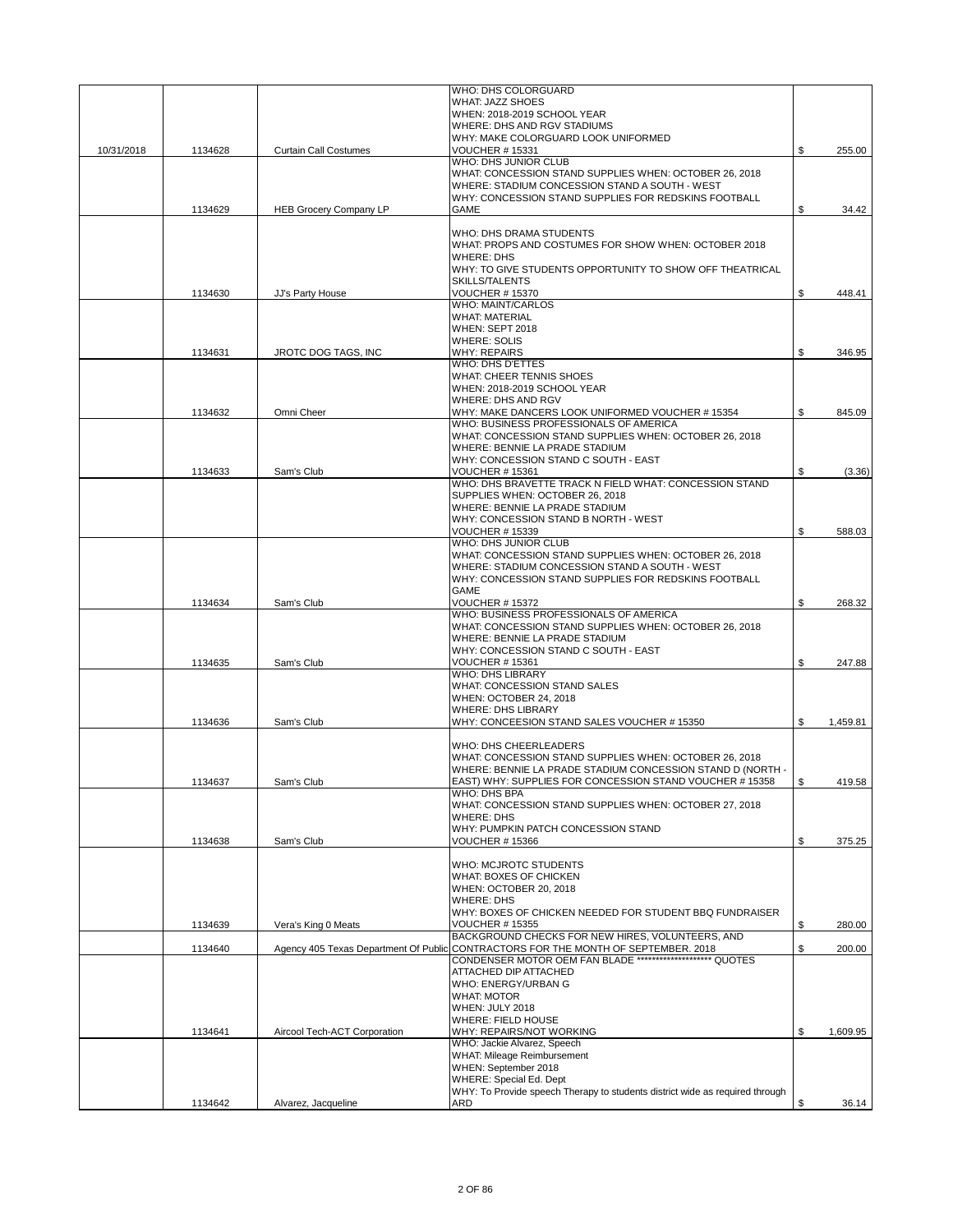|            |         |                                       | WHO: Dr. Diana Villanueva, Special Education Director                                                                    |                 |
|------------|---------|---------------------------------------|--------------------------------------------------------------------------------------------------------------------------|-----------------|
|            |         |                                       | WHAT: Kurzweil 3000 Firefly<br>WHEN: September 2018                                                                      |                 |
|            |         |                                       | WHERE: Special Ed. Dept.                                                                                                 |                 |
|            |         |                                       | WHY: Curriculum writers will be able to upload tests to program and student will                                         |                 |
| 10/31/2018 | 1134643 | Audio Optical Systems of Austin, Inc. | be able to test online in comparison t<br>LONG WRIST COTTON GLOVES BLACK XS CIP: 1:1:1 BUY BOARD: 507-16                 | \$<br>20,380.00 |
|            |         |                                       |                                                                                                                          |                 |
|            |         |                                       | <b>WHO: DNHS BAND</b>                                                                                                    |                 |
|            |         |                                       | <b>WHAT: GLOVES</b>                                                                                                      |                 |
|            |         |                                       | WHEN: OCT 6, 2018<br><b>WHERE: DNHS</b>                                                                                  |                 |
|            |         |                                       | WHY: GLOVES ARE NEEDED FOR STUDENTS FOR PERFORMANCE AT                                                                   |                 |
|            | 1134644 | <b>Band Shoppe</b>                    | PRE- UIL PIGSKIN.                                                                                                        | \$<br>431.25    |
|            |         |                                       | ADIDAS ALPHABOUNCE BEYOND                                                                                                |                 |
|            |         |                                       | <b>WHO: PEREZ</b><br><b>WHAT: SUPPLIES</b>                                                                               |                 |
|            |         |                                       | WHEN: 2018-2019 MIDDLE SCHOOL GIRLS X-COUNTRY ATHLETIC                                                                   |                 |
|            |         |                                       | <b>SEASON</b>                                                                                                            |                 |
|            |         |                                       | WHERE: VETERANS MIDDLE SCHOOLS WHY: SUPPLIES FOR GIRLS X-                                                                |                 |
|            | 1134645 | <b>Barcelona Sporting Goods</b>       | <b>COUNTRY TEAM EQUIPMENT</b>                                                                                            | \$<br>1,000.00  |
|            |         |                                       | WHO: CTE CHEF ROGELIO TORRES, CULINARY ARTS INSTRUCTOR                                                                   |                 |
|            |         |                                       | WHAT: ACCESS CODES                                                                                                       |                 |
|            |         |                                       | WHEN: SEPTEMBER 2018                                                                                                     |                 |
|            |         |                                       | WHERE: DONNA HIGH SCHOOL<br>WHY: ITEMS WILL BE USED FOR INSTRUCTIONAL RESOURCES FOR                                      |                 |
|            | 1134646 | Barnes & Noble, Inc.                  | <b>CTE STUDENTS</b>                                                                                                      | \$<br>959.40    |
|            |         |                                       | WHO: Mrs. Stephanie - Garza                                                                                              |                 |
|            |         |                                       | WHAT: ALEX APPROXIMATELY Library Books for Battle of the Books                                                           |                 |
|            |         |                                       | Competition<br>WHEN: Fiscal 2018-2019                                                                                    |                 |
|            |         |                                       | WHERE: All Donna ISD Students from Elementary, Middle School and High                                                    |                 |
|            |         |                                       | School                                                                                                                   |                 |
|            |         |                                       | WHY: Will be competing against each campus t                                                                             | \$<br>3,846.50  |
|            |         |                                       | WHEN: FISCAL YEAR 2018-2019                                                                                              |                 |
|            |         |                                       | WHAT: POSER SNAP PRO-FLEX- ARM TRIPOD & REMOTE SHUTTER                                                                   |                 |
|            |         |                                       | WHERE: SUPT.'S OFFICE                                                                                                    |                 |
|            |         |                                       | WHO: PUBLIC RELATION OFFICER                                                                                             |                 |
|            | 1134647 | Best Buy Business Advantage Account   | WHY: DISTRICT WIDE FACEBOOK LIVE INTERVIEWS<br>35 towable lift ****************** quote attached bid-515*16 dip attached | \$<br>14.99     |
|            |         |                                       | who: maint/zenon                                                                                                         |                 |
|            |         |                                       | what: lift when: aug 2018                                                                                                |                 |
|            |         |                                       | where: dnhs                                                                                                              |                 |
|            | 1134648 | Briggs-Equipment                      | why: replace tiles<br>WHEN: 10/5/18 TOURN 4 GAMES                                                                        | \$<br>248.00    |
|            |         |                                       | WHERE: SAUCEDA MS                                                                                                        |                 |
|            |         |                                       | WHY: UIL REQUIREMENT (EEVS CHACON) ( MARY HOGE VS CUELLAR) (                                                             |                 |
|            | 1134649 | CANTU, AARON PETER                    | TODD VS AP) (CENTRAL VS GARZA)                                                                                           | \$<br>155.00    |
|            |         |                                       | WHEN: 10/6/18 8 GAMES<br><b>WHERE: SAUCEDA MS</b>                                                                        |                 |
|            |         |                                       | WHY: UIL REQUIREMENT (VETERANS VS MERCEDES), (MARY HOGE VS                                                               |                 |
|            |         |                                       | CHACON) (EE VS WESLACO) (WESLACO VS SAUCEDA) ((AP VS                                                                     |                 |
|            |         |                                       | WESLACO) (HARREL VS GARZA) (MHOGE VS CUELLAR) (ELSA VS<br>TODD)                                                          | 295.00          |
|            |         |                                       | WHO: CANTU, AARON                                                                                                        | \$              |
|            |         |                                       | WHAT: ATHLETIC OFFICIAL                                                                                                  |                 |
|            |         |                                       | WHEN: 8/4/18                                                                                                             |                 |
|            |         |                                       | <b>WHERE: DNHS</b>                                                                                                       |                 |
|            |         |                                       | WHY: UIL REQUIREMENT (DNHS VS IDEA)<br>VARSITY & JV                                                                      | \$<br>115.00    |
|            |         |                                       | WHO: CANTU, ADAM                                                                                                         |                 |
|            |         |                                       | WHAT: ATHLETIC OFFICIAL (TOURNAMENT) WHEN: 10/5/18                                                                       |                 |
|            |         |                                       | <b>WHERE: SAUCEDA MS</b><br>WHY: UIL REQUIREMENT (EE VS CHACON) (MARY HOGE VS CUELLAR) (                                 |                 |
|            | 1134650 | CANTU, ADAM JACOB                     | TODD VS AP) (CENTAL VS GARZA) 4 GAMES                                                                                    | \$<br>155.00    |
|            |         |                                       | WHO: CASTILLO, NICK                                                                                                      |                 |
|            |         |                                       | WHAT: ATHLETIC OFFICIAL                                                                                                  |                 |
|            |         |                                       | WHEN: 10/6/18<br><b>WHERE: VETERANS MS</b>                                                                               |                 |
|            | 1134651 | CASTILLO, NICK                        | WHY: UIL REQUIREMENT (EE VS VETERANS) 8A                                                                                 | \$<br>60.00     |
|            |         |                                       |                                                                                                                          |                 |
|            |         |                                       | WHO: CTE TEACHER CHRISTINA DELEON WHAT: RENEWAL FEE                                                                      |                 |
|            |         |                                       | WHEN: FY 2018-2019<br><b>WHERE: DNHS</b>                                                                                 |                 |
|            | 1134652 | CEV Multimedia, LTD.                  | WHY: LICENSE RENEWAL CEV BMFIMT TEACHER LICENSE RENEWAL                                                                  | \$<br>1,025.00  |
|            |         |                                       | WHO: R. LEAL/GARATE                                                                                                      |                 |
|            |         |                                       | WHAT: 6"X8" PLAQUES W/LOGO                                                                                               |                 |
|            |         |                                       | WHEN: OCTOBER 5-6, 2018                                                                                                  |                 |
|            | 1134653 | CHAMPION AWARDS and Apparel           | WHERE: DONNA HIGH SCHOOL<br>WHY: GOLF TOURNAMENT                                                                         | \$<br>109.50    |
|            |         |                                       | Mileage claim form attached Mileage was processed because extra forms were                                               |                 |
|            |         |                                       | required to make new vendor. *********************                                                                       |                 |
|            |         |                                       | WHO: Crystal Cantu, Diagnostician wHAT: Mileage reimbursement<br>WHEN: August 2018                                       |                 |
|            |         |                                       | WHERE: Special Ed. Dept.                                                                                                 |                 |
|            | 1134654 | Cantu, Crystal                        | WHY: to and from                                                                                                         | \$<br>82.84     |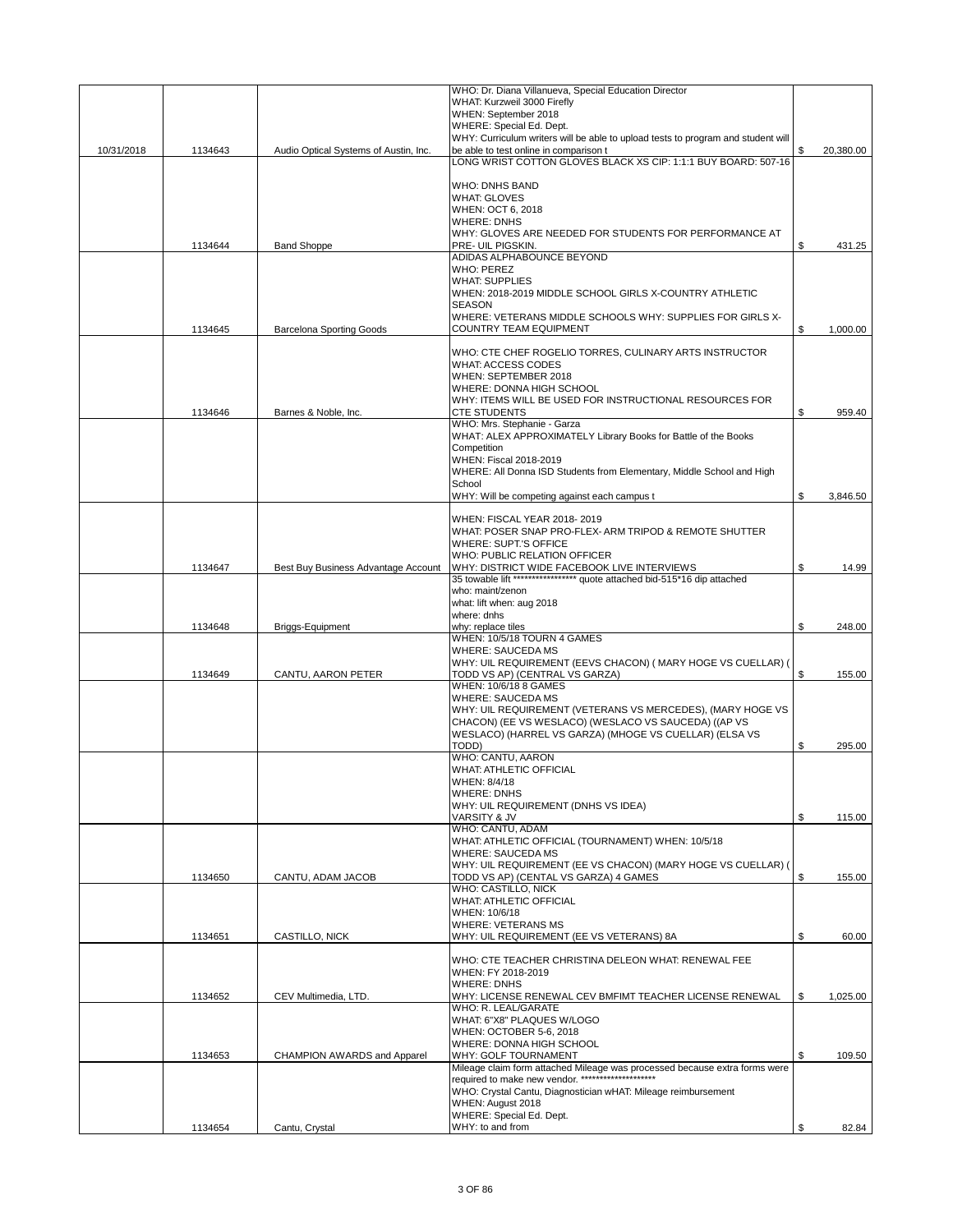|            | 1134662 | Ewing Irrigation                     | <b>WHY: REPAIRS</b><br>Who: Ernesto Guerra, 1st Grade Gustavo Cazares, 5th Grade                         | \$<br>627.95   |
|------------|---------|--------------------------------------|----------------------------------------------------------------------------------------------------------|----------------|
|            |         |                                      | WHEN: SEPT 2018<br>WHERE: BASEBALL FIELD                                                                 |                |
|            |         |                                      | <b>WHAT: MATERIAL</b>                                                                                    |                |
|            |         |                                      | DIP ATTACHED<br>WHO: MAINT/PABLO                                                                         |                |
|            |         |                                      | WHY: STUDENT MEAL<br>JOHSE END NOZZLE **************** BUY BOARD 529-17 QUOTE# 3000150                   |                |
|            |         |                                      | WHAT: C-C MEET                                                                                           | \$<br>224.00   |
|            |         |                                      | <b>WHERE: DHS</b>                                                                                        |                |
|            |         |                                      | WHO: V DE HOYOS<br>WHEN: 10/6/18                                                                         |                |
|            | 1134661 | Don Ponchitos Cafe                   | WHAT: C-C MEET<br>WHY: STUDENT MEAL                                                                      | \$<br>266.00   |
|            |         |                                      | <b>WHERE: DHS</b>                                                                                        |                |
|            |         |                                      | <b>WHO: B MENDOZA</b><br>WHEN: 10/6/18                                                                   |                |
|            | 1134660 | Doggett Freightliner of South Texas, | Why: Need to pay outstanding invoice # X103189744:02                                                     | \$<br>184.74   |
|            |         |                                      | Where: Bus Barn<br>When: October 2018                                                                    |                |
|            |         |                                      | What: Outstanding Inovice # X103189744:02                                                                |                |
|            |         |                                      | Need to pay outstanding invoice # X103189744-02 Reference PO # 151369<br>Who: Luis O. Solis              |                |
|            | 1134659 | D.M.R. Educational Consulting        | Why: STAAR Readiness Geres                                                                               | \$<br>3,000.00 |
|            |         |                                      | <b>Where: Stainke Elementary</b><br>Who: stainke teachers                                                |                |
|            |         |                                      | When: October 6 and 20-2018                                                                              |                |
|            |         |                                      | <b>WHY: STUDENT MEAL</b><br>What: Consulting services                                                    | \$<br>143.70   |
|            |         |                                      | WHAT: C-C MEET                                                                                           |                |
|            |         |                                      | WHEN: 10/6/18<br><b>WHERE: DHS</b>                                                                       |                |
|            |         |                                      | WHO: V DE HOYOS                                                                                          |                |
|            |         |                                      | WHY: STUDENTS HAD A VOLLEYBALL TOURN. AND THE REQUISITION<br>WAS OVERLOOKED.                             | \$<br>110.00   |
|            |         |                                      | WHERE: VETERANS MIDDLE SCHOOL                                                                            |                |
|            |         |                                      | <b>WHAT: STUDENT MEALS</b><br>WHEN: 9/22/18                                                              |                |
|            |         |                                      | <b>WHY:STUDENT MEAL</b><br>WHO: PEREZ/ GRIMALDO                                                          | \$<br>268.65   |
|            |         |                                      | <b>WHAT:C-C MEET</b>                                                                                     |                |
|            |         |                                      | WHEN:10/6/18<br><b>WHERE:DHS</b>                                                                         |                |
|            |         | Chick Fil A Weslaco                  | <b>WHO: CAMPOS</b>                                                                                       |                |
|            | 1134658 |                                      | <b>WHAT:C-C MEET</b><br>WHY: STUDENT MEAL                                                                | \$<br>191.60   |
|            |         |                                      | WHEN: 10/6/18<br><b>WHERE: DHS</b>                                                                       |                |
|            |         |                                      | WHO: B MENDOZA                                                                                           |                |
|            | 1134657 | Cereceres, Erica                     | WHERE: Special Ed. Department<br>WHY: To Provide Therapy to students as required by ARD.                 | \$<br>91.64    |
|            |         |                                      | WHEN: September 2018                                                                                     |                |
|            |         |                                      | WHO: Erica Cereceres, Speech Therapist Assistant<br>WHAT: Mileage Reimbursement                          |                |
|            |         |                                      | WHY: UIL REQUIREMENT (VETERAS VS EE.) 8A,8B,8C                                                           | \$<br>120.00   |
|            |         |                                      | WHEN: 10/4/18<br><b>WHERE: VETERANS</b>                                                                  |                |
|            |         |                                      | <b>WHERE: VETERANS MS</b><br>WHY: UIL REQUIREMENT (VETERANS VS CUELLAR) 7A, 7B, 7C TEAMS                 | \$<br>120.00   |
|            |         |                                      | WHEN: 10/2/18                                                                                            |                |
|            | 1134656 | Castillo, Ricardo                    | WHY: UIL REQUIREMENT (DNHS VS IDEA) JV                                                                   | \$<br>115.00   |
|            |         |                                      | <b>WHERE: DONNA NORTH</b>                                                                                |                |
|            |         |                                      | <b>WHAT: ATHLETIC OFFICIAL</b><br>WHEN: 8/4/18                                                           |                |
|            |         |                                      | HO: RICARDO CASTILLO                                                                                     |                |
|            | 1134655 | Castillo, Carlo David                | <b>WHERE: VETERANS MS</b><br>WHY: UIL REQUIREMENT (VETERANS VS EELSA)                                    | \$<br>60.00    |
|            |         |                                      | WHEN: 10/6/18                                                                                            |                |
|            |         |                                      | WHO: CASTILLO, CARLO<br><b>WHAT: ATHLETIC OFFICIAL</b>                                                   |                |
| 10/31/2018 | 1134654 | Cantu, Crystal                       | services                                                                                                 | \$<br>58.61    |
|            |         |                                      | WHERE: Special Ed. Dept.<br>WHY: to and from all campuses to access and determine eligibility of student |                |
|            |         |                                      | wHAT: Mileage reimbursement<br>WHEN: September 2018                                                      |                |
|            |         |                                      | WHO: Crystal Cantu, Diagnostician                                                                        |                |
|            |         |                                      |                                                                                                          |                |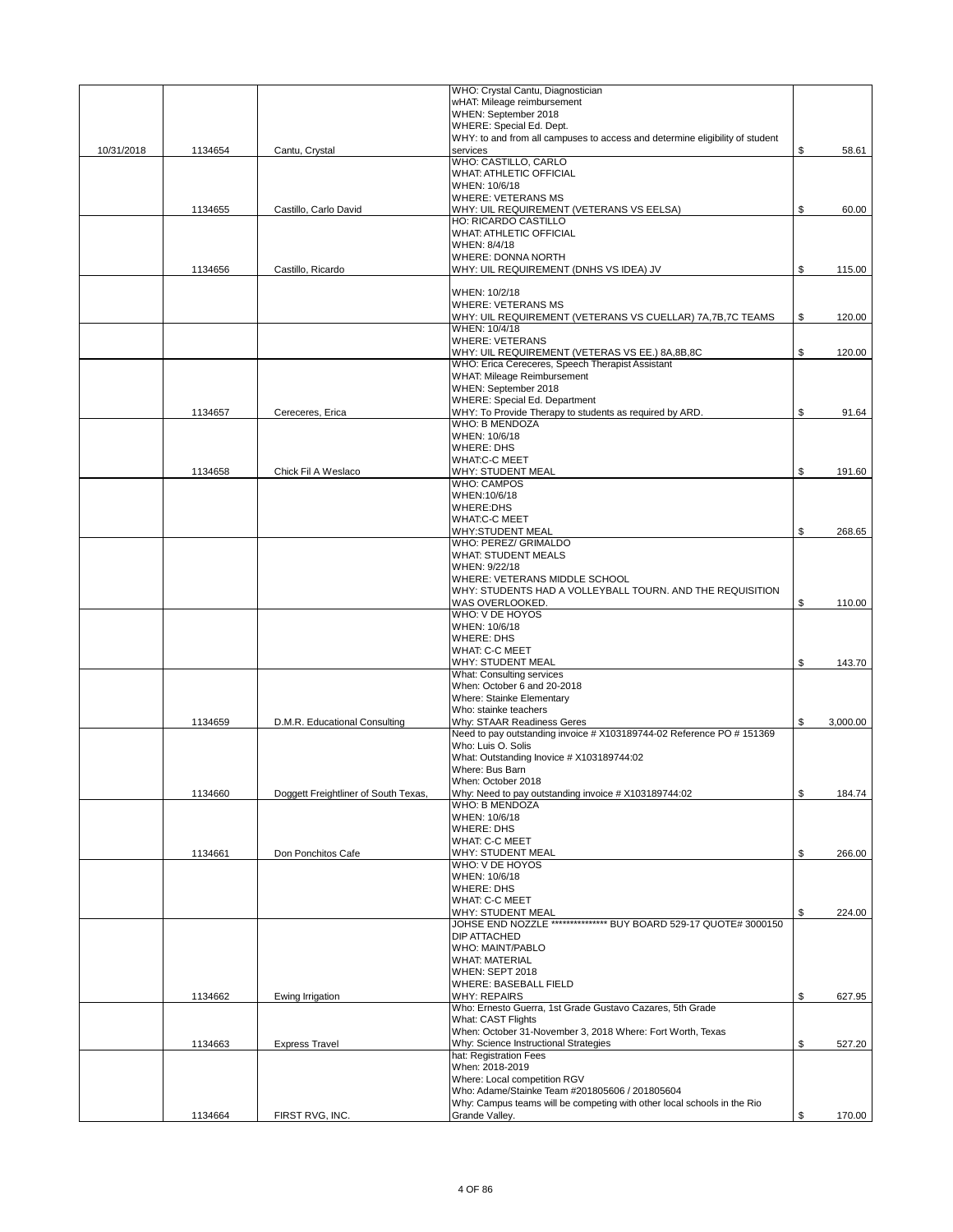|            |         |                            | <b>What: Registration Fees</b>                                                                                          |                 |
|------------|---------|----------------------------|-------------------------------------------------------------------------------------------------------------------------|-----------------|
|            |         |                            | When: 2018-2019<br>Where: Local competition Lego League RGV Who: Todd MS Team                                           |                 |
|            |         |                            | #201805676                                                                                                              |                 |
|            |         |                            | Why: Campus teams will be competing with other local schools in the Rio                                                 |                 |
| 10/31/2018 | 1134664 | FIRST RVG, INC.            | Grande Valley.<br><b>What: Registration Fees</b>                                                                        | \$<br>85.00     |
|            |         |                            | When: 2018-2019                                                                                                         |                 |
|            |         |                            | Where: Local competition RGV                                                                                            |                 |
|            |         |                            | Who: Guzman Elem. Team #201805772 Why: Campus teams will be competing                                                   |                 |
|            |         |                            | with other local schools in the Rio Grande Valley.<br><b>What: Registration Fees</b>                                    | \$<br>85.00     |
|            |         |                            | When: 2018-2019                                                                                                         |                 |
|            |         |                            | Where: Local competition RGV                                                                                            |                 |
|            |         |                            | Who: Salazar Elem. Team #201805694 Why: Campus teams will be competing                                                  |                 |
|            |         |                            | with other local schools in the Rio Grande Valley                                                                       | \$<br>85.00     |
|            |         |                            | <b>What: Registration Fees</b><br>When: 2018-2019                                                                       |                 |
|            |         |                            | Where: Local competition RGV                                                                                            |                 |
|            |         |                            | Who: Sauceda MS Team #201805678                                                                                         |                 |
|            |         |                            | Why: Campus teams will be competing with other local schools in the Rio                                                 |                 |
|            |         |                            | Grande Valley.<br><b>What: Registration Fees</b>                                                                        | \$<br>85.00     |
|            |         |                            | When: 2018-2019                                                                                                         |                 |
|            |         |                            | Where: Local competition RGV                                                                                            |                 |
|            |         |                            | Who: Solis MS Team #201805686                                                                                           |                 |
|            |         |                            | Why: Campus teams will be competing with other local schools in the Rio                                                 |                 |
|            |         |                            | Grande Valley.<br><b>What: Registration Fees</b>                                                                        | \$<br>85.00     |
|            |         |                            | When: 2018-2019                                                                                                         |                 |
|            |         |                            | Where: Local competition RGV                                                                                            |                 |
|            |         |                            | Who: Veterans MS Team #201805681                                                                                        |                 |
|            |         |                            | Why: Campus teams will be competing with other local schools in the Rio<br>Grande Valley.                               | \$<br>85.00     |
|            |         |                            | Need to pay outstanding invoice #9318901 Reference PO# 151880                                                           |                 |
|            |         |                            | Who: Luis O. Solis                                                                                                      |                 |
|            |         |                            | What: Outstanding invoice 9318901                                                                                       |                 |
|            |         |                            | Where: Bus Barn                                                                                                         |                 |
|            | 1134665 | <b>FLEETPRIDE</b>          | When: October 2018<br>Why: Need to pay outstanding invoice #9318901                                                     | \$<br>53.50     |
|            |         |                            |                                                                                                                         |                 |
|            |         |                            | WHO: Maria Isabel Flores, Social Worker WHAT: Mileage reimbursement.                                                    |                 |
|            |         |                            | WHEN: September 2018                                                                                                    |                 |
|            |         |                            | WHERE: Special Ed. Dept<br>WHY: to and from all campuses to provide social work services, outside                       |                 |
|            | 1134666 | Flores, Maria Isabel       | agencies, and student and family interventions                                                                          | \$<br>93.64     |
|            |         |                            | who: Migrant recruiter, Pablo Gonzalez III what: mileage reimbursement                                                  |                 |
|            |         |                            | when: August, 2018                                                                                                      |                 |
|            | 1134667 | <b>GONZALEZ, PABLO III</b> | where: areas visited: Donna, Alamo and Edinburg, TX<br>why: migrant parents home visits to acquire signatures on COE'S. | \$<br>112.87    |
|            |         |                            | Who: Wayne Grigsby                                                                                                      |                 |
|            |         |                            | What: Official                                                                                                          |                 |
|            |         |                            | When: Sept. 13, 2018                                                                                                    |                 |
|            | 1134668 | GRIGSBY, WAYNE L.          | Where: Todd Why: 7A, 7B & 7C Volleyball                                                                                 | \$<br>100.00    |
|            |         |                            | ATHLETIC OFFICIAL                                                                                                       |                 |
|            |         |                            | WHO: GARZA ALBERT                                                                                                       |                 |
|            |         |                            | WHAT: ATHLETIC OFFICIAL                                                                                                 |                 |
|            |         |                            | WHEN: 10/9/18                                                                                                           |                 |
|            | 1134669 | Garza, Albert B.           | WHERE: DONNA NORTH<br>WHY: UIL REQUIREMENT (DNHS VS EDINB NORTH) VARSITY FOOTBALL                                       | \$<br>110.00    |
|            |         |                            | WHO-V GOMEZ                                                                                                             |                 |
|            |         |                            | WHERE-508                                                                                                               |                 |
|            |         |                            | WHAT- INSTRUCTIONAL MATERIAL                                                                                            |                 |
|            |         |                            | WHEN-2018-19<br>WHY- TO PROVIDE STUDENTS WITH A SAFE AND NURTURING SCHOOL                                               |                 |
|            |         |                            | ENVIRONMENT THAT SUPPORTS ACADEMIC SUCCESS                                                                              |                 |
|            | 1134670 | Gateway Printing/Supply    |                                                                                                                         | \$<br>99.74     |
|            |         |                            | UNGER *************** 501*15 QUOTE # 2030807549 DIP ATTACHED                                                            |                 |
|            |         |                            | WHO: MAINT/T ZUNIGA<br><b>WHAT: TRASH PICKER</b>                                                                        |                 |
|            |         |                            | WHEN: SEPT 2018                                                                                                         |                 |
|            |         |                            | <b>WHERE: DHS PAVILLION</b>                                                                                             |                 |
|            | 1134671 | Grainger                   | WHY: FOR WATER AT POND                                                                                                  | \$<br>89.99     |
|            |         |                            | Who: Rolando Cerpeda<br>What: Blue Cable                                                                                |                 |
|            |         |                            | Where: Technology Warehouse inventory for DISD workorders                                                               |                 |
|            |         |                            | When: Oct. 2018                                                                                                         |                 |
|            |         |                            | Why: Cable is needed to restock inventory at Tech Warehouse. He will be                                                 |                 |
|            |         |                            | needing to do workorders Unshielded Category Cable, Jacket Col<br>When September 2018                                   | \$<br>1,639.14  |
|            |         |                            | What Non-Food Items                                                                                                     |                 |
|            |         |                            | Who CNP                                                                                                                 |                 |
|            |         |                            | Where District Cafeteria                                                                                                |                 |
|            | 1134672 | Gulf Coast Paper Company   | Why Student Needs                                                                                                       | \$<br>20,712.95 |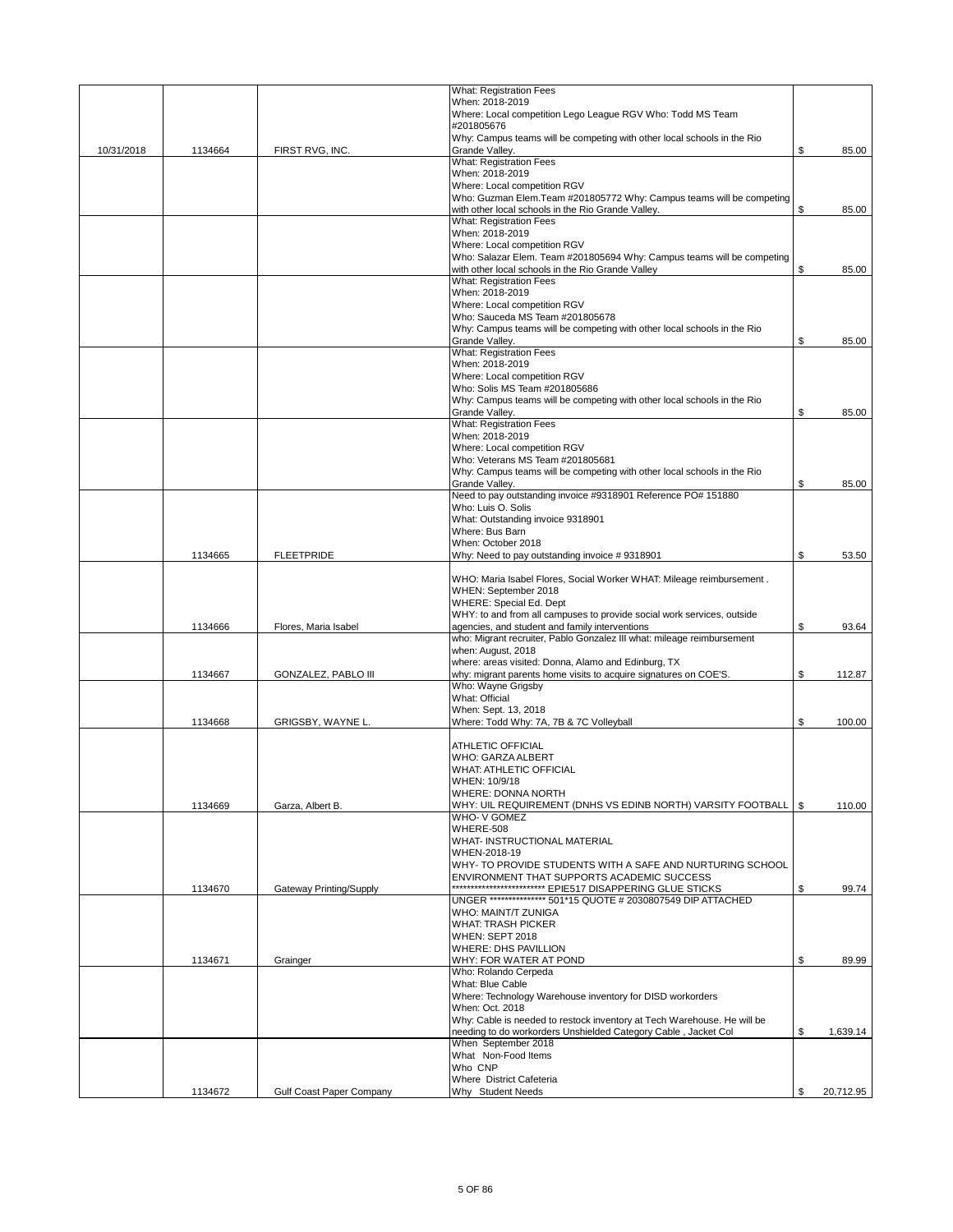|            |         |                                                                      | WHAT: 2019 FLAT RATE ASSESSMENT WHY: TRACT 2 (PROPERTY<br>DESCRIPTION ALAMO W30ACS EXC W120.14 N363 S1361.85 BLOCK NO. |                |
|------------|---------|----------------------------------------------------------------------|------------------------------------------------------------------------------------------------------------------------|----------------|
|            |         |                                                                      | 037 LOT NO. 013-02 RATE 14.50 GROSS ACRES 29.00 NET ACRES 27.85                                                        |                |
|            |         |                                                                      |                                                                                                                        |                |
|            |         |                                                                      | WHEN: SCHOOL YEAR 2018-19                                                                                              |                |
|            |         |                                                                      | <b>WHERE: DONNA ISD</b>                                                                                                |                |
| 10/31/2018 | 1134673 | Hidalgo County Irrigation District Number WHO: BUSINESS OFFICE STATE |                                                                                                                        | \$<br>403.83   |
|            |         |                                                                      | Who: Custodian Department                                                                                              |                |
|            |         |                                                                      | What: Squeeqee's for water vac                                                                                         |                |
|            |         |                                                                      | Where: District wide use                                                                                               |                |
|            |         |                                                                      | When: 2018-2019 School year                                                                                            |                |
|            | 1134674 | Hillyard, Inc.                                                       | Why: for Custodians to maintain campuses                                                                               | \$<br>2,210.00 |
|            |         |                                                                      | Who: Stephanie Powelson and Emily Anderson                                                                             |                |
|            |         |                                                                      | What: Room Charges                                                                                                     |                |
|            |         |                                                                      | When: November 11-14, 2018                                                                                             |                |
|            |         |                                                                      | Where: Austin, Texas                                                                                                   |                |
|            |         |                                                                      | Why: Room charges for overnight stay to attend the Texas Assessment                                                    |                |
|            | 1134675 | <b>Hilton Austin</b>                                                 | Conference in Austin, Texas on November 11-14, 2018                                                                    | \$<br>732.48   |
|            |         |                                                                      | WHO: Julisa Hinojosa, Diagnostician<br>WHAT: Mileage Reimbursement                                                     |                |
|            |         |                                                                      | WHEN: September 2018                                                                                                   |                |
|            |         |                                                                      | WHERE: Special Ed. Dept.                                                                                               |                |
|            |         |                                                                      | WHY: To and from all campuses to access and determine eligibility of student                                           |                |
|            | 1134676 | Hinojosa, Julisa S.                                                  | services                                                                                                               | \$<br>53.90    |
|            |         |                                                                      | WHO: Nicole Medoza, Diagnostician                                                                                      |                |
|            |         |                                                                      | WHAT: Other Health Impairment Report WHEN: September 2018                                                              |                |
|            |         |                                                                      | <b>WHERE: Special Ed Dept.</b>                                                                                         |                |
|            | 1134677 | IGOA, JOSE E. M.D., P.A.                                             | WHY: to determine eligibility of student services for B. Castro                                                        | \$<br>20.00    |
|            |         |                                                                      | WHO: DNHS CELINA GARZA                                                                                                 |                |
|            |         |                                                                      | WHAT: ALUMINUM FRAME DRY ERASE BOARDS                                                                                  |                |
|            |         |                                                                      | WHEN: 2018-2019 SCHOOL YEAR                                                                                            |                |
|            |         |                                                                      | <b>WHERE: DNHS</b>                                                                                                     |                |
|            | 1134678 | Indoff Incorporated                                                  | WHY: ITEMS TO BE USED THE AP OFFICE                                                                                    | \$<br>1,210.75 |
|            |         |                                                                      | WHO: DNHS FRONT OFFICE                                                                                                 |                |
|            |         |                                                                      | WHAT: ACROPRINT ELECTRONIC TIME RECORDER                                                                               |                |
|            |         |                                                                      | WHEN: 2018-2019 SCHOOL YEAR WHERE: DNHS SEC OFFICE                                                                     |                |
|            |         |                                                                      | WHY: ITEM NEED TO RECORD THE TIME PAPERWORK IS TURNED IN TO                                                            |                |
|            |         |                                                                      | SECRETARY REQUETOR: MARTHA ZAVALA                                                                                      | \$<br>285.00   |
|            |         |                                                                      | <b>WHO: DNHS OFFICE STAFF</b>                                                                                          |                |
|            |         |                                                                      | <b>WHAT: POWERSHREDDER</b>                                                                                             |                |
|            |         |                                                                      | WHEN: 2018-2019 SCHOOL YEAR                                                                                            |                |
|            |         |                                                                      | <b>WHERE: DNHS</b>                                                                                                     |                |
|            |         |                                                                      | WHY: ITEMS NEEDED FOR OFFICE STAFF                                                                                     | \$<br>2,009.87 |
|            |         |                                                                      | <b>WHO: DNHS STUDENT</b>                                                                                               |                |
|            |         |                                                                      | <b>WHAT: GREEN FOLDERS</b>                                                                                             |                |
|            |         |                                                                      | WHERE: DNHS AP OFFICE                                                                                                  |                |
|            |         |                                                                      | WHEN: 2018-2019 SCHOOL YEAR                                                                                            |                |
|            |         |                                                                      | WHY: FOLDERS ARE TO BE USED FOR LEAVER STUDENTS                                                                        | \$<br>223.50   |
|            |         |                                                                      | <b>WHO: DNHS STUDENT</b>                                                                                               |                |
|            |         |                                                                      | <b>WHAT: MAROON FOLDERS</b>                                                                                            |                |
|            |         |                                                                      | WHERE: DNHS AP OFFICE                                                                                                  |                |
|            |         |                                                                      | WHEN: 2018-2019 SCHOOL YEAR                                                                                            |                |
|            |         |                                                                      | WHY: FOLDERS ARE TO BE USED FOR MIGRANT STUDENTS IN THE AP                                                             |                |
|            |         |                                                                      | OFFICE.                                                                                                                | \$<br>45.98    |
|            |         |                                                                      | <b>WHO: MARTIN</b>                                                                                                     |                |
|            |         |                                                                      | <b>WHAT: MOTOR</b>                                                                                                     |                |
|            |         |                                                                      | WHEN: 10/01/2018                                                                                                       |                |
|            |         |                                                                      | <b>WHERE: DEAP</b>                                                                                                     |                |
|            | 1134679 | JOHNSTONE SUPPLY                                                     | WHY: A/C REPAIR<br>WHO; ENERGY/MARTIN P                                                                                | \$<br>115.22   |
|            |         |                                                                      | <b>WHAT: LENNOX</b>                                                                                                    |                |
|            |         |                                                                      | <b>WHEN: SEPT 2018</b>                                                                                                 |                |
|            |         |                                                                      | WHERE: TRUMAN MUSIC RM                                                                                                 |                |
|            |         |                                                                      | WHY: NOT WORKING                                                                                                       | \$<br>107.50   |
|            |         |                                                                      | <b>WHAT: COPIER LEASES</b>                                                                                             |                |
|            |         |                                                                      | <b>WHY: LEASE PAYMENT</b>                                                                                              |                |
|            |         |                                                                      | WHEN: OCTOBER 1 - 31, 2018                                                                                             |                |
|            |         |                                                                      | <b>WHERE: DONNA ISD</b>                                                                                                |                |
|            |         |                                                                      | WHO: 21ST CENTURY FRONT OFFICE                                                                                         |                |
|            | 1134680 | KYOCERA DOCUMENT SOULUTIONS DATE: 9/19/2018                          |                                                                                                                        | \$<br>116.85   |
|            |         |                                                                      | <b>WHAT: COPIER LEASES</b>                                                                                             |                |
|            |         |                                                                      | WHY: LEASE PAYMENT                                                                                                     |                |
|            |         |                                                                      | WHEN: OCTOBER 1 - 31, 2018                                                                                             |                |
|            |         |                                                                      | WHERE: DONNA ISD                                                                                                       |                |
|            |         |                                                                      | WHO: ATHLETIC, CACERES & GUZMAN                                                                                        |                |
|            |         |                                                                      | DATE: 9/19/2018                                                                                                        | \$<br>588.22   |
|            |         |                                                                      | <b>WHAT: COPIER LEASES</b>                                                                                             |                |
|            |         |                                                                      | <b>WHY: LEASE PAYMENT</b>                                                                                              |                |
|            |         |                                                                      | WHEN: OCTOBER 1 - 31, 2018                                                                                             |                |
|            |         |                                                                      | <b>WHERE: DONNA ISD</b>                                                                                                |                |
|            |         |                                                                      | WHO: ATHLETICS DEPT.                                                                                                   |                |
|            |         |                                                                      | DATE: 9/19/2018                                                                                                        | \$<br>116.85   |
|            |         |                                                                      | <b>WHAT: COPIER LEASES</b>                                                                                             |                |
|            |         |                                                                      | <b>WHY: LEASE PAYMENT</b>                                                                                              |                |
|            |         |                                                                      | WHEN: OCTOBER 1 - 31, 2018                                                                                             |                |
|            |         |                                                                      | <b>WHERE: DONNA ISD</b>                                                                                                |                |
|            |         |                                                                      | WHO: C & I - STUDENT ENGAGEMENT                                                                                        |                |
|            |         |                                                                      | DATE: 9/19/2018                                                                                                        | \$<br>141.62   |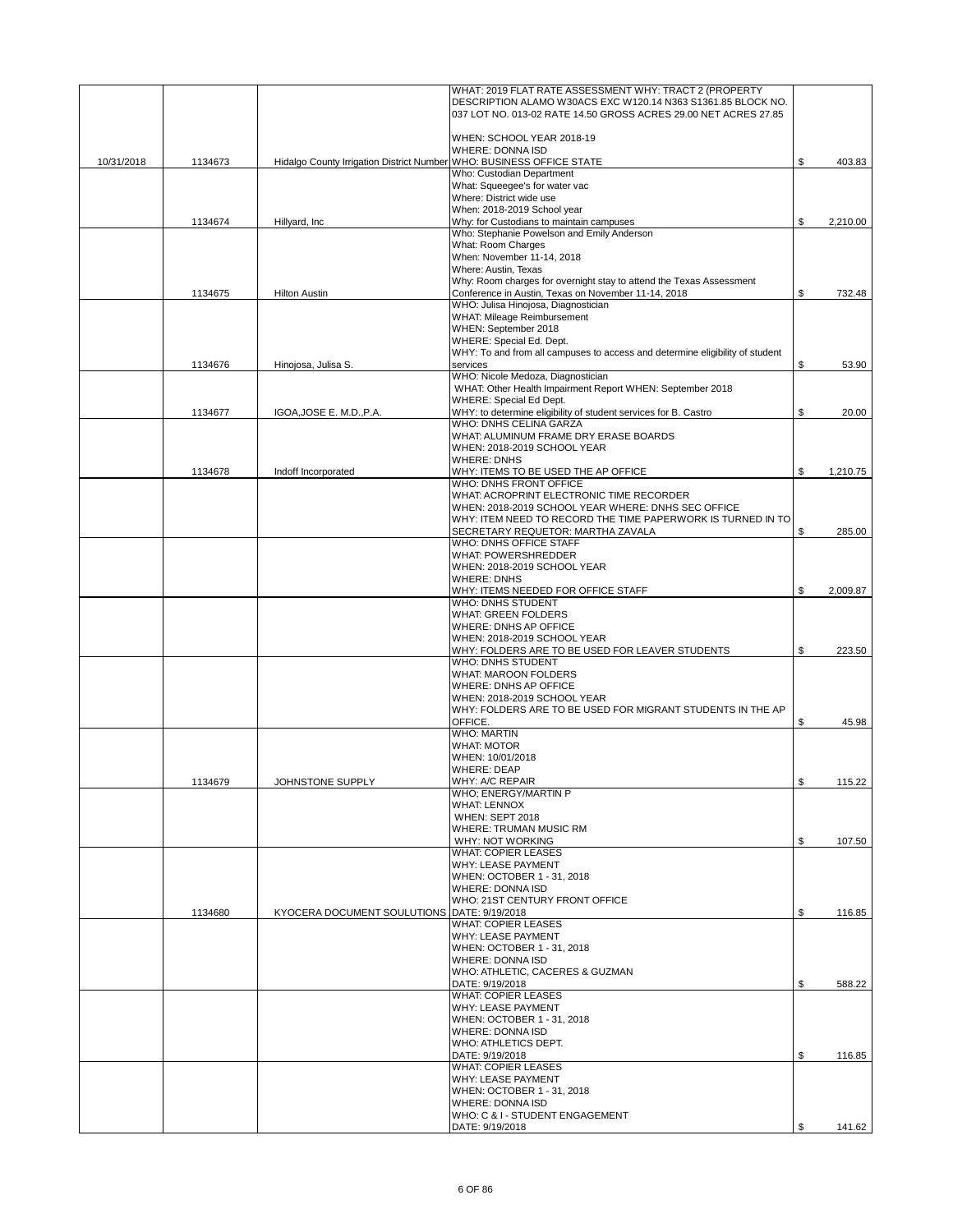|            |         |                                             | <b>WHAT: COPIER LEASES</b>                                  |              |
|------------|---------|---------------------------------------------|-------------------------------------------------------------|--------------|
|            |         |                                             | WHY: LEASE PAYMENT                                          |              |
|            |         |                                             | WHEN: OCTOBER 1 - 31, 2018                                  |              |
|            |         |                                             | <b>WHERE: DONNA ISD</b>                                     |              |
|            |         |                                             | WHO: CACERES - TEACHER'S LOUNGE                             |              |
| 10/31/2018 | 1134680 | KYOCERA DOCUMENT SOULUTIONS DATE: 9/19/2018 |                                                             | \$<br>116.85 |
|            |         |                                             | <b>WHAT: COPIER LEASES</b><br>WHY: LEASE PAYMENT            |              |
|            |         |                                             | WHEN: OCTOBER 1 - 31, 2018                                  |              |
|            |         |                                             | <b>WHERE: DONNA ISD</b>                                     |              |
|            |         |                                             | WHO: CACERES COUNSELORS                                     |              |
|            |         |                                             | DATE: 9/19/2018                                             | \$<br>85.86  |
|            |         |                                             | <b>WHAT: COPIER LEASES</b>                                  |              |
|            |         |                                             | <b>WHY: LEASE PAYMENT</b>                                   |              |
|            |         |                                             | WHEN: OCTOBER 1 - 31, 2018                                  |              |
|            |         |                                             | <b>WHERE: DONNA ISD</b>                                     |              |
|            |         |                                             | <b>WHO: CHILD NUTRITION</b>                                 |              |
|            |         |                                             | DATE: 9/19/2018                                             | \$<br>116.85 |
|            |         |                                             | <b>WHAT: COPIER LEASES</b>                                  |              |
|            |         |                                             | WHY: LEASE PAYMENT<br>WHEN: OCTOBER 1 - 31, 2018            |              |
|            |         |                                             | <b>WHERE: DONNA ISD</b>                                     |              |
|            |         |                                             | WHO: CHILD NUTRITION DEPT., GARZA & SOLIS CURRICULUM        |              |
|            |         |                                             | DATE: 9/19/2018                                             | \$<br>364.77 |
|            |         |                                             | <b>WHAT: COPIER LEASES</b>                                  |              |
|            |         |                                             | WHY: LEASE PAYMENT                                          |              |
|            |         |                                             | WHEN: OCTOBER 1 - 31, 2018                                  |              |
|            |         |                                             | <b>WHERE: DONNA ISD</b>                                     |              |
|            |         |                                             | WHO: CTE & FINE ARTS                                        |              |
|            |         |                                             | DATE: 9/19/2018                                             | \$<br>218.01 |
|            |         |                                             | <b>WHAT: COPIER LEASES</b>                                  |              |
|            |         |                                             | <b>WHY: LEASE PAYMENT</b>                                   |              |
|            |         |                                             | WHEN: OCTOBER 1 - 31, 2018                                  |              |
|            |         |                                             | <b>WHERE: DONNA ISD</b><br>WHO: CURRICULUM - MATH & SCIENCE |              |
|            |         |                                             | DATE: 9/19/2018                                             | \$<br>289.74 |
|            |         |                                             | <b>WHAT: COPIER LEASES</b>                                  |              |
|            |         |                                             | WHY: LEASE PAYMENT                                          |              |
|            |         |                                             | WHEN: OCTOBER 1 - 31, 2018                                  |              |
|            |         |                                             | <b>WHERE: DONNA ISD</b>                                     |              |
|            |         |                                             | WHO: CURRICULUM & INSTRUCTION                               |              |
|            |         |                                             | DATE: 9/19/2018                                             | \$<br>218.01 |
|            |         |                                             | <b>WHAT: COPIER LEASES</b>                                  |              |
|            |         |                                             | WHY: LEASE PAYMENT                                          |              |
|            |         |                                             | WHEN: OCTOBER 1 - 31, 2018                                  |              |
|            |         |                                             | <b>WHERE: DONNA ISD</b>                                     |              |
|            |         |                                             | WHO: CUSTODIAL DEPT.                                        |              |
|            |         |                                             | DATE: 9/19/2018<br><b>WHAT: COPIER LEASES</b>               | \$<br>118.74 |
|            |         |                                             | <b>WHY: LEASE PAYMENT</b>                                   |              |
|            |         |                                             | WHEN: OCTOBER 1 - 31, 2018                                  |              |
|            |         |                                             | <b>WHERE: DONNA ISD</b>                                     |              |
|            |         |                                             | <b>WHO: DHS - CATE</b>                                      |              |
|            |         |                                             | DATE: 9/19/2018                                             | \$<br>123.27 |
|            |         |                                             | <b>WHAT: COPIER LEASES</b>                                  |              |
|            |         |                                             | WHY: LEASE PAYMENT                                          |              |
|            |         |                                             | WHEN: OCTOBER 1 - 31, 2018                                  |              |
|            |         |                                             | <b>WHERE: DONNA ISD</b>                                     |              |
|            |         |                                             | WHO: DHS - PORTABLE B & HUMAN RESOURCES                     |              |
|            |         |                                             | DATE: 9/19/2018                                             | \$<br>295.62 |
|            |         |                                             | <b>WHAT: COPIER LEASES</b>                                  |              |
|            |         |                                             | WHY: LEASE PAYMENT<br>WHEN: OCTOBER 1 - 31, 2018            |              |
|            |         |                                             | WHERE: DONNA ISD                                            |              |
|            |         |                                             | WHO: DHS- MIGRANT & PRICE WORKROOM                          |              |
|            |         |                                             | DATE: 9/19/2018                                             | \$<br>247.92 |
|            |         |                                             | <b>WHAT: COPIER LEASES</b>                                  |              |
|            |         |                                             | WHY: LEASE PAYMENT                                          |              |
|            |         |                                             | WHEN: OCTOBER 1 - 31, 2018                                  |              |
|            |         |                                             | <b>WHERE: DONNA ISD</b>                                     |              |
|            |         |                                             | WHO: DNHS - CATE                                            |              |
|            |         |                                             | DATE: 9/19/2018                                             | \$<br>108.50 |
|            |         |                                             | <b>WHAT: COPIER LEASES</b>                                  |              |
|            |         |                                             | WHY: LEASE PAYMENT                                          |              |
|            |         |                                             | WHEN: OCTOBER 1 - 31, 2018                                  |              |
|            |         |                                             | WHERE: DONNA ISD<br>WHO: DNHS - MIGRANT DEPT.               |              |
|            |         |                                             | DATE: 9/19/2018                                             | \$<br>81.44  |
|            |         |                                             | <b>WHAT: COPIER LEASES</b>                                  |              |
|            |         |                                             | WHY: LEASE PAYMENT                                          |              |
|            |         |                                             | WHEN: OCTOBER 1 - 31, 2018                                  |              |
|            |         |                                             | <b>WHERE: DONNA ISD</b>                                     |              |
|            |         |                                             | WHO: DNHS - SCIENCE DEPT. & FINE ARTS                       |              |
|            |         |                                             | DATE: 9/19/2018                                             | \$<br>357.54 |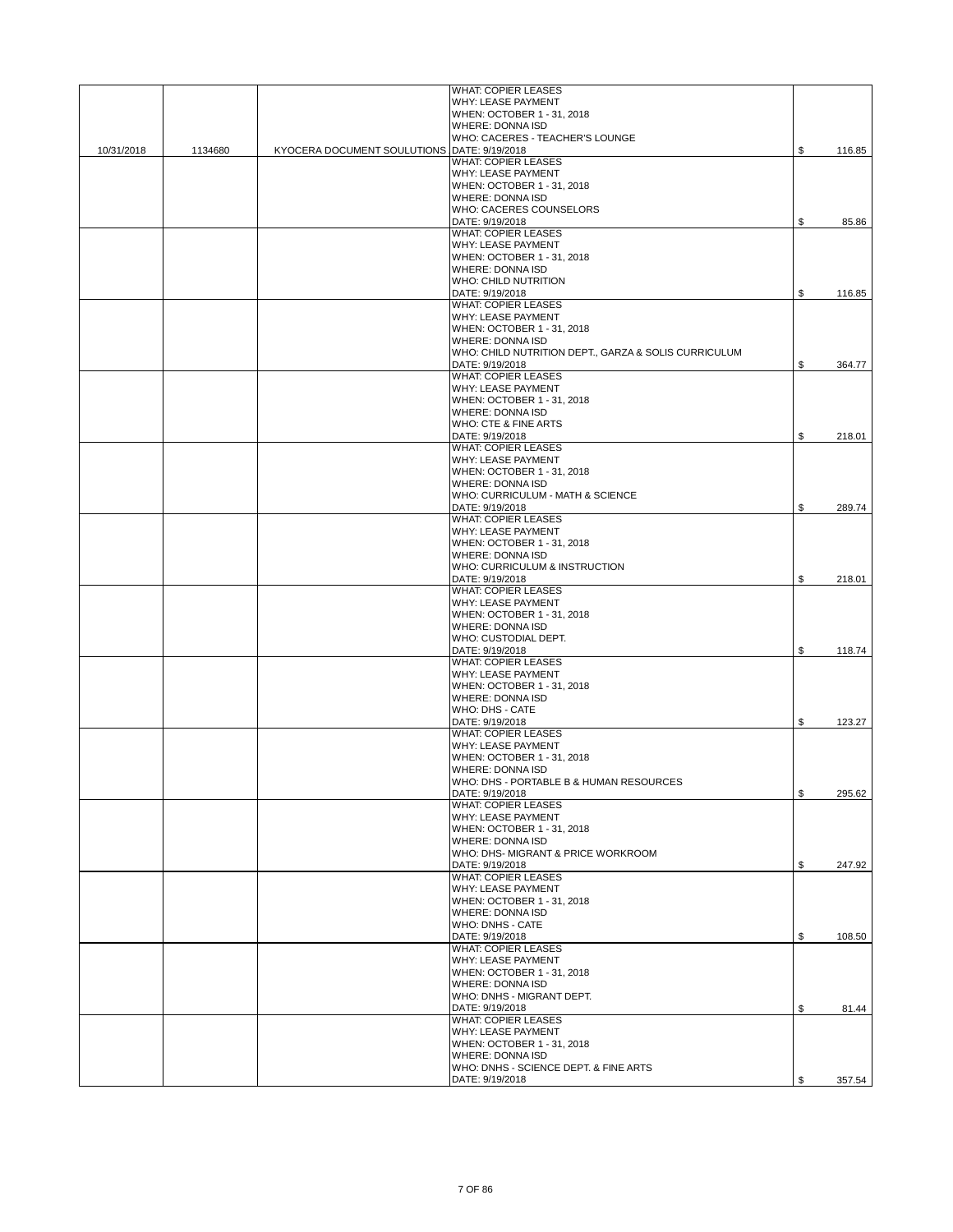|            |         |                                             | <b>WHAT: COPIER LEASES</b>                             |              |
|------------|---------|---------------------------------------------|--------------------------------------------------------|--------------|
|            |         |                                             | <b>WHY: LEASE PAYMENT</b>                              |              |
|            |         |                                             | WHEN: OCTOBER 1 - 31, 2018                             |              |
|            |         |                                             | <b>WHERE: DONNA ISD</b>                                |              |
|            |         |                                             | <b>WHO: FEDERAL PROGRAMS</b>                           |              |
| 10/31/2018 | 1134680 | KYOCERA DOCUMENT SOULUTIONS DATE: 9/19/2018 |                                                        | \$<br>116.85 |
|            |         |                                             | <b>WHAT: COPIER LEASES</b>                             |              |
|            |         |                                             | WHY: LEASE PAYMENT                                     |              |
|            |         |                                             | WHEN: OCTOBER 1 - 31, 2018                             |              |
|            |         |                                             | <b>WHERE: DONNA ISD</b>                                |              |
|            |         |                                             | WHO: GUZMAN FRONT OFFICE, DHS- ATTENDANCE & REGISTAR & |              |
|            |         |                                             | <b>RIVAS FRONT OFFICE</b>                              |              |
|            |         |                                             | DATE: 9/19/2018                                        | \$<br>481.62 |
|            |         |                                             | <b>WHAT: COPIER LEASES</b>                             |              |
|            |         |                                             | WHY: LEASE PAYMENT                                     |              |
|            |         |                                             | WHEN: OCTOBER 1 - 31, 2018                             |              |
|            |         |                                             | <b>WHERE: DONNA ISD</b>                                |              |
|            |         |                                             | WHO: INTAKE DEPT.                                      |              |
|            |         |                                             |                                                        | \$<br>163.47 |
|            |         |                                             | DATE: 9/19/2018<br><b>WHAT: COPIER LEASES</b>          |              |
|            |         |                                             |                                                        |              |
|            |         |                                             | WHY: LEASE PAYMENT                                     |              |
|            |         |                                             | WHEN: OCTOBER 1 - 31, 2018                             |              |
|            |         |                                             | <b>WHERE: DONNA ISD</b>                                |              |
|            |         |                                             | WHO: MAINTENANCE, HEALTH SERVICES, TECHNOLOGY DEPT. &  |              |
|            |         |                                             | STAINKE COUNSELOR'S                                    |              |
|            |         |                                             | DATE: 9/19/2018                                        | \$<br>467.40 |
|            |         |                                             | <b>WHAT: COPIER LEASES</b>                             |              |
|            |         |                                             | WHY: LEASE PAYMENT                                     |              |
|            |         |                                             | WHEN: OCTOBER 1 - 31, 2018                             |              |
|            |         |                                             | <b>WHERE: DONNA ISD</b>                                |              |
|            |         |                                             | <b>WHO: MIGRANT'S OFFICE</b>                           |              |
|            |         |                                             | DATE: 9/19/2018                                        | \$<br>116.85 |
|            |         |                                             | <b>WHAT: COPIER LEASES</b>                             |              |
|            |         |                                             | WHY: LEASE PAYMENT                                     |              |
|            |         |                                             | WHEN: OCTOBER 1 - 31, 2018                             |              |
|            |         |                                             | <b>WHERE: DONNA ISD</b>                                |              |
|            |         |                                             | WHO: MUNOZ FRONT OFFICE                                |              |
|            |         |                                             | DATE: 9/19/2018                                        | \$<br>116.85 |
|            |         |                                             | <b>WHAT: COPIER LEASES</b>                             |              |
|            |         |                                             | <b>WHY: LEASE PAYMENT</b>                              |              |
|            |         |                                             | WHEN: OCTOBER 1 - 31, 2018                             |              |
|            |         |                                             | <b>WHERE: DONNA ISD</b>                                |              |
|            |         |                                             | WHO: OCHOA ELEM.                                       |              |
|            |         |                                             | DATE: 9/19/2018                                        | \$<br>378.21 |
|            |         |                                             | <b>WHAT: COPIER LEASES</b>                             |              |
|            |         |                                             | WHY: LEASE PAYMENT                                     |              |
|            |         |                                             | WHEN: OCTOBER 1 - 31, 2018                             |              |
|            |         |                                             | <b>WHERE: DONNA ISD</b>                                |              |
|            |         |                                             | WHO: PARENTAL INVOLVEMENT                              |              |
|            |         |                                             | DATE: 9/19/2018                                        | \$<br>151.91 |
|            |         |                                             | <b>WHAT: COPIER LEASES</b>                             |              |
|            |         |                                             | WHY: LEASE PAYMENT                                     |              |
|            |         |                                             | WHEN: OCTOBER 1 - 31, 2018                             |              |
|            |         |                                             | WHERE: DONNA ISD                                       |              |
|            |         |                                             |                                                        |              |
|            |         |                                             | <b>WHO: PAYROLL OFFICE</b>                             |              |
|            |         |                                             | DATE: 9/19/2018                                        | \$<br>116.85 |
|            |         |                                             | <b>WHAT: COPIER LEASES</b>                             |              |
|            |         |                                             | WHY: LEASE PAYMENT                                     |              |
|            |         |                                             | WHEN: OCTOBER 1 - 31, 2018                             |              |
|            |         |                                             | WHERE: DONNA ISD                                       |              |
|            |         |                                             | WHO: PEIMS DEPT.                                       |              |
|            |         |                                             | DATE: 9/19/2018                                        | \$<br>116.85 |
|            |         |                                             | <b>WHAT: COPIER LEASES</b>                             |              |
|            |         |                                             | WHY: LEASE PAYMENT                                     |              |
|            |         |                                             | WHEN: OCTOBER 1 - 31, 2018                             |              |
|            |         |                                             | <b>WHERE: DONNA ISD</b>                                |              |
|            |         |                                             | WHO: POLICE DEPT.                                      |              |
|            |         |                                             | DATE: 9/19/2018                                        | \$<br>140.13 |
|            |         |                                             | <b>WHAT: COPIER LEASES</b>                             |              |
|            |         |                                             | <b>WHY: LEASE PAYMENT</b>                              |              |
|            |         |                                             | WHEN: OCTOBER 1 - 31, 2018                             |              |
|            |         |                                             | WHERE: DONNA ISD                                       |              |
|            |         |                                             | WHO: RIVAS ELEM.                                       |              |
|            |         |                                             | DATE: 9/19/2018                                        | \$<br>206.81 |
|            |         |                                             | <b>WHAT: COPIER LEASES</b>                             |              |
|            |         |                                             | WHY: LEASE PAYMENT                                     |              |
|            |         |                                             | WHEN: OCTOBER 1 - 31, 2018                             |              |
|            |         |                                             | WHERE: DONNA ISD                                       |              |
|            |         |                                             | WHO: RUNN ELEM. TEACHER'S LOUNGE                       |              |
|            |         |                                             | DATE: 9/19/2018                                        | \$<br>178.77 |
|            |         |                                             | <b>WHAT: COPIER LEASES</b>                             |              |
|            |         |                                             | WHY: LEASE PAYMENT                                     |              |
|            |         |                                             | WHEN: OCTOBER 1 - 31, 2018                             |              |
|            |         |                                             | WHERE: DONNA ISD                                       |              |
|            |         |                                             | WHO: SALAZAR COPY ROOM & SAUCEDA CURRICULUM            |              |
|            |         |                                             | DATE: 9/19/2018                                        | \$<br>247.92 |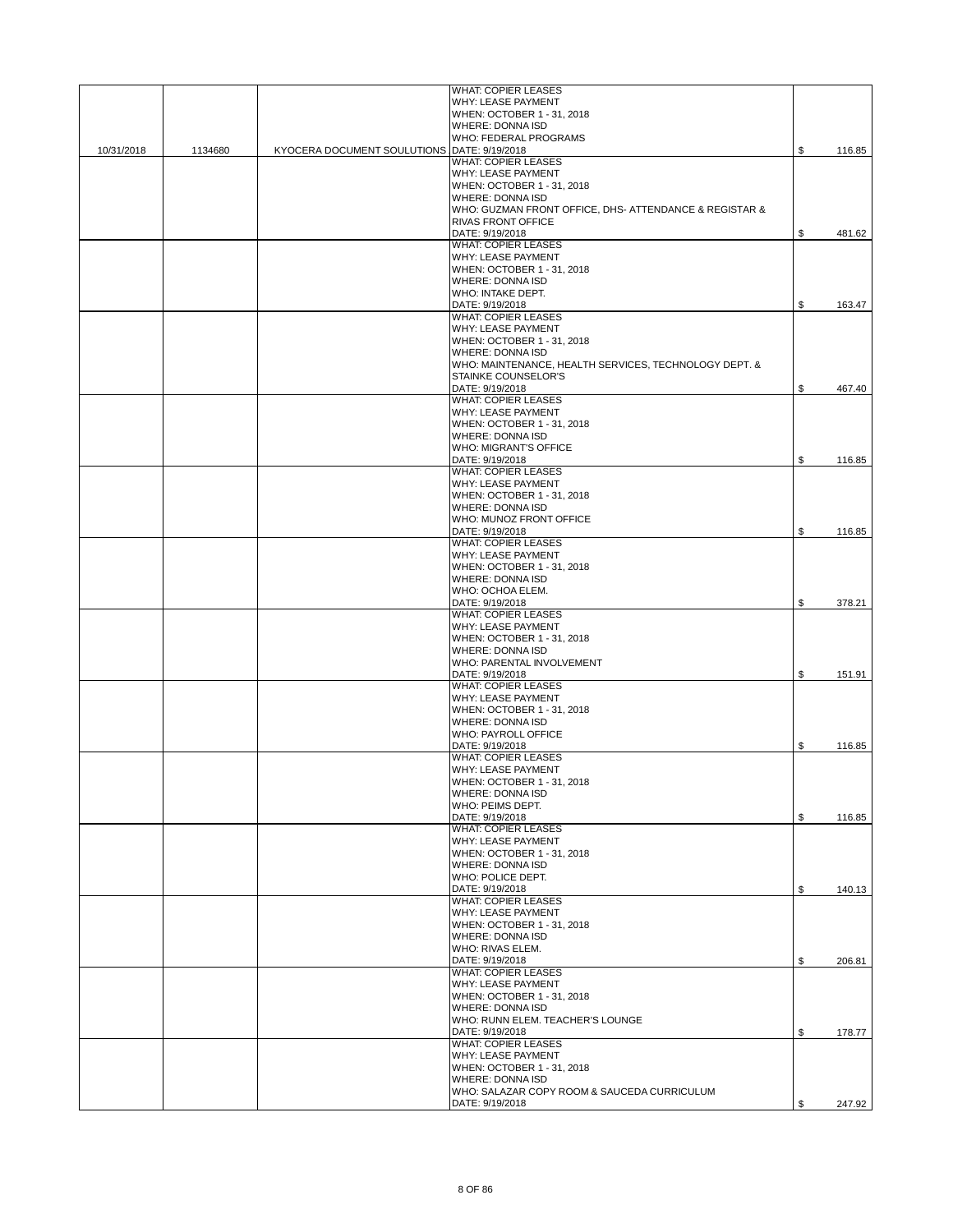|            |         |                                             | <b>WHAT: COPIER LEASES</b>                                    |              |
|------------|---------|---------------------------------------------|---------------------------------------------------------------|--------------|
|            |         |                                             | WHY: LEASE PAYMENT                                            |              |
|            |         |                                             | WHEN: OCTOBER 1 - 31, 2018                                    |              |
|            |         |                                             | <b>WHERE: DONNA ISD</b><br>WHO: SALAZAR ELEM.                 |              |
| 10/31/2018 | 1134680 | KYOCERA DOCUMENT SOULUTIONS DATE: 9/19/2018 |                                                               | \$<br>131.07 |
|            |         |                                             | <b>WHAT: COPIER LEASES</b>                                    |              |
|            |         |                                             | <b>WHY: LEASE PAYMENT</b>                                     |              |
|            |         |                                             | WHEN: OCTOBER 1 - 31, 2018                                    |              |
|            |         |                                             | <b>WHERE: DONNA ISD</b><br>WHO: SALINAS FRONT OFFICE          |              |
|            |         |                                             | DATE: 9/19/2018                                               | \$<br>131.07 |
|            |         |                                             | <b>WHAT: COPIER LEASES</b>                                    |              |
|            |         |                                             | WHY: LEASE PAYMENT                                            |              |
|            |         |                                             | WHEN: OCTOBER 1 - 31, 2018                                    |              |
|            |         |                                             | <b>WHERE: DONNA ISD</b>                                       |              |
|            |         |                                             | WHO: SAUCEDA - COUNSELOR<br>DATE: 9/19/2018                   | \$<br>116.85 |
|            |         |                                             | <b>WHAT: COPIER LEASES</b>                                    |              |
|            |         |                                             | WHY: LEASE PAYMENT                                            |              |
|            |         |                                             | WHEN: OCTOBER 1 - 31, 2018                                    |              |
|            |         |                                             | <b>WHERE: DONNA ISD</b>                                       |              |
|            |         |                                             | WHO: SINGLETERRY FRONT OFFICE                                 |              |
|            |         |                                             | DATE: 9/19/2018<br><b>WHAT: COPIER LEASES</b>                 | \$<br>116.85 |
|            |         |                                             | WHY: LEASE PAYMENT                                            |              |
|            |         |                                             | WHEN: OCTOBER 1 - 31, 2018                                    |              |
|            |         |                                             | <b>WHERE: DONNA ISD</b>                                       |              |
|            |         |                                             | WHO: SOLIS - BAND HALL                                        |              |
|            |         |                                             | DATE: 9/19/2018<br><b>WHAT: COPIER LEASES</b>                 | \$<br>233.70 |
|            |         |                                             | WHY: LEASE PAYMENT                                            |              |
|            |         |                                             | WHEN: OCTOBER 1 - 31, 2018                                    |              |
|            |         |                                             | <b>WHERE: DONNA ISD</b>                                       |              |
|            |         |                                             | WHO: SOLIS COUNSELOR                                          |              |
|            |         |                                             | DATE: 9/19/2018                                               | \$<br>116.86 |
|            |         |                                             | <b>WHAT: COPIER LEASES</b>                                    |              |
|            |         |                                             | WHY: LEASE PAYMENT<br>WHEN: OCTOBER 1 - 31, 2018              |              |
|            |         |                                             | <b>WHERE: DONNA ISD</b>                                       |              |
|            |         |                                             | WHO: SOLIS, LENOIR, & MIGRANT                                 |              |
|            |         |                                             | DATE: 9/19/2018                                               | \$<br>385.74 |
|            |         |                                             | <b>WHAT: COPIER LEASES</b>                                    |              |
|            |         |                                             | WHY: LEASE PAYMENT<br>WHEN: OCTOBER 1 - 31, 2018              |              |
|            |         |                                             | WHERE: DONNA ISD                                              |              |
|            |         |                                             | WHO: SPECIAL EDUCATION DEPT.                                  |              |
|            |         |                                             | DATE: 9/19/2018                                               | \$<br>131.07 |
|            |         |                                             | <b>WHAT: COPIER LEASES</b>                                    |              |
|            |         |                                             | WHY: LEASE PAYMENT                                            |              |
|            |         |                                             | WHEN: OCTOBER 1 - 31, 2018<br><b>WHERE: DONNA ISD</b>         |              |
|            |         |                                             | WHO: STAINKE FRONT OFFICE                                     |              |
|            |         |                                             | DATE: 9/19/2018                                               | \$<br>178.77 |
|            |         |                                             | <b>WHAT: COPIER LEASES</b>                                    |              |
|            |         |                                             | WHY: LEASE PAYMENT                                            |              |
|            |         |                                             | WHEN: OCTOBER 1 - 31, 2018                                    |              |
|            |         |                                             | <b>WHERE: DONNA ISD</b><br>WHO: SUPPORTS SERVICES & H/R DEPT. |              |
|            |         |                                             | DATE: 9/19/2018                                               | \$<br>233.70 |
|            |         |                                             | <b>WHAT: COPIER LEASES</b>                                    |              |
|            |         |                                             | WHY: LEASE PAYMENT                                            |              |
|            |         |                                             | WHEN: OCTOBER 1 - 31, 2018                                    |              |
|            |         |                                             | <b>WHERE: DONNA ISD</b>                                       |              |
|            |         |                                             | WHO: TODD FRONT OFFICE<br>DATE: 9/19/2018                     | \$<br>116.85 |
|            |         |                                             | <b>WHAT: COPIER LEASES</b>                                    |              |
|            |         |                                             | WHY: LEASE PAYMENT                                            |              |
|            |         |                                             | WHEN: OCTOBER 1 - 31, 2018                                    |              |
|            |         |                                             | <b>WHERE: DONNA ISD</b>                                       |              |
|            |         |                                             | WHO: TODD MIGRANT'S OFFICE                                    |              |
|            |         |                                             | DATE: 9/19/2018<br><b>WHAT: COPIER LEASES</b>                 | \$<br>116.85 |
|            |         |                                             | WHY: LEASE PAYMENT                                            |              |
|            |         |                                             | WHEN: OCTOBER 1 - 31, 2018                                    |              |
|            |         |                                             | WHERE: DONNA ISD                                              |              |
|            |         |                                             | WHO: VETERAN'S COUNSELORS OFFICE                              |              |
|            |         |                                             | DATE: 9/19/2018<br><b>WHAT: COPIER LEASES</b>                 | \$<br>116.85 |
|            |         |                                             | WHY: LEASE PAYMENT                                            |              |
|            |         |                                             | WHEN: OCTOBER 1 - 31, 2018                                    |              |
|            |         |                                             | <b>WHERE: DONNA ISD</b>                                       |              |
|            |         |                                             | WHO: VETERAN'S CURRICULUM                                     |              |
|            |         |                                             | DATE: 9/19/2018                                               | \$<br>116.85 |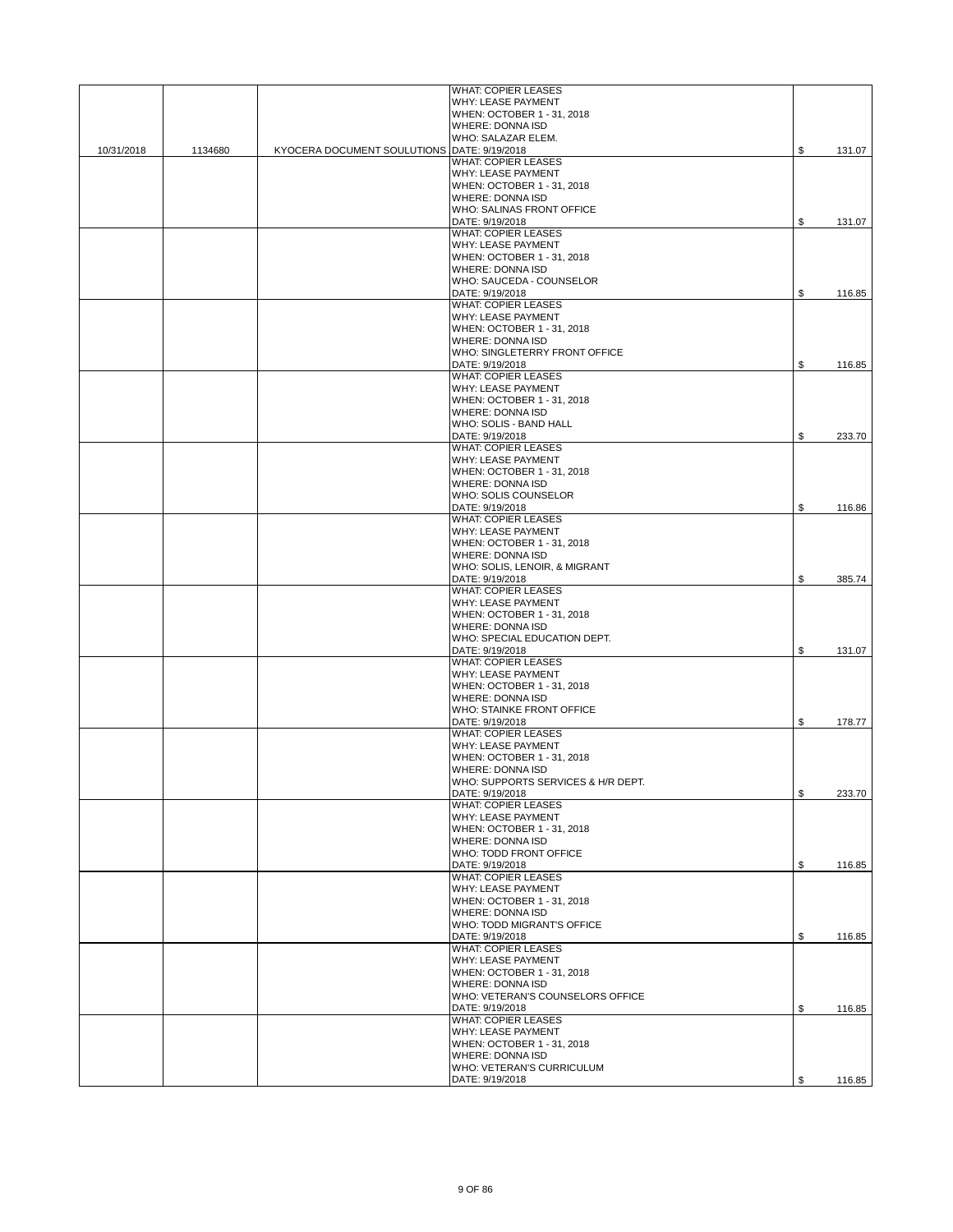|            |         |                                                                            | <b>WHAT: COPIER LEASES</b>                                                               |                 |
|------------|---------|----------------------------------------------------------------------------|------------------------------------------------------------------------------------------|-----------------|
|            |         |                                                                            | WHY: LEASE PAYMENT                                                                       |                 |
|            |         |                                                                            | WHEN: OCTOBER 1 - 31, 2018<br><b>WHERE: DONNA ISD</b>                                    |                 |
|            |         |                                                                            | WHO: VETERANS FRONT OFFICE                                                               |                 |
| 10/31/2018 | 1134680 | KYOCERA DOCUMENT SOULUTIONS DATE: 9/19/2018                                |                                                                                          | \$<br>131.07    |
|            |         |                                                                            | <b>WHAT: COPIER LEASES</b>                                                               |                 |
|            |         |                                                                            | WHY: LEASE PAYMENT                                                                       |                 |
|            |         |                                                                            | WHEN: OCTOBER 1 - 31, 2018                                                               |                 |
|            |         |                                                                            | <b>WHERE: DONNA ISD</b>                                                                  |                 |
|            |         |                                                                            | WHO: WAREHOUSE DEPT.                                                                     |                 |
|            |         |                                                                            | DATE: 9/19/2018                                                                          | \$<br>116.85    |
|            |         |                                                                            | <b>WHAT: COPIER LEASES</b><br><b>WHY: LEASE PAYMENT</b>                                  |                 |
|            |         |                                                                            | WHEN: OCTOBER 1 - 31, 2018                                                               |                 |
|            |         |                                                                            | <b>WHERE: DONNA ISD</b>                                                                  |                 |
|            |         |                                                                            | WHO:ACCOUNTS PAYABLE OFFICE                                                              |                 |
|            |         |                                                                            | DATE: 9/19/2018                                                                          | \$<br>116.85    |
|            |         |                                                                            | <b>WHAT: COPIER LEASES</b>                                                               |                 |
|            |         |                                                                            | WHY: LEASE PAYMENT                                                                       |                 |
|            |         |                                                                            | WHEN: OCTOBER 1 - 31, 2018                                                               |                 |
|            |         |                                                                            | <b>WHERE: DONNA ISD</b>                                                                  |                 |
|            |         |                                                                            | WHY: DAEP FRONT OFFICE                                                                   |                 |
|            |         |                                                                            | DATE: 9/19/2018                                                                          | \$<br>118.58    |
|            |         |                                                                            | Who: Rosalinda Navarro                                                                   |                 |
|            |         |                                                                            | What; Hotel Stay                                                                         |                 |
|            |         |                                                                            | When; November 12-14, 2018                                                               |                 |
|            |         |                                                                            | Where: San Antonio, Texas                                                                |                 |
|            |         | La Quinta Inn - Convention - San Antonio 12***** Confirmation # 3239154470 | Why; Attending the AIE Conference **** CHECK NEEDED BY November                          |                 |
|            | 1134681 |                                                                            | Who: Nora Martes                                                                         | \$<br>274.66    |
|            |         |                                                                            | What; Hotel Stay                                                                         |                 |
|            |         |                                                                            | When: November 12-14, 2018                                                               |                 |
|            |         |                                                                            | Where: San Antonio, Texa                                                                 |                 |
|            | 1134682 | La Quinta Inn - Convention - San Antonio Why: Attending the AIE Conference |                                                                                          | \$<br>274.66    |
|            |         |                                                                            | When October 2018                                                                        |                 |
|            |         |                                                                            | What Food/Groceries                                                                      |                 |
|            |         |                                                                            | Who CNP                                                                                  |                 |
|            |         |                                                                            | Where District Cafeterias                                                                |                 |
|            | 1134683 | <b>Labatt Food Service</b>                                                 | Why Student Needs                                                                        | \$<br>28,551.82 |
|            |         |                                                                            | When October 2018                                                                        |                 |
|            |         |                                                                            | What Food/Groceries SN                                                                   |                 |
|            |         |                                                                            | Who CNP                                                                                  |                 |
|            |         |                                                                            | Where District Cafeterias                                                                |                 |
|            |         |                                                                            | Why Student Needs<br>When October 2018                                                   | \$<br>1,046.30  |
|            |         |                                                                            | What Food/Groceries                                                                      |                 |
|            |         |                                                                            | Who CNP                                                                                  |                 |
|            |         |                                                                            | Where District Cafeterias                                                                |                 |
|            |         |                                                                            | Why Student Needs                                                                        | \$<br>55,508.22 |
|            |         |                                                                            | When October 2018                                                                        |                 |
|            |         |                                                                            | What Food/Grocery                                                                        |                 |
|            |         |                                                                            | Who CNP                                                                                  |                 |
|            |         |                                                                            | Where District Cafeterias                                                                |                 |
|            |         |                                                                            | Why Student Needs                                                                        | \$<br>326.80    |
|            |         |                                                                            | When October 2018                                                                        |                 |
|            |         |                                                                            | What Food/Grocery (sn)                                                                   |                 |
|            |         |                                                                            | Who CNP                                                                                  |                 |
|            |         |                                                                            | Where District Cafeterias<br>Why Student Needs                                           | \$<br>307.88    |
|            |         |                                                                            | When October 2018                                                                        |                 |
|            |         |                                                                            | What Food/Grocery                                                                        |                 |
|            |         |                                                                            | Who CNP                                                                                  |                 |
|            |         |                                                                            | Where District Cafeterias                                                                |                 |
|            |         |                                                                            | Why Student Needs                                                                        | \$<br>3,538.08  |
|            |         |                                                                            | WHO: Jesus Melgoza, Visually Impaired Teacher WHAT: Counting Cars                        |                 |
|            |         |                                                                            | WHEN: September 2018                                                                     |                 |
|            |         |                                                                            | WHERE: Special Ed. Dept.                                                                 |                 |
|            |         |                                                                            | WHY: Visually impaired students will use items for such adaptations to                   |                 |
|            | 1134684 | Lakeshore Learning Materials                                               | participate in the curriculum and various activities in school as                        | \$<br>291.85    |
|            |         |                                                                            | Buyboard #459-14<br>Open account for October 2018                                        |                 |
|            |         |                                                                            | To purchase emergency items that are not in our inventory.                               |                 |
|            |         |                                                                            |                                                                                          |                 |
|            |         |                                                                            | Who: Luis O. Solis                                                                       |                 |
|            |         |                                                                            | What: Auto Parts                                                                         |                 |
|            |         |                                                                            | Where: Bus Barn                                                                          |                 |
|            |         |                                                                            | When: October 2018                                                                       |                 |
|            | 1134685 | Longhorn Bus Sales,                                                        | Why: Need to purchase auto parts as needed for bus fleet                                 | \$<br>234.38    |
|            |         |                                                                            | Who: Technology Technicians                                                              |                 |
|            |         |                                                                            | What: Ipad covers                                                                        |                 |
|            |         |                                                                            | Where: Technology Dept.                                                                  |                 |
|            |         |                                                                            | When: Aug.<br>Why: Ipad covers needed to protect the new ipads that were ordered for the |                 |
|            |         |                                                                            | technicians incase they are droped and to keep them looking nice. Ipads are              |                 |
|            | 1134686 | M&A Technology, Inc.                                                       | used when they                                                                           | \$<br>404.30    |
|            |         |                                                                            |                                                                                          |                 |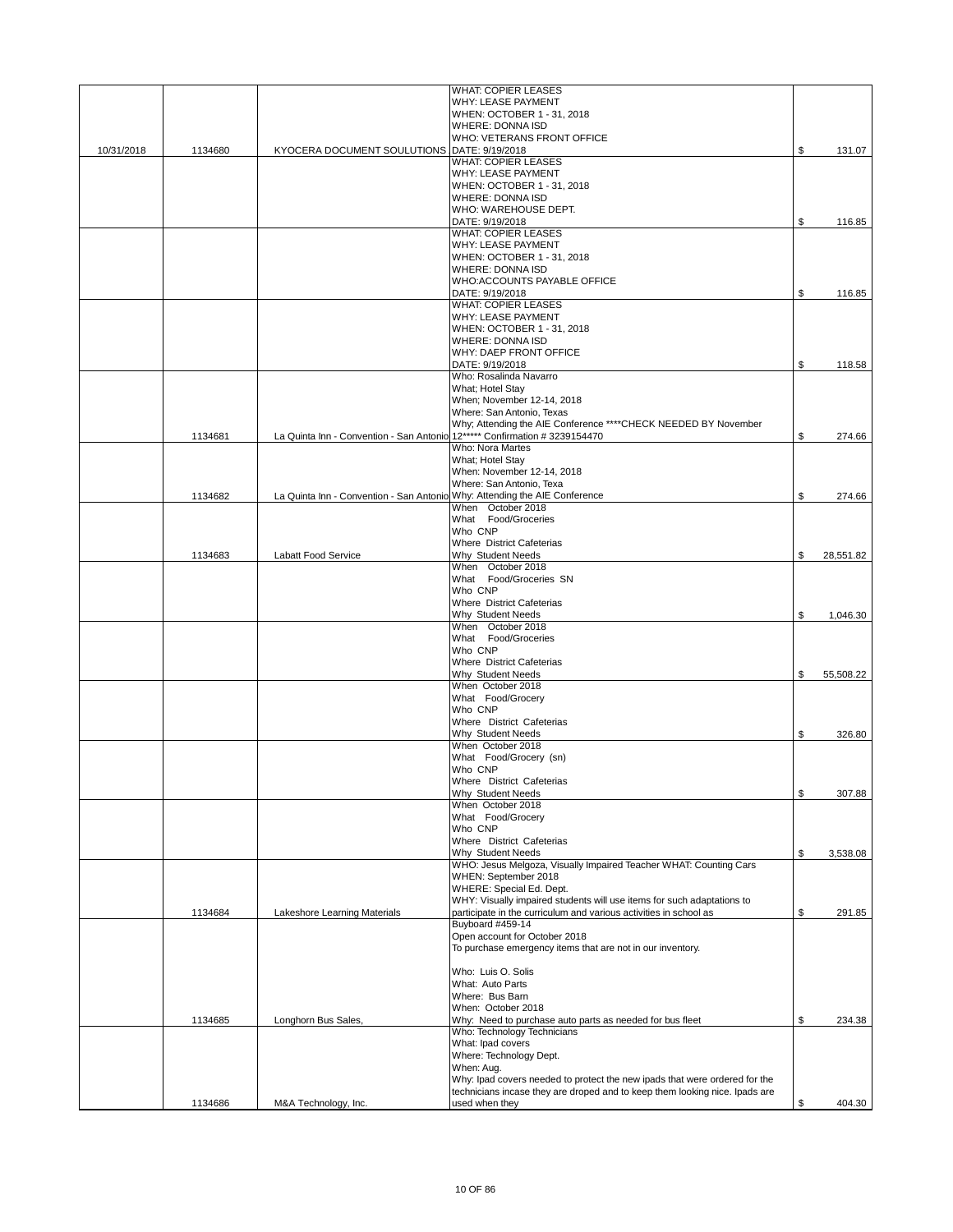|            |         |                          | who: Veterans Middle School 6-8th grade students what:L badgy 200 ink                                       |                 |
|------------|---------|--------------------------|-------------------------------------------------------------------------------------------------------------|-----------------|
|            |         |                          | cartridge when: 2018-2019 school year<br>where: Veterans Middle School                                      |                 |
| 10/31/2018 | 1134686 | M&A Technology, Inc.     | why: student id's are needed for bus and lunch                                                              | \$<br>251.70    |
|            |         |                          | WHO: MAINT/ZENON G                                                                                          |                 |
|            |         |                          | <b>WHAT: MATERIAL</b>                                                                                       |                 |
|            |         |                          | <b>WHEN: OCT 2018</b><br><b>WHERE: SAUCEDA PORTABLE</b>                                                     |                 |
|            | 1134687 | MCCOYS BUILDING SUPPLIES | WHY: REPAIRS NEEDED                                                                                         | \$<br>172.56    |
|            |         |                          |                                                                                                             |                 |
|            |         |                          | WHO: Diana Morrison, Speech Therapist WHAT: Mileage Reimbursement                                           |                 |
|            |         |                          | WHEN: September 2018                                                                                        |                 |
|            |         |                          | WHERE Special Ed. Dept.<br>WHY: to and from all campuses to provide therapy to students with speech         |                 |
|            | 1134688 | MORRISON, DIANA R.       | delay                                                                                                       | \$<br>60.82     |
|            |         |                          | What: Reimbursement                                                                                         |                 |
|            |         |                          | When: Aug. & Sept. 2018                                                                                     |                 |
|            |         |                          | Where: J.W. Caceres Elem.                                                                                   |                 |
|            |         |                          | Who: Marybelle Mata, Secretary<br>Why: Reimbursement of mileage to campus errands Aug. 17, 2018 La Especial |                 |
|            | 1134689 | Mata, Marybelle          | Bakery, San Juan, Tx                                                                                        | \$<br>24.42     |
|            |         |                          | WHAT: Hotel allowance for Alma Encina, P.E. Teacher on November 28, 2018                                    |                 |
|            |         |                          | to attend the TAHPERD 95th Annual Convention                                                                |                 |
|            |         |                          | WHO: Alma Encina, P.E. Teacher<br>WHEN: Nov. 28,-Dec. 1, 2018                                               |                 |
|            |         |                          | <b>WHERE: Galveston, Texas</b>                                                                              |                 |
|            | 1134690 | Moody Gardens Hotel      | WHY: Provide research based staff development                                                               | \$<br>343.35    |
|            |         |                          | WHO: MAINT/CIRO M WHAT: PUMP WHEN: SEPT 2018 WHERE: DHS                                                     |                 |
|            | 1134691 | Morrison Supply, LLC     | WHY: PUMP WATER AS NEEDED                                                                                   | \$<br>399.00    |
|            |         |                          | <b>WHAT: WATER INVOICE</b><br>WHEN: SEPTEMBER 26, 2018                                                      |                 |
|            |         |                          | WHERE: HUMAN RESOURCES DEPARTMENT WHO: OFFICE                                                               |                 |
|            | 1134692 | Mountain Glacier Llc     | <b>WHY: HYDRATION</b>                                                                                       | \$<br>33.96     |
|            |         |                          | WHO: Nicole Mendoza, Diagnostician WHAT: QNTRSITEELIC - Q-Interactive                                       |                 |
|            |         |                          | Site License WHEN: September 2018                                                                           |                 |
|            |         |                          | WHERE: Special Ed. Dept.<br>WHY: To access and determine eligibility of student services for students with  |                 |
|            | 1134693 | <b>NCS Pearson</b>       | learning disabilities district wide                                                                         | \$<br>3,500.00  |
|            |         |                          | WHO: Nicole Mendoza, Diagnostician WHAT: Vineland 3 QG SCR 1 Year                                           |                 |
|            |         |                          | Subs WHEN: September 2018                                                                                   |                 |
|            |         |                          | WHERE: Special Ed. Dept.                                                                                    |                 |
|            |         |                          | WHY: This includes 31354C- Vineland- QG Comp<br>WHO: CTE TEACHER CHRISTINA DELEON WHAT: SITE LICENSE        | \$<br>600.00    |
|            |         |                          | WHEN: FY 2018-2019                                                                                          |                 |
|            |         |                          | <b>WHERE: DNHS</b>                                                                                          |                 |
|            |         |                          | WHY: INSTRUCTIONAL RESOURCES LEARN KEY QUICK BOOKS 2017                                                     |                 |
|            | 1134694 | NCS Pearson, Inc.        | SITE LICENSE 500 USER K12/WFD (GMETRIXPLATFORM)                                                             | \$<br>5,200.00  |
|            |         |                          | WHO: Onesimo Nino, Diagnostician<br>WHAT: Mileage Reimbursement                                             |                 |
|            |         |                          | WHEN: September 2018                                                                                        |                 |
|            |         |                          | WHERE: Special Ed. Dept                                                                                     |                 |
|            |         |                          | WHY: to assess and determine eligibility of services for students at Donna                                  |                 |
|            | 1134695 | Nino, Onesimo            | North High School                                                                                           | \$<br>78.13     |
|            |         |                          | WHO- G SOLIS<br>WHERE-RM 615                                                                                |                 |
|            |         |                          | WHEN-2018-19                                                                                                |                 |
|            |         |                          | WHAT- INSTRUCTIONAL MATERIAL                                                                                |                 |
|            |         |                          | WHY- TO PROVIDE STUDENTS WITH A SAFE AND NURTURING SCHOOL                                                   |                 |
|            | 1134696 | Office Depot, Inc.       | ENVIRONMENT THAT SUPPORTS ACADEMIC SUCCESS                                                                  | \$<br>51.87     |
|            |         |                          | who: Isabel Quintero, Migrant NGS Clerk what: mileage reimbursement<br>when: month of September, 2018       |                 |
|            |         |                          | where: Region One ESC, Edinburg, TX                                                                         |                 |
|            |         |                          | why: Staff Development - workshop #90818- NGS/OSY Overview DIP goal 1                                       |                 |
|            | 1134697 | Quintero, Isabel         | performance objective 4 Strategy description                                                                | \$<br>20.22     |
|            |         |                          | <b>WHO: P CAMPOS</b><br>WHEN: 9/29/18                                                                       |                 |
|            |         |                          | WHERE: LA FERIA HS                                                                                          |                 |
|            |         |                          | <b>WHAT: C-C MEET</b>                                                                                       |                 |
|            | 1134698 | RAISING CANE'S 249       | WHY: STUDENT AND STAFF MEAL                                                                                 | \$<br>144.75    |
|            |         |                          | WHO: Christina Reyes, Speech<br><b>WHAT: Mileage Reimbursement</b>                                          |                 |
|            |         |                          | WHEN: September 2018                                                                                        |                 |
|            |         |                          | WHERE: Special Ed. Dept                                                                                     |                 |
|            | 1134699 | REYES, CHRISTINA         | WHY: To provide speech therapy to students district wide as per ARD                                         | \$<br>69.67     |
|            |         |                          | WHO: RAMIREZ, JUAN<br><b>WHAT: STADIUM WORKER</b>                                                           |                 |
|            |         |                          | WHEN: 10/5/18                                                                                               |                 |
|            |         |                          | <b>WHERE: DONNA NORTH</b>                                                                                   |                 |
|            |         |                          | WHY: NEEDED FOR VARSITY HOME GAMES (DNHS VS EDINBURG                                                        |                 |
|            | 1134700 | Ramirez, Juan F.         | NORTH)                                                                                                      | \$<br>100.00    |
|            |         |                          | What: Copy Paper<br>Where: Warehouse                                                                        |                 |
|            |         |                          | Who: Warehouse                                                                                              |                 |
|            |         |                          | Why: Needed district wide                                                                                   |                 |
|            | 1134701 | Ray's Business Products  | When: School year 2018-2018                                                                                 | \$<br>24,948.00 |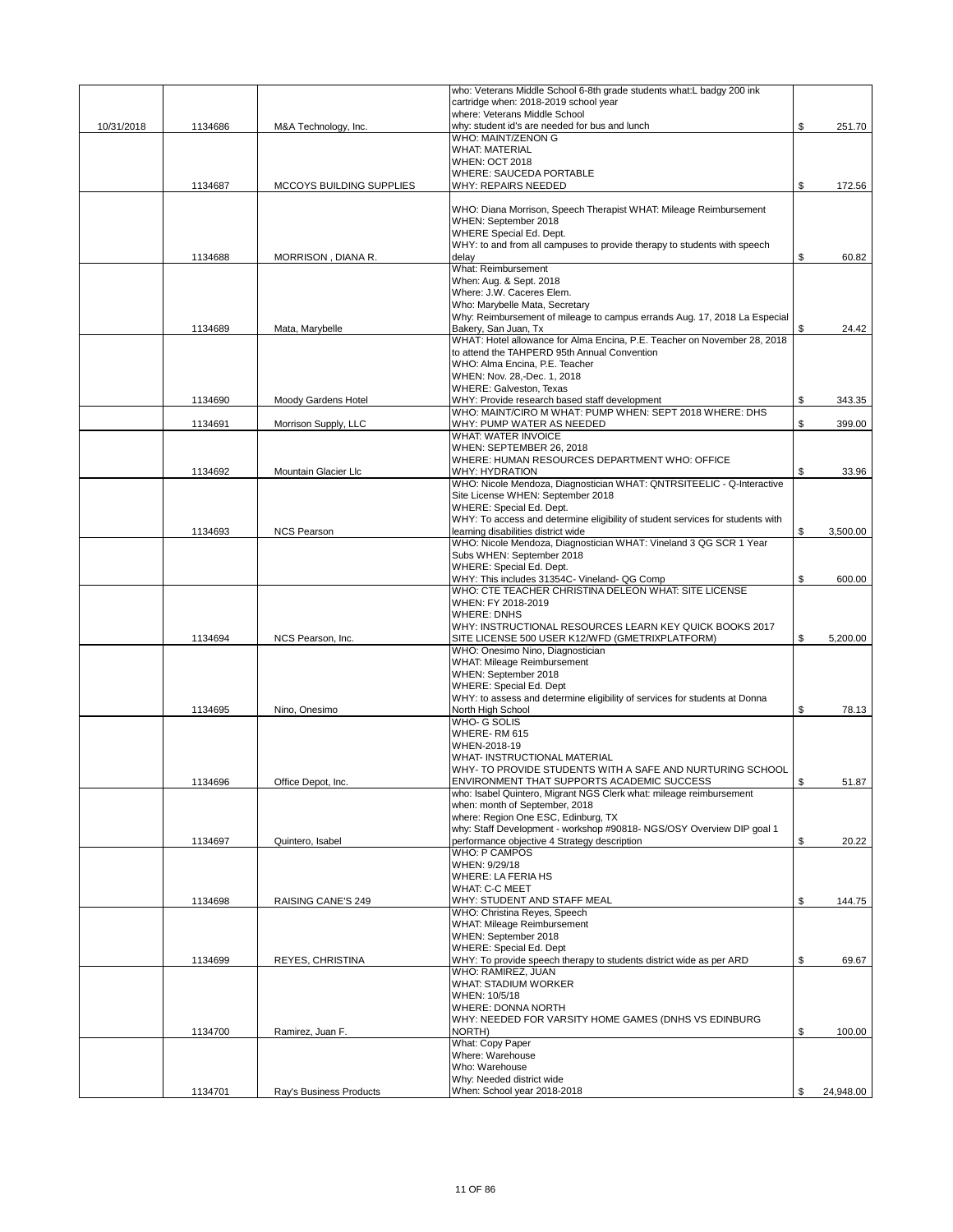|            |         |                            | <b>What: Teacher Supplies</b>                                                                     |                |
|------------|---------|----------------------------|---------------------------------------------------------------------------------------------------|----------------|
|            |         |                            | Who: Warehouse                                                                                    |                |
|            |         |                            | When: School year 2018-2019                                                                       |                |
|            |         |                            | Why: Needed district wide                                                                         |                |
| 10/31/2018 | 1134701 | Ray's Business Products    | Where: Warehouse<br>where: Sauceda Middle School                                                  | \$<br>2,051.40 |
|            |         |                            | Who: ELA Teachers                                                                                 |                |
|            |         |                            | When: School Year 2018-2019                                                                       |                |
|            |         |                            | Why: Develop, Implement, and Monitor a Literacy Plan Where Every Student is                       |                |
|            |         |                            | provided the support, Personalized Instruction, and Resources To Guarantee                        |                |
|            |         |                            | Reading                                                                                           |                |
|            |         |                            | What: Thesarus                                                                                    | \$<br>2,618.00 |
|            |         |                            | <b>WHO: SALINAS ERNESTO</b><br><b>WHAT: STADIUM WORKER</b>                                        |                |
|            |         |                            | WHEN: 10/5/18                                                                                     |                |
|            |         |                            | <b>WHERE: DONNA NORTH</b>                                                                         |                |
|            |         |                            | WHY: NEEDED FOR VARSITY HOME GAMES (DNHS VS EDINBURG                                              |                |
|            | 1134702 | SALINAS, ERNESTO JR.       | NORTH)                                                                                            | \$<br>75.00    |
|            |         |                            | WHO: SALAS, MICHELLE                                                                              |                |
|            |         |                            | <b>WHAT: STADIUM WORKER</b>                                                                       |                |
|            |         |                            | WHEN: 10/5/18                                                                                     |                |
|            |         |                            | <b>WHERE: DONNA NORTH</b>                                                                         |                |
|            | 1134703 | Salas, Michelle            | WHY: NEEDED FOR VARSITY HOME GAMES (DNHS VS EDINBURG<br>NORTH)                                    | \$<br>45.00    |
|            |         |                            | WHO: MAINT/URBAN G                                                                                |                |
|            |         |                            | WHAT: SVC FOR GPS SYSTEM                                                                          |                |
|            |         |                            | WHEN: AUG/SEPT 2018                                                                               |                |
|            |         |                            | <b>WHERE: MAINT</b>                                                                               |                |
|            | 1134704 | Sprint                     | WHY: TO MONITOR TRUCK FLEET                                                                       | \$<br>1.080.00 |
|            |         |                            |                                                                                                   |                |
|            |         |                            | Who: Stephanie Powelson, Social Studies Supervisor                                                |                |
|            |         |                            | What: Mileage Reimbursement to attend the Texas Assessment Conference                             |                |
|            |         |                            | When: November 11-14, 2018                                                                        |                |
|            |         |                            | Where: Austin, Texas                                                                              |                |
|            | 1134705 | Stephanie Powelson         | Why: Mileage reimbursement to travel to and form Austin, Texas to attend the $T \mid \mathcal{S}$ | 334.63         |
|            |         |                            | WHO: J RUIZ                                                                                       |                |
|            |         |                            | WHEN: 10/5/18                                                                                     |                |
|            |         |                            | <b>WHERE:BENNIE LA PRADE</b>                                                                      |                |
|            |         |                            | <b>WHAT: CHEER TEAM</b>                                                                           |                |
|            | 1134706 | Subway #34928              | WHY:STUDENT AND STAFF MEAL<br>WHAT: LOCAL DISTRICT UPDATE UNIQUE POLICY CHANGES                   | \$<br>150.00   |
|            |         |                            | WHO: HUMAN RESOURCES                                                                              |                |
|            |         |                            | WHEN: 2018-2019                                                                                   |                |
|            |         |                            | <b>WHERE: DONNA ISD</b>                                                                           |                |
|            |         |                            | WHY: POLICY UPDATES AND                                                                           |                |
|            | 1134707 | <b>TASB</b>                | PRINTING CHARGES                                                                                  | \$<br>205.40   |
|            |         |                            | DHS 8/25/18                                                                                       |                |
|            |         |                            | <b>WHO: RAMIRO LEAL</b>                                                                           |                |
|            |         |                            | WHEN: 8/25/18                                                                                     |                |
|            |         |                            | WHERE: BROWNSVILLE RIVERA<br>WHY: 9TH/JV FOOTBALL SCRIMMAGE WHAT: TRANSPORTATION FOR              |                |
|            | 1134708 | <b>TRANSPORTATION DEPT</b> | <b>ATHLETES</b>                                                                                   | \$<br>844.50   |
|            |         |                            | DHS 8/25/18                                                                                       |                |
|            |         |                            | <b>WHO: RAMIRO LEAL</b>                                                                           |                |
|            |         |                            | WHEN: 8/25/18                                                                                     |                |
|            |         |                            | WHERE: BROWNSVILLE RIVERA                                                                         |                |
|            |         |                            | WHY: VARSITY FOOTBALL SCRIMMAGE WHAT: TRANSPORTATION FOR                                          |                |
|            |         |                            | AIHLEIES                                                                                          | \$<br>826.50   |
|            |         |                            | DHS 8/27/18                                                                                       |                |
|            |         |                            | <b>WHO: CYNTHIA VIESCA</b><br>WHEN: 8/27/18                                                       |                |
|            |         |                            | <b>WHERE: WESLACO EAST</b>                                                                        |                |
|            |         |                            | WHY: 9TH A/B JV LIGHT VOLLEYBALL GAME WHAT: TRANSPORTATION                                        |                |
|            |         |                            | <b>FOR ATHLETES</b>                                                                               | \$<br>134.25   |
|            |         |                            | WHO: CHRISSY DE LEON                                                                              |                |
|            |         |                            | WHAT: TRANSPORTATION TO SAM'S STADIUM                                                             |                |
|            |         |                            | WHEN: SEPTEMBER 29, 2018                                                                          |                |
|            |         |                            | <b>WHERE: SAM'S STADIUM</b>                                                                       |                |
|            |         |                            | WHY: DHS VS B. LOPEZ VARSITY<br>WHO: CHRISSY DELEON/MELINDA SANDOVAL                              | \$<br>432.00   |
|            |         |                            | WHAT: TRANSPORTATION TO SAM'S STADIUM                                                             |                |
|            |         |                            | WHEN: SEPTEMBER 13, 2018                                                                          |                |
|            |         |                            | WHERE: SAM'S STADIUM BROWNSVILLE WHY: DONNA HIGH VS B.                                            |                |
|            |         |                            | <b>PACE</b>                                                                                       | \$<br>417.00   |
|            |         |                            | <b>WHO: CYNTHIA VIESCA</b>                                                                        |                |
|            |         |                            | WHAT: TRANSPORTATION GOING TO BROWNSVILLE VETERANS                                                |                |
|            |         |                            | WHEN: SEPTEMBER 10, 2018                                                                          |                |
|            |         |                            | WHERE: BROWNSVILLE VETERANS HIGH SCHOOL                                                           | \$             |
|            |         |                            | WHY: VOLLEYBALL MATCH VS BROWNSVILLE VETERANS<br>WHO: CYNTHIA VIESCA                              | 409.50         |
|            |         |                            | WHAT: TRANSPORTATION GOING TO BROWNSVILLE VETERANS                                                |                |
|            |         |                            | WHEN: SEPTEMBER 11, 2018                                                                          |                |
|            |         |                            | WHERE: DONNA HIGH SCHOOL                                                                          |                |
|            |         |                            | WHY: TRNSPORTATION NEEDED FOR STUDENT ATHLETES GOING TO                                           |                |
|            |         |                            | BROWNSVILLE VETERANS FOR VOLLEYBALL MATCHES                                                       | \$<br>424.50   |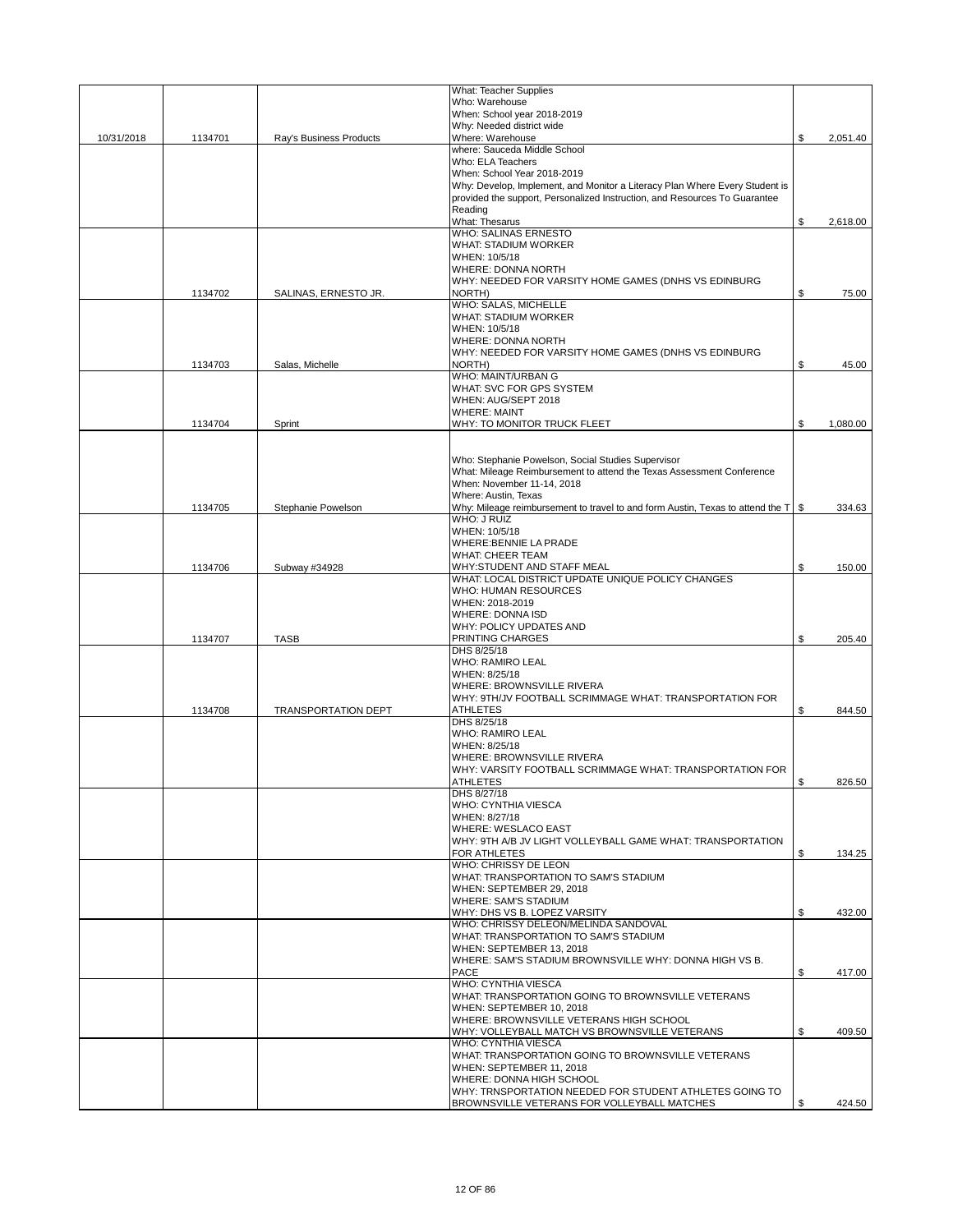|            |         |                            | <b>WHO: CYNTHIA VIESCA</b>                                                                             |                 |
|------------|---------|----------------------------|--------------------------------------------------------------------------------------------------------|-----------------|
|            |         |                            | WHAT: TRANSPORTATION TO BROWNSVILLE                                                                    |                 |
|            |         |                            | WHEN: SEPTEMBER 17, 2018                                                                               |                 |
| 10/31/2018 | 1134708 | <b>TRANSPORTATION DEPT</b> | WHERE: BROWNSVILLE PACE HIGH SCHOOL<br>WHY: VOLLEYBALL MATCHES                                         | \$<br>413.25    |
|            |         |                            | WHO: CYNTHIA VIESCA                                                                                    |                 |
|            |         |                            | WHAT: TRANSPORTATION TO BROWNSVILLE                                                                    |                 |
|            |         |                            | WHEN: SEPTEMBER 18, 2018                                                                               |                 |
|            |         |                            | WHERE: BROWNSVILLE PACE HIGH SCHOOL                                                                    |                 |
|            |         |                            | WHY: VOLLEYBALL MATCHES BEING PLAYED AT BROWNSVILLE PACE<br><b>HIGH SCHOOL</b>                         |                 |
|            |         |                            | WHO: R. ALVAREZ                                                                                        | \$<br>417.00    |
|            |         |                            | WHAT: TRANSPORTATION TO VETERANS WHEN: SEPTEMBER 29, 2018                                              |                 |
|            |         |                            |                                                                                                        |                 |
|            |         |                            | WHERE: VETERAN MIDDLE SCHOOL                                                                           |                 |
|            |         |                            | WHY: TODD VS VETERANS 8THA AND B<br>WHO: R. LEAL/O. CRUZ                                               | \$<br>69.00     |
|            |         |                            | WHAT: TRANSPORTATION TO SAM'S STADIUM                                                                  |                 |
|            |         |                            | WHEN: SEPTEMBER 29, 2018                                                                               |                 |
|            |         |                            | <b>WHERE: SAM'S STADIUM</b>                                                                            |                 |
|            |         |                            | WHY: DHS VS B. LOPEZ VARSITY                                                                           | \$<br>1,329.75  |
|            |         |                            | WHO: RAMIRO LEAL-ATHLETIC COORDINATOR                                                                  |                 |
|            |         |                            | WHAT: TRANSPORTATION TO SAM'S STADIUM<br>WHEN: SEPTEMBER 13, 2018                                      |                 |
|            |         |                            | WHERE: SAM'S STADIUM BROWNSVILLE WHY: DONNA HIGH VS                                                    |                 |
|            |         |                            | <b>BROWNSVILLE PACE</b>                                                                                | \$<br>1,341.00  |
|            |         |                            | <b>WHO: RAMIRO SOLIS</b>                                                                               |                 |
|            |         |                            | WHAT: TRANSPORTATION TO B. PACE HIGH SCHOOL                                                            |                 |
|            |         |                            | WHEN: SEPTEMBER 29, 2018<br>WHERE: B. PACE HIGH SCHOOL                                                 |                 |
|            |         |                            | WHY: VARSITY DISTRICT TEAM TENNIS MATCH                                                                | \$<br>424.50    |
|            |         |                            | <b>WHO: RAMIRO SOLIS</b>                                                                               |                 |
|            |         |                            | WHAT: TRANSPORTATION TO BROWNSVILLE VETERANS HIGH SCHOOL                                               |                 |
|            |         |                            | WHEN: SEPTEMBER 8, 2018                                                                                |                 |
|            |         |                            | WHERE: DONNA HIGH SCHOOL                                                                               |                 |
|            |         |                            | WHY: STUDENT ATHLETES GOING TO VETERANS HIGH SCHOOL TO<br><b>COMPETE</b>                               | \$<br>360.90    |
|            |         |                            | <b>Who: ELA Strategists</b>                                                                            |                 |
|            |         |                            | <b>What: Instructional Resources</b>                                                                   |                 |
|            |         |                            | When: 2018-19 School Year                                                                              |                 |
|            |         |                            | Where: ELA Department                                                                                  |                 |
|            | 1134709 | The Writing Academy, LLC   | Why: Instructional Resources to share with the teachers during staff<br>development Spelling Spirals   | \$<br>150.00    |
|            |         |                            | Who: ELA Strategists                                                                                   |                 |
|            |         |                            | What: Shipping Charges for an order with Purchase Order #152734                                        |                 |
|            |         |                            | When: 2018-19 School Year                                                                              |                 |
|            |         |                            | Where: ELA Department                                                                                  |                 |
|            |         |                            | Why: Shipping Charges are needed to be added to Purchase Order #152734.<br>Shipping & Handling Charges | \$<br>15.00     |
|            |         |                            | WHO: Angela Villarreal, Diagnostician WHAT: Mileage Reimbursement                                      |                 |
|            |         |                            | WHEN: September 2018                                                                                   |                 |
|            |         |                            | WHERE: Special Ed. Dept.                                                                               |                 |
|            | 1134710 | VILLARREAL, ANGELA         | WHY: to determine eligibility of students services district wide                                       | \$<br>77.06     |
|            |         |                            | Who: Rashad Rana Asst. Supt.<br>What: Courseware Core & Health and PE Library                          |                 |
|            |         |                            | When: 2018-2019 School Year                                                                            |                 |
|            |         |                            | Where: 3D Academy                                                                                      |                 |
|            | 1134711 | edmentum Holdings, inc     | Why: Renew Licenses needed to continue for school year 2018-2019                                       | \$<br>65,702.52 |
|            |         |                            | STARTER MOTOR **************** QUOTES ATTACHED QUOTE# 0784 DIP                                         |                 |
|            |         |                            | <b>ATTACHED</b><br>WHO: MAINT/PETE V                                                                   |                 |
|            |         |                            | <b>WHAT: MOTOR</b>                                                                                     |                 |
|            |         |                            | WHEN: SEPT 2018                                                                                        |                 |
|            |         |                            | WHERE: TRACTOR Z9156                                                                                   |                 |
|            | 1134712 | AG-PRO TEXAS, LLC          | WHY: REPAIRS/NOT WORKING                                                                               | \$<br>417.28    |
|            |         |                            | 4r70w OVERHAUL AND CONVERTER 6MTSWARRANTY OR 10,000 MILES<br><b>WHAT? UNIT REPAIR</b>                  |                 |
|            |         |                            | WHEN? 2018-2019                                                                                        |                 |
|            |         |                            | WHERE? DISD POLICE DEPT                                                                                |                 |
|            |         |                            | WHO? UNIT 910 WHY? UNIT NEEDS TO BE IN GOOD WORKING                                                    |                 |
|            |         |                            | CONDITION FOR THE SAFETY AND SECURITY OF STUDENTS, STAFF                                               |                 |
|            | 1134713 | AUTOLINE CAR SALES         | AND COMMUNITY QUOTES ATT<br>PL FLOOR 1/4 X 4FT X 8FT ***************** BUY BOARD 501*15 QUOTE#         | \$<br>950.00    |
|            |         |                            | 16165059 DIP ATTACHED                                                                                  |                 |
|            |         |                            | <b>WHO: MAINT/CARLOS</b>                                                                               |                 |
|            |         |                            | <b>WHAT: MATERIAL</b>                                                                                  |                 |
|            | 1134714 | Alamo Iron Works           | WHEN: SEPT 2018<br>WHERE: SOLIS WHY: REPAIRS                                                           | \$<br>220.42    |
|            |         |                            | <b>WHAT? INSPECTION</b>                                                                                |                 |
|            |         |                            | WHEN? 2017-2018 (EXP OCT 2018) WHERE? DISD POLICE DEPT                                                 |                 |
|            |         |                            | <b>WHO? UNIT #901</b>                                                                                  |                 |
|            |         |                            | WHY? UNIT IS REQUIRED TO BE INSPECTED TO BE ABLE TO RENEW                                              |                 |
|            | 1134715 | Alan's Diesel Service      | REGISTRATION AND KEEP UNIT IN CIRCULATION<br><b>WHO: CTE DEPT</b>                                      | \$<br>7.00      |
|            |         |                            | WHAT: CTE VEHICLE INSPECTIONS WHEN: 2018 - 2019 SCHOOL YEAR                                            |                 |
|            |         |                            | WHERE: DONNA HIGH SCHOOL                                                                               |                 |
|            |         |                            | WHY: MANDATED STATE VEHICLE INSPECTIONS VEHICLE # 703 2014                                             |                 |
|            |         |                            | FORD F250 TRUCK VIN: 1FT7W2AT5EEA34821 VEHICLE #704 2003<br>FORD F350 TRUCK VIN: 1FTSW30P23EC02        | \$<br>28.00     |
|            |         |                            |                                                                                                        |                 |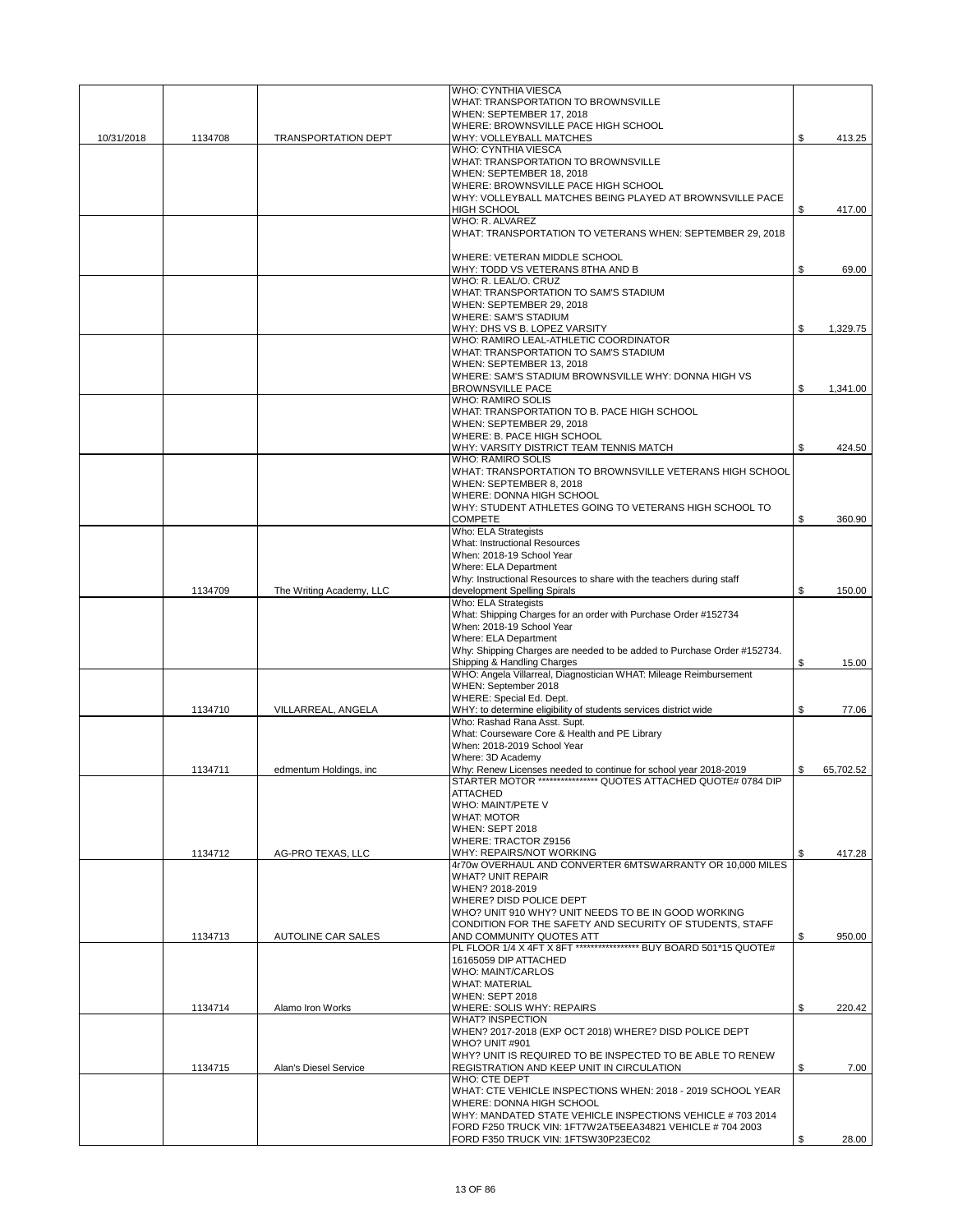|            |         |                                               | Who: Francisco Valdez-Tovar #91898 Munoz Elem.                                                                                   |                 |
|------------|---------|-----------------------------------------------|----------------------------------------------------------------------------------------------------------------------------------|-----------------|
|            |         |                                               | What: Needs P.O. for dental care<br>When: 2018-2019 School Year                                                                  |                 |
|            |         |                                               | Where: All Valley Dental                                                                                                         |                 |
| 10/31/2018 | 1134716 | All Valley Dental 2 LLP                       | Why: Student has cavities                                                                                                        | \$<br>150.00    |
|            |         |                                               | Antifreeze For Stock                                                                                                             |                 |
|            |         |                                               | Who: Luis O. Solis<br>What: Antifreeze                                                                                           |                 |
|            |         |                                               | Where: Bus Barn                                                                                                                  |                 |
|            |         |                                               | When: October 2018                                                                                                               |                 |
|            | 1134717 | Arnold Oil Company                            | Why: Need to replenish stock<br><b>WHAT: ROUTER CHARGES</b>                                                                      | \$<br>609.00    |
|            |         |                                               | <b>WHY: MONTHLY SERVICE</b>                                                                                                      |                 |
|            |         |                                               | <b>WHERE: DONNA ISD</b>                                                                                                          |                 |
|            |         |                                               | WHEN: 10/10/2018 - 11/09/2018                                                                                                    |                 |
|            |         |                                               | WHO: DEPARTMENTS ACCOUNT #831-000-5086 741 BILLING DATE:<br>10/10/2018                                                           | \$<br>891.53    |
|            | 1134718 | At & T                                        |                                                                                                                                  |                 |
|            |         |                                               | WHAT: SUBSCRIBER/ROUTER ID 12220163 WHY: MONTHLY SERVICE                                                                         |                 |
|            |         |                                               | WHEN: 10/10/2018 - 11/09/2018                                                                                                    |                 |
|            |         |                                               | <b>WHERE: DONNA ISD</b><br>WHO: BUSINESS OFFICE                                                                                  |                 |
|            |         |                                               | <b>INVOICE NO. 4921754400</b>                                                                                                    |                 |
|            |         |                                               | BILLING DATE: 10/10/2018                                                                                                         | \$<br>563.49    |
|            |         |                                               | Socket HI Temp 90 For Stock                                                                                                      |                 |
|            |         |                                               | Who: Luis O. Solis                                                                                                               |                 |
|            |         |                                               | What: Socket Hi Temp 90<br>Where: Bus Barn                                                                                       |                 |
|            |         |                                               | When: October 2018                                                                                                               |                 |
|            | 1134719 | AutoZone Texas, L.P.                          | Why: Need to replenish stock                                                                                                     | \$<br>101.35    |
|            |         |                                               | V-RIBBED BELT D                                                                                                                  |                 |
|            |         |                                               | WHO: LUIS O SOLI                                                                                                                 |                 |
|            |         |                                               | WHERE: TRANSPORTATION BUS BARN WHEN: OCT. 2018<br>WHY: NEEDED FOR STOCK FOR BUS FLEET WHAT: BELTS                                | \$<br>327.86    |
|            |         |                                               | AXIS FIXED DOME CAMERA AXIS WALL MOUNT AXIS MIDSPAN 100 TO                                                                       |                 |
|            |         |                                               | 240 VAC CUBE IT WALL MOUNT BABINET PLEXIGLASS DOOR APC BACK                                                                      |                 |
|            |         |                                               | UPS INPUT 120 NANOSTATION LOCO VERSION VIDEO INSIGHT                                                                             |                 |
|            |         |                                               | MODCORD ******************** QUOTES ATTACHED QUOTE# 1303 DIP                                                                     |                 |
|            | 1134720 | BRIDGE NET COMMUNICATIONS, LLC WHO: ENERGY    | <b>ATTACHED</b>                                                                                                                  | \$<br>7,101.99  |
|            |         |                                               |                                                                                                                                  |                 |
|            |         |                                               | What: Students Dinner allowance.                                                                                                 |                 |
|            |         |                                               | Who: Mindy Bersalona, Donna HS Choir. When: Saturday, November 3, 2018.                                                          |                 |
|            |         |                                               | Where: Cano Freshman Academy / TMEA Region Pre Area Auditions.                                                                   |                 |
|            | 1134721 | Bersalona, Mindy                              | Why: Meals provided for students participating.                                                                                  | \$<br>105.00    |
|            |         |                                               | What: Students lunch allowance.                                                                                                  |                 |
|            |         |                                               | Who: Mindy Bersalona, Donna HS Choir. When: Saturday, November 3, 2018.                                                          |                 |
|            |         |                                               | Where: Cano Freshman Academy / TMEA Region Pre Area Auditions.                                                                   |                 |
|            | 1134722 | Bersalona, Mindy                              | Why: Meals provided for students participating<br>Low Ultra Low Sulfur Diesel (Clear)                                            | \$<br>105.00    |
|            |         |                                               | Who: Luis O. Solis                                                                                                               |                 |
|            |         |                                               | <b>What: Diesel Fuel</b>                                                                                                         |                 |
|            |         |                                               | Where: Bus Barn                                                                                                                  |                 |
|            |         |                                               | When: October 2018                                                                                                               |                 |
|            | 1134723 | Betts Oil & Butane                            | Why: Fuel needed for Bus Fleet<br>TIMER 277V ******************* BUY BOARD 501*15 QUOTE# 1011778 DIP                             | \$<br>16.054.47 |
|            |         |                                               | <b>ATTACHED</b>                                                                                                                  |                 |
|            |         |                                               | WHO: ENERGY/MIKE E                                                                                                               |                 |
|            |         |                                               | <b>WHAT: TIMER</b>                                                                                                               |                 |
|            |         |                                               | <b>WHEN; OCT 2018</b><br>WHERE: ADAME                                                                                            |                 |
|            | 1134724 | Bush Supply Co.                               | WHY: NOT WORKING                                                                                                                 | \$<br>463.36    |
|            |         |                                               | WHEN: 10/11/18 3 GAMES                                                                                                           |                 |
|            |         |                                               | <b>WHERE: VETERANS MS</b>                                                                                                        |                 |
|            | 1134725 | CANTU, AARON PETER                            | WHY: UIL REQUIREMENT (VETERANS VS TODD) 8A, 8B, 8C TEAMS                                                                         | \$<br>120.00    |
|            |         |                                               | WHEN: 10/16/18<br><b>WHERE: DNHS</b>                                                                                             |                 |
|            |         |                                               | WHY: UIL REQUIREMENT (DNHS VS VELA) SUB VARS                                                                                     | \$<br>115.00    |
|            |         |                                               | WHEN: 10/16/18                                                                                                                   |                 |
|            |         |                                               | <b>WHERE: SAUCEDA MS</b>                                                                                                         |                 |
|            |         |                                               | WHY: UIL REQUIREMENT (SAUCEDA VS TODD) 8A AND 8B<br>WHO: Ms. O. Alvarez                                                          | \$<br>85.00     |
|            |         |                                               | WHAT: USB flash drives                                                                                                           |                 |
|            |         |                                               | WHEN: October 2018                                                                                                               |                 |
|            |         |                                               | <b>WHERE: Testing Dept.</b>                                                                                                      |                 |
|            |         |                                               | WHY: will be used to save information for STAAR testing training presentations                                                   |                 |
|            | 1134726 | CDW-Government LLC, CDW Governmeterrorists li | that are held before each test administration. Quotes, DIP, boycott and                                                          | \$<br>46.97     |
|            |         |                                               | Who: David Chavez                                                                                                                |                 |
|            |         |                                               | What: Meal, taxie, and parking reimbursement                                                                                     |                 |
|            |         |                                               | Where: Washington Dc                                                                                                             |                 |
|            |         |                                               | When: Oct. 18-Oct. 20,2018                                                                                                       |                 |
|            | 1134727 | CHAVEZ, DAVID                                 | Why: Reimbursement needed for expenses while attending the E-Rate<br>workshop in Washington DC. Oct. 18,2018 Meal: Hilton: 31.00 | \$<br>130.17    |
|            |         |                                               |                                                                                                                                  |                 |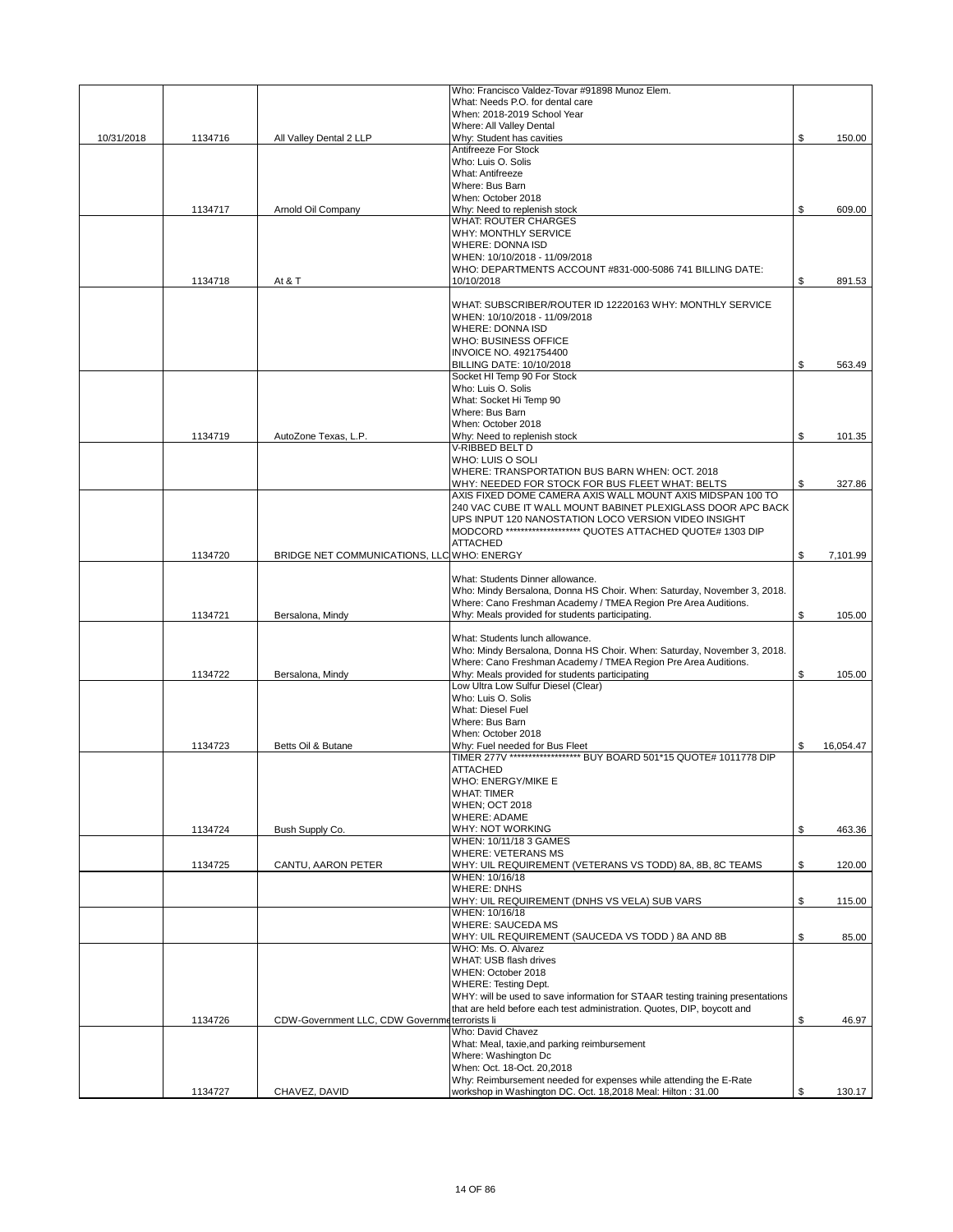|            |         |                                                     | What: Dinner combo.                                                                            |                |
|------------|---------|-----------------------------------------------------|------------------------------------------------------------------------------------------------|----------------|
|            |         |                                                     | Who: Angel Leal, Donna HS Theatre.                                                             |                |
|            |         |                                                     | When: October 13, 2018.<br>Where: PSJA Southwest High School / TFA Meet.                       |                |
| 10/31/2018 | 1134728 | CICI'S PIZZA #281                                   | Why: Students will be provided a meal for participating in the TFA meet.                       | \$<br>54.00    |
|            |         |                                                     | <b>WHO: B RUIZ</b>                                                                             |                |
|            |         |                                                     | WHEN: 10/11/18                                                                                 |                |
|            |         |                                                     | <b>WHERE: CATS STADIUM</b>                                                                     |                |
|            |         |                                                     | <b>WHAT: CHEER TEAM</b><br><b>WHY: STUDENT MEAL</b>                                            | \$<br>195.50   |
|            |         |                                                     | BACK UP ALARM *************** BUY BOARD # 501*15 QUOTE ATTACHED                                |                |
|            |         |                                                     | DIP ATTACHED                                                                                   |                |
|            |         |                                                     | <b>WHO: MAINT/PETE</b>                                                                         |                |
|            |         |                                                     | <b>WHAT: ALARM</b>                                                                             |                |
|            |         |                                                     | <b>WHEN: OCT 2018</b>                                                                          |                |
|            | 1134729 | <b>COMMERCIAL BILLING SERVICE</b>                   | <b>WHERE: MAINT</b><br>WHY: SAFETY NEW VANS                                                    | \$<br>208.32   |
|            |         |                                                     | ENGINE MOUNT ***************** 501*15 QUOTE ATTACHED DIP                                       |                |
|            |         |                                                     | ATTACHED WHO: MAINT/PETE V                                                                     |                |
|            |         |                                                     | <b>WHAT: MOUNT</b>                                                                             |                |
|            |         |                                                     | <b>WHEN: OCT 2018</b>                                                                          |                |
|            |         |                                                     | WHERE: MAINT VAN 1161                                                                          |                |
|            |         |                                                     | WHY: NOT WORKING<br>GAS CAN 5GAL ***************** BUY BOARD 501*15 QUOTE ATTACHED             | \$<br>113.32   |
|            |         |                                                     | <b>DIP ATTACHED</b>                                                                            |                |
|            |         |                                                     | <b>WHO: MAINT/ELUTERIO</b>                                                                     |                |
|            |         |                                                     | <b>WHAT: MATERIAL</b>                                                                          |                |
|            |         |                                                     | <b>WHEN: OCT 2018</b>                                                                          |                |
|            |         |                                                     | <b>WHERE: GROUNDS KEEPING</b><br>WHY: DAILY USE                                                | \$<br>174.32   |
|            |         |                                                     | IGNITION COIL ***************** BB 501*15 QUOTE ATTACHED DIP                                   |                |
|            |         |                                                     | ATTACHED WHO: MAINT/PETE                                                                       |                |
|            |         |                                                     | <b>WHAT: COIL</b>                                                                              |                |
|            |         |                                                     | <b>WHEN: OCT 2018</b>                                                                          |                |
|            |         |                                                     | WHERE: VAN 1085                                                                                |                |
|            |         |                                                     | WHY: NOT WORKING<br>COMPRESSOR PLUG ASSEMBLY ************** 458*14 QUOTE# 49382923             | \$<br>88.71    |
|            |         |                                                     | <b>DIP ATTACHED</b>                                                                            |                |
|            |         |                                                     | <b>WHO: ENERGY/TRINI</b>                                                                       |                |
|            |         |                                                     | <b>WHAT: COMPRESSOR</b>                                                                        |                |
|            |         |                                                     | WHEN: SEPT 2018                                                                                |                |
|            | 1134730 | Carrier Enterprise, LLC                             | WHERE: RIVAS 200 WING<br>WHY: NOT WORKING                                                      | \$<br>733.34   |
|            |         |                                                     | MOTOR 460V ***************** BB 552*17 QUOTE# 49626206 DIP ATTACHED                            |                |
|            |         |                                                     | <b>WHO: ENERGY/MARTIN</b>                                                                      |                |
|            |         |                                                     | <b>WHAT: MOTOR</b>                                                                             |                |
|            |         |                                                     | <b>WHEN: OCT 2018</b><br><b>WHERE: TRUMAN</b>                                                  |                |
|            |         |                                                     | <b>WHY: NOT WORKING</b>                                                                        | \$<br>128.32   |
|            |         |                                                     | WHEN: 10/12/18                                                                                 |                |
|            |         |                                                     | <b>WHERE: DNHS</b>                                                                             |                |
|            | 1134731 | Castillo, Carlo David                               | WHY: UIL REQUIREMENT (DNHS VS EDIN ECON) FOOTBALL                                              | \$<br>65.00    |
|            |         |                                                     | WHEN: 10/13/18<br><b>WHERE: VETERANS MS</b>                                                    |                |
|            |         |                                                     | WHY: UIL REQUIREMENT (VETERANS VS MERCEDES) 7A                                                 | \$<br>60.00    |
|            |         |                                                     | WHEN: 10/15/18                                                                                 |                |
|            |         |                                                     | <b>WHERE: DONNA NORTH</b>                                                                      |                |
|            |         |                                                     | WHY: UIL REQUIREMENT (DNHS VS EDINBURG VELA) 9A, 9B, JV LIGHT 3                                |                |
|            | 1134732 | Castillo, Ricardo                                   | GAMES<br>WHEN: 10/8/18                                                                         | \$<br>135.00   |
|            |         |                                                     | WHERE: DONNA NORTH                                                                             |                |
|            |         |                                                     | WHY: UIL REQUIREMENT (DNHS VS EDINBURG ECON) 9A, 9B, AND JV                                    |                |
|            |         |                                                     | LIGHT, 3 GAMES                                                                                 | \$<br>135.00   |
|            |         |                                                     | PAC MILADY U OLP COSMETOLOGY BUYBOARD: 487-15 HC CO-OP                                         |                |
|            |         |                                                     | CHOICE PARTNERS: 14/031MP-06 QUOTE: 64600362                                                   |                |
|            |         |                                                     | WHO: CTE ELDA GONZALEZ, COSMETOLOGY INSTRUCTOR<br><b>WHAT: SUPPLIES</b>                        |                |
|            |         |                                                     | WHEN: SEPTEMBER 2018                                                                           |                |
|            |         |                                                     | WHERE: DONNA HIGH SCHOOL                                                                       |                |
|            | 1134733 | Cengage Learning, Inc.                              | WHY: ITEMS WILL BE USED FOR INSTRUCTI                                                          | \$<br>656.25   |
|            |         |                                                     | First Aid Kit                                                                                  |                |
|            |         |                                                     | Who: Luis O. Solis<br>What: First Aid Kit                                                      |                |
|            |         |                                                     | Where: Bus Barn                                                                                |                |
|            |         |                                                     | When: August 2018                                                                              |                |
|            | 1134734 | Chalks Truck Parts, Inc                             | Why: First Aid Kits needed for bus fleet                                                       | \$<br>475.20   |
|            |         |                                                     | <b>WHAT: STUDENT MEALS</b>                                                                     |                |
|            |         |                                                     | WHEN: OCTOBER 19, 2018<br>WHERE: MCALLEN- COLLEGE TOUR AND WALLBANGERS                         |                |
|            |         |                                                     | WHO: 3D ACADEMY STUDENTS                                                                       |                |
|            |         |                                                     | WHY: EXPOSE 3D ACADEMY STUDENTS TO POST SECONDARY                                              |                |
|            | 1134735 | Cheeseburger Holding LLC (Wallbangers OPPORTUNITIES |                                                                                                | \$<br>80.00    |
|            |         |                                                     | What:Students dinner allowance.                                                                |                |
|            |         |                                                     | Who: Matias Rivera, Donna HS Band.<br>When: October 20, 2018 / UIL Region 28 Marching Contest. |                |
|            |         |                                                     | Where: Mercedes High School Stadium. Why: Meal to be provided for students                     |                |
|            | 1134736 | Chick Fil A Weslaco                                 | participating in marching festival.                                                            | \$<br>1,120.00 |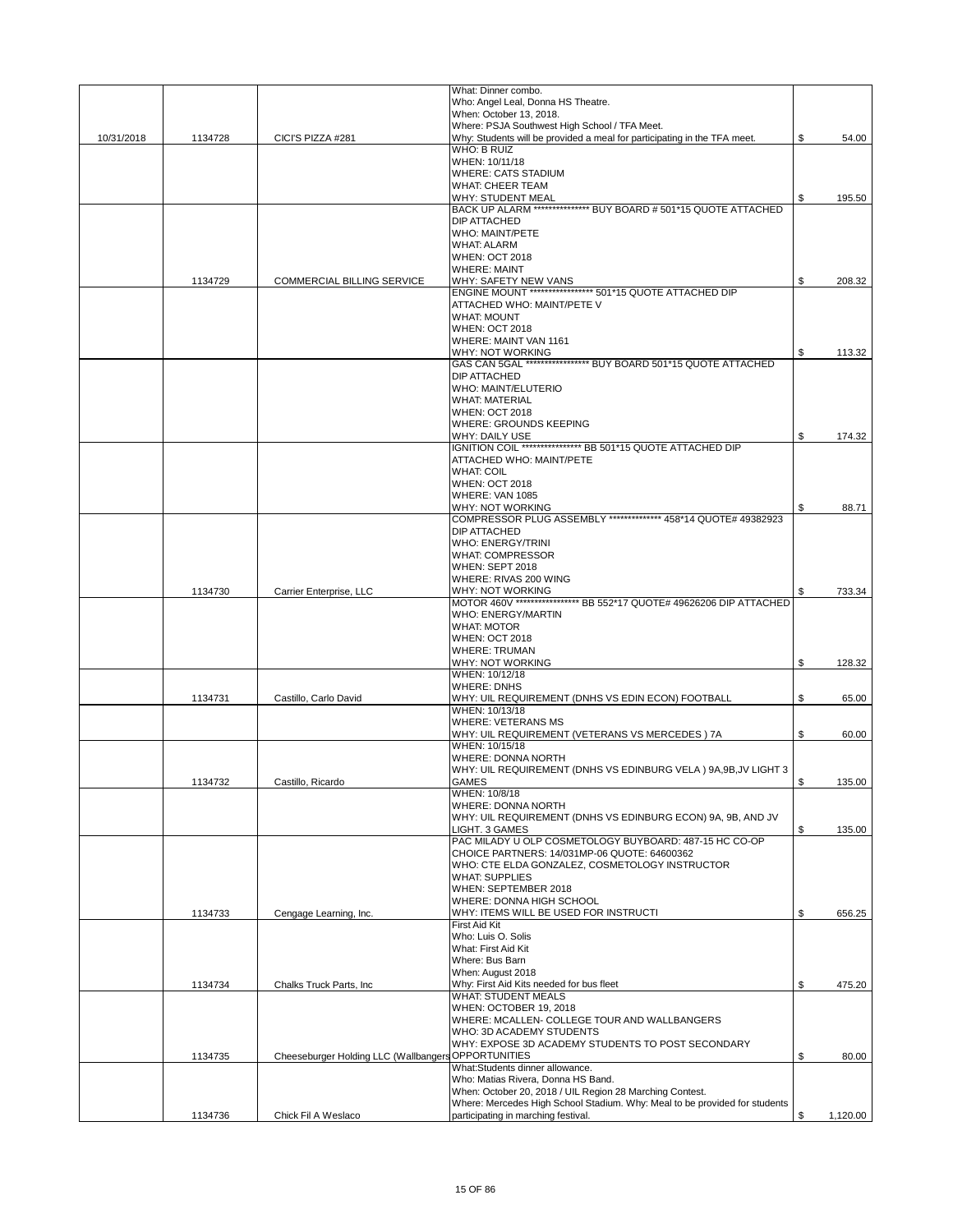|            |         |                                      | WHO: B MENDOZA                                                                 |                |
|------------|---------|--------------------------------------|--------------------------------------------------------------------------------|----------------|
|            |         |                                      | WHEN: 10/12/18                                                                 |                |
|            |         |                                      | WHERE: EDINBURG HIGH                                                           |                |
|            |         |                                      | <b>WHAT: C-C MEET</b>                                                          |                |
| 10/31/2018 | 1134736 | Chick Fil A Weslaco                  | WHY: STUDENT MEAL<br>WHO: C DE LEON                                            | \$<br>119.75   |
|            |         |                                      | WHEN: 10/23/18                                                                 |                |
|            |         |                                      | <b>WHERE: EDINBURG</b>                                                         |                |
|            |         |                                      | WHAT: (V/JV) VBALL                                                             |                |
|            |         |                                      | <b>WHY: STUDENT MEAL</b>                                                       | \$<br>180.00   |
|            |         |                                      | <b>WHO: J JONES</b>                                                            |                |
|            |         |                                      | <b>WHAT: TENNIS MEET</b>                                                       |                |
|            |         |                                      | WHEN: 10/19/18                                                                 |                |
|            |         |                                      | <b>WHERE: MERCEDES ISD</b>                                                     |                |
|            |         |                                      | <b>WHY: STUDENT MEAL</b>                                                       | \$<br>78.00    |
|            |         |                                      | WHO: V DE HOYOS                                                                |                |
|            |         |                                      | WHEN: 10/12/18<br><b>WHERE: EDINBURG HIGH</b>                                  |                |
|            |         |                                      | WHAT: C-C MEET                                                                 |                |
|            |         |                                      | <b>WHY: STUDENT MEAL</b>                                                       | \$<br>119.75   |
|            |         |                                      | where: Sauceda Middle School                                                   |                |
|            |         |                                      | Who: Mara Martinez/ Counselor                                                  |                |
|            |         |                                      | When: School Year 2018-2019                                                    |                |
|            |         |                                      | Why: Provide consumable or non-consumable materials or any other materials     |                |
|            |         |                                      | or Resources needed for Office Staff for the function of Sauceda Middle School |                |
|            |         |                                      |                                                                                |                |
|            | 1134737 | Cielo Office Products                | What:                                                                          | \$<br>249.84   |
|            |         |                                      | <b>What: Consulting services</b>                                               |                |
|            |         |                                      | When: October 6 and 20-2018                                                    |                |
|            |         |                                      | Where: Stainke Elementary                                                      |                |
|            |         |                                      | Who: stainke teachers                                                          |                |
|            | 1134738 | D.M.R. Educational Consulting        | Why: STAAR Readiness Geres                                                     | \$<br>3,000.00 |
|            |         |                                      | WHO: DHS STUDENT COUNCIL<br><b>WHAT: REGISTRATION FEES</b>                     |                |
|            |         |                                      | WHEN: OCTOBER 27, 2018                                                         |                |
|            |         |                                      | WHERE: DHS TO MCALLEN MEMEORIAL HIGH SCHOOL                                    |                |
|            | 1134739 | DISTRICT 16 STUDENT COUNCIL          | WHY: TEXAS ASSOCIATION OF STUDENT COUNCIL DISTRICT 16                          | \$<br>150.00   |
|            |         |                                      | WHO-LUIS O. SOLIS                                                              |                |
|            |         |                                      | <b>WHAT-TAMALES</b>                                                            |                |
|            |         |                                      | WHY-FOR BUS DRIVERS WEEK W                                                     |                |
|            |         |                                      | HERE-TRANSPORTATION BUS BARN                                                   |                |
|            | 1134740 | Delgar Foods                         | WHEN-WEEK OF OCTOBER 23, 2018                                                  | \$<br>199.75   |
|            |         |                                      | When October 2018                                                              |                |
|            |         |                                      | What Non Food Items                                                            |                |
|            |         |                                      | Who CNP                                                                        |                |
|            |         |                                      | Why District Cafeterias                                                        |                |
|            | 1134741 | Devin Distributing & Packaging I     | Why Student Needs<br>ATHLETIC OFFICIAL                                         | \$<br>3,206.77 |
|            |         |                                      | <b>WHO: DIAZ ROGELIO</b>                                                       |                |
|            |         |                                      | <b>WHAT: ATHLETIC OFFICIAL</b>                                                 |                |
|            |         |                                      | WHEN: 10/18/18                                                                 |                |
|            |         |                                      | <b>WHERE: DONNA NORTH</b>                                                      |                |
|            | 1134742 | Diaz, Rogelio                        | <b>WHY: UIL REQUIREMENT</b>                                                    | \$<br>65.00    |
|            |         |                                      | (WHAT) STAAR MASTER PRAC TEST SPAN MATH GR 3 FORM A AND B                      |                |
|            |         |                                      | <b>wTGS</b>                                                                    |                |
|            |         |                                      | (WHO) MARIA RAMIREZ 3RD GRADE TEACHER                                          |                |
|            |         |                                      | (WHERE) ELOY G. SALAZAR ELEM. (WHEN) 2018-2019 SCHOOL YEAR                     |                |
|            |         |                                      | (WHY) RESOURCES NEEDED FOR STUDENT INSTRUCTIONAL                               |                |
|            | 1134743 | Ecs Learning Systems, Inc            | SUPPORT ON THE STAAR TEST                                                      | 90.98          |
|            |         |                                      | Napagold Oil Filter For Bumper #84<br>Who: Luis O. Solis                       |                |
|            |         |                                      | What: Oil Filter                                                               |                |
|            |         |                                      | Where: Bus Barn                                                                |                |
|            |         |                                      | When: October 2018                                                             |                |
|            | 1134744 | Elsa Auto & Truck Parts              | Why: Parts needed for Bumper #84                                               | \$<br>88.59    |
|            |         |                                      | When October 2018                                                              |                |
|            |         |                                      | What Food/Tortillas                                                            |                |
|            |         |                                      | Who C.N.P.                                                                     |                |
|            |         |                                      | <b>Where District Cafeterias</b>                                               |                |
|            | 1134745 | Exquisita Tortillas, Inc.            | Why Student Needs                                                              | \$<br>1,861.70 |
|            |         |                                      | When October 2018                                                              |                |
|            |         |                                      | What Food/Tortillas<br>Who CNP                                                 |                |
|            |         |                                      | Why District Cafeterias                                                        |                |
|            |         |                                      | Why Student Needs                                                              | \$<br>250.00   |
|            |         |                                      | What: First RGV Coach Training Workshop When: Oct. 20, 2018                    |                |
|            |         |                                      | Where: McAllen, TX                                                             |                |
|            |         |                                      | Who: April Perez, Strategist                                                   |                |
|            | 1134746 | FIRST RVG, INC.                      | Why: Attending Robotics coach training workshop.                               | \$<br>25.00    |
|            |         |                                      | When October 2018                                                              |                |
|            |         |                                      | What Food/Bread                                                                |                |
|            |         |                                      | Who CNP                                                                        |                |
|            |         |                                      | Why District Cafeterias                                                        |                |
|            | 1134747 | Flower Baking Company of San Antonio | Why Student Needs<br>When October 2018                                         | \$<br>2,466.24 |
|            |         |                                      | What Food/Bread                                                                |                |
|            |         |                                      | Who CNP                                                                        |                |
|            |         |                                      | Where District Cafeterias                                                      |                |
|            |         |                                      | Why Student Needs                                                              | \$<br>662.60   |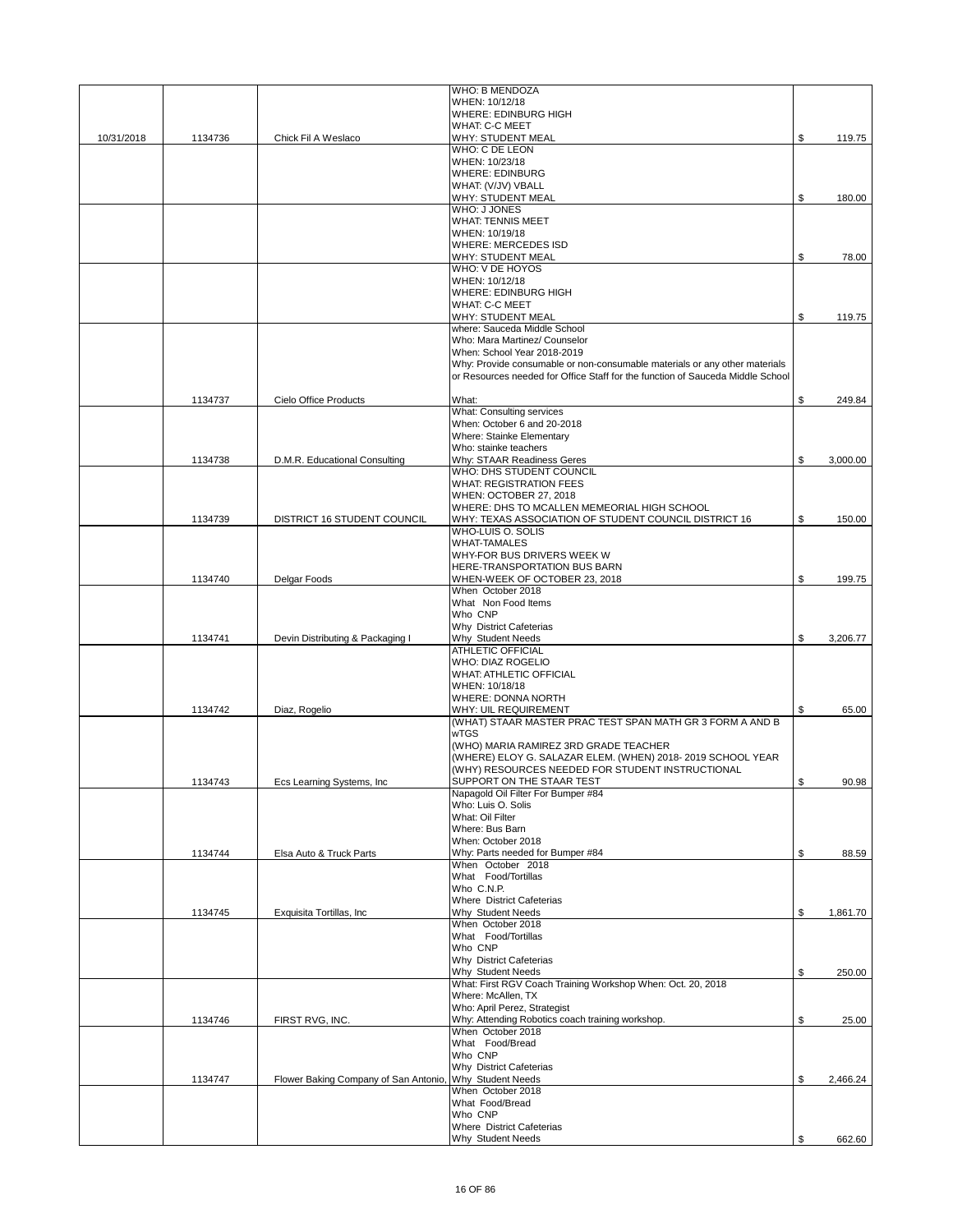|            |         |                         | SELF-INKING DO IT YOURSELF MESSAGE STAMPER 3/4 X 1 7/8 RFP#<br>042518-393 WHAT: SUPPLIES FOR SCHOOL EVENTS WHEN: SCHOOL<br>YEAR 2018 - 2019<br>WHERE: T. PRICE ELEM. SCHOOL<br>WHO: FOR STUDENTS' USE                                              |              |
|------------|---------|-------------------------|----------------------------------------------------------------------------------------------------------------------------------------------------------------------------------------------------------------------------------------------------|--------------|
| 10/31/2018 | 1134748 | Gateway Printing/Supply | WHY: SUPPLIES NEEDED FOR STUDENTS EVENTS THROUGHOUT THE<br><b>SCHOOL</b>                                                                                                                                                                           | \$<br>118.66 |
|            |         |                         | Where: Sauceda Middle School<br>Who: Karina Degollado/ Avid Coordinator When: School Year 2018-2019<br>Why: Provide consumable or non-consumable materials or any other                                                                            |              |
|            |         |                         | instructional materials or Resources needed What: Stapler, FullSTP, Effortless<br>where: Sauceda Middle School                                                                                                                                     | \$<br>271.39 |
|            |         |                         | Who: Karina Degollado/Teacher<br>When: School Year 2018-2019<br>Why: Provide consumable or non-consumable materials or any other<br>instructional materials or Resources including Book Cases.                                                     |              |
|            |         |                         | What: Bookcase,5 Shelf,                                                                                                                                                                                                                            | \$<br>341.00 |
|            |         |                         | WHO- AP SOLIS MONICA<br>WHERE- AP SOLIS CAMPUS<br>WHEN-2018-19<br>WHAT- INSTRUCTIONAL MATERIAL WHY- TO PROVIDE STUDENTS WITH<br>A SAFE AND NURTURING SCHOOL ENVIRONMENT THAT SUPPORTS<br>ACADEMIC SUCCESS ********************** PLASTIC POINT PEN | \$<br>106.41 |
|            |         |                         | <b>WHO- E GONZALEZ</b><br>WHERE-RM 301<br>WHEN-2018-19<br>WHAT- INSTRUCTIONAL MATERIAL WHY- TO PROVIDE A SAFE AND                                                                                                                                  |              |
|            |         |                         | NURTURING SCHOOL ENVIRONMENT THAT SUPPORT SCHOOL<br>ACADEMIC SUCCESS *********************** MINI TEMP GLUE                                                                                                                                        | \$<br>28.54  |
|            |         |                         | <b>WHO-K DANINI</b><br>WHERE-RM 507<br>WHEN-2018-19<br>WHAT-INSTRUCTIONAL MATERIAL WHY- TO PROVIDE STUDENTS WITH<br>A SAFE AND NURTURING SCHOOL ENVIRONMENT THAT SUPPORTS                                                                          |              |
|            |         |                         | ACADEMIC SUCCESS ********************** WOODCASE PENCIL                                                                                                                                                                                            | \$<br>129.04 |
|            |         |                         | <b>WHO- MONICA RODRIGUEZ</b><br>WHERE-RM 514<br>WHAT- INSTRUCTIONAL MATERIAL<br>WHEN-2018-19<br>WHY- TO PROVIDE STUDENTS WITH A SAFE AND NURTURING SCHOOL<br>ENVIRONMENT THAT SUPPORTS ACADEMIC SUCESS *********************                       |              |
|            |         |                         | TWO POCKET PORTFOLIOS<br>WHO- REYNALDO GARCIA                                                                                                                                                                                                      | \$<br>133.74 |
|            |         |                         | WHERE-RM 204<br>WHEN-2018-19<br>WHAT-INSTRUCTIONAL MATERIAL WHY- TO PROVIDE MATERIAL FOR<br>ALL STUDENTS WITH A SAFE AND NURTURING SCHOOL<br>ENVIRONMENT THAT SUPPORTS ACADEMIC SUCCESS                                                            | \$           |
|            |         |                         | Who: Bilingual/ESL Department-Gregorio Arellano Jr. Director<br>What: Office supples as needed<br>When: 2018-19 school year<br>Where: Bilingual/ESL Department                                                                                     | 96.44        |
|            |         |                         | Why: Materials, resources/supplies as needed to facilitate Bilingual/ESL<br>program management CD-R                                                                                                                                                | \$<br>694.49 |
|            |         |                         | Who: Olga Noriega Purchasing Agent<br>What: Signo Gel RT Roller Ball Gel Pen Blue Ink<br>When: SY 2018-2019<br>Where: Purchasing Dept.                                                                                                             |              |
|            |         |                         | Why Supplies needed through out the year<br>Who: Gerardo Alaniz                                                                                                                                                                                    | \$<br>64.48  |
|            |         |                         | What: Official<br>When: Oct. 12, 2018<br>Where: Bennie La Prade Stadium                                                                                                                                                                            |              |
|            | 1134749 | Gerardo Alaniz          | Why: Varsity Football Redskins/Mission Vets.                                                                                                                                                                                                       | \$<br>120.00 |
|            |         |                         | Who: David Chavez<br>WHat: Air fare<br>Where: Washington DC                                                                                                                                                                                        |              |
|            | 1134750 | Gowith Jo Travels       | When: Oct 18-Oct.20th 2018<br>Why: Air fair for travel request approved on Oct. 9th. to attend E-rate training                                                                                                                                     | \$<br>726.60 |
|            |         |                         | WHO: RUIZ, JENNIFER<br><b>WHAT: SUPPLIES</b><br>WHEN: 2018-2019 GOLF SEASON<br>WHERE: DONNA NORTH HS                                                                                                                                               |              |
|            | 1134751 | Golf Headquarters       | WHY: SUPPLIES FOR GOLF PROGRAM                                                                                                                                                                                                                     | \$<br>905.25 |
|            |         |                         | WHO- AP SOLIS STAFF<br>WHERE- AP SOLIS CAMPUS<br>WHEN-2018-19<br><b>WHAT- SPIRIT SHIRTS</b>                                                                                                                                                        |              |
|            | 1134752 | Got Game                | WHY- TO SHOW SPIRIT DURING SPECIAL EVENTS ************************<br><b>SPIRIT SHIRT</b>                                                                                                                                                          | \$<br>144.00 |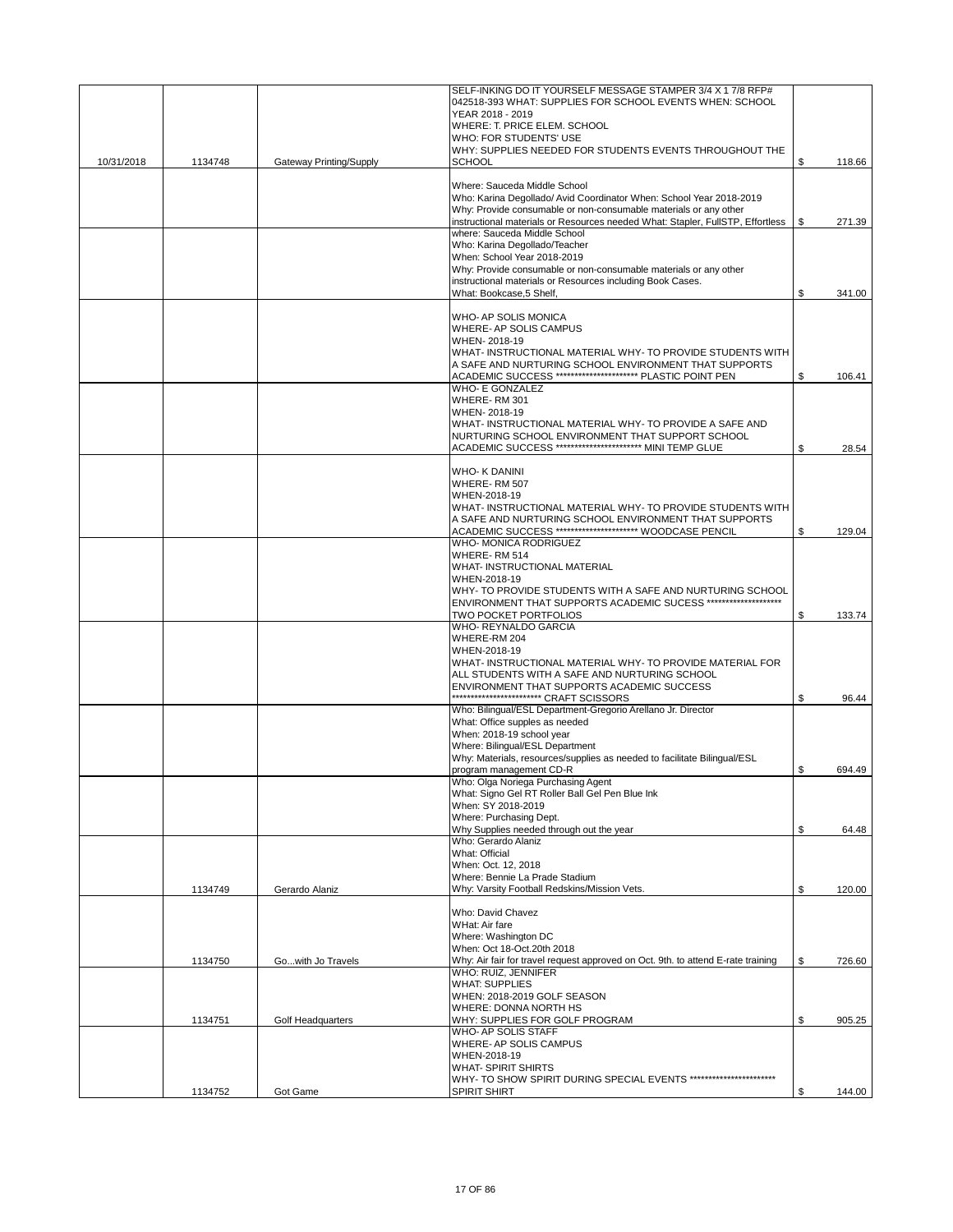|            |         |                                      | DRIVE, 1TB, PROTABLE, HDL PACE: AHI ENTERPRISES - P00154 QUOTE:                                                            |                |
|------------|---------|--------------------------------------|----------------------------------------------------------------------------------------------------------------------------|----------------|
|            |         |                                      | 0039182<br>WHO: CTE CHEF ROGELIO TORRES, CULINARY ARTS INSTRUCTOR                                                          |                |
|            |         |                                      | <b>WHAT: SUPPLIES</b>                                                                                                      |                |
|            |         |                                      | WHEN: OCTOBER 2018<br>WHERE: DONNA HIGH SCHOOL                                                                             |                |
| 10/31/2018 | 1134753 |                                      | Greenwood Office Outfittersdba, Buffalo IWHY: ITEMS WILL BE USED FOR INSTRUCTIONAL RESOURCES                               | \$<br>209.57   |
|            |         |                                      | WHO: CTE MARIA CANTU, HEALTH SCIENCE INSTRUCTOR<br><b>WHAT: SUPPLIES</b>                                                   |                |
|            |         |                                      | WHEN: OCTOBER 2018                                                                                                         |                |
|            |         |                                      | WHERE: DONNA HIGH SCHOOL<br>WHY: ITEMS WILL BE USED FOR INSTRUCTIONAL RESOURCES FOR                                        |                |
|            |         |                                      | <b>CTE STUDENTS</b>                                                                                                        | \$<br>1,549.36 |
|            |         |                                      | What: Per Diem<br>When: November 16-17, 2018                                                                               |                |
|            |         |                                      | Where: south Padre Island, Texas                                                                                           |                |
|            | 1134754 | Guerrero, Valentin                   | Who: Board of Trustee - Valentin Guerrero Why: 2018 TASB Legal Seminar<br>Series Per Diem Breakfast - November 17-18, 2018 | \$<br>192.31   |
|            |         |                                      | What: Bose S1 Pro Multi Position Pwrd PA System. Sound system for                                                          |                |
|            |         |                                      | performances. Who: Alexa Salas, AP Solis Choir.<br>When: Year round.                                                       |                |
|            |         |                                      | Where: Public performances and daily rehearsals.                                                                           |                |
|            | 1134755 | Guitar Center Stores, Inc.           | Why: Needed for performances and rehearsals.                                                                               | \$<br>599.99   |
|            |         |                                      | What: Bose S1 Pro Multi Position Pwrd PA System. Sound system for                                                          |                |
|            |         |                                      | performances. Who: Mindy Bersalona, Donna HS Choir. When: Year round.                                                      |                |
|            |         |                                      | Where: Public performances and daily rehearsals.<br>Why: Needed for performances and rehearsals. Additional quote incl     | \$<br>599.99   |
|            |         |                                      | When October 2018                                                                                                          |                |
|            |         |                                      | What Non Food Items                                                                                                        |                |
|            |         |                                      | Who CNP<br>Where District Cafeterias                                                                                       |                |
|            | 1134756 | Gulf Coast Paper Company             | Why Student Needs                                                                                                          | \$<br>727.80   |
|            |         |                                      | Who: Alicia Sarmiento, Principal                                                                                           |                |
|            |         |                                      | <b>What: Student Incentives</b><br>When: October 17, 2018                                                                  |                |
|            |         |                                      | Where: Runn Elementary                                                                                                     |                |
|            | 1134757 | <b>HEB Grocery Company LP</b>        | Why: Student Testing & Celebrations CIP: Goal 1: PO<br>WHO: CTE TEACHER AMANDA CEDILLO WHAT: SUPPLIES                      | \$<br>121.26   |
|            |         |                                      | WHEN: 10/15/18                                                                                                             |                |
|            |         |                                      | <b>WHERE: DNHS</b>                                                                                                         |                |
|            |         |                                      | WHY: INSTRUCTIONAL RESOURCES FLORAL DESIGN STUDENTS WILL<br>BE CREATING A HALLOWEEN DESIGN BASED OF A LITERATURE           |                |
|            |         |                                      | CHARACTER. FRESH JACK O LANTERN PUMPKIN                                                                                    | \$<br>97.00    |
|            |         |                                      | <b>WHO: DNHS BAND</b>                                                                                                      |                |
|            |         |                                      | <b>WHAT: GATORADE</b><br>WHEN: OCT 25, 2018                                                                                |                |
|            |         |                                      | WHERE: EDINBURG, TEXAS                                                                                                     |                |
|            |         |                                      | WHY: DRINKS ARE NEEDED FOR BAND STUDENTS TO KEEP<br>HYDRATED AFTER HALFTIME PERFORMANCE                                    | \$<br>128.70   |
|            |         |                                      | Who: Raquel Ybarra, PK Teacher                                                                                             |                |
|            |         |                                      | What: Spook Fest Supplies                                                                                                  |                |
|            |         |                                      | When: October 26, 2018<br>Where: Runn Elementary                                                                           |                |
|            |         |                                      | Why: End of year field trip & activities                                                                                   | \$<br>14.82    |
|            |         |                                      | Who: Roberto Salas, 3rd Grade Teacher What: Spook Fest Supplies<br>When: October 26, 2018                                  |                |
|            |         |                                      | Where: Runn Elementary                                                                                                     |                |
|            |         |                                      | Why: End of year field trip & activities                                                                                   | \$<br>51.79    |
|            |         |                                      | Who: Sara Galvez, Kinder Lead Teacher What: Spook Fest Supplies<br>When: October 26, 2018                                  |                |
|            |         |                                      | Where: Runn Elementary                                                                                                     |                |
|            |         |                                      | Why: End of year field trip and activities                                                                                 | \$<br>57.22    |
|            |         |                                      | What: Hotel Fees<br>When: Nov. 11-14, 2018                                                                                 |                |
|            |         |                                      | Where: Austin, TX                                                                                                          |                |
|            | 1134758 | Hampton Inn & Suites Downtown Austin | Who: Rashad J. Rana<br>Why: Attending Texas Assessment Conference Austin, TX.                                              | \$<br>794.07   |
|            |         |                                      | WHO: Ms. O. Alvarez                                                                                                        |                |
|            |         |                                      | WHAT: Conference hotel stay                                                                                                |                |
|            |         |                                      | WHEN: November 11-14, 2018<br><b>WHERE: Austin, TX</b>                                                                     |                |
|            |         |                                      | WHY: Conference will provide the latest information on state assessments                                                   |                |
|            | 1134759 | <b>Hilton Austin</b>                 | taken by DISD students.                                                                                                    | \$<br>474.15   |
|            |         |                                      | What: Lodging<br>When: Nov. 11-14/2018                                                                                     |                |
|            |         |                                      | Where: J.W. Caceres Elem.                                                                                                  |                |
|            | 1134760 | <b>Hilton Austin</b>                 | Who: Celia E. Martinez, Principal/ Ofelia Alvarez, Testing Director<br>Why: 2018 Texas Assessment Conference, Austin, TX   | \$<br>372.12   |
|            |         |                                      |                                                                                                                            |                |
|            |         |                                      | What: Room Allowance                                                                                                       |                |
|            |         |                                      | When: November 16-17, 2018<br>Where: South Padre Island, Texas                                                             |                |
|            |         |                                      | Who: Board of Trustees - Alicia Reyna Room Allowance for Alicia Reyna                                                      |                |
|            | 1134761 | Hilton Garden Inn                    | November 16-17, 2018 Confirmation Number 3488546844                                                                        | \$<br>206.46   |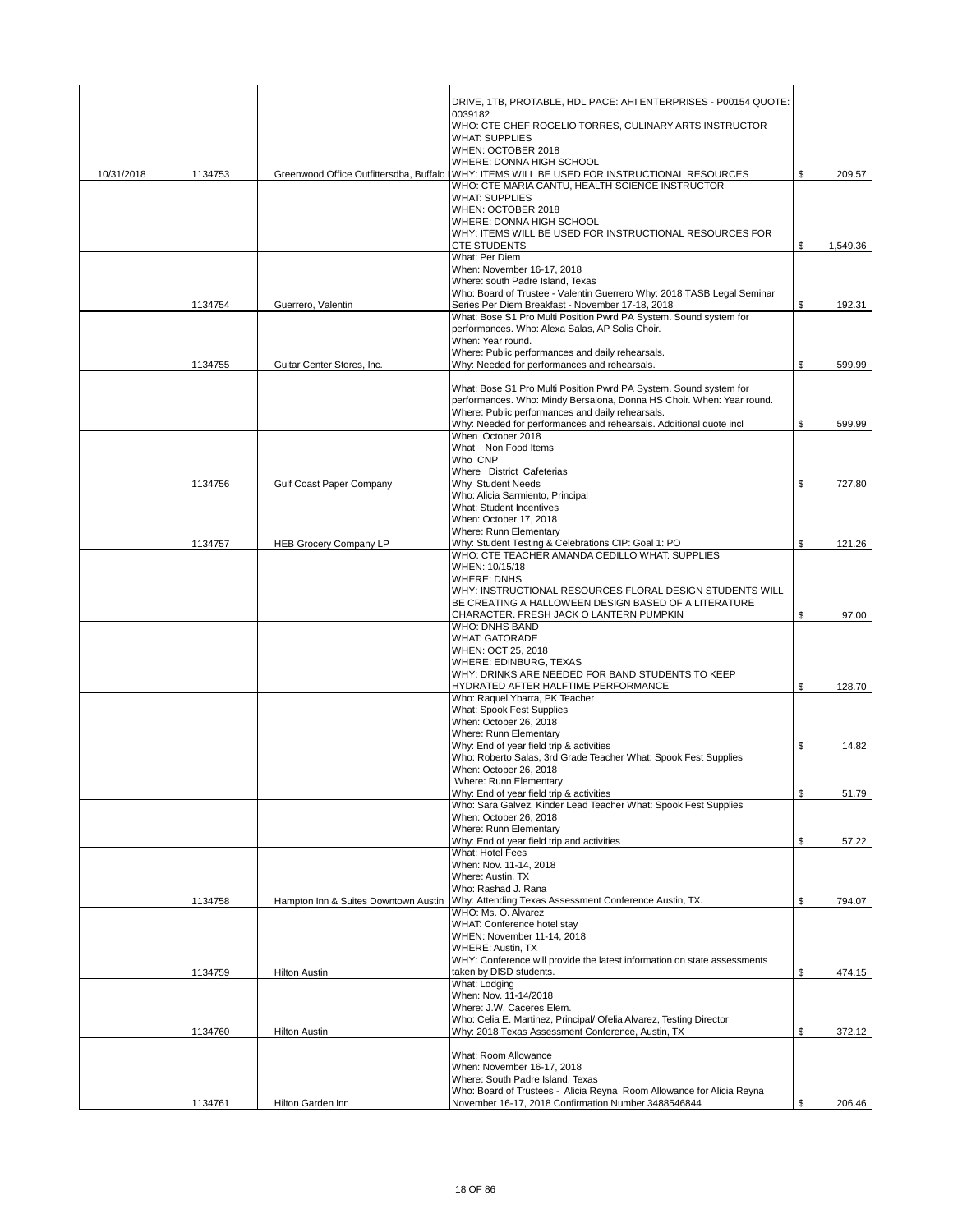|            |         |                              | What: Room Allowance<br>When: November 16-17, 2018                                                                    |                |
|------------|---------|------------------------------|-----------------------------------------------------------------------------------------------------------------------|----------------|
|            |         |                              | Where: South Padre Island, Texas                                                                                      |                |
|            |         |                              | Who: Board of Trustees - Valentin Guerrero, Room Allowance for Valentin                                               |                |
| 10/31/2018 | 1134762 | Hilton Garden Inn            | Guerrero Confirmation Number 3488546844                                                                               | \$<br>206.46   |
|            |         |                              | What: Room Allowance When: November 16-17, 2018 Where: South Padre                                                    |                |
|            |         |                              | Island, Texas Who: Board of Trustees - Eva C. Watts Room Allowance for Eva                                            |                |
|            | 1134763 | Hilton Garden Inn            | C. Watts November 16-17, 2018 Confirmation Number 3488546844<br>who: migrant staff attending the 2018 AMET Conference | \$<br>206.46   |
|            |         |                              | What: hotel fees: confirmation #3495959142 for Pablo Gonzalez III and                                                 |                |
|            |         |                              | confirmation #3498472120 for Elena Mata<br>when: November 07-08-09, 2018                                              |                |
|            |         |                              | where: Hilton Garden Inn- South Padre Island                                                                          |                |
|            | 1134764 | Hilton Garden Inn            | why: M                                                                                                                | \$<br>642.34   |
|            |         |                              | HOTEL STAY FOR 3 BOYS 3 COACHES FOR STATE MEET 4 DAYS 3                                                               |                |
|            |         |                              | NIGHTS DAILY RATE\$ 119.00.<br>CONFIRMATION #3499563956                                                               |                |
|            |         |                              | WHO: MENDOZA                                                                                                          |                |
|            |         |                              | <b>WHAT: HOTEL</b>                                                                                                    |                |
|            |         |                              | WHEN: NOVEMBER 1-4, 2018<br>WHERE: ROUND ROCK, TEXAS                                                                  |                |
|            | 1134765 | Hilton Garden Inn ROUND ROCK | WHY: VARSITY STATE X-COUNTRY MEET                                                                                     | \$<br>1,126.73 |
|            |         |                              | WHO: CTE EDIBERTO GARZA, WELDING INSTRUCTOR<br>WHAT: SHOP SUPPLIES                                                    |                |
|            |         |                              | WHEN: OCTOBER 2018                                                                                                    |                |
|            |         |                              | WHERE: DONNA HIGH SCHOOL                                                                                              |                |
|            |         |                              | WHY: INSTRUCTONAL AND CLEANING SUPPLIES FOR CTE WELDING<br><b>STUDENTS</b>                                            | \$             |
|            | 1134766 | Home Depot                   | WHO: CTE EDIBETO GARZA, WELDING INSTRUCTOR                                                                            | 1,525.86       |
|            |         |                              | WHAT: PLYWOOD AND SHOP SUPPLIES WHEN: OCTOBER 2018                                                                    |                |
|            |         |                              | WHERE: DONNA HIGH SCHOOL<br>WHY: INSTRUCTIONAL RESOURCES FOR CTE WELDING STUDENTS                                     |                |
|            |         |                              | AND THEIR WELDING BOOTHS                                                                                              |                |
|            |         |                              | iconBlank.gifSpecial Instructions:                                                                                    | \$<br>2,932.59 |
|            |         |                              | WHO: CTE TEACHER AMANDA CEDILLO WHAT: SHOP SUPPLIES<br>WHEN: 10/25/18                                                 |                |
|            |         |                              | <b>WHERE: DNHS</b>                                                                                                    |                |
|            |         |                              | WHY: ITEMS WILL BE USED FOR INSTRUCTIONAL RESOURCES BEHR                                                              |                |
|            |         |                              | PPI 7400 SATIN MED 30OZ                                                                                               | \$<br>118.26   |
|            |         |                              | WHO: CTE TEACHER AMANDA CEDILLO WHAT: WELDING SUPPLIES                                                                |                |
|            |         |                              | WHEN: 10/5/18                                                                                                         |                |
|            |         |                              | <b>WHERE: DNHS</b><br>WHY: ORGANIZATIONAL RESOURCES FOR WELDING LAB. 6QT PLASTIC                                      |                |
|            |         |                              | <b>STORAGE BOX</b>                                                                                                    | \$<br>470.25   |
|            |         |                              | WHO: MAINT/SAM                                                                                                        |                |
|            |         |                              | WHAT: WD-40<br><b>WHEN: OCT 2018</b>                                                                                  |                |
|            |         |                              | <b>WHERE: MAINT</b>                                                                                                   |                |
|            |         |                              | <b>WHY: DAILY DUTIES</b><br>WHO: MAINT/SAME                                                                           | \$<br>35.82    |
|            |         |                              | WHAT: DOOR LOCKS                                                                                                      |                |
|            |         |                              | <b>WHEN: OCT 2018</b>                                                                                                 |                |
|            |         |                              | WHERE: DIST USE<br>WHY: DAILY USE                                                                                     | \$<br>108.32   |
|            |         |                              | Who: Rolando Cepeda                                                                                                   |                |
|            |         |                              | What: Drill                                                                                                           |                |
|            |         |                              | Where: Technology Dept.<br>When: Oct. 2018                                                                            |                |
|            |         |                              | Why: Replace old drill that is not working. Drill is used to hang electric items and                                  |                |
|            |         |                              | running cable. MAK 18V BL 2PC Combo Kit. 2.0                                                                          | \$<br>257.97   |
|            |         |                              | WHO: DHS ADMINS NANCY L. CASTILLO, PRINCIPAL JESSICA<br>CARRIZALES, DEAN LISA MCCANDLESS, DEAN TEACHER - REYNA        |                |
|            |         |                              | <b>CHAVEZ</b>                                                                                                         |                |
|            |         |                              | <b>WHAT: HOTEL ROOMS</b><br>WHEN: NOVEMBER 11-14, 2018                                                                |                |
|            |         |                              | WHERE: DHS TO AUSTIN, TEXAS                                                                                           |                |
|            | 1134767 | <b>Hyatt Place Austin</b>    | WHY: TEXAS ASSESSMENT CONFERENCE                                                                                      | \$<br>1,521.70 |
|            |         |                              | REGION 19:15-7116<br>WHO: DNHS                                                                                        |                |
|            |         |                              | WHAT: ADMIT ONE SINGLE TICKET ROLL WHEN: 10/31/18 WEDNESDAY                                                           |                |
|            |         |                              |                                                                                                                       |                |
|            |         |                              | WHERE: DNHS FRONT OFFICE<br>WHY: TICKETS WILL BE USED TO SELL AT THE DNHS FALL FESTIVAL                               |                |
|            | 1134768 | Indoff Incorporated          | ON 11/07/18.                                                                                                          | \$<br>19.99    |
|            |         |                              | <b>WHO: DNHS</b>                                                                                                      |                |
|            |         |                              | WHAT: RUBBERMAID UNTOUCHABLE SQUARE CONTAINER<br>.WHEN: 2018-2019 SCHOOL YEAR                                         |                |
|            |         |                              | <b>WHERE: DNHS</b>                                                                                                    |                |
|            |         |                              | WHY: TRASH CANS NEEDED TO MAKE SCHOOL LOOK CLEAN                                                                      |                |
|            |         |                              | REQUETOR: MARTHA ZAVALA<br><b>WHO: DNHS STUDENTS</b>                                                                  | \$<br>510.00   |
|            |         |                              | WHAT: MAXELL HP LIGHTWEIGHT STEREO HEADPHONES                                                                         |                |
|            |         |                              | WHEN: 2018-2019 SCHOOL YEAR<br>WHERE: DNHS DEAN OFFICE                                                                |                |
|            |         |                              | WHY: ITEMS NEEDED FOR STUDENTS DURING TESTING                                                                         | \$<br>802.00   |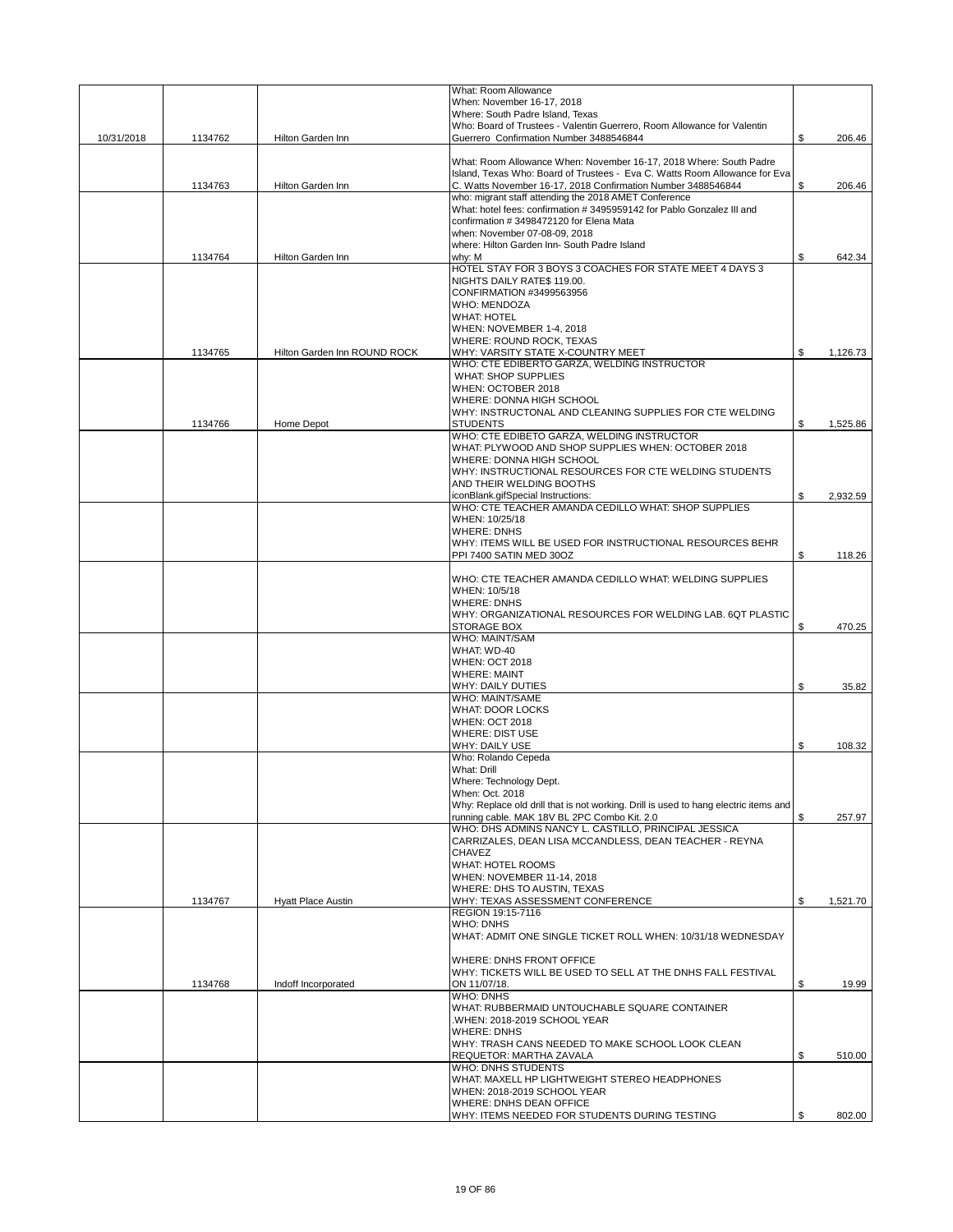|            |         |                                                     | What: DIP-TSO-2538 Broderbund The Printshop Professional 4.0 (Software)<br>When: 2018-2019 School Year<br>Who: Secretary - Teri Gonzales |                 |
|------------|---------|-----------------------------------------------------|------------------------------------------------------------------------------------------------------------------------------------------|-----------------|
| 10/31/2018 | 1134769 | Intech Southwest Services, Llc                      | Where: Superintendent's Office/Board of Trustees<br>Why: For Regular Board Meetings, Special Board Meetings, Board Worksh                | \$<br>105.00    |
|            |         |                                                     | <b>Who:Child Nutrition Program</b><br>What:Bags, Produce/Veg.                                                                            |                 |
|            |         |                                                     | When: September 2018<br><b>Where: District Cafeterias</b>                                                                                |                 |
|            |         |                                                     | Why: Student Needs                                                                                                                       |                 |
|            | 1134770 | Interboro Packaging Corp.                           | REGION ONE REP #16-04-16<br><b>WHO: ENERGY/MARTIN P</b>                                                                                  | \$<br>1,042.80  |
|            |         |                                                     | <b>WHAT: FAN</b>                                                                                                                         |                 |
|            |         |                                                     | <b>WHEN: OCT 2018</b><br><b>WHERE: TRUMAN</b>                                                                                            |                 |
|            | 1134771 | JOHNSTONE SUPPLY                                    | WHY: NOT WORKING/REPAIRS                                                                                                                 | \$<br>395.00    |
|            |         |                                                     | When October 2018<br>What Ice Cream                                                                                                      |                 |
|            |         |                                                     | Who CNP                                                                                                                                  |                 |
|            | 1134772 | JP ICE CREAM DISTRIBUTORS                           | Where District Cafeterias<br>Why Student Needs                                                                                           | \$<br>229.15    |
|            |         |                                                     | When October 2018<br>What Ice Cream                                                                                                      |                 |
|            |         |                                                     | Who CNP                                                                                                                                  |                 |
|            |         |                                                     | Where District Cafeterias<br>Why Student Needs                                                                                           | 282.85          |
|            |         |                                                     | <b>STUDENT MEAL</b>                                                                                                                      | \$              |
|            |         |                                                     | WHO: J MARICHALAR<br>WHEN: 10/19/18                                                                                                      |                 |
|            |         |                                                     | <b>WHERE: DNHS</b>                                                                                                                       |                 |
|            | 1134773 |                                                     | WHAT: (V) FOOTBALL GAME                                                                                                                  | 440.00          |
|            |         | Jason's Deli-Coastal Deli                           | <b>WHY: STUDENT MEAL</b><br><b>STUDENT MEAL</b>                                                                                          | \$              |
|            |         |                                                     | WHO: J RUIZ DNHS                                                                                                                         |                 |
|            |         |                                                     | WHEN: 10/15/18<br><b>WHERE: MISSION</b>                                                                                                  |                 |
|            |         |                                                     | WHAT: UIL TOURNAMENT PLAY                                                                                                                |                 |
|            |         |                                                     | WHY: STUDENT MEAL<br>WHEN: WED., OCT. 10, 2018                                                                                           | \$<br>91.00     |
|            |         |                                                     | <b>WHAT: PRINCIPALS' MEETING</b>                                                                                                         |                 |
|            |         |                                                     | WHERE: STAFF DEVELOPMENT CENTER/BOARD ROOM<br>WHO: SUPT. OFFICE                                                                          |                 |
|            |         |                                                     | WHY: MONTHLY PRINCIPALS' MEETING ITEM: COFFEE AS PER PRICE<br><b>QUOTE</b>                                                               | 129.48          |
|            |         |                                                     | WHAT: LEASE ON COPIER                                                                                                                    | \$              |
|            |         |                                                     | WHEN: 10/01/2018 - 10/31/2018 WHY:MONTHLY CHARGES<br>WHERE: DONNA ISD                                                                    |                 |
|            |         |                                                     | WHO: OCHOA ELEM.                                                                                                                         |                 |
|            | 1134774 | KYOCERA DOCUMENT SOULUTIONS INVOICE DATE: 10/7/2018 | <b>WHAT: LEASE ON COPIER</b>                                                                                                             | \$<br>108.50    |
|            |         |                                                     | WHEN: OCTOBER 2018                                                                                                                       |                 |
|            |         |                                                     | <b>WHERE: DONNA ISD</b><br><b>WHY: MONTHLY CHARGES</b>                                                                                   |                 |
|            |         |                                                     | WHO: ELA/SS, RECORDS & RUNN - COUNSELORS                                                                                                 |                 |
|            |         |                                                     | <b>INVOICE DATE: 10/7/2018</b><br>When October 2018                                                                                      | \$<br>350.55    |
|            |         |                                                     | What Food/Groceries                                                                                                                      |                 |
|            |         |                                                     | Who CNP                                                                                                                                  |                 |
|            | 1134775 | Labatt Food Service                                 | Where District Cafeterias<br>Why Student Needs                                                                                           | \$<br>51,665.33 |
|            |         |                                                     | When October 2018<br>What Food/Grocery                                                                                                   |                 |
|            |         |                                                     | Who CNP                                                                                                                                  |                 |
|            |         |                                                     | Where District Cafeterias                                                                                                                | \$<br>33,764.65 |
|            |         |                                                     | Why Student Needs<br>When October 2018                                                                                                   |                 |
|            |         |                                                     | What Food/Grocery (sn)<br>Who CNP                                                                                                        |                 |
|            |         |                                                     | Where District Cafeterias                                                                                                                |                 |
|            |         |                                                     | Why Student Needs<br>When October 2018                                                                                                   | \$<br>661.56    |
|            |         |                                                     | What Food/Groceries                                                                                                                      |                 |
|            |         |                                                     | Who CNP<br>Where district Cafeterias                                                                                                     |                 |
|            |         |                                                     | Why Student Needs                                                                                                                        | \$<br>3,778.87  |
|            |         |                                                     | When October 2018<br>What Food/Groceries                                                                                                 |                 |
|            |         |                                                     | Who CNP                                                                                                                                  |                 |
|            |         |                                                     | Where District Cafeterias<br>Why Student Needs                                                                                           | \$<br>4,674.86  |
|            |         |                                                     | When October 2018                                                                                                                        |                 |
|            |         |                                                     | What Food/Grocery<br>Who CNP                                                                                                             |                 |
|            |         |                                                     | Where District Cafeterias                                                                                                                |                 |
|            |         |                                                     | Why Student Needs                                                                                                                        | \$<br>75,895.03 |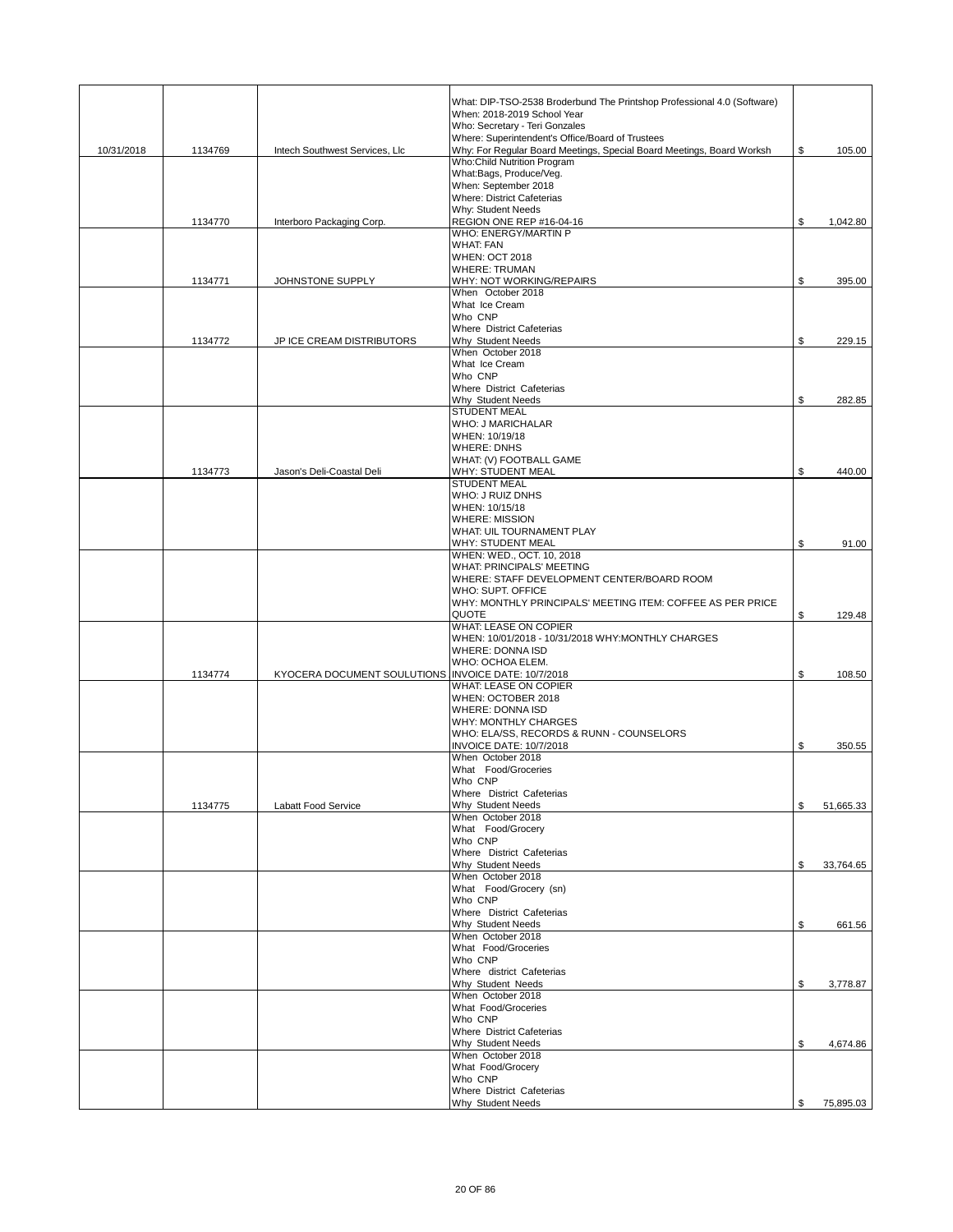|            |         |                              | When October 2018                                                                         |                 |
|------------|---------|------------------------------|-------------------------------------------------------------------------------------------|-----------------|
|            |         |                              | What Food/Grocery<br>Who CNP                                                              |                 |
|            |         |                              | <b>Where District Cafeterias</b>                                                          |                 |
| 10/31/2018 | 1134775 | Labatt Food Service          | Why Student Needs                                                                         | \$<br>37,469.44 |
|            |         |                              | When October 2018                                                                         |                 |
|            |         |                              | What Food/Grocery (SN)                                                                    |                 |
|            |         |                              | Who CNP<br>Where District Cafeterias                                                      |                 |
|            |         |                              | Why Student Needs                                                                         | \$<br>816.36    |
|            |         |                              | When October 2018                                                                         |                 |
|            |         |                              | What Food/Grocery                                                                         |                 |
|            |         |                              | Who CNP                                                                                   |                 |
|            |         |                              | Where District Cafeterias                                                                 |                 |
|            |         |                              | Why Student Needs                                                                         | \$<br>68,852.39 |
|            |         |                              | When October 2018<br>What Fppd/Grocery                                                    |                 |
|            |         |                              | Who CNP                                                                                   |                 |
|            |         |                              | <b>Where District Cafeterias</b>                                                          |                 |
|            |         |                              | Why Student Needs                                                                         | \$<br>147.06    |
|            |         |                              | WHAT: DESIGN & PLAY POSEABLE ACTION FIGURES                                               |                 |
|            |         |                              | WHERE: A.M. OCHOA ELEM.                                                                   |                 |
|            |         |                              | WHO: A. AGUILAR/LIFE SKILLS TEACHER WHEN: 2018-2019 SCHOOL<br><b>YEAR</b>                 |                 |
|            | 1134776 | Lakeshore Learning Materials | WHY: RESOURCES NEEDED FOR LIFE SKILLS STUDENTS BB#487-                                    | \$<br>395.95    |
|            |         |                              | <b>WHO- C URESTI</b>                                                                      |                 |
|            |         |                              | WHERE-RM 201                                                                              |                 |
|            |         |                              | WHAT- INSTRUCTIONAL MATERIAL                                                              |                 |
|            |         |                              | WHEN-2018-19                                                                              |                 |
|            |         |                              | WHY= TO PROVIDE A SAFE AND NURTURING SCHOOL ENVIRONMENT<br>THAT SUPPORTS ACADEMIC SUCCESS | \$<br>96.37     |
|            |         |                              | Who: Maria Nino, Curr. Spc.                                                               |                 |
|            |         |                              | What: Veterans Day Supplies                                                               |                 |
|            |         |                              | When: November 9, 2018                                                                    |                 |
|            |         |                              | Where: Runn Elementary                                                                    |                 |
|            | 1134777 | Lamac                        | Why: Veterans' Day Observance Lesson                                                      | \$<br>200.00    |
|            |         |                              | Where: Sauceda Middle School<br>Who: Adela Troncoso/Principal                             |                 |
|            |         |                              | When: Thursday, October 25, 2018                                                          |                 |
|            | 1134778 | <b>Little Caesars</b>        | Why: Student of The Month of October What: 6 - Pepperoni Pizzaa                           | \$<br>30.00     |
|            |         |                              | Where: Sauceda Middle School Who: Laura Hernandez/ Asst. Principal When:                  |                 |
|            |         |                              | Thursday, October 25, 2018 Why: Need pizza for Fall Festival What: 30                     |                 |
|            |         |                              | pepperoni Pizza                                                                           | \$<br>150.00    |
|            |         |                              | <b>WHO: DNHS TSTEM STUDENTS</b>                                                           |                 |
|            |         |                              | WHAT: FUNDRAISER SALES PIZZA<br>WHEN: 10/26/18 FRIDAY                                     |                 |
|            |         |                              | <b>WHERE: DNHS CAFETERIA</b>                                                              |                 |
|            |         |                              | WHY: AFTERSCHOOL FUNDRAISER FOR T-STEM STUDENTS                                           |                 |
|            | 1134779 | <b>Little Caesars</b>        | REQUESTOR: D. RABEL, AP                                                                   | \$<br>50.00     |
|            |         |                              | <b>STUDENT MEAL</b>                                                                       |                 |
|            |         |                              | <b>WHO: B MENDOZA</b>                                                                     |                 |
|            |         |                              | WHEN: 10/12/18<br>WHERE: EDINBURG HIGH                                                    |                 |
|            |         |                              | <b>WHAT: C-C MEET</b>                                                                     |                 |
|            | 1134780 | Lo Maximo Restaurant         | WHY: STUDENT MEAL                                                                         | \$<br>125.00    |
|            |         |                              | <b>STUDENT MEAL</b>                                                                       |                 |
|            |         |                              | WHO: V DE HOYOS                                                                           |                 |
|            |         |                              | WHEN: 10/12/18                                                                            |                 |
|            |         |                              | WHERE: EDINBURG HIGH<br><b>WHAT: C-C MEET</b>                                             |                 |
|            |         |                              | WHY: STUDENT MEAL                                                                         | \$<br>125.00    |
|            |         |                              | Buyboard #459-14                                                                          |                 |
|            |         |                              | Open account for October 2018                                                             |                 |
|            |         |                              | To purchase emergency items that are not in our inventory.                                |                 |
|            |         |                              |                                                                                           |                 |
|            |         |                              | Who: Luis O. Solis<br>What: Auto Parts                                                    |                 |
|            |         |                              | Where: Bus Barn                                                                           |                 |
|            |         |                              | When: October 2018                                                                        |                 |
|            | 1134781 | Longhorn Bus Sales,          | Why: Need to purchase auto parts as needed for bus fleet                                  | \$<br>194.70    |
|            |         |                              | WHO: CTE JUAN GARZA, CONSTRUCTION TECH INSTRUCTOR                                         |                 |
|            |         |                              | WHAT: SHOP SUPPLIES                                                                       |                 |
|            | 1134782 | Lowe's                       | WHERE: DONNA HIGH SCHOOL<br>WHY: INSTRUCTIONAL RESOURCES FOR CTE STUDENTS                 | \$<br>3,074.97  |
|            |         |                              | <b>WHO: MAINT/CARLOS</b>                                                                  |                 |
|            |         |                              | <b>WHAT: COMBO SET</b>                                                                    |                 |
|            |         |                              | <b>WHEN: OCT 2018</b>                                                                     |                 |
|            |         |                              | <b>WHERE: MAINT</b>                                                                       |                 |
|            |         |                              | WHY: DIST USE                                                                             | \$<br>179.00    |
|            |         |                              | <b>WHO: MAINT/CARLOS</b><br><b>WHAT: MATERIAL</b>                                         |                 |
|            |         |                              | <b>WHEN; OCT 2018</b>                                                                     |                 |
|            |         |                              | <b>WHERE: DIST USE</b>                                                                    |                 |
|            |         |                              | <b>WHY: DAILY USE</b>                                                                     | \$<br>75.05     |
|            |         |                              | WHAT: OKI C610 Black Cartridge                                                            |                 |
|            |         |                              | WHO: Karen Nieto, Principal                                                               |                 |
|            |         |                              | WHEN: 2018-19 School Year                                                                 |                 |
|            | 1134783 | M&A Technology, Inc.         | WHERE: JP LeNoir Elem.<br>WHY: Provide technology office supplies Attention: Marc Stuewe  | \$<br>1,709.40  |
|            |         |                              |                                                                                           |                 |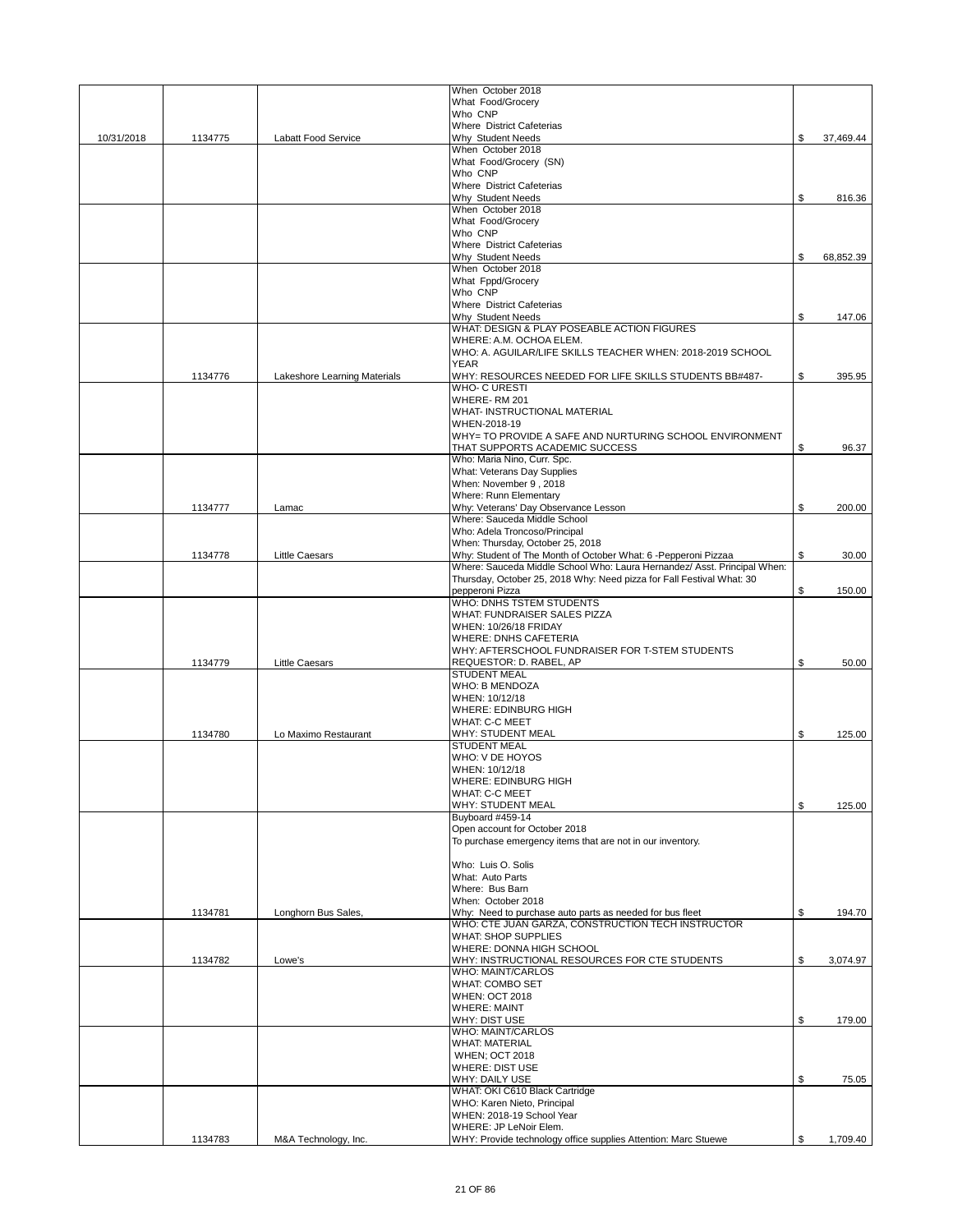|            |         |                          | <b>WHAT? HEADSET</b>                                                                                       |                |
|------------|---------|--------------------------|------------------------------------------------------------------------------------------------------------|----------------|
|            |         |                          | WHEN? 2017-2018                                                                                            |                |
|            |         |                          | WHERE? DISD POLICE DEPT<br><b>WHO? DISPATCH</b>                                                            |                |
|            |         |                          | WHY? HEADSET IS NEEDED                                                                                     |                |
| 10/31/2018 | 1134783 | M&A Technology, Inc.     | WHEN OPERATING PHONE AND RADIO SYSTEM                                                                      | \$<br>525.00   |
|            |         |                          | where: Sauceda Middle School                                                                               |                |
|            |         |                          | Who: Hilda Martinez-Attendance Clerk Faustina Vargas- Counselor Clerk                                      |                |
|            |         |                          | Jeremy Gonzales- Counselor Clerk                                                                           |                |
|            |         |                          | When: School Year 2018-2019                                                                                |                |
|            |         |                          | Why: Need ink for Office Staff to print reports for Teachers, Students, and other                          |                |
|            |         |                          | Campus                                                                                                     | \$<br>395.85   |
|            |         |                          | <b>WHO: AP SOLIS</b><br><b>WHAT-PRINTER</b>                                                                |                |
|            |         |                          | <b>WHERE-APSOLIS</b>                                                                                       |                |
|            |         |                          | WHEN-2018-19                                                                                               |                |
|            |         |                          | WHY- REBATE ENDED                                                                                          | \$<br>15.00    |
|            |         |                          | WHO- AP SOLIS CAMPUS                                                                                       |                |
|            |         |                          | WHAT- WESTERN DIGITAL ELEMENT                                                                              |                |
|            |         |                          | WHEN-2018-19                                                                                               |                |
|            |         |                          | WHERE- AP SOLIS CAMPUS                                                                                     |                |
|            |         |                          | WHY- TO PROVIDE STUDENTS WITH A SAFE AND NURTURING SCHOOL                                                  |                |
|            |         |                          | ENVIRONMENT THAT SUPPORTS ACADEMIC SUCCESS                                                                 | \$<br>65.95    |
|            |         |                          | WHO- AP SOLIS OFFICE                                                                                       |                |
|            |         |                          | <b>WHERE-OFFICE</b><br>WHEN-2018-19                                                                        |                |
|            |         |                          | <b>WHAT-PRINTER</b>                                                                                        |                |
|            |         |                          | WHY- TO REPLACE PRINTER                                                                                    | \$<br>357.75   |
|            |         |                          | Who: David Chavez                                                                                          |                |
|            |         |                          | What: Access Point                                                                                         |                |
|            |         |                          | Where: Technology Dept. for ApSolis                                                                        |                |
|            |         |                          | When: Sept/Oct. 2018                                                                                       |                |
|            |         |                          | Why: Access Point is needed for access to the WIFi Cisco Aironet 2802i                                     |                |
|            |         |                          | <b>Access Point</b>                                                                                        | \$<br>624.95   |
|            |         |                          |                                                                                                            |                |
|            |         |                          | Who: David Chavez                                                                                          |                |
|            |         |                          | <b>What: Cisco Access Points</b>                                                                           |                |
|            |         |                          | Where: Technology Dept./ Mr. Rana and C&I training room portable                                           |                |
|            |         |                          | When: Oct. 2018                                                                                            | \$             |
|            |         |                          | Why: Access points needed to have wi-fi Cisco Aironet 2802i Access Point<br>Who: David Chavez/Janie Lozano | 1,249.90       |
|            |         |                          | What: Electronic Flash Cars. headphones and Kids Edition 8' Amazon Fire                                    |                |
|            |         |                          | Where: Technology Dept.                                                                                    |                |
|            |         |                          | When: Sept. 2018                                                                                           |                |
|            |         |                          | Why: Items needed for the Techno Cash to present to Janie Lozano @ Ochoa                                   |                |
|            |         |                          | for her students for class room                                                                            | \$<br>477.45   |
|            |         |                          | <b>WHO: MARICHALAR</b>                                                                                     |                |
|            |         |                          | <b>WHAT: SUPPLIES</b>                                                                                      |                |
|            |         |                          | WHEN: 2018-2019 ATHLETIC SEASON WHERE: DONNA NORTH HS                                                      |                |
|            |         |                          | WHY: NEEDED FOR NEW SEASON FOR OFFICE USE                                                                  | \$<br>1,421.40 |
|            |         |                          | WHO: Mr. Rana                                                                                              |                |
|            |         |                          | WHAT: OKI C612 Black Cartridge                                                                             |                |
|            |         |                          | WHEN: Fiscal 2018-2019                                                                                     |                |
|            |         |                          | WHERE: Curriculum Dept.                                                                                    |                |
|            |         |                          | WHY: Will be used for printer to print instructional, educational materials as<br>needed                   | \$<br>473.80   |
|            |         |                          | WHO:CTE TEACHER ESMER LOPEZ WHAT:INK                                                                       |                |
|            |         |                          | WHEN: FY 2018-2019                                                                                         |                |
|            |         |                          | WHERE: DNHS                                                                                                |                |
|            |         |                          | WHY: ITEMS WILL BE USED FOR INSTRUCTIONAL RESOURCES.                                                       | \$<br>473.80   |
|            |         |                          | <b>WHO: MAINT/ZENON</b>                                                                                    |                |
|            |         |                          |                                                                                                            |                |
|            |         |                          | <b>WHAT: LUMBER</b>                                                                                        |                |
|            |         |                          | <b>WHEN: OCT 2018</b>                                                                                      |                |
|            |         |                          | WHERE: MAINT/OFFICE                                                                                        |                |
|            | 1134784 | MCCOYS BUILDING SUPPLIES | <b>WHY: REPAIRS</b>                                                                                        | \$<br>135.77   |
|            |         |                          | WHO: MAINT/ZENON                                                                                           |                |
|            |         |                          | WHAT; CARPET TRIM                                                                                          |                |
|            |         |                          | <b>WHEN: OCT 2018</b>                                                                                      |                |
|            |         |                          | <b>WHERE: DNHS LIBRARY</b>                                                                                 |                |
|            |         |                          | WHY: REPAIRS NEEDED                                                                                        | \$<br>165.12   |
|            |         |                          | REGION ONE 15*03*08 QUOTE ATTACHED DIP ATTACHED<br><b>WHO: MAINT/ELUTERIO</b>                              |                |
|            |         |                          | <b>WHAT: MATERIAL</b>                                                                                      |                |
|            |         |                          | <b>WHEN: OCT 2018</b>                                                                                      |                |
|            |         |                          | <b>WHERE: STOCK</b>                                                                                        |                |
|            | 1134785 | MCCOYS BUILDING SUPPLIES | WHY: DAILY USE                                                                                             | \$<br>414.79   |
|            |         |                          | WHO: MAINT/JUAN E                                                                                          |                |
|            |         |                          | <b>WHAT: MATERIAL</b>                                                                                      |                |
|            |         |                          | <b>WHEN: OCT 2018</b>                                                                                      |                |
|            |         |                          | <b>WHERE: DIST WIDE</b>                                                                                    |                |
|            |         |                          | WHY; DAILY USE                                                                                             | \$<br>124.64   |
|            |         |                          | Who: DNHS- Band                                                                                            |                |
|            |         |                          | <b>What: Consultant</b>                                                                                    |                |
|            |         |                          | When: Aug.27-28, 2018<br>Where: DISD Fine Arts                                                             |                |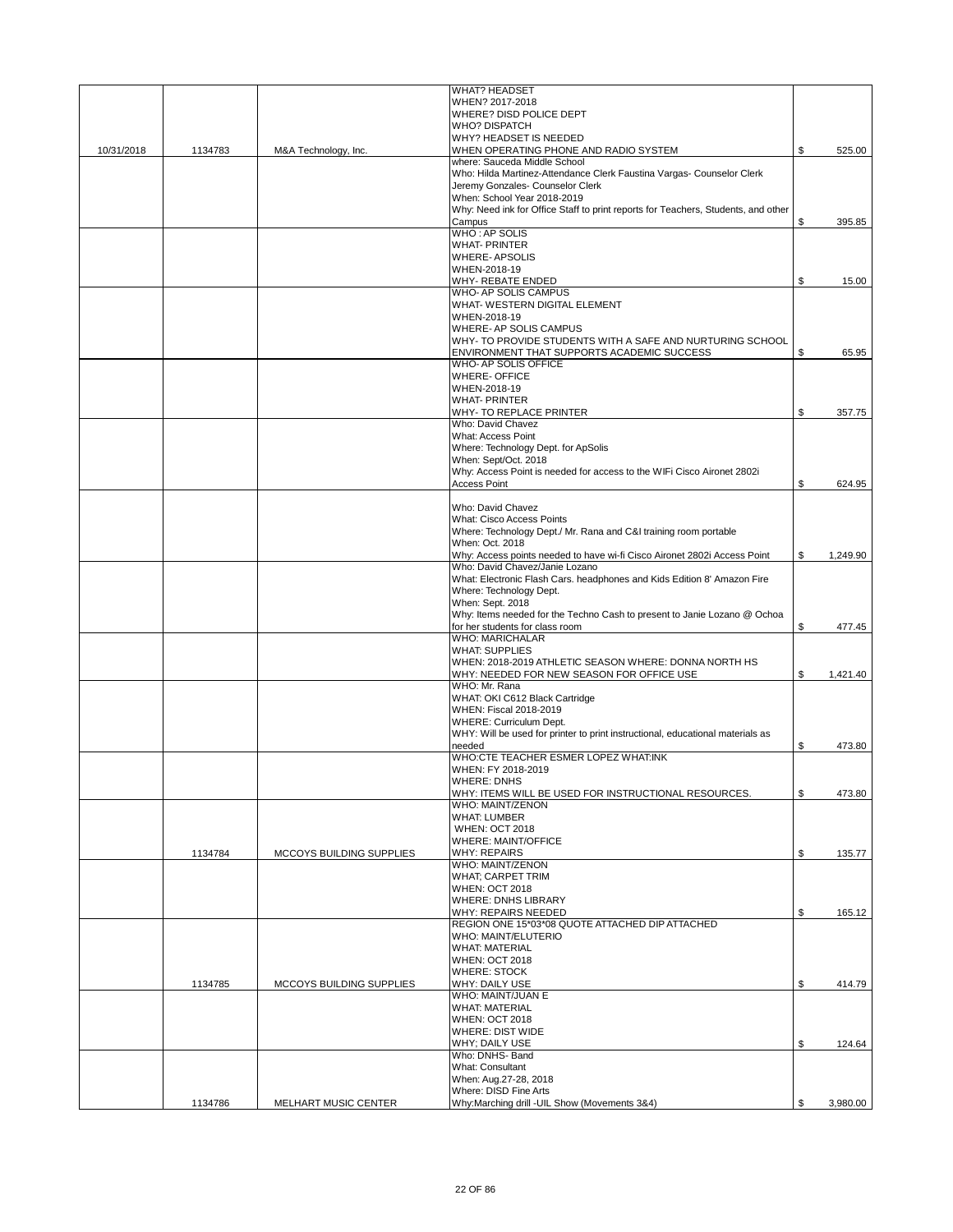|            |         |                                         | <b>WHO-BAND E SIERRA</b><br>WHERE- BAND AP SOLIS                            |                |
|------------|---------|-----------------------------------------|-----------------------------------------------------------------------------|----------------|
|            |         |                                         | WHEN-2018-19                                                                |                |
|            |         |                                         | <b>WHAT- FUNDRAISER</b>                                                     |                |
| 10/31/2018 | 1134787 | Mega Dough                              | WHY- TO ALLOCATE FUNDS FOR END OF YEAR EVENT                                | \$<br>3,360.00 |
|            |         |                                         | STUDENT MEALS 4 DAYS 3 NIGHTS                                               |                |
|            |         |                                         | 3 BREAKFAST,                                                                |                |
|            |         |                                         | 3 LUNCH.                                                                    |                |
|            |         |                                         | 4 DINNER                                                                    |                |
|            |         |                                         | $(3$ BOYS)                                                                  |                |
|            |         |                                         | <b>WHO: MENDOZA</b><br><b>WHAT: STUDENT MEALS</b>                           |                |
|            |         |                                         | WHEN: NOVEMBER 1-4, 2018                                                    |                |
|            |         |                                         | WHERE: ROUND ROCK, TEXAS                                                    |                |
|            | 1134788 | Mendoza, Basilio                        | WHY: VARSITY STATE X-COUNTRY MEET                                           | \$<br>210.00   |
|            |         |                                         | What: Per Diem                                                              |                |
|            |         |                                         | When: November 16-17, 2018                                                  |                |
|            |         |                                         | Where: South Padre Island, Texas                                            |                |
|            |         |                                         | Who: Board of Trustee - Dr. Donna Mery Why: 2018 TASB Legal Seminar         |                |
|            |         |                                         | Series Per Diem Breakfast - November 17, 2018                               |                |
|            |         |                                         | Lunch - November 17, 2018                                                   |                |
|            |         |                                         | Dinner - November 17, 2018                                                  |                |
|            | 1134789 | Mery, Donna A.                          | Mile<br>(WHAT) FUN TO KNOW PUZZLES #1-20 (WHO)CELSA MERCADO KG              | \$<br>116.31   |
|            |         |                                         | TEACHER (WHERE)ELOY G. SALAZAR ELEM.                                        |                |
|            |         |                                         | (WHEN) 2018-2019 SCHOOL YEAR                                                |                |
|            |         |                                         | (WHY) SUPPLIES/RESOURCES NEEDED FOR STUDENT                                 |                |
|            | 1134790 | Mid Valley Office Supplies & Art Center | <b>INSTRUCTIONAL SUPPORT</b>                                                | \$<br>63.00    |
|            |         |                                         | who: Veterans Middle School Professionals (Deanna Cavazos & Rosalinda       |                |
|            |         |                                         | Perez)                                                                      |                |
|            |         |                                         | what: hotel fee for two days for the Tapherd 95th Annual Convention (118.00 |                |
|            |         |                                         | per night) when: November 28-December 1, 2018 where: Moody Gardens in       |                |
|            | 1134791 | Moody Gardens Hotel                     | Galveston, Texas why: Professi                                              | \$<br>257.24   |
|            |         |                                         | Lodging for Mr. Francisco Garza Jr. Booking# 520373                         |                |
|            |         |                                         | When: November 11-14                                                        |                |
|            |         |                                         | Where: Galveston, TX                                                        |                |
|            |         |                                         | Who: Frank Garza                                                            |                |
|            |         |                                         | Why: Attending IMCAT                                                        |                |
|            | 1134792 | Moody Gardens Hotel                     | What: Lodging<br>WHO: MAINT/PABLO H                                         | \$<br>327.00   |
|            |         |                                         | <b>WHAT: PLUG</b>                                                           |                |
|            |         |                                         | <b>WHEN: OCT 2018</b>                                                       |                |
|            |         |                                         | WHERE: DNHS BOYS GYM                                                        |                |
|            | 1134793 | Morrison Supply, LLC                    | <b>WHY: REPAIRS</b>                                                         | \$<br>164.29   |
|            |         |                                         | WHO: MAINT/PABLO H                                                          |                |
|            |         |                                         | WHAT: PLUMBING MATERIAL                                                     |                |
|            |         |                                         | <b>WHEN: OCT 2018</b>                                                       |                |
|            |         |                                         | WHERE: DNHS BASEBALLFIELD                                                   |                |
|            |         |                                         | <b>WHY: REPAIRS</b>                                                         | \$<br>106.09   |
|            |         |                                         | WHO: MAINT/ROLANDO Z                                                        |                |
|            |         |                                         | <b>WHAT: MATERIAL</b>                                                       |                |
|            |         |                                         | <b>WHEN: OCT 2018</b>                                                       |                |
|            |         |                                         | <b>WHERE: CACERES ELEM</b><br><b>WHY: REPAIRS</b>                           | \$<br>766.60   |
|            |         |                                         | WHEN: OCTOBER 2018                                                          |                |
|            |         |                                         | WHAT: SPRING WATER DELIVERY                                                 |                |
|            |         |                                         | WHERE: SUPT.'S OFFICE                                                       |                |
|            |         |                                         | WHO: ADMINISTRATION STAFF AND BOARD MEETINGS                                |                |
|            |         |                                         | WHY: MONTHLY DELIVERY ACCOUNT #: 842711 NEXT DELIVERY DATE:                 |                |
|            | 1134794 | Mountain Glacier Llc                    | OCT. 24, 201                                                                | \$<br>53.93    |
|            |         |                                         | WHO: CTE DEPT                                                               |                |
|            |         |                                         | <b>WHAT: WATER</b>                                                          |                |
|            |         |                                         | WHEN: OCTOBER 2018                                                          |                |
|            |         |                                         | WHERE: DONNA HIGH SCHOOL                                                    |                |
|            |         |                                         | WHY: DAY TO DAY DEPARTMENT OF OPERATIONS                                    | \$<br>139.80   |
|            |         |                                         | Who: ELA/S.S. Departments                                                   |                |
|            |         |                                         | What: Bottled Water                                                         |                |
|            |         |                                         | When: October 2018                                                          |                |
|            |         |                                         | Where: ELA/S.S. Dept.                                                       |                |
|            |         |                                         | Why: Bottled water for th month of October 2018 to be used in the ELA/S.S.  | \$<br>6.99     |
|            |         |                                         | WHO: RASHAD J. RANA                                                         |                |
|            |         |                                         | WHAT; MOUNTAIN GLACIER SERVICES WHERE; ACADEMIC DEPT.                       |                |
|            |         |                                         | WHEN; MONTHLY SERVICES                                                      |                |
|            |         |                                         | WHY: SCHOOL YEAR 2018-2019                                                  | \$<br>18.98    |
|            |         |                                         | WHO: Staff & Visitors                                                       |                |
|            |         |                                         | <b>WHAT: Drinking Water</b><br><b>WHERE: Federal Programs Office</b>        |                |
|            |         |                                         | WHEN: Month of October 2018                                                 |                |
|            |         |                                         | WHY: Day-to-day Department Operations Acct. #: 008864 5 Gallon Containers   |                |
|            |         |                                         | of Drinking Water                                                           | \$<br>13.98    |
|            |         |                                         | Who: Velma Rangel, Assistant Superintendent of District Operations          |                |
|            |         |                                         | What: Mountain Glacier                                                      |                |
|            |         |                                         | When: 2018-2019 School Year                                                 |                |
|            |         |                                         | Where: Donna ISD                                                            |                |
|            |         |                                         | Why: Water Delivery October                                                 | \$<br>17.98    |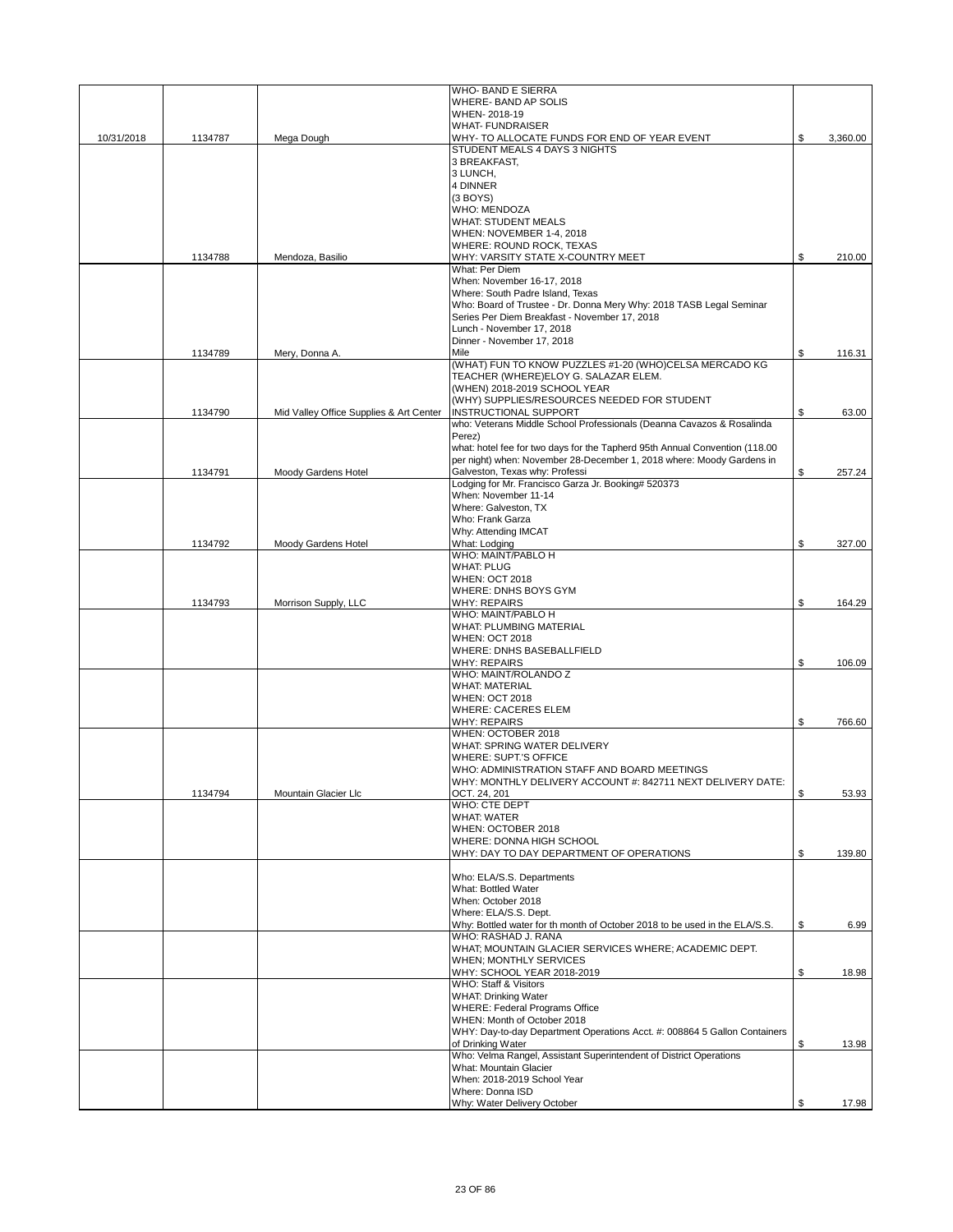|            |         |                                                                 | <b>STUDENT MEAL</b>                                                           |                |
|------------|---------|-----------------------------------------------------------------|-------------------------------------------------------------------------------|----------------|
|            |         |                                                                 | WHO: B MENDOZA                                                                |                |
|            |         |                                                                 | WHEN: 10/12/18                                                                |                |
|            |         |                                                                 | WHERE: EDINBURG HIGH                                                          |                |
|            |         |                                                                 | <b>WHAT: C-C MEET</b><br><b>WHY: STUDENT MEAL</b>                             | \$             |
| 10/31/2018 | 1134795 | Mr. Gatti's Pizza #408 - McAllen                                | <b>STUDENT MEAL</b>                                                           | 224.00         |
|            |         |                                                                 | WHO: V DE HOYOS                                                               |                |
|            |         |                                                                 | WHEN: 10/12/18                                                                |                |
|            |         |                                                                 | <b>WHERE: EDINGBURG HIGH</b>                                                  |                |
|            |         |                                                                 | <b>WHAT: C-C MEET</b>                                                         |                |
|            |         |                                                                 | WHY: STUDENT MEAL                                                             | \$<br>203.00   |
|            |         |                                                                 | WHAT: T.H.I.N.K Curriculum Enhancement Program Presentation for half day      |                |
|            |         |                                                                 | by Oscar Munoz                                                                |                |
|            |         |                                                                 | WHO: Linda Aguilar, Counselor                                                 |                |
|            |         |                                                                 | WHEN: October 26, 2018                                                        |                |
|            |         |                                                                 | WHERE: JP LeNoir Elem.                                                        |                |
|            |         |                                                                 | WHY: Provide anti-drug activities to promote a safe and healthy lifestyle for |                |
|            | 1134796 | Munoz, Oscar Jr.                                                | stude                                                                         | \$<br>485.00   |
|            |         |                                                                 | When October 2018                                                             |                |
|            |         |                                                                 | What Produce/Vegetables<br>Who CNP                                            |                |
|            |         |                                                                 |                                                                               |                |
|            | 1134797 | Nicho Produce Co. Inc.                                          | Where District Cafeterias<br>Why Student Needs                                | \$<br>5,497.27 |
|            |         |                                                                 | Region I RFP 06-08-19-EI                                                      |                |
|            |         |                                                                 | 2nd Open Account for October 2018                                             |                |
|            |         |                                                                 | To purchase auto parts that are not in our inventory                          |                |
|            |         |                                                                 |                                                                               |                |
|            |         |                                                                 | Who: Luis O. Solis                                                            |                |
|            |         |                                                                 | What: Auto Parts                                                              |                |
|            |         |                                                                 | Where: Bus Barn                                                               |                |
|            |         |                                                                 | When: October 2018                                                            |                |
|            | 1134798 | O'reilly Automotive, Inc.                                       | Why: Need to purchase auto parts that are not in our inve                     | \$<br>480.96   |
|            |         |                                                                 |                                                                               |                |
|            |         |                                                                 | <b>WHAT: PHOTO PAPER</b>                                                      |                |
|            |         |                                                                 | WHEN: THROUGHOUT THE YEAR WHERE: TODD MS                                      |                |
|            |         |                                                                 | WHO: STUDENTS WHY: STUDENTS WINNING WRITING CONTEST WILL                      |                |
|            |         |                                                                 | HAVE THEIR STORY BOUND INTO A BOOK AND GIVEN TO HTME. PHOTO                   |                |
|            | 1134799 | Office Depot - Chicago                                          | PAPER WILL BE USED FOR A COVER CREATED BY STUDENTS.                           | \$<br>47.68    |
|            |         |                                                                 | WHO- J A RODRIGUEZ                                                            |                |
|            |         |                                                                 | WHERE-RM 519                                                                  |                |
|            |         |                                                                 | WHEN-2018-19                                                                  |                |
|            |         |                                                                 | WHAT- INSTRUCTIONAL MATERIAL                                                  |                |
|            |         |                                                                 | WHY- TO PROVIDE STUDENTS WITH A SAFE AND NURTURING SCHOOL                     |                |
|            | 1134800 | Office Depot, Inc.                                              | ENVIRONMENT THAT SUPPORT ACADEMIC SUCCESS                                     | \$<br>39.41    |
|            |         |                                                                 | WHO: CTE EDIBERTO GARZA, WELDING INSTRUCTOR<br><b>WHAT: SHOP SUPPLIES</b>     |                |
|            |         |                                                                 | WHEN: OCTOBER 2018                                                            |                |
|            |         |                                                                 | WHERE: DONNA HIGH SCHOOL                                                      |                |
|            |         |                                                                 | WHY: ITEMS WILL BE USED FOR INSTRUCTIONAL RESOURCES FOR                       |                |
|            | 1134801 | PRAXAIR DISTRIBUTION INC                                        | <b>CTE STUDENTS</b>                                                           | \$<br>1,341.95 |
|            |         |                                                                 | <b>WHAT? DOG FOOD</b>                                                         |                |
|            |         |                                                                 | WHEN? 2018-2019                                                               |                |
|            |         |                                                                 | WHERE? DISD POLICE DEPT                                                       |                |
|            |         |                                                                 | WHO? K9 HONZ                                                                  |                |
|            | 1134802 | Petsmart                                                        | WHY? FOOD IS NEEDED TO KEEP K9 IN GOOD HEALTH                                 | \$<br>182.84   |
|            |         |                                                                 | FOR ALL SOAP AND SANITIZERS FOR ALL SCHOOLS CAFETERIAS                        |                |
|            | 1134803 | PortionPac Chemical Corporation                                 | <b>DISTRICT WIDE.</b>                                                         | \$<br>4,055.53 |
|            |         |                                                                 | Who: MCJROTC Students                                                         |                |
|            |         |                                                                 | What: meals for students AND STAFF                                            |                |
|            |         |                                                                 | When: October 13, 2018                                                        |                |
|            |         |                                                                 | Where: Raising Canes located @ 718 W. University Dr Edinburg                  |                |
|            | 1134804 | RAISING CANE'S RESTAURANTS, LLC Why: after attending the 5K RUN |                                                                               | \$<br>144.98   |
|            |         |                                                                 | What: Mileage                                                                 |                |
|            |         |                                                                 | When: Nov. 11-14, 2018                                                        |                |
|            |         |                                                                 | Where: Austin, TX                                                             |                |
|            |         |                                                                 | Who: Rashad J. Rana                                                           |                |
|            | 1134805 | RANA, RASHAD                                                    | Why: Attending Texas Assessment Conference Austin, TX.<br>WHO: J. DAVILA      | \$<br>328.49   |
|            |         |                                                                 | <b>WHAT: STUDENT MEALS</b>                                                    |                |
|            |         |                                                                 | WHEN: OCTOBER 12, 2018                                                        |                |
|            |         |                                                                 | <b>WHERE: E. ELSA</b>                                                         |                |
|            | 1134806 | RMH FRANCHISE CORPORATION                                       | WHY: DISTRICT CHAMPIONSHIP CROSS COUNTRY MEET                                 | \$<br>70.00    |
|            |         |                                                                 | WHO: J. DAVILA                                                                |                |
|            |         |                                                                 | WHAT: STUDENT MEALS (LUNCH)                                                   |                |
|            |         |                                                                 | WHEN: OCTOBER 12, 2018                                                        |                |
|            |         |                                                                 | WHERE: E. ELSA                                                                |                |
|            |         |                                                                 | WHY: DISTRICT CHAMPIONSHIP CROSS COUNTRY MEET                                 | \$<br>308.00   |
|            |         |                                                                 | WHO: R. LEAL/O. CRUZ                                                          |                |
|            |         |                                                                 | <b>WHAT: STUDENT MEALS</b>                                                    |                |
|            |         |                                                                 | WHEN: OCTOBER 11, 2018                                                        |                |
|            |         |                                                                 | WHERE: MISSION VETERANS HIGH SCHOOL                                           |                |
|            |         |                                                                 | WHY: JV FOOTBALL GAME VS MISSION VETS                                         | \$<br>406.00   |
|            |         |                                                                 | WHO: RAMIREZ, JUAN                                                            |                |
|            |         |                                                                 | <b>WHAT: STADIUM WORKER</b>                                                   |                |
|            |         |                                                                 | WHEN: 10/19/18                                                                |                |
|            |         |                                                                 | WHERE: DONNA NORTH                                                            |                |
|            | 1134807 | Ramirez, Juan F.                                                | WHY: NEEDED FOR VARSITY HOME GAMES (DNHS VS WESLACO)                          | \$<br>100.00   |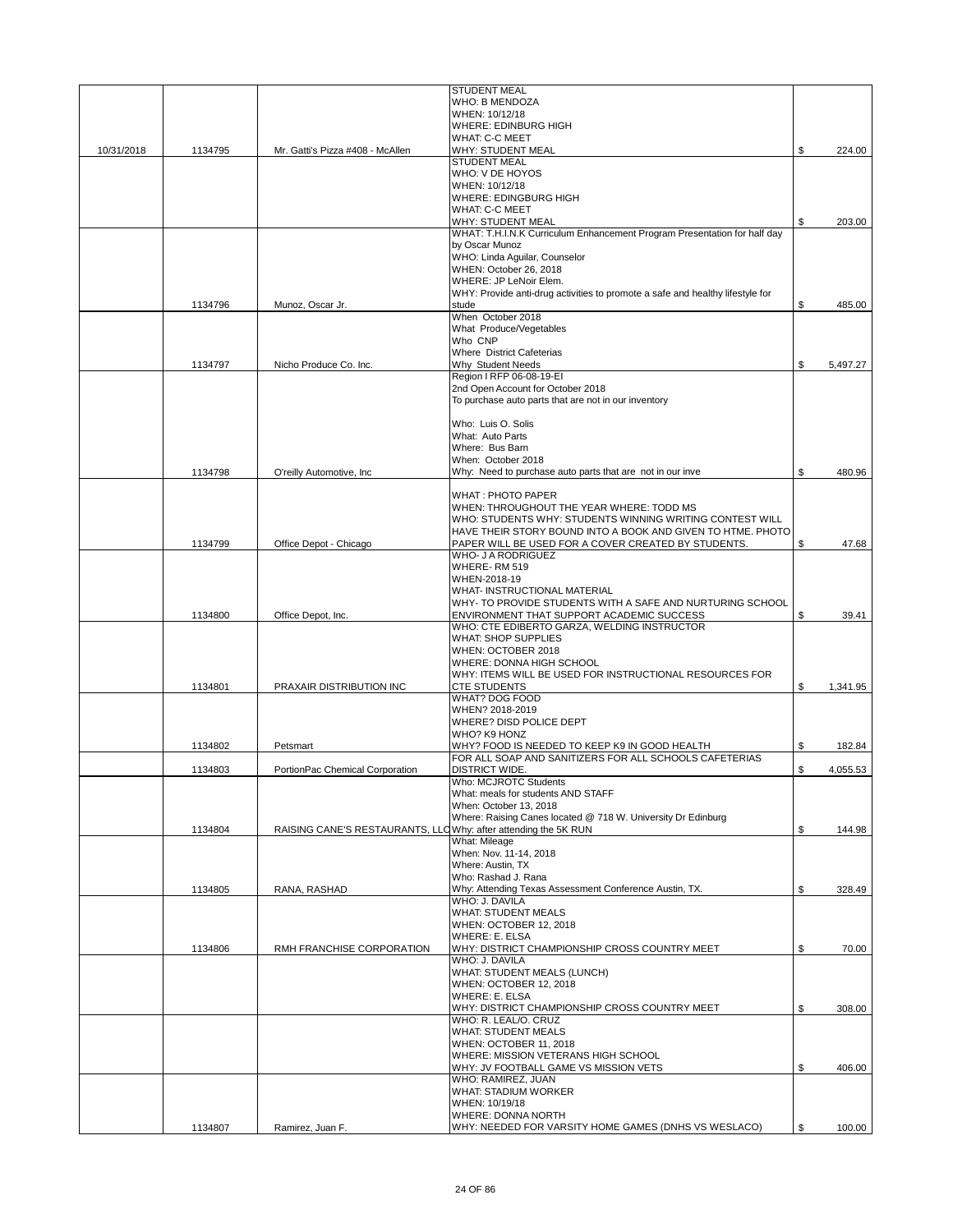|            |         |                                                               | (WHAT) REGISTRATION FEES TO ATTEND FALL MEDIA CONFERENCE IN<br>SOUTH PADRE ISLAND ON OCTOBER 12, 2018        |                |
|------------|---------|---------------------------------------------------------------|--------------------------------------------------------------------------------------------------------------|----------------|
|            |         |                                                               | (WHO) ISELA GONZALEZ LIBRARIAN (WHERE)ELOY G. SALAZAR                                                        |                |
|            |         |                                                               | ELEMENTARY (WHY)FALL MEDIA CONFERENCE AT SOUTH PADRE                                                         |                |
|            |         |                                                               | <b>ISLAND</b>                                                                                                |                |
| 10/31/2018 | 1134808 | Region One Educational Service Center (WHEN) OCTOBER 12, 2018 |                                                                                                              | \$<br>20.00    |
|            |         |                                                               | <b>Registration Fees</b>                                                                                     |                |
|            |         |                                                               | Who: Gloria Sanchez, Librarian                                                                               |                |
|            |         |                                                               | <b>What: Registration Fees</b><br>When: October 12, 2018                                                     |                |
|            |         |                                                               | Where: South Padre Island, TX                                                                                |                |
|            |         |                                                               | Why: Attend the Fall Media Conference                                                                        | \$<br>20.00    |
|            |         |                                                               | <b>What: Registration Fees</b>                                                                               |                |
|            |         |                                                               | When: October 12, 2018                                                                                       |                |
|            |         |                                                               | Where: J.W. Caceres Elem.                                                                                    |                |
|            |         |                                                               | Who: Cynthia Balderas, Librarian                                                                             |                |
|            |         |                                                               | Why: Workshop #66173 - Fall Media Conference 2018 Build Your Library                                         |                |
|            |         |                                                               | Squad South Padre Island Convention Center Cynthia Balderas                                                  | \$<br>20.00    |
|            |         |                                                               | where: Sauceda Middle School                                                                                 |                |
|            |         |                                                               | Who: Ricardo Soria/Librarian                                                                                 |                |
|            |         |                                                               | When: School Year 2018-2019                                                                                  |                |
|            |         |                                                               | Why: Workshop-ID#66173- Fall Media conference- 2018 -Build Your Library                                      |                |
|            |         |                                                               | Squad What: Registration/ Entry Fees                                                                         | \$<br>20.00    |
|            |         |                                                               | Who: Libraian : Violeta Arenas                                                                               |                |
|            |         |                                                               | What: Registration fee                                                                                       |                |
|            |         |                                                               | Where: South Padre Island                                                                                    |                |
|            |         |                                                               | Why; Work Shop # 66173 Fall Media Conference 2018 Build your Library                                         |                |
|            |         |                                                               | When: Friday October 12, 2018                                                                                | \$<br>20.00    |
|            |         |                                                               | WHO: MRS. LYDIA LUGO, DIRECTOR, INTAKE/STUDENT ENGAGEMENT                                                    |                |
|            |         |                                                               | WHEN: 2018-2019 SCHOOL YEAR                                                                                  |                |
|            |         |                                                               | WHERE: REGION ONE EDINBURG                                                                                   |                |
|            |         |                                                               | <b>WHAT: REGISTRATION FEE</b>                                                                                |                |
|            |         |                                                               | WHY: HB-5 LEGISLATIVE UPDATES                                                                                | \$<br>50.00    |
|            |         |                                                               | who: Veterans Middle School Professional (Merrill Moser & Victoria Gonzalez)                                 |                |
|            |         |                                                               |                                                                                                              |                |
|            |         |                                                               | what: registration fees for workshop: 88705 Pre-las and las links training                                   |                |
|            |         |                                                               | when: September 6, 2018                                                                                      |                |
|            |         |                                                               | where: Edinburg, Texas                                                                                       |                |
|            |         |                                                               | why: Professional Growth                                                                                     | \$<br>120.00   |
|            |         |                                                               | What: Per Diem - MILEAGE                                                                                     |                |
|            |         |                                                               | Where: South Padre Island, Texas                                                                             |                |
|            |         |                                                               | Who: Board of Trustee - Eva C. Watts When: November 16-17, 2018                                              |                |
|            | 1134809 | Reyna, Alicia                                                 | Why: 2018 TASB Legal Seminar Series<br>When October 2018                                                     | \$<br>192.31   |
|            |         |                                                               | What Equipment Repair/Ref.                                                                                   |                |
|            |         |                                                               | Who C.N.P.                                                                                                   |                |
|            |         |                                                               | Where District Cafeterias                                                                                    |                |
|            | 1134810 | S A S General Building Services Inc                           | Why Student Needs                                                                                            | \$<br>4,578.18 |
|            |         |                                                               |                                                                                                              |                |
|            |         |                                                               | <b>CLOCK</b>                                                                                                 |                |
|            |         |                                                               | WHEN: 10/19/18                                                                                               |                |
|            |         |                                                               | <b>WHERE: DONNA NORTH</b>                                                                                    |                |
|            | 1134811 | SALINAS, ERNESTO JR.                                          | WHY: NEEDED FOR VARSITY HOME GAMES (DNHS VSWESLACO HIGH)   \$                                                | 75.00          |
|            |         |                                                               | <b>WHAT? LANYARDS</b>                                                                                        |                |
|            |         |                                                               | WHEN? 2018-2019                                                                                              |                |
|            |         |                                                               | WHERE? DISD POLICE DEPT                                                                                      |                |
|            |         |                                                               | <b>WHO? POLICE OFFICERS</b>                                                                                  |                |
|            |         |                                                               | WHY? LANYARDS ARE NEEDED TO SAFELY CARRY REQUIRED BODY                                                       |                |
|            |         |                                                               | CAMERA FOR THE SAFETY AND SECURITY OF STUDENTS, STAFF, AND                                                   |                |
|            | 1134812 | STUNTCAMS LLC                                                 | <b>COMMUNITY</b>                                                                                             | \$<br>140.00   |
|            |         |                                                               | <b>USHER</b>                                                                                                 |                |
|            |         |                                                               | WHEN: 10/19/18                                                                                               |                |
|            |         |                                                               | <b>WHERE: DONNA NORTH</b>                                                                                    |                |
|            | 1134813 | Salas, Michelle                                               | WHY: NEEDED FOR VARSITY HOME GAMES (DNHS VS WESLACO)<br>(WHAT) MAZOLA CORN OIL (4.5 QTS) (WHO)EUNICE VASQUEZ | \$<br>45.00    |
|            |         |                                                               | COUNSELOR (WHERE)ELOY G. SALAZAR ELEMENTARY (WHEN)2018-                                                      |                |
|            |         |                                                               | 2019 SCHOOL YEAR (WHY)ITEMS REQUESTED FOR STUDENT                                                            |                |
|            |         |                                                               | PERFECT ATTENDANCE RECOGNITION AND STUDENT IMPROVED                                                          |                |
|            | 1134814 | Sam's Club                                                    | <b>BEHAVIOR</b>                                                                                              | \$<br>293.58   |
|            |         |                                                               | WHAT: assorted snacks                                                                                        |                |
|            |         |                                                               | WHO: Karen Nieto, Principal                                                                                  |                |
|            |         |                                                               | WHEN: 2018-19 School Year                                                                                    |                |
|            |         |                                                               | WHERE: JP LeNoir Elem.                                                                                       |                |
|            |         |                                                               | WHY: Provide student/staff recognition/celebration for 2nd Six Weeks                                         | \$<br>413.88   |
|            |         |                                                               | What: Coppertone Ultra Guard Sunscreen Continuous Spray                                                      |                |
|            |         |                                                               | When: 2018-2019 School Year Where: Munoz Elementary                                                          |                |
|            |         |                                                               | Why:provide instructional resources and items to carry out quality daily                                     |                |
|            |         |                                                               | operations.                                                                                                  |                |
|            |         |                                                               | Who: Crystal Garcia and Gilbert Gonzalez- PE coaches                                                         | \$<br>350.88   |
|            |         |                                                               |                                                                                                              |                |
|            |         |                                                               | What: Gatorade Variety Pack. 20oz 24 pack. Who: Ruth Trevino, Hector                                         |                |
|            |         |                                                               | Molina, WA Todd Band. When: October 26, 2018. Where: Bennie La Prade                                         |                |
|            |         |                                                               | Stadium / DHS Band Parents Night. Why: Perform for parents on Band Night.                                    | \$<br>44.94    |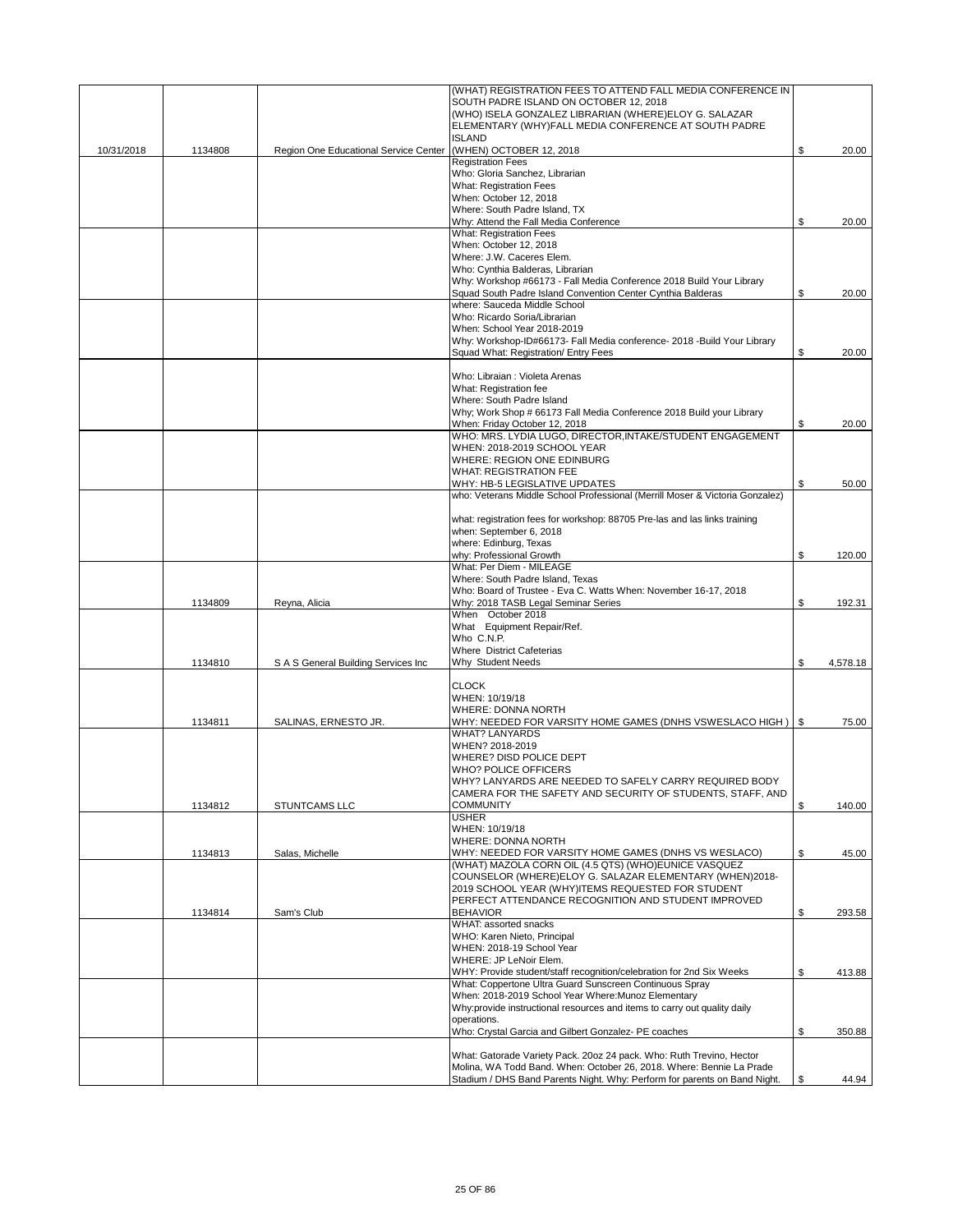|            |         |                                                         | What: Member's Mark Purified Bottled Water (45pk). Gatorades and Water.<br>Who: Edna Sierra, AP Solis Band.               |                 |
|------------|---------|---------------------------------------------------------|---------------------------------------------------------------------------------------------------------------------------|-----------------|
|            |         |                                                         | When: October 26, 2018.                                                                                                   |                 |
| 10/31/2018 | 1134814 | Sam's Club                                              | Where: Donna HS Bennie La Prade Stadium / Band Parents Night.<br>Why: Drinks to be provided for students staying to perfo | \$              |
|            |         |                                                         | What: popcorn supplies                                                                                                    | 103.32          |
|            |         |                                                         | When: 2018-2019 school year<br>Where: Munoz Elementary                                                                    |                 |
|            |         |                                                         | Why: awards and incentives for attendance to encourage students to come to                                                |                 |
|            |         |                                                         | school Who: Nelda L. Calderon, Principal<br>What:Coffee products                                                          | \$<br>45.74     |
|            |         |                                                         | When:School year 2018-2019                                                                                                |                 |
|            |         |                                                         | Where: B. G. Guzman                                                                                                       |                 |
|            |         |                                                         | Who:Teachers and Staff<br>Why:Teacher meetings                                                                            | \$<br>94.93     |
|            |         |                                                         | where: Sauceda Middle School                                                                                              |                 |
|            |         |                                                         | Who: DTC- DM Sauceda Drama Club<br>When: October 29, 2018                                                                 |                 |
|            |         |                                                         | Why: Fundraiser for the end of the Year School Trip                                                                       |                 |
|            |         |                                                         | What: assorted snacks<br>WHO-TEAM 7-1                                                                                     | \$<br>140.84    |
|            |         |                                                         | <b>WHERE-AP SOLIS</b>                                                                                                     |                 |
|            |         |                                                         | WHEN-2018-19<br><b>WHAT-FUNDRAISER</b>                                                                                    |                 |
|            |         |                                                         | WHY- FOR END OF YEAR                                                                                                      | \$<br>134.90    |
|            |         |                                                         | <b>WHO: DNHS BAND</b>                                                                                                     |                 |
|            |         |                                                         | <b>WHAT: DRINKS</b><br>WHEN: OCT 27, 2018                                                                                 |                 |
|            |         |                                                         | WHERE: LAREDO, TEXAS                                                                                                      |                 |
|            |         |                                                         | WHY: GATORADE IS NEEDED FOR BAND STUDENTS WHO WILL BE<br>COMPETING IN AREA COMPETITION                                    | \$<br>179.76    |
|            |         |                                                         | WHO: DNHS SPED DEPARTMENT                                                                                                 |                 |
|            |         |                                                         | WHAT: NITRILE EXAM GLOVES LARGE WHEN: 2018-2019 SCHOOL YEAR                                                               |                 |
|            |         |                                                         | <b>WHERE: DNHS</b>                                                                                                        |                 |
|            |         |                                                         | WHY: ITEMS TO BE USED IN THE SPED DEPARTMENT FOR STUDENTS                                                                 |                 |
|            |         |                                                         | REQUESTOR: EMILY MARROQUIN<br>Who: Julie Cazares 2nd Grade Lead Teacher                                                   | \$<br>1,032.40  |
|            |         |                                                         | What: Spook Fest Supplies                                                                                                 |                 |
|            |         |                                                         | When: October 26, 2018<br>Where: Runn Elementary                                                                          |                 |
|            |         |                                                         | Why: End of year field trip & activities                                                                                  | \$<br>41.48     |
|            |         |                                                         | Who: Raquel Ybarra, PK Teacher<br>What: Spook Fest Supplies                                                               |                 |
|            |         |                                                         | When: October 26, 2018                                                                                                    |                 |
|            |         |                                                         | Where: Runn Elementary                                                                                                    |                 |
|            |         |                                                         | Why: End of year field trip & activities<br>Who: Rosalinda Navarro                                                        | \$<br>84.80     |
|            |         |                                                         | What: Student Incentive                                                                                                   |                 |
|            |         |                                                         | When: Year Round<br><b>Where: Rivas Elementary</b>                                                                        |                 |
|            |         |                                                         | Why; For student incentive in attendance                                                                                  | \$<br>124.76    |
|            |         |                                                         | WHO: Sergio Lopez, DNHS VAC Teacher and Juan Castillo, DHS VAC<br>Teacher                                                 |                 |
|            |         |                                                         | WHAT: Bakers & Chefs Bar Mops, 16" x 19" 24ct                                                                             |                 |
|            |         |                                                         | WHEN: October 2018<br><b>WHERE: Special Education Dept</b>                                                                |                 |
|            |         |                                                         | WHY: As part of the VAC program students are taught life and work skills for                                              |                 |
|            |         |                                                         | futu<br>Who: Veterans Middle School Team 7-1 students                                                                     | \$<br>428.34    |
|            |         |                                                         | what: Shasta variety pack                                                                                                 |                 |
|            |         |                                                         | when: November 1, 2018                                                                                                    |                 |
|            |         |                                                         | where: Veterans Middle School<br>why: Team 7-1 students will be holding a fundraiser dance                                | \$<br>205.88    |
|            |         |                                                         | where: South Padre Convention center Who: Ricardo Soria/Librarian                                                         |                 |
|            |         |                                                         | When: October 12, 2018<br>Why: Workshop # 66173- fall Media conference- 2018-Build Your Library                           |                 |
|            | 1134815 | Soria, Ricardo                                          | Squad What: Meal Reimbursement                                                                                            | \$<br>14.49     |
|            |         |                                                         | When October 2018<br>What Milk/Juice                                                                                      |                 |
|            |         |                                                         | Who C.N.P.                                                                                                                |                 |
|            | 1134816 | Southern Foods Group, LLC dba Oak Fai Why Student Needs | Where District Cafeterias                                                                                                 | \$<br>6,922.11  |
|            |         |                                                         | When October 2018                                                                                                         |                 |
|            |         |                                                         | What Milk/Juice<br>Who CNP                                                                                                |                 |
|            |         |                                                         | Where District Cafeterias                                                                                                 |                 |
|            |         |                                                         | Why Student Needs                                                                                                         | \$<br>282.47    |
|            |         |                                                         | When October 2018<br>What Milk/Juice                                                                                      |                 |
|            |         |                                                         | Who C.N.P.                                                                                                                |                 |
|            | 1134817 | Southern Foods Group, LLC dba Oak Far Why Student Needs | Where District Cafeterias                                                                                                 | \$<br>54.43     |
|            |         |                                                         | When October 2018                                                                                                         |                 |
|            |         |                                                         | What Milk/Juice<br>Who CNP                                                                                                |                 |
|            |         |                                                         | Where District Cafeterias                                                                                                 |                 |
|            |         |                                                         | Why Student Needs                                                                                                         | \$<br>11,781.21 |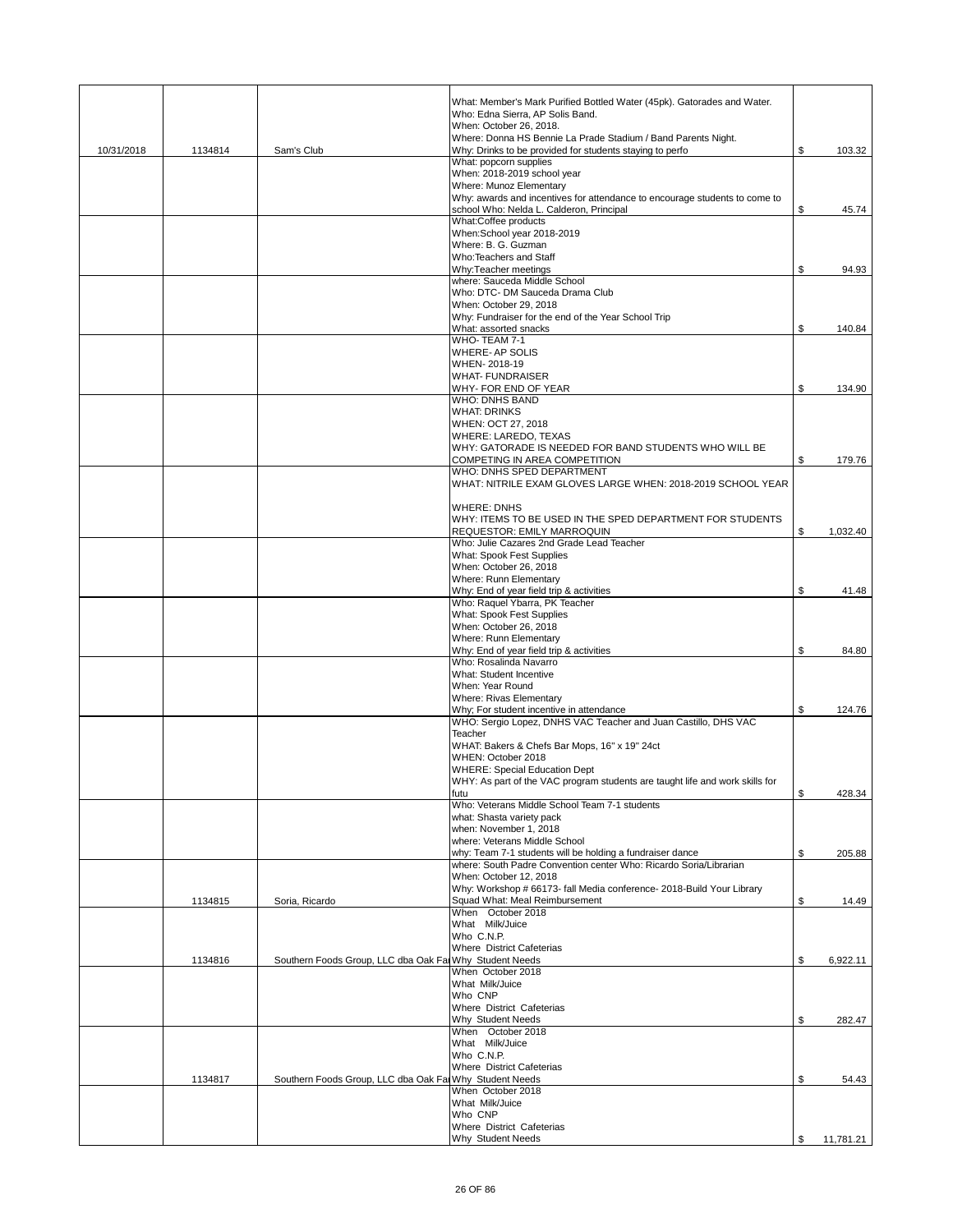|            |         |                                                              | WHO: R. LEAL                                                                                                       |              |
|------------|---------|--------------------------------------------------------------|--------------------------------------------------------------------------------------------------------------------|--------------|
|            |         |                                                              | WHAT: 3/4" CUSTOM AWARD DECALS, DESCRIPTION, SFL OLD<br>REDSKINS LOGO, IMPRINT COLOR 1: YG YELLOW GOLD WHEN: 2018- |              |
|            |         |                                                              | 2019 SCHOOL YEAR                                                                                                   |              |
|            |         |                                                              | WHERE: DONNA HIGH SCHOOL                                                                                           |              |
| 10/31/2018 | 1134818 | Sportdecals, Inc.                                            | WHY: EQUIPMENT AND SUPPLIES FOR FOOTBALL                                                                           | \$<br>880.00 |
|            |         |                                                              | WHO: Marichalar                                                                                                    |              |
|            |         |                                                              | <b>WHAT: UNIFORM</b>                                                                                               |              |
|            |         |                                                              | WHEN: 2018-2019 ATHLETIC SEASON WHERE: DONNA NORTH HIGH                                                            |              |
|            |         |                                                              | SCHOOL WHY: NEEDED FOR THE CUSTODIAL STAFF AND THE                                                                 |              |
|            | 1134819 | T9                                                           | SECURITY OFFICERS THAT WILL WORK THE DONNA NORTH GAMES.                                                            | \$<br>325.00 |
|            |         |                                                              | What: Registration Fee<br>When: Nove 11 2018                                                                       |              |
|            |         |                                                              | Where: Austin Tx                                                                                                   |              |
|            |         |                                                              | Who:Principal                                                                                                      |              |
|            | 1134820 | <b>TASA</b>                                                  | Why: TExas Assesment Conference                                                                                    | \$<br>195.00 |
|            |         |                                                              | WHO: Marichalar                                                                                                    |              |
|            |         |                                                              | WHAT: MEMBERSHIP FEE 2018-2019 WHEN: 2018-2019 POWERLIFTING                                                        |              |
|            |         |                                                              | <b>ATHLETIC SEASON</b>                                                                                             |              |
|            |         |                                                              | WHERE: DONNA NORTH HIGH SCHOOL WHY: NEEDED FOR STUDENTS                                                            |              |
|            | 1134821 | <b>THSWPA</b>                                                | TO COMPETE.                                                                                                        | \$<br>75.00  |
|            |         |                                                              | <b>WHAT: BUS MILEAGE</b>                                                                                           |              |
|            |         |                                                              | WHEN: OCTOBER 19, 2018                                                                                             |              |
|            |         |                                                              | WHERE: STC - NURSING CAMPUS MCALLEN, TEXAS                                                                         |              |
|            |         |                                                              | WHO: 25 STUDENTS WILL BE SELECTED FROM THE STUDENT                                                                 |              |
|            |         |                                                              | <b>ENROLLMENT ATTACHED</b>                                                                                         |              |
|            | 1134822 | <b>TRANSPORTATION DEPT</b>                                   | WHY: COLLEGE CAMPUS TOUR TO ENCOURAGE POST SECONDARY<br><b>EDUCATION</b>                                           |              |
|            |         |                                                              | WHO: CHRISSY DELEON                                                                                                | \$<br>183.00 |
|            |         |                                                              | WHAT: TRANSPORTATION TO A.P. SOLIS WHEN: OCTOBER 5, 2018                                                           |              |
|            |         |                                                              | <b>WHERE: A.P.SOLIS</b>                                                                                            |              |
|            |         |                                                              | WHY: PEP RALLY PERFORMANCE                                                                                         | \$<br>69.00  |
|            |         |                                                              | <b>WHO: CYNTHIA VIESCA</b>                                                                                         |              |
|            |         |                                                              | WHAT: TRANSPORTATION GOING TO B. PORTER                                                                            |              |
|            |         |                                                              | WHEN: OCTOBER 2, 2018                                                                                              |              |
|            |         |                                                              | WHERE: DONNA HIGH SCHOOL                                                                                           |              |
|            |         |                                                              | WHY: VOLLEYBALL MATCHES VS B. PORTER JV AND VARSITY                                                                | \$<br>420.75 |
|            |         |                                                              | <b>WHO: CYNTHIA VIESCA</b>                                                                                         |              |
|            |         |                                                              | WHAT: TRANSPORTATION TO B. LOPEZ WHEN: OCTOBER 15, 2018                                                            |              |
|            |         |                                                              | WHERE: B. LOPEZ HIGH SCHOOL                                                                                        |              |
|            |         |                                                              | WHY: VOLLEYBALL DISTRICT MATCHES 9THD AND 9THL<br>WHO: CYNTHIA VIESCA                                              | \$<br>409.50 |
|            |         |                                                              | WHAT: TRANSPORTATION TO B. LOPEZ WHEN: OCTOBER 16, 2018                                                            |              |
|            |         |                                                              | WHERE: B. LOPEZ HIGH SCHOOL                                                                                        |              |
|            |         |                                                              | WHY: VOLLEYBALL DISTRICT MATCHES                                                                                   | \$<br>435.75 |
|            |         |                                                              | WHO: J RUIZ                                                                                                        |              |
|            |         |                                                              | WHEN:10/5/18                                                                                                       |              |
|            |         |                                                              | WHERE: BENNIE LA PRADE                                                                                             |              |
|            |         |                                                              | <b>WHAT: CHEER TEAM</b>                                                                                            |              |
|            |         |                                                              | WHY: TRANSPORTATION                                                                                                | \$<br>129.00 |
|            |         |                                                              | WHO: R. ALVAREZ/D. ALVAREZ                                                                                         |              |
|            |         |                                                              | WHAT: TRANSPORTATION TO SAUCEDA WHEN: OCTOBER 5, 2018                                                              |              |
|            |         |                                                              | WHERE: SAUCEDA MIDDLE SCHOOL                                                                                       |              |
|            |         |                                                              | WHY: VOLLEYBALL TOURNAMENT 8THB                                                                                    | \$<br>72.75  |
|            |         |                                                              | <b>WHO: RAMIRO SOLIS</b><br>WHAT: TRANSPORTATION TO B. PACE HIGH SCHOOL                                            |              |
|            |         |                                                              | WHEN: OCTOBER 2, 2018                                                                                              |              |
|            |         |                                                              | WHERE: B. PACE HIGH SCHOOL                                                                                         |              |
|            |         |                                                              | WHY: VARSITY DISTRICT TEAM TENNIS MATCH                                                                            | \$<br>428.25 |
|            |         |                                                              | who: Veterans Middle School Robotics                                                                               |              |
|            |         |                                                              | what: 40 miles round trip x 2.40 x one bus when: October 1, 2018                                                   |              |
|            |         |                                                              | where: Pharr Events Center in Pharr, Texas why: students will go to compete                                        |              |
|            |         |                                                              | the Robotics day!                                                                                                  | \$<br>229.90 |
|            |         |                                                              | Where: Hilton Palacio Del Rio, San Antonio, Texas                                                                  |              |
|            |         |                                                              | Who: Karla Tamez/Asst. Principal                                                                                   |              |
|            |         |                                                              | When: October 14-15-18                                                                                             |              |
|            |         |                                                              | Why: Leadership Academy                                                                                            |              |
|            | 1134823 | Tamez, Karla L                                               | What: Pay for Meal Reimbursement                                                                                   | \$<br>28.66  |
|            |         |                                                              | What: Registration fees.                                                                                           |              |
|            |         |                                                              | Who: Ruth Trevino, Donna High School Mariachi.                                                                     |              |
|            |         |                                                              | When: December 15, 2018.                                                                                           |              |
|            | 1134824 |                                                              | Texas Association of Mariachi Educators Where: Edcouch Elsa / Texas Association of Mariachi Educators Competition  | \$<br>250.00 |
|            |         |                                                              | WHO-TEAM 7-2 L MORA                                                                                                |              |
|            |         |                                                              | WHERE- AP SOLIS                                                                                                    |              |
|            |         |                                                              | WHEN-2018-19                                                                                                       |              |
|            |         |                                                              | <b>WHAT-TEAM SHIRTS</b>                                                                                            |              |
|            | 1134825 | The Perfect 10                                               | WHY- TO PROVIDE STUDENTS WITH TEAM SHIRTS                                                                          | \$<br>342.00 |
|            |         |                                                              | Where: Hilton Palacios Del Rio, San Antonio, Texas                                                                 |              |
|            |         |                                                              | Who: Adela Troncoso/Principal                                                                                      |              |
|            |         |                                                              | When: School year 2018-2019<br>Why: Leadership Academy                                                             |              |
|            | 1134826 | Troncoso, Adela                                              | What: Pay for Meal and Mileage Reimbursement                                                                       | \$<br>291.45 |
|            |         |                                                              | When October 2018                                                                                                  |              |
|            |         |                                                              | What Safety Mats                                                                                                   |              |
|            |         |                                                              | Who CNP                                                                                                            |              |
|            |         |                                                              | Where District Cafeterias                                                                                          |              |
|            | 1134827 | Unifirst Corporation Texas Industrial Serv Why Student Needs |                                                                                                                    | \$<br>165.38 |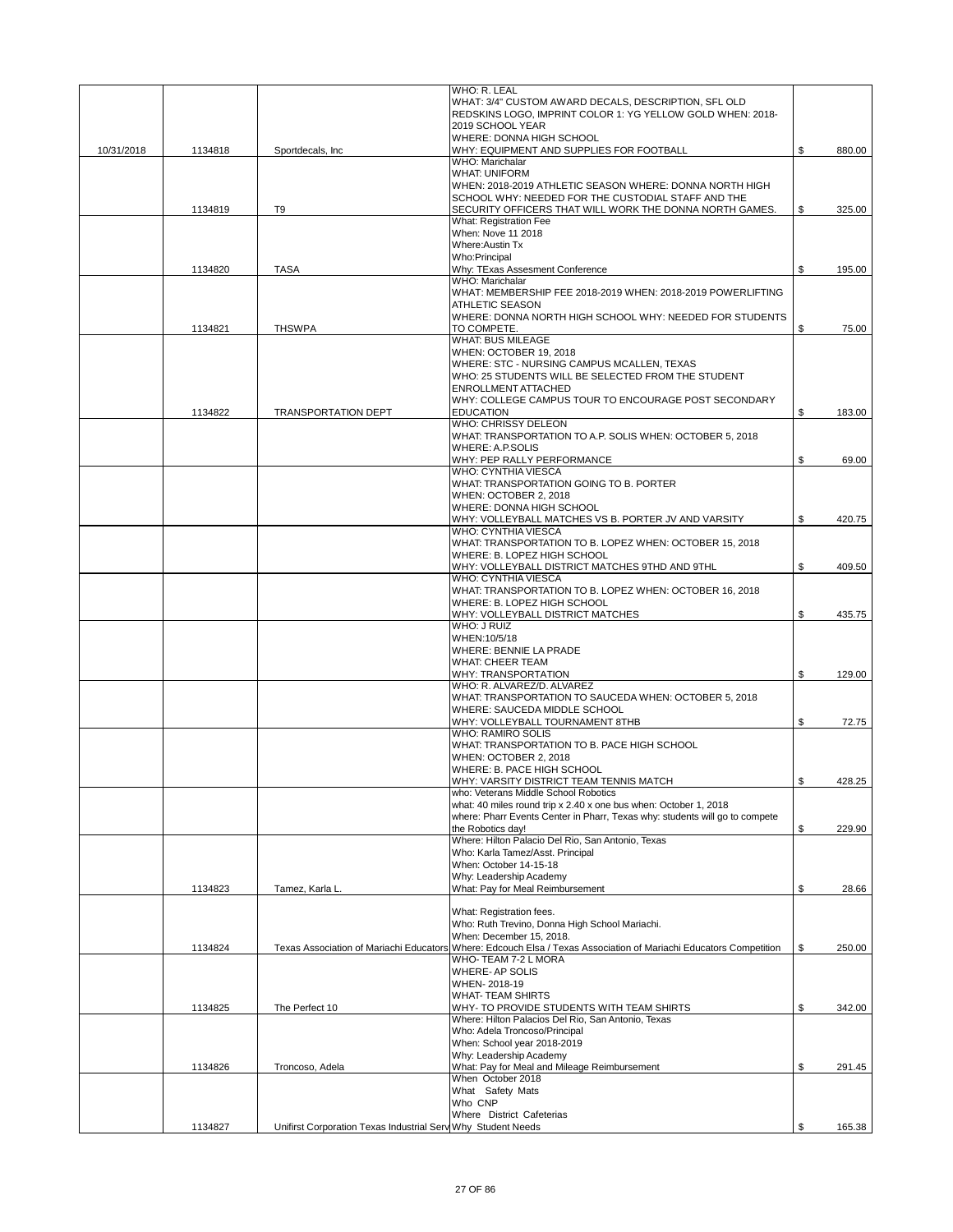|            |         |                                                              | When October 2018                                                                                   |                |
|------------|---------|--------------------------------------------------------------|-----------------------------------------------------------------------------------------------------|----------------|
|            |         |                                                              | What Safety Mats                                                                                    |                |
|            |         |                                                              | Who CNP                                                                                             |                |
|            |         |                                                              | Where District Cafeterias                                                                           |                |
| 10/31/2018 | 1134827 | Unifirst Corporation Texas Industrial Serv Why Student Needs | When October 2018                                                                                   | \$<br>28.49    |
|            |         |                                                              | What Water                                                                                          |                |
|            |         |                                                              | Who CNP                                                                                             |                |
|            |         |                                                              | Where district Cafeterias                                                                           |                |
|            |         |                                                              | Why Student Needs                                                                                   | \$<br>197.81   |
|            |         |                                                              | <b>WHAT: GAS CARD</b><br>WHEN: 10/19/18-10/23/2018                                                  |                |
|            |         |                                                              | WHERE: CORPUS CHRISTI, TX                                                                           |                |
|            |         |                                                              | <b>WHO: CROSS COUNTRY</b>                                                                           |                |
|            | 1134828 | Valero Fleet Services                                        | WHY: 5A REGION IV CHAMPIONSHIP                                                                      | \$<br>122.66   |
|            |         |                                                              | <b>WHAT: GAS CARD</b>                                                                               |                |
|            |         |                                                              | WHEN: 10/19/2018-10/23/2018                                                                         |                |
|            |         |                                                              | WHY: VARSITY REGIONAL CROSS COUNTRY MEET                                                            |                |
|            |         |                                                              | WHERE: CORPUS CHRISTI, TX<br>WHO: BOYS CC                                                           | \$<br>94.86    |
|            |         |                                                              | WHO: DHS                                                                                            |                |
|            |         |                                                              | <b>WHAT: SUPPLIES</b>                                                                               |                |
|            |         |                                                              | WHEN: 2018-2019 SCHOOL YEAR                                                                         |                |
|            |         |                                                              | <b>WHERE: DHS</b>                                                                                   |                |
|            | 1134829 | <b>Valley Signs</b>                                          | WHY: SUPPLIES NEEDED FOR INSTRUCTIONAL PURPOSES                                                     | \$<br>1,286.49 |
|            |         |                                                              | What: Per Diem - MILEAGE                                                                            |                |
|            |         |                                                              | Where: South Padre Island, Texas<br>Who: Board of Trustee - Eva C. Watts When: November 16-17, 2018 |                |
|            | 1134830 | WATTS, EVA CASTILLO                                          | Why: 2018 TASB Legal Seminar Series                                                                 | \$<br>192.31   |
|            |         |                                                              | What: Supplies to be used for teacher incentives for students & classroom                           |                |
|            |         |                                                              | supplies When: 2018-19 School Year                                                                  |                |
|            |         |                                                              | Where: Social Studies Department                                                                    |                |
|            |         |                                                              | Why: Supplies to be used for teacher incentives for students and classroom                          |                |
|            | 1134831 | <b>Wal-Mart Community</b>                                    | supplies                                                                                            | \$<br>111.53   |
|            |         |                                                              | <b>WHO-AP SOLIS</b>                                                                                 |                |
|            |         |                                                              | <b>WHERE-AP SOLIS</b><br>WHEN-2018-19                                                               |                |
|            |         |                                                              | WHAT-ASSORTED COOKIES                                                                               |                |
|            |         |                                                              | HY- PARENTAL MEETING                                                                                | \$<br>42.94    |
|            |         |                                                              | <b>WHO: ACE PROGRAM</b>                                                                             |                |
|            |         |                                                              | WHERE: SALAZAR ACE LILLY VIDAURI COORDINATOR                                                        |                |
|            |         |                                                              | WHAT: MATERIAL AND SUPPLIES FOR ACTIVITIES                                                          |                |
|            |         |                                                              | WHEN: SCHOOL YEAR 2008-2019                                                                         |                |
|            |         |                                                              | WHY: ACE STUDENTS ACTIVITIES<br>Who: Campus Principal                                               | \$<br>382.97   |
|            |         |                                                              | What: Holiday Time-1-7ft Pre-Lit Brinkley Slim Tree 1-7.5Ft. Pre -Lit Liberty                       |                |
|            |         |                                                              | Cashmere quick Set Color changing Tree1-Santa mailbox                                               |                |
|            |         |                                                              | Where: B. G. Guzman Elementary When: School Year 2018-2019                                          |                |
|            |         |                                                              | Why: Liternacy Themes Christmas tree                                                                | \$<br>267.00   |
|            |         |                                                              | Who: Donna ISD Students                                                                             |                |
|            |         |                                                              | What: Clothing for students                                                                         |                |
|            |         |                                                              | When: 2018-2019 School Year                                                                         |                |
|            |         |                                                              | Where: DHS, Solis, M. Rivas<br>Why: Student in need of uniform clothing Danna Paola Pena-DHS 11TH   |                |
|            |         |                                                              | GRADE, ID#71371                                                                                     |                |
|            |         |                                                              | Frida Sofia Castillo Pena-10th grade, id#71370,                                                     |                |
|            |         |                                                              | Amv Estela                                                                                          | \$<br>234.13   |
|            |         |                                                              | Who: Donna ISD Students                                                                             |                |
|            |         |                                                              | What: Clothing for students                                                                         |                |
|            |         |                                                              | When: 2018-2019 School Year                                                                         |                |
|            |         |                                                              | Where: Guzman<br>Why: Student in need of uniform clothing Cristhian Guerra Castillo-Guzman          |                |
|            |         |                                                              | PPCD Grade                                                                                          | \$<br>30.85    |
|            |         |                                                              | Who: Donna ISD Students                                                                             |                |
|            |         |                                                              | What: Clothing for students                                                                         |                |
|            |         |                                                              | When: 2018-2019 School Year                                                                         |                |
|            |         |                                                              | Where: Ochoa                                                                                        |                |
|            |         |                                                              | Why: Student in need of uniform clothing Angel Tadeo Rodriguez-Ochoa 1st                            |                |
|            |         |                                                              | grade, ID#92070<br>Who: Donna ISD Students                                                          | \$<br>34.14    |
|            |         |                                                              | What: Clothing for students                                                                         |                |
|            |         |                                                              | When: 2018-2019 School Year                                                                         |                |
|            |         |                                                              | Where: Ochoa                                                                                        |                |
|            |         |                                                              | Why: Student in need of uniform clothing Angelyn Eileen Ruiz-Ochoa 4th                              |                |
|            |         |                                                              | grade, id#78973                                                                                     |                |
|            |         |                                                              | Yarely Yahira Ruiz-Ochoa 2nd grade, id#86448                                                        |                |
|            |         |                                                              | Nicolas Damian Zavala                                                                               | \$<br>137.29   |
|            |         |                                                              | Who: Donna ISD Students                                                                             |                |
|            |         |                                                              | What: Clothing for students                                                                         |                |
|            |         |                                                              | When: 2018-2019 School Year                                                                         |                |
|            |         |                                                              | Where: Runn, Solis, DHS                                                                             |                |
|            |         |                                                              | Why: Student in need of uniform clothing Emily Ramos-Runn 3rd ,id#82298                             |                |
|            |         |                                                              | Roel Ramos-A.P.Solis 6th grade, id#79610                                                            |                |
|            |         |                                                              | Daisy Resendez- Solis 7th grad                                                                      | \$<br>206.46   |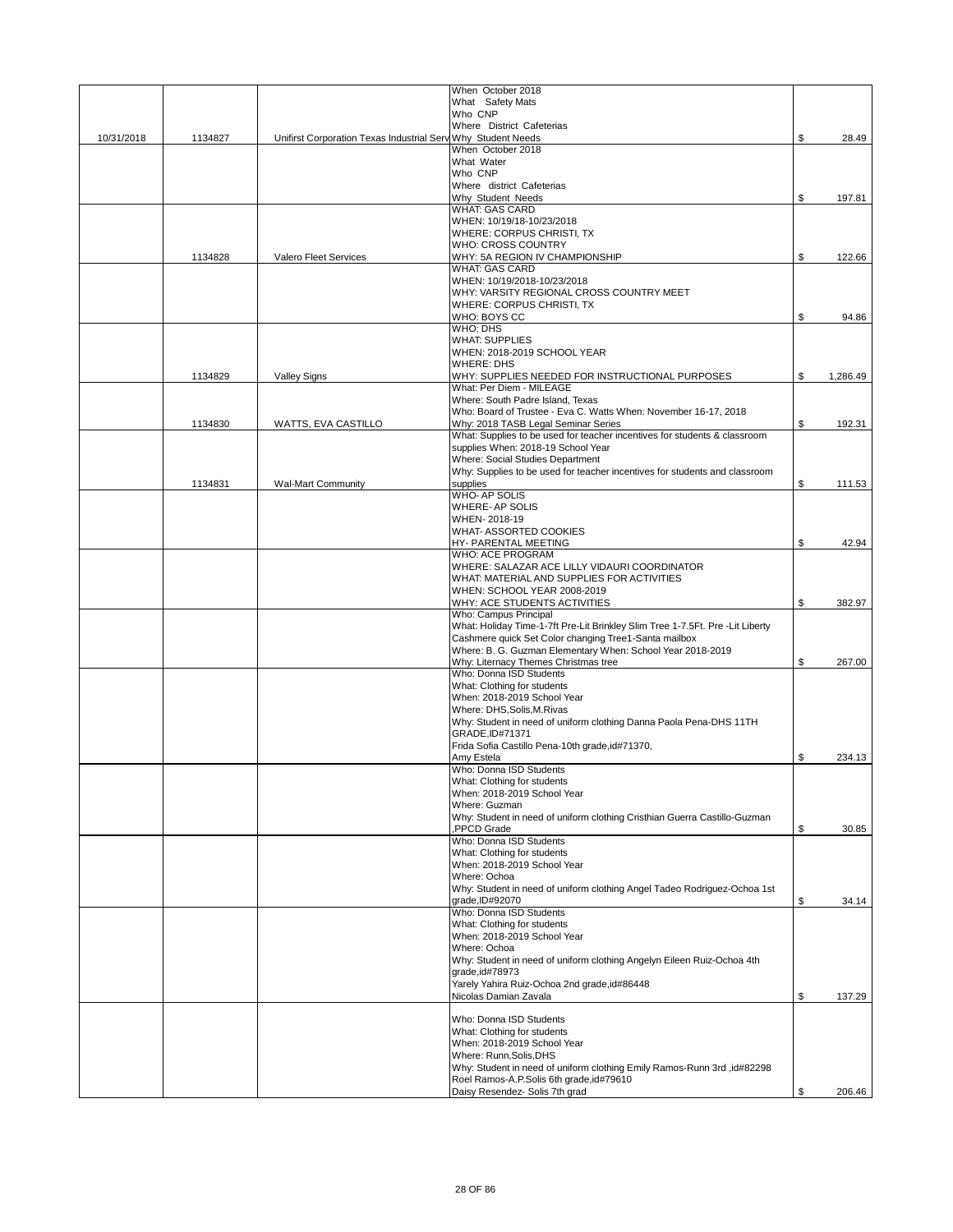|                  |                    |                                                                                          | Who: Donna ISD Students                                                                               |                               |                 |
|------------------|--------------------|------------------------------------------------------------------------------------------|-------------------------------------------------------------------------------------------------------|-------------------------------|-----------------|
|                  |                    |                                                                                          | What: Clothing for students                                                                           |                               |                 |
|                  |                    |                                                                                          | When: 2018-2019 School Year                                                                           |                               |                 |
|                  |                    |                                                                                          | Where: Singleterry, Garza                                                                             |                               |                 |
|                  |                    |                                                                                          | Why: Student in need of uniform clothing Daniel Alejandro Guzman-Singleterry-                         |                               |                 |
| 10/31/2018       | 1134831            |                                                                                          | K.ID#92467<br>Oscar Gilberto Guzman-Garza Pk3,id#92575                                                |                               | 68.52           |
|                  |                    | <b>Wal-Mart Community</b>                                                                | Who: Donna ISD Students                                                                               | \$                            |                 |
|                  |                    |                                                                                          | What: Clothing for students                                                                           |                               |                 |
|                  |                    |                                                                                          | When: 2018-2019 School Year Where:Runn,DHS                                                            |                               |                 |
|                  |                    |                                                                                          | Why: Student in need of uniform clothing Mario Hernandez-Runn 4th grade                               |                               |                 |
|                  |                    |                                                                                          | id#76927                                                                                              |                               |                 |
|                  |                    |                                                                                          | Galilea Hernandez-Runn 2nd, ID#84150                                                                  |                               |                 |
|                  |                    |                                                                                          | Giberto Jonathon Diaz-DHS 10TH, ID#4                                                                  | \$                            | 144.52          |
|                  |                    |                                                                                          | WHO: Juan D. Castillo, Donna High School VAC Teacher                                                  |                               |                 |
|                  |                    |                                                                                          | <b>WHAT: Men's Belt</b><br>WHEN: October 2018                                                         |                               |                 |
|                  |                    |                                                                                          | WHERE: Special Ed. Dept.                                                                              |                               |                 |
|                  |                    |                                                                                          | WHY: To teach student with various disabilities different trades in the                               |                               |                 |
|                  |                    |                                                                                          | employment field for future employment or job opportunities i                                         | \$                            | 376.44          |
|                  |                    |                                                                                          | WHO: Sergio Lopez, Donna North High School VAC Teacher                                                |                               |                 |
|                  |                    |                                                                                          | <b>WHAT: Belt</b>                                                                                     |                               |                 |
|                  |                    |                                                                                          | WHEN: October 2018                                                                                    |                               |                 |
|                  |                    |                                                                                          | WHERE: Special Ed. Dept.                                                                              |                               |                 |
|                  |                    |                                                                                          | WHY: To teach student with various disabilities different trades in the                               |                               |                 |
|                  |                    |                                                                                          | employment field for future employment or job opportunities in pa                                     | \$                            | 347.66          |
|                  |                    |                                                                                          | WHO-LUIS O. SOLIS<br><b>WHAT-FULL SHEET CAKE</b>                                                      |                               |                 |
|                  |                    |                                                                                          | WHY-FOR BUS DRIVERS WEEK                                                                              |                               |                 |
|                  |                    |                                                                                          | WHERE-TRANSPORTATION BUS BARN WHEN-WEEK OF OCTOBER 22-                                                |                               |                 |
|                  |                    |                                                                                          | 26, 2018                                                                                              | \$                            | 59.46           |
| 10/31/2018 Total |                    |                                                                                          |                                                                                                       | $\mathbf{\$}$                 | 731.152.70      |
|                  |                    |                                                                                          | What: Hotel Fees                                                                                      |                               |                 |
|                  |                    |                                                                                          | When: Oct. 30 - Nov. 2, 2018                                                                          |                               |                 |
|                  |                    |                                                                                          | Where: Fort Worth, TX                                                                                 |                               |                 |
|                  |                    |                                                                                          | Who: Emily Anderson/Flor Gomez                                                                        |                               |                 |
| 11/1/2018        |                    |                                                                                          | Why: Attending TSELA?CAST Conference 10/30/18 and 10/31/18 \$175 per<br>night                         |                               | 788.75          |
| 11/1/2018 Total  | 1134832            | Downtown FW Fairfield Lodging, LLC                                                       |                                                                                                       | \$<br>$\overline{\mathbb{S}}$ | 788.75          |
|                  |                    |                                                                                          | When October 2018                                                                                     |                               |                 |
|                  |                    |                                                                                          | What Non Food Items                                                                                   |                               |                 |
|                  |                    |                                                                                          | Who CNP                                                                                               |                               |                 |
|                  |                    |                                                                                          | Where District Cafeterias                                                                             |                               |                 |
| 11/6/2018        | 1134833            | Central Plumbing & Electric Supply Co.                                                   | Why Student Needs                                                                                     | \$                            | 45.64           |
|                  |                    |                                                                                          | Who: Olga Noriega Purchasing Agent                                                                    |                               |                 |
|                  |                    |                                                                                          | What: Lodging for Conference                                                                          |                               |                 |
|                  |                    |                                                                                          | When: Nov. 7-9, 2018<br>Where: Courtyard by Marriott Allen, TX. Why: Latest developments essential in |                               |                 |
|                  | 1134834            | Courtyard by Marriott, Dallas-Allen                                                      | the purchasing management of public education institutions                                            | \$                            | 265.80          |
|                  |                    |                                                                                          | When October 2018                                                                                     |                               |                 |
|                  |                    |                                                                                          | What Food/Tortillas                                                                                   |                               |                 |
|                  |                    |                                                                                          | Who CNP                                                                                               |                               |                 |
|                  |                    |                                                                                          | Where District Cafeterias                                                                             |                               |                 |
|                  | 1134835            | Exquisita Tortillas, Inc.                                                                | Why Student Needs                                                                                     | \$                            | 1,413.45        |
|                  |                    |                                                                                          | When October 2018                                                                                     |                               |                 |
|                  |                    |                                                                                          | What Food/Bread                                                                                       |                               |                 |
|                  |                    |                                                                                          | Who CNP                                                                                               |                               |                 |
|                  |                    |                                                                                          | Where District Cafeterias                                                                             |                               |                 |
|                  | 1134836<br>1134837 | Flower Baking Company of San Antonio, Why Student Needs<br><b>HEB Grocery Company LP</b> | for all special events for all schools district wide.                                                 | \$<br>\$                      | 362.12<br>64.32 |
|                  |                    |                                                                                          | who: Francisco Rodriguez, Migrant Strategist, at Veterans Middle School what:                         |                               |                 |
|                  |                    |                                                                                          | two nights stay at La Quinta Inn when: November 07-08-09, 2018                                        |                               |                 |
|                  |                    |                                                                                          | where: La Quinta Inn at South Padre Island, TX                                                        |                               |                 |
|                  | 1134838            | La Quinta Inn & Suites                                                                   | why: attending the AMET Conference to be held at the South Padr                                       | \$                            | 179.42          |
|                  |                    |                                                                                          | When October 2018                                                                                     |                               |                 |
|                  |                    |                                                                                          | What Food/Groceries<br>Who CNP                                                                        |                               |                 |
|                  |                    |                                                                                          | <b>Where District Cafeterias</b>                                                                      |                               |                 |
|                  | 1134839            | Labatt Food Service                                                                      | Why Student Needs                                                                                     | \$                            | 16,499.02       |
|                  |                    |                                                                                          | When October 2018                                                                                     |                               |                 |
|                  |                    |                                                                                          | What Produce/Vegetables (FFVP)                                                                        |                               |                 |
|                  |                    |                                                                                          | Who CNP                                                                                               |                               |                 |
|                  |                    |                                                                                          | Where District Cafeterias                                                                             |                               |                 |
|                  |                    |                                                                                          | Why Student Needs (JS Adame)<br>When October 2018                                                     | \$                            | 2,699.90        |
|                  |                    |                                                                                          | What Produce/Vegetables (FFVP)                                                                        |                               |                 |
|                  |                    |                                                                                          | Who CNP                                                                                               |                               |                 |
|                  |                    |                                                                                          | Where District Cafeterias                                                                             |                               |                 |
|                  |                    |                                                                                          | Why Student Needs (Lenoir)                                                                            | \$                            | 2,214.83        |
|                  |                    |                                                                                          | When October 2018                                                                                     |                               |                 |
|                  |                    |                                                                                          | What Produce/Vegetables (FFVP)                                                                        |                               |                 |
|                  |                    |                                                                                          | Who CNP                                                                                               |                               |                 |
|                  |                    |                                                                                          | Where District Cafeterias                                                                             |                               |                 |
|                  |                    |                                                                                          | Why Student Needs (Munoz)                                                                             | \$                            | 4,374.10        |
|                  |                    |                                                                                          | When October 2018<br>What Produce/Vegetables (FFVP)                                                   |                               |                 |
|                  |                    |                                                                                          | Who CNP                                                                                               |                               |                 |
|                  |                    |                                                                                          | Where District Cafeterias                                                                             |                               |                 |
|                  |                    |                                                                                          | Why Student Needs (Ochoa)                                                                             | \$                            | 2,729.59        |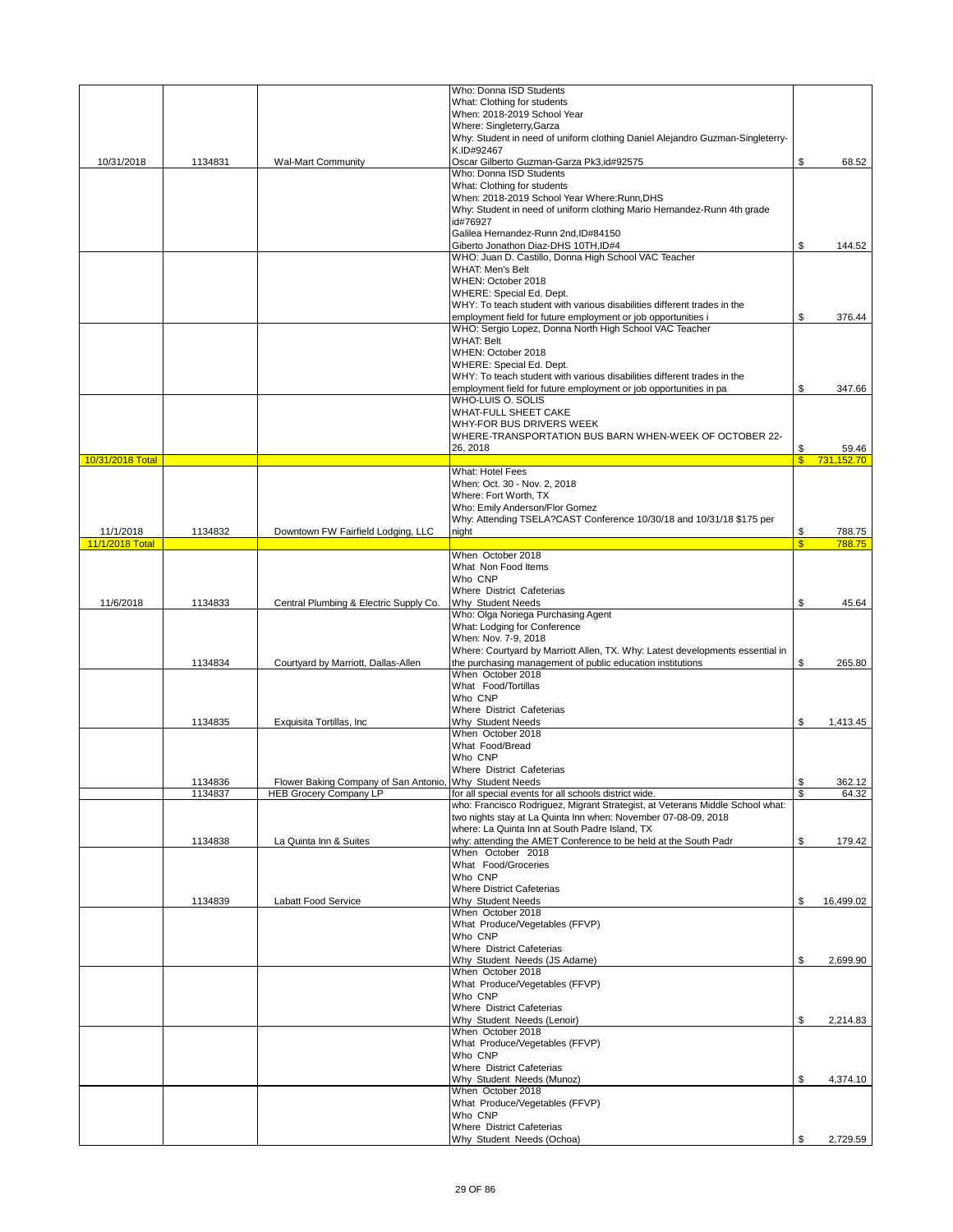|                              |                    |                                                                         | When October 2018                                                                                                    |                     |                     |
|------------------------------|--------------------|-------------------------------------------------------------------------|----------------------------------------------------------------------------------------------------------------------|---------------------|---------------------|
|                              |                    |                                                                         | What Produce/Vegetables (FFVP)                                                                                       |                     |                     |
|                              |                    |                                                                         | Who CNP<br>Where District Cafeterias                                                                                 |                     |                     |
| 11/6/2018                    | 1134839            | <b>Labatt Food Service</b>                                              | Why Student Needs (PS Garza)                                                                                         | \$                  | 3.328.42            |
|                              |                    |                                                                         | When October 2018                                                                                                    |                     |                     |
|                              |                    |                                                                         | What Produce/Vegetables (FFVP)                                                                                       |                     |                     |
|                              |                    |                                                                         | Who CNP                                                                                                              |                     |                     |
|                              |                    |                                                                         | Where District Cafeterias                                                                                            |                     |                     |
|                              |                    |                                                                         | Why Student Needs (Rivas)                                                                                            | \$                  | 2,558.05            |
|                              |                    |                                                                         | When October 2018                                                                                                    |                     |                     |
|                              |                    |                                                                         | What Produce/Vegetables (FFVP)                                                                                       |                     |                     |
|                              |                    |                                                                         | Who CNP                                                                                                              |                     |                     |
|                              |                    |                                                                         | Where District Cafeterias                                                                                            |                     |                     |
|                              |                    |                                                                         | Why Student Needs (Salazar)<br>When October 2018                                                                     | \$                  | 3,128.60            |
|                              |                    |                                                                         | What Produce/Vegetables (FFVP)                                                                                       |                     |                     |
|                              |                    |                                                                         | Who CNP                                                                                                              |                     |                     |
|                              |                    |                                                                         | Where District Cafeterias                                                                                            |                     |                     |
|                              |                    |                                                                         | Why Student Needs (Salinas)                                                                                          | \$                  | 3,760.39            |
|                              |                    |                                                                         | When October 2018                                                                                                    |                     |                     |
|                              |                    |                                                                         | What Produce/Vegetables (FFVP)                                                                                       |                     |                     |
|                              |                    |                                                                         | Who CNP                                                                                                              |                     |                     |
|                              |                    |                                                                         | Where District Cafeterias                                                                                            |                     |                     |
|                              |                    |                                                                         | Why Student Needs (Stanike)                                                                                          | \$                  | 2,890.74            |
|                              |                    |                                                                         | When October 2018<br>What Produce/Vegetables (FFVP)                                                                  |                     |                     |
|                              |                    |                                                                         | Who CNP                                                                                                              |                     |                     |
|                              |                    |                                                                         | Where District Cafeterias                                                                                            |                     |                     |
|                              |                    |                                                                         | Why Student Needs Singleterry)                                                                                       | \$                  | 3,448.14            |
|                              |                    |                                                                         | When October 2018                                                                                                    |                     |                     |
|                              |                    |                                                                         | What Produce/Vegetables (FFVP)                                                                                       |                     |                     |
|                              |                    |                                                                         | Who CNP                                                                                                              |                     |                     |
|                              |                    |                                                                         | Where District Cafeterias                                                                                            |                     |                     |
|                              |                    |                                                                         | Why Student Needs                                                                                                    |                     |                     |
|                              |                    |                                                                         | Caceres Elem.                                                                                                        | \$                  | 2,613.54            |
|                              |                    |                                                                         | <b>Who:Child Nutrition Program</b><br>What: Bags, Sandwhich                                                          |                     |                     |
|                              |                    |                                                                         | When: September 2018                                                                                                 |                     |                     |
|                              |                    |                                                                         | Where: District Cafeterias                                                                                           |                     |                     |
|                              |                    |                                                                         | Why:Student needs                                                                                                    |                     |                     |
|                              | 1134840            | MEDEK, LLC                                                              | REGION ONE REP 16-04-16 Extension 2 of 3                                                                             | \$                  | 78.00               |
|                              |                    |                                                                         | When October 2018<br>What Equipment Repair/Ref.                                                                      |                     |                     |
|                              |                    |                                                                         | Who CNP                                                                                                              |                     |                     |
|                              |                    |                                                                         | Where District Cafeterias                                                                                            |                     |                     |
|                              | 1134841            | S A S General Building Services Inc                                     | Why Student Needs                                                                                                    | \$                  | 994.00              |
|                              |                    |                                                                         | When October 2018                                                                                                    |                     |                     |
|                              |                    |                                                                         | What Milk/Juice                                                                                                      |                     |                     |
|                              |                    |                                                                         | Who CNP<br>Where District Cafeterias                                                                                 |                     |                     |
|                              | 1134842            | Southern Foods Group, LLC dba Oak Fal Why Student Needs                 |                                                                                                                      | \$                  | 712.99              |
|                              |                    |                                                                         | When October 2018                                                                                                    |                     |                     |
|                              |                    |                                                                         | What Milk/Juice                                                                                                      |                     |                     |
|                              |                    |                                                                         | Who CNP                                                                                                              |                     |                     |
|                              |                    |                                                                         | Where District Cafeterias                                                                                            |                     |                     |
|                              | 1134843            | Southern Foods Group, LLC dba Oak Fai Why Student Needs                 |                                                                                                                      | \$                  | 4.966.76            |
|                              |                    |                                                                         | When October 2018                                                                                                    |                     |                     |
|                              |                    |                                                                         | What Safety Mats<br>Who CNP                                                                                          |                     |                     |
|                              |                    |                                                                         | Where District Cafeterias                                                                                            |                     |                     |
|                              | 1134844            | Unifirst Corporation Texas Industrial Serv Why Student Needs            |                                                                                                                      | \$                  | 131.88              |
|                              |                    |                                                                         | When October 2018                                                                                                    |                     |                     |
|                              |                    |                                                                         | What Safety Mats                                                                                                     |                     |                     |
|                              |                    |                                                                         | Who CNP                                                                                                              |                     |                     |
|                              |                    |                                                                         | Where District Cafeterias<br>Why Student Needs                                                                       | \$                  | 167.28              |
|                              |                    |                                                                         | When October 2018                                                                                                    |                     |                     |
|                              |                    |                                                                         | What Safety Mats                                                                                                     |                     |                     |
|                              |                    |                                                                         | Who CNP                                                                                                              |                     |                     |
|                              |                    |                                                                         | Where District Cafeterias                                                                                            |                     |                     |
|                              |                    |                                                                         | Why Student Needs                                                                                                    | \$                  | 388.90              |
| 11/6/2018 Total<br>11/7/2018 | 1134845            | <b>ATPE Dues</b>                                                        | ATPE-para's 11/07/18                                                                                                 | $\sqrt[6]{3}$<br>\$ | 60,015.88<br>248.35 |
|                              | 1134846            | Administrators' Scholarship Fundraiser                                  | Administration Scholarship Fundraiser-para's 11/07/18                                                                | \$                  | 98.00               |
|                              | 1134847            | COMMUNITY LOAN CENTER, CORP.                                            | Community Loan Center-para's 11/07/18                                                                                | \$                  | 15,128.50           |
|                              | 1134848            | Cindy Boudloche, Trustee                                                | Cindy Boudloche-para's 11/07/18                                                                                      | \$                  | 461.54              |
|                              | 1134849            | Department of the Treasury-FMS                                          | Dept. of the Treasury-para's 11/07/18                                                                                | \$                  | 164.00              |
|                              | 1134850<br>1134851 | <b>Employee Emergency Foundation</b><br><b>Internal Revenue Service</b> | Employee Emergency Foundaion-para's 11/07/18<br>IRS-para's 11/07/18                                                  | \$<br>\$            | 228.25<br>100.00    |
|                              |                    |                                                                         |                                                                                                                      | \$                  | 23,899.00           |
|                              |                    |                                                                         |                                                                                                                      |                     |                     |
|                              | 1134852<br>1134853 | <b>NAFT Federal Credit Union</b><br>Pre-Paid Legal Services, Inc.       | NAFT-para's 11/07/18                                                                                                 | \$                  | 147.04              |
|                              | 1134854            | TRELLIS CO.                                                             | Pre-Pd Legal Services-para's 11/07/18<br>(TG)--Trellis Co.-para's 11/07/18                                           | \$                  | 85.41               |
|                              | 1134855            | Texas Classroom Teachers Association                                    | TCTA-para's 11/07/18                                                                                                 | \$                  | 244.02              |
|                              | 1134856            | <b>Texas Federation Of Teachers</b>                                     | Tx Federation of Teachers-para's 11/07/18                                                                            | \$                  | 16.50               |
|                              | 1134857<br>1134858 | Texas State Teachers Association                                        | TSTA-para's 11/07/18<br>U.S. Department Of Education National PaUS Dept of Education National Py Cnt-para's 11/07/18 | \$<br>\$            | 3,517.91<br>317.19  |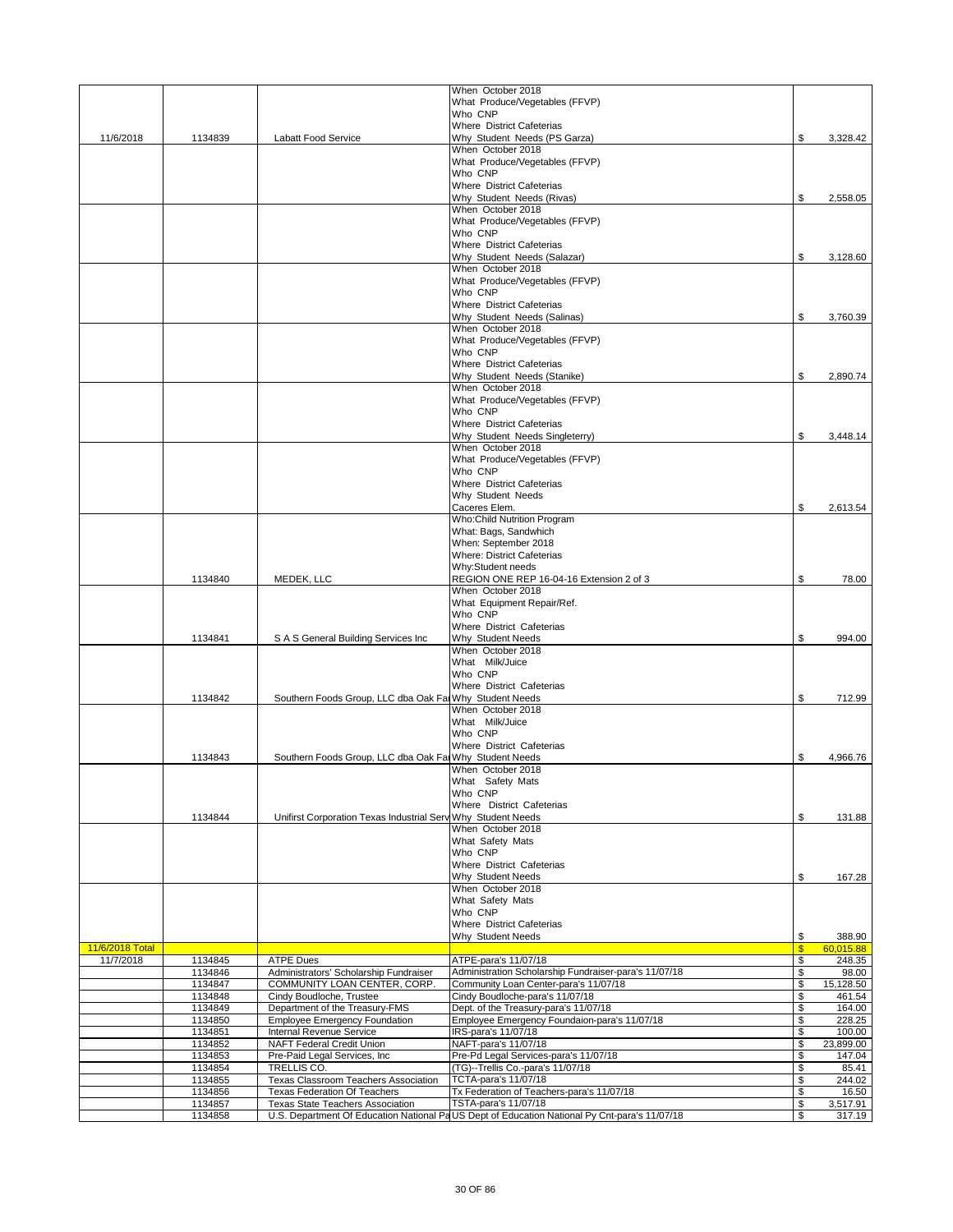|           |         |                               | WHO: DNHS FOOTBALL PLAYERS                                                                                              |                |
|-----------|---------|-------------------------------|-------------------------------------------------------------------------------------------------------------------------|----------------|
|           |         |                               | WHAT: HEB SPAGHETTI                                                                                                     |                |
|           |         |                               | WHEN: 11/06/18 TUESDAY<br><b>WHERE: DNHS CAFETERIA</b>                                                                  |                |
|           |         |                               | WHY: ITEMS WILL BE USED TO SERVE THE FOOTBALL PLAYERS PASTA                                                             |                |
| 11/7/2018 | 1134859 | <b>HEB Grocery Company LP</b> | NIGHT REQUESTOR: COACH MARICHALAR                                                                                       | \$<br>129.38   |
|           |         |                               |                                                                                                                         |                |
|           |         |                               | WHO: DNHS TSTEM STUDENTS<br>WHAT: FUNDRAISER SALES DONUTS WHEN: 10/31/18 WEDNESDAY                                      |                |
|           |         |                               | <b>WHERE: DNHS CAFETERIA</b>                                                                                            |                |
|           |         |                               | WHY: FUNDRAISER FOR T-STEM STUDENTS REQUESTOR: D. RABEL,                                                                |                |
|           | 1134860 | <b>HEB Grocery Company LP</b> | AP                                                                                                                      | \$<br>34.20    |
|           |         |                               | <b>WHO: DNHS FOOTBALL</b>                                                                                               |                |
|           |         |                               | WHAT: SMOKED SAUSAGE LINKS                                                                                              |                |
|           |         |                               | WHEN: 11/07/18 WEDNESDAY                                                                                                |                |
|           |         |                               | <b>WHERE: DNHS FOOTBALL FIELD</b>                                                                                       |                |
|           |         |                               | WHY: ITEMS WILL BE USED TO SELL AT THE FALL FESTIVAL THAT WILL<br>BE TAKING PLACE AT THE FOOTBALL FIELD AREA REQUESTOR: |                |
|           | 1134861 | <b>HEB Grocery Company LP</b> | COACH MARICHALAR                                                                                                        | \$<br>212.38   |
|           |         |                               | WHO: DNHS NHS STUDENTS                                                                                                  |                |
|           |         |                               | WHAT: CORN NUTS CHILI PICANTE                                                                                           |                |
|           |         |                               | WHEN: 11/07/18 WEDNESDAY                                                                                                |                |
|           |         |                               | <b>WHERE: DNHS</b>                                                                                                      |                |
|           |         |                               | WHY: ITEMS WILL BE SOLD AT THE FALL FESTIVAL ON 11/07/18 AT                                                             |                |
|           | 1134862 | Sam's Club                    | DNHS. REQUESTOR: SONIA CHAVEZ<br>WHO: DNHS NHS STUDENTS                                                                 | \$<br>154.62   |
|           |         |                               | WHAT: FRITO LAY FLAMIN HOT MIX                                                                                          |                |
|           |         |                               | WHEN: 11/07/18 WEDNESDAY                                                                                                |                |
|           |         |                               | <b>WHERE: DNHS</b>                                                                                                      |                |
|           |         |                               | WHY: ITEMS WILL BE SOLD AT THE FALL FESTIVAL ON 11/07/18 AT                                                             |                |
|           | 1134863 | Sam's Club                    | DNHS. REQUESTOR: ESMER LOPEZ                                                                                            | \$<br>174.72   |
|           |         |                               | <b>WHO: DHS DRAMA</b>                                                                                                   |                |
|           |         |                               | WHAT: CLUB HOODED SWEATSHIRTS WHEN: 2018-2019 SCHOOL YEAR                                                               |                |
|           |         |                               | <b>WHERE: DHS</b>                                                                                                       |                |
|           |         |                               | WHY: TO SHOWCASE, REPRESENT, AND AWARD TALENTED                                                                         |                |
|           | 1134864 | MCM Sporting Goods, Inc.      | COMMITED STUDENTS VOUCHER #15362                                                                                        | \$<br>903.00   |
|           |         |                               | WHO: DHS REDSKIN BASEBALL                                                                                               |                |
|           |         |                               | <b>WHAT: PRACTICE GEAR</b>                                                                                              |                |
|           |         |                               | WHEN: 2018 - 2019 SCHOOL YEAR                                                                                           |                |
|           |         |                               | <b>WHERE: DHS</b>                                                                                                       |                |
|           |         |                               | WHY: PRACTICE GEAR FOR BASEBALL SEASON                                                                                  |                |
|           | 1134865 | MJ's Printing                 | <b>VOUCHER #15324</b><br>WHO: DHS BOOK CLUB                                                                             | \$<br>600.00   |
|           |         |                               | WHAT: CONCESSION STAND SUPPLIES WHEN: OCTOBER 26, 2018                                                                  |                |
|           |         |                               | <b>WHERE: DHS</b>                                                                                                       |                |
|           | 1134866 | Sam's Club                    | WHY: CONCESSION STAND SUPPLIES VOUCHER #15377                                                                           | \$<br>280.88   |
|           |         |                               | <b>WHO: DHS LIBRARY</b>                                                                                                 |                |
|           |         |                               | WHAT: CONCESSION STAND SUPPLIES WHEN: OCTOBER 31, 2018                                                                  |                |
|           |         |                               | <b>WHERE: DHS LIBRARY</b>                                                                                               |                |
|           | 1134867 | Sam's Club                    | WHY: SUPPLIES FOR CONCESSION STAND VOUCHER #15360<br>WHO: MEXICAN AMERICAN STUDIES STUDENTS                             | \$<br>1,448.57 |
|           |         |                               | <b>WHAT: MEAL</b>                                                                                                       |                |
|           |         |                               | WHEN: NOVEMBER 3, 2018                                                                                                  |                |
|           |         |                               | WHERE: DHS TO EDINBURG, TEXAS                                                                                           |                |
|           |         |                               | WHY: SAN MIGUEL HISTORICAL MARKER UNVEILING AND UTRGV                                                                   |                |
|           | 1134868 | <b>TRANSPORTATION DEPT</b>    | LOCAL HISTORY SYMPOSIUM                                                                                                 | \$<br>331.80   |
|           |         |                               | WHO: DHS COLORGUARD                                                                                                     |                |
|           |         |                               | WHAT: DANCE TIGHTS                                                                                                      |                |
|           |         |                               | WHEN: 2018 PIGSKIN<br><b>WHERE: DHS</b>                                                                                 |                |
|           |         |                               | WHY: TO MAKE DANCERS LOOK UNIFORMED                                                                                     |                |
|           | 1134869 | WEISSMAN                      | <b>VOUCHER #15359</b>                                                                                                   | \$<br>145.69   |
|           |         |                               | <b>BLADE *********************</b>                                                                                      |                |
|           |         |                               | QUOTES ATTACHED DIP ATTACHED                                                                                            |                |
|           |         |                               | WHO: MAINT/ELUTERIO                                                                                                     |                |
|           |         |                               | <b>WHAT: BLADES</b><br><b>WHEN: OCT 2018</b>                                                                            |                |
|           |         |                               | <b>WHERE: TRACTOR 997</b>                                                                                               |                |
|           | 1134870 | AG-PRO TEXAS, LLC             | WHY: NOT WORKING                                                                                                        | \$<br>564.00   |
|           |         |                               | DRAFT LINK ********************* QUOTES ATTACHED DIP ATTACHED                                                           |                |
|           |         |                               | WHO: MAINT/PABLO                                                                                                        |                |
|           |         |                               | <b>WHAT: LINK</b>                                                                                                       |                |
|           |         |                               | <b>WHEN: OCT 2018</b>                                                                                                   |                |
|           |         |                               | WHERE: JOHN DEER4300<br>WHY: NOT WORKING                                                                                | 573.74         |
|           |         |                               | TIRE AND WHEEL ASSEMBLY ******************                                                                              | \$             |
|           |         |                               | QUOTES ATTACHED DIP ATTACHED                                                                                            |                |
|           |         |                               | WHO: MAINT/PETE V                                                                                                       |                |
|           |         |                               | <b>WHAT: TIRES</b>                                                                                                      |                |
|           |         |                               | <b>WHEN: OCT 2018</b>                                                                                                   |                |
|           |         |                               | <b>WHERE: TRACTOR 997</b>                                                                                               |                |
|           |         |                               | <b>WHY: REPAIRS</b><br>WHAT: HORIZONTAL BANNER 9.75" X 2.5" WHO: DONNA ISD                                              | \$<br>1,019.80 |
|           |         |                               | <b>WHERE: PUBLIC RELATIONS</b>                                                                                          |                |
|           |         |                               | WHERE: THE MONITOR AND MID-VALLEY TOWN CRIER                                                                            |                |
|           | 1134871 | AIM MEDIA TEXAS               | WHY: OCTOBER IS NATIONAL BULLYING PREVENTION MONTH                                                                      | \$<br>300.00   |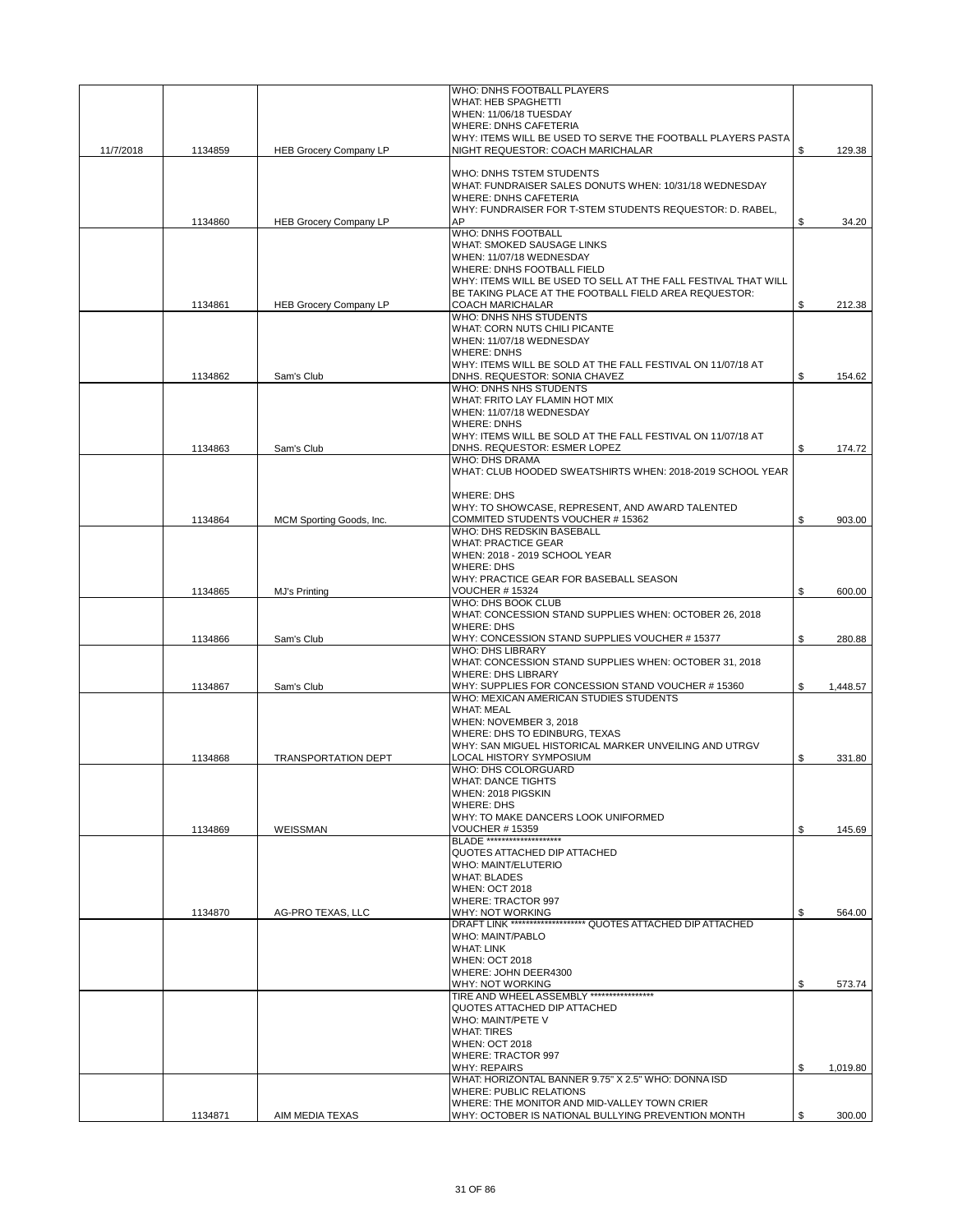|           |         |                             | WHO: Dr. Diana Villanueva, Special Education Director                        |                |
|-----------|---------|-----------------------------|------------------------------------------------------------------------------|----------------|
|           |         |                             | WHAT: Aisys Premium Fitted Cover for 65" Tv/IFP/Monitor (Black)              |                |
|           |         |                             | WHEN: September 2018                                                         |                |
|           |         |                             | WHERE: Special Ed. Dept.                                                     |                |
|           |         |                             | WHY: The DVIT Technology in the interactive flat panel uses four cameras in  |                |
| 11/7/2018 | 1134872 | AISYS CONSULTING, LLC       | the cor<br><b>TICKET SELLER</b>                                              | \$<br>915.00   |
|           |         |                             | WHO: ARRIAGA, SUE                                                            |                |
|           |         |                             | <b>WHAT: STADIUM WORKER</b>                                                  |                |
|           |         |                             | WHEN: 10/5/18                                                                |                |
|           |         |                             | <b>WHERE: DONNA NORTH</b>                                                    |                |
|           |         |                             | WHY: NEEDED FOR VARSITY HOME GAMES (DNHS VS EDINBURG                         |                |
|           | 1134873 | ARRIAGA, SULAMITH R.        | NORTH)                                                                       | \$<br>60.00    |
|           |         |                             | WHEN: 10/19/18                                                               |                |
|           |         |                             | WHERE: DONNA NORTH                                                           |                |
|           |         |                             | WHY: NEEDED FOR VARSITY HOME GAMES (DNHS VS WESLACO)                         | \$<br>60.00    |
|           |         |                             | ANG A36 2 X 2 X 1/4 X 20 FT 63.80# BUYBOARD: 501-15 QUOTE: 16165301-         |                |
|           |         |                             | 00 WHO: CTE EDIBERTO GARZA, WELDING INSTRUCTOR                               |                |
|           |         |                             | <b>WHAT: METAL</b>                                                           |                |
|           |         |                             | WHEN: OCTOBER 2018 WHERE: DONNA HIGH SCHOOL                                  |                |
|           |         |                             | WHY: SHOP SUPPLIES/ INSTRUCTIONAL RESOURCES FOR CTE                          |                |
|           | 1134874 | Alamo Iron Works            | <b>WELDING STUDENTS</b>                                                      | \$<br>2,375.50 |
|           |         |                             | Open Account for October 2018                                                |                |
|           |         |                             | To purchase State Inspection for Bus Fleet                                   |                |
|           |         |                             |                                                                              |                |
|           |         |                             | Who: Luis O. Solis                                                           |                |
|           |         |                             | What: State Inspections for Bus Fleet                                        |                |
|           |         |                             | Where: Bus Barn                                                              |                |
|           |         |                             | When: October 2018                                                           |                |
|           | 1134875 | Alan's Diesel Service       | Why: Need to purchase state inspections as needed for bus fleet              | \$<br>134.00   |
|           |         |                             | Who: DHS- Band                                                               |                |
|           |         |                             | What: Mileage reimbursement                                                  |                |
|           |         |                             | When: Aug.27-31, 2018                                                        |                |
|           | 1134876 | Alba, Alexis Armand         | Where: DISD Fine Arts<br>Why:Teachers work with HS and MS students           | \$             |
|           |         |                             | Who: DHS- Band                                                               | 11.45          |
|           |         |                             | What: Mileage reimbursement                                                  |                |
|           |         |                             | When: Sept. 1-27, 2018                                                       |                |
|           |         |                             | Where: DISD Fine Arts                                                        |                |
|           |         |                             | Why:Teachers work with HS and MS students                                    | \$<br>43.49    |
|           |         |                             | Who: DHS- Band                                                               |                |
|           |         |                             | What: Mileage reimbursement                                                  |                |
|           |         |                             | When: Aug.27-31, 2018                                                        |                |
|           |         |                             | Where: DISD Fine Arts                                                        |                |
|           | 1134877 | Alejandro, Randy            | Why:Teachers work with HS and MS students                                    | \$<br>11.45    |
|           |         |                             | Who: DHS- Band                                                               |                |
|           |         |                             | What: Mileage reimbursement                                                  |                |
|           |         |                             | When: Sept. 1-27, 2018                                                       |                |
|           |         |                             | Where: DISD Fine Arts                                                        |                |
|           |         |                             | Why:Teachers work with HS and MS students                                    | \$<br>43.49    |
|           |         |                             | ICE MACHINE BIN 330P 350LB                                                   |                |
|           |         |                             | <b>WHO: MARICHALAR</b>                                                       |                |
|           |         |                             | <b>WHAT: ICE MACHINE</b>                                                     |                |
|           |         |                             | WHEN: 2018-2019 SAUCEDA ATHLETIC SCHOOL YEAR                                 |                |
|           |         |                             | WHERE: DONNA NORTH / SAUCEDA                                                 |                |
|           | 1134878 | Alert Services, Inc.        | WHY: NEED AN ICE MACHINE FOR ALL SPORTS                                      | \$<br>3,817.00 |
|           |         |                             | 1 COLOR NUMBER FRONT                                                         |                |
|           |         |                             | <b>WHO: ARRIAGA</b>                                                          |                |
|           |         |                             | WHAT: SUPPLIES                                                               |                |
|           |         |                             | WHEN: 2018-2019 BOYS SOCCER SEASON WHERE: SAUCEDA MS                         |                |
|           | 1134879 | All Valley Screen Printing  | WHY: NEEDED FOR SEASON FOR ATHLETIC CLASS<br>WHO: Jackie Alvarez, Speech     | \$<br>275.00   |
|           |         |                             | <b>WHAT: Mileage Reimbursement</b>                                           |                |
|           |         |                             | WHEN: October 2018                                                           |                |
|           |         |                             | <b>WHERE: Special Ed. Dept</b>                                               |                |
|           |         |                             | WHY: To Provide speech Therapy to students district wide as required through |                |
|           | 1134880 | Alvarez, Jacqueline         | ARD                                                                          | \$<br>20.99    |
|           |         |                             | UNDER ARMOUR ON DECK ROLLER 2 BB/SB WHEELED DUFFEL                           |                |
|           |         |                             | <b>WHO: RODRIGUEZ</b>                                                        |                |
|           |         |                             | <b>WHAT: SUPPLIES</b>                                                        |                |
|           |         |                             | WHEN: 2018-2019 BASEBALL ATHLETIC SCHOOL YEAR                                |                |
|           |         |                             | WHERE: DONNA NORTH HS                                                        |                |
|           | 1134881 | America Team Sports L.L.C.  | WHY: NEEDED FOR NEW BASEBALL ATHLETIC SEASON                                 | \$<br>3,357.10 |
|           |         |                             | 160W 12V "S" Blade Puller Fan For Stock Who: Luis O. Solis                   |                |
|           |         |                             | What: "S" Blade Puller Fan                                                   |                |
|           |         |                             | Where: Bus Barn                                                              |                |
|           |         |                             | When: October 2018                                                           |                |
|           | 1134882 | Andy's Auto & Bus Air, Inc. | Why: Need to replenish stock                                                 | \$<br>469.04   |
|           |         |                             | Motor Blower (RAC) For Stock                                                 |                |
|           |         |                             | Who: Luis O. Solis                                                           |                |
|           |         |                             | What: Motor Blower (RAC)                                                     |                |
|           |         |                             | Where: Bus Barn                                                              |                |
|           |         |                             | When: October 2018                                                           |                |
|           |         |                             | Why: Need to replenish stock                                                 | \$<br>494.85   |
|           |         |                             | WHO: CTE TEACHER AMANDA CEDILLO WHAT: MEMBERSHIP FEE                         |                |
|           |         |                             | <b>WHEN: FY 18-19</b>                                                        |                |
|           |         |                             | <b>WHERE: DNHS</b>                                                           |                |
|           | 1134883 | Area X Ffa Association      | WHY: FFA DUES 2018-2019 FALL MEMBERSHIP FEES                                 | \$<br>184.50   |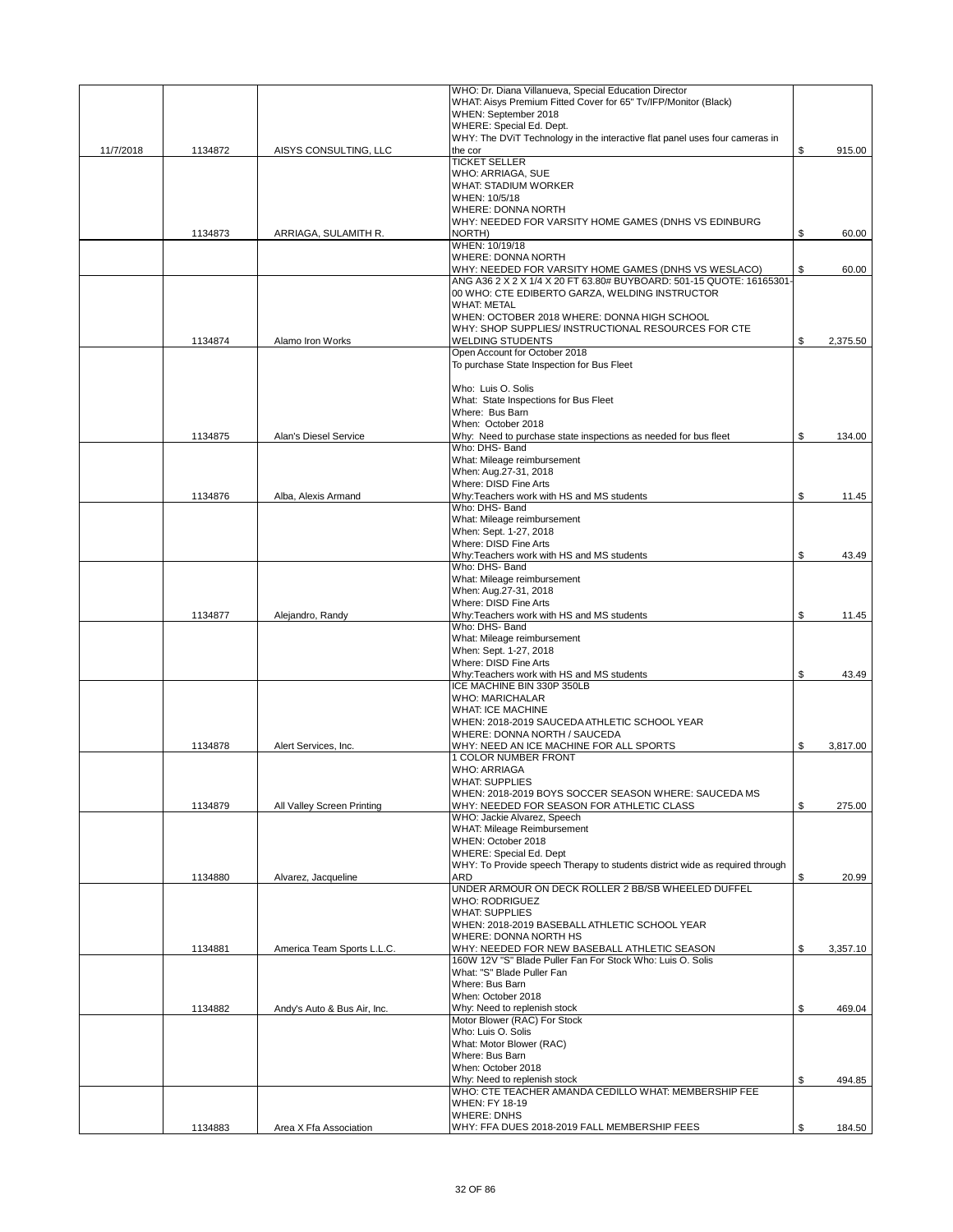|           |         |                               | Who: Bilingual/ESL Department-Gregorio Arellano Jr., Director                                                                         |                 |
|-----------|---------|-------------------------------|---------------------------------------------------------------------------------------------------------------------------------------|-----------------|
|           |         |                               | What: Travel/mileage for attendance to 33rd Annual Texas Assessment<br>Conference When: November 11-14, 2018                          |                 |
|           |         |                               | Where: Austin, Tx                                                                                                                     |                 |
| 11/7/2018 | 1134884 | Arellano, Gregorio Jr.        | Why: Mileage for attendance to 33rd Annual Texas Assessment Con                                                                       | \$<br>340.74    |
|           |         |                               | PURUS 15W40 Synbln For Shop Use                                                                                                       |                 |
|           |         |                               | Who: Luis O. Solis                                                                                                                    |                 |
|           |         |                               | What: Motor Oil                                                                                                                       |                 |
|           |         |                               | Where: Bus Barn<br>When: October 2018                                                                                                 |                 |
|           | 1134885 | Arnold Oil Company            | Why: Motor Oil needed for shop use                                                                                                    | \$<br>1,221.50  |
|           |         |                               | WHEN: WED., OCT. 24, 2018                                                                                                             |                 |
|           |         |                               | WHAT: SUPT. CABINET MEETING                                                                                                           |                 |
|           |         |                               | WHERE: SUPT.'S OFFICE                                                                                                                 |                 |
|           |         |                               | WHO: SUPT.'S CABINET MEMBER                                                                                                           |                 |
|           | 1134886 | Arredondo, Maria              | WHY: WEEKLY MEETING<br><b>WHAT: PHONE SERVICES</b>                                                                                    | \$<br>12.00     |
|           |         |                               | WHEN: SEPTEMBER 07-OCTOBER 10, 2018 WHERE: DONNA NORTH HS                                                                             |                 |
|           |         |                               |                                                                                                                                       |                 |
|           |         |                               | WHY: MONTHLY SERVICE                                                                                                                  |                 |
|           |         |                               | WHO: LIBRARY 464-4434                                                                                                                 |                 |
|           |         |                               | <b>INVOICE BAN: 860043615</b>                                                                                                         |                 |
|           | 1134887 | At & T Long Distance          | DATE: 10/19/2019                                                                                                                      | \$<br>38.55     |
|           |         |                               | WHO: B RUIZ<br>WHEN: 10/11/18                                                                                                         |                 |
|           |         |                               | <b>WHERE: CATS STADIUM</b>                                                                                                            |                 |
|           |         |                               | <b>WHAT: CHEER TEAM</b>                                                                                                               |                 |
|           | 1134888 | BAR-B-CUTIE SMOKEHOUSE        | <b>WHY: STUDENT MEAL</b>                                                                                                              | \$<br>200.00    |
|           |         |                               | LAWN CARE SERVICES FOR DONNA NORTH HIGH SCHOOL                                                                                        |                 |
|           |         |                               |                                                                                                                                       |                 |
|           |         |                               | Donna North - Contract Issued February 1, 2018 -January 31, 2019                                                                      |                 |
|           |         |                               | The District will pay Vendor a total of \$22,500.80 for the remainder of the two                                                      | \$              |
|           | 1134889 | BENZ-LAWN SERVICE             | year contract (5 equal monthly payments of \$4,500.16) beg<br>LAWN CARE SERVICES FOR GARZA, MUNOZ, SINGLETERRY, & ADAME               | 4,500.00        |
|           |         |                               |                                                                                                                                       |                 |
|           |         |                               |                                                                                                                                       |                 |
|           |         |                               | Elementary Schools-Contract Issued April 1, 2018 -March 31, 2019                                                                      |                 |
|           |         |                               | The District will pay Vendor a total of \$22,837.50 for the remainder of the one                                                      |                 |
|           |         |                               | year contract (7 equal monthly payments \$3                                                                                           | \$<br>3,262.50  |
|           |         |                               | GOLF CHIP AND DRIVE MAT                                                                                                               |                 |
|           |         |                               | WHO: RUIZ, JENNIFER<br><b>WHAT: SUPPLIES</b>                                                                                          |                 |
|           |         |                               | WHEN: 2018-2019 GOLF ATHLETIC SEASON WHERE: DONNA NORTH HS                                                                            |                 |
|           |         |                               |                                                                                                                                       |                 |
|           | 1134890 | <b>BSN Sports, LLC</b>        | WHY: GOLF TRAINING EQUIPMENT                                                                                                          | \$<br>476.00    |
|           |         |                               | BID# (042518-410)                                                                                                                     |                 |
|           |         |                               | BOW NET BMX BIG MOUTH SCREEN                                                                                                          |                 |
|           |         |                               | WHO: ARRIAGA/TORRES                                                                                                                   |                 |
|           |         |                               | <b>WHAT: TROPHIES</b>                                                                                                                 |                 |
|           |         |                               | WHEN: 2018-2019 SOFTBALL ALTHLETIC SEASON<br><b>WHERE: SAUCEDA MS</b>                                                                 |                 |
|           | 1134891 | <b>BSN Sports, LLC</b>        | WHY: NEEDED FOR SOFTBALL ATHLETIC SEASON SAUCEDA MS                                                                                   | \$<br>1,009.98  |
|           |         |                               | <b>WHO: RAMIRO SOLIS</b>                                                                                                              |                 |
|           |         |                               | <b>WHAT: STUDENT MEALS</b>                                                                                                            |                 |
|           |         |                               | WHEN: OCTOBER 15, 2018                                                                                                                |                 |
|           |         |                               | WHERE: SHARYLAND HIGH SCHOOL                                                                                                          |                 |
|           |         |                               | WHY: VARSITY BI-DISTRICT TEAM TENNIS PLAYOFF MATCH VS                                                                                 |                 |
|           | 1134892 | <b>BAR-B-CUTIE SMOKEHOUSE</b> | SHARYLAND                                                                                                                             | \$<br>189.00    |
|           |         |                               | (WHAT)DICCIONARIO DE SINONIMOS, ANTONIMOS, E IDEAS AFINES                                                                             |                 |
|           |         |                               | (WHO) 3RD GRADE TEACHERS                                                                                                              |                 |
|           |         |                               | (WHERE) ELOY G. SALAZAR ELEM.                                                                                                         |                 |
|           |         |                               | (WHEN) 2018-2019 SCHOOL YEAR                                                                                                          |                 |
|           |         |                               | (WHY) RESOURCES NEEDED TO ENSURE STUDENT SUCCESS ON                                                                                   |                 |
|           | 1134893 | Barnes & Noble, Inc.          | STAAR TEST.                                                                                                                           | \$<br>290.40    |
|           |         |                               | MATH FOR WELDERS BUYBOARD: 531-17 QUOTE FOR WELDING AND                                                                               |                 |
|           |         |                               | BLUEPRINTS WHO: CTE EDIBERTO GARZA, WELDING INSTRUCTOR                                                                                |                 |
|           |         |                               | <b>WHAT: TEXTBOOKS</b>                                                                                                                |                 |
|           |         |                               | WHEN: SEPTEMBER 2018                                                                                                                  |                 |
|           |         |                               | WHERE: DONNA HIGH SCHOOL                                                                                                              |                 |
|           |         |                               | WHY: ITEMS WILL BE USED FOR INSTRUCTIONAL RESOURCES FOR                                                                               |                 |
|           |         |                               | <b>CTE STUDENTS</b>                                                                                                                   | \$<br>3,159.60  |
|           |         |                               | Where: Sauceda Middle School                                                                                                          |                 |
|           |         |                               | Who: Karina Degollado/ Avid Coordinator When: School Year 2018-2019<br>Why: Need T-shirts for Avid Students for School Year 2018-2019 |                 |
|           | 1134894 | Beto's Screen Printing        | What: 2Color (Power Blue and Gold), Print Front and Back Short Sleeve                                                                 | \$<br>408.00    |
|           |         |                               | Low Ultra Low Sulfur Diesel (Clear)                                                                                                   |                 |
|           |         |                               | Who: Luis O. Solis                                                                                                                    |                 |
|           |         |                               | What: Diesel Fuel                                                                                                                     |                 |
|           |         |                               | Where: Fuel Service Station                                                                                                           |                 |
|           |         |                               | When: November 2018                                                                                                                   |                 |
|           | 1134895 | Betts Oil & Butane            | Why: Fuel needed for Bus Fleet                                                                                                        | \$<br>16,079.97 |
|           |         |                               | WHO: Donna ISD Students and Staff                                                                                                     |                 |
|           |         |                               | WHAT: District-wide Messaging System WHEN: 2018-2019 School Year                                                                      |                 |
|           |         |                               | WHERE: Federal Programs Dept.                                                                                                         |                 |
|           |         |                               | WHY: Voice and Text notification system to be used to contact parents and                                                             |                 |
|           | 1134896 | Blackboard Connect Inc.       | staff Renewal Contract                                                                                                                | \$<br>23,128.50 |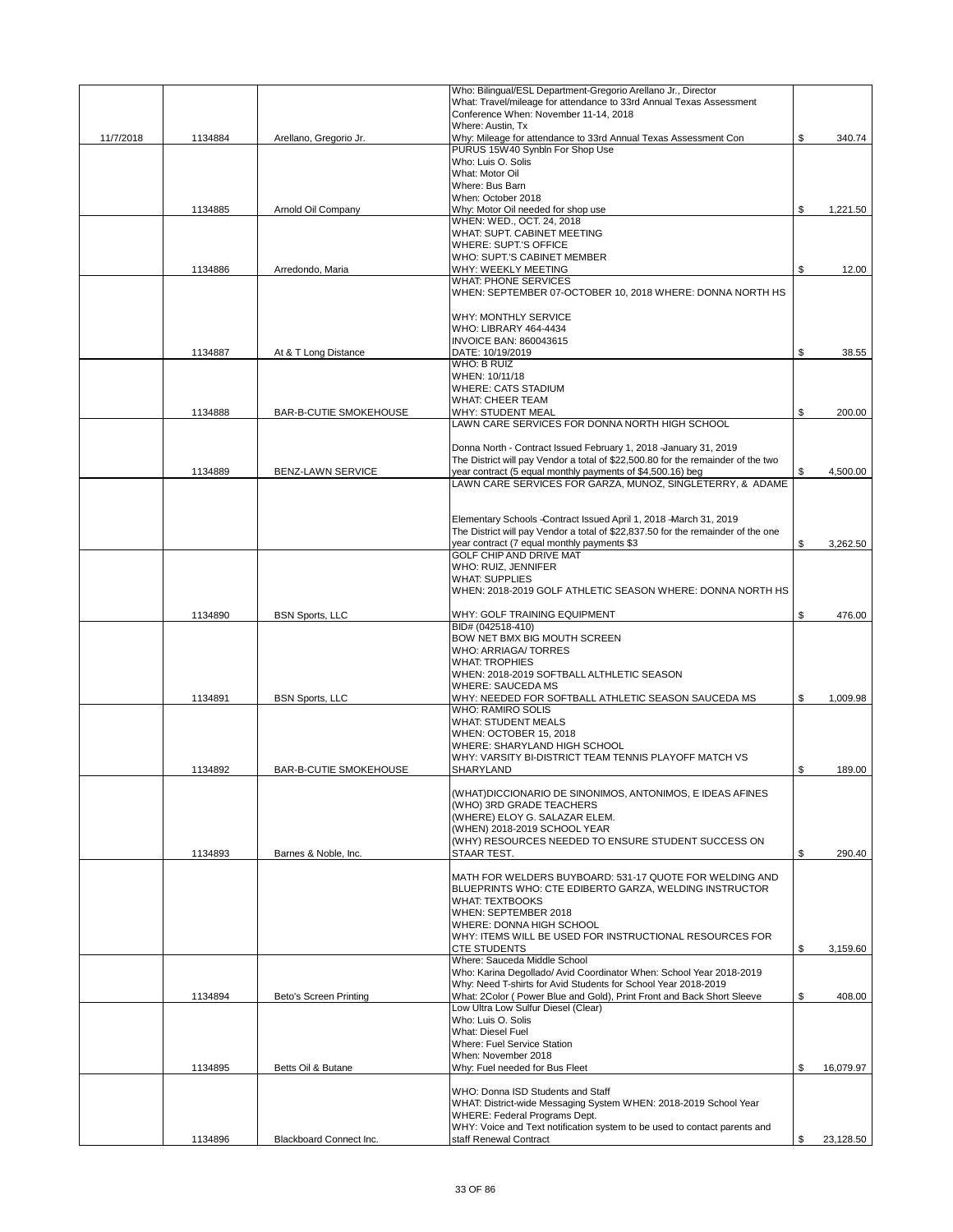|           |         |                            | TRENCHER W/B ******************** BUY BOARD 515*16 QUOTE #BD766 DIP                                  |                |
|-----------|---------|----------------------------|------------------------------------------------------------------------------------------------------|----------------|
|           |         |                            | <b>ATTACHED</b>                                                                                      |                |
|           |         |                            | WHO; MAINT/JAIME<br><b>WHAT: TRENCHER</b>                                                            |                |
|           |         |                            | <b>WHEN: OCT 2018</b>                                                                                |                |
|           |         |                            | <b>WHERE: MAINT</b>                                                                                  |                |
| 11/7/2018 | 1134897 | Briggs-Equipment           | WHY: DHS BASEBALL FIELD                                                                              | \$<br>469.55   |
|           |         |                            | WHO: MAINT/URBAN                                                                                     |                |
|           |         |                            | <b>WHAT: LOADER</b><br>WHERE: DIST WIDE                                                              |                |
|           |         |                            | WHY: PROJECT                                                                                         | \$<br>978.00   |
|           |         |                            | COMMERCIAL CEILING FAN ******************** BUY BOARD 501*15 QUOTE#                                  |                |
|           |         |                            | 1011739 DIP ATTACHED WHO: ENERGY/JAIME                                                               |                |
|           |         |                            | <b>WHAT: FAN</b>                                                                                     |                |
|           |         |                            | WHEN: SEPT 2018<br><b>WHERE: SOLIS</b>                                                               |                |
|           | 1134898 | Bush Supply Co.            | WHY: NOT WORKING                                                                                     | \$<br>207.10   |
|           |         |                            | EASY TOUCH WATER COOLER *************** BB 501*15 QUOTE# 1011814                                     |                |
|           |         |                            | DIP ATTACHED                                                                                         |                |
|           |         |                            | WHO: MAINT/ALEX G                                                                                    |                |
|           |         |                            | <b>WHAT: COOLER</b><br><b>WHEN: OCT 2018</b>                                                         |                |
|           |         |                            | <b>WHERE: FINE ARTS</b>                                                                              |                |
|           |         |                            | <b>WHY: NOT WORKING</b>                                                                              | \$<br>471.94   |
|           |         |                            |                                                                                                      |                |
|           |         |                            | What: Supplies and Materials for Projectors When: School Year 2018-2019                              |                |
|           |         |                            | Where: J.W. Caceres Elem.                                                                            |                |
|           |         |                            | Who: Library and Cafeteria<br>Why: Install projectors for instructional use for Pre-K thru 5th grade | \$<br>142.28   |
|           |         |                            | WHO: ENERGY/ALFREDO C                                                                                |                |
|           |         |                            | <b>WHAT: MATERIAL</b>                                                                                |                |
|           |         |                            | WHEN: SEPT 2018                                                                                      |                |
|           |         |                            | <b>WHERE: DHS</b>                                                                                    |                |
|           |         |                            | <b>WHY: REPAIRS</b><br>When October 2018                                                             | \$<br>1,004.09 |
|           |         |                            | What Produce/Vegetables                                                                              |                |
|           |         |                            | Who CNP                                                                                              |                |
|           |         |                            | <b>Where District Cafeterias</b>                                                                     |                |
|           | 1134899 | Buster Lind Produce, Inc.  | Why Student Needs                                                                                    | \$<br>99.80    |
|           |         |                            | When September 2018<br>What Produce/Vegetables                                                       |                |
|           |         |                            | Who CNP                                                                                              |                |
|           |         |                            | Where District Cafeteria                                                                             |                |
|           |         |                            | Why Student Needs                                                                                    | \$<br>112.00   |
|           |         |                            | Who: Child Nutrition Program                                                                         |                |
|           |         |                            | What: Battery back-up Batteries<br>When:2018/2019 School year round                                  |                |
|           |         |                            | Where: For CNP Admin. staff                                                                          |                |
|           | 1134900 |                            | CDW-Government LLC, CDW Governme Why: Electricity constantly going out need back up power.           | \$<br>729.52   |
|           |         |                            | WHO: TODD MS                                                                                         |                |
|           |         |                            | <b>WHAT: HDMI CABLE</b>                                                                              |                |
|           |         |                            | WHEN: SCHOOL YEAR 2018-2019<br><b>WHERE: CLASS ROOM</b>                                              |                |
|           |         |                            | WHY: FOR THE USE OF COMPUTER IN CLASSROOM                                                            | \$<br>23.73    |
|           |         |                            | WHO: COACH KROMER                                                                                    |                |
|           |         |                            | <b>WHAT: STUDENT MEALS</b>                                                                           |                |
|           |         |                            | WHEN: OCTOBER 27, 2018                                                                               |                |
|           | 1134901 | CICI'S PIZZA #281          | WHERE: WESLACO EAST HIGH SCHOOL WHY: GIRLS BASKETBALL<br><b>SCRIMMAGE VARSITY</b>                    | 156.00         |
|           |         |                            | WHO: O. CASARES/V. CAVAZOS                                                                           |                |
|           |         |                            | <b>WHAT: STUDENT MEALS</b>                                                                           |                |
|           |         |                            | WHEN: OCTOBER 18, 2018                                                                               |                |
|           |         |                            | WHERE: E. ELSA                                                                                       |                |
|           |         |                            | WHY: VOLLEYBALL GAME 8TH A,B,C<br>WHO: R. ALVAREZ                                                    | \$<br>192.00   |
|           |         |                            | <b>WHAT: STUDENT MEALS</b>                                                                           |                |
|           |         |                            | WHEN: OCTOBER 27, 2018                                                                               |                |
|           |         |                            | WHERE: B. GARZA-WESLACO                                                                              |                |
|           |         |                            | WHY: TODD FOOTBALL VS B. GARZA 8THA AND 8THB<br><b>WHO: TIMOTHY GARATE</b>                           | \$<br>294.00   |
|           |         |                            | WHAT: STUDENT MEALS (LUNCH)                                                                          |                |
|           |         |                            | WHEN: OCTOBER 26-27, 2018                                                                            |                |
|           |         |                            | WHERE: TIERRA SANTA-WESLACO                                                                          |                |
|           |         |                            | WHY: VARSITY GOLF TOURNAMENT                                                                         | \$<br>18.00    |
|           |         |                            | CYLINDER ***************** BB 551-17 QUOTE ATTACHED DIP ATTACHED                                     |                |
|           |         |                            | WHO: MAINT/PETE                                                                                      |                |
|           |         |                            | <b>WHAT: PARTS</b>                                                                                   |                |
|           |         |                            | <b>WHEN: OCT 2018</b>                                                                                |                |
|           |         |                            | WHERE: VAN 1084                                                                                      |                |
|           | 1134902 | COMMERCIAL BILLING SERVICE | WHY: NOT WORKING<br>COIL KIT SLOPE AL ************************ BB 501*15 QUOTE# 49929898 DIP         | \$<br>90.53    |
|           |         |                            | <b>ATTACHED</b>                                                                                      |                |
|           |         |                            | WHO: ENERGY/TIMO G                                                                                   |                |
|           |         |                            | <b>WHAT: COIL</b>                                                                                    |                |
|           |         |                            | <b>WHEN: OCT 2018</b>                                                                                |                |
|           | 1134903 | Carrier Enterprise, LLC    | <b>WHERE: SALAZAR</b><br>WHY: NOT WORKING                                                            | 462.02         |
|           |         |                            |                                                                                                      |                |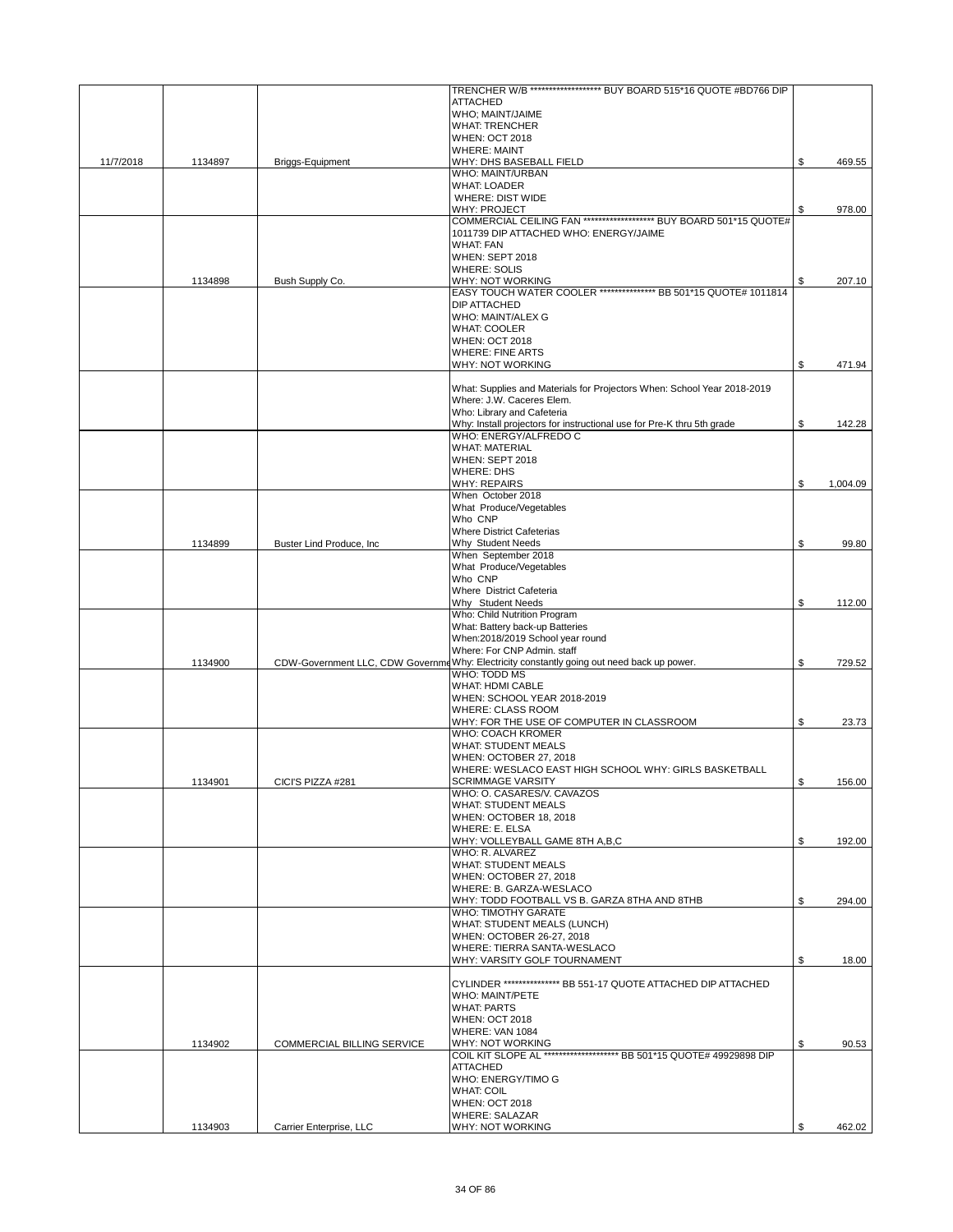|           |         |                                 | MOTOR COND FOR R410 HEAT PUMP AND AIR COND ***********************<br>458*14 DIP ATTACHED QUOTE# 49205664 WHO: ENERGY/TIMO G<br><b>WHAT: CONDERSING FAN</b>                                                 |                 |
|-----------|---------|---------------------------------|-------------------------------------------------------------------------------------------------------------------------------------------------------------------------------------------------------------|-----------------|
|           |         |                                 | <b>WHEN: SEPT 2018</b><br><b>WHERE: SINGLETERRY</b>                                                                                                                                                         |                 |
| 11/7/2018 | 1134903 | Carrier Enterprise, LLC         | <b>WHY: NOT WORKING</b><br>WHO: CTE CELINA MAYDON, NAIL TECHNICIAN INSTRUCTOR<br><b>WHAT: SUPPLIES</b><br>WHEN: SEPTEMBER 2018<br>WHERE: DONNA HIGH SCHOOL                                                  | \$<br>198.36    |
|           | 1134904 | Cengage Learning, Inc.          | WHY: ITEMS WILL BE USED FOR INSTRUCTIONAL RESOURCES FOR<br><b>CTE STUDENTS</b>                                                                                                                              | \$<br>859.38    |
|           |         |                                 | <b>CARRIER BLOWER MOTOR 3"D</b><br>WHO-LUIS O. SOLIS                                                                                                                                                        |                 |
|           | 1134905 | Chalks Truck Parts, Inc.        | WHAT-CARRIER BLOWER MOTOR 3"D<br>WHY-NEEDED FOR STOCK FOR BUS FLEET WHERE-TRANSPORTATION<br>BUS BARN WHEN-OCTOBER 2018<br>What: Students Breakfast allowance.                                               | \$<br>968.48    |
|           |         |                                 | Who: Mindy Bersalona, Donna HS Choir. When: October 27, 2018.<br>Where: Cano Freshman Academy / District Treble Auditions / Harlingen, Texas.                                                               |                 |
|           | 1134906 | Chick Fil A Weslaco             | Why: Students will be provided a meal for participating.                                                                                                                                                    | \$<br>181.62    |
|           |         |                                 | WHO: CTE TEACHER AMANDA CEDILLO WHAT: STUDENT MEAL<br>WHEN: 10/23/18<br>WHERE: WESLACO, TX<br>WHY: STUDENTS WILL BE AT THE HIDALGO COUNTY LAMB AND GOAT                                                     |                 |
|           |         |                                 | VALIDATION IN WESLACO STUDENT MEAL<br>WHO: R. LEAL/O. CRUZ                                                                                                                                                  | \$<br>34.50     |
|           |         |                                 | <b>WHAT: STUDENT MEALS</b>                                                                                                                                                                                  |                 |
|           | 1134907 | Chick-fil-A - Boca Chica FSU    | WHEN: OCTOBER 18, 2018<br>WHERE: SAM'S STADIUM (BROWNSVILLE) WHY: DHS FOOTBALL GAME<br>VS B. VETS                                                                                                           | \$<br>595.00    |
|           |         |                                 | UNI-BALL SIGNO 207 RETRACTABLE GEL PENS - MEDUIM PEN POINT -<br>0.7MM PEN POINT SIZE - REFILLABLE - BLUE GEL BASED INK 1 EACH<br><b>WHAT? OFFICE SUPPLIES</b><br>WHEN? 2018-2019<br>WHERE? DISD POLICE DEPT |                 |
|           | 1134908 | Cielo Office Products           | WHO? POLICE DEPT STAFF<br>WHY? ITEMS ARE NEEDED TO RUN DAILY OF                                                                                                                                             | \$<br>365.37    |
|           |         |                                 | Who: Cielo Office Products<br>What: Bulletin boards<br>When: 2018-2019 School Year<br>Where: DAEP Campus                                                                                                    |                 |
|           |         |                                 | Why: Bulletin boards to display students work in classroom                                                                                                                                                  | \$<br>1,763.80  |
|           |         |                                 | Who: Cielo Office Products<br>What: Office Chairs<br>When: 2018-2019 School Year<br>Where: DAEP Campus                                                                                                      |                 |
|           |         |                                 | Why: To replace the old ones<br><b>WHAT: WATER SERVICS</b>                                                                                                                                                  | \$<br>333.60    |
|           |         |                                 | WHEN: 9/01/2018-10/1/2018<br><b>WHY: MONTHLY CHARGES</b><br><b>WHERE: DONNA ISD</b>                                                                                                                         |                 |
|           | 1134909 | City Of Donna                   | WHO: CAMPUSES AND DEPARTMENTS                                                                                                                                                                               | \$<br>17,615.76 |
|           |         |                                 | <b>WHO: CTE DEPARTMENT</b><br>WHAT: BALANCE DIFFERENCE<br><b>WHEN: OCT. 2018</b><br><b>WHERE: DNHS</b>                                                                                                      |                 |
|           | 1134910 | Copy Zone                       | WHY: REF. PO# 152572 REF PO 152572 QUOTE \$493.11 REF PO \$491.66<br>152572 BALANCE OWED \$1.45                                                                                                             | \$<br>1.45      |
|           |         |                                 | WHO: CTE DEPARTMENT WHAT: POSTER WHEN: 9/24/18 WHERE: DNHS<br>WHY: CTE PROMOTION SHOWCASE LARGE FORMAT/ ENGIN 48X72<br>WHITE 0# WF 10 MIL SATIN LUSTER GLOSS 3" CORE 60" GLOSS                              |                 |
|           |         |                                 | DIGITALLY PRINTED ON 1 SIDE GRAPHICS CHARGES<br>Who: Luis O. Solis<br>What: Vehicle Registration Renewal Notice Where: Bus Barn                                                                             | \$<br>491.66    |
|           |         |                                 | When: November 2018<br>Why: Vehicles need license plates VIN # 4UZABRDCX8CZ11188                                                                                                                            |                 |
|           | 1134911 | County of Hidalgo - Texas, The  | 4DRBUC8N8HB483862<br>YEAR: 2006 MAKE: FORD MODEL: E150 VIN: 1FMRE11W16DB01935<br>LICENSE: 229191 DISTRICT #701                                                                                              | \$<br>37.00     |
|           |         |                                 | WHO: CTE VEHICLES AND TRAILERS WHAT: VEHICLE AND TRAILER<br><b>REGISTRATION</b>                                                                                                                             |                 |
|           | 1134912 | County of Hidalgo - Texas, The  | WHEN: 2018 - 2019 SCHOOL YEAR WHERE: DONNA HIGH SCHOOL<br>WHY: IN COMPLIANCE WITH STATE MANDATE<br>WHO: MAINT/CIRO M                                                                                        | \$<br>45.00     |
|           |         |                                 | <b>WHAT: LICENSE PLATE</b><br><b>WHEN: OCT 2018</b>                                                                                                                                                         |                 |
|           | 1134913 | County of Hidalgo - Texas, The  | <b>WHERE: MAINT</b><br><b>WHY: STATE REQUIREMENTS</b>                                                                                                                                                       | \$<br>82.50     |
|           |         |                                 | What:hotel reservations<br>when: Nov 11th - Nov 14th<br>where: Austin Tx                                                                                                                                    |                 |
|           | 1134914 | Courtyard by Marriott Austin DT | Who: Principal<br>Why:Conference Texas Assessment                                                                                                                                                           | \$<br>374.42    |
|           |         |                                 |                                                                                                                                                                                                             |                 |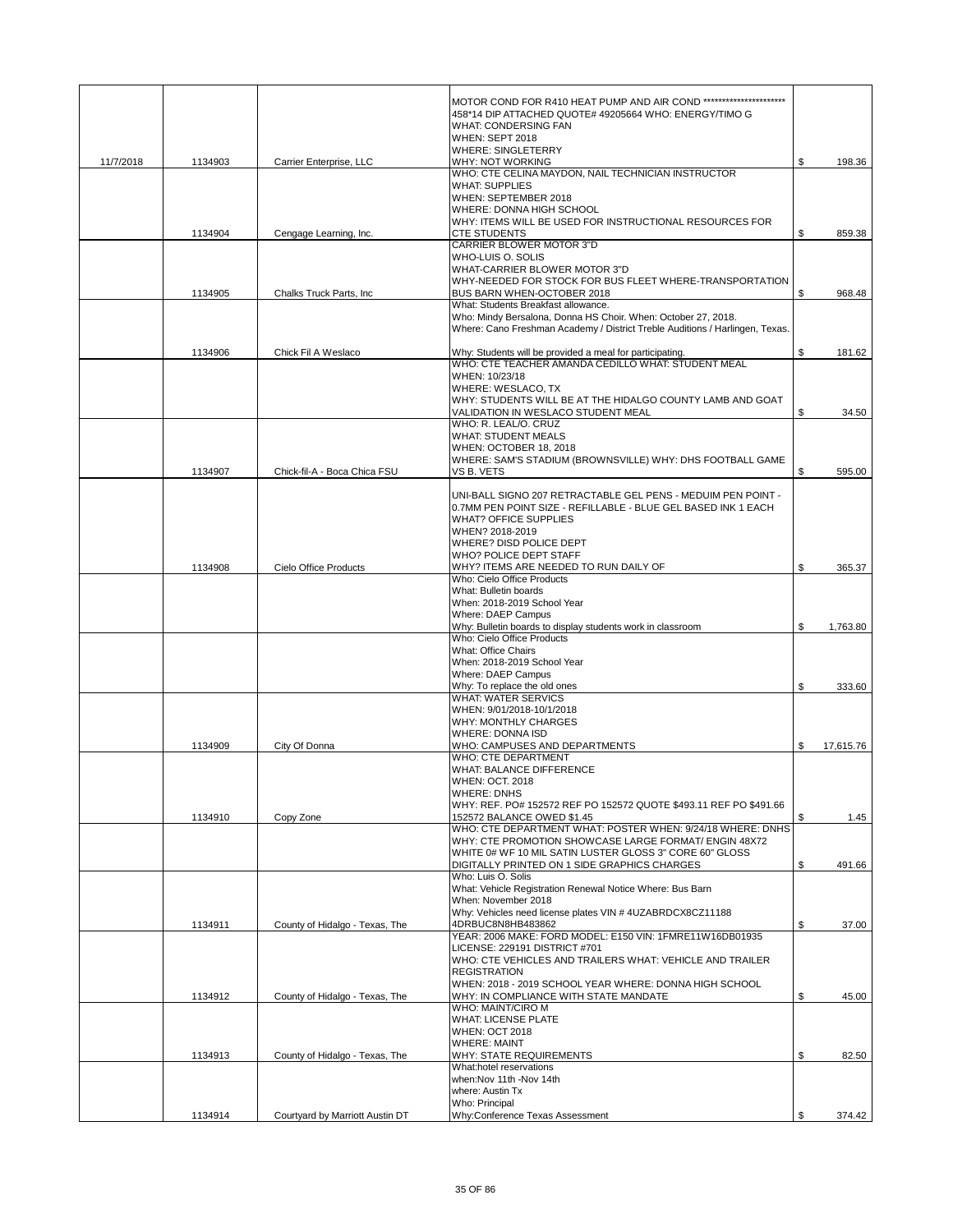|           |         |                                     | WHO: Mrs. Tina Angulo                                                                                      |              |
|-----------|---------|-------------------------------------|------------------------------------------------------------------------------------------------------------|--------------|
|           |         |                                     | <b>WHAT: TASA Conference</b><br>WHEN: November 11-14, 2018                                                 |              |
|           |         |                                     | <b>WHERE: Austin, TX</b>                                                                                   |              |
|           |         |                                     | WHY: Conference will provide the latest information on the state assessments                               |              |
| 11/7/2018 | 1134915 | Courtyard by Marriott Austin DT     | taken by DISD students.                                                                                    | \$<br>376.49 |
|           |         |                                     | WHO: ARACELY GUERRA oLGA CERVANTES WHAT: HOTEL COST                                                        |              |
|           |         |                                     | WHEN: NOVEMBER 11,2018 THRU NOVEMBER 14,2018<br>WHERE: COURTYARD BY MARRIOT AUSTIN TEXAS DOWNTOWN          |              |
|           | 1134916 | Courtyard by Marriott Austin DT     | WHY: 33RD ANNUAL TEXAS ASSESMENT CONFRENCE                                                                 | \$<br>752.84 |
|           |         |                                     | WHO: Mrs. Elsa Guzman                                                                                      |              |
|           |         |                                     | <b>WHAT: TASA Conference</b>                                                                               |              |
|           |         |                                     | WHEN: November 11-14, 2018                                                                                 |              |
|           |         |                                     | <b>WHERE: Austin, TX</b><br>WHY: Conference will provide the most current information for the state        |              |
|           | 1134917 | Courtyard by Marriott Austin DT     | assessment taken by our DISD students.                                                                     | \$<br>376.49 |
|           |         |                                     | WHO: Mrs. Maria E. Pena                                                                                    |              |
|           |         |                                     | <b>WHAT: TASA Conference</b>                                                                               |              |
|           |         |                                     | WHEN: November 11-14, 2018                                                                                 |              |
|           |         |                                     | <b>WHERE: Austin, TX</b><br>WHY: Conference will provide the latest information on state assessments       |              |
|           | 1134918 | Courtyard by Marriott Austin DT     | taken by DISD students                                                                                     | \$<br>376.49 |
|           |         |                                     | WHO: Mrs. Thelma Luna                                                                                      |              |
|           |         |                                     | <b>WHAT: TASA Conference</b>                                                                               |              |
|           |         |                                     | WHEN: November 11-14, 2018<br><b>WHERE: Austin, TX</b>                                                     |              |
|           |         |                                     | WHY: Conference will provide the most current information for the state                                    |              |
|           | 1134919 | Courtyard by Marriott Austin DT     | assessment taken by DISD students.                                                                         | \$<br>376.49 |
|           |         |                                     | Who: Campus Principal                                                                                      |              |
|           |         |                                     | When: November 11-November 14,2018 School - Sunday-Wednesday                                               |              |
|           |         |                                     | What: Hotel Stay<br>Where: Courtyard Austin, TX                                                            |              |
|           | 1134920 | Courtyard by Marriott Austin DT     | Why: Attending TASA 2018 32nd Annual Texas Assesment Conference                                            | \$<br>355.14 |
|           |         |                                     | WHAT:NIGHTS (HOTEL RESERVATION #74628635)                                                                  |              |
|           |         |                                     | WHEN: NOVEMBER 12 - 14, 2018                                                                               |              |
|           |         |                                     | WHY: 2018 ACCOUNTING & FINANCE SYMPOSIUM                                                                   |              |
|           | 1134921 | Courtyard by Marriott, Dallas-Allen | WHERE: ALLEN, TEXAS<br>WHO: NYDIA RODRIGUEZ                                                                | \$<br>531.60 |
|           |         |                                     | FOR ALL THE DRINKING WATER FOR ALL SCHOOLS CAFETERIAS                                                      |              |
|           | 1134922 | Culligan Water                      | <b>DISTRICT WIDE.</b>                                                                                      | \$<br>101.83 |
|           |         |                                     | <b>WHO 2ND GRADE STUDENTS</b>                                                                              |              |
|           |         |                                     | <b>WHAT STAAR MATERIALS</b>                                                                                |              |
|           |         |                                     | WHEN THROUGH OUT THE YEAR<br>WHERE SALINAS ELEM.                                                           |              |
|           | 1134923 | Curriculum Associates, LLC          | WHY INCREASE STUDENT PERFORMANCE                                                                           | \$<br>907.20 |
|           |         |                                     | Region I RFP 16-08-19-EI                                                                                   |              |
|           |         |                                     | Open Account for October 2018                                                                              |              |
|           |         |                                     | For the repair of cracked windows on bus fleet                                                             |              |
|           |         |                                     | Who: Luis O. Solis                                                                                         |              |
|           |         |                                     | What: Repair of cracked windows                                                                            |              |
|           |         |                                     | Where: Bus Barn                                                                                            |              |
|           |         |                                     | When: October 2018                                                                                         |              |
|           | 1134924 | D & R Glass Etc.                    | Why: Need to repair cracked windows as needed on bus<br><b>WHAT: COPIER LEASE</b>                          | \$<br>249.95 |
|           |         |                                     | WHERE: 2110 HESTER AVE                                                                                     |              |
|           |         |                                     | <b>WHY: PAYMENT DUE</b>                                                                                    |              |
|           |         |                                     | WHEN: 9/24/2018 - 10/23/2018                                                                               |              |
|           |         |                                     | WHO: PUBLIC RELATIONS DONNA ISD CHOICE PARTNER CONTRACT                                                    |              |
|           | 1134925 | <b>Dahill Industries</b>            | #13/0151DG-02 PAYMENT 31 OF 36 SERIAL NUMBER: A2M647694<br>MODEL#XEROX 5955APT SERIAL NUMBER: A2M659104 MO | \$<br>402.04 |
|           |         |                                     | WHO: TIMOTHY GARATE                                                                                        |              |
|           |         |                                     | WHAT: STUDENT MEALS (LUNCH)                                                                                |              |
|           |         |                                     | WHEN: OCTOBER 26-27, 2018                                                                                  |              |
|           | 1134926 | Dairy Queen Office                  | WHERE: TIERRA SANTA-WESLACO<br>WHY: VARSITY GOLF TOURNAMENT                                                | \$<br>27.38  |
|           |         |                                     | Who: Emmy De La Garza (Guzman Principal)                                                                   |              |
|           |         |                                     | What: Mileage                                                                                              |              |
|           |         |                                     | When: November 11-14, 2018                                                                                 |              |
|           |         |                                     | Where: Austin, TX.<br>Why: To attend TASA 2018 33rd Annual Texas Assessment Conference                     |              |
|           | 1134927 | De La Garza, Emmy                   | WHEN: 10/19/18                                                                                             | \$<br>334.63 |
|           |         |                                     | WHERE: DONNA NORTH                                                                                         |              |
|           | 1134928 | De Leon, Sylvia                     | WHY: NEEDED FOR VARSITY HOME GAMES (DNHS VS WESLACO)                                                       | \$<br>45.00  |
|           |         |                                     | WHO: DELEON, SYLVIA                                                                                        |              |
|           |         |                                     | <b>WHAT: STADIUM WORKER</b><br>WHEN: 10/5/18                                                               |              |
|           |         |                                     | <b>WHERE: DONNA NORTH</b>                                                                                  |              |
|           |         |                                     | WHY: NEEDED FOR VARSITY HOME GAMES (DNHS VS EDINBURG                                                       |              |
|           |         |                                     | NORTH)                                                                                                     | \$<br>45.00  |
|           |         |                                     | <b>WHO: GEMS CLUB</b>                                                                                      |              |
|           |         |                                     | <b>WHAT: FALL FUNDRAISER</b><br>WHEN: 10/15/2018 THRU 10/26/2018 WHERE: WA TODD MS COMMUNITY               |              |
|           |         |                                     |                                                                                                            |              |
|           | 1134929 | Deanan Gourmet Popcorn              | WHY: FOR THE PURCHASE OF CLUB T- SHIRT 100 IN A BOX                                                        | \$<br>200.00 |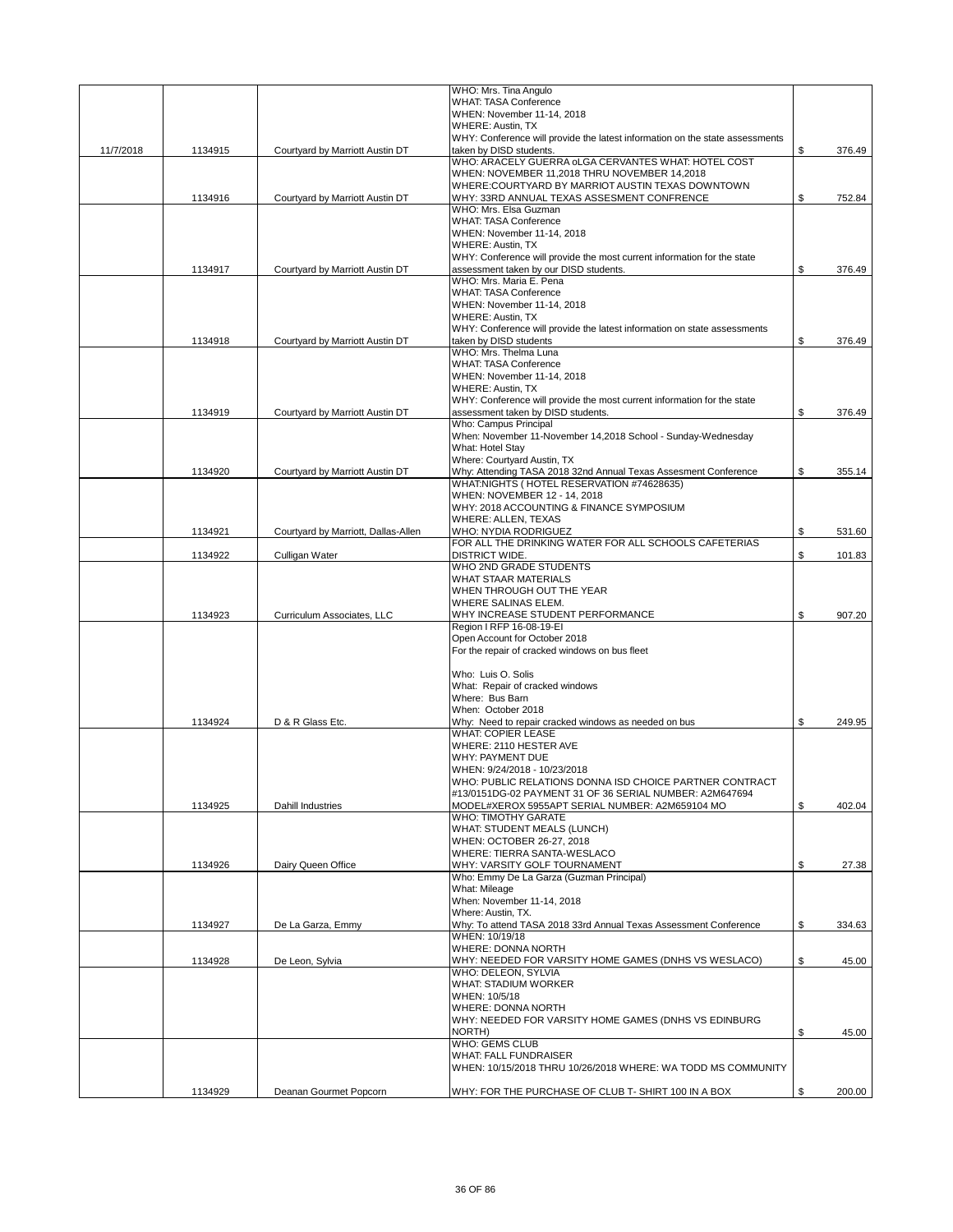|           |         |                                      | WHAT: CONTRACT BASE CHARGE                                                                 |                |
|-----------|---------|--------------------------------------|--------------------------------------------------------------------------------------------|----------------|
|           |         |                                      | WHY: PER CONTRACT                                                                          |                |
|           |         |                                      | WHEN: 9/21/18 TO 10/20/2018<br>WHERE: DONNA ISD                                            |                |
| 11/7/2018 | 1134930 | <b>Digital Office Systems</b>        | WHO:DHS BOOKKEEPING                                                                        | \$<br>525.29   |
|           |         |                                      | WHAT: CONTRACT OVERAGE CHARGE                                                              |                |
|           |         |                                      | WHY: PER CONTRACT<br>WHEN: 10/01/2018-10/31/2018                                           |                |
|           |         |                                      | <b>WHERE: DONNA ISD</b>                                                                    |                |
|           |         |                                      | WHO: ADM CTE-RM 11                                                                         | \$<br>130.81   |
|           |         |                                      | <b>WHAT: COPIER CHARGES</b>                                                                |                |
|           |         |                                      | WHEN: 10/07/18 - 11/06/18                                                                  |                |
|           |         |                                      | WHY: CONTRACT BASE RATE<br><b>WHERE: CAMPUS</b>                                            |                |
|           |         |                                      | WHO: CACERES COUNSELORS                                                                    |                |
|           |         |                                      | L755Z05548                                                                                 | \$<br>42.75    |
|           |         |                                      | <b>WHAT: COPIER CHARGES</b>                                                                |                |
|           |         |                                      | WHEN: 10/14/18 - 11/13/18                                                                  |                |
|           |         |                                      | WHY: CONTRACT BASE RATE CHARGE WHERE: DONNA ISD<br>WHO: RUNN COUNSELOR                     |                |
|           |         |                                      | LAC5802661                                                                                 |                |
|           |         |                                      | INVOICE NO. IN156045                                                                       |                |
|           |         |                                      | INVOICE DATE: 10/15/2018                                                                   | \$<br>219.45   |
|           |         |                                      | <b>WHAT: COPIER CHARGES</b>                                                                |                |
|           |         |                                      | WHEN: 10/14/18 - 11/13/18                                                                  |                |
|           |         |                                      | WHY: MONTHLY BASE RATE<br>WHERE: DONNA ISD                                                 |                |
|           |         |                                      | WHO: SPECIAL ED. LAD5902447                                                                |                |
|           |         |                                      | INVOICE NO. IN156047                                                                       |                |
|           |         |                                      | <b>INVOICE DATE: 10/15/2018</b>                                                            | \$<br>1,083.00 |
|           |         |                                      | <b>WHAT: COPIER CHARGES</b>                                                                |                |
|           |         |                                      | WHEN: 10/14/2018 - 11/13/2018                                                              |                |
|           |         |                                      | WHY: CONTRACT BASE RATE CHARGE WHERE: DONNA ISD<br>WHO: SUPERINTENDENT'S OFFICE LAA5800966 |                |
|           |         |                                      | INVOICE NO. IN156049                                                                       |                |
|           |         |                                      | <b>INVOICE DATE: 10/15/2018</b>                                                            | \$<br>108.30   |
|           |         |                                      | <b>WHAT: COPIER CHARGES</b>                                                                |                |
|           |         |                                      | WHEN: 10/14/2018 - 11/13/2018                                                              |                |
|           |         |                                      | WHY: MONTHLY BASE RATE                                                                     |                |
|           |         |                                      | <b>WHERE: DONNA ISD</b><br>WHO: RUNN WORKROOM                                              |                |
|           |         |                                      | LAG5800909                                                                                 |                |
|           |         |                                      | INVOICE NO. IN156048                                                                       |                |
|           |         |                                      | INVOICE DATE: 10/15/2018                                                                   | \$<br>304.95   |
|           |         |                                      | <b>WHAT: COPIER CHARGES</b>                                                                |                |
|           |         |                                      | WHEN: 10/14/2018-11/13/2018                                                                |                |
|           |         |                                      | WHY: CONTRACT BASE RATE CHARGE WHERE: DONNA ISD<br>WHO: DISTRICT NURSE'S OFFICE LAC5802690 |                |
|           |         |                                      | INVOICE NO. IN156046                                                                       |                |
|           |         |                                      | <b>INVOICE DATE: 10-15-2018</b>                                                            | \$<br>1,581.75 |
|           |         |                                      | <b>WHAT: MAINTENANCE CHARGES</b>                                                           |                |
|           |         |                                      | WHEN: 9/14/2018-10/13/2018                                                                 |                |
|           |         |                                      | WHY: CONTRACT OVERAGE CHARGE (COLOR)                                                       |                |
|           |         |                                      | <b>WHERE: ACADEMICS</b><br>WHO: ACADEMICS LAA5800966                                       |                |
|           |         |                                      | INVOICE NO. IN156105                                                                       |                |
|           |         |                                      | INVOICE DATE: 10/15/2018                                                                   | \$<br>1,838.52 |
|           |         |                                      | <b>WHAT: OVERAGE CHARGES</b>                                                               |                |
|           |         |                                      | WHY: PER CONTRACT                                                                          |                |
|           |         |                                      | WHEN: 10/01/2018 - 10/31/2018                                                              |                |
|           |         |                                      | WHERE: DONNA ISD                                                                           |                |
|           |         |                                      | WHO: DISD - DEPARTMENTS & CAMPUSES<br><b>WHAT: OVERAGE CHARGES</b>                         | \$<br>4,230.45 |
|           |         |                                      | WHY: PER CONTRACT                                                                          |                |
|           |         |                                      | WHEN: 9/29/2018 - 10/28/18                                                                 |                |
|           |         |                                      | <b>WHERE: DONNA ISD</b>                                                                    |                |
|           |         |                                      | WHO: DAEP                                                                                  | \$<br>19.72    |
|           |         |                                      | Microphone PA, High Gain For Stock BB#521-16                                               |                |
|           |         |                                      | Who: Luis O. Solis<br>What: Microphone PA, High Gain                                       |                |
|           |         |                                      | Where: Bus Barn                                                                            |                |
|           |         |                                      | When: October 2018                                                                         |                |
|           | 1134931 | Doggett Freightliner of South Texas, | Why: Need to replenish stock                                                               | \$<br>198.96   |
|           |         |                                      |                                                                                            |                |
|           |         |                                      | What: Large Pepperoni Pizza.<br>Who: Alexa Salas, AP Solis Middle School Choir.            |                |
|           |         |                                      | When: October 23, 2018.                                                                    |                |
|           |         |                                      | Where: Donna HS Choir.                                                                     |                |
|           |         |                                      | Why: Meal will be provided for students competing at their Solo & Ensemble.                | \$<br>77.88    |
|           | 1134932 | Domino's Pizza D/b/a Rainbow Pizza   |                                                                                            |                |
|           |         |                                      | What: Pizza.                                                                               |                |
|           |         |                                      | Who: Edna Sierra, AP Solis Band Director. When: October 26, 2018.                          |                |
|           |         |                                      | Where: AP Solis Bandhall / Students participating in the DHS Band Parents                  |                |
|           |         |                                      | Night. Why: Meal will be provided for students participating.                              | \$<br>295.05   |
|           |         |                                      | Who: Bilingual/ESL Department-Gregorio Arellano Jr., Director                              |                |
|           |         |                                      | What: Hotel fee payment for attendance to 33rd Annual Texas Assessment<br>Conference       |                |
|           |         |                                      | When: November 11-14, 2018                                                                 |                |
|           | 1134933 | Double Tree Club Austin University   | Where: Austin, Tx<br>Why: Hotel payment for attendance to TASA Hotel Fee (3 nig            | \$<br>474.15   |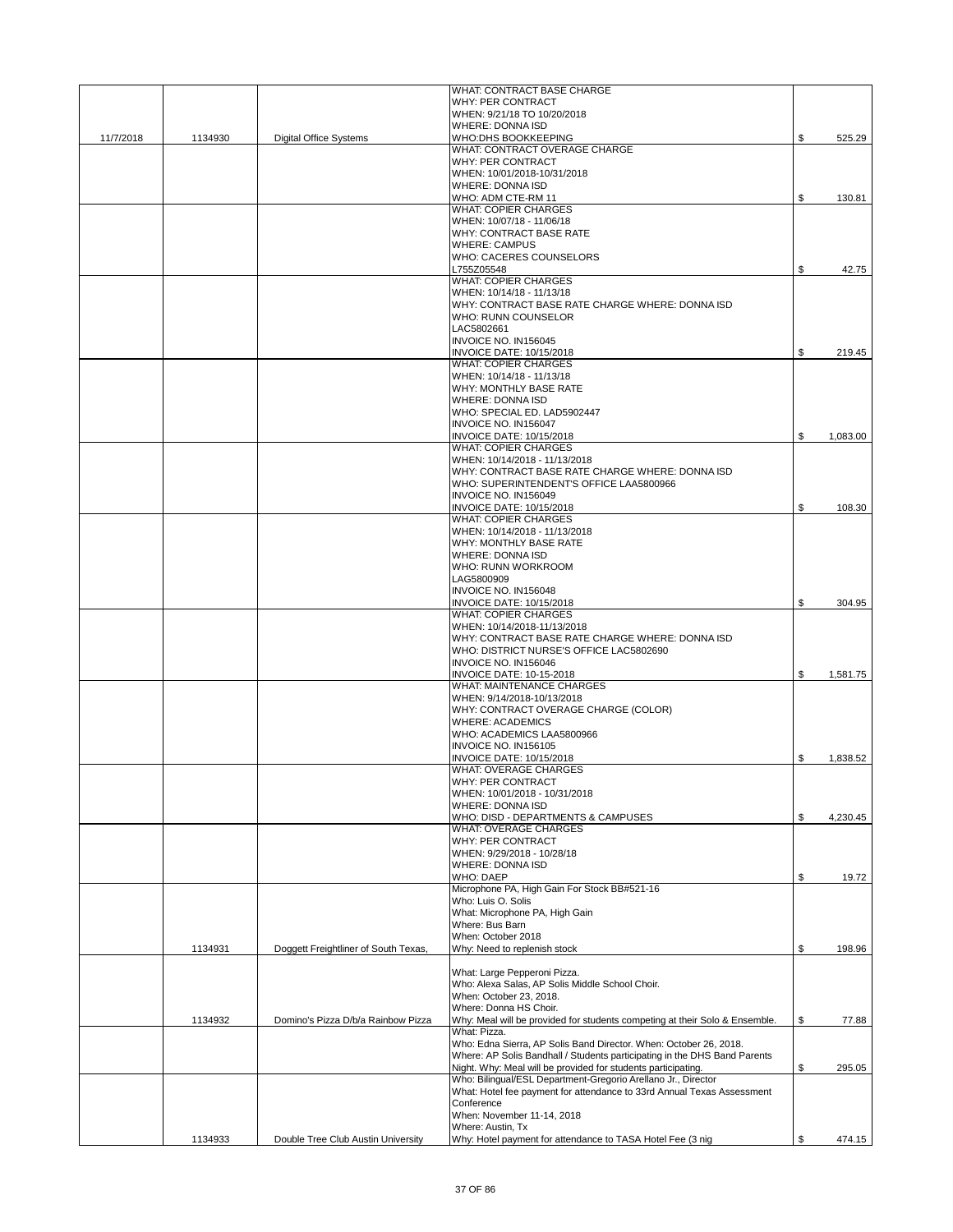|           |         |                                    | WHO: Dr. Diana Villanueva, Special Education Director                                                  |                |
|-----------|---------|------------------------------------|--------------------------------------------------------------------------------------------------------|----------------|
|           |         |                                    | WHAT: Hotel Stay - Rates for Texas 2019 allowable. Will pay the difference.                            |                |
|           |         |                                    | WHEN: November 11-14, 2018<br><b>WHERE: Austin, Texas</b>                                              |                |
| 11/7/2018 | 1134934 | Double Tree Club Austin University | WHY: To attend the 2018 33rd. Annual Texas Assessment Conference. The o                                | \$<br>481.76   |
|           |         |                                    | WHEN: 10/19/18                                                                                         |                |
|           | 1134935 | ESTRADA JR., JUAN J.               | <b>WHERE: DONNA NORTH</b>                                                                              | \$<br>45.00    |
|           |         |                                    | WHY: NEEDED FOR VARSITY HOME GAMES (DNHS VS WESLACO)<br>WHO: ESTRADA JUAN                              |                |
|           |         |                                    | <b>WHAT: STADIUM WORKER</b>                                                                            |                |
|           |         |                                    | WHEN: 10/5/18<br>WHERE: DONNA NORTH                                                                    |                |
|           |         |                                    | WHY: NEEDED FOR VARSITY HOME GAMES (DNHS VS EDINBURG                                                   |                |
|           |         |                                    | NORTH)                                                                                                 | \$<br>45.00    |
|           |         |                                    | WHEN: 10/19/18<br><b>WHERE: DONNA NORTH</b>                                                            |                |
|           | 1134936 | ESTRADA, MARIA C.                  | WHY: NEEDED FOR VARSITY HOME GAMES (DNHS VS WESLACO)                                                   | \$<br>45.00    |
|           |         |                                    | WHO: ESTRADA MARIA C.                                                                                  |                |
|           |         |                                    | <b>WHAT: STADIUM WORKER</b>                                                                            |                |
|           |         |                                    | WHEN: 10/5/18<br><b>WHERE: DONNA NORTH</b>                                                             |                |
|           |         |                                    | WHY: NEEDED FOR VARSITY HOME GAMES (DNHS VS EDINBURG                                                   |                |
|           |         |                                    | NORTH)                                                                                                 | \$<br>45.00    |
|           |         |                                    | 2-Gal Peroxide multi surface cleaner and disinfectant<br>Who: Luis O. Solis                            |                |
|           |         |                                    | What: Peroxide multi surface cleaner Where: Bus Barn                                                   |                |
|           |         |                                    | When: September 2018                                                                                   |                |
|           | 1134937 | Ecolab Inc.                        | Why: Needed for cleaning bus fleet<br>WHAT: CONFERENCE REGISTRATION FEES                               | \$<br>248.70   |
|           |         |                                    | WHEN: OCTOBER 17-18                                                                                    |                |
|           |         |                                    | WHO: HUMAN RESOURCES ADMINISTRATORS                                                                    |                |
|           |         |                                    | WHERE: ROUND ROCK, TEXAS<br>WHY: TO ATTEND THE TITLE IX ADMINISTRATORS CONFERENCE DR.                  |                |
|           | 1134938 |                                    | Eichelbaum Wardell Hansen Powell & McLAZARO RAMIREZ, ASST. SUPT. FOR HUMAN RESOURCES                   | \$<br>775.00   |
|           |         |                                    | <b>RADIATOR</b>                                                                                        |                |
|           |         |                                    | WHO-LUIS O. SOLIS<br><b>WHAT-RADIATOR</b>                                                              |                |
|           |         |                                    | WHY-NEEDED FOR BUMPER 9 2008 THOMAS WHERE-                                                             |                |
|           | 1134939 | Elsa Auto & Truck Parts            | TRANSPORTATION BUS BARN WHEN-OCTOBER 2018                                                              | \$<br>785.00   |
|           |         |                                    | Who: Bilingual/ESL Department-Gregorio Arellano Jr., Director                                          |                |
|           |         |                                    | What: ESL/BTLPT test prep sessions<br>When: Oct 13, 2018                                               |                |
|           |         |                                    | Where: Bilingual/ESL Department                                                                        |                |
|           |         |                                    | Why: Provide state exam reviews to help campuses maintain certified                                    |                |
|           | 1134940 | Excellence in Teaching             | personnel, Bilingual/ESL 1 Day<br>Who: Bilingual/ESL Department-Gregorio Arellano Jr., Director        | \$<br>2,400.00 |
|           |         |                                    | What: ESL/BTLPT test prep sessions                                                                     |                |
|           |         |                                    | When: October 20, 2018                                                                                 |                |
|           |         |                                    | Where: Bilingual/ESL Department<br>Why: Provide state exam reviews to help compuses maintain certified |                |
|           |         |                                    | personnel, Bilingual/ESL 1                                                                             | \$<br>2,400.00 |
|           |         |                                    | (WHAT) REGISTRATION FEES TO ATTEND COACH TRAINING                                                      |                |
|           |         |                                    | <b>WORKSHOP - INTO ORBIT</b><br>(WHO)ANA LOA TEACHER                                                   |                |
|           |         |                                    | (WHERE) ELOY G. SALAZAR ELEM. (WHEN)SATURDAY, OCTOBER 20,                                              |                |
|           |         |                                    | 2018 (WHY) ATTEND RGV FIRST COACH TRAINING WORKSHOP - INTO                                             |                |
|           | 1134941 | FIRST RVG. INC.                    | <b>ORBIT</b><br>LUBE FILTER FOR UNIT #39                                                               | \$<br>25.00    |
|           |         |                                    | WHO: LUIS O. SOLIS                                                                                     |                |
|           |         |                                    | WHAT: LUBE FILTER                                                                                      |                |
|           |         |                                    | <b>WHERE: BUS BARN</b><br>WHEN: SEPTEMBER 2018                                                         |                |
|           | 1134942 | <b>FLEETPRIDE</b>                  | WHY: ITEMS NEEDED FOR UNIT #39                                                                         | \$<br>206.95   |
|           |         |                                    | Who: David Chavez                                                                                      |                |
|           |         |                                    | What: FedEx Express<br>Where: Washington DC                                                            |                |
|           |         |                                    | When: Oct. 2018                                                                                        |                |
|           |         |                                    | Why: Shipment needed for overnight of check to Washington DC for hotel that                            |                |
|           | 1134943 | <b>Federal Express</b>             | does not accept checks at the time of check in. Check needs to be sent to hotel<br>before the stay.    | \$<br>77.30    |
|           |         |                                    | WHO: CTE TEACHER MICHAEL GOMEZ WHAT: MEAL REIMBURSEMENT                                                |                |
|           |         |                                    |                                                                                                        |                |
|           |         |                                    | WHEN: 7/8/18-7/20/18<br>WHERE: AUSTIN, TX.                                                             |                |
|           | 1134944 | GOMEZ, MICHAEL                     | WHY: ENGINEER YOUR WORLD II PROFESSIONAL DEVELOPMENT                                                   | \$<br>337.08   |
|           |         |                                    | Who: DHS- Mariachi                                                                                     |                |
|           |         |                                    | what: Consultant<br>when: Oct. 18-24,2018                                                              |                |
|           |         |                                    | where: DHS Fine Arts                                                                                   |                |
|           | 1134945 | Garza, Eloy                        | why: TAME -UIL Competition music will be introduces to students                                        | \$<br>240.00   |
|           |         |                                    | WHO: NOLDA GARZA<br><b>WHAT: STADIUM WORKER</b>                                                        |                |
|           |         |                                    | WHEN: 10/5/18                                                                                          |                |
|           |         |                                    | WHERE: DONNA NORTH                                                                                     |                |
|           | 1134946 | Garza, Nolda J.                    | WHY: NEEDED FOR VARSITY HOME GAMES (DNHS VS EDINBURG<br>NORTH)                                         | \$<br>45.00    |
|           |         |                                    |                                                                                                        |                |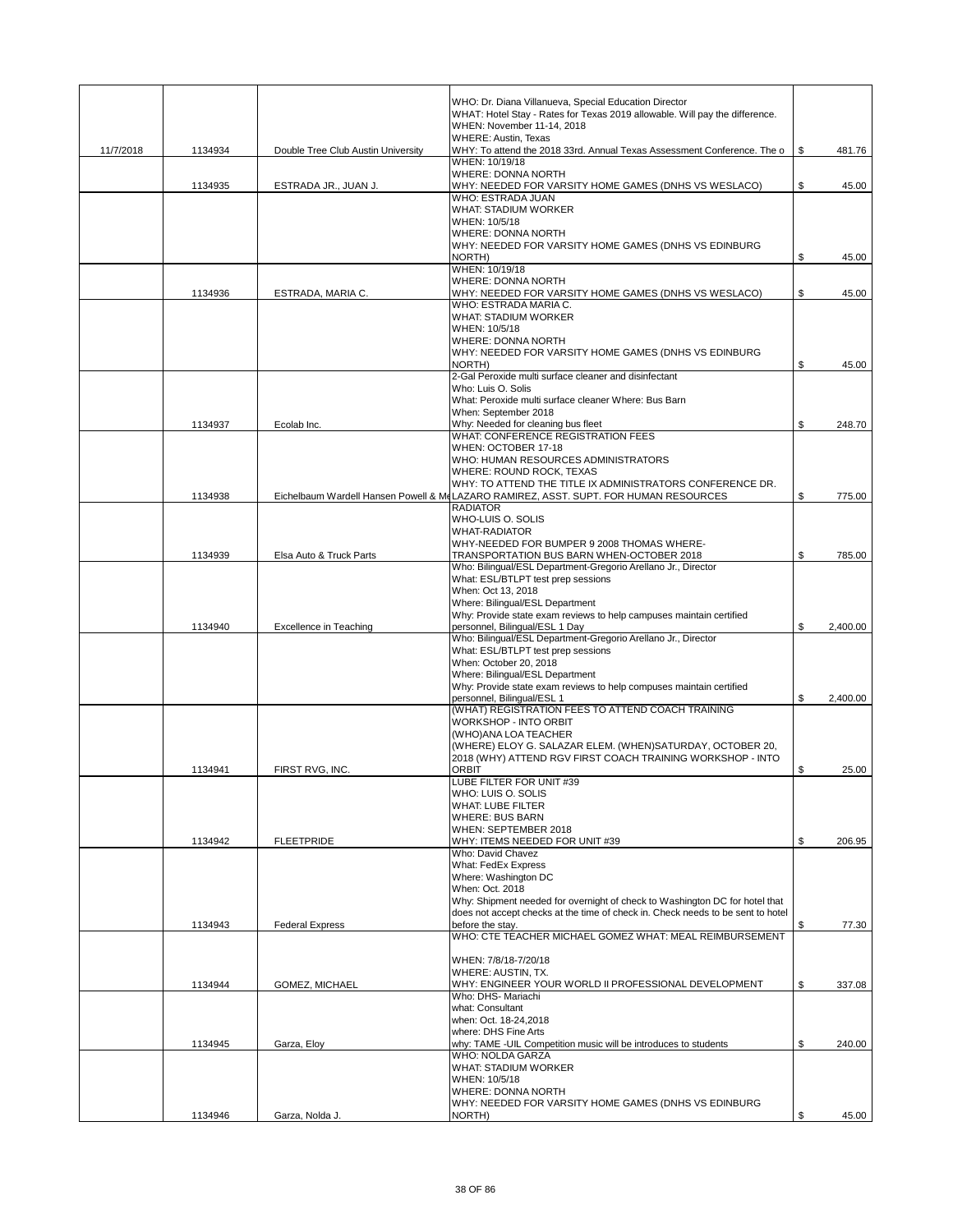|           |         |                          | Paper Duplicating Legal Teacher Supplies: 042518-393                                                                          |                |
|-----------|---------|--------------------------|-------------------------------------------------------------------------------------------------------------------------------|----------------|
|           |         |                          | What: Legal Paper                                                                                                             |                |
|           |         |                          | Where: Warehouse                                                                                                              |                |
| 11/7/2018 | 1134947 | Gateway Printing/Supply  | Why: Needed district wide<br>Who: Warehouse When: School year 2018-2019                                                       | \$<br>592.70   |
|           |         |                          | WHAT: Six-Outlet Power Strip, 4 foot Cord, 1-15/16x10-3/16 x 1-2/16                                                           |                |
|           |         |                          | WHO: Melissa Cavazos, Sp. Ed. Life Skills Teacher                                                                             |                |
|           |         |                          | WHEN: 2018-19 School Year                                                                                                     |                |
|           |         |                          | WHERE: JP LeNoir Elem.                                                                                                        |                |
|           |         |                          | WHY: Provide instructional supplies/resources to all student populations<br>Where: Sauceda Middle School                      | \$<br>394.22   |
|           |         |                          | Who: Adela Troncoso/Principal                                                                                                 |                |
|           |         |                          | When: School Year 2018-2019                                                                                                   |                |
|           |         |                          | Why: Need College Pennants to promote College Readiness for Sauceda                                                           |                |
|           |         |                          | Students What: Conference Pennants- 2 sets                                                                                    | \$<br>112.05   |
|           |         |                          | where: Sauceda Middle School                                                                                                  |                |
|           |         |                          | Who: Adela Troncoso/Principal                                                                                                 |                |
|           |         |                          | When: School Year 2018-2019                                                                                                   |                |
|           |         |                          | Why: Provide consumable or non-consumable materials as needed for the<br>function of Sauceda including Clips.                 |                |
|           |         |                          | What: AVT Strap, Badge, W/Clip                                                                                                | \$<br>226.80   |
|           |         |                          | <b>WHO- ANA PERALES</b>                                                                                                       |                |
|           |         |                          | WHERE-RM 216                                                                                                                  |                |
|           |         |                          | WHEN-2018-19                                                                                                                  |                |
|           |         |                          | WHAT- INSTRUCTIONAL MATERIAL WHY- TO PROVIDE A SAFE AND                                                                       |                |
|           |         |                          | NURTURING SCHOOL ENVIRONMENT THAT SUPPORTS ACADEMIC<br>SUCCESS ******************** REINFORCE FOLDERS                         |                |
|           |         |                          | WHO- AP SOLIS STAFF                                                                                                           | \$<br>101.30   |
|           |         |                          | WHERE-A P SOLIS CAMPUS                                                                                                        |                |
|           |         |                          | WHEN-2018-19                                                                                                                  |                |
|           |         |                          | <b>WHAT- INSTRUCTIONAL MATERIAL</b>                                                                                           |                |
|           |         |                          | WHY - TO PROVIDE MATERIAL FOR ALL STUDENTS ***********************                                                            |                |
|           |         |                          | <b>BORDETT</b>                                                                                                                | \$<br>153.19   |
|           |         |                          | WHO- AP SOLIS STUDENTS<br><b>WHERE-AP SOLIS</b>                                                                               |                |
|           |         |                          | WHEN-2018-19                                                                                                                  |                |
|           |         |                          | WHAT- INSTRUCTIONAL MATERIAL WHY- TO PROVIDE A SAFE AND                                                                       |                |
|           |         |                          | NURTURING SAFE SCHOOL ENVIRONMENT THAT SUPPORT ACADEMIC                                                                       |                |
|           |         |                          | SUCCESS ******************** STUDENT FORMS.SLIPS                                                                              | \$<br>1,471.65 |
|           |         |                          | WHO- B PULIDO                                                                                                                 |                |
|           |         |                          | WHERE-RM 612                                                                                                                  |                |
|           |         |                          | WHEN-2018-19                                                                                                                  |                |
|           |         |                          | WHAT- INSTRUCTIONAL MATERIAL                                                                                                  |                |
|           |         |                          | WHY- TO PROVIDE STUDENTS WITH A SAFE AND NURTURING SCHOOL<br>ENVIRONMENT THAT SUPPORTS ACADEMIC SUCCESS ********************* |                |
|           |         |                          | <b>BLUNOTE</b>                                                                                                                | \$<br>98.83    |
|           |         |                          | <b>WHO- J MARTINEZ</b>                                                                                                        |                |
|           |         |                          | WHERE-RM 207                                                                                                                  |                |
|           |         |                          | WHEN-2018-19                                                                                                                  |                |
|           |         |                          | WHY- TO PROVIDE STUDENTS WITH A SAFE AND NURTURING SCHOOL                                                                     |                |
|           |         |                          | ENVIRONMENT THAT SUPPORTS ACADEMIC SUCCESS                                                                                    | \$<br>100.91   |
|           |         |                          | <b>WHO-LMONTES</b><br>WHERE-RM 203                                                                                            |                |
|           |         |                          | WHEN-2017-18                                                                                                                  |                |
|           |         |                          | WHAT-INSTRUCTIONAL MATERIAL WHY- TO PROVIDE STUDENTS WITH                                                                     |                |
|           |         |                          | A SAFE AND NURTURING SCHOOL ENVIRONMENT THAT SUPPORTS                                                                         |                |
|           |         |                          | ACADEMIC SUCCESS ********************** POWERHOUSE DESK TOP                                                                   |                |
|           |         |                          | <b>ELCTRIC SHARP</b>                                                                                                          | \$<br>99.43    |
|           |         |                          | WHO: DNHS STUDENTS                                                                                                            |                |
|           |         |                          | WHAT: DISCIPLINE REFERRAL FORMS WHEN: 2018-2019 SCHOOL YEAR                                                                   |                |
|           |         |                          | WHERE: DNHS DISCIPLINE OFFICE                                                                                                 |                |
|           |         |                          | WHY: FORMS NEEDED SO TEACHERS CAN SEND IN THE DISCIPLINARY                                                                    |                |
|           |         |                          | REFFERALS FOR STUDENTS THAT ARE ACTING UP SO THAT THE AP                                                                      |                |
|           |         |                          | OFFICE CAN ADDRESS THE I                                                                                                      | \$<br>691.50   |
|           |         |                          | Who: Judy Crist                                                                                                               |                |
|           |         |                          | What: Respirator                                                                                                              |                |
|           |         |                          | Where: Technology<br>When: Oct. 2018                                                                                          |                |
|           |         |                          | Why: Technicians are needing Respirator masks when they are running cable                                                     |                |
|           |         |                          | up in the ceiling where there is dust and animal droppings. This is to protect                                                |                |
|           |         |                          | them from breathing it all                                                                                                    | \$<br>46.53    |
|           |         |                          | Who: Ernesto Guerra, 1st grade Teacher What: Krispy Kreme Donuts                                                              |                |
|           |         |                          | When: November 3, 2018                                                                                                        |                |
|           |         |                          | Where: Runn Elementary                                                                                                        |                |
|           | 1134948 | Glazing Saddles LLC      | Why End of Year field trip/activities fundraise<br>Who: Ricardo Moreno, Dance Sponsor What: Spook Fest Supplies               | \$<br>355.50   |
|           |         |                          | When: October 26, 2018                                                                                                        |                |
|           |         |                          | Where: Runn Elementary                                                                                                        |                |
|           |         |                          | Why: End of year field trip & outfits                                                                                         | \$<br>42.97    |
|           |         |                          | Flag USA 5' x 8' #042518-393 3 Quotes attached                                                                                |                |
|           |         |                          | What: Teacher Supply                                                                                                          |                |
|           |         |                          | Where: Warehouse                                                                                                              |                |
|           |         |                          | Who: Warehouse                                                                                                                |                |
|           | 1134949 | Gulf Coast Paper Company | Why: Needed district wide<br>When: School year 2018-2019                                                                      | \$<br>378.40   |
|           |         |                          |                                                                                                                               |                |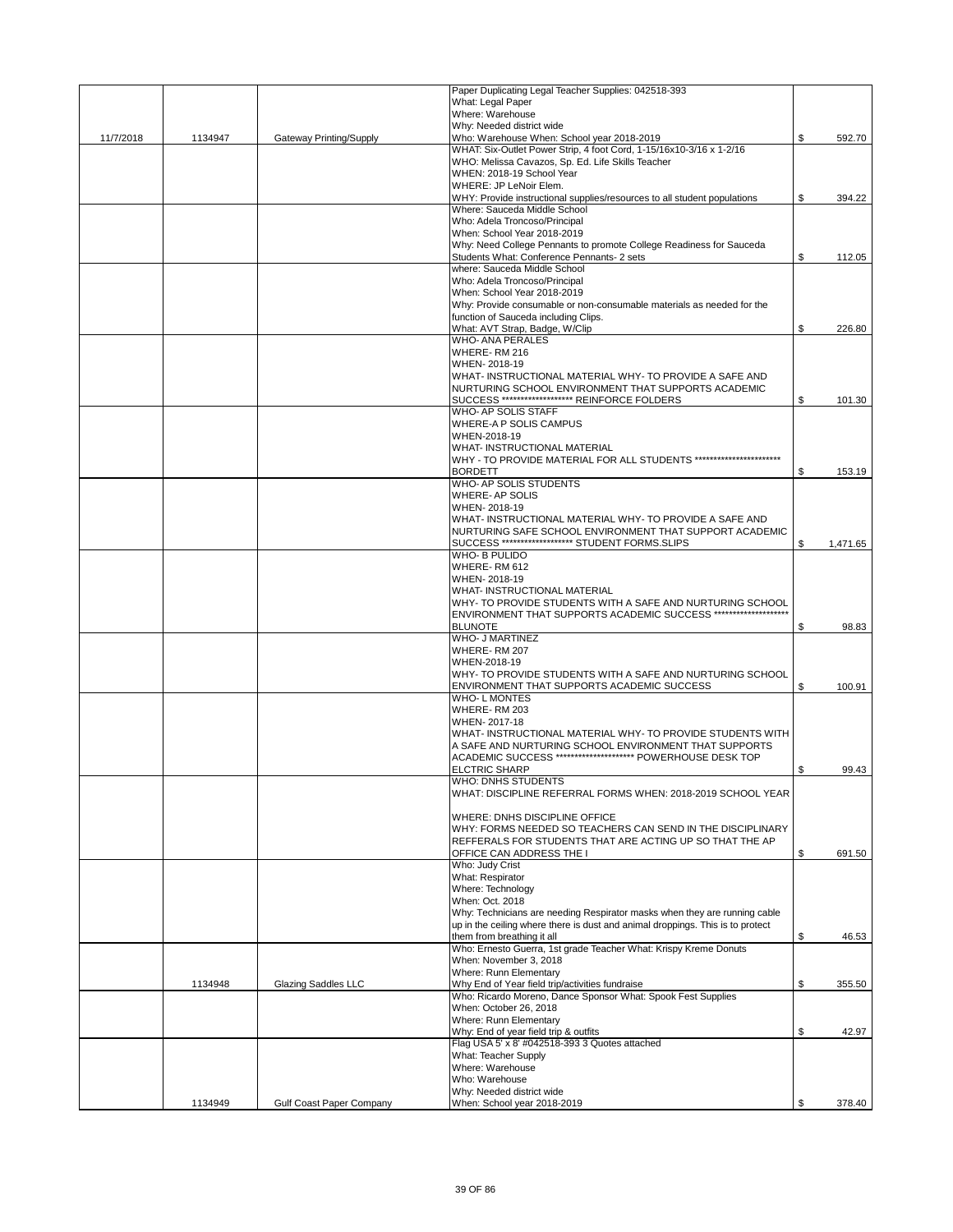|           |                    |                                 | What: Janitorial Supplies                                                              |          |           |
|-----------|--------------------|---------------------------------|----------------------------------------------------------------------------------------|----------|-----------|
|           |                    |                                 | Who: Warehouse                                                                         |          |           |
|           |                    |                                 | Why: Needed district wide                                                              |          |           |
|           |                    |                                 | When: School year 2018-2019                                                            |          |           |
| 11/7/2018 | 1134949<br>1134950 | <b>Gulf Coast Paper Company</b> | Where: Warehouse                                                                       | \$<br>\$ | 11,656.72 |
|           |                    | <b>HEB Grocery Company LP</b>   | for all special events for all schools district wide.<br>WHO: CTE CHEF ROGELIO TORRES, |          | 31.04     |
|           |                    |                                 | <b>CULINARY ARTS INSTRUCTOR</b>                                                        |          |           |
|           |                    |                                 | <b>WHAT: GROCERIES</b>                                                                 |          |           |
|           |                    |                                 | WHEN: OCTOBER 2018                                                                     |          |           |
|           |                    |                                 | WHERE: DONNA HIGH SCHOOL                                                               |          |           |
|           |                    |                                 | WHY: ITEMS WILL BE USED FOR INSTRUCTIONAL RESOURCES FOR                                |          |           |
|           |                    |                                 | <b>CTE STUDENTS</b>                                                                    | \$       | 1,430.39  |
|           |                    |                                 | <b>WHO: ARACELY GUERRA</b>                                                             |          |           |
|           |                    |                                 | WHAT: INSTRUCTIONAL PALNNING MEETINGS WA TODD STAFF                                    |          |           |
|           |                    |                                 | WHEN: NOVEMBER 2,2018                                                                  |          |           |
|           |                    |                                 | WHERE: WA TODD CAFETERIA                                                               |          |           |
|           |                    |                                 | WHY: INSTRUCTIONAL PALNING FOR ALL WA TODD TEACHERS AND                                |          |           |
|           |                    |                                 | <b>STAFF</b>                                                                           | \$       | 89.33     |
|           |                    |                                 |                                                                                        |          |           |
|           |                    |                                 | <b>WHO: SAVAGE</b>                                                                     |          |           |
|           |                    |                                 | WHAT: CAKE AND PUNCH                                                                   |          |           |
|           |                    |                                 | WHEN: 2018-2019 ATHLETIC SEASON WHERE: DONNA NORTH HIGH                                |          |           |
|           |                    |                                 | WHY: ATHLETE SIGNING DAY (HERNANDEZ)                                                   | \$       | 90.76     |
|           |                    |                                 | WHO: MRS. LYDIA LUGO, DIRECTOR INTAKE/STUDENT ENGAGEMENT                               |          |           |
|           |                    |                                 | DEPT. WHAT: TUITION FOR STUDENTS AT JJAEP                                              |          |           |
|           |                    |                                 | WHEN: SEPTEMBER 2018 SCHOOL YEAR WHERE: INTAKE/STUDENT                                 |          |           |
|           |                    |                                 | <b>ENGAGEMENT DEPT.</b>                                                                |          |           |
|           |                    |                                 | WHY: TUITION FOR STUDENTS THAT ATTEND JJAEP PAPERWORK WAS                              |          |           |
|           | 1134951            | <b>Hidalgo County JJAEP</b>     | BARELY SUBMITTED BY JJ                                                                 | \$       | 28,440.00 |
|           |                    |                                 | WHO: MRS. LYDIA LUGO, DIRECTOR, INTAKE/STUDENT ENGAGEMENT                              |          |           |
|           |                    |                                 |                                                                                        |          |           |
|           |                    |                                 | WHEN: NOVEMBER 2018 SCHOOL YEAR WHERE: INTAKE/STUDENT                                  |          |           |
|           |                    |                                 | <b>ENGAGEMENT WHAT: TUITION FOR STUDENTS</b>                                           |          |           |
|           | 1134952            | <b>Hidalgo County JJAEP</b>     | WHY: TUITION FOR STUDENTS THAT ATTEND JJAEP                                            | \$       | 28,440.00 |
|           |                    |                                 | Who: Hillyard                                                                          |          |           |
|           |                    |                                 | What: Janitorial supplies                                                              |          |           |
|           |                    |                                 | When: 2018-2019 School Year                                                            |          |           |
|           |                    |                                 | Where: DAEP Campus                                                                     |          |           |
|           | 1134953            | Hillyard, Inc.                  | Why: To keep campus looking clean and nice.                                            | \$       | 299.00    |
|           |                    |                                 | <b>WHO: DNHS STUDENTS</b>                                                              |          |           |
|           |                    |                                 | WHAT: VARIQUEST PERFECTA CYAN INK WHEN: 2018-2019 SCHOOL                               |          |           |
|           |                    |                                 | <b>YEAR</b>                                                                            |          |           |
|           |                    |                                 | <b>WHERE: DNHS</b>                                                                     |          |           |
|           | 1134954            | Imagery Graphics Systems, Inc.  | WHY: PAPER USED FOR POSTER MAKER DURING TESTING DAYS                                   | \$       | 1,783.95  |
|           |                    |                                 | <b>WHO: DNHS STUDENTS</b>                                                              |          |           |
|           |                    |                                 | WHAT: OXFORD CUSTOM DIVIDERS                                                           |          |           |
|           |                    |                                 | WHEN: 2018-2019 SCHOOL YEAR                                                            |          |           |
|           |                    |                                 | WHERE: DNHS AP OFFICE                                                                  |          |           |
|           |                    |                                 | WHY: DIVIDERS ARE USED FOR FOLDERS THAT WILL BE SENT TO                                |          |           |
|           | 1134955            | Indoff Incorporated             | <b>DAEP</b>                                                                            | \$       | 420.00    |
|           |                    |                                 | WHO: MAINT/URBAN G                                                                     |          |           |
|           |                    |                                 | <b>WHAT: INVOICE</b>                                                                   |          |           |
|           |                    |                                 | <b>WHEN: OCT 2018</b>                                                                  |          |           |
|           |                    |                                 | <b>WHERE: DEAP</b>                                                                     |          |           |
|           | 1134956            | Insco Distributing Co.          | WHY: OUTSTANDING BAL.                                                                  | \$       | 720.00    |
|           |                    |                                 | WHO: ENERGY/JAIME                                                                      |          |           |
|           |                    |                                 | <b>WHAT: KICKSTARTS</b>                                                                |          |           |
|           |                    |                                 | <b>WHEN: OCT 2018</b>                                                                  |          |           |
|           |                    |                                 | <b>WHERE: DIST WIDE</b>                                                                |          |           |
|           | 1134957            | JOHNSTONE SUPPLY                | WHY: DAILY USE                                                                         | \$       | 304.90    |
|           |                    |                                 | WHO: ENERGY/TIMO G                                                                     |          |           |
|           |                    |                                 | <b>WHAT: COIL</b>                                                                      |          |           |
|           |                    |                                 | <b>WHEN: SEPT 2018</b>                                                                 |          |           |
|           |                    |                                 | <b>WHERE: MUNOZ</b>                                                                    |          |           |
|           |                    |                                 | <b>WHY: NOT WORKING</b>                                                                | \$       | 150.00    |
|           |                    |                                 | <b>WHO: ENERGY/TRINI</b>                                                               |          |           |
|           |                    |                                 | <b>WHAT: FUSE</b>                                                                      |          |           |
|           |                    |                                 | <b>WHEN; OCT 2018</b>                                                                  |          |           |
|           |                    |                                 | WHERE: VAN 1086                                                                        |          |           |
|           |                    |                                 | WHY: NOT WORKING                                                                       | \$       | 62.50     |
|           |                    |                                 | WHO: ENERGY/URBAN                                                                      |          |           |
|           |                    |                                 | <b>WHAT: COIL</b>                                                                      |          |           |
|           |                    |                                 | <b>WHEN: OCT 2018</b>                                                                  |          |           |
|           |                    |                                 | <b>WHERE: GUZMAN</b>                                                                   |          |           |
|           |                    |                                 | <b>WHY: NOT WORKING</b>                                                                | \$       | 450.00    |
|           |                    |                                 | WHO: TIMO G                                                                            |          |           |
|           |                    |                                 | <b>WHAT: COMPRESSOR</b>                                                                |          |           |
|           |                    |                                 | WHEN: SEPT 2018                                                                        |          |           |
|           |                    |                                 | <b>WHERE: SINGLETERRY</b>                                                              |          |           |
|           |                    |                                 | WHY: NOT WORKING                                                                       | \$       | 772.50    |
|           |                    |                                 | WHO: CYNTHIA VIESCA                                                                    |          |           |
|           |                    |                                 | WHAT: STUDENT MEALS (PRE-GAME) WHEN: OCTOBER 30, 2018                                  |          |           |
|           |                    |                                 | WHERE: PSJA SOUTHWEST                                                                  |          |           |
|           | 1134958            | Jason's Deli-Coastal Deli       | WHY: VOLLEYBALL PLAYOFF MATCH                                                          | \$       | 265.62    |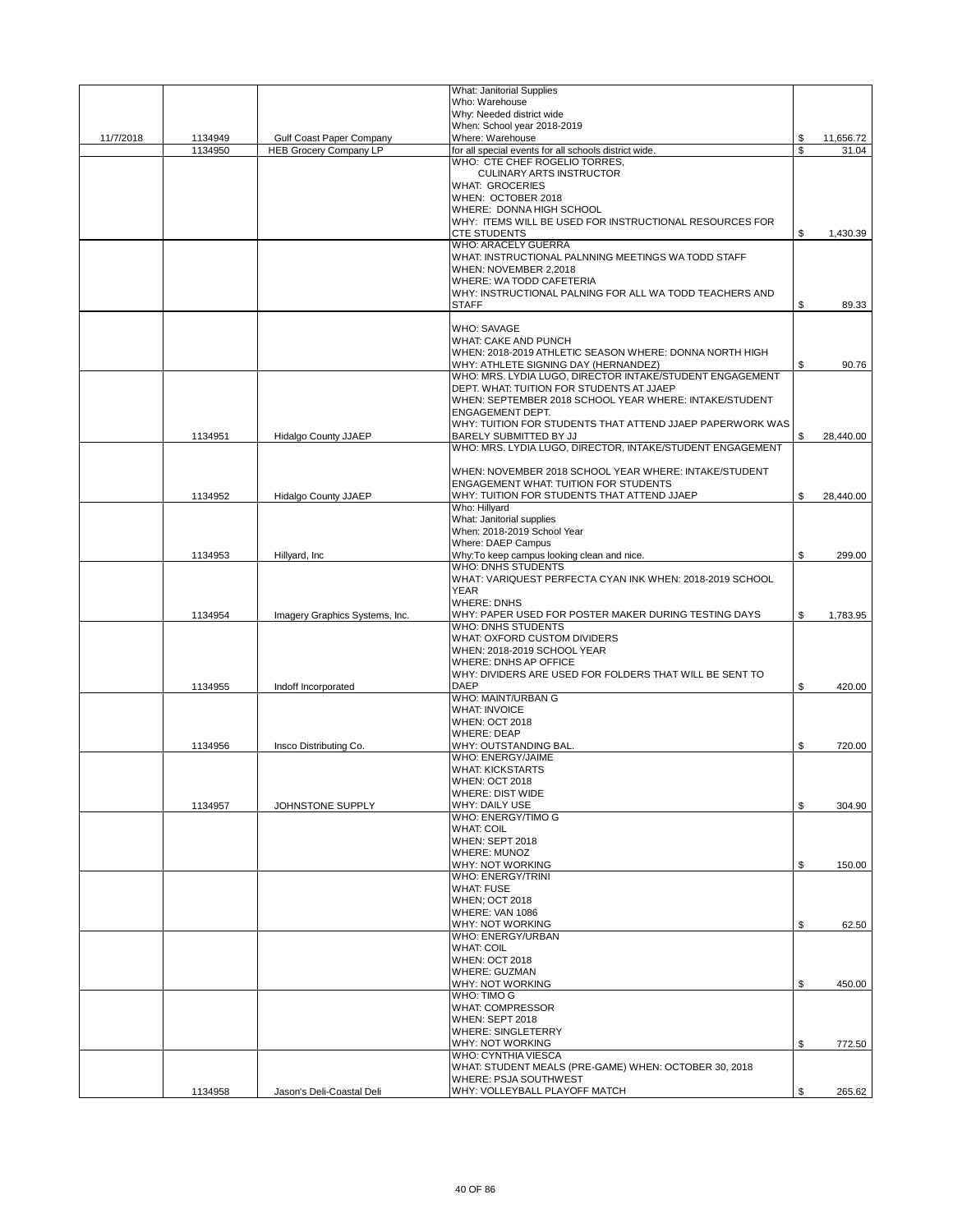|           |         |                              | WHO: CYNTHIA VIESCA                                                                 |                 |
|-----------|---------|------------------------------|-------------------------------------------------------------------------------------|-----------------|
|           |         |                              | WHAT: STUDENT MEALS JVD                                                             |                 |
|           |         |                              | WHEN: OCTOBER 23, 2018                                                              |                 |
|           |         |                              | WHERE: DONNA HIGH SCHOOL                                                            |                 |
| 11/7/2018 | 1134958 | Jason's Deli-Coastal Deli    | WHY: VOLLEYBALL MATCH VS VALLEYVIEW (PRE-GAME)                                      | \$<br>180.00    |
|           |         |                              | WHO: R. LEAL/O. CRUZ                                                                |                 |
|           |         |                              | WHAT: STUDENT MEALS (VARSITY PRE-GAME)                                              |                 |
|           |         |                              | WHEN: OCTOBER 18, 2018<br>WHERE: SAM'S STADIUM (BROWNSVILLE) WHY: DHS FOOTBALL GAME |                 |
|           |         |                              | VS B. VETS                                                                          | \$<br>425.00    |
|           |         |                              | Who: Ivan Karr                                                                      |                 |
|           |         |                              | What: Official                                                                      |                 |
|           |         |                              | When: Oct. 12, 2018                                                                 |                 |
|           |         |                              | Where: Bennie La Prade Stadium                                                      |                 |
|           | 1134959 | KARR, IVAN                   | Why: Varsity Football Redskins/Mission Vets.                                        | \$<br>120.00    |
|           |         |                              | Who: Russell King                                                                   |                 |
|           |         |                              | What: Official                                                                      |                 |
|           |         |                              | When: Oct. 12, 2018                                                                 |                 |
|           |         |                              | Where: Bennie La Prade Stadium                                                      |                 |
|           | 1134960 | King, Russell C. Jr.         | Why: Varsity Football Redskins/Mission Vets.                                        | \$<br>120.00    |
|           |         |                              | WHO: K. KROMER                                                                      |                 |
|           |         |                              | WHAT: STUDENT MEALS (BREAKFAST) WHEN: NOVEMBER 14-17, 2018                          |                 |
|           |         |                              |                                                                                     |                 |
|           |         |                              | WHERE: COLE HIGH SCHOOL-SAN ANTONIO, TEXAS                                          |                 |
|           | 1134961 | Kromer, Charles Kevin        | WHY: VARSITY GIRLS BASKETBALL TOURNAMENT<br>Who: Luis O. Solis                      | \$<br>1,360.00  |
|           |         |                              | What: Air Filter                                                                    |                 |
|           |         |                              | Where: Bus Barn                                                                     |                 |
|           |         |                              | When: October 2018                                                                  |                 |
|           | 1134962 | Kyrish Truck Centers         | Why: Parts needed for Bumper #114                                                   | \$<br>184.71    |
|           |         |                              | Who: Luis O. Solis                                                                  |                 |
|           |         |                              | What: L/O FLTR. Filter-Oil Lube                                                     |                 |
|           |         |                              | Where: Bus Barn                                                                     |                 |
|           |         |                              | When: October 2018                                                                  |                 |
|           |         |                              | Why: Parts needed for Bumper 109                                                    | \$<br>150.24    |
|           |         |                              | Who: Luis O. Solis                                                                  |                 |
|           |         |                              | What: Valve Assembly                                                                |                 |
|           |         |                              | Where: Bus Barn                                                                     |                 |
|           |         |                              | When: October 2018                                                                  |                 |
|           |         |                              | Why: Need to replenish stock                                                        | \$<br>831.45    |
|           | 1134963 | Labatt Food Service          | cn)                                                                                 | \$<br>366.24    |
|           |         |                              | When October 2018<br>What Food/Grocery (SN)                                         |                 |
|           |         |                              | Who CNP                                                                             |                 |
|           |         |                              | <b>Where District Cafeterias</b>                                                    |                 |
|           |         |                              | Why Student Needs                                                                   | \$<br>4,622.04  |
|           |         |                              | When October 2018                                                                   |                 |
|           |         |                              | What Food/Grocery                                                                   |                 |
|           |         |                              | Who CNP                                                                             |                 |
|           |         |                              | <b>Where District Cafeterias</b>                                                    |                 |
|           |         |                              | <b>Why Student Needs</b>                                                            | \$<br>40,290.34 |
|           |         |                              | When October 2018                                                                   |                 |
|           |         |                              | What Produce/Vegetables (FFVP)                                                      |                 |
|           |         |                              | Who CNP                                                                             |                 |
|           |         |                              | Where District Cafeterias                                                           |                 |
|           |         |                              | Why Student Needs (Guzman)                                                          | \$<br>2,441.30  |
|           |         |                              | When October 2018                                                                   |                 |
|           |         |                              | What Produce/Vegetables (FFVP)                                                      |                 |
|           |         |                              | Who CNP                                                                             |                 |
|           |         |                              | <b>Where District Cafeterias</b>                                                    |                 |
|           |         |                              | Why Student Needs (Runn)                                                            | \$<br>1,908.41  |
|           |         |                              | When October 2018<br>What Produce/Vegetables (FFVP)                                 |                 |
|           |         |                              | Who CNP                                                                             |                 |
|           |         |                              | Where District Cafeterias                                                           |                 |
|           |         |                              | Why Student Needs (Truman)                                                          | \$<br>3,369.69  |
|           |         |                              | (WHAT) PHONOLOG AWRNESS FLDR GM (WHO)ROSALINDA PEREZ PK                             |                 |
|           |         |                              | TEACHER (WHERE)ELOY G. SALAZAR ELEMENTARY (WHEN)2018-2019                           |                 |
|           |         |                              | <b>SCHOOL YEAR</b>                                                                  |                 |
|           | 1134964 | Lakeshore Learning Materials | (WHY) SUPPLIES NEEDED FOR STUDENT INSTRUCTIONAL SUPPORT                             | \$<br>97.81     |
|           |         |                              | (WHAT) TOUCH-READ PHONICS MATCH (WHO) JANIE CASTILLO PK                             |                 |
|           |         |                              | TEACHER (WHERE)ELOY G. SALAZAR ELEM. (WHEN) 2018-2019                               |                 |
|           |         |                              | SCHOOL YEAR (WHY) RESOURCES NEEDED FOR INSTRUCTIONAL                                |                 |
|           |         |                              | SUPPORT ************************* ATTENTION: JANIE CASTILLO TEACHER                 |                 |
|           |         |                              | PO WILL BE EMAILED TO LAK                                                           | \$<br>101.64    |
|           |         |                              | WHAT: SIGHT-WORD BINGO-LEVEL 1 WHERE: A.M. OCHOA                                    |                 |
|           |         |                              | <b>ELEMENTARY</b>                                                                   |                 |
|           |         |                              | WHO: M. LEOS RM 30 M. PEREZ RM 29 WHEN: 2018-2019 SCHOOL YEAR                       |                 |
|           |         |                              | WHY: RESOURCES NEEDED FOR INSTRUCTIONAL SUPPORT FOR                                 |                 |
|           |         |                              | <b>STUDENT SUCCESS</b>                                                              | \$<br>151.92    |
|           |         |                              |                                                                                     |                 |
|           |         |                              | WHERE: A.M. OCHOA ELEMENTARY WHO: PRE-KINDER TEACHERS G.                            |                 |
|           |         |                              | HERNANDEZ - RM 24 R. NINO RM 23 WHEN: 2018-2019 SCHOOL YEAR                         |                 |
|           |         |                              | WHY: RESOURCES NEEDED FOR INSTRUCTIONAL SUPPORT FOR                                 |                 |
|           |         |                              | <b>STUDENT SUCCESS</b>                                                              |                 |
|           |         |                              | WHAT: CLASSIC PRIMARY COMPOSITION BOOKS (SET OF 10)                                 | \$<br>106.36    |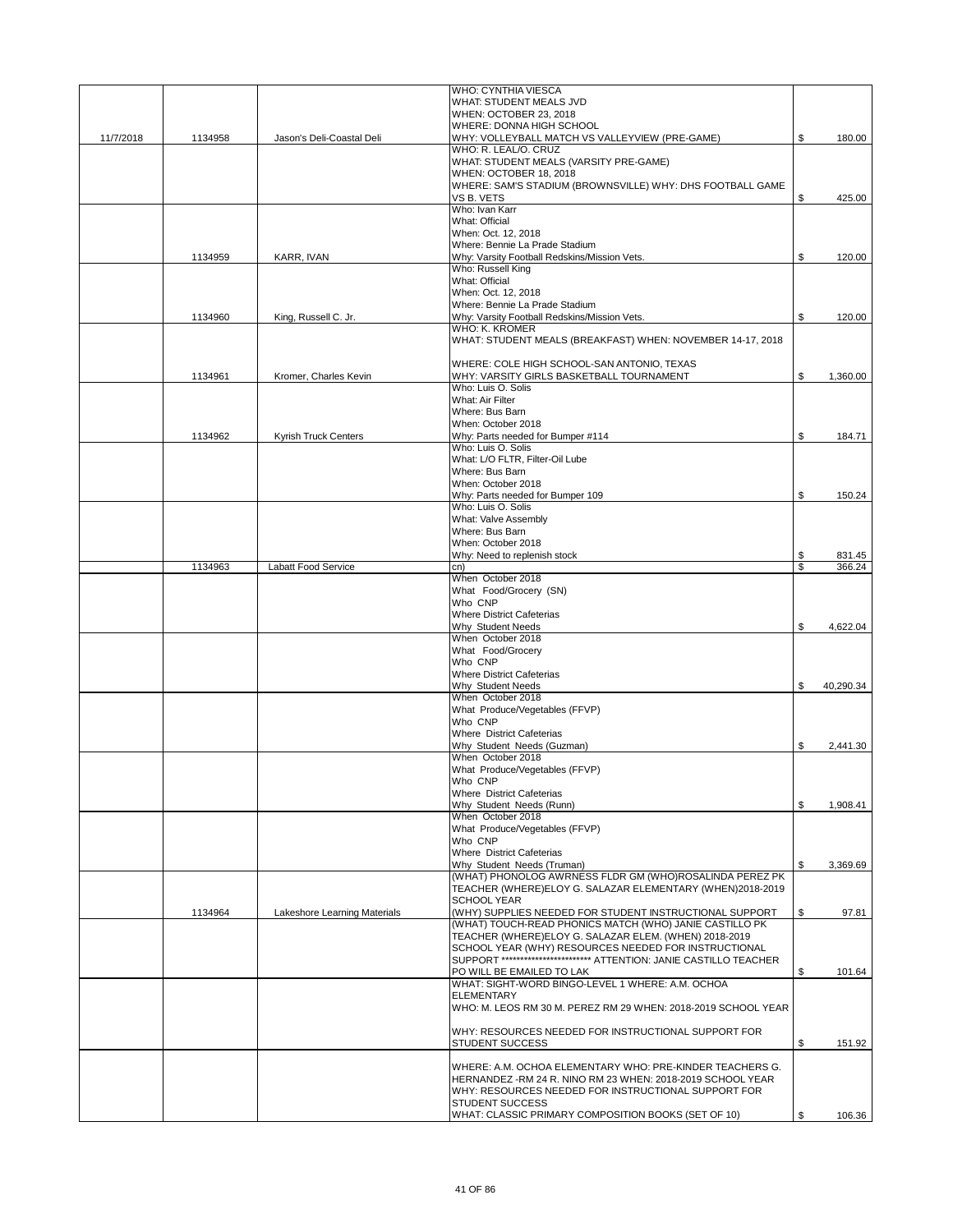|           |         |                        | (WHAT) SPANISH MAGNETIC FOAM LEARNING LETTERS 120 PER PACK                                                                           |                |
|-----------|---------|------------------------|--------------------------------------------------------------------------------------------------------------------------------------|----------------|
|           |         |                        | (WHO) 1ST GRADE TEACHERS                                                                                                             |                |
|           |         |                        | (WHERE) ELOY G. SALAZAR ELEM.                                                                                                        |                |
|           |         |                        | (WHEN) 2018-2019 SCHOOL YEAR<br>(WHY) SUPPLIES NEEDED FOR STUDENT INSTRUCTIONAL SUPPORT                                              | \$             |
| 11/7/2018 | 1134965 | Lamac                  | Who: Ernesto Guerra, 1st Grade Lead Teacher                                                                                          | 143.95         |
|           |         |                        | What: Spook Fest Supplies                                                                                                            |                |
|           |         |                        | When: October 26, 2018                                                                                                               |                |
|           |         |                        | Where: Runn Elementary<br>Why: End of year field trip & activities                                                                   | \$<br>73.60    |
|           |         |                        | Who: Raquel Ybarra, PK Teacher                                                                                                       |                |
|           |         |                        | What: Spook Fest Supplies                                                                                                            |                |
|           |         |                        | When: October 26, 2018                                                                                                               |                |
|           |         |                        | Where: Runn Elementary<br>Why: End of year field trip & activities                                                                   | \$             |
|           |         |                        | Who: Social Studies Director                                                                                                         | 73.60          |
|           |         |                        | What: Items to be used for Literacy Fair and Parental Involvement Conference                                                         |                |
|           |         |                        | Where: DISD                                                                                                                          |                |
|           |         |                        | Why: Items to be used for the Literacy Fair and Parental Involvement                                                                 |                |
|           |         |                        | Conference Superhero Roll Stickers                                                                                                   | \$<br>189.48   |
|           |         |                        | Who: Social Studies Strategists                                                                                                      |                |
|           |         |                        | What: Reimbursement of Meals                                                                                                         |                |
|           |         |                        | When: October 10-14, 2018<br>Where: Houston, Texas                                                                                   |                |
|           |         |                        | Why: Reimbursement of Meals for the TCSA & TCSSA Conference Meals for                                                                |                |
|           | 1134966 | Lawrence, Jessica Lynn | Wednesday, October 10, 2018                                                                                                          | \$<br>120.94   |
|           |         |                        | What: Classic Pepperoni Pizzas.                                                                                                      |                |
|           |         |                        | Who: Hector Molina & Ruth Trevino, WA Todd Band Directors.<br>When: October 26, 2018.                                                |                |
|           |         |                        | Where: Bennie La Prade Stadium / Band Parents Night Performance.                                                                     |                |
|           | 1134967 | <b>Little Caesars</b>  | Why: Students staying to perform for parents night and band night w                                                                  | \$<br>190.00   |
|           |         |                        | What: Pepperoni Pizzas.                                                                                                              |                |
|           |         |                        | Who: Matias Rivera, Donna HS Band. When: November 3, 2018 / Brownsville                                                              |                |
|           |         |                        | Porter HS Sams Stadium.<br>Where: Brownsville Sam's Stadium.                                                                         |                |
|           |         |                        | Why: Students will be provided a meal for performing.                                                                                | \$<br>475.00   |
|           |         |                        |                                                                                                                                      |                |
|           |         |                        | What: Students dinner.                                                                                                               |                |
|           |         |                        | Who: Mindy Bersalona, Donna HS Choir. When: Friday, October 26, 2018.                                                                |                |
|           |         |                        | Where: Donna High School / Bennie La Prade Stadium.<br>Why: Meals to be provided for students staying after school to perform at the |                |
|           |         |                        | friday night football game                                                                                                           | \$<br>90.00    |
|           |         |                        | Who: Luis O. Solis                                                                                                                   |                |
|           |         |                        | What: Purimufl, After treatment                                                                                                      |                |
|           |         |                        | Where: Bus Barn                                                                                                                      |                |
|           | 1134968 | Longhorn Bus Sales,    | When: October 2018<br>Why: Items needed for Bumper #55                                                                               | \$<br>996.28   |
|           |         |                        | Who: Luis O. Solis                                                                                                                   |                |
|           |         |                        | What: Valve Assembly                                                                                                                 |                |
|           |         |                        | Where: Bus Barn                                                                                                                      |                |
|           |         |                        | When: October 2018                                                                                                                   |                |
|           |         |                        | Why: Part needed for Bumper #7<br>WHO-LUIS O. SOLIS                                                                                  | \$<br>277.15   |
|           |         |                        | <b>WHAT-INJECTOR</b>                                                                                                                 |                |
|           |         |                        | WHY-NEEDED FOR STOCK FOR BUS FLEET WHERE-TRANSPORTATION                                                                              |                |
|           |         |                        | BUS BARN WHEN-OCTOBER 2018                                                                                                           | \$<br>2,470.72 |
|           |         |                        | WHO: DNHS DRAMA<br><b>WHAT: SUPPLIES</b>                                                                                             |                |
|           |         |                        | WHEN: OCT 29, 2018                                                                                                                   |                |
|           |         |                        | <b>WHERE: DNHS</b>                                                                                                                   |                |
|           | 1134969 | Lowe's                 | WHY: SUPPLIES ARE NEEDED FOR DNHS TJEATRE ARTS MUSICAL.                                                                              | \$<br>190.00   |
|           |         |                        | WHO: ENERGY/URBAN                                                                                                                    |                |
|           |         |                        | <b>WHAT: TOOLS</b><br><b>WHEN: OCT 2018</b>                                                                                          |                |
|           |         |                        | <b>WHERE: DIST USE</b>                                                                                                               |                |
|           |         |                        | WHY: DAILY DUTIES                                                                                                                    | \$<br>1,020.30 |
|           |         |                        | WHO: MAINT/RUBEN A                                                                                                                   |                |
|           |         |                        | <b>WHAT: DRILL SET</b>                                                                                                               |                |
|           |         |                        | <b>WHEN: OCT 2018</b><br><b>WHERE: DNHS PROJECT</b>                                                                                  |                |
|           |         |                        | <b>WHY: PROJECT</b>                                                                                                                  | \$<br>478.99   |
|           |         |                        | WHAT: OKI C610 BLACK CARTRIDGE WHEN: ACADEMIC SCHOOL YEAR                                                                            |                |
|           |         |                        |                                                                                                                                      |                |
|           |         |                        | WHERE: 3D ACADEMY '<br>WHO: MATH, SCIENCE, ENGLISH, AND SOCIAL STUDIES TEACHERS                                                      |                |
|           |         |                        | WHY: PROVIDE RESOURCES TO DEVELOP AND UTILIZE HANDS-ON                                                                               |                |
|           | 1134970 | M&A Technology, Inc.   | <b>ACTIVITIES</b>                                                                                                                    | \$<br>2,117.30 |
|           |         |                        | Who: Child Nutrition Program                                                                                                         |                |
|           |         |                        | What: Wireless Wi-Fi Dual Band<br>When: 2018/2019 School year                                                                        |                |
|           |         |                        | Where: CNP conference Room                                                                                                           |                |
|           |         |                        | Why: Wi-Fi access needed for meetings and conferences.                                                                               | \$<br>614.95   |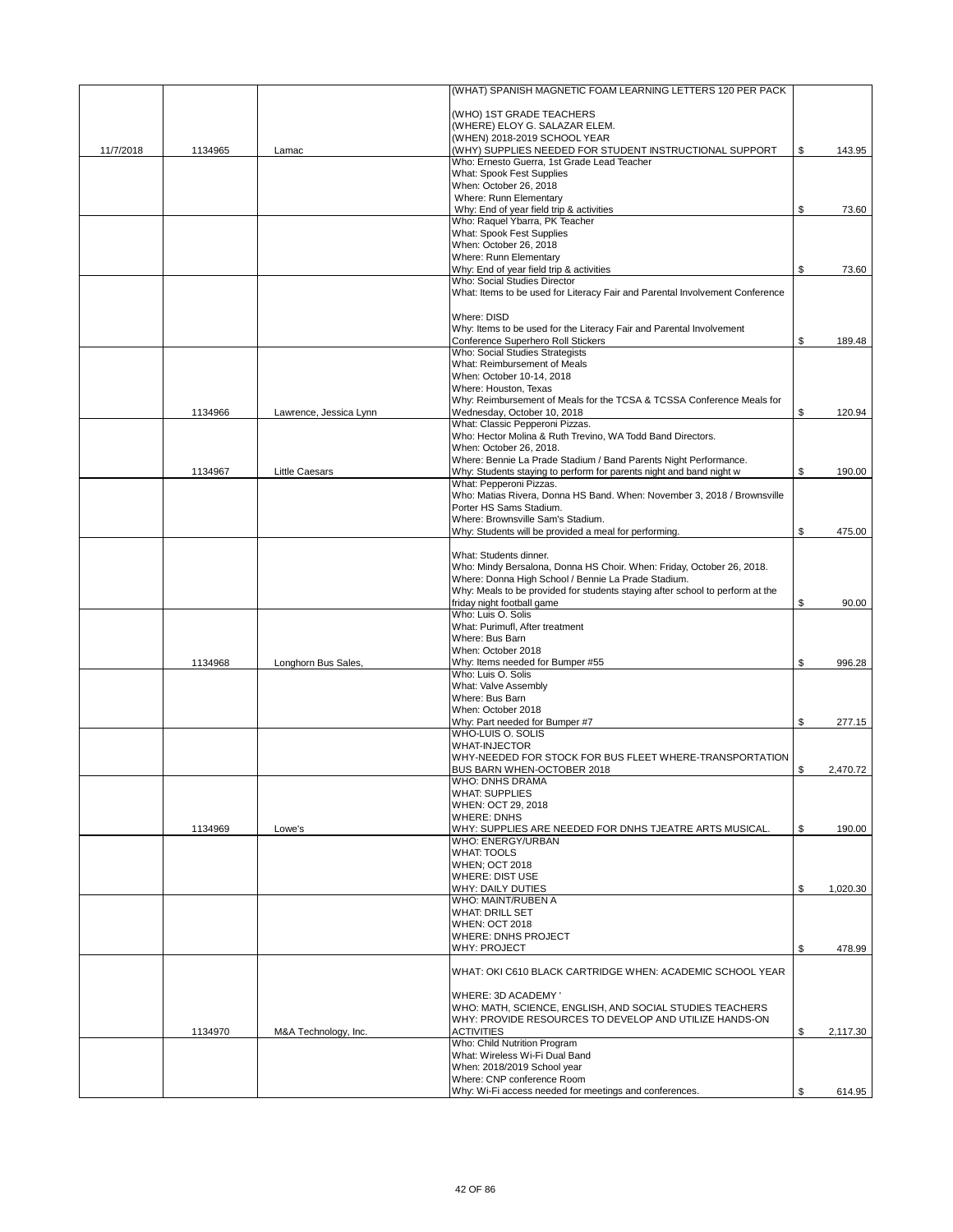|           |         |                                  | WHO: DNHS STUDENTS<br>WHAT: HDMI MALE TO VGA FEMALE ADAPTERS CONVERTERS                                    |     |            |
|-----------|---------|----------------------------------|------------------------------------------------------------------------------------------------------------|-----|------------|
|           |         |                                  | WHEN: 2018-2019 SCHOOL YEAR                                                                                |     |            |
|           |         |                                  | <b>WHERE: CLASS ROOMS</b>                                                                                  |     |            |
|           |         |                                  | WHY: ITEMS NEEDED FOR COMPUTERS THAT ARE USED FOR                                                          |     |            |
| 11/7/2018 | 1134970 | M&A Technology, Inc.             | STUDENTS IN CLASSROOMS AT DNHS<br>WHO: R. LEAL-ATHLETIC COORDINATOR WHAT: SONY FULL HD NXCAM               | \$  | 416.15     |
|           |         |                                  | CAMCORDER WHEN: AUGUST 2018                                                                                |     |            |
|           |         |                                  | WHERE: DONNA HIGH SCHOOL WHY: NEEDED FOR FOOTBALL                                                          |     |            |
|           |         |                                  | SEASON AND SOCCER SEASON                                                                                   | \$  | 6,232.35   |
|           |         |                                  | who: Veterans Middle School                                                                                |     |            |
|           |         |                                  | what: OKI MC 361 MC362 Black cartridge when: 2018-2019 school year<br>where: Veterans Middle School        |     |            |
|           |         |                                  | why: instructional materials are supplemental to upgrade the entire educational                            |     |            |
|           |         |                                  | program on campus.                                                                                         | \$  | 1,001.40   |
|           |         |                                  | WHAT: ALL ACCESS PASS                                                                                      |     |            |
|           |         |                                  | WHEN: NOVEMBER 1, 2018                                                                                     |     |            |
|           |         |                                  | WHERE: PHARR, TEXAS - MAIN EVENT WHO: 3D ACADEMY STUDENTS                                                  |     |            |
|           |         |                                  | WHY: REWARD STUDENTS FOR PERFECT ATTENDANCE AND FOR                                                        |     |            |
|           | 1134971 | MAIN EVENT ENTERTAINMENT LP      | BEING ON THE "A" AND "A & B HONOR ROLL                                                                     | \$. | 401.35     |
|           |         |                                  |                                                                                                            |     |            |
|           |         |                                  | What: Innovative Perc Bell Mallet Birch. Supplies for percussion students.                                 |     |            |
|           |         |                                  | Who: Armando Garcia, Donna HS Band. When: October 2018.                                                    |     |            |
|           | 1134972 | MELHART MUSIC CENTER             | Where: Pre Pigskin and UIL Marching Contest.<br>Why: Items needed for upcoming competition and evaluation. | \$  | 2,506.85   |
|           |         |                                  | Who: M. Cavazos-Singleterry Elem.                                                                          |     |            |
|           |         |                                  | What: Stagg Mahogany Kalimba                                                                               |     |            |
|           |         |                                  | When: Nov. 1, 2018                                                                                         |     |            |
|           |         |                                  | Where: Singleterry Elementary                                                                              |     |            |
|           |         |                                  | Why: Purchase instruments/supplies for teachers to increase and have for all                               |     |            |
|           |         |                                  | students.<br>Who: Veterans Middle School Girls Athletics Department 6-8th grade                            | \$  | 999.90     |
|           |         |                                  | what: BAw di fit front logo shirts                                                                         |     |            |
|           |         |                                  | when: 2018-2019 school year                                                                                |     |            |
|           |         |                                  | where: Veterans Middle School                                                                              |     |            |
|           |         |                                  | why: students will wear them as part of their school daily uniform. Goal 1,                                |     |            |
|           | 1134973 | MJ's Printing                    | performance                                                                                                | \$  | 880.00     |
|           |         |                                  | <b>WHAT: LIGHT SERVICES</b><br>WHEN: 9/27/18 TO 10/30/2018                                                 |     |            |
|           |         |                                  | WHY: MONTHLY CHARGES                                                                                       |     |            |
|           |         |                                  | <b>WHERE: DONNA ISD</b>                                                                                    |     |            |
|           | 1134974 | Magic Valley Electric Coop, inc  | WHO: OUT OF CITY LIMIT CAMPUSES                                                                            | \$  | 72,121.74  |
|           |         |                                  | What: Mileage                                                                                              |     |            |
|           |         |                                  | When: Nov. 11-14/2018                                                                                      |     |            |
|           |         |                                  | Where: J.W. Caceres Elem.<br>Who: Celia E. Martinez, Principal                                             |     |            |
|           |         |                                  | Why: 2018 33rd Annual Texas Assessment Conference Austin, Tx 632 miles                                     |     |            |
|           | 1134975 | Martinez, Celia E.               | roundtrip                                                                                                  | \$  | 334.63     |
|           |         |                                  | What: Luan Plywood./Supplies/Props for the set Who: Juan Arriaga, Donna HS                                 |     |            |
|           |         |                                  | Technical Theatre. When: November 2018.                                                                    |     |            |
|           |         |                                  | Where: Donna HS Fine Arts Theatre Auditorium shop.                                                         | \$  |            |
|           | 1134976 | Matt's Cash & Carry              | Why: Showcase talents and skills of our students.<br><b>ENTRY FEE</b>                                      |     | 149.90     |
|           |         |                                  | <b>WHO: DNHS</b>                                                                                           |     |            |
|           |         |                                  | <b>WHAT: TENNIS</b>                                                                                        |     |            |
|           |         |                                  | WHEN: 10/19/18                                                                                             |     |            |
|           |         |                                  | WHERE: MERCEDES ISD                                                                                        |     |            |
|           | 1134977 | Mercedes ISD                     | WHY: TENNIS MEET                                                                                           | \$  | 54.00      |
|           |         |                                  | <b>WHAT: LIGHT SERVICES</b><br>WHEN: 7/31/2018 - 8/29/2018                                                 |     |            |
|           |         |                                  | <b>WHERE: DONNA ISD</b>                                                                                    |     |            |
|           |         |                                  | WHY: SERVICES RENDERED                                                                                     |     |            |
|           | 1134978 | MidAmerican Energy Services, LLC | <b>WHO: DISTRICT WIDE</b>                                                                                  | \$  | 145,267.63 |
|           |         |                                  | <b>WHAT: WATER SERVICE</b>                                                                                 |     |            |
|           |         |                                  | WHEN: 8/29/18-9/28/18<br><b>WHY: MONTHLY CHARGES</b>                                                       |     |            |
|           |         |                                  | <b>WHERE: DONNA ISD</b>                                                                                    |     |            |
|           |         |                                  | WHO: RUNN ELEM.                                                                                            |     |            |
|           | 1134979 | Military Hwy Water Supply        | ACCOUNT #14-0025-00                                                                                        | \$  | 32.66      |
|           |         |                                  | <b>WHAT: WATER SERVICE</b>                                                                                 |     |            |
|           |         |                                  | WHEN: 8/29/18-9/28/18                                                                                      |     |            |
|           |         |                                  | <b>WHY: MONTHLY CHARGES</b><br><b>WHERE: DONNA ISD</b>                                                     |     |            |
|           |         |                                  | WHO: RUNN ELEM.                                                                                            |     |            |
|           |         |                                  | ACCOUNT#14-0071-00                                                                                         | \$  | 297.84     |
|           |         |                                  | <b>WHO: MAINT/PETE</b>                                                                                     |     |            |
|           |         |                                  | <b>WHAT: PARTS</b>                                                                                         |     |            |
|           |         |                                  | <b>WHEN; OCT 2018</b>                                                                                      |     |            |
|           |         |                                  | <b>WHERE: X MARK</b>                                                                                       |     |            |
|           | 1134980 | Mission Auto Electric, Inc.      | WHY: NOT WORKING<br><b>WHAT: DRINKING WATER</b>                                                            | \$  | 136.30     |
|           |         |                                  | WHO: HUMAN RESOURCES DEPT.                                                                                 |     |            |
|           |         |                                  | WHEN: OCTOBER 2018                                                                                         |     |            |
|           |         |                                  | <b>WHERE: DONNA ISD</b>                                                                                    |     |            |
|           | 1134981 | Mountain Glacier Llc             | WHY: DRINKING WATER                                                                                        | \$  | 25.97      |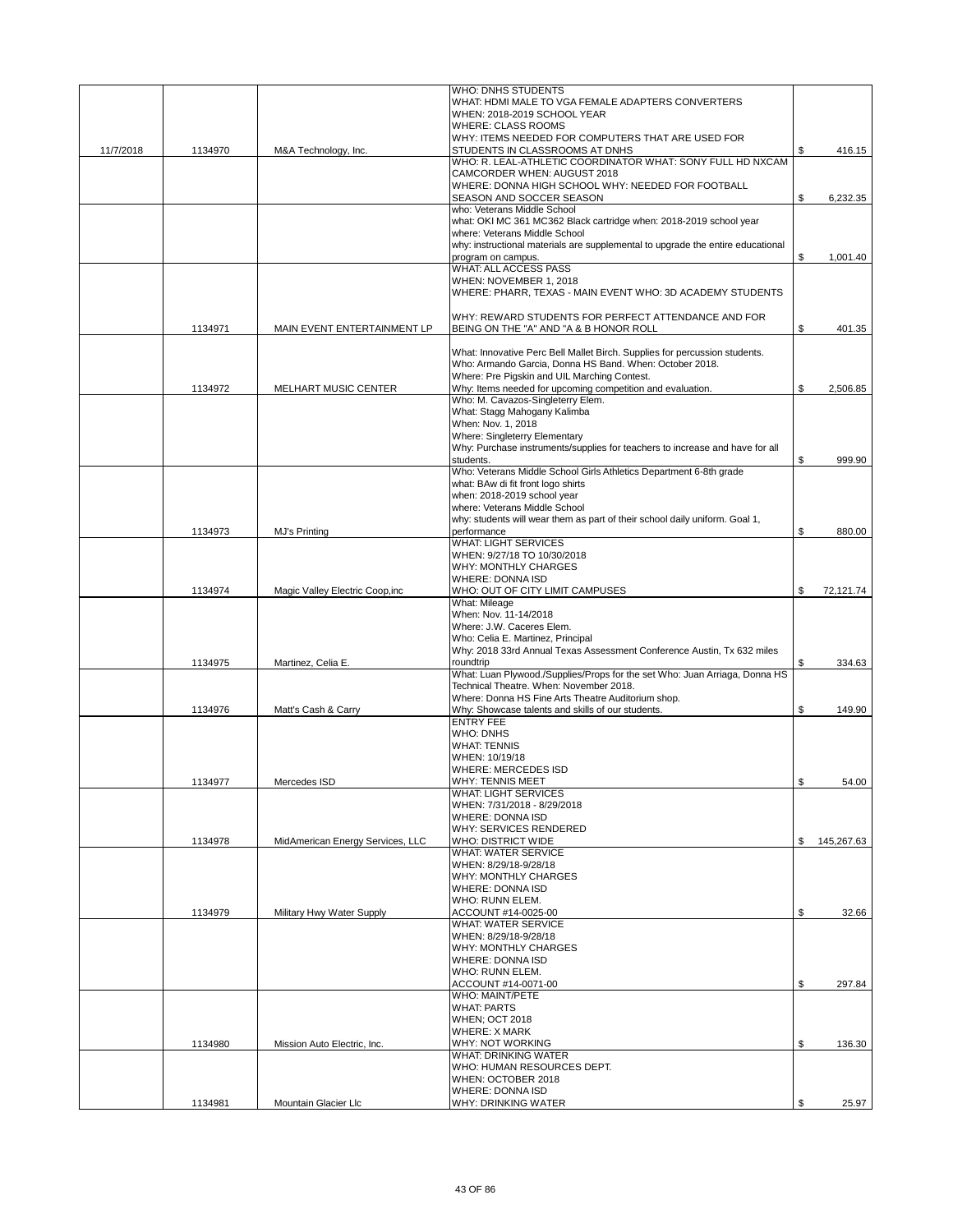|           |         |                                                      | WHO: CTE TEACHER PREET SINGH                                                                    |                 |
|-----------|---------|------------------------------------------------------|-------------------------------------------------------------------------------------------------|-----------------|
|           |         |                                                      | <b>WHAT: SHOP SUPPLIES</b><br>WHEN:FY 2018-2019                                                 |                 |
|           |         |                                                      | <b>WHERE: DNHS</b>                                                                              |                 |
| 11/7/2018 | 1134982 | Msc Industrial Supply Co.                            | WHY: ITEMS WILL BE USED FOR INSTRUCTIONAL                                                       | \$<br>531.91    |
|           |         |                                                      | WHAT: ANTI-BULLYING PRESENTATION WHEN: THURSDAY, OCTOBER                                        |                 |
|           |         |                                                      | 25, 2018 WHERE: T. PRICE ELEM. SCHOOL                                                           |                 |
|           |         |                                                      | WHO: FOR T. PRICE ELEM. SCHOOL                                                                  |                 |
|           | 1134983 | Munoz, Oscar Jr.                                     | WHY: TO PROVIDE STUDENTS WITH INFORMATION ON ANTI-BULLYING<br>WHO: CTE TEACHER CLAUDIA JEAN     | \$<br>500.00    |
|           |         |                                                      | <b>WHAT: ONLINE COURSE</b>                                                                      |                 |
|           |         |                                                      | WHEN:FY 2018-2019                                                                               |                 |
|           |         |                                                      | <b>WHERE: DNHS</b><br>WHY: INSTRUCTIONAL RESOURCES. SERVSAFE TEXAS FOOD                         |                 |
|           | 1134984 | NATIONAL RESTAURANT ASSOCIATION ANDLER ONLINE COURSE |                                                                                                 | \$<br>555.00    |
|           |         |                                                      | WHO: Nicole Mendoza, Diagnostician                                                              |                 |
|           |         |                                                      | WHAT: KABC-II Nue Kite W/Norm Update Splmnt<br>WHEN: September 2018                             |                 |
|           |         |                                                      | WHERE: Special Ed. Dept.                                                                        |                 |
|           |         |                                                      | WHY: To access and determine eligibility of student services for students with                  |                 |
|           | 1134985 | <b>NCS Pearson</b>                                   | learning disabilities district wide.<br>LABYRINTH) QUICK BOOKS ONLINE COMPREHENSIVE eBOOK WITH  | \$<br>1,272.47  |
|           |         |                                                      | eLAB JUSTIFICATION LETTER QUOTE: 00049332 WHO: CTE JUAN                                         |                 |
|           |         |                                                      | DAVILA, BUSINESS INSTRUCTOR                                                                     |                 |
|           |         |                                                      | <b>WHAT: ACCESS CODES</b><br>WHEN: 2018 - 2019 SCHOOL YEAR WHERE: DONNA HIGH SCHOOL             |                 |
|           | 1134986 | NCS Pearson, Inc.                                    | WHY: ONLINE INSTRUCTIONAL RESOURCES                                                             | \$<br>3,150.00  |
|           |         |                                                      |                                                                                                 |                 |
|           |         |                                                      | WHO: RAQUEL RODRIGUEZ<br>WHAT: FEES AND DUES                                                    |                 |
|           |         |                                                      | WHEN: SCHOOL YEAR 2018-2019                                                                     |                 |
|           |         |                                                      | WHERE: WA TODD MS                                                                               |                 |
|           | 1134987 | National Junior Honor Society                        | WHY: NJHS ANNUAL FEES AND DUES NJHS MEMBERSHIP WITH NASSP                                       | \$<br>385.00    |
|           |         |                                                      | WHO: MRS. LYDIA LUGO, DIRECTOR, INTAKE/STUDENT ENGAGEMENT<br><b>DEPARTMENT</b>                  |                 |
|           |         |                                                      | WHEN: 2018-2019 SCHOOL YEAR WHERE: INTAKE/STUDENT                                               |                 |
|           |         |                                                      | <b>ENGAGEMENT DEPT.</b>                                                                         |                 |
|           | 1134988 | National Notary Association-Tx                       | WHAT: NOTARY STAMP/SEAL RENEWAL WHY: TO NOTARIZE FORMS<br>BEING SUBMITTED TO JUDGE FOR TRUANCY. | \$<br>138.00    |
|           |         |                                                      | When October 2018                                                                               |                 |
|           |         |                                                      | What Produce/Vegetables                                                                         |                 |
|           |         |                                                      | Who CNP<br><b>Where District Cafeterias</b>                                                     |                 |
|           | 1134989 | Nicho Produce Co. Inc.                               | Why Student Needs                                                                               | \$<br>11,995.00 |
|           |         |                                                      | WHO: DNHS DRAMA DEPT                                                                            |                 |
|           |         |                                                      | <b>WHAT: PIPE</b><br>WHEN: 2018-2019 SCHOOL YEAR                                                |                 |
|           |         |                                                      | <b>WHERE: DNHS</b>                                                                              |                 |
|           |         |                                                      | WHY: ITEMS NEEDED FOR THEATRE ARTS DEPARTMENT FOR THE                                           |                 |
|           | 1134990 | Norcostco Texas Costume                              | <b>FALL PRODUCTION</b>                                                                          | \$<br>1,448.40  |
|           |         |                                                      | <b>WHAT: WATER SERVICE</b><br><b>WHY: MONTHLY CHARGES</b>                                       |                 |
|           |         |                                                      | WHO: OUT OF CITY LIMIT CAMPUSES                                                                 |                 |
|           |         |                                                      | WHEN: 09/20/18-10/20/18                                                                         |                 |
|           | 1134991 | North Alamo Water Supply                             | <b>WHERE: DONNA ISD</b><br>What: NSTA Individual Membership                                     | \$<br>10.209.95 |
|           |         |                                                      | When: 2018-2019                                                                                 |                 |
|           |         |                                                      | Where: Science Dept.                                                                            |                 |
|           | 1134992 | Nsta Conference Dept                                 | Who: Emily Anderson, Science Director Why: NSTA Membership renewal fees<br>One Journal          | \$<br>149.00    |
|           |         |                                                      | REGION I RFP 16-08-19 E1 HOSE                                                                   |                 |
|           |         |                                                      | WHO-LUIS O. SOLIS                                                                               |                 |
|           |         |                                                      | <b>WHAT-HOSE</b><br>WHY-NEEDED FOR BUMPER 33                                                    |                 |
|           | 1134993 | O'reilly Automotive, Inc.                            | WHERE-TRANSPORTATION BUS BARN WHEN-OCTOBER 2018                                                 | \$<br>97.60     |
|           |         |                                                      | Region I RFP 16-08-19 Oil Filter For Unit #403                                                  |                 |
|           |         |                                                      | Who: Luis O. Soils<br>What: Oil Filter                                                          |                 |
|           |         |                                                      | Where: Bus Barn                                                                                 |                 |
|           |         |                                                      | When: October 2018                                                                              |                 |
|           |         |                                                      | Why: Parts needed for Unit #403                                                                 | \$<br>52.63     |
|           |         |                                                      | Who: Luis O. Solis                                                                              |                 |
|           |         |                                                      | What: Auto Parts                                                                                |                 |
|           |         |                                                      | Where: Bus Barn                                                                                 |                 |
|           |         |                                                      | When: October 2018<br>Why: Need to purchase auto parts that are not in our inventory as needed. | \$<br>455.35    |
|           |         |                                                      | Who: Luis O. Solis                                                                              |                 |
|           |         |                                                      | What: Micro-V Belt                                                                              |                 |
|           |         |                                                      | Where: Bus Barn<br>When: October 2018                                                           |                 |
|           |         |                                                      | Why: Ned to replenish stock                                                                     | \$<br>338.40    |
|           |         |                                                      | where: Sauceda Middle School                                                                    |                 |
|           |         |                                                      | Who: Debbie Regalado/ Dean of Instruction<br>When: School Year 2018-2019                        |                 |
|           |         |                                                      | Why: Replace out-dated and inoperable equipment or any other technology                         |                 |
|           |         |                                                      | related equipment.                                                                              |                 |
|           | 1134994 | Office Depot, Inc.                                   | What: Brother DCP-L5500 DN Multi function Printer                                               | \$<br>545.98    |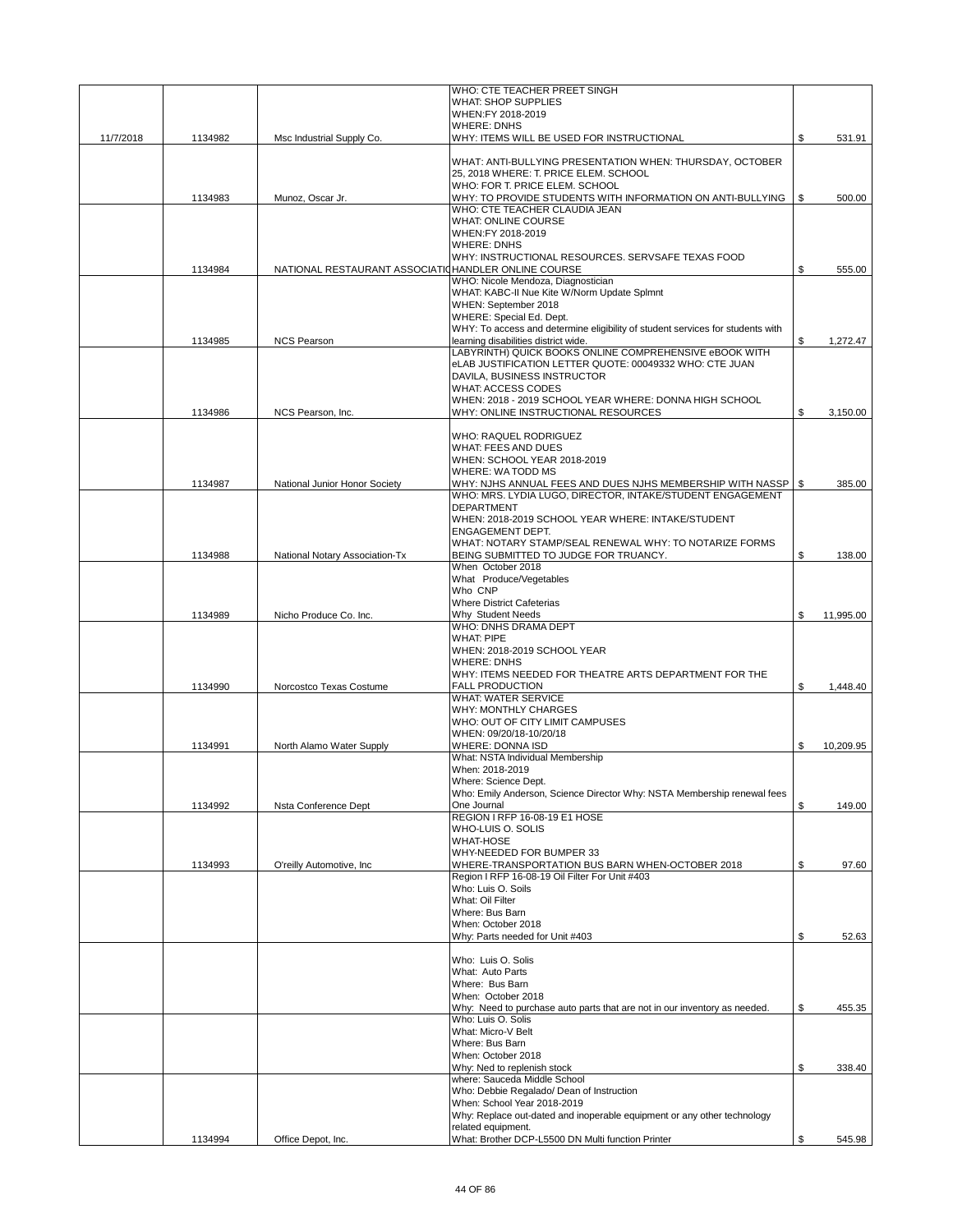|           |         |                                  | <b>WHO- E GONZALEZ</b>                                                                            |                |
|-----------|---------|----------------------------------|---------------------------------------------------------------------------------------------------|----------------|
|           |         |                                  | WHERE-RM 301                                                                                      |                |
|           |         |                                  | <b>WHAT- INSTRUCTIONAL MATERIAL</b><br>WHEN-2018-19                                               |                |
|           |         |                                  | WHY- TO PROVIDE STUDENTS WITH A SAFE AND NURTURING SCHOOL                                         |                |
| 11/7/2018 | 1134994 | Office Depot, Inc.               | ENVIRONMENT THAT SUPPORTS ACADEMIC SUCCESS                                                        | \$<br>123.07   |
|           |         |                                  | <b>WHO-IRMA LOPEZ</b>                                                                             |                |
|           |         |                                  | WHERE-RM 611                                                                                      |                |
|           |         |                                  | WHAT- INSTRUCTIONAL MATERIAL                                                                      |                |
|           |         |                                  | WHEN-2018-19                                                                                      |                |
|           |         |                                  | WHY- TO PROVIDE STUDENTS WITH A SAFE AND NURTURING SCHOOL                                         |                |
|           |         |                                  | ENVIRONMENT THAT SUPPORTS ACADEMIC SUCCESS                                                        | \$<br>61.46    |
|           |         |                                  | <b>WHO: TIMOTHY GARATE</b>                                                                        |                |
|           |         |                                  | <b>WHAT: GOLF ENTRY FEES</b>                                                                      |                |
|           |         |                                  | WHEN: NOVEMBER 2-3, 2018                                                                          |                |
|           |         |                                  | WHERE: PALMVIEW GOLF COURSE (MCALLEN)                                                             |                |
|           | 1134995 | Palm View Golf Course            | WHY: VARSITY GOLF TOURNAMENT<br>Who: The Parent Institute                                         | \$<br>390.00   |
|           |         |                                  | What: Software Renewal for newsletter When: 2018-2019 School Year                                 |                |
|           |         |                                  | Where: DAEP Campus                                                                                |                |
|           | 1134996 | Parent Institute, The            | Why: To send newsletter home to parents                                                           | \$<br>616.00   |
|           |         |                                  | <b>WHO: MERIAH PENA</b>                                                                           |                |
|           |         |                                  | <b>WHAT: SCORE KEEPER</b>                                                                         |                |
|           |         |                                  | WHEN: OCTOBER 6, 2018                                                                             |                |
|           |         |                                  | WHERE: DONNA HIGH SCHOOL                                                                          |                |
|           | 1134997 | Pena, Meriah R.                  | WHY: DHS VS B. VETS VARSITY, JVD, JVL AND 9TH                                                     | \$<br>64.00    |
|           |         |                                  | where: Sauceda Middle School                                                                      |                |
|           |         |                                  | Who: Priscilla Penuelas/ Coach                                                                    |                |
|           |         |                                  | when: School Year 2018-2019                                                                       |                |
|           |         |                                  | Why: Mileage Reimbursement for going to tutor a homebound Student-David                           |                |
|           |         |                                  | Torres for the month of October                                                                   |                |
|           | 1134998 | Penuelas, Priscilla              | What: 102 miles x .545 = 55.59                                                                    | \$<br>55.59    |
|           |         |                                  | WHO: R. ALVAREZ/M. GUERRERO                                                                       |                |
|           |         |                                  | <b>WHAT: STUDENT MEALS</b>                                                                        |                |
|           |         |                                  | WHEN: OCTOBER 25, 2018                                                                            |                |
|           | 1134999 |                                  | <b>WHERE: MERCEDES</b><br>WHY: CROSS COUNTRY MEET GIRLS AND BOYS                                  |                |
|           |         | Peter Piper Pizza                |                                                                                                   | \$<br>258.00   |
|           |         |                                  | Who: Spelling Bee Champions & Participants                                                        |                |
|           |         |                                  | What: Donna ISD Spelling Bee Competition                                                          |                |
|           |         |                                  | When: February 1, 2019 & May 22, 2019 Where: Simon Sauceda Auditorium                             |                |
|           |         |                                  | Why: Trophies are given to the winners of the Spelling Bee, medals are given to                   |                |
|           | 1135000 | Phoenix Embroidery and Screen Pr | the Spelling Be                                                                                   | \$<br>493.00   |
|           |         |                                  | WHO: CTE JULIO NAVARRO, ROBOTICS AND ENGINEERING                                                  |                |
|           |         |                                  | <b>INSTRUCTOR</b>                                                                                 |                |
|           |         |                                  | <b>WHAT: STUDENT FEE</b>                                                                          |                |
|           |         |                                  | WHEN: 2018 - 2019 SCHOOL YEAR                                                                     |                |
|           |         |                                  | WHERE: DONNA HIGH SCHOOL                                                                          |                |
|           | 1135001 | Pitsco, Inc.                     | WHY: FIRST TECH CHALLENGE REGISTRATION                                                            | \$<br>275.00   |
|           |         |                                  | Who: Erica Rivera                                                                                 |                |
|           |         |                                  | <b>What: Student Incentives</b>                                                                   |                |
|           |         |                                  | When; October                                                                                     |                |
|           |         |                                  | Where: M. Rivas Elementary                                                                        |                |
|           | 1135002 |                                  | Why: Celebrate Drug Free Red ribbon Week BB#508-16 I have the power to be                         |                |
|           |         | <b>Positive Promotions</b>       | drug free laminated tag with 24" chain<br>BLANKET PO FOR AMBULANCE SERVICE FOR 2018-2019 ATHLETIC | \$<br>1,873.20 |
|           |         |                                  | SCHOOL YEAR.                                                                                      |                |
|           |         |                                  |                                                                                                   |                |
|           |         |                                  | WHO: MARICHALAR                                                                                   |                |
|           |         |                                  | WHAT: AMBULANCE SERVICE                                                                           |                |
|           |         |                                  | WHEN: \$1750.00 MONTHLY FROM OCTOBER - JUNE 2019                                                  |                |
|           |         |                                  | WHERE: DONNA NORTH HIGH SCHOOL                                                                    |                |
|           | 1135003 | Precise EMS LLC                  | WHY: NEEDED FOR STUDENT SAFETY FOR ALL SPORTS AND                                                 | \$<br>1,750.00 |
|           |         |                                  | <b>WHO: PRECISE EMS LLC</b>                                                                       |                |
|           |         |                                  | WHAT: AMBULANCE SERVICE                                                                           |                |
|           |         |                                  | WHEN: 2018-2019 SCHOOL YEAR                                                                       |                |
|           |         |                                  | WHERE: DONNA HIGH, TODD AND AP SOLIS                                                              |                |
|           |         |                                  | WHY: A UIL REQUIREMENT THAT AN AMBULANCE SERVICE BE AT ALL                                        |                |
|           |         |                                  | SPORTING EVENTS ** OCTOBER 2018**                                                                 | \$<br>1,750.00 |
|           |         |                                  | Comptroller.texas gov quote what: Survillance camera                                              |                |
|           |         |                                  | When: 2018<br>Where: Stainke Elementary                                                           |                |
|           |         |                                  | Who: Griselda Alvarez-Hall way                                                                    |                |
|           | 1135004 | ProSound, Inc.                   | Why: Replace broken camera                                                                        | \$<br>560.00   |
|           |         |                                  | WHAT: Network Surveillance Fixed Dome Camera-Optimized for forensic                               |                |
|           |         |                                  | imaging WHO: Karen Nieto, Principal                                                               |                |
|           |         |                                  | WHEN: 2018-19 School Year                                                                         |                |
|           |         |                                  | WHERE: JP LeNoir Elem. WHY: Provide campus grounds facilities                                     | \$<br>560.00   |
|           |         |                                  | WHO: MARIA ISABEL BASALDUA                                                                        |                |
|           |         |                                  | WHAT: GATEWAY APP CREATORS GAME SET, CUSTOM                                                       |                |
|           |         |                                  | WHEN: SCHOOL YEAR 2018-2019 WHERE: WA TODD MS                                                     |                |
|           |         |                                  | WHY:TO ENHANCE STUDENTS SKILLS IN TECHNOLOGY AND GAIN                                             |                |
|           | 1135005 | Project Lead the Way, Inc.       | AWARENESS OF OTS APPLICATIONS TO THE WORKFORCE                                                    | \$<br>25.00    |
|           |         |                                  | who: Veterans Middle School ProfessionalPLTW (Emmanuel Lopez)                                     |                |
|           |         |                                  | what: registration fee for App Creators course when: January 9, 2019                              |                |
|           |         |                                  | where: Veterans Middle School                                                                     |                |
|           |         |                                  | why: Professional Growth                                                                          | \$<br>1,200.00 |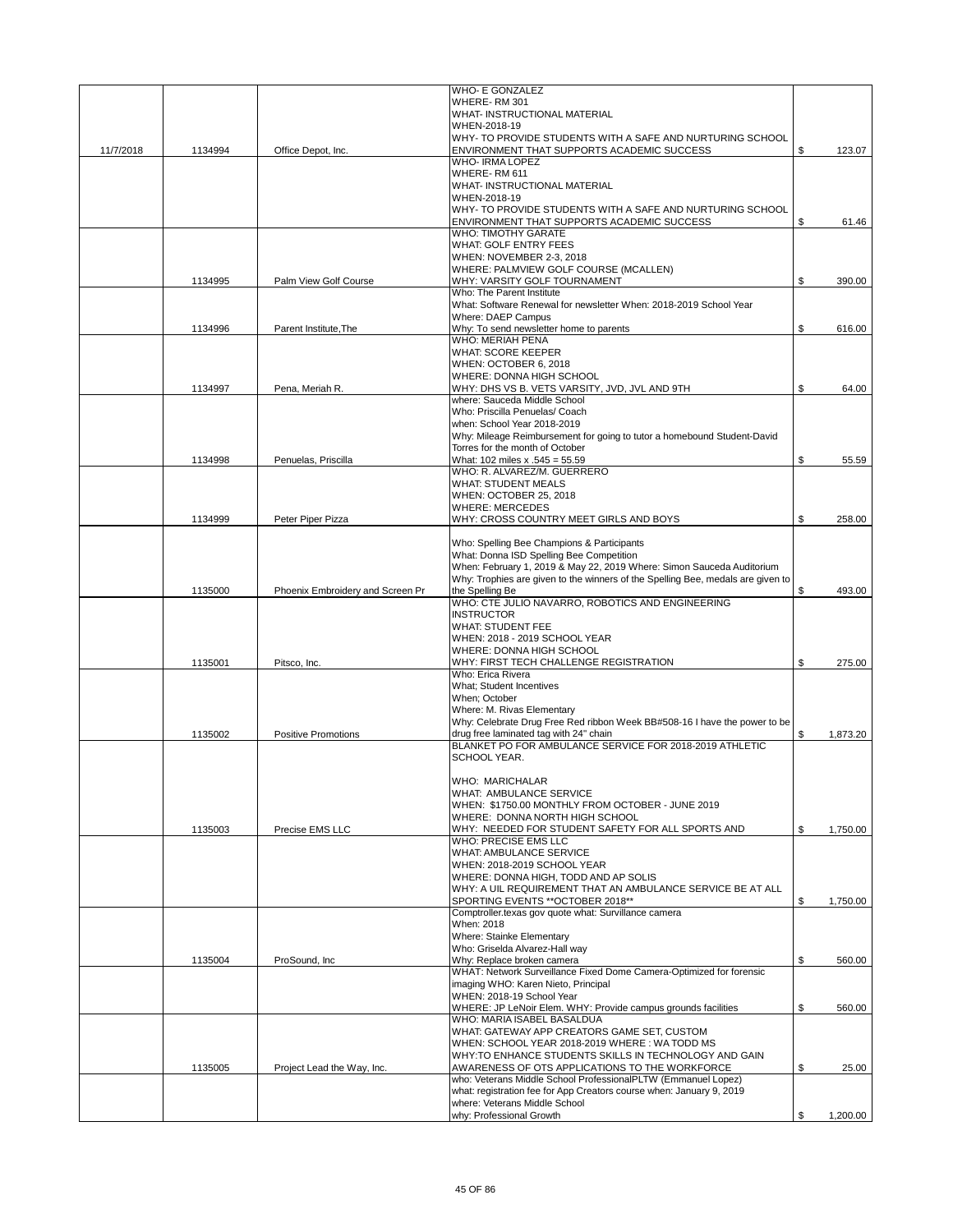|           |         |                                           | WHO: CHRISSY DELEON/MEL DELEON WHAT: STUDENT AND STAFF                                                                          |                 |
|-----------|---------|-------------------------------------------|---------------------------------------------------------------------------------------------------------------------------------|-----------------|
|           |         |                                           | MEALS CHEERLEADERS/TEEPEE CREW                                                                                                  |                 |
|           |         |                                           | WHEN: OCTOBER 18, 2018<br>WHERE: SAM'S STADIUM BROWNSVILLE WHY: DHS FOOTBALL GAME                                               |                 |
| 11/7/2018 | 1135006 | RAISING CANE'S RESTAURANTS, LLCVS B. VETS |                                                                                                                                 | \$<br>162.25    |
|           |         |                                           | <b>WHAT: WASTE SERVICES</b>                                                                                                     |                 |
|           |         |                                           | WHEN: 11/1-30/2018                                                                                                              |                 |
|           |         |                                           | <b>WHY: MONTHLY CHARGES</b><br><b>WHERE: DONNA ISD</b>                                                                          |                 |
|           | 1135007 | REPUBLIC SERVICES, INC                    | WHO: CAMPUSES & DEPARTMENTS                                                                                                     | \$<br>13,162.97 |
|           |         |                                           | WHAT: WASTE SERVICES                                                                                                            |                 |
|           |         |                                           | <b>WHY: MONTHLY CHARGES</b>                                                                                                     |                 |
|           |         |                                           | WHEN: 11/01-30/2018<br><b>WHERE: DONNA ISD</b>                                                                                  |                 |
|           |         |                                           | <b>WHO: DISTRICT CAFE</b>                                                                                                       | \$<br>17,780.54 |
|           |         |                                           | <b>WHAT: WASTE/RECYCLING</b>                                                                                                    |                 |
|           |         |                                           | WHEN: 9/28, 10/03,10/5,10/12,10/24 WHY: OVERAGE<br><b>WHERE: DONNA ISD</b>                                                      |                 |
|           |         |                                           | WHO: DONNA NORTH HIGH SCHOOL CAFE                                                                                               | \$<br>2.403.62  |
|           |         |                                           | <b>WHO: MAINT/PABLO</b>                                                                                                         |                 |
|           |         |                                           | WHAT; WATER HEATER                                                                                                              |                 |
|           |         |                                           | <b>WHEN: OCT 2018</b><br><b>WHERE: DNHS CT BLDG</b>                                                                             |                 |
|           | 1135008 | RMZ Kleaning Zolutions, LLC               | <b>WHY: NOT WORKING</b>                                                                                                         | \$<br>8,690.00  |
|           |         |                                           | Who: Adrian Ramirez                                                                                                             |                 |
|           |         |                                           | What: Official                                                                                                                  |                 |
|           |         |                                           | When: Oct. 12, 2018<br>Where: Bennie La Prade Stadium                                                                           |                 |
|           | 1135009 | Ramirez, Adrian                           | Why: Varsity Football Redskins/Mission Vets                                                                                     | \$<br>120.00    |
|           |         |                                           | WHO: STEFFANIE BECKER                                                                                                           |                 |
|           |         |                                           | WHAT: ATHLETIC TRAINING SCHEDULING SOFTWARE                                                                                     |                 |
|           |         |                                           | WHEN: 2018-2019 SCHOOL YEAR                                                                                                     |                 |
|           |         |                                           | WHERE: DONNA HIGH, DONNA NORTH, TODD, AP SOLIS, SAUCEDA<br>AND VETERANS                                                         |                 |
|           | 1135010 | Rank One Sport LP                         | WHY: RECORD KEEPING OF ATHLETES                                                                                                 | \$<br>1,400.00  |
|           |         |                                           | WHAT: PROFESSIONAL AUDIT SERVICES WHY: END YEAR AUDIT                                                                           |                 |
|           |         |                                           | WHEN: FISCAL YEAR ENDED AUGUST 2018 WHERE: BUSINESS<br><b>OFFICE</b>                                                            |                 |
|           | 1135011 | Raul Hernandez & Company, P.C.            | WHO: LUDIVINA CANSINO, ASST. SUPT. OF BUSINESS & FINANCE                                                                        | \$<br>4,500.00  |
|           |         |                                           | What: Teacher Supplies                                                                                                          |                 |
|           |         |                                           | When: School year 2018-2019                                                                                                     |                 |
|           |         |                                           | Why: Needed district wide<br>Who: Warehouse                                                                                     |                 |
|           | 1135012 | Ray's Business Products                   | Where: Warehouse                                                                                                                | \$<br>7,671.04  |
|           |         |                                           | (WHAT)REGISTRATION FEES TO ATTEND REGION ONE                                                                                    |                 |
|           |         |                                           | WORKSHOP#95921 - DIFFERENTIATED INSTRUCTION (WHO)MARIA M.                                                                       |                 |
|           |         |                                           | CASTILLO AND NORMA PEREZ<br>(WHERE)ELOY G. SALAZAR ELEM.                                                                        |                 |
|           |         |                                           | (WHEN) WEDNESDAY, OCTOBER 24, 2018                                                                                              |                 |
|           | 1135013 |                                           | Region One Educational Service Center (WHY)TO ATTEND REGION ONE WORKSHOP #95921                                                 | \$<br>300.00    |
|           |         |                                           | Replacement Card for Jose Pompa                                                                                                 |                 |
|           |         |                                           | Who: Luis O. Solis<br>What: Re-issue Region I Card for Jose Pompa with District Number                                          |                 |
|           |         |                                           | Where: Bus Barn                                                                                                                 |                 |
|           |         |                                           | When: October 2018                                                                                                              |                 |
|           |         |                                           | Why: Bus driver came from another district. Need correct district number on                                                     |                 |
|           |         |                                           | Region I Card<br>What: Entry Fee/Registration Fee                                                                               | \$<br>20.00     |
|           |         |                                           | When: Oct. 12, 2018-Friday                                                                                                      |                 |
|           |         |                                           | Where: South Padre Island Convention Center                                                                                     |                 |
|           |         |                                           | Why:Workshop#66173- Fall Media conference 2018-Build Your Library Squad                                                         |                 |
|           |         |                                           | Who: Sandra Rosales, Librarian<br><b>WHAT: REGISTRATION FEES</b>                                                                | \$<br>20.00     |
|           |         |                                           | WHEN: 10/24/2018                                                                                                                |                 |
|           |         |                                           | WHO: MARIA LEOS-TEACHER CYNTHIA GARZA-TEACHER                                                                                   |                 |
|           |         |                                           | WHERE: BROWNSVILLE, TEXAS REGION ONE ESC.<br>WHY: TO ATTEND WORKSHOP #95921 WORK SHOP TITLE:                                    |                 |
|           |         |                                           | DIFFERENTIATED INSTRUCTION PROFESSIONAL DEVELOPMENT                                                                             | \$<br>250.00    |
|           |         |                                           |                                                                                                                                 |                 |
|           |         |                                           | <b>What: Registration Fees</b>                                                                                                  |                 |
|           |         |                                           | When: Oct. 24-26, 2018<br>Where: Edinburg, TX                                                                                   |                 |
|           |         |                                           | Who: Emily Anderson and Kelly Watson Why: Attending Region One Texas                                                            |                 |
|           |         |                                           | Teacher Evaluation and Support System 3 day Training Workshop #91228                                                            | \$<br>800.00    |
|           |         |                                           | Who: 1st grade Teachers: O. Campos, L. Calderon, L. Yanez, E. Zamora and<br>J. Garcia What: Region One Registration Fees        |                 |
|           |         |                                           | Where: Region One, Brownsville, Tx                                                                                              |                 |
|           |         |                                           | Why: Workshop #95921                                                                                                            |                 |
|           |         |                                           | When: WEdnesday 10/24/2018                                                                                                      | \$<br>750.00    |
|           |         |                                           | Who: ACE Program Director Raul Torres What: Registration Fees<br>Where: Region One ESC 1900 W. Schunior Edinburg, Texas 78541   |                 |
|           |         |                                           | When: October 24.25,26 2018 8:am to 5:00pm                                                                                      |                 |
|           |         |                                           | Why: Teacher Evaluation and Support System (T-TESS)                                                                             | \$<br>400.00    |
|           |         |                                           | Who: Bilingual/ESL Department-Gregorio Arellano Jr., Director<br>What: Region One ESC workshop #92654 MOY (Middle of Year) LPAC |                 |
|           |         |                                           | Training                                                                                                                        |                 |
|           |         |                                           | When: Wednesday, October 24, 2018 Where: Edinburg Texas                                                                         |                 |
|           |         |                                           | Why: LPAC Middle of Year training Registration fee for atte                                                                     | \$<br>180.00    |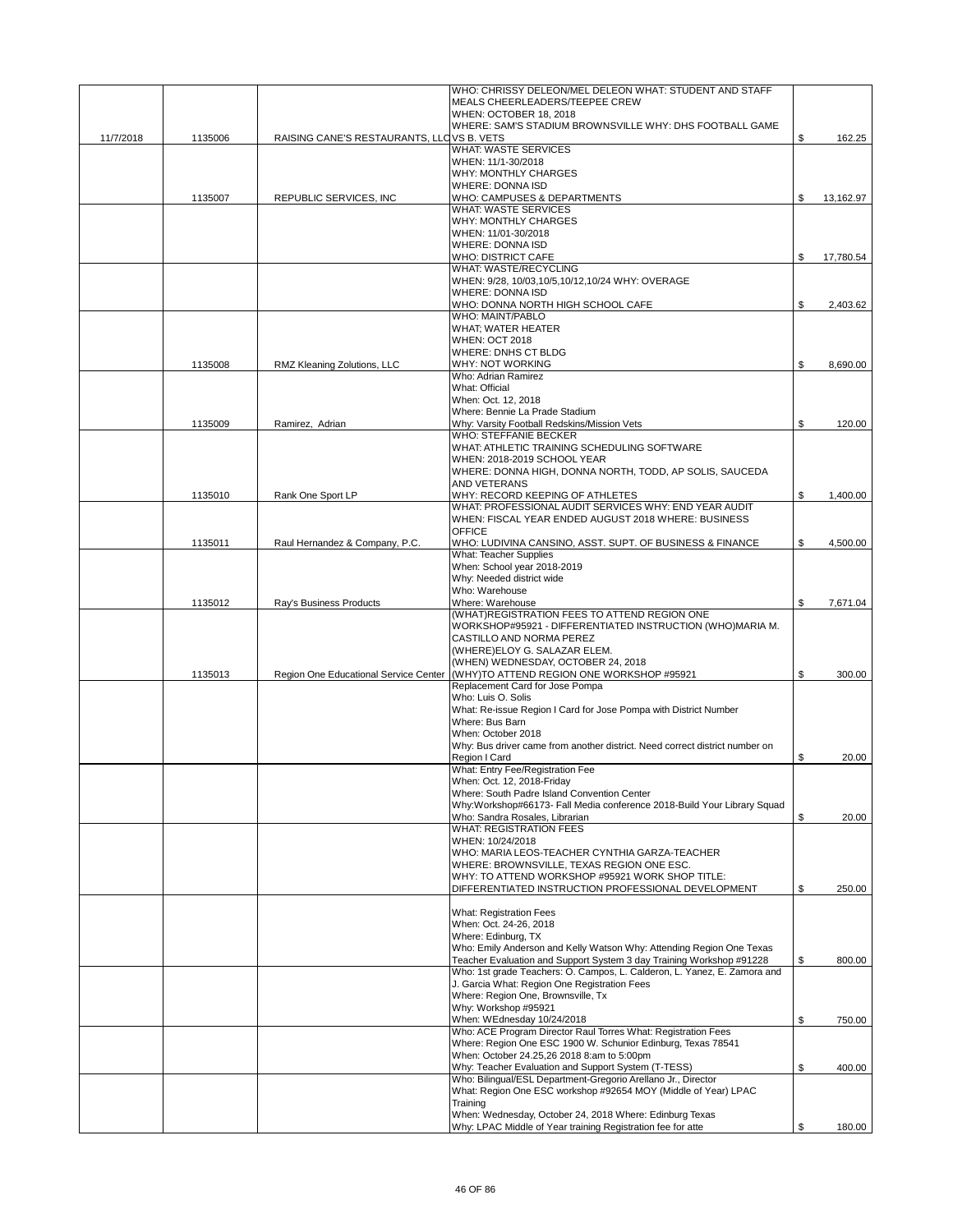|           |         |                                       | Who: Bilingual/ESL Department-Gregorio Arellano, Jr., Director                             |              |
|-----------|---------|---------------------------------------|--------------------------------------------------------------------------------------------|--------------|
|           |         |                                       | What: Registration fee for attendance to Region One T-Tess 3 day training                  |              |
|           |         |                                       | When: 10/24-25-26/2018                                                                     |              |
|           |         |                                       | Where: Edinburg, Tx                                                                        |              |
| 11/7/2018 | 1135013 | Region One Educational Service Center | Why: Registration fee-T-Tess Region One Workshop #91228 Gregorio Arel                      | \$<br>400.00 |
|           |         |                                       | WHO: Federal Programs Director<br><b>WHAT: Registration Fee</b>                            |              |
|           |         |                                       | WHEN: October 2018                                                                         |              |
|           |         |                                       | WHERE: Federal Programs Dept.                                                              |              |
|           |         |                                       | WHY: Registration Fee for T-TESS Training Registration Fee for Rebecca                     |              |
|           |         |                                       | Castañeda to attend the 3 day T-TESS training at Region One ESC                            | \$<br>400.00 |
|           |         |                                       | WHO: ROSE M. GONZALEZ SARA VILLAREAL VIOLA PEREZ                                           |              |
|           |         |                                       | <b>WHAT: FEES</b>                                                                          |              |
|           |         |                                       | WHEN: 10/10/18 WEDNESDAY                                                                   |              |
|           |         |                                       | WHERE: REGION ONE EDINBURG, TX                                                             |              |
|           |         |                                       | WHY: PROFESSIONAL GROWTH REQUESTOR: B. CACERES                                             | \$<br>150.00 |
|           |         |                                       | Who: DHS-Dance                                                                             |              |
|           |         |                                       | What: Choregraphy for team Pom                                                             |              |
|           |         |                                       | When: Oct 19-20, 2018                                                                      |              |
|           |         |                                       | Where: DHS Fine Arts                                                                       |              |
|           | 1135014 | Robert Roel Tovar                     | Why: Dance Choregraphy for Team Pom and officer Contemporary                               | \$<br>900.00 |
|           |         |                                       | <b>WHO: PETE</b>                                                                           |              |
|           |         |                                       | <b>WHAT: RADIATOR</b>                                                                      |              |
|           |         |                                       | WHEN: 09/27/18<br>WHERE: DISTRICT WIDE USE                                                 |              |
|           | 1135015 | Rudy's Auto Electric                  | <b>WHY:REPAIR</b>                                                                          | \$<br>950.00 |
|           |         |                                       | What: ASSORTED SUPPLIES                                                                    |              |
|           |         |                                       | Where: Munoz Elementary                                                                    |              |
|           |         |                                       | When: 2018-2019 School Year                                                                |              |
|           | 1135016 | S & S WORLDWIDE, INC                  | Why: Supplies needed for students Who:Coach Garcia; Coach Gonzalez                         | \$<br>809.52 |
|           |         |                                       | When October 2018                                                                          |              |
|           |         |                                       | What Equipment Repair/Ref.                                                                 |              |
|           |         |                                       | Who CNP                                                                                    |              |
|           |         |                                       | Where District Cafeterias                                                                  |              |
|           | 1135017 | S A S General Building Services Inc   | Why Student Needs                                                                          | \$<br>150.00 |
|           |         |                                       | <b>WHO: ARACELY Guerra</b>                                                                 |              |
|           |         |                                       | <b>WHAT: REG. FEE</b>                                                                      |              |
|           |         |                                       | WHEN: NOV. 11 THRU NOV.14,2018 WHERE: AUSTIN TEXAS                                         |              |
|           |         |                                       | WHY: 33RD ANNUAL TEXAS ASSESMENT CONFERENCE & 30TH                                         |              |
|           | 1135018 | SALINAS, ERNESTO JR.                  | ANNUAL TEXAS COLLEGIATE TESTING PERSONNEL CONRENCE                                         | \$<br>50.00  |
|           |         |                                       | Who: Ernesto Salinas<br>What: Clock Keeper                                                 |              |
|           |         |                                       | When: Oct. 26, 2018                                                                        |              |
|           |         |                                       | Where: Bennie La Prade Stadium                                                             |              |
|           |         |                                       | Why: REDSKIN-V-RGC                                                                         | \$<br>75.00  |
|           |         |                                       | WHO- AVID J GARZA                                                                          |              |
|           |         |                                       | <b>WHAT- INSTRUCTIONAL MATERIAL</b>                                                        |              |
|           |         |                                       | WHERE-RM 306                                                                               |              |
|           |         |                                       | WHEN-2018-19                                                                               |              |
|           |         |                                       | WHY- TO PROVIDE STUDENTS WITH A SAFE AND NURTURING SCHOOL                                  |              |
|           | 1135019 | <b>SCHOLASTIC</b>                     | ENVIRONMENT THAT SUPPORTS ACADEMIC SUCCESS                                                 | \$<br>192.76 |
|           |         |                                       | WHO: Brenda Uresti, Life Skills Teacher at Veterans                                        |              |
|           |         |                                       | <b>WHAT: Glue Gun</b>                                                                      |              |
|           |         |                                       | WHEN: September 2018                                                                       |              |
|           |         |                                       | WHERE: Special Ed. Dept.                                                                   |              |
|           |         |                                       | WHY: To be used in classroom activities for students with various disabilities as          |              |
|           | 1135020 | SCHOOL SPECIALTY, INC.                | learning resources<br>WHO: DHS                                                             | \$<br>474.01 |
|           |         |                                       |                                                                                            |              |
|           |         |                                       | WHAT: MISC ITEMS<br>WHEN: 2018-2019 SCHOOL YEAR                                            |              |
|           |         |                                       | <b>WHERE: DHS</b>                                                                          |              |
|           |         |                                       | WHY: MISC. ITEMS TO BE USED DURING GRADUATION OR OTHER                                     |              |
|           |         |                                       | <b>CEREMONIES</b>                                                                          | \$<br>388.42 |
|           |         |                                       | WHO: AIDE SORRELL                                                                          |              |
|           |         |                                       | <b>WHAT: OFFICIAL</b>                                                                      |              |
|           |         |                                       | WHEN: OCTOBER 16, 2018                                                                     |              |
|           |         |                                       | <b>WHERE: TODD</b>                                                                         |              |
|           | 1135021 | SORRELL, AIDE                         | WHY: TODD VS SAUCEDA 7A                                                                    | \$<br>100.00 |
|           |         |                                       | Who: Luis O. Solis                                                                         |              |
|           |         |                                       | What: Service for Machine Parts Washer Where: Bus Barn                                     |              |
|           |         |                                       | When: October 2018                                                                         |              |
|           | 1135022 | Safety Kleen Systems, Inc.            | Why: Machine Parts Washer needs to be serviced once a month.<br>Who: Danny Salas           | \$<br>234.00 |
|           |         |                                       | What: Official                                                                             |              |
|           |         |                                       | When: Oct. 12, 2018                                                                        |              |
|           |         |                                       | Where: Bennie La Prade Stadium                                                             |              |
|           | 1135023 | Salas, Danny                          | Why: Varsity Football Redskins/Mission Vets.                                               | \$<br>120.00 |
|           |         |                                       | Who: Michelle Salas                                                                        |              |
|           |         |                                       | What: Stadium Worker-Usher                                                                 |              |
|           |         |                                       | When: Oct. 26, 2018                                                                        |              |
|           |         |                                       | Where: Bennie La Prade Stadium                                                             |              |
|           | 1135024 | Salas, Michelle                       | Why: Varsity Football Redskins/Rio Grande City                                             | \$<br>45.00  |
|           |         |                                       | WHO: Aleida Valdez, Diagnosticians                                                         |              |
|           |         |                                       | WHAT: other health impairment for to be filled out                                         |              |
|           |         |                                       | WHEN: September 2018                                                                       |              |
|           | 1135025 | Salinas, Hildebrando M.d.             | WHERE: Special Ed. Dept.<br>WHY: To determine eligibility of student services for S. Tello | \$<br>40.00  |
|           |         |                                       |                                                                                            |              |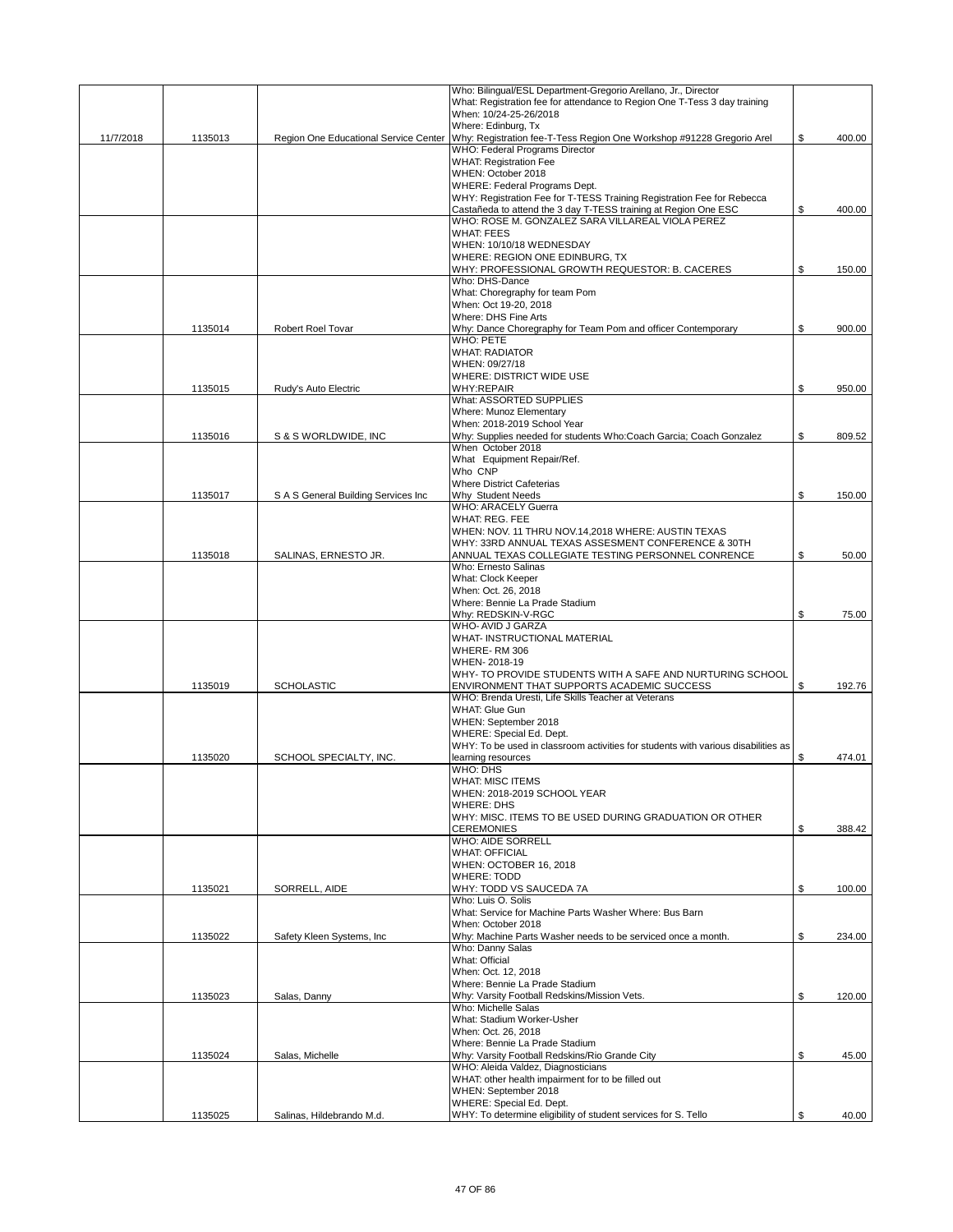|           |         |                               | <b>What:Student incentives</b>                                                                           |                |
|-----------|---------|-------------------------------|----------------------------------------------------------------------------------------------------------|----------------|
|           |         |                               | When: School year 2018-2019                                                                              |                |
|           |         |                               | Where: B.G. Guzman                                                                                       |                |
|           |         |                               | Who: Prek-5th grade students                                                                             |                |
| 11/7/2018 | 1135026 | Sam's Club                    | Why: Student celebrations for the year                                                                   | \$<br>146.46   |
|           |         |                               | Who: Gloria Sanchez, Librarian                                                                           |                |
|           |         |                               | What: Book Fair Payment                                                                                  |                |
|           |         |                               | When: November 1, 2018                                                                                   |                |
|           |         |                               | Where: Runn Elementary                                                                                   |                |
|           | 1135027 | Scholastic Book Fair          | Why: Book Fair Sales                                                                                     | \$<br>888.00   |
|           |         |                               |                                                                                                          |                |
|           |         |                               | What: Payment for Book Fair Sales Fair ID #3847559<br>Where: B.G. Guzman Elementary                      |                |
|           |         |                               | When: 09/17-21/2018                                                                                      |                |
|           |         |                               | Why: Guzman Elementary students book fair to provide students, staff and                                 |                |
|           | 1135028 | Scholastic Book Fair          | parents the opportunity to select quality books and educational items and t                              | \$<br>2,162.86 |
|           |         |                               | <b>WHO: DNHS STUDENTS</b>                                                                                |                |
|           |         |                               | WHAT: NITRILE EXAM GLOVES POWDER FREE SMALL                                                              |                |
|           |         |                               | WHEN: 2018-2019 SCHOOL YEAR WHERE: DNHS SCIENCE                                                          |                |
|           |         |                               | DEPARTMENT WHY: GLOVES NEEDED FOR STUDENTS TO WORK ON                                                    |                |
|           | 1135029 | School Health Corp.           | EXPERIMENTS REQUESTOR: JOANNA MARTINEZ, TEACHER                                                          | \$<br>627.00   |
|           |         |                               | WHO: MAINT/ROBERT G                                                                                      |                |
|           |         |                               | <b>WHAT: PAINT</b>                                                                                       |                |
|           |         |                               | <b>WHEN: OCT 2018</b>                                                                                    |                |
|           |         |                               | <b>WHERE: ADM</b>                                                                                        |                |
|           | 1135030 | Sherwin Williams              | <b>WHY: REPAIRS</b>                                                                                      | \$<br>75.28    |
|           |         |                               | What: Team Routines. Registration fees. Who: Janet Garcia, Donna HS                                      |                |
|           |         |                               | Dance. When: Saturday, February 16, 2018. Where: San Antonio, O'Connor                                   |                |
|           |         |                               | High School. Showmakers of America Contest. Why: Student Registration fees                               |                |
|           | 1135031 | ShowMakers of America         | needed paid in advance in order to compet                                                                | \$<br>990.00   |
|           |         |                               | Who: DHS- Band                                                                                           |                |
|           |         |                               | What: Mileage reimbursement                                                                              |                |
|           |         |                               | When: \Aug.27-31, 2018                                                                                   |                |
|           |         |                               | Where: DISD Fine Arts                                                                                    |                |
|           | 1135032 | Sierra, Edna                  | Why:Teachers work with HS and MS students                                                                | \$<br>11.45    |
|           |         |                               | WHO: KARINA ROBLEDO LETICIA YANEZ BERNADETT CACERES                                                      |                |
|           |         |                               | <b>WHAT: HOTEL STAY</b>                                                                                  |                |
|           |         |                               | WHEN: 11/11/18 - 11/14/18                                                                                |                |
|           |         |                               | WHERE: AUSTIN, TX                                                                                        |                |
|           |         |                               | WHY: UPDATE FOR STATE OF TX ASSESSMENTS REQUESTOR: B.                                                    |                |
|           | 1135033 | Springhill Suites By Marriott | CACERES, PRINCIPAL                                                                                       | \$<br>1,385.46 |
|           |         |                               | Who: Social Studies Director                                                                             |                |
|           |         |                               | What: Reimbursement of Meals                                                                             |                |
|           |         |                               | When: October 10-14, 2018                                                                                |                |
|           |         |                               | Where: Houston, Texas                                                                                    |                |
|           |         |                               | Why: Reimbursement of Meals for TCSA & TCSSA Conference Meals for                                        |                |
|           | 1135034 | Stephanie Powelson            | Wednesday, October 10, 2018 (\$4.68 & \$14.68) = \$19.36                                                 | \$<br>97.82    |
|           |         |                               | WHO: C DE LEON<br>WHEN: 10/16/18                                                                         |                |
|           |         |                               |                                                                                                          |                |
|           |         |                               | <b>WHERE: DNHS</b><br>WHAT: (V/JV) VBALL GAME                                                            |                |
|           | 1135035 | Subway #34928                 | WHY: STUDENT AND STAFF MEAL                                                                              | \$<br>185.00   |
|           |         |                               | WHO: CHRISSY DELEON/MEL SANDOVAL WHAT: STUDENT MEALS                                                     |                |
|           |         |                               | CHEERLEADERS/TEEPEE CREW                                                                                 |                |
|           |         |                               | WHEN: OCTOBER 18, 2018                                                                                   |                |
|           |         |                               | WHERE: SAM'S STADIUM BROWNSVILLE WHY: DHS FOOTBALL VS B.                                                 |                |
|           |         |                               | <b>VETS VARSITY</b>                                                                                      | \$<br>125.00   |
|           |         |                               | WHO: R. LEAL                                                                                             |                |
|           |         |                               | WHAT: STUDENT AND STAFF MEALS                                                                            |                |
|           |         |                               | WHEN: OCTOBER 12, 2018                                                                                   |                |
|           |         |                               | WHERE: DONNA HIGH SCHOOL                                                                                 |                |
|           |         |                               | WHY: DHS FOOTBALL VS MISSION VETS                                                                        | \$<br>425.00   |
|           |         |                               | 2018 TEXAS ASSESSMENT CONFERENCE KARINA ROBLEDO LETICIA                                                  |                |
|           |         |                               | YANEZ                                                                                                    |                |
|           |         |                               | PO-SPLIT-ORIGINAL PO-155089                                                                              |                |
|           |         |                               | <b>DNHS</b>                                                                                              |                |
|           | 1135036 | <b>TASA</b>                   | REG FEES FOR STAFF                                                                                       | \$<br>100.00   |
|           |         |                               | <b>WHO: ARACELY Guerra</b>                                                                               |                |
|           |         |                               | <b>WHAT: REG. FEE</b>                                                                                    |                |
|           |         |                               | WHEN: NOV. 11 THRU NOV.14,2018 WHERE: AUSTIN TEXAS                                                       |                |
|           |         |                               | WHY: 33RD ANNUAL TEXAS ASSESMENT CONFERENCE & 30TH                                                       |                |
|           |         |                               | ANNUAL TEXAS COLLEGIATE TESTING PERSONNEL CONRENCE                                                       | \$<br>195.00   |
|           |         |                               | WHO: KARINA ROBLEDO LETICIA YANEZ BERNADETT CACERES                                                      |                |
|           |         |                               | <b>WHAT: FEES</b>                                                                                        |                |
|           |         |                               | WHEN: 11/11/18 - 11/14/18                                                                                |                |
|           |         |                               | <b>WHERE: AUSTIN, TX</b>                                                                                 |                |
|           |         |                               | WHY: UPDATE FOR STATE OF TX ASSESSMENTS REQUESTOR: B.                                                    |                |
|           |         |                               | CACERES, PRINCIPAL                                                                                       | \$<br>585.00   |
|           |         |                               | <b>WHO: OLGA CERVANTES</b>                                                                               |                |
|           |         |                               | WHAT: REG. FEE                                                                                           |                |
|           |         |                               | WHEN: NOV. 11 THRU NOV.14,2018 WHERE: AUSTIN TEXAS                                                       |                |
|           |         |                               | WHY: 33RD ANNUAL TEXAS ASSESMENT CONFERENCE & 30TH<br>ANNUAL TEXAS COLLEGIATE TESTING PERSONNEL CONRENCE | \$<br>195.00   |
|           |         |                               | WHAT: MEMBERSHIP RENEWAL (ORDER #228917--MEMBER ID#25237)                                                |                |
|           |         |                               |                                                                                                          |                |
|           |         |                               | WHEN: 2018-2019 SCHOOL YEAR                                                                              |                |
|           |         |                               | WHERE: PAYROLL DEPARTMENT                                                                                |                |
|           |         |                               | WHO: JOSE L. MARINES, PAYROLL COORDINATOR WHY: COMPLY WITH                                               |                |
|           | 1135037 | <b>TASBO</b>                  | TEA GUIDELINES AND REGULATIONS                                                                           | \$<br>135.00   |
|           |         |                               |                                                                                                          |                |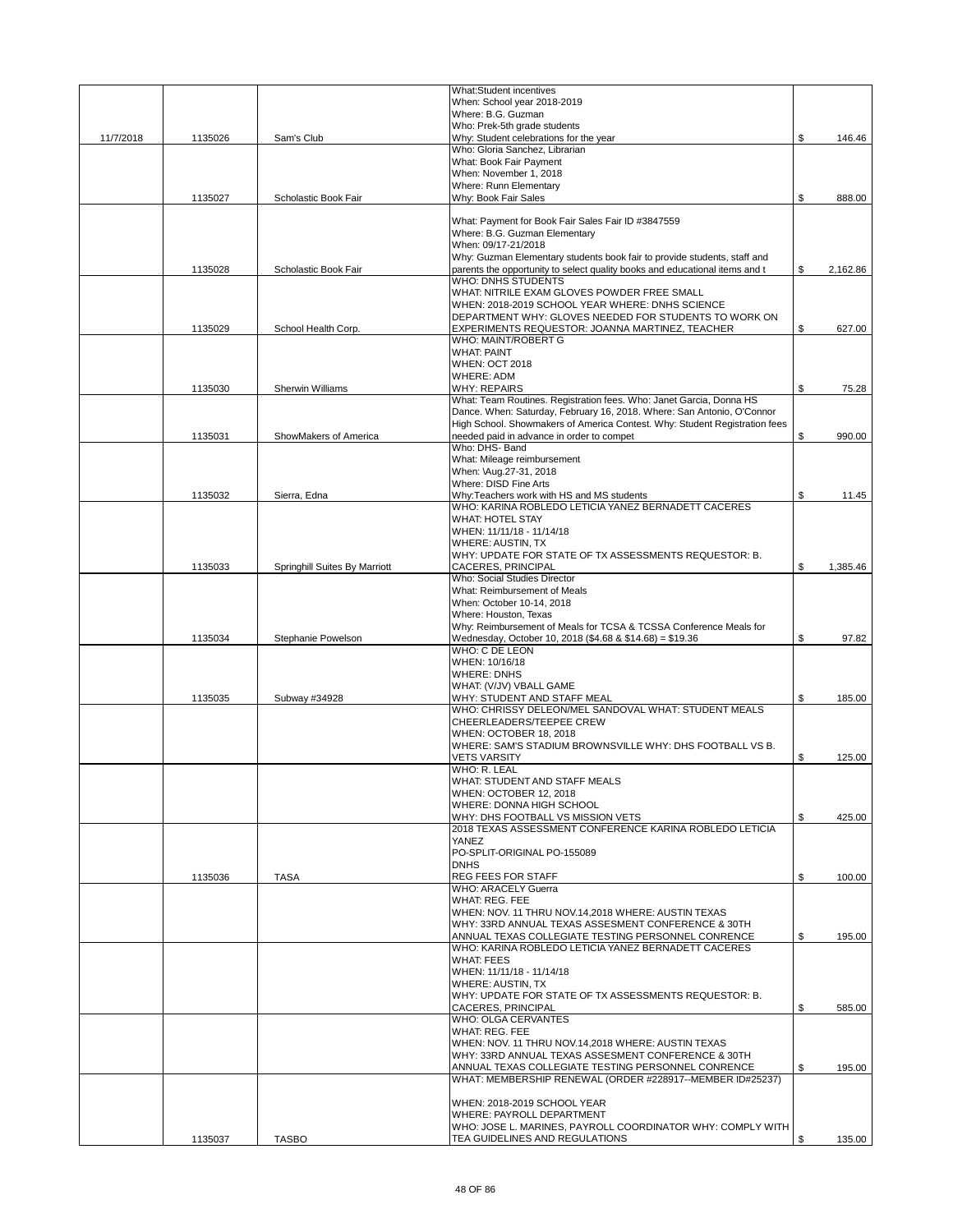|           |         |                            | <b>WHAT: REGISTRATION FEES</b>                                                                                                                      |              |
|-----------|---------|----------------------------|-----------------------------------------------------------------------------------------------------------------------------------------------------|--------------|
|           |         |                            | WHO: DR. LAZARO RAMIREZ                                                                                                                             |              |
|           |         |                            | WHEN: SEPTEMBER 21, 2018                                                                                                                            |              |
|           |         |                            | WHERE: SOUTH PADRE ISLAND                                                                                                                           |              |
| 11/7/2018 | 1135038 | <b>TASPA</b>               | WHY: TO ATTEND THE REGION ONE ESC AND TASPA HUMAN<br>RESOURCES MINI-CONFERENCE                                                                      | \$<br>125.00 |
|           |         |                            | <b>WHAT: REGISTRATION FEES</b>                                                                                                                      |              |
|           |         |                            | WHO: JUANITA YBARRA                                                                                                                                 |              |
|           |         |                            | WHEN: SEPTEMBER 21, 2018                                                                                                                            |              |
|           |         |                            | WHERE: SOUTH PADRE ISLAND                                                                                                                           |              |
|           |         |                            | WHY: TO ATTEND THE REGION ONE ESC AND TASPA HUMAN                                                                                                   |              |
|           |         |                            | RESOURCES MINI-CONFERENCE<br>Who: Adriana Hernandez                                                                                                 | \$<br>125.00 |
|           |         |                            | What: registration fee for TCEA                                                                                                                     |              |
|           |         |                            | Where: San Antonio Tx                                                                                                                               |              |
|           |         |                            | When: Feb. 4-8,2019                                                                                                                                 |              |
|           |         |                            | Why: Registration needed for Adriana Hernandez to attend the TCEA                                                                                   |              |
|           |         |                            | conference to be held in San Antonio Tx Feb. 4-8,2019. Full Conference                                                                              |              |
|           | 1135039 | <b>TCEA Registration</b>   | Registration<br>What: Registration/CAMPUS fees.                                                                                                     | \$<br>289.00 |
|           |         |                            | Who: Matias Rivera, Donna High School Band.                                                                                                         |              |
|           |         |                            | When: October 30, 2018.                                                                                                                             |              |
|           |         |                            | Where: Harlingen High School / Orchestra Auditions.                                                                                                 |              |
|           | 1135040 | <b>TMEA</b>                | Why: Fees needed turned in, processed and paid in order to audition.                                                                                | \$<br>90.00  |
|           |         |                            | <b>WHAT: BUS MILEAGE</b>                                                                                                                            |              |
|           |         |                            | WHEN: 10-29-18                                                                                                                                      |              |
|           |         |                            | WHERE: MCALLEN-STC NURSING CAMPUS WHO: 3D ACADEMY<br>STUDENTS (LIST ATTACHED)                                                                       |              |
|           | 1135041 | <b>TRANSPORTATION DEPT</b> | WHY: PROVIDE POST SECONDARY OPPORTUNITIES                                                                                                           | \$<br>118.40 |
|           |         |                            | <b>WHAT: BUS MILEAGE</b>                                                                                                                            |              |
|           |         |                            | WHEN: 10-31-18                                                                                                                                      |              |
|           |         |                            | WHERE: MCALLEN-STC NURSING CAMPUS WHO: 3D ACADEMY                                                                                                   |              |
|           |         |                            | STUDENTS (LIST ATTACHED)                                                                                                                            |              |
|           |         |                            | WHY: PROVIDE POST SECONDARY OPPORTUNITIES<br><b>WHAT: BUS MILEAGE</b>                                                                               | \$<br>108.00 |
|           |         |                            | WHEN: 11-1-18                                                                                                                                       |              |
|           |         |                            | WHERE: MCALLEN-STC NURSING CAMPUS WHO: 3D ACADEMY                                                                                                   |              |
|           |         |                            | STUDENTS (LIST ATTACHED)                                                                                                                            |              |
|           |         |                            | WHY: PROVIDE POST SECONDARY OPPORTUNITIES                                                                                                           | \$<br>108.00 |
|           |         |                            | <b>WHAT: BUS MILEAGE</b>                                                                                                                            |              |
|           |         |                            | WHEN: NOVEMBER 1, 2018<br>WHERE: PHARR, TEXAS MAIN EVENT                                                                                            |              |
|           |         |                            | WHO: 3D ACADEMY STUDENTS                                                                                                                            |              |
|           |         |                            | WHY: IMPROVE ADA AND STUDENT PERFORMANCE                                                                                                            | \$<br>142.69 |
|           |         |                            | WHAT: BUS MILEAGE (TRIP # 12757 WHEN: 10-30-18                                                                                                      |              |
|           |         |                            | WHERE: MCALLEN-STC NURSING CAMPUS WHO: 3D ACADEMY                                                                                                   |              |
|           |         |                            | <b>STUDENTS</b>                                                                                                                                     |              |
|           |         |                            | WHY: COLLEGE COURSE CLASS - PROMOTE                                                                                                                 | \$<br>118.40 |
|           |         |                            | WHAT: BUS MILEAGE (TRIP ID #12753) WHO: 3D ACADEMY STUDENTS                                                                                         |              |
|           |         |                            | WHERE: VOGUE/UCAS                                                                                                                                   |              |
|           |         |                            | WHEN: 10-25-18                                                                                                                                      |              |
|           |         |                            | WHY:EXPOSE STUDENTS TO POST SECONDARY OPPORTUNITIES                                                                                                 | \$<br>192.39 |
|           |         |                            |                                                                                                                                                     |              |
|           |         |                            | What: DISD Bus Drivers Mileage fee. (60 miles @ \$2.40 per x 5 vehicles)<br>Who: Mindy Bersalona, Donna HS Choir. When: Saturday, November 3, 2018. |              |
|           |         |                            | Where: Harlingen, Texas / Cano Freshman Academy.                                                                                                    |              |
|           |         |                            | Why: Transportation.                                                                                                                                | \$<br>290.25 |
|           |         |                            | What: DISD Bus Mileage fee. (60 miles @ \$2.40 per)                                                                                                 |              |
|           |         |                            | Who: Matias Rivera, Donna High School Band.                                                                                                         |              |
|           |         |                            | When: October 30, 2018.                                                                                                                             |              |
|           |         |                            | Where: Harlingen High School / Orchestra Auditions.<br>Why: Transportation,                                                                         |              |
|           |         |                            |                                                                                                                                                     | \$<br>273.90 |
|           |         |                            | What: DISD Bus Mileage. (10 miles @ \$2.40 per)                                                                                                     |              |
|           |         |                            | Who: Ruth Trevino, Donna HS Mariachi. When: October 19, 2018.                                                                                       |              |
|           |         |                            | Where: Donna High School Administration. Why: Transportation Performance.                                                                           | \$<br>39.00  |
|           |         |                            | What: DISD Bus Mileage. (15 miles @ \$2.40 per)                                                                                                     |              |
|           |         |                            | Who: Alexa Salas, AP Solis Choir,<br>When: October 23, 2018.                                                                                        |              |
|           |         |                            | Where: Donna HS Fine Arts / Solo & Ensemble.                                                                                                        |              |
|           |         |                            | Why: Transportation.                                                                                                                                | \$<br>99.00  |
|           |         |                            | What: DISD Bus Mileage. (25 miles @ \$2.40 per X 4 buses & 1 trailer)                                                                               |              |
|           |         |                            | Who: Matias Rivera, Donna HS Band.                                                                                                                  |              |
|           |         |                            | When: October 20, 2018 / UIL Pigskin Marching Contest.<br>Where: Mercedes Football Stadium.                                                         |              |
|           |         |                            | Why: Trip Tracker #12696                                                                                                                            | \$<br>787.50 |
|           |         |                            | What: DISD Bus Mileage. (60 miles @ \$2.40 per)                                                                                                     |              |
|           |         |                            | Who: Mindy Bersalona, DHS Choir.                                                                                                                    |              |
|           |         |                            | When: October 27, 2018 / TMEA District Treble Auditions.                                                                                            |              |
|           |         |                            | Where: Cano Freshman Academy / Harlingen, Texas.                                                                                                    |              |
|           |         |                            | Why: Transportation.                                                                                                                                | \$<br>320.25 |
|           |         |                            | <b>WHAT: MILEAGE</b>                                                                                                                                |              |
|           |         |                            | WHO: 3D ACADEMY STUDENTS                                                                                                                            |              |
|           |         |                            | WHERE: TECHNOLOGY MOYE COMPLEX WHEN: OCTOBER 25, 2018                                                                                               |              |
|           |         |                            | <b>WHY: TSI TEST</b>                                                                                                                                | \$<br>104.54 |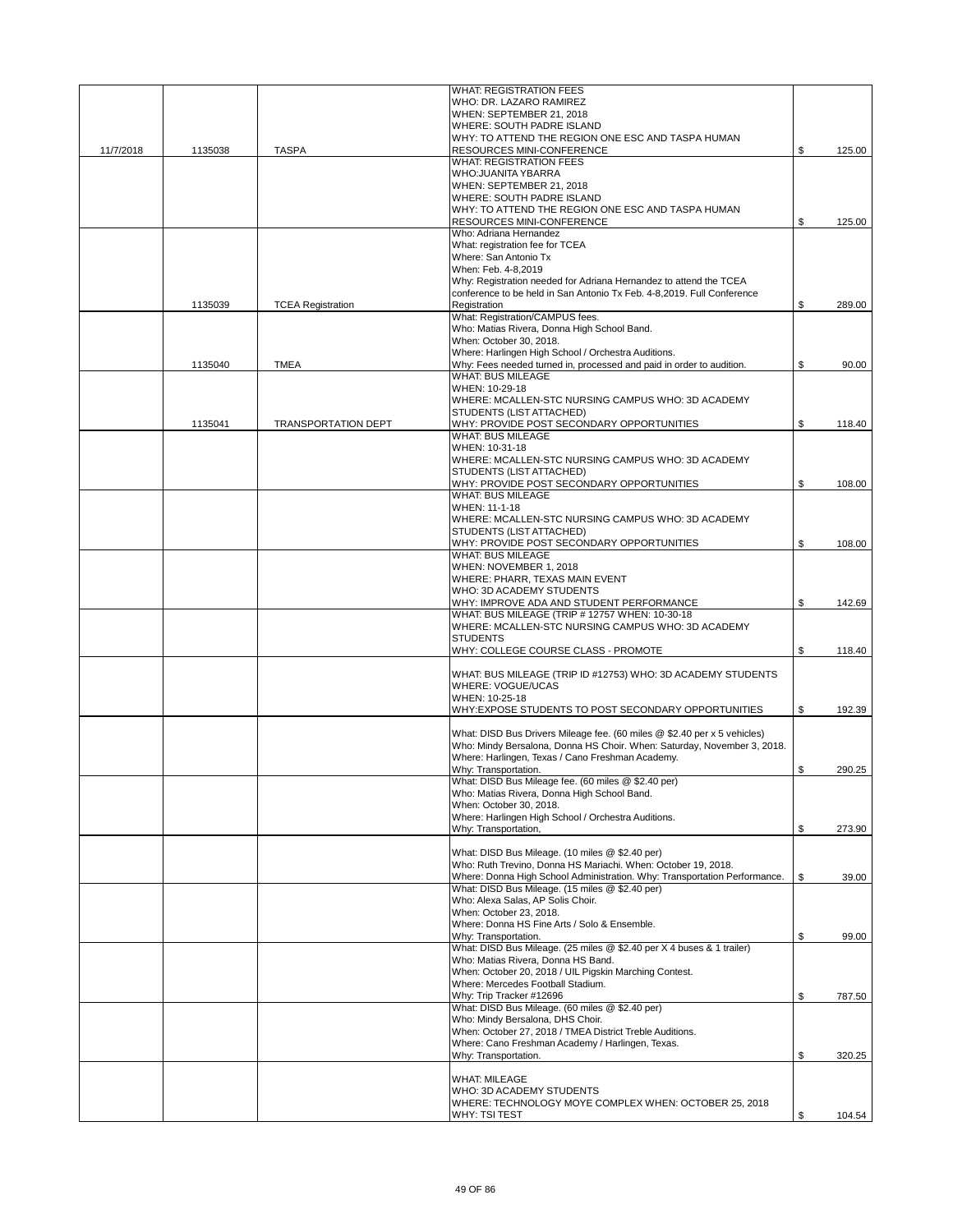|           |         |                            | WHO: B RUIZ                                                              |              |
|-----------|---------|----------------------------|--------------------------------------------------------------------------|--------------|
|           |         |                            | WHEN: 10/11/18                                                           |              |
|           |         |                            | <b>WHERE: CATS FOOTBALL STADIUM</b><br><b>WHAT: CHEER TEAM</b>           |              |
| 11/7/2018 | 1135041 | <b>TRANSPORTATION DEPT</b> | <b>WHY: TRANSPORATION</b>                                                | \$<br>206.25 |
|           |         |                            | WHO: B RUIZ                                                              |              |
|           |         |                            | WHEN: 10/19/18                                                           |              |
|           |         |                            | <b>WHERE: BENNIE LA PRADE</b>                                            |              |
|           |         |                            | <b>WHAT: CHEER TEAM</b><br><b>WHY: TRANSPORTATION</b>                    | \$<br>114.00 |
|           |         |                            | WHO: B RUIZ                                                              |              |
|           |         |                            | WHEN: 10/25/18                                                           |              |
|           |         |                            | <b>WHERE: CATS STADIUM</b>                                               |              |
|           |         |                            | WHAT: CHEER @ FOOTBALL GAME                                              |              |
|           |         |                            | <b>WHY: TRANSPORTATION</b><br>WHO: C DE LEON                             | \$<br>206.25 |
|           |         |                            | WHAT: (JVL&9) VBALL                                                      |              |
|           |         |                            | WHEN: 10/22/18                                                           |              |
|           |         |                            | <b>WHERE: EDINBURG HS</b>                                                |              |
|           |         |                            | <b>WHY: TRANSPORTATION</b>                                               | \$<br>225.00 |
|           |         |                            | WHO: C DE LEON<br>WHEN: 10/13/18                                         |              |
|           |         |                            | <b>WHERE: WESLACO</b>                                                    |              |
|           |         |                            | WHAT: (JV/9TH) VBALL GAME                                                |              |
|           |         |                            | <b>WHY: TRANSPORTATION</b>                                               | \$<br>138.00 |
|           |         |                            | WHO: C DE LEON                                                           |              |
|           |         |                            | WHEN: 10/23/18<br><b>WHERE: EDINBURG HS</b>                              |              |
|           |         |                            | WHAT: (V) VBALL GAME                                                     |              |
|           |         |                            | WHY: TRANSPORTATION                                                      | \$<br>202.50 |
|           |         |                            | <b>WHO: DE LEON</b>                                                      |              |
|           |         |                            | WHEN: 10/13/18                                                           |              |
|           |         |                            | <b>WHERE: WESLACO HS</b><br>WHAT: (V) VOLLEYBALL                         |              |
|           |         |                            | <b>WHY: TRANSPORTATION</b>                                               | \$<br>141.75 |
|           |         |                            | WHO: DHS BRAVETTE VOLLEYBALL SPIRIT CLUB                                 |              |
|           |         |                            | <b>WHAT: TRANSPORTATION</b>                                              |              |
|           |         |                            | WHEN: NOVEMBER 2, 2018                                                   |              |
|           |         |                            | WHERE: DHS TO KINGSVILLE, TEXAS                                          |              |
|           |         |                            | WHY: TRANSPORTATION TO SUPPORT THE BRAVETTE VOLLEYBALL<br><b>PLAYERS</b> | \$<br>665.00 |
|           |         |                            | WHO: DHS SPIRIT CLUB                                                     |              |
|           |         |                            | <b>WHAT: TRANSPORTATION</b>                                              |              |
|           |         |                            | WHEN: OCTOBER 18, 2018 (THURSDAY) WHERE: DHS TO                          |              |
|           |         |                            | BROWNSVILLE, TEXAS WHY: VARSITY REDSKINS FOOTBALL GAME                   | \$<br>402.00 |
|           |         |                            | WHO: DHS STUDENT COUNCIL<br><b>WHAT: TRANSPORTATION</b>                  |              |
|           |         |                            | WHEN: OCTOBER 27, 2018                                                   |              |
|           |         |                            | WHERE: DHS TO MCALLEN MEMEORIAL HIGH SCHOOL                              |              |
|           |         |                            | WHY: TEXAS ASSOCIATION OF STUDENT COUNCIL DISTRICT 16                    | \$<br>243.00 |
|           |         |                            | <b>WHO: E CALDERON</b>                                                   |              |
|           |         |                            | WHEN: 10/13/18                                                           |              |
|           |         |                            | <b>WHERE: CUELLAR MS</b><br><b>WHAT: C-C MEET</b>                        |              |
|           |         |                            | <b>WHY: TRANSPOARTATION</b>                                              | \$<br>130.50 |
|           |         |                            | <b>WHO: GAMEZ</b>                                                        |              |
|           |         |                            | <b>WHAT: 7TH FOOTBALL</b>                                                |              |
|           |         |                            | WHEN: 10/20/18                                                           |              |
|           |         |                            | WHERE: DNHS                                                              |              |
|           |         |                            | WHY: TRANSPORTATION<br><b>WHO: GARCIA</b>                                | \$<br>110.25 |
|           |         |                            | WHAT: 8TH FOOTBALL                                                       |              |
|           |         |                            | WHEN: 10/20/18                                                           |              |
|           |         |                            | <b>WHERE: DNHS</b>                                                       |              |
|           |         |                            | WHY: TRANSPORTATION<br><b>WHO: GARCIA</b>                                | \$<br>87.75  |
|           |         |                            | WHEN: 10/13/18                                                           |              |
|           |         |                            | <b>WHERE: TIGER STADIUM</b>                                              |              |
|           |         |                            | WHAT: 8TH FOOTBALL GAME                                                  |              |
|           |         |                            | WHY: TRANSPORTATION                                                      | \$<br>135.00 |
|           |         |                            | <b>WHO: JARRIAGA</b>                                                     |              |
|           |         |                            | WHAT: 7TH FOOTBALL<br>WHEN: 10/20/18                                     |              |
|           |         |                            | <b>WHERE: VMS</b>                                                        |              |
|           |         |                            | <b>WHY: TRANSPORTATION</b>                                               | \$<br>213.00 |
|           |         |                            | <b>WHO: JARRIAGA</b>                                                     |              |
|           |         |                            | WHEN: 10/13/18<br><b>WHERE: CUELLAR MS</b>                               |              |
|           |         |                            | WHAT: 7TH FOOTBALL GAME                                                  |              |
|           |         |                            | <b>WHY: TRANSPORTATION</b>                                               | \$<br>126.75 |
|           |         |                            | <b>WHO: JARRIAGA</b>                                                     |              |
|           |         |                            | WHEN: 10/27/18                                                           |              |
|           |         |                            | <b>WHERE: AP SOLIS</b><br>WHAT: 8TH FOOTBALL GAME                        |              |
|           |         |                            | WHY: TRANSPORTATION                                                      | \$<br>179.25 |
|           |         |                            |                                                                          |              |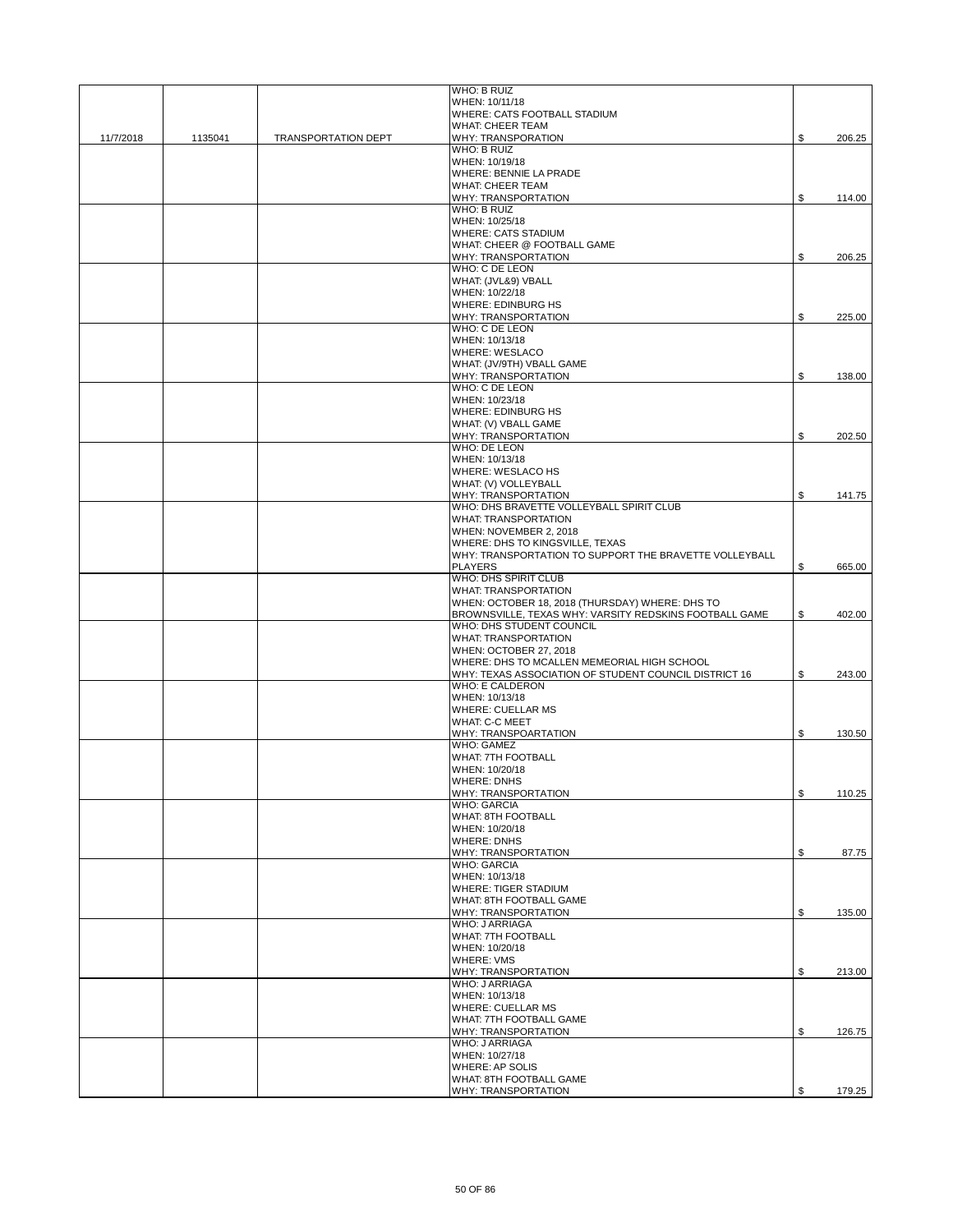|           |         |                                  | WHO: J MARICAHLAR                                                                                                                             |              |
|-----------|---------|----------------------------------|-----------------------------------------------------------------------------------------------------------------------------------------------|--------------|
|           |         |                                  | WHEN: 10/11/18                                                                                                                                |              |
|           |         |                                  | <b>WHERE: CATS STADIUM</b>                                                                                                                    |              |
|           |         |                                  | WHAT: (V) FOOTBALL TEAM                                                                                                                       |              |
| 11/7/2018 | 1135041 | <b>TRANSPORTATION DEPT</b>       | WHY: TRANSPORTATION<br><b>WHO: J MARICHALAR</b>                                                                                               | \$<br>396.00 |
|           |         |                                  | WHEN: 10/18/18                                                                                                                                |              |
|           |         |                                  | WHERE: BOBBY LACKEY                                                                                                                           |              |
|           |         |                                  | WHAT: (JV) FOOTBALL GAME                                                                                                                      |              |
|           |         |                                  | <b>WHY: TRANSPORTATION</b>                                                                                                                    | \$<br>111.75 |
|           |         |                                  | <b>WHO: J MARICHALAR</b>                                                                                                                      |              |
|           |         |                                  | WHEN: 10/25/18                                                                                                                                |              |
|           |         |                                  | <b>WHERE: VELA HS</b>                                                                                                                         |              |
|           |         |                                  | WHAT: (V) FOOTBALL GAME<br><b>WHY: TRANSPORTATION</b>                                                                                         | \$<br>396.00 |
|           |         |                                  | Who: J. S. Adame Cheerleaders                                                                                                                 |              |
|           |         |                                  | What: Transportation charges to transport cheerleaders                                                                                        |              |
|           |         |                                  | Where: Sauceda Middle School                                                                                                                  |              |
|           |         |                                  | Why: cheerleaders will attend a Pep Rally When: Friday 10/19/2018                                                                             | \$<br>39.00  |
|           |         |                                  | <b>WHO: M GARCIA</b>                                                                                                                          |              |
|           |         |                                  | WHEN: 10/19/18                                                                                                                                |              |
|           |         |                                  | <b>WHERE: BENNIE LA PRADE</b>                                                                                                                 |              |
|           |         |                                  | <b>WHAT: FOOTBALL GAME</b><br>WHY: TRANSPORTATION                                                                                             | \$<br>39.00  |
|           |         |                                  | <b>WHO: MARICHALAR</b>                                                                                                                        |              |
|           |         |                                  | WHEN: 10/12/18                                                                                                                                |              |
|           |         |                                  | <b>WHERE: ECONOMEDES</b>                                                                                                                      |              |
|           |         |                                  | WHAT: 9TH FOOTBALL GAME                                                                                                                       |              |
|           |         |                                  | <b>WHY: TRANSPORTATION</b>                                                                                                                    | \$<br>191.25 |
|           |         |                                  | <b>WHO: MARICHALAR</b>                                                                                                                        |              |
|           |         |                                  | WHEN: 10/19/18                                                                                                                                |              |
|           |         |                                  | <b>WHERE: BENNIE LA PRADE</b>                                                                                                                 |              |
|           |         |                                  | WHAT: (V) FOOTBALL GAME                                                                                                                       |              |
|           |         |                                  | WHY: TRANSPORTATION<br><b>WHO: P CAMPOS</b>                                                                                                   | \$<br>184.80 |
|           |         |                                  | WHEN: 10/13/18                                                                                                                                |              |
|           |         |                                  | <b>WHERE: CUELLAR MS</b>                                                                                                                      |              |
|           |         |                                  | <b>WHAT: C-C MEET</b>                                                                                                                         |              |
|           |         |                                  | <b>WHY: TRANSPORATION</b>                                                                                                                     | \$<br>123.00 |
|           |         |                                  | <b>WHO: P CAMPOS</b>                                                                                                                          |              |
|           |         |                                  | WHEN: 10/25/18                                                                                                                                |              |
|           |         |                                  | <b>WHERE: MERCEDES HS</b>                                                                                                                     |              |
|           |         |                                  | <b>WHAT: C-C MEET</b>                                                                                                                         |              |
|           |         |                                  | <b>WHY: TRANSPORTATION</b>                                                                                                                    | \$<br>161.25 |
|           |         |                                  | <b>WHO: PENUELAS</b>                                                                                                                          |              |
|           |         |                                  | WHEN: 10/9/20<br><b>WHERE: DNHS</b>                                                                                                           |              |
|           |         |                                  | <b>WHAT: VBALL GAME</b>                                                                                                                       |              |
|           |         |                                  | WHY: TRANSPORSTATION                                                                                                                          | \$<br>39.00  |
|           |         |                                  | WHO: S. SAUCEDA                                                                                                                               |              |
|           |         |                                  | WHEN: 9/22/18                                                                                                                                 |              |
|           |         |                                  | <b>WHERE: CENTRAL MS</b>                                                                                                                      |              |
|           |         |                                  | WHAT: 7TH (A) TEAM VBALL TBA WHY:TRANSPORTATION                                                                                               | \$<br>115.50 |
|           |         |                                  | <b>WHO: SAUCEDO</b>                                                                                                                           |              |
|           |         |                                  | WHEN: 10/11/18                                                                                                                                |              |
|           |         |                                  | WHERE: E-E                                                                                                                                    |              |
|           |         |                                  | WHAT: 7TH VBALL GAME<br><b>WHAT: TRANSPORTATION</b>                                                                                           | \$<br>171.75 |
|           |         |                                  | WHO: SAUCEDO                                                                                                                                  |              |
|           |         |                                  | WHEN: 10/18/18                                                                                                                                |              |
|           |         |                                  | <b>WHERE: TODD MS</b>                                                                                                                         |              |
|           |         |                                  | WHAT: 7TH VBALL GAME                                                                                                                          |              |
|           |         |                                  | WHY: TRASPORTATION                                                                                                                            | \$<br>76.50  |
|           |         |                                  | <b>WHO: SPIRIT CLUB</b>                                                                                                                       |              |
|           |         |                                  | <b>WHAT: TRANSPORTATION</b>                                                                                                                   |              |
|           |         |                                  | WHEN: OCTOBER 22, 2018<br>WHERE: DHS TO CORPUS CHRISTI, TX WHY: SHOW SUPPORT TO THE                                                           |              |
|           |         |                                  | REDSKIN CROSS COUNTRY TEAM COMPETING IN AREA                                                                                                  | \$<br>988.00 |
|           |         |                                  | <b>WHO: VILLARREAL</b>                                                                                                                        |              |
|           |         |                                  | WHEN: 10/11/18                                                                                                                                |              |
|           |         |                                  | <b>WHERE: TODD MS</b>                                                                                                                         |              |
|           |         |                                  | WHAT: 7TH VBALL GAMES                                                                                                                         |              |
|           |         |                                  | WHAT: TRANSPORATATION                                                                                                                         | \$<br>99.00  |
|           |         |                                  | <b>WHO:E CALDERON</b>                                                                                                                         |              |
|           |         |                                  | WHEN: 10/25/18<br><b>WHERE: MERCEDES HS</b>                                                                                                   |              |
|           |         |                                  | <b>WHAT: CC MEET</b>                                                                                                                          |              |
|           |         |                                  | WHY: TRANSPORTATION                                                                                                                           | \$<br>157.50 |
|           |         |                                  | <b>WHO:J JONES</b>                                                                                                                            |              |
|           |         |                                  | <b>WHAT: TENNIS MEET</b>                                                                                                                      |              |
|           |         |                                  | WHEN: 10/19/18                                                                                                                                |              |
|           |         |                                  | <b>WHERE: MERCEDES</b>                                                                                                                        |              |
|           |         |                                  | WHY: TRANSPORTATION                                                                                                                           | \$<br>135.00 |
|           |         |                                  | Where: Sauceda Middle School                                                                                                                  |              |
|           |         |                                  | Who: Marissa Ramirez/ Sped. Teacher When: School Year 2018-2019<br>Why: Provide Consumable or consumable materials or any other instructional |              |
|           |         |                                  | Resources needed for students.                                                                                                                |              |
|           | 1135042 | <b>Teacher Created Materials</b> | What: Focused Reading Intervention: Student Guided                                                                                            | \$<br>16.19  |
|           |         |                                  |                                                                                                                                               |              |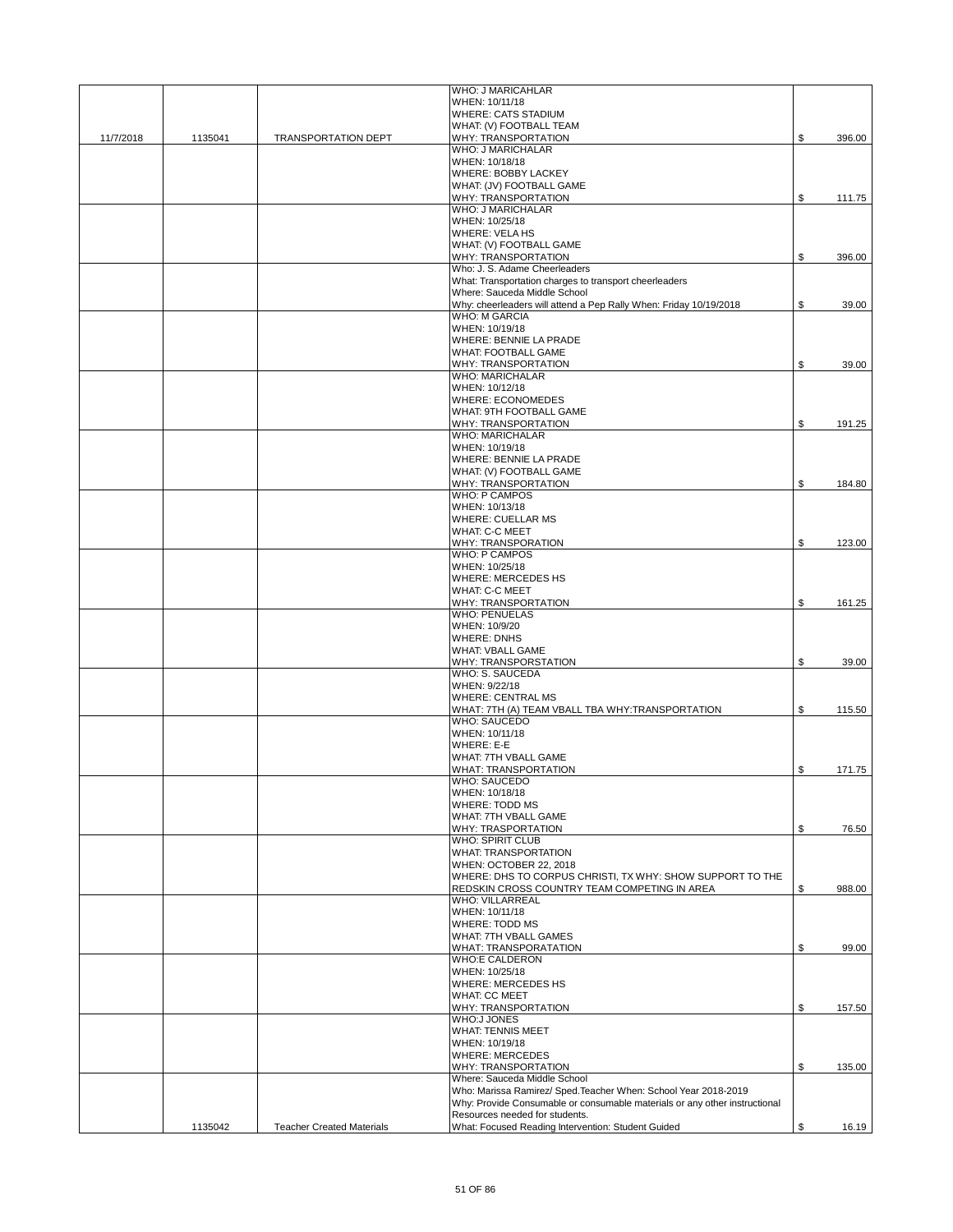|           |         |                                                              | WHO- DANCE CLUB A BLANCO                                                        |                 |
|-----------|---------|--------------------------------------------------------------|---------------------------------------------------------------------------------|-----------------|
|           |         |                                                              | WHAT- DANCE TEAM JACKETS                                                        |                 |
|           |         |                                                              | WHERE- AP SOLIS DANCE CLUB                                                      |                 |
|           |         |                                                              | WHEN-2018-19 SCHOOL DANCE CLUB TEAM                                             |                 |
|           |         |                                                              | WHY-DANCE TEAM JACKETS FOR YR ROUND COMPETITIONS HILO<br>JACKETS                |                 |
| 11/7/2018 | 1135043 | Team Go Figure Up                                            | WHO: CTE TEACHER ESMER LOPEZ                                                    | \$<br>1,795.01  |
|           |         |                                                              | WHAT: LICENSE RENEWAL FEE                                                       |                 |
|           |         |                                                              | <b>WHEN: FY 18-19</b>                                                           |                 |
|           |         |                                                              | WHERE: DNHS WHY: COSMETOLOGY LICENSE RENEWAL FEE                                |                 |
|           | 1135044 | Texas Department of Licensing & Regula                       | TDLR INDO: 70424287 LICENSE# 705233                                             | \$<br>200.00    |
|           |         |                                                              | <b>WHAT: REFUND</b>                                                             |                 |
|           |         |                                                              | WHY: DISALLOWED COSTS                                                           |                 |
|           |         |                                                              | WHEN: 8/03/16 - 9/30/17                                                         |                 |
|           |         |                                                              | WHO: IDEA-B PRESCHOOL                                                           |                 |
|           | 1135045 | <b>Texas Education Agency</b>                                | <b>WHERE: DONNA ISD</b>                                                         | \$<br>44,628.00 |
|           |         |                                                              | <b>WHAT: REFUND</b>                                                             |                 |
|           |         |                                                              | WHY: MANAGEMENT DECISION RELATED TO SINGLE AUDIT FINDINGS-                      |                 |
|           |         |                                                              | <b>DISALLOWD COSTS</b>                                                          |                 |
|           |         |                                                              | WHEN: 7/26/16 - 9/30/2017                                                       |                 |
|           |         |                                                              | <b>WHERE: DONNA ISD</b>                                                         |                 |
|           |         |                                                              | WHO: TITLE I, PART A-IMPROVING BASIC PROGRAMS                                   | \$<br>21,963.00 |
|           |         |                                                              | WHO: CTE TEACHER AMANDA CEDIILO WHAT: STUDENT MEMBERSHIP                        |                 |
|           |         |                                                              | FEES WHEN:FY 2018-2019                                                          |                 |
|           |         |                                                              | <b>WHERE: DNHS</b>                                                              |                 |
|           |         |                                                              |                                                                                 |                 |
|           | 1135046 | Texas Ffa Association                                        | WHY: FFA DUES 2018-2019 FALL MEMBERSHIP FEES                                    | \$<br>994.85    |
|           |         |                                                              | What: Repair for forklift                                                       |                 |
|           |         |                                                              | Where: Warehouse                                                                |                 |
|           |         |                                                              | When: ASAP                                                                      |                 |
|           |         |                                                              | Who: Warehouse                                                                  |                 |
|           | 1135047 | Tovota Lift Of South Texas                                   | Why: Needed for daily operations                                                | \$<br>681.93    |
|           |         |                                                              | <b>WHO: ENERGY/TRINI</b>                                                        |                 |
|           |         |                                                              | <b>WHAT: COMPRESSOR</b>                                                         |                 |
|           |         |                                                              | <b>WHEN: OCT 2018</b>                                                           |                 |
|           |         |                                                              | <b>WHERE: CACERES LAB</b>                                                       |                 |
|           | 1135048 | <b>Trane Company</b>                                         | <b>WHY: NOT WORKING</b>                                                         | \$<br>1,405.05  |
|           |         |                                                              | Who: DHS- Band                                                                  |                 |
|           |         |                                                              | What: Mileage reimbursement                                                     |                 |
|           |         |                                                              | When: \Aug.27-31, 2018                                                          |                 |
|           |         |                                                              | Where: DISD Fine Arts                                                           |                 |
|           | 1135049 | Trevino, Vanessa A.                                          | Why:Teachers work with HS and MS students                                       | \$<br>48.00     |
|           |         |                                                              | WHO: JUAN P LOPEZ ROBOTICS SPONSOR WHAT: HANDS ON                               |                 |
|           |         |                                                              | EXPERIENCE FOR STEM STUDENTS / COMPETITION.                                     |                 |
|           |         |                                                              | WHEN: SCHOOL YEAR 2018-2019                                                     |                 |
|           |         |                                                              | <b>WHERE: PHARR EVENT CENTER</b>                                                |                 |
|           |         |                                                              | WHY: TO GIVE STUDENTS THE HANDS ON EXPERIENCE BEFORE                            |                 |
|           | 1135050 | <b>UTRGV</b>                                                 | <b>COMPITITION</b>                                                              | \$<br>995.00    |
|           |         |                                                              |                                                                                 |                 |
|           |         |                                                              | who: Veterans Middle School 6-8th grade students                                |                 |
|           |         |                                                              | what: UTRV Planetarium                                                          |                 |
|           |         |                                                              | when: October 26, 2018                                                          |                 |
|           |         |                                                              | where: Veterans Middle School                                                   |                 |
|           | 1135051 | <b>UTRGV</b>                                                 | why: will provide students with learning objectives and real world experiences. | \$<br>400.00    |
|           |         |                                                              | When October 2018                                                               |                 |
|           |         |                                                              | What Safety Mats                                                                |                 |
|           |         |                                                              | Who CNP                                                                         |                 |
|           |         |                                                              | <b>Where District Cafeterias</b>                                                |                 |
|           | 1135052 | Unifirst Corporation Texas Industrial Serv Why Student Needs |                                                                                 | \$<br>26.32     |
|           |         |                                                              | WHO: MAINT/JOE DELEON                                                           |                 |
|           |         |                                                              | <b>WHAT: FIRE INSPECTIONS</b>                                                   |                 |
|           |         |                                                              | <b>WHEN: OCT 2018</b>                                                           |                 |
|           |         |                                                              | <b>WHERE: SALINAS</b>                                                           |                 |
|           | 1135053 | Universal Fire Systems                                       | <b>WHY: STATE REQUIRE</b>                                                       | \$<br>485.00    |
|           |         |                                                              | <b>WHAT: GAS CARD</b>                                                           |                 |
|           |         |                                                              | WHEN: 10/25/2018-10/27/2018                                                     |                 |
|           |         |                                                              | <b>WHY: TFLA</b>                                                                |                 |
|           |         |                                                              | WHERE: SAN ANTONIO, TX                                                          |                 |
|           | 1135054 | Valero Fleet Services                                        | WHO: SPANISH DEPT.                                                              | \$<br>72.56     |
|           |         |                                                              | <b>WHAT: GAS CARD</b>                                                           |                 |
|           |         |                                                              | WHEN: 10/27/18 - 10/28/2018                                                     |                 |
|           |         |                                                              | WHY: COMPETING IN UIL                                                           |                 |
|           |         |                                                              | WHERE: LAREDO, TEXAS                                                            |                 |
|           |         |                                                              | WHO: DNHS BAND                                                                  | \$<br>243.14    |
|           |         |                                                              | <b>WHAT: GAS CARD</b>                                                           |                 |
|           |         |                                                              | WHEN: 11/1/18 - 11/4/18                                                         |                 |
|           |         |                                                              | WHERE: ROUND ROCK, TEXAS                                                        |                 |
|           |         |                                                              | WHY: STATE X-COUNTRY MEET                                                       |                 |
|           |         |                                                              | <b>WHO: ATHLETICS</b>                                                           | \$<br>143.30    |
|           |         |                                                              | <b>WHAT: GAS CARD</b>                                                           |                 |
|           |         |                                                              | WHEN: OCTOBER 25 TO OCTOBER 27, 2018 WHY: TFLA CONFERENCE                       |                 |
|           |         |                                                              |                                                                                 |                 |
|           |         |                                                              | WHERE: SAN ANTONIO, TX                                                          |                 |
|           |         |                                                              | WHO: YVONNE WADE & ROSALINDA AREVALO                                            | \$<br>45.05     |
|           |         |                                                              | <b>WHAT: GAS CARD</b>                                                           |                 |
|           |         |                                                              | WHEN: OCTOBER 29, 2018                                                          |                 |
|           |         |                                                              | <b>WHERE: AUSTIN, TX</b>                                                        |                 |
|           |         |                                                              | WHY: UT ON RAMPS                                                                |                 |
|           |         |                                                              | WHO: DNHS                                                                       | \$<br>50.16     |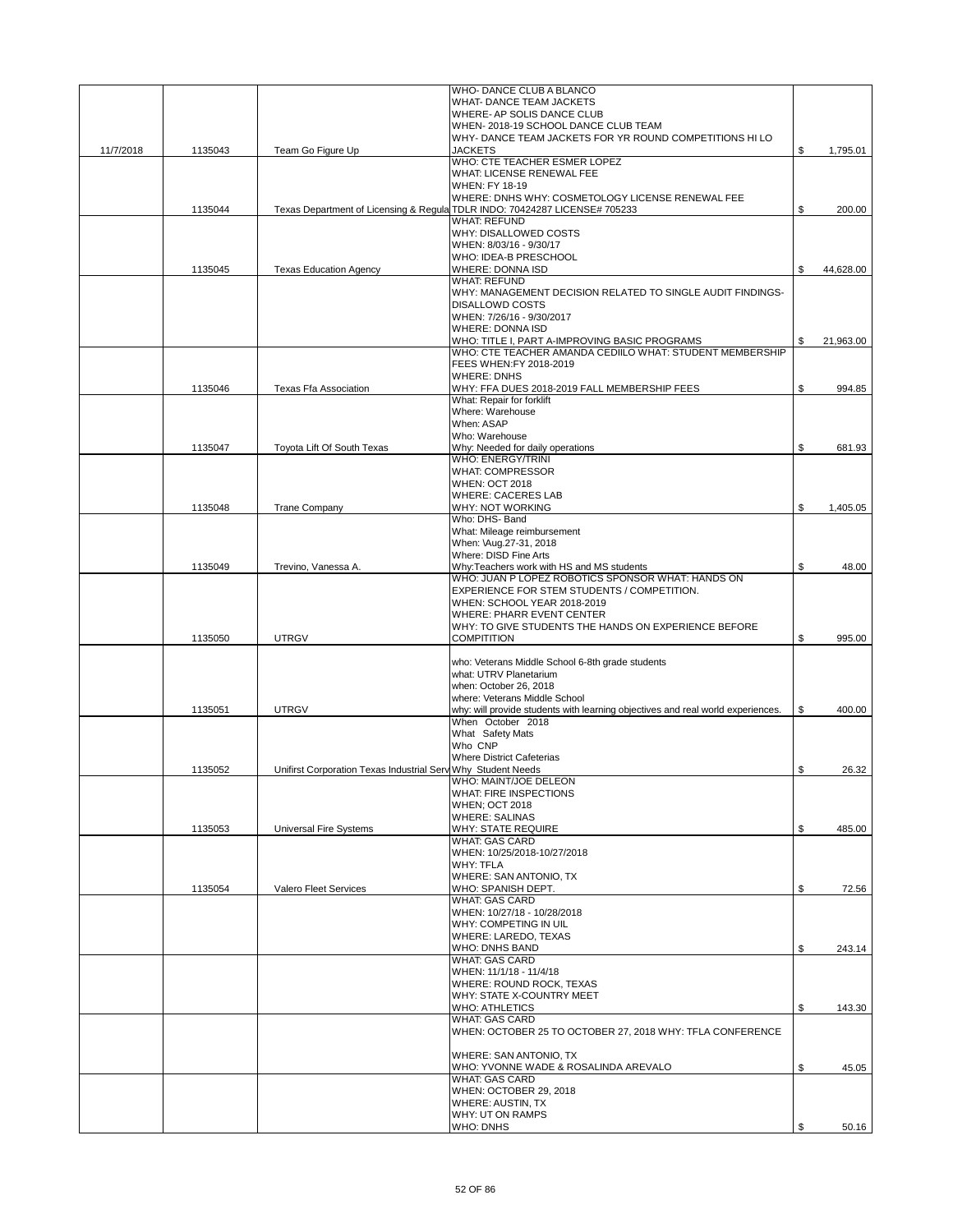|           |         |                                  | <b>WHAT: GAS CARD</b>                                                      |              |
|-----------|---------|----------------------------------|----------------------------------------------------------------------------|--------------|
|           |         |                                  | WHY: 2018 ACCOUNTING & FINANCE SYMPOSIUM                                   |              |
|           |         |                                  | WHEN: 10/29-30/2018                                                        |              |
|           |         |                                  | WHERE: PFLUGERVILLE, TX                                                    |              |
| 11/7/2018 | 1135054 | Valero Fleet Services            | WHO: ACCOUNTING SUPERVISOR AND ACCOUNTANT<br><b>WHAT: GAS CARD</b>         | \$<br>26.50  |
|           |         |                                  | <b>WHY: CAST CONFERENCE</b>                                                |              |
|           |         |                                  | WHEN: OCTOBER 31-NOV. 3, 2018                                              |              |
|           |         |                                  | WHERE: FORT WORTH, TX                                                      |              |
|           |         |                                  | WHO: DHS SCIENCE TEACHERS                                                  | \$<br>150.36 |
|           |         |                                  | <b>WHAT: GAS CARD</b>                                                      |              |
|           |         |                                  | WHY: COMPETING IN UIL                                                      |              |
|           |         |                                  | WHEN: 10-27-2018-10-28-2018                                                |              |
|           |         |                                  | <b>WHERE: LAREDO, TEXAS</b>                                                |              |
|           |         |                                  | WHO: DONNA NORTH BAND                                                      | \$<br>227.99 |
|           |         |                                  | <b>WHAT: GAS CARD</b>                                                      |              |
|           |         |                                  | WHY: TO HAUL ALL EQUIPMENT FOR FOOTBALL AND TRAINERS                       |              |
|           |         |                                  | WHEN: NOVEMBER 3, 2018                                                     |              |
|           |         |                                  | WHERE: SAM'S STADIUM, BROWNSVILLE, TX                                      |              |
|           |         |                                  | WHO: STEFFANIE BECKER                                                      | \$<br>31.00  |
|           |         |                                  | Who: DHS- Band                                                             |              |
|           |         |                                  | What: Mileage reimbursement                                                |              |
|           |         |                                  | When: Aug.-Sept., 2018                                                     |              |
|           |         |                                  | Where: DISD Fine Arts                                                      |              |
|           | 1135055 | Vazquez, Juan M.                 | Why:Teachers work with HS and MS students                                  | \$<br>48.00  |
|           |         |                                  | WHO: CHEROKEE CAHRMER DANCE TEAM WHAT: COMPETITION                         |              |
|           |         |                                  | CHOREOGRAPHY FOR POM AND HIP HOP                                           |              |
|           |         |                                  | WHEN: OCTOBER29.2018                                                       |              |
|           |         |                                  | <b>WHERE: TODD MS</b><br>WHY: THE CHARMERS ARE IN NEED OF CHOREOGRAPHY FOR |              |
|           |         | Vela, Edgar                      | <b>COMPETITION</b>                                                         | \$           |
|           | 1135056 |                                  | WHO: Dr. Diana Villanueva, Special Education Director                      | 800.00       |
|           |         |                                  |                                                                            |              |
|           |         |                                  | WHAT: Mileage reimbursement                                                |              |
|           |         |                                  | WHEN: November 11-14, 2018                                                 |              |
|           |         |                                  | <b>WHERE: Austin, Texas</b>                                                |              |
|           |         |                                  | WHY: to attend the 2018 33rd Annual Texas Assessment Conference            |              |
|           | 1135057 | Villanueva, Dr. Diana            | dedicated to providing the lastest information on a                        | \$<br>334.63 |
|           |         |                                  | <b>What: Students Snacks</b>                                               |              |
|           |         |                                  | When: Oct. 19, 2018                                                        |              |
|           |         |                                  | Where: J.W. Caceres Elem.                                                  |              |
|           |         |                                  | Who: Pre-K thru 5th Grade Students                                         |              |
|           | 1135058 | Wal-Mart Community               | Why: Student Dance                                                         | \$<br>121.47 |
|           |         |                                  | What:scooters                                                              |              |
|           |         |                                  | Where: Munoz Elementary                                                    |              |
|           |         |                                  | When: 2018-2019 School yr                                                  |              |
|           |         |                                  | Why: PreK and Kinder- incentives for student perfect attendance.           |              |
|           |         |                                  | Who: Nelda L. Calderon, Principal                                          | \$<br>459.20 |
|           |         |                                  | WHAT? SUPPLIES FOR K9                                                      |              |
|           |         |                                  | WHEN? 2018-2019                                                            |              |
|           |         |                                  | WHERE? DISD POLICE DEPT<br>WHO? K9 IVAN                                    |              |
|           |         |                                  | WHY? SUPPLIES ARE NEEDED FOR CARE AND WELL BEING OF K9                     |              |
|           |         |                                  | where: Sauceda Middle School                                               | \$<br>430.69 |
|           |         |                                  | Who: Linda Taunton/8th Science                                             |              |
|           |         |                                  | When: School Year 2018-2019                                                |              |
|           |         |                                  | Why: Provide consumable or non-consumable materials or any other           |              |
|           |         |                                  | Instructional materials or Resources needed for all student population     |              |
|           |         |                                  | What:GENERAL GROCERIES                                                     | \$<br>364.95 |
|           |         |                                  | Who: Child Nutrition Program                                               |              |
|           |         |                                  | What: Supplies for Parade                                                  |              |
|           |         |                                  | When: December 9,2017                                                      |              |
|           |         |                                  | Where: CNP                                                                 |              |
|           |         |                                  | Why: To decorate for Parade                                                | \$<br>51.66  |
|           |         |                                  |                                                                            |              |
|           |         |                                  | WHO: DNHS PD                                                               |              |
|           |         |                                  | WHAT: SELF ADHESIVE TISSUE TAPE WHEN: 2018-2019 SCHOOL YEAR                |              |
|           |         |                                  |                                                                            |              |
|           |         |                                  | WHERE: DNHS PD OFFICE                                                      |              |
|           |         |                                  | WHY: ITEMS NEEDED FOR PD OFFICE USE REQUESTOR: B. CACERES                  | \$<br>233.16 |
|           |         |                                  | Who: Donna ISD Student(s)                                                  |              |
|           |         |                                  | What: Clothing for Students<br>When: 2018-2019 School Year                 |              |
|           |         |                                  | Where: Federal Programs                                                    |              |
|           |         |                                  | Why: Students in need of clothing for: Irvin Gonzalez - ID#: 72895         |              |
|           |         |                                  | 6th Grade - Sauceda MS                                                     | \$<br>48.27  |
|           |         |                                  | What: Student AND STAFF meals.                                             |              |
|           |         |                                  | Who: Matias Rivera, Donna High School Band.                                |              |
|           |         |                                  | When: October 30, 2018.                                                    |              |
|           |         |                                  | Where: Harlingen High School / Orchestra Auditions.                        |              |
|           | 1135059 | Whataburger Corporate Accounting | Why: Meal will be provided for students AND STAFF auditioning.             | \$<br>32.85  |
|           |         |                                  | <b>WHO: DE LEON</b>                                                        |              |
|           |         |                                  | WHEN: 10/13/18                                                             |              |
|           |         |                                  | WHERE: WESLACO HS                                                          |              |
|           |         |                                  | WHAT: (V/JV) VBALL GAME                                                    |              |
|           |         |                                  | WHY: STUDENT AND STAFF MEAL                                                | \$<br>172.13 |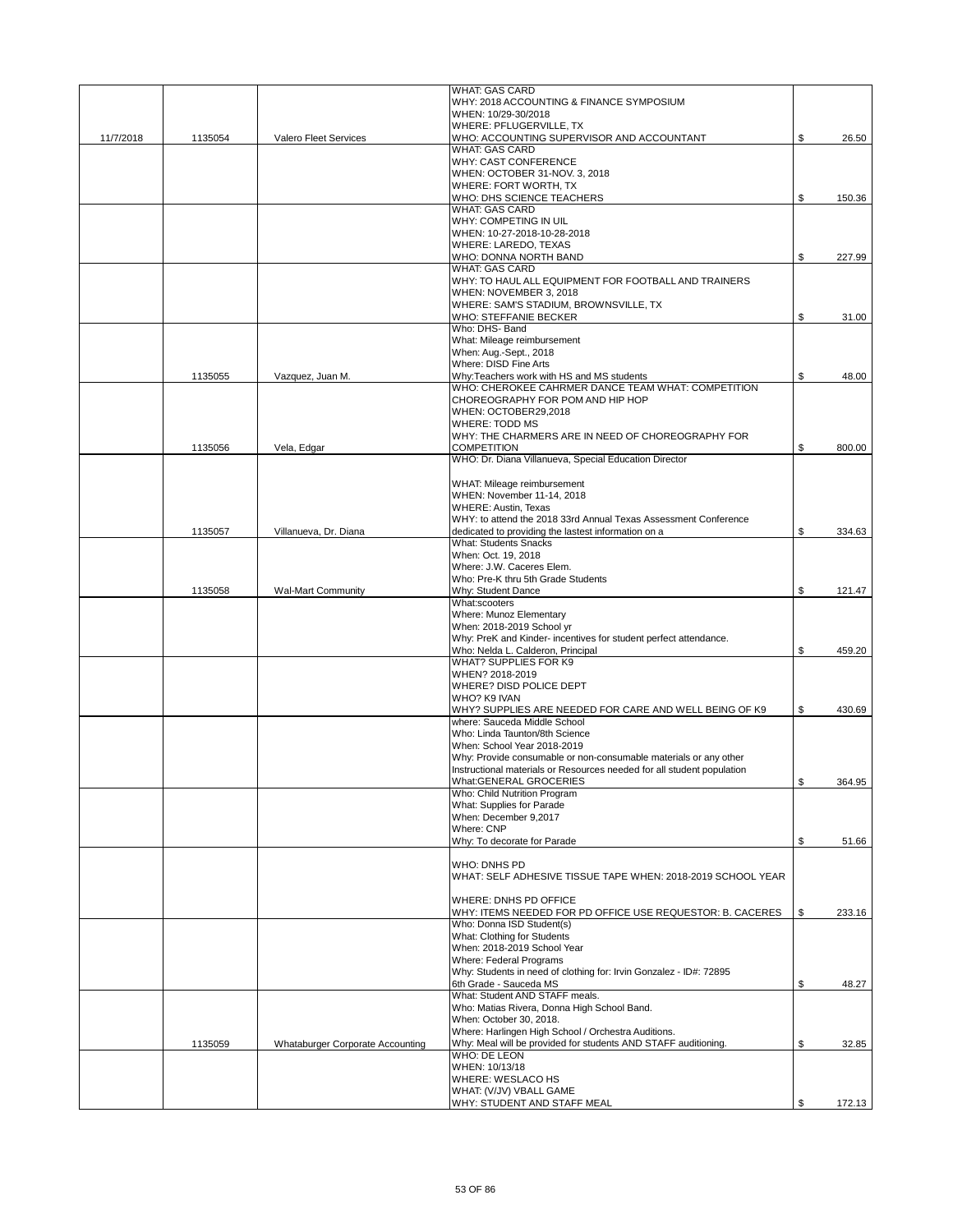|                 |         |                                  | <b>WHO: E CALDERON</b>                                                                       |                               |                        |
|-----------------|---------|----------------------------------|----------------------------------------------------------------------------------------------|-------------------------------|------------------------|
|                 |         |                                  | WHEN: 10/13/18<br><b>WHERE: CUELLAR MS</b>                                                   |                               |                        |
|                 |         |                                  | <b>WHAT: C-C MEET</b>                                                                        |                               |                        |
| 11/7/2018       | 1135059 | Whataburger Corporate Accounting | WHY: STUDENT AND STAFF MEAL                                                                  | \$                            | 298.12                 |
|                 |         |                                  | <b>WHO: J PENA</b>                                                                           |                               |                        |
|                 |         |                                  | WHEN: 10/13/18                                                                               |                               |                        |
|                 |         |                                  | <b>WHERE: CUELLAR</b><br><b>WHAT:FOOTBALL GAME</b>                                           |                               |                        |
|                 |         |                                  | WHY: STUDENT AND STAFF MEAL                                                                  | \$                            | 191.89                 |
|                 |         |                                  | WHO: J RUIZ                                                                                  |                               |                        |
|                 |         |                                  | WHEN: 10/15/18                                                                               |                               |                        |
|                 |         |                                  | <b>WHERE: MISSION</b>                                                                        |                               |                        |
|                 |         |                                  | WHAT: UIL TOURNAMENT PLAY                                                                    |                               |                        |
|                 |         |                                  | WHY: STUDENT AND STAFF MEAL<br><b>WHO: M GARCIA</b>                                          | \$                            | 73.28                  |
|                 |         |                                  | WHEN: 10/13/18                                                                               |                               |                        |
|                 |         | <b>WHERE: HARRELL MS</b>         |                                                                                              |                               |                        |
|                 |         | <b>WHAT: 8TH FOOTBALL GAME</b>   |                                                                                              |                               |                        |
|                 |         |                                  | WHY: STUDENT AND STAFF MEAL                                                                  | \$                            | 330.92                 |
|                 |         |                                  | <b>WHO: P CAMPOS</b>                                                                         |                               |                        |
|                 |         |                                  | WHEN: 10/13/18                                                                               |                               |                        |
|                 |         |                                  | <b>WHERE: CUELLAR MS</b>                                                                     |                               |                        |
|                 |         |                                  | <b>WHAT: C-C MEET</b><br>WHY: STUDENT AND STAFF MEAL                                         | \$                            |                        |
|                 |         |                                  | <b>WHO: PENUELAS</b>                                                                         |                               | 280.98                 |
|                 |         |                                  | WHEN: 10/2/18                                                                                |                               |                        |
|                 |         |                                  | <b>WHERE: CENTRAL MS</b>                                                                     |                               |                        |
|                 |         |                                  | WHY: 8TH VBALL GAME                                                                          |                               |                        |
|                 |         |                                  | WHAT: STUDENT AND STAFF MEAL                                                                 | \$                            | 133.17                 |
|                 |         |                                  | <b>WHO: SAUCEDO</b>                                                                          |                               |                        |
|                 |         |                                  | WHEN: 9/27/18<br><b>WHERE: MARY HOGE MS</b>                                                  |                               |                        |
|                 |         |                                  | WHAT: 7TH (A/B) VBALL GAME                                                                   |                               |                        |
|                 |         |                                  | WHY: STUDENT AND STAFF MEAL                                                                  | \$                            | 124.80                 |
|                 |         |                                  | WHO: DHS                                                                                     |                               |                        |
|                 |         | WHAT: MISC.                      |                                                                                              |                               |                        |
|                 |         |                                  | WHEN: 2018-2019 SCHOOL YEAR                                                                  |                               |                        |
|                 |         |                                  | <b>WHERE: DHS</b>                                                                            |                               |                        |
| 11/7/2018 Total | 1135060 | Winner's World                   | WHY: MISC ITEMS TO PROMOTE TEACHER OF THE MONTH                                              | \$<br>$\mathbf{\$}$           | 268.00<br>753,794.63   |
| 11/8/2018       | 1135061 | National Plan Adm. (402 Annuity) | NPA-(402 Annunity)-99968                                                                     | \$                            | 100,010.16             |
|                 |         |                                  |                                                                                              |                               |                        |
| 11/8/2018 Total |         |                                  |                                                                                              | $\mathbf{\$}$                 | 100,010.16             |
| 11/9/2018       | 1135062 | Allstate                         | Allstate-99348                                                                               | \$                            | 16,290.81              |
| 11/9/2018 Total | 1135063 | Transamerica Assurance Co.       | Transamerica Assurance Co.-9921                                                              | \$<br>$\overline{\mathbf{s}}$ | 16,878.81<br>33,169.62 |
|                 |         |                                  | Who: Olga Noriega Purchasing Agent                                                           |                               |                        |
|                 |         |                                  | What: Public Notice for RFP 101018-434 When: School Year 2018-2019                           |                               |                        |
|                 |         |                                  | Where: Purchasing Dept.                                                                      |                               |                        |
| 11/14/2018      | 1135064 | AIM MEDIA TEXAS                  | Why: To advertise for a new bid                                                              | \$                            | 592.76                 |
|                 |         |                                  | Who: Olga Noriega Purchasing Agent                                                           |                               |                        |
|                 |         |                                  | What: Public Notice for RFP 101718-435 When: SY 18-19<br>Where: Purchasing Dept.             |                               |                        |
|                 |         |                                  | Why: To advertise for new bid                                                                | \$                            | 592.76                 |
|                 |         |                                  | Who: Olga Noriega Purchasing Agent                                                           |                               |                        |
|                 |         |                                  | What: Public Notice RFP 091018-433                                                           |                               |                        |
|                 |         |                                  | When: SY 2018-2019                                                                           |                               |                        |
|                 |         |                                  | Where: Purchasing Dept.                                                                      |                               |                        |
|                 |         |                                  | Why: To Advertise for New Bid                                                                | \$                            | 592.76                 |
|                 |         |                                  | Who: David Chavez<br>What: Training for Smart Technologies Interactive Flat Panels           |                               |                        |
|                 |         |                                  | Where: DISD Board Room                                                                       |                               |                        |
|                 |         |                                  | When: Sept. 28,2018                                                                          |                               |                        |
|                 |         |                                  | Why: Traing to fix Smart Technologies Interactive Flat Panels Technicial                     |                               |                        |
|                 | 1135065 | AISYS CONSULTING, LLC            | Training.                                                                                    | \$                            | 500.00                 |
|                 |         |                                  | WHO: CTE EDIBERTO GARZA, WELDING INSTRUCTOR                                                  |                               |                        |
|                 |         |                                  | <b>WHAT; METAL</b><br>WHEN: OCTOBER 2018                                                     |                               |                        |
|                 |         |                                  | WHERE: DONNA HIGH SCHOOL                                                                     |                               |                        |
|                 |         |                                  | WHY: CUTTING TORCH CONTEST/SHOP SUPPLIES FOR                                                 |                               |                        |
|                 | 1135066 | Alamo Iron Works                 | <b>INSTRUCTIONAL USES</b>                                                                    | \$                            | 1,091.00               |
|                 |         |                                  | MUELLER ANKLE BRACE MEDIUM                                                                   |                               |                        |
|                 |         |                                  | WHO: SAVAGE WHAT: SUPPLIES                                                                   |                               |                        |
|                 | 1135067 | Alert Services, Inc.             | WHEN: 2018-2019 ATHLETIC SEASON WHERE: DONNA NORTH HS<br>WHY: NEEDED FOR SEASON FOR ATHLETES | \$                            | 2,003.00               |
|                 |         |                                  | Who: Yosselen DeLeon #92027 Stainke Elem. 1st grade                                          |                               |                        |
|                 |         |                                  | What: Needs P.O. for dental care                                                             |                               |                        |
|                 |         |                                  | When: 2018-2019 School Year                                                                  |                               |                        |
|                 |         |                                  | Where: All Valley Dental                                                                     |                               |                        |
|                 | 1135068 | All Valley Dental 2 LLP          | Why: Student has cavities                                                                    | \$                            | 150.00                 |
|                 |         |                                  | where: Sauceda Middle School<br>Who: Bianca Cantu/Dance Sponsor                              |                               |                        |
|                 |         |                                  | When: School Year 2018                                                                       |                               |                        |
|                 | 1135069 | All Valley Screen Printing       | Why: T-shirt Fundraiser<br>What: Gilda T-Shirt 50/50- Maroon m-9 L- 2                        | \$                            | 1,218.58               |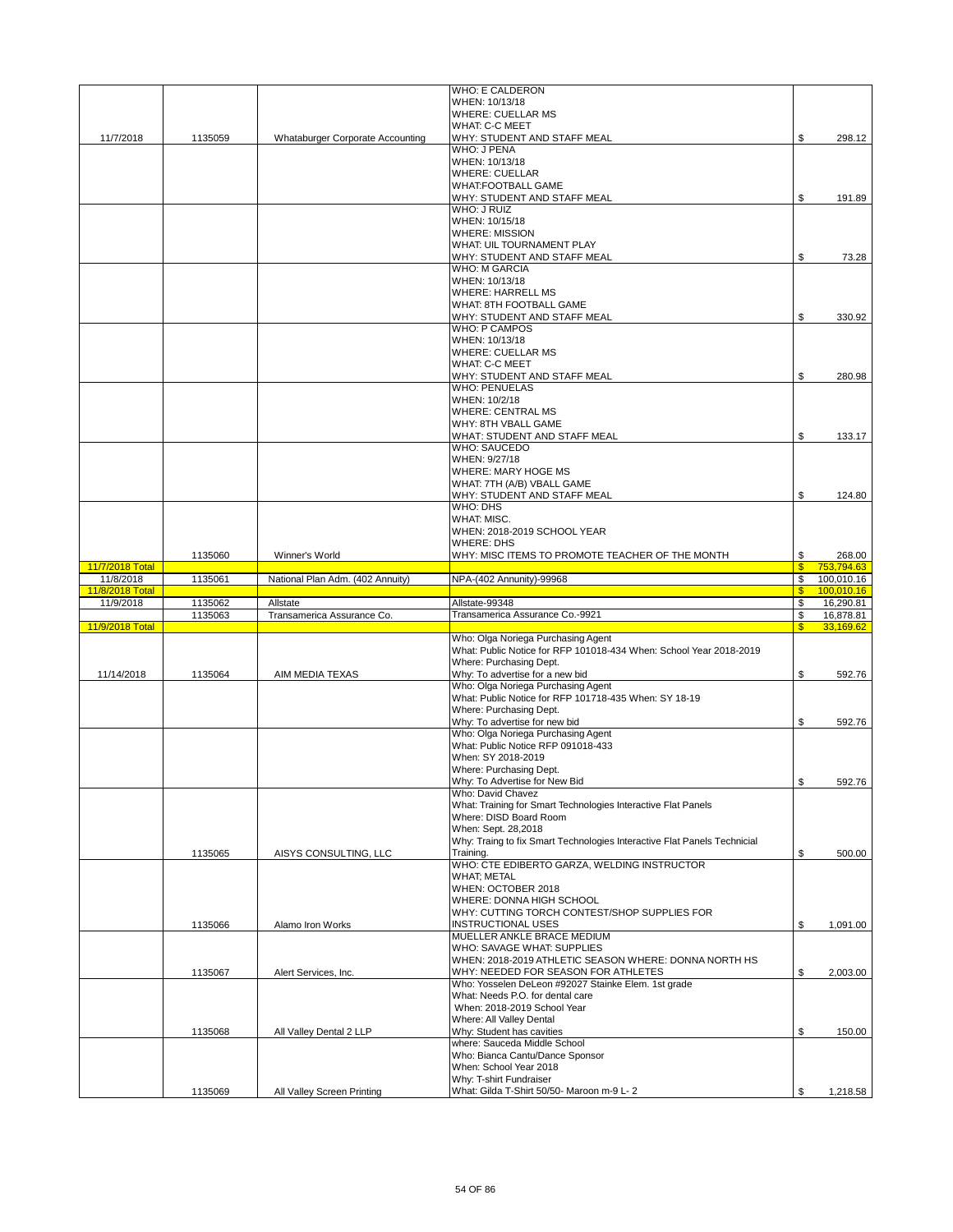|            |         |                                  | What: Officer Routines. Registration fees. Who: Janet Garcia, Donna HS<br>Dance.<br>When: Saturday, February 9,2019.                            |                 |
|------------|---------|----------------------------------|-------------------------------------------------------------------------------------------------------------------------------------------------|-----------------|
|            |         |                                  | Where: South Padre Island Convention Center. American Dance Drill Team                                                                          |                 |
| 11/14/2018 | 1135070 | American Dance / Drill Team      | Contest. Why: Student Registration fees needed paid in advance in ord<br>What: Officer Routines. Registration fees. Who: Janet Garcia, Donna HS | \$<br>1,795.00  |
|            |         |                                  | Dance.                                                                                                                                          |                 |
|            |         |                                  | When: March 21, 2019 - March 24, 2019. Where: University of North Texas /                                                                       |                 |
|            |         |                                  | Denton, Texas. American Dance Drill Team Contest. Why: Registration fees                                                                        |                 |
|            | 1135071 | American Dance / Drill Team      | needed paid in advance in or<br>WHO: CTE JUAN GARZA, CONSTRUCTION TECH INSTRUCTOR                                                               | \$<br>2,190.00  |
|            |         |                                  | WHAT: REPAIR OF SAW                                                                                                                             |                 |
|            |         |                                  | WHEN: OCTOBER 2018                                                                                                                              |                 |
|            |         |                                  | WHERE: DONNA HIGH SCHOOL                                                                                                                        |                 |
|            | 1135072 | American Industrial Supplies     | WHY: MITER SAW NEEDS REPAIR FOR INSTRUCTIONAL RESOURCES<br>FOR CTE STUDENTS                                                                     | \$<br>147.99    |
|            |         |                                  | WHAT: MEAL REIMB. (LUNCH)                                                                                                                       |                 |
|            |         |                                  | WHEN: OCTOBER 28, 2018                                                                                                                          |                 |
|            |         |                                  | WHY: ACCOUNTING & FINANCE SYMPOSIUM                                                                                                             |                 |
|            | 1135073 | Amezcua, Ignacio                 | WHERE: PFLUGERVILLE, TX<br>WHO: BUSINESS OFFICE                                                                                                 | \$<br>64.92     |
|            |         |                                  | STUDENT MEMBERSHIP INVOICE: 171732 WHO: CTE TRACY CADENA,                                                                                       |                 |
|            |         |                                  | <b>AG INSTRUCTOR</b>                                                                                                                            |                 |
|            |         |                                  | <b>WHAT: STUDENT DUES</b>                                                                                                                       |                 |
|            |         |                                  | WHEN: 2018 - 2019 SCHOOL YEAR<br>WHERE: DONNA HIGH SCHOOL                                                                                       |                 |
|            | 1135074 | Area X Ffa Association           | WHY: FFA STUDENT MEMBERSHIP DUES                                                                                                                | \$<br>108.00    |
|            |         |                                  | WHAT: HOSTED VOICE SERVICE                                                                                                                      |                 |
|            |         |                                  | WHEN: OCTOBER 15, 2018                                                                                                                          |                 |
|            |         |                                  | <b>WHY: MONTHLY CHARGES</b>                                                                                                                     |                 |
|            | 1135075 | At & T                           | <b>WHERE: DONNA ISD</b><br>WHO: CAMPUSES & DEPT.                                                                                                | \$<br>10,188.44 |
|            |         |                                  | TCPN R170201 32 SUM WINDSHISUMMERWW                                                                                                             |                 |
|            |         |                                  | WHO-LUIS O. SOLIS                                                                                                                               |                 |
|            |         |                                  | <b>WHAT-WINDSHISUMMER</b>                                                                                                                       |                 |
|            |         |                                  | WHY-NEEDED FOR STOCK FOR BUS FLEET WHERE-TRANSPORTATION                                                                                         |                 |
|            | 1135076 | AutoZone Texas, L.P.             | BUS BARN WHEN-OCTOBER 2018<br>WHO: B RUIZ                                                                                                       | \$<br>94.38     |
|            |         |                                  | WHEN: 10/19/18                                                                                                                                  |                 |
|            |         |                                  | <b>WHERE: DNHS</b>                                                                                                                              |                 |
|            |         |                                  | <b>WHAT: CHEER TEAM</b>                                                                                                                         |                 |
|            | 1135077 | BAR-B-CUTIE SMOKEHOUSE           | WHY: STUDENT MEAL<br><b>BLACK HOODIE PULLOVER CLUB</b>                                                                                          | \$<br>170.00    |
|            |         |                                  | <b>WHO: JONES</b>                                                                                                                               |                 |
|            |         |                                  | <b>WHAT: UNIFORM</b>                                                                                                                            |                 |
|            |         |                                  | WHEN: 2018-2019 TENNIS SEASON WHERE: DONNA NORTH HIGH                                                                                           |                 |
|            |         |                                  | WHY: NEEDED FOR TENNIS SEASON FOR ATHLETES 2- SMALL/ 4-MED/                                                                                     |                 |
|            | 1135078 | <b>BSN Sports, LLC</b>           | 1-LG / 3-XLG                                                                                                                                    | \$<br>330.00    |
|            |         |                                  | TACHIKARA SV5WSC VB-CARDINAL/WH WHO: ARRIAGA/ PENUELAS                                                                                          |                 |
|            |         |                                  | WHAT: SUPPLIES / UNIFORMS                                                                                                                       |                 |
|            |         |                                  | WHEN: 2018-2019 VOLLEYBALL ATHLETIC SEASON                                                                                                      |                 |
|            |         |                                  | <b>WHERE: SAUCEDA MS</b><br>WHY: NEEDED FOR ATHLETIC VOLLEYBALL SEASON                                                                          | \$<br>1,849.00  |
|            |         |                                  |                                                                                                                                                 |                 |
|            |         |                                  | WHO: WA TODD MS                                                                                                                                 |                 |
|            |         |                                  | WHAT: ANTI BULLYING POSTERS                                                                                                                     |                 |
|            |         |                                  | WHEN: FOR SCHOOL YEAR 2018-2019 WHERE: WA TODD CAFETERIA                                                                                        |                 |
|            | 1135079 | Box Out Bullying                 | WHY: TO PROMOTE ANIT BULLYING PROMISE POSTERS                                                                                                   | \$<br>120.00    |
|            |         |                                  | WHAT: Box Out Bullying Assembly presented by Camilo Estrada, Cam                                                                                |                 |
|            |         |                                  | Wenrich or Preston Mulligen (Note: Only 2 presenters will be at a school site)                                                                  |                 |
|            |         |                                  | WHO: Linda Aquilar, Counselor                                                                                                                   |                 |
|            |         |                                  | WHEN: Nov. 16, 2018<br>WHERE: JP LeNoir Elem.                                                                                                   |                 |
|            | 1135080 | Box Out Bullying, LLC            | WHY: Provide activities to stu                                                                                                                  | \$<br>1,500.00  |
|            |         |                                  | Who: DHS, Choir                                                                                                                                 |                 |
|            |         |                                  | What: Assist with rehearsals and concerts When:10.25,26,30,31.2018                                                                              |                 |
|            | 1135081 | Bradburn, Beverly                | Where: A.P.Solis Band hall<br>Why: She will accompany Choir to competitions.                                                                    | \$<br>800.00    |
|            |         |                                  | WHO: CTE TEACHER AMANDA CEDILLO WHAT:FFA RESOURCES                                                                                              |                 |
|            |         |                                  | WHEN:FY 2018-2019                                                                                                                               |                 |
|            |         |                                  | <b>WHERE: DNHS</b>                                                                                                                              |                 |
|            |         |                                  | WHY: ITEMS WILL BE USED FOR INSTRUCTIONAL RESOURCES                                                                                             |                 |
|            | 1135082 | <b>Buffalo Business Products</b> | <b>BINS/BOX FOR RECYCLING</b><br>WHO: CTE TEACHER AMANDA CEDILLO WHAT:SUPPLIES                                                                  | \$<br>482.69    |
|            |         |                                  | WHEN: FY 2018-2019                                                                                                                              |                 |
|            |         |                                  | <b>WHERE: DNHS</b>                                                                                                                              |                 |
|            |         |                                  | WHY: ITEMS WILL BE USED FOR INSTRUCTIONAL RESOURCES. WALL                                                                                       |                 |
|            |         |                                  | RACK FAUCET DESIGN                                                                                                                              | \$<br>2,089.58  |
|            |         |                                  | WHO: CTE TEACHER ARMANDO VASQUEZ WHAT: SUPPLIES<br>WHEN:SEPTEMBER 2018                                                                          |                 |
|            |         |                                  | <b>WHERE: DNHS</b>                                                                                                                              |                 |
|            |         |                                  |                                                                                                                                                 |                 |
|            |         |                                  | WHY: ITEMS WILL BE USED FOR INSTRUCTIONAL RESOURCES. MOUSE                                                                                      |                 |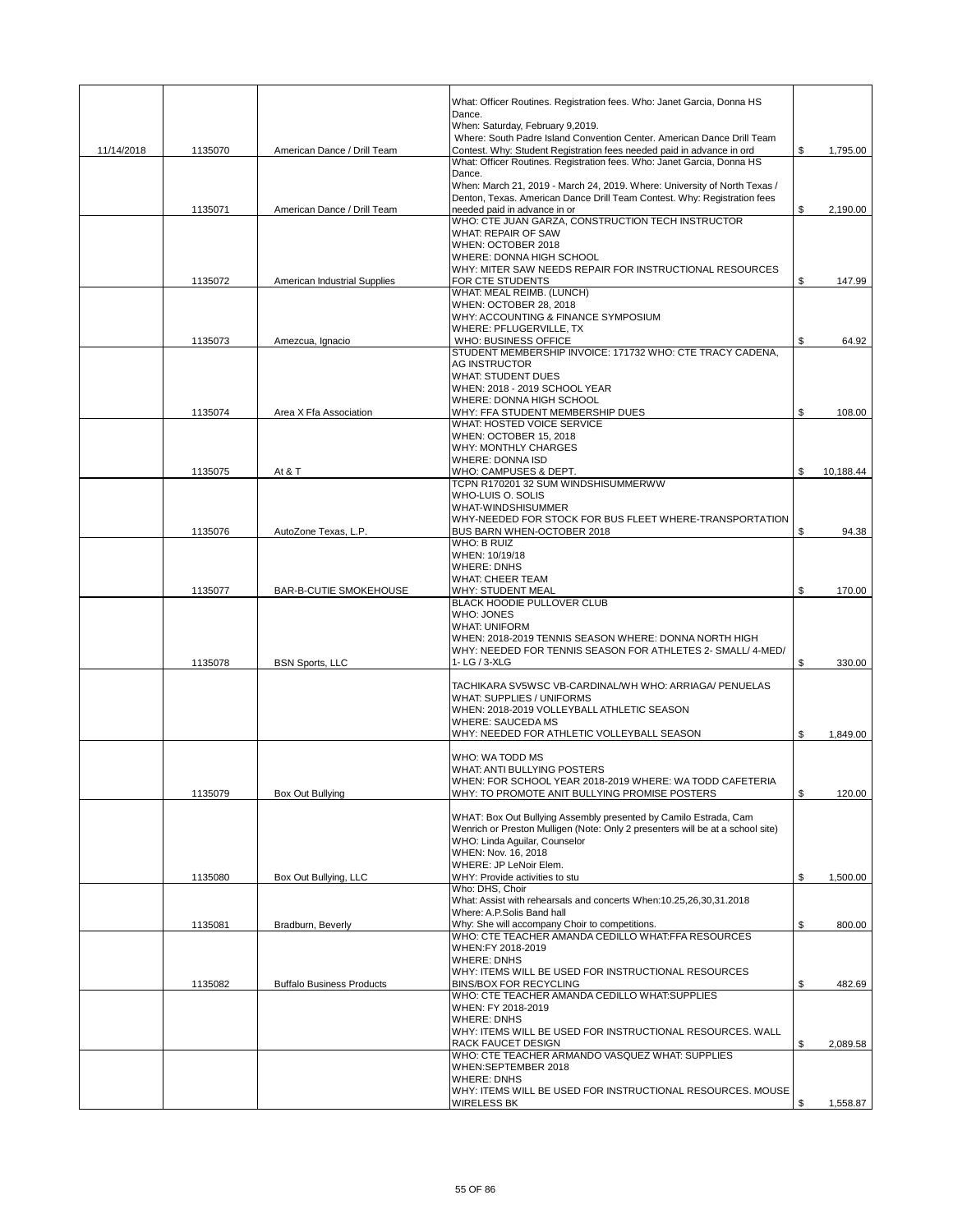|            |         |                                        | MAROON / GREY 100% POLYESTER T-SHIRT W/1C PRINT COSMO LOGO<br>(1 W/REDSKIN) 1 COLOR ON BACK RFP# 042518-390 QUOTE DATE: 9-12-<br>18 WHO: CTE ELDA GONZAELZ, COSMETOLOGY INSTRUCTOR<br><b>WHAT: SHIRTS</b>                                |                |
|------------|---------|----------------------------------------|------------------------------------------------------------------------------------------------------------------------------------------------------------------------------------------------------------------------------------------|----------------|
| 11/14/2018 | 1135083 | <b>CB Sportswear</b>                   | WHEN: 2018 - 2019 SCHOOL YEAR WHERE: DONNA HIGH SCHOOL<br>WHY: APPA                                                                                                                                                                      | \$<br>636.00   |
|            |         |                                        | WHAT: Basic Neon Yellow T-shirt w/print 2 C Front and 2C back for students<br>Youth Sizes: XS-33, Small-135, Medium-125, Large-72, XL-35 Adult Sizes:<br>Small-13, Medium-20, Large-14, XL-11, 2X-2, 3X-1<br>WHO: Karen Nieto, Principal |                |
|            |         |                                        | WHEN: 2018-19 School Year<br>WHAT: BAW Dri Fit T-shirt Blue with 3C Front and 1C Back for Choir students                                                                                                                                 | \$<br>2,934.39 |
|            |         |                                        | Youth: 2-Small, 7-Medium 8-Large, XL-15 Adult: 3-Small, 5-Medium, 3-Large, 5<br>XL, 2-2X, 1-4X WHO: Raymon Correa, Music Teacher WHEN: 2018-19 School<br>Year                                                                            |                |
|            |         |                                        | WHERE: JP LeNoir Elem.                                                                                                                                                                                                                   | \$<br>538.00   |
|            |         |                                        | WHO-TEAM 6-3 C URESTI<br><b>WHERE-AP SOLIS</b>                                                                                                                                                                                           |                |
|            |         |                                        | WHEN-2018-19                                                                                                                                                                                                                             |                |
|            |         |                                        | <b>WHAT-TEAM SHIRT</b><br>WHY- SPIRIT SHIRT ********************** SPIRIT SHIRT                                                                                                                                                          | \$<br>325.00   |
|            |         |                                        | ICEV AG TEACHER LICENSE(1YR, 10+CTE) RENEWAL ITEM #: AG HS<br>INSTR-TX ESC REGION 19: 18-7283 QUOTE: QTE019798<br>WHO: CTE TRACY CADENA, AG AND VET TECH INSTRUCTOR                                                                      |                |
|            |         |                                        | <b>WHAT: ONLINE CURRICULUM</b><br>WHEN: 2018 - 2019 SCHOOL YEAR WHERE: DONNA HIGH SCHOOL                                                                                                                                                 |                |
|            | 1135084 | CEV Multimedia, LTD.                   | <b>WHY: RENEW</b><br>POWER PACK JUMP START BUSES                                                                                                                                                                                         | \$<br>525.00   |
|            |         |                                        | WHO-LUIS O. SOLIS                                                                                                                                                                                                                        |                |
|            |         |                                        | WHAT-POWER PACK JUMP START<br>WHY-NEEDED FOR SHOP USE FOR BUS FLEET                                                                                                                                                                      |                |
|            | 1135085 | COMMERCIAL BILLING SERVICE             | WHERE-TRANSPORTATION BUS BARN WHEN-OCTOBER 2018                                                                                                                                                                                          | \$<br>1,023.44 |
|            |         |                                        | WHAT: MEAL REIMB. (DINNER)<br>WHEN: OCTOBER 29, 2018                                                                                                                                                                                     |                |
|            |         |                                        | WHY: ACCOUNTING & FINANCE SYMPOSIUM<br>WHERE: PFLUGERVILLE, TEXAS                                                                                                                                                                        |                |
|            | 1135086 | Cavazos, Gerardo                       | WHO: ACCOUNTING SUPERVISOR                                                                                                                                                                                                               | \$<br>36.41    |
|            |         |                                        | Who:Bilingual/ESL Department-Gregorio Arellano Jr., Director<br>What: Texas Educator Certification Examination Program Reimbursement-                                                                                                    |                |
|            |         |                                        | ESL/Supplemental<br>When: October 2018                                                                                                                                                                                                   |                |
|            |         |                                        | Where: Bilingual/ESL Department                                                                                                                                                                                                          |                |
|            | 1135087 | Chavez, Sonia Edith                    | What: ESL/Supplemental Exam Reimbursement TExas E<br>where: Sauceda Middle School                                                                                                                                                        | \$<br>118.87   |
|            |         |                                        | Who: Adela Troncoso/Principal<br>When: School Year 2018-2019                                                                                                                                                                             |                |
|            |         |                                        | Why: Need College Pennants to promote College Readiness For Sauceda                                                                                                                                                                      |                |
|            | 1135088 | Cielo Office Products                  | Students What: Ivy League conference Pennant                                                                                                                                                                                             | \$<br>204.85   |
|            |         |                                        | <b>WHO SALINAS TEACHERS</b><br>WHAT ITEMS FOR TEACHER / CLASSROOM USE<br>WHEN THROUGH THE SCHOOL YEAR DURING CLASS INSTRUCTION                                                                                                           |                |
|            |         |                                        | WHERE SALINAS ELEM.                                                                                                                                                                                                                      |                |
|            |         |                                        | WHY INCREASE STUDENT PERFORMANCE<br>Who City of Pharr                                                                                                                                                                                    | \$<br>381.55   |
|            |         |                                        | What: Registration fee for DAEP Basketball Team<br>When: 2018-2019 D.R.I.B.L. League                                                                                                                                                     |                |
|            | 1135089 | City of Pharr Parks & Recreation       | Where: Pharr, TX<br>Why: To pay for the registration fee                                                                                                                                                                                 | \$<br>250.00   |
|            |         |                                        | 32W CLF LAMP ****************** BUY BOARD 527*17 QUOTE # 7980605 DIP<br><b>ATTACHED</b>                                                                                                                                                  |                |
|            |         |                                        | <b>WHO: ENERGY/JAIME</b>                                                                                                                                                                                                                 |                |
|            |         |                                        | <b>WHAT: LAMP</b><br><b>WHEN; OCT 2018</b>                                                                                                                                                                                               |                |
|            | 1135090 | Crawford Electric Supply Company, Inc. | <b>WHERE: STOCK</b><br><b>WHY: STOCK</b>                                                                                                                                                                                                 | \$<br>1,848.00 |
|            |         |                                        | P & S BOX 2G 3 HOLE ***************** 527*17 QUOTE# 7981877 DIP                                                                                                                                                                          |                |
|            |         |                                        | ATTACHED WHO: ENERGY/ALFREDO C<br><b>WHAT: MATERIAL</b>                                                                                                                                                                                  |                |
|            |         |                                        | <b>WHEN: OCT 2018</b><br><b>WHERE: DHS PA1</b>                                                                                                                                                                                           |                |
|            |         |                                        | WHY: REPAIRS                                                                                                                                                                                                                             | \$<br>30.24    |
|            |         |                                        | RAB HIGH BAY LED LIGHT FIXTURE ****************** 527*17 QUOTE#<br>7981937 DIP ATTACHED                                                                                                                                                  |                |
|            |         |                                        | WHO: ENERGY/ALFREDO C<br><b>WHAT: LIGHTS</b>                                                                                                                                                                                             |                |
|            |         |                                        | <b>WHEN: OCT 2018</b>                                                                                                                                                                                                                    |                |
|            |         |                                        | <b>WHERE: STADIUM</b><br><b>WHY: REPAIRS</b>                                                                                                                                                                                             | \$<br>1,010.66 |
|            | 1135091 | Culligan Water                         | FOR ALL DRINKING WATER FOR ALL SCHOOLS CAFETERIAS DISTRICT<br>WIDE.                                                                                                                                                                      | \$             |
|            |         |                                        | Where: Sauceda Middle School                                                                                                                                                                                                             | 113.81         |
|            |         |                                        | Who: Bianca Cantu/ Dance Sponsor<br>When: School year 2018-2019                                                                                                                                                                          |                |
|            |         |                                        | Why: Need Team Uniforms for School year 2018-2019 Competitions.                                                                                                                                                                          |                |
|            | 1135092 | Danzgear                               | What: 3 color LS Cut Out back Top W/GlitterFlex Design                                                                                                                                                                                   | 708.00         |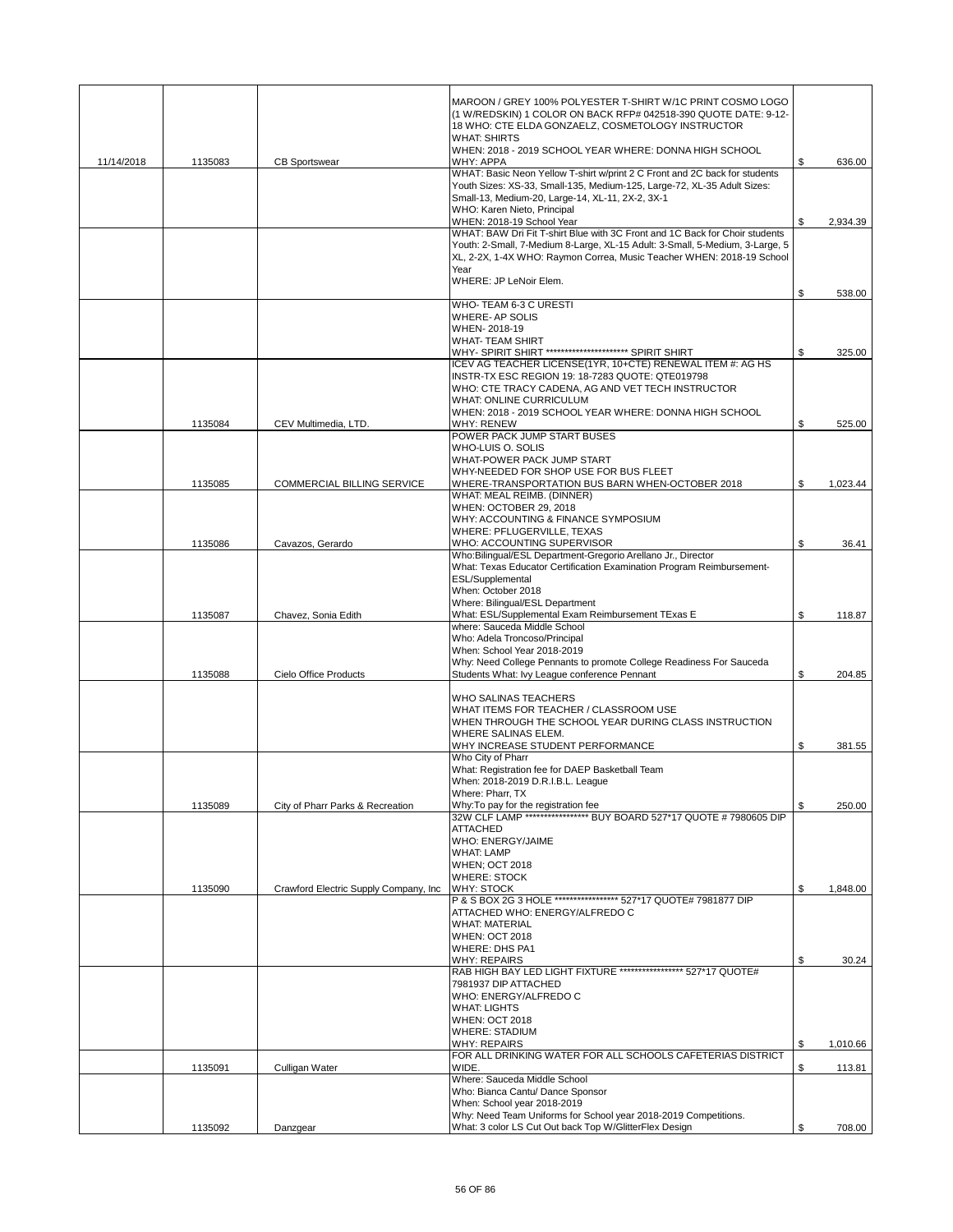|            |         |                                      | CARMEL - PKG OF 100                                                            |                |
|------------|---------|--------------------------------------|--------------------------------------------------------------------------------|----------------|
|            |         |                                      | <b>WHAT: POPCORN FUNDRAISER</b>                                                |                |
|            |         |                                      | WHEN: OCTOBER 18 - 31, 2018                                                    |                |
|            |         |                                      | WHERE: T. PRICE ELEM.                                                          |                |
|            |         |                                      | WHO: FOR 2ND GRADE STUDENTS                                                    |                |
| 11/14/2018 | 1135093 | Deanan Gourmet Popcorn               | WHY: RAISING FUNDS FOR 2ND GRADE EVENTS/FIELD TRIPS                            | \$<br>700.00   |
|            |         |                                      |                                                                                |                |
|            |         |                                      | WHAT: KAPCO POLYESTER LABEL PROTECTOR 1-1/2"X3-1/4" 500/RL                     |                |
|            |         |                                      | WHERE: A.M. OCHOA LIBRARY                                                      |                |
|            |         |                                      | WHEN: 2018-2019 SCHOOL YEAR                                                    |                |
|            |         |                                      | WHO: M. PADRON/OCHOA LIBRARIAN                                                 |                |
|            | 1135094 | Demco, Inc.                          | WHY: ITEMS NEEDED TO MAINTAIN LIBRARY                                          | \$<br>518.98   |
|            |         |                                      | Region I RPF 16-08-19                                                          |                |
|            |         |                                      | Open Account for October 2018                                                  |                |
|            |         |                                      | To purchase items that are not in our inventory                                |                |
|            |         |                                      |                                                                                |                |
|            |         |                                      | Who: Luis O. Solis                                                             |                |
|            |         |                                      | What: Auto Parts                                                               |                |
|            |         |                                      |                                                                                |                |
|            |         |                                      | Where: Bus Barn                                                                |                |
|            |         |                                      | When: October 2018                                                             |                |
|            | 1135095 | Doggett Freightliner of South Texas, | Why; Need to purchase items that are in in our inventory as needed.            | \$<br>442.75   |
|            |         |                                      | 21 1/4 x 31 1/2 GREY LAMINATED GLASS **************** QUOTE                    |                |
|            |         |                                      | ATTACHED DIP ATTACHED                                                          |                |
|            |         |                                      | <b>WHO: MAINT/URBAN</b>                                                        |                |
|            |         |                                      | <b>WHAT: GLASS</b>                                                             |                |
|            |         |                                      | <b>WHEN: OCT 2018</b>                                                          |                |
|            |         |                                      | <b>WHERE: RUNN ELEM</b>                                                        |                |
|            | 1135096 | Donna Glass & Mirror                 | <b>WHY: REPLACE</b>                                                            | \$<br>85.00    |
|            |         |                                      | 21 x 31 x 1/4 LAMINATED GLASS REPLACEMENT ****************** QUOTE             |                |
|            |         |                                      |                                                                                |                |
|            |         |                                      | ATTACHED DIP ATTACHED                                                          |                |
|            |         |                                      | <b>WHO: MAINT/URBAN</b>                                                        |                |
|            |         |                                      | <b>WHAT: GLASS</b>                                                             |                |
|            |         |                                      | <b>WHEN: OCT 2018</b>                                                          |                |
|            |         |                                      | <b>WHERE: OCHOA</b>                                                            |                |
|            |         |                                      | <b>WHY: REPLACEMENT</b>                                                        | \$<br>115.00   |
|            |         |                                      | Who: David Chavez                                                              |                |
|            |         |                                      | What: Education Week Subscription for 37 issues of print and 37 issues of the  |                |
|            |         |                                      | <b>Digital Edition</b>                                                         |                |
|            |         |                                      | Where: Technology Dept.                                                        |                |
|            |         |                                      |                                                                                |                |
|            |         |                                      | When: Oct.2018-Oct. 2019                                                       |                |
|            |         |                                      | Why: Subscrition for Technology Director . Subscription includes 37 issues of  |                |
|            | 1135097 | Education Week - Ohio                | print, 3                                                                       | \$<br>79.00    |
|            |         |                                      | Who: RosaMaria Campos, RN                                                      |                |
|            |         |                                      | What: Need P.O. for tacos                                                      |                |
|            |         |                                      | When: November 2, 2018                                                         |                |
|            |         |                                      | Where: El Pato                                                                 |                |
|            |         |                                      | Why: Having a meeting with the Health Services Dept. on Instructional Planning |                |
|            | 1135098 | El Pato Mexican Food                 | Day (all day) 24 tacos                                                         | \$<br>30.02    |
|            |         |                                      | WHO:MRS. LYDIA LUGO, DIRECTOR, INTAKE/STUDENT ENGAGEMENT                       |                |
|            |         |                                      | DEPT. WHEN: NOV. 2, 2018                                                       |                |
|            |         |                                      |                                                                                |                |
|            |         |                                      | WHERE: INTAKE STUDENT ENGAGEMENT DEPT.                                         |                |
|            |         |                                      | WHAT: SNACKS FOR AN ON GOING WORK TRAINING                                     |                |
|            |         |                                      | WHY: MENTAL HEALTH FIRST AID COURSE (8 HRS.)                                   | \$<br>75.06    |
|            |         |                                      |                                                                                |                |
|            |         |                                      | OIL FILTER-BUMPER 416                                                          |                |
|            |         |                                      | WHO-LUIS O. SOLIS                                                              |                |
|            |         |                                      | WHAT-OIL FILTERS, AIR FILTERS, FUEL FILTERS                                    |                |
|            |         |                                      | WHY-NEEDED FOR BUMPERS 416, 42, 58,43, 49, 51, 16,80, 111, 113 AND             |                |
|            | 1135099 | Elsa Auto & Truck Parts              | 402 WHERE-TRANSPORTATION BUS BARN WHEN-OCTOBER 2018                            | \$<br>1,432.90 |
|            |         |                                      | <b>WHO: JUAN DAVILA</b>                                                        |                |
|            |         |                                      | WHAT: RENTAL VAN PER DAY                                                       |                |
|            |         |                                      |                                                                                |                |
|            |         |                                      | WHEN: SEPTEMBER 28-29, 2018                                                    |                |
|            |         |                                      | WHERE: McNEIL INVITATIONAL, ROUND ROCK                                         |                |
|            | 1135100 | Enterprise Rent-A-Car Of Texas       | WHY: PRE-STATE CROSS COUNTRY MEET ** VAN #2                                    | \$<br>144.17   |
|            |         |                                      | When October 2018                                                              |                |
|            |         |                                      | What Food/Tortillas                                                            |                |
|            |         |                                      | Who CNP                                                                        |                |
|            |         |                                      | <b>Where District Cafeteria</b>                                                |                |
|            | 1135101 | Exquisita Tortillas, Inc.            | Whi Student Needs                                                              | \$<br>845.00   |
|            |         |                                      | Buybaord #521-16                                                               |                |
|            |         |                                      | Open Account for October 2018                                                  |                |
|            |         |                                      | To purchase emergency items that are not in our inventory.                     |                |
|            |         |                                      |                                                                                |                |
|            |         |                                      | Who: Luis O. Solis                                                             |                |
|            |         |                                      | What: Auto Parts                                                               |                |
|            |         |                                      |                                                                                |                |
|            |         |                                      | Where: Bus Barn                                                                |                |
|            |         |                                      | When: October 2018                                                             |                |
|            | 1135102 | <b>FLEETPRIDE</b>                    | Why: Need to purchase auto parts not in inventory as needed.                   | \$<br>343.53   |
|            |         |                                      | Lube Filter For Bumper #34                                                     |                |
|            |         |                                      | Who: Luis O. Solis                                                             |                |
|            |         |                                      | What: Lube Filter                                                              |                |
|            |         |                                      | Where: Bus Barn                                                                |                |
|            |         |                                      | When: October 2018                                                             |                |
|            |         |                                      | Why: Parts need for an Oil Change for Bumper #34                               | \$<br>74.88    |
|            |         |                                      |                                                                                |                |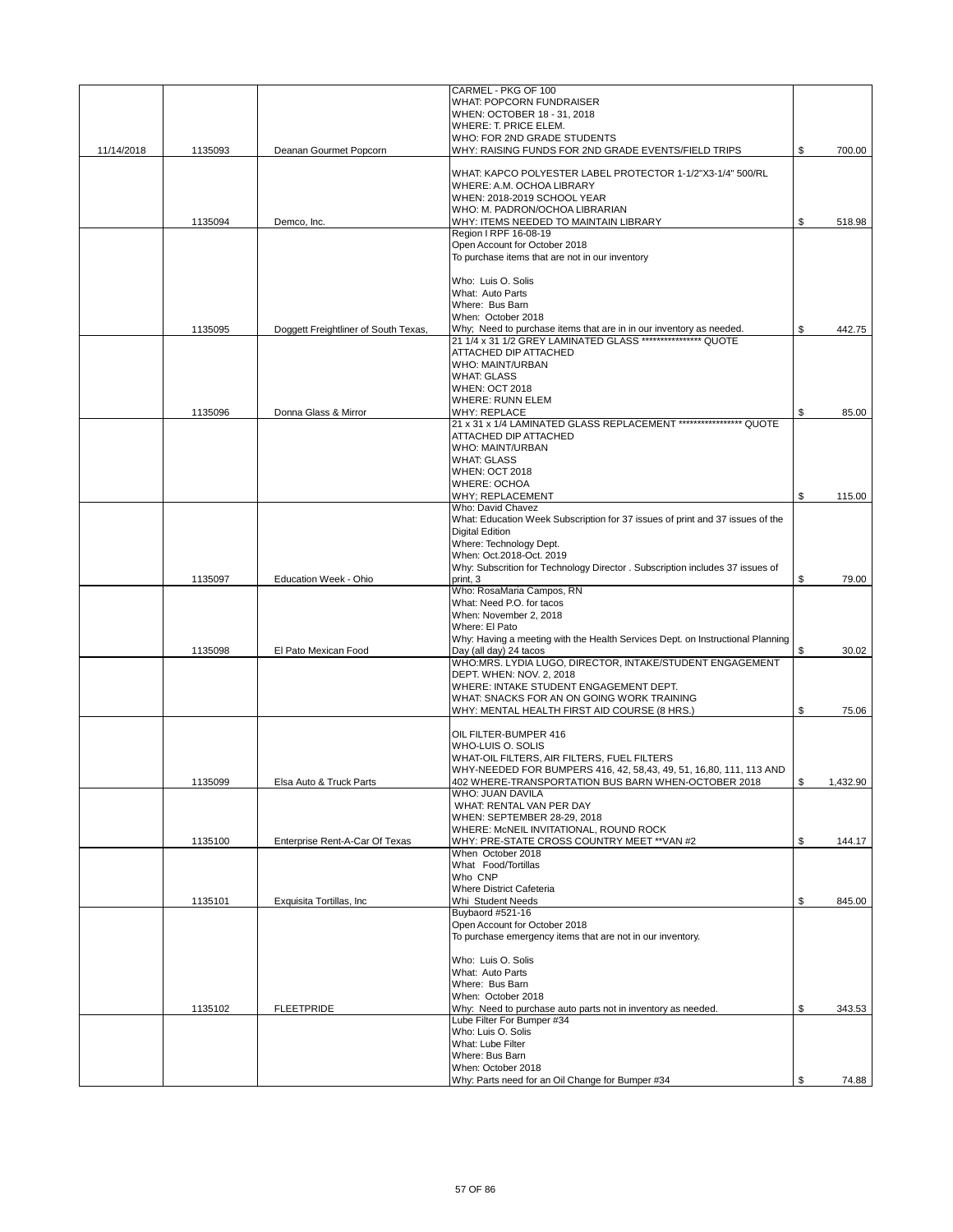|            |         |                                                                    | WHAT: 12 MONTH SERVICE CONTRACT RENEWAL FOR                                                                                      |                 |
|------------|---------|--------------------------------------------------------------------|----------------------------------------------------------------------------------------------------------------------------------|-----------------|
|            |         |                                                                    | FOLDER/SEALER (CONT2733-04) WHEN: 10/22/2018 THRU 10/21/2019                                                                     |                 |
|            |         |                                                                    | <b>WHERE: BUSINESS OFFICE</b>                                                                                                    |                 |
|            |         |                                                                    | WHO: JOSE L. MARINES, PAYROLL DEPT.                                                                                              |                 |
|            |         |                                                                    | WHY: CONTRACT RENEWAL FOR FOLDER/SEALER, NEEDED FOR                                                                              |                 |
| 11/14/2018 | 1135103 | FORMAX, Division of BESCORP, INC                                   | FOLDING PAYROLL CHECKS AND W2's FOR<br>SET 84 DARK BRONZE ASTRAGAL ******************************* BB 501*15 QUOTE               | \$<br>792.00    |
|            |         |                                                                    | 034207 DIP ATTACHED                                                                                                              |                 |
|            |         |                                                                    | WHO: MAINT/MANUEL                                                                                                                |                 |
|            |         |                                                                    | <b>WHAT: MATERIAL</b>                                                                                                            |                 |
|            |         |                                                                    | <b>WHEN: OCT 2018</b>                                                                                                            |                 |
|            |         |                                                                    | <b>WHERE: ADAME</b>                                                                                                              |                 |
|            | 1135104 | Fairway Supply Inc.                                                | WHY: REPLACEMENT                                                                                                                 | \$<br>758.80    |
|            |         |                                                                    | When October 2018                                                                                                                |                 |
|            |         |                                                                    | What Food/Bread                                                                                                                  |                 |
|            |         |                                                                    | Who CNP                                                                                                                          |                 |
|            |         |                                                                    | Where District Cafeteria                                                                                                         |                 |
|            | 1135105 | Flower Baking Company of San Antonio, Whi Student Needs            |                                                                                                                                  | \$<br>3,001.51  |
|            |         |                                                                    | (WHAT) POEMS SPANISH                                                                                                             |                 |
|            |         |                                                                    | (WHO) 3RD GRADE TEACHERS (WHERE)ELOY G. SALAZAR ELEM.                                                                            |                 |
|            |         |                                                                    | (WHEN)2018 - 2019 SCHOOL YEAR                                                                                                    |                 |
|            |         |                                                                    | (WHY) RESOURCES NEEDED FOR STUDENT STAAR TESTING                                                                                 |                 |
|            | 1135106 | Forde-ferrier                                                      | PREPARATION. *                                                                                                                   | \$<br>460.00    |
|            |         |                                                                    | What: STARR WORKBOOKS                                                                                                            |                 |
|            |         |                                                                    | WHEN: 2018-2109                                                                                                                  |                 |
|            |         |                                                                    | WHERE: STAINKE ELEMENTARY CLASSROOM                                                                                              |                 |
|            |         |                                                                    | <b>WHO: STAINKE STUDENTS</b>                                                                                                     |                 |
|            |         |                                                                    | WHY: INSTRUCTIONAL MATERIALS TO SUPPORT DISTRICT                                                                                 |                 |
|            |         |                                                                    | <b>CURRICULUM</b>                                                                                                                | \$<br>9,296.00  |
|            |         |                                                                    |                                                                                                                                  |                 |
|            |         |                                                                    | <b>WHAT: STUDENT MEALS</b>                                                                                                       |                 |
|            |         |                                                                    | <b>WHERE: MCALLEN, TEXAS</b>                                                                                                     |                 |
|            |         |                                                                    | WHO: 25 STUDENTS FROM THE STUDENT ENROLLMENT ATTACHED                                                                            |                 |
|            |         |                                                                    | WHEN: OCTOBER 26, 2018                                                                                                           |                 |
|            | 1135107 | Fuddruckers                                                        | WHY: COLLEGE CAMPUS TOUR                                                                                                         | \$<br>112.00    |
|            |         |                                                                    | WHO: WAYNE GRIGSBY                                                                                                               |                 |
|            |         |                                                                    | <b>WHAT: OFFICIAL</b>                                                                                                            |                 |
|            |         |                                                                    | WHEN: OCTOBER 16, 2018                                                                                                           |                 |
|            |         |                                                                    | <b>WHERE: TODD</b>                                                                                                               |                 |
|            | 1135108 | GRIGSBY, WAYNE L.                                                  | WHY: TODD VS SAUCEDA 7A, 7B, 7C<br>Who: DHS- Band                                                                                | \$<br>100.00    |
|            |         |                                                                    |                                                                                                                                  |                 |
|            |         |                                                                    | What: Mileage reimbursement<br>When: Aug. 27-31, 2018                                                                            |                 |
|            |         |                                                                    | Where: DISD Fine Arts                                                                                                            |                 |
|            | 1135109 | Garcia, Armando Jr.                                                | Why:Teachers work with HS and MS students                                                                                        | \$<br>11.45     |
|            |         |                                                                    | WHO: CTE VEHICLE 706                                                                                                             |                 |
|            |         |                                                                    | <b>WHAT: MAINTENANCE</b>                                                                                                         |                 |
|            |         |                                                                    | WHEN: OCTOBER 2018                                                                                                               |                 |
|            |         |                                                                    | WHERE: DONNA HIGH SCHOOL                                                                                                         |                 |
|            |         |                                                                    | WHY: MAINTENANCE OF VEHICLE FOR SAFETY FOR CTE STAFF AND                                                                         |                 |
|            |         |                                                                    | CTE STUDENTS ************************** ITEM: 046-377 QTY: 1 DESCRIPTION:                                                        |                 |
|            | 1135110 | Goodyear Auto Service Center                                       | COURTESY TIRE AND MAINTENANCE INSPE                                                                                              | \$<br>935.52    |
|            |         |                                                                    |                                                                                                                                  |                 |
|            |         |                                                                    | WHO: CTE TEACHER ANGEL TREVINO WHAT: CLASSROOM SUPPLIES                                                                          |                 |
|            |         |                                                                    | WHEN: FY 18-19                                                                                                                   |                 |
|            |         |                                                                    | <b>WHERE: DNHS</b>                                                                                                               |                 |
|            |         |                                                                    | WHY: ITEMS WILL BE USED FOR INSTRUCTIONAL RESOURCES LED                                                                          |                 |
|            | 1135111 | Greenwood Office Outfittersdba, Buffalo LIGHT DTRIP 32.8FT MLT COL |                                                                                                                                  | \$<br>3,498.63  |
|            |         |                                                                    | WHO: CTE TEACHER ESMER LOPEZ                                                                                                     |                 |
|            |         |                                                                    | <b>WHAT: SUPPLIES</b>                                                                                                            |                 |
|            |         |                                                                    | <b>WHEN: FY 18-19</b>                                                                                                            |                 |
|            |         |                                                                    | <b>WHERE: DNHS</b>                                                                                                               |                 |
|            |         |                                                                    | WHY: ITEMS WILL BE USED FOR INSTRUCTIONAL RESOURCES.                                                                             |                 |
|            |         |                                                                    | PURIFIER AIR 290BK                                                                                                               | \$<br>885.19    |
|            |         |                                                                    |                                                                                                                                  |                 |
|            |         |                                                                    | WHO: Dr. Diana Villanueva                                                                                                        |                 |
|            |         |                                                                    | WHAT: Dispenser 1-#" Core BK                                                                                                     |                 |
|            |         |                                                                    | WHEN: October 2018                                                                                                               |                 |
|            |         |                                                                    | WHERE: Special Ed. Dept.                                                                                                         |                 |
|            |         |                                                                    | WHY: To distribute updated information for Teachers during training's provided                                                   |                 |
|            |         |                                                                    | by SPED Dept. and in keeping student records and information of IEP,                                                             | \$<br>754.37    |
|            |         |                                                                    | <b>WHAT? Mileage</b>                                                                                                             |                 |
|            |         |                                                                    | WHO? Javier Guevara PEIMS Coordinator WHEN? October 2018<br>WHERE? PEIMS, DNHS, Adame, A.P. Solis, Sauceda, Veterans and Salazar |                 |
|            |         |                                                                    |                                                                                                                                  |                 |
|            |         |                                                                    | WHY? The PEIMS dept need to make sure that the campuses are working on                                                           |                 |
|            |         |                                                                    | the withdrawal folders for the Leaver.                                                                                           | \$<br>30.54     |
|            | 1135112 | Guevara, Javier                                                    | Towels #71300 #04218-415                                                                                                         |                 |
|            |         |                                                                    | <b>What: Towels</b>                                                                                                              |                 |
|            |         |                                                                    | Where: Warehouse                                                                                                                 |                 |
|            |         |                                                                    | Why: Needed district wide                                                                                                        |                 |
|            | 1135113 | Gulf Coast Paper Company                                           | Who: Warehouse When: School year 2018-2019                                                                                       | \$<br>11,580.00 |
|            |         |                                                                    | Wipes 042518-415                                                                                                                 |                 |
|            |         |                                                                    | What: Janitorial Supplies                                                                                                        |                 |
|            |         |                                                                    | Who: Warehouse                                                                                                                   |                 |
|            |         |                                                                    | Where: warehouse                                                                                                                 |                 |
|            |         |                                                                    | Why: Needed district wide When: School year 2018-2019                                                                            | \$<br>23,863.28 |
|            |         |                                                                    |                                                                                                                                  |                 |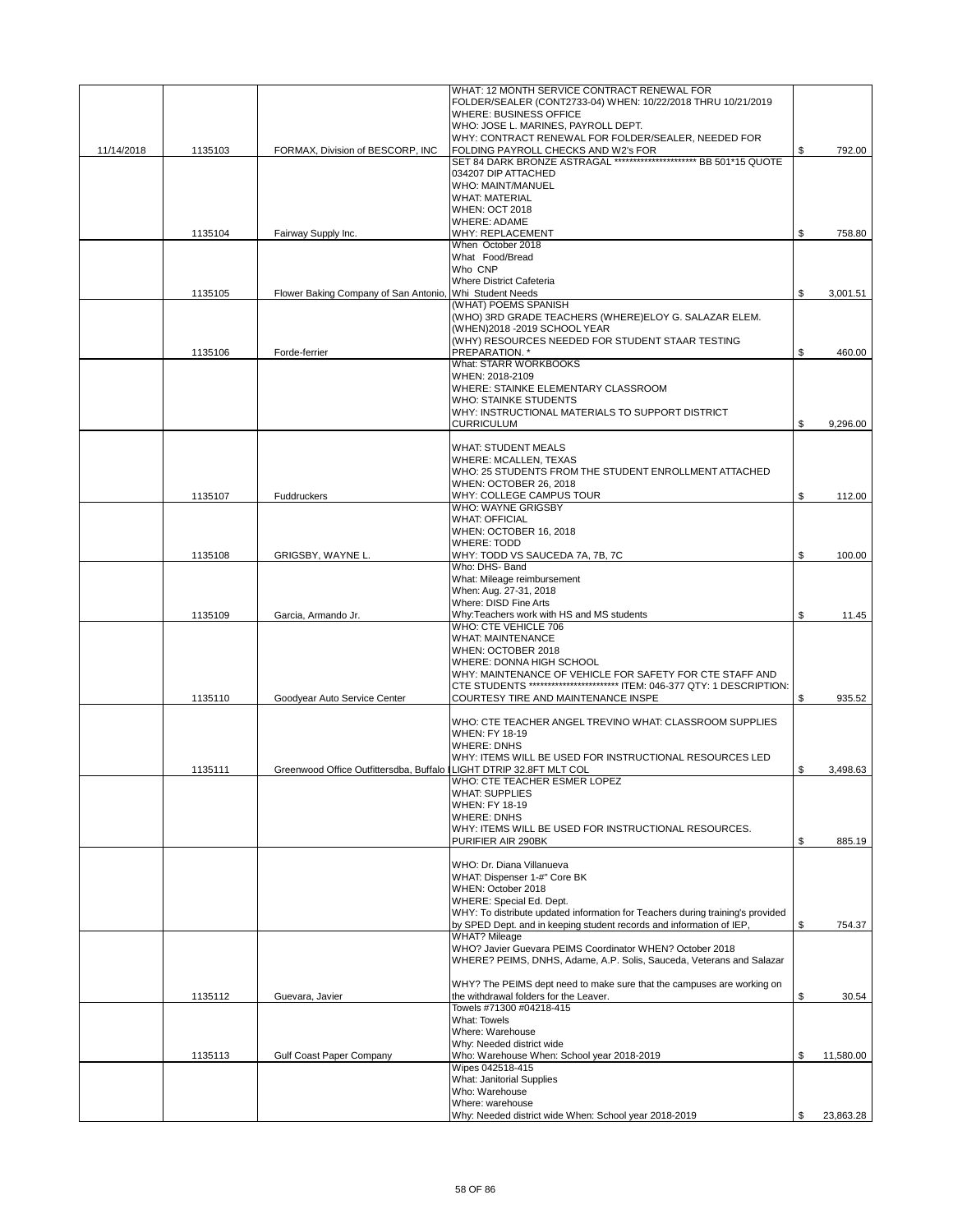|            |         |                                             | <b>WHAT: COPIER LEASE</b>                                                                       |                |
|------------|---------|---------------------------------------------|-------------------------------------------------------------------------------------------------|----------------|
|            |         |                                             | WHEN: 10/22/2018-11/21/2018<br>WHERE: DONNA ISD                                                 |                |
|            |         |                                             | WHY: MONTHLY CHARGES                                                                            |                |
| 11/14/2018 | 1135114 | KYOCERA DOCUMENT SOULUTIONS WHO: SAUCEDA MS |                                                                                                 | \$<br>116.85   |
|            |         |                                             | <b>WHAT: LEASE ON COPIER</b>                                                                    |                |
|            |         |                                             | WHEN: 10/21/2018 - 11/20/2018                                                                   |                |
|            |         |                                             | <b>WHERE: DONNA ISD</b>                                                                         |                |
|            |         |                                             | <b>WHY: MONTHLY CHARGES</b>                                                                     |                |
|            |         |                                             | WHO: PURCHASING & SAFETY & RISK                                                                 | \$<br>233.70   |
|            |         |                                             | WHAT: LEASE ON COPIER                                                                           |                |
|            |         |                                             | WHEN: 10/21/2018 - 11/20/2018<br><b>WHERE: DONNA ISD</b>                                        |                |
|            |         |                                             | <b>WHY: MONTHLY CHARGES</b>                                                                     |                |
|            |         |                                             | WHO: TESTING DEPT.                                                                              | \$<br>116.85   |
|            |         |                                             | <b>WHAT: LEASE ON COPIER</b>                                                                    |                |
|            |         |                                             | WHERE: DHS COUNSELING                                                                           |                |
|            |         |                                             | WHO: DONNA HIGH SCHOOL                                                                          |                |
|            |         |                                             | WHEN: 10/21/2018 - 11/20/2018                                                                   |                |
|            |         |                                             | WHY: MONTHLY CHARGES                                                                            | \$<br>164.99   |
|            |         |                                             | WHAT: LEASE ON COPIER                                                                           |                |
|            |         |                                             | <b>WHERE: DONNA ISD</b>                                                                         |                |
|            |         |                                             | <b>WHO: BILINGUAL</b>                                                                           |                |
|            |         |                                             | WHEN: 10/21/2018 - 11/20/2018<br>WHY: MONTHLY CHARGES                                           | \$<br>131.07   |
|            |         |                                             | Open Account for October 2018                                                                   |                |
|            |         |                                             | To purchase emergency items that are not in our inventory.                                      |                |
|            |         |                                             |                                                                                                 |                |
|            |         |                                             | Who: Luis O. Solis                                                                              |                |
|            |         |                                             | What: Auto parts                                                                                |                |
|            |         |                                             | Where: Bus Barn                                                                                 |                |
|            |         |                                             | When: October 2018                                                                              |                |
|            | 1135115 | <b>Kyrish Truck Centers</b>                 | Why: Need to purchase items that are not in inventory as needed.                                | \$<br>377.11   |
|            |         |                                             | <b>WHO: DNHS MARIACHI</b>                                                                       |                |
|            |         |                                             | <b>WHAT: SUPPLIES</b><br><b>WHEN: OCT 2018</b>                                                  |                |
|            |         |                                             | <b>WHERE: DNHS</b>                                                                              |                |
|            |         |                                             | WHY: ITEMS ARE NEEDED FOR STUDENT INSTRUMENTS FOR                                               |                |
|            | 1135116 | MELHART MUSIC CENTER                        | PERFORMANCES AND COMPETITIONS                                                                   | \$<br>585.40   |
|            |         |                                             | Who: Dennis Moreno                                                                              |                |
|            |         |                                             | What: Spotter (Press box Crew)                                                                  |                |
|            |         |                                             | When: Oct. 26, 2018                                                                             |                |
|            |         |                                             | Where: Bennie La Prade Stadium                                                                  |                |
|            | 1135117 | MORENO, DENNIS GREGORY                      | Why: Varsity Football Redskins/Rio Grande City                                                  | \$<br>50.00    |
|            |         |                                             | WHO: O. CASARES/H. BRATLEY                                                                      |                |
|            |         |                                             | WHAT: STUDENT MEALS BOYS                                                                        |                |
|            |         |                                             | WHEN: OCTOBER 25, 2018<br><b>WHERE: MERCEDES</b>                                                |                |
|            | 1135118 | McDonald's - Donna                          | WHY: CROSS COUNTRY MEET 7TH AND 8TH                                                             | \$<br>137.77   |
|            |         |                                             | WHO: O. CASARES/V. CAVAZOS                                                                      |                |
|            |         |                                             | <b>WHAT: STUDENT MEALS</b>                                                                      |                |
|            |         |                                             | WHEN: OCTOBER 11, 2018                                                                          |                |
|            |         |                                             | WHERE: CENTAL-WESLACO                                                                           |                |
|            |         |                                             | WHY: VOLLEYABALL GAME 8THA, B AND C                                                             | \$<br>210.00   |
|            |         |                                             | What: McCormick's Gloves - Tan.                                                                 |                |
|            |         |                                             | Who: Matias Rivera, Donna HS Band. When: Marching Season 2018.                                  |                |
|            |         |                                             | Where: Donna High School or performing events.                                                  |                |
|            | 1135119 | Mccormick's Enterprises Incorp              | Why: Marching uniform accessories                                                               | \$<br>531.34   |
|            |         |                                             | What: Orinted Unitard Spandex, Sleeveless. Who: Matias Rivera, Donna HS<br>Band and Colorguard. |                |
|            |         |                                             | When: Marching Season 2018.                                                                     |                |
|            |         |                                             | Where: Donna HS and marching sites.                                                             |                |
|            |         |                                             | Why: To be uniformed for marching season                                                        | \$<br>1,550.30 |
|            |         |                                             | WHO- AP SOLIS SECURITY DEPT                                                                     |                |
|            |         |                                             | <b>WHERE-APSOLIS</b>                                                                            |                |
|            |         |                                             | WHEN-22018-19                                                                                   |                |
|            |         |                                             | WHAT- RADIO ANTENNAS                                                                            |                |
|            | 1135120 | Mobile Relays, LLC                          | WHY- TO PROVIDE SECURE COMMUNICATION                                                            | \$<br>279.00   |
|            |         |                                             | ATHLETIC OFFICIAL                                                                               |                |
|            |         |                                             | WHO: MORENO, JESUS                                                                              |                |
|            |         |                                             | WHAT: ATHLETIC OFFICIAL                                                                         |                |
|            |         |                                             | WHEN: 10/13/18                                                                                  |                |
|            |         |                                             | WHERE: SAUCEDA MIDDLE SCHOOL                                                                    |                |
|            | 1135121 | Moreno, Jesus                               | WHY: UIL REQUIREMENT 1 GAME (SAUCEDA VS CUELLAR) 8A TEAMS                                       | \$<br>60.00    |
|            |         |                                             | <b>ATHLETIC OFFICIAL</b>                                                                        |                |
|            |         |                                             | WHO: MORENO, JESUS                                                                              |                |
|            |         |                                             | <b>WHAT: ATHLETIC OFFICIAL</b>                                                                  |                |
|            |         |                                             | WHEN: 10/13/18<br>WHERE: SAUCEDA MIDDLE SCHOOL                                                  |                |
|            |         |                                             | WHY: UIL REQUIREMENT 1 GAME (SAUCEDA VS VETERANS                                                | \$<br>105.00   |
|            |         |                                             | <b>ATHLETIC OFFICIAL</b>                                                                        |                |
|            |         |                                             | WHO: MORENO, JESUS                                                                              |                |
|            |         |                                             | <b>WHAT: ATHLETIC OFFICIAL</b>                                                                  |                |
|            |         |                                             | WHEN: 10/6/18                                                                                   |                |
|            |         |                                             | WHERE: SAUCEDA MIDDLE SCHOOL                                                                    |                |
|            |         |                                             | WHY: UIL REQUIREMENT 1 GAME (SAUCEDA VS M.HOGE                                                  | \$<br>60.00    |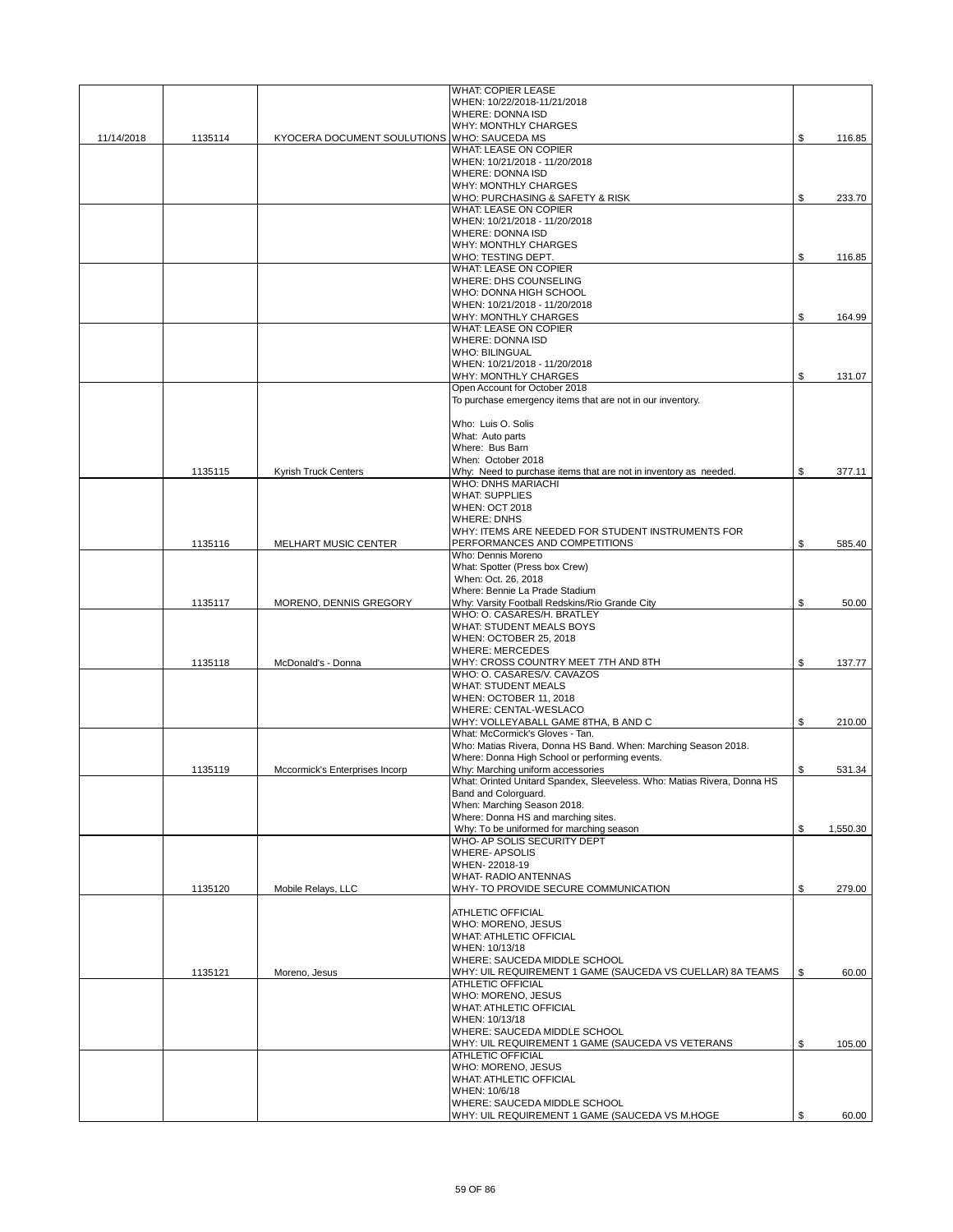|            |         |                           | WHO: MAINT/PABLO                                                                                                                                         |                |
|------------|---------|---------------------------|----------------------------------------------------------------------------------------------------------------------------------------------------------|----------------|
|            |         |                           | <b>WHAT: QUICK TEST</b>                                                                                                                                  |                |
|            |         |                           | <b>WHEN: OCT 2018</b><br><b>WHERE: DIST WIDE</b>                                                                                                         |                |
| 11/14/2018 | 1135122 | Morrison Supply, LLC      | WHY: BACKFLOW TEST                                                                                                                                       | \$<br>73.00    |
|            |         |                           | Who: Staff and Visitor                                                                                                                                   |                |
|            |         |                           | What: Drinking Water                                                                                                                                     |                |
|            |         |                           | Where: Technology Dept.                                                                                                                                  |                |
|            |         | Mountain Glacier Llc      | When: Month of October 2018<br>Why: Daily Operations Account # 00462 / Technology Dept.                                                                  | \$             |
|            | 1135123 |                           | Who: Luis O. Solis                                                                                                                                       | 24.97          |
|            |         |                           | What: 5 Gal W/Anti-Gel Diesel Fuel Conditioner                                                                                                           |                |
|            |         |                           | Where: Bus Barn                                                                                                                                          |                |
|            |         |                           | When: October 2018                                                                                                                                       |                |
|            | 1135124 | Msc Industrial Supply Co. | Why: Supplies needed for shop use.<br>WHO: CTE ROGELIO TORRES, CULINARY ARTS INSTRUCTOR                                                                  | \$<br>1,253.66 |
|            |         |                           | <b>WHAT: ONLINE COURSE</b>                                                                                                                               |                |
|            |         |                           | WHEN: 2018 - 2019 SCHOOL YEAR                                                                                                                            |                |
|            |         |                           | WHERE: DONNA HIGH SCHOOL                                                                                                                                 |                |
|            | 1135125 |                           | NATIONAL RESTAURANT ASSOCIATIOWHY: INSTRUCTIONAL RESOURCES FOR CTE STUDENTS                                                                              | \$<br>345.00   |
|            |         |                           | When November 2018                                                                                                                                       |                |
|            |         |                           | What Produce/Vegetables<br>Who CNP                                                                                                                       |                |
|            |         |                           | <b>Where District Cafeterias</b>                                                                                                                         |                |
|            | 1135126 | Nicho Produce Co. Inc.    | Why Student Needs                                                                                                                                        | \$<br>1,150.00 |
|            |         |                           |                                                                                                                                                          |                |
|            |         |                           | WHO: MRS.LYDIA LUGO, DIRECTOR, INTAKE/STUDENT ENGAGEMENT                                                                                                 |                |
|            |         |                           | DEPT. WHEN: 2018-2019 SCHOOL YEAR                                                                                                                        |                |
|            |         | Nimco, Inc.               | WHERE: INTAKE/STUDENT ENGAGEMENT DEPT.<br>WHAT: BULLYING AND DRUG FREE POSTERS WHY: RED RIBBON WEEK   \$                                                 | 566.48         |
|            | 1135127 |                           | WHAT? EQUIPMENT FOR UNITS                                                                                                                                |                |
|            |         |                           | WHEN? 2018-2019                                                                                                                                          |                |
|            |         |                           | WHERE? DISD POLICE DEPT                                                                                                                                  |                |
|            |         |                           | <b>WHO? UNITS</b>                                                                                                                                        |                |
|            |         |                           | WHY? EQUIPMENT WILL BE UTILIZED IN CASE OF EMERGENCY FOR                                                                                                 |                |
|            |         |                           | THE SAFETY AND SECURITY OF STUDENTS, STAFF AND COMMUNITY                                                                                                 |                |
|            | 1135128 | O'reilly Automotive, Inc. | <b>QUOTES ATTACHED</b><br>WHO-LUIS O. SOLIS                                                                                                              | \$<br>659.92   |
|            |         |                           | <b>WHAT-HOSE CLAMP</b>                                                                                                                                   |                |
|            |         |                           | WHY-NEEDED FOR STOCK FOR BUS FLEET WHERE-TRANSPORTATION                                                                                                  |                |
|            |         |                           | BUS BARN WHEN-OCTOBER 2018                                                                                                                               | \$<br>61.70    |
|            |         |                           | WHO: CARLOS OCHOA                                                                                                                                        |                |
|            |         |                           | <b>WHAT: OFFICIAL</b>                                                                                                                                    |                |
|            |         |                           | WHEN: OCTOBER 6, 2018<br>WHERE: DONNA HIGH SCHOOL                                                                                                        |                |
|            | 1135129 | OCHOA CARLOS              | WHY: CROSS COUNTRY MEET VARSITY, JVD, 9THD, 8THA AND 7THA                                                                                                | \$<br>150.00   |
|            |         |                           | Who: Carlos Ortega                                                                                                                                       |                |
|            |         |                           | What: Chain Crew                                                                                                                                         |                |
|            |         |                           | When: Oct. 26, 2018                                                                                                                                      |                |
|            |         |                           | Where: Bennie La Prade Stadium                                                                                                                           |                |
|            | 1135130 | ORTEGA, CARLOS            | Why: Varsity Football Redskins/Rio Grande City<br>Who: Technology Dept./ Director David Chavez                                                           | \$<br>45.00    |
|            |         |                           | What: mileage for MIT Ernie Ozuna                                                                                                                        |                |
|            |         |                           | When: October 2018                                                                                                                                       |                |
|            |         |                           | Where: MIT does training for teachers & staff                                                                                                            |                |
|            | 1135131 | Ozuna, Ernesto            | Why: monthly mileage for staff                                                                                                                           | \$<br>54.22    |
|            |         |                           | <b>WHO-AP SOLIS</b>                                                                                                                                      |                |
|            |         |                           | WHEN-2018-19<br>WHAT- INSTRUCTIONAL MATERIAL WHERE- AP SOLIS CAMPUS                                                                                      |                |
|            |         |                           | WHY- TO PROVIDE A SAFE AND NURTURING SCHOOL ENVIRONMENT                                                                                                  |                |
|            |         |                           | THAT SUPPORTS ACADEMIC SUCCESS ********************** CBGRO100C                                                                                          |                |
|            | 1135132 | PCMG, Inc                 | <b>COLOR RIBBON</b>                                                                                                                                      | \$<br>105.97   |
|            |         |                           | Who: David Chavez                                                                                                                                        |                |
|            |         |                           | What: cord for phone headset                                                                                                                             |                |
|            |         |                           | Where: Technology<br>When: Oct. 2018                                                                                                                     |                |
|            |         |                           | Why: cord needed for extra headset that was ordered. Replacing part APU-75                                                                               |                |
|            |         |                           | which is going end of life.                                                                                                                              | \$<br>48.99    |
|            |         |                           | Who: David Chavez                                                                                                                                        |                |
|            |         |                           | What: Plantronic head set                                                                                                                                |                |
|            |         |                           | Where: Technology Dept.<br>When: Oct. 2018                                                                                                               |                |
|            |         |                           | Why: Head set needed for the reception area for her phone. W745 U/L talk                                                                                 |                |
|            |         |                           | Time Savi-3In1 CNVTBL HDS                                                                                                                                | \$<br>292.20   |
|            |         |                           | Who: ELA Director                                                                                                                                        |                |
|            |         |                           | What: Acrobat Pro                                                                                                                                        |                |
|            |         |                           | When: 2018-19 School Year                                                                                                                                |                |
|            |         |                           | Where: ELA Department                                                                                                                                    |                |
|            |         |                           | Why: Adobe Acrobat Reader DC is needed to be installed in the ELA Director's<br>computer so that she can be avle to work on bundle exams, benchmarks and |                |
|            |         |                           | assessments                                                                                                                                              | \$<br>91.00    |
|            |         |                           | Who: G. Ibarra - Fine Arts                                                                                                                               |                |
|            |         |                           | What: printhead mag. & ylw                                                                                                                               |                |
|            |         |                           | When: 11.1.2018                                                                                                                                          |                |
|            |         |                           | Where: DISD-Admin. F.A.                                                                                                                                  |                |
|            |         |                           | Why: These are supplies for the Z5200 Postscript printer                                                                                                 | \$<br>1,055.00 |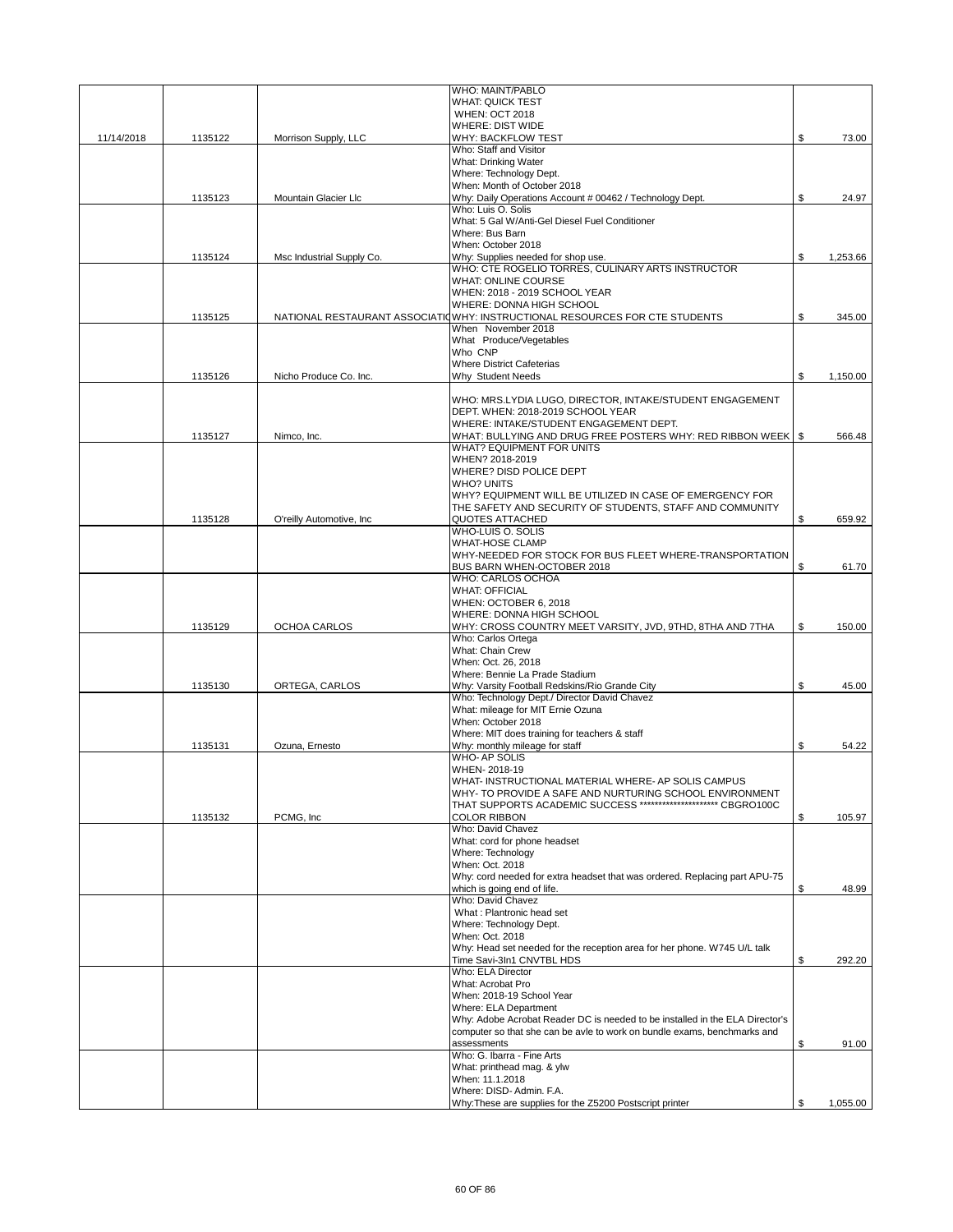|            |         |                                  | <b>WHO: DNHS CHOIR</b>                                                                                                                     |                |
|------------|---------|----------------------------------|--------------------------------------------------------------------------------------------------------------------------------------------|----------------|
|            |         |                                  | <b>WHAT: MUSIC</b><br>WHEN: OCT 27, 2018                                                                                                   |                |
|            |         |                                  | <b>WHERE: DNHS</b>                                                                                                                         |                |
|            |         |                                  | WHY: MUSIC IS NEEDED TO COMPETE IN TMEA TREBLE AUDITIONS                                                                                   |                |
| 11/14/2018 | 1135133 | PENDER'S MUSIC CO                | <b>PROCESS</b>                                                                                                                             | \$<br>110.25   |
|            |         |                                  | <b>WHO: DNHS CHOIR</b><br><b>WHAT: MUSIC</b>                                                                                               |                |
|            |         |                                  | WHEN: OCT 27, 2018                                                                                                                         |                |
|            |         |                                  | WHERE: DNHS.                                                                                                                               |                |
|            |         |                                  | WHY: MUSIC IS NEEDED TO COMPETE IN TMEA TREBLE AUDITIONS                                                                                   |                |
|            |         |                                  | <b>PROCESS</b><br>(WHAT) GS18: SPRKL PNCLS(GLD): STAR S (WHO)EUNICE VASQUEZ                                                                | \$<br>41.25    |
|            |         |                                  | COUNSELOR (WHERE)ELOY G. SALAZAR ELEMENTARY (WHEN)2018-                                                                                    |                |
|            |         |                                  | 2019 SCHOOL YEAR                                                                                                                           |                |
|            |         |                                  | (WHY) ITEMS NEEDED TO REWARD STUDENTS FOR IMPROVED                                                                                         |                |
|            | 1135134 | <b>Positive Promotions</b>       | CLASSROOM BEHAVIOR.<br>(WHAT) MC19: JRNL/KNGT PN:THANKS FOR                                                                                | \$<br>617.47   |
|            |         |                                  | (WHO) EUNICE VASQUEZ COUNSELOR (WHERE) ELOY G. SALAZAR                                                                                     |                |
|            |         |                                  | ELEMENTARY (WHEN)2018-2019 SCHOOL YEAR (WHY)INCENTIVES FOR                                                                                 |                |
|            |         |                                  | STUDENTS FOR PERFECT ATTENDANCE, HONOR ROLL AND                                                                                            |                |
|            |         |                                  | <b>IMPROVED BEHAVIOR</b><br>Who: For Prek-5th grade students                                                                               | \$<br>1,030.74 |
|            |         |                                  | What: Perfect attendance and Honor Roll Certificates                                                                                       |                |
|            |         |                                  | When: School Year 2018-2019                                                                                                                |                |
|            |         |                                  | Where: B. G. Guzman Elementary                                                                                                             |                |
|            |         |                                  | Why: Reward and Recognition for student attendance and performance 1st<br>semester Perfecta Attendance St                                  | \$<br>895.98   |
|            |         |                                  | WHO: R. ALVAREZ                                                                                                                            |                |
|            |         |                                  | <b>WHAT: STUDENT MEALS</b>                                                                                                                 |                |
|            |         |                                  | WHEN: OCTOBER 20, 2018                                                                                                                     |                |
|            | 1135135 | RAISING CANE'S 249               | <b>WHERE: E. ELSA</b><br>WHY: TODD FOOTBALL VS E. ELSA 7TH                                                                                 | \$<br>225.81   |
|            |         |                                  | WHO: CHRISSY DELEON/MEL SANDOVAL WHAT: STUDENT MEALS JV                                                                                    |                |
|            |         |                                  | CHEERLEADERS WHEN: OCTOBER 30, 2018                                                                                                        |                |
|            |         |                                  | WHERE: PSJA SOUTHWEST HIGH SCHOOL WHY: VOLLEYBALL BI-                                                                                      |                |
|            | 1135136 |                                  | RAISING CANE'S RESTAURANTS, LLO DISTRICT PLAY-OFF GAME 11 MORE STUDENTS WERE ADDED<br>WHO: CHRISSY DELEON/MEL SANDOVAL WHAT: STUDENT MEALS | \$<br>62.24    |
|            |         |                                  | VARSITY CHEERLEADERS AND TEEPEE CREW                                                                                                       |                |
|            |         |                                  | WHEN: OCTOBER 30, 2018                                                                                                                     |                |
|            |         |                                  | WHERE: PSJA SOUTHWEST                                                                                                                      |                |
|            |         |                                  | WHY: VARISTY VOLLEYBALL PLAY-OFF GAME<br>WHAT: 3 WASTE CONTAINERS                                                                          | \$<br>175.00   |
|            |         |                                  | WHY: WASTE/RECYCLING OVERAGE                                                                                                               |                |
|            |         |                                  | WHEN: 10/3,10/12,10/17,10/24                                                                                                               |                |
|            |         |                                  | WHERE: DONNA ISD                                                                                                                           |                |
|            | 1135137 | REPUBLIC SERVICES, INC           | WHO: DONNA NORTH HS. & MUNOZ ELEM.<br><b>WHAT: WASTE SERVICES</b>                                                                          | \$<br>4,411.83 |
|            |         |                                  | WHEN: 10/19/18 & 10/31/18                                                                                                                  |                |
|            |         |                                  | <b>WHERE: DONNA ISD</b>                                                                                                                    |                |
|            |         |                                  | WHY: DISPOSAL/RECYLING AND PICKUP SERVICE<br>WHO: MAINTENANCE DEPT.                                                                        |                |
|            |         |                                  | What: Teacher Supplies                                                                                                                     | \$<br>1,063.64 |
|            |         |                                  | Who: Warehouse                                                                                                                             |                |
|            |         |                                  | Why: Needed district wide                                                                                                                  |                |
|            |         |                                  | Where: Warehouse                                                                                                                           |                |
|            | 1135138 | Ray's Business Products          | When: School year 2018-2019<br><b>WHAT: REGISTRATION FEES</b>                                                                              | \$<br>4,566.80 |
|            |         |                                  | WHEN: OCTOBER 24, 2018                                                                                                                     |                |
|            |         |                                  | <b>WHERE: REGION ONE</b>                                                                                                                   |                |
|            |         |                                  | WHO: NANCY STOCKTON, AZIEL DEL RIO, ELYSSHA ENRIQUEZ, MIKE                                                                                 | \$             |
|            | 1135139 |                                  | Region One Educational Service Center   ANZALDUA WHY: PROF. DEVELOPMENT<br><b>WHAT: REGISTRATION FEES</b>                                  | 600.00         |
|            |         |                                  | WHO: GRACE GONZALES, AZIEL DEL RIO, ELIZABETH VILLEGAS                                                                                     |                |
|            |         |                                  | WHEN: OCT. 8, 2018                                                                                                                         |                |
|            |         |                                  | WHERE: REGION ONE - EDINBURG, TEXAS WHY: PROFESSIONAL<br><b>DEVELOPMENT</b>                                                                | \$<br>75.00    |
|            |         |                                  | Who: DHS-Colorguard                                                                                                                        |                |
|            |         |                                  | What: Fall Technician                                                                                                                      |                |
|            |         |                                  | When: Sept-Nov., 2018                                                                                                                      |                |
|            | 1135140 | Resendez, Nicolas                | Where: Fine Arts- DHS<br>Why: Assist with colorguard for the marching season                                                               | \$<br>3,000.00 |
|            |         |                                  | WHEN: 10/6/18                                                                                                                              |                |
|            |         |                                  | <b>WHERE: SAUCEDA MS</b>                                                                                                                   |                |
|            |         |                                  | WHY: UIL REQUIREMENT 1 FOOTBALL GAME (SAUCEDA VS MARY                                                                                      |                |
|            |         |                                  | <b>HOGE) 7A TEAM</b><br>MILEAGE METRO RATE                                                                                                 |                |
|            | 1135141 | Riojas, Reynaldo                 | WHO- CHOIR CLUB                                                                                                                            | \$<br>60.00    |
|            |         |                                  | <b>WHERE-AP SOLIS</b>                                                                                                                      |                |
|            |         |                                  | WHEN-NOVEMBER 2018                                                                                                                         |                |
|            |         |                                  | <b>WHAT-FUNDRAISER CANDY APPLES</b>                                                                                                        |                |
|            | 1135142 | Rocky Mountain Chocolate Factory | WHY- FUNDRAISER *** CANDY APPLE                                                                                                            | \$<br>802.00   |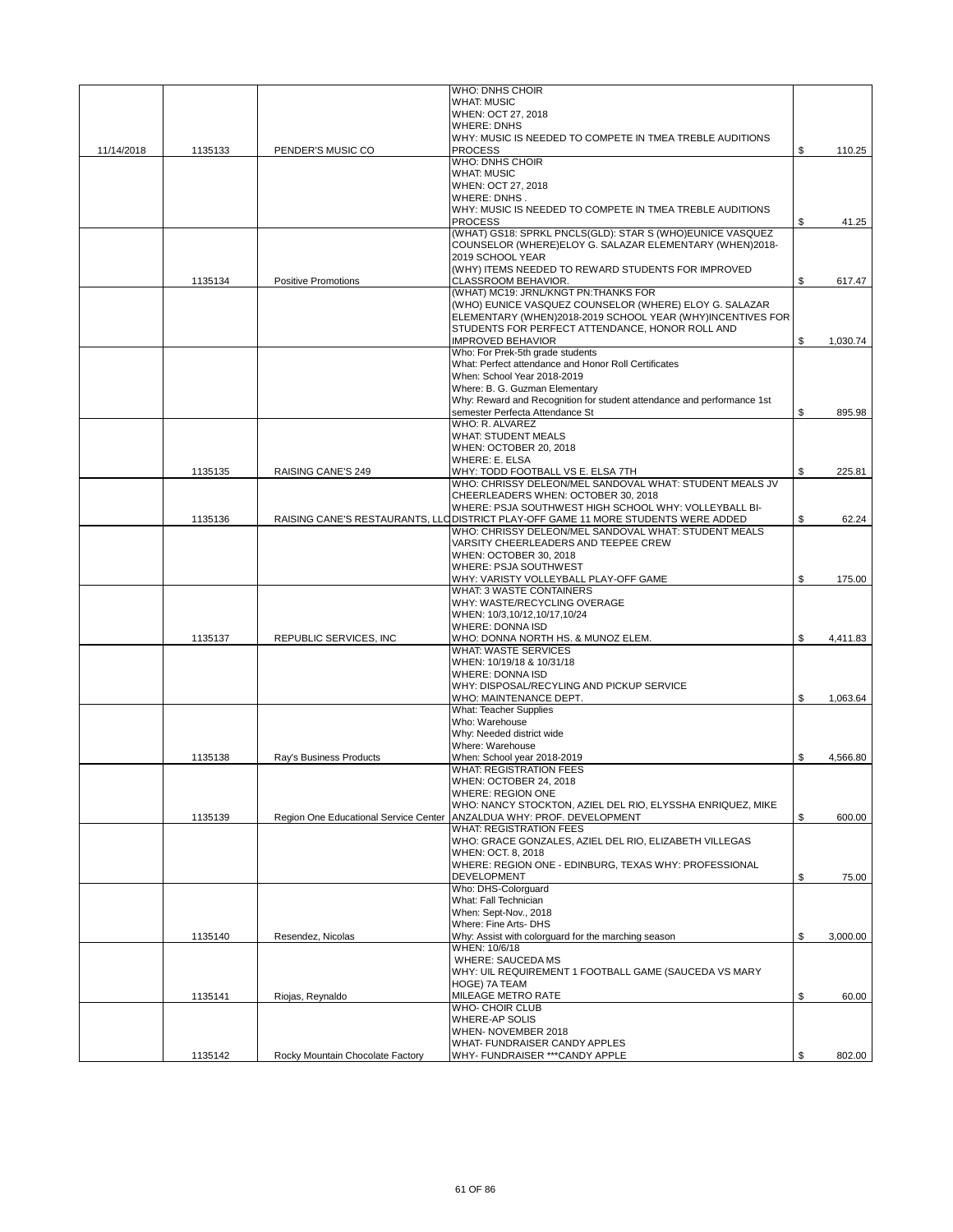|            |         |                                                         | <b>GATORADE</b>                                                                            |                 |
|------------|---------|---------------------------------------------------------|--------------------------------------------------------------------------------------------|-----------------|
|            |         |                                                         | CIP: 1:1:1                                                                                 |                 |
|            |         |                                                         | PACE P00170                                                                                |                 |
|            |         |                                                         | <b>WHO: DNHS BAND</b>                                                                      |                 |
|            |         |                                                         | <b>WHAT: DRINKS</b>                                                                        |                 |
|            |         |                                                         | WHEN: OCT 20, 2018                                                                         |                 |
|            |         |                                                         | WHERE: WESLACO, TEXAS                                                                      |                 |
|            |         |                                                         | WHY: ITEMS ARE NEEDED FOR BAND STUDENTS WHO WILL                                           |                 |
| 11/14/2018 | 1135143 | Sam's Club                                              | COMPETING IN UIL PIGSKIN.                                                                  | \$<br>194.70    |
|            |         |                                                         | WHAT: FRITO -LAY FLAMIN HOT MIX (30CT) WHEN: NOVEMBER 27 AND<br>29, 2018 WHERE: 3D ACADEMY |                 |
|            |         |                                                         | WHO: 3D ACADEMY STUDENTS                                                                   |                 |
|            |         |                                                         | WHY: PROVIDE SNACKS FOR CAMP                                                               | \$<br>224.72    |
|            |         |                                                         | WHO: YOLANDA SAUCEDA                                                                       |                 |
|            |         |                                                         | <b>WHAT: MILEAGE</b>                                                                       |                 |
|            |         |                                                         | WHEN: 10/24/18-10/26/18                                                                    |                 |
|            |         |                                                         | WHERE: UTRGV BROWNSVILLE, TX                                                               |                 |
|            |         |                                                         | WHY: PROFESSIONAL GROWTH TRINING OPPORTUNITIES AND                                         |                 |
|            |         |                                                         | INFORMATION REGARDING GENDER VIOLENCE, SEXUAL ASSAULT AND                                  |                 |
|            | 1135144 | Sauceda Yolanda                                         | DATING/DOMESTIC VIOLENCE INTERVENTION AND AWARENES                                         | \$<br>172.99    |
|            |         |                                                         | Who: RosaMaria Campos, RN                                                                  |                 |
|            |         |                                                         | What: Need P.O. for medical supplies                                                       |                 |
|            |         |                                                         | When: 2018-2019 School year                                                                |                 |
|            |         |                                                         | Where: School Health Corp.                                                                 |                 |
|            | 1135145 | School Health Corp.                                     | Why: Need to restock on medical supplies                                                   | \$<br>3,361.76  |
|            |         |                                                         | where: Sauceda Middle School                                                               |                 |
|            |         |                                                         | Who: Maria Paz/ Migrant Club                                                               |                 |
|            |         |                                                         | When: School Year 2018-2019                                                                |                 |
|            |         |                                                         | Why: Fundraiser for Migrant Club                                                           |                 |
|            |         |                                                         | What: 50 plate                                                                             |                 |
|            |         |                                                         | chicken                                                                                    |                 |
|            |         |                                                         | potato Salad                                                                               |                 |
|            |         |                                                         | Rice                                                                                       |                 |
|            |         |                                                         | <b>Beans</b>                                                                               |                 |
|            | 1135146 | Smokey's Bar-B-Que                                      | <b>Bread</b><br>When October 2018                                                          | \$<br>175.00    |
|            |         |                                                         | What Milk/Juice                                                                            |                 |
|            |         |                                                         | Who CNP                                                                                    |                 |
|            |         |                                                         | <b>Where District Cafeterias</b>                                                           |                 |
|            | 1135147 | Southern Foods Group, LLC dba Oak Far Why Student Needs |                                                                                            | \$<br>13,676.31 |
|            |         |                                                         | When October 2018                                                                          |                 |
|            |         |                                                         | What Milk/Juice                                                                            |                 |
|            |         |                                                         | Who CNP                                                                                    |                 |
|            |         |                                                         | <b>Where District Cafeterias</b>                                                           |                 |
|            |         |                                                         | Why Student Needs                                                                          | \$<br>489.03    |
|            |         |                                                         | When October 2018                                                                          |                 |
|            |         |                                                         | What Milk/Juice                                                                            |                 |
|            |         |                                                         | Who CNP                                                                                    |                 |
|            |         |                                                         | <b>Where District Cafeterias</b>                                                           |                 |
|            | 1135148 | Southern Foods Group, LLC dba Oak Far Why Student Needs |                                                                                            | \$<br>6,725.25  |
|            |         |                                                         | When October 2018                                                                          |                 |
|            |         |                                                         | What Milk/Juice                                                                            |                 |
|            |         |                                                         | Who CNP                                                                                    |                 |
|            |         |                                                         | Where District Cafeterias                                                                  |                 |
|            |         |                                                         | Why Student Needs                                                                          | \$<br>1.385.42  |
|            |         |                                                         | When October 2018                                                                          |                 |
|            |         |                                                         | What Milk/Juice                                                                            |                 |
|            |         |                                                         | Who CNP                                                                                    |                 |
|            |         |                                                         | <b>Where District Cafeteria</b>                                                            |                 |
|            |         |                                                         | Who Student Needs                                                                          | \$<br>480.73    |
|            |         |                                                         | When October 2018                                                                          |                 |
|            |         |                                                         | What Milk/Juice                                                                            |                 |
|            |         |                                                         | Who CNP                                                                                    |                 |
|            |         |                                                         | <b>Where District Cafeterias</b>                                                           |                 |
|            |         |                                                         | Why Student Needs<br>When October 2018                                                     | \$<br>8,820.14  |
|            |         |                                                         | What Milk/Juice                                                                            |                 |
|            |         |                                                         | Who CNP                                                                                    |                 |
|            |         |                                                         | <b>Where District Cafeterias</b>                                                           |                 |
|            |         |                                                         | Why Student Needs                                                                          | \$<br>3,307.04  |
|            |         |                                                         | <b>WHO: K. KROMER</b>                                                                      |                 |
|            |         |                                                         | <b>WHAT: STUDENT ROOMS</b>                                                                 |                 |
|            |         |                                                         | WHEN: NOVEMBER 14-17, 2018                                                                 |                 |
|            |         |                                                         | WHERE: COLE HIGH SCHOOL-SAN ANTONIO, TEXAS                                                 |                 |
|            | 1135149 |                                                         | TOWNEPLACE SAN ANTONIO DOWNTWHY: VARSITY GIRLS BASKETBALL TOURNAMENT                       | \$<br>2,558.27  |
|            |         |                                                         | <b>WHAT: GAS SERVICE</b>                                                                   |                 |
|            |         |                                                         | <b>WHERE: DONNA ISD</b>                                                                    |                 |
|            |         |                                                         | WHY: MONTHLY CHARGES                                                                       |                 |
|            |         |                                                         | WHEN: 9/27/18 TO 10/26/2018                                                                |                 |
|            | 1135150 | <b>Texas Gas Service</b>                                | WHO: DONNA ISD                                                                             | \$<br>1,394.72  |
|            |         |                                                         | HEATER ELECTRIC *************** 458*14                                                     |                 |
|            |         |                                                         | QUOTE# 8475333                                                                             |                 |
|            |         |                                                         | <b>DIP ATTACHED</b>                                                                        |                 |
|            |         |                                                         | <b>WHO: ENERGY/TRINI</b>                                                                   |                 |
|            |         |                                                         | <b>WHAT: HEATER</b>                                                                        |                 |
|            |         |                                                         | WHEN: SEPT 2018                                                                            |                 |
|            |         |                                                         | <b>WHERE: STAINKE</b>                                                                      |                 |
|            | 1135151 | <b>Trane Company</b>                                    | WHY: NOT WORKING                                                                           | \$<br>629.24    |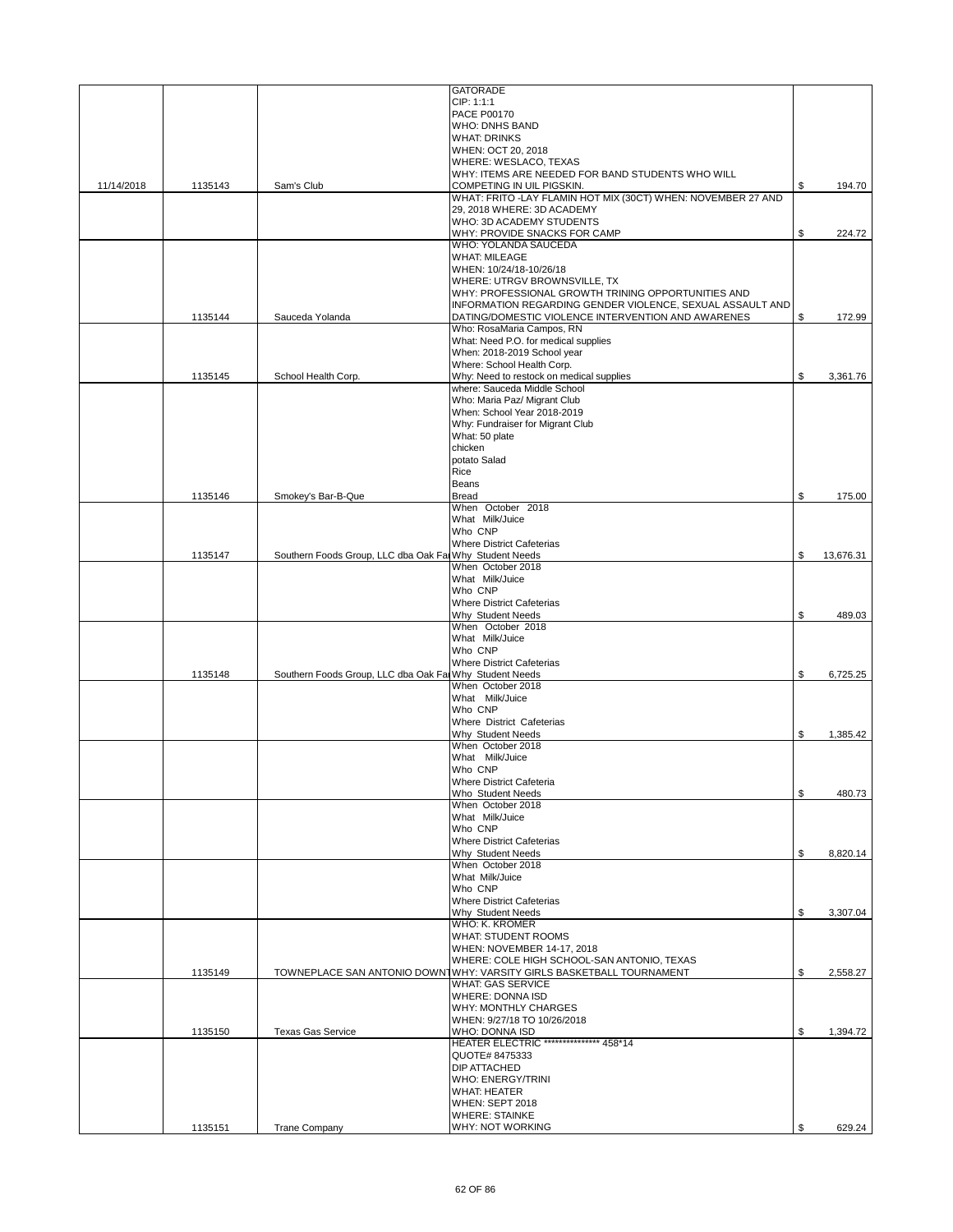|            |         |                                                              | When October 2018<br>What Safety Mats                                                    |                |
|------------|---------|--------------------------------------------------------------|------------------------------------------------------------------------------------------|----------------|
|            |         |                                                              | Who CNP                                                                                  |                |
| 11/14/2018 | 1135152 | Unifirst Corporation Texas Industrial Serv Why Student Needs | Why District Cafeterias                                                                  | \$<br>85.20    |
|            |         |                                                              | WHO: CTE TRACY CADENA, AG AND VET TECH INSTRUCTOR<br><b>WHAT: LAB COATS</b>              |                |
|            |         |                                                              | WHEN: 2018 - 2019 SCHOOL YEAR                                                            |                |
|            | 1135153 | Uniform World                                                | WHERE: DONNA HIGH SCHOOL<br>WHY: STUDENT PROTECTION DURING LABORATORY PROCEDURES         | \$<br>712.50   |
|            |         |                                                              | WHO: CTE TRACY CADENA, VET TECH INSTRUCTOR                                               |                |
|            |         |                                                              | <b>WHAT: SCRUBS</b><br>WHEN: 2018 - 2019 SCHOOL YEAR                                     |                |
|            |         |                                                              | WHERE: DONNA HIGH SCHOOL                                                                 |                |
|            |         |                                                              | WHY: STUDENTS WILL BE ATTENDING CLINICAL'S<br>WHO: CTE TRACY CADENA, VET TECH INSTRUCTOR | \$<br>531.00   |
|            |         |                                                              | <b>WHAT: STEHOSCOPES</b>                                                                 |                |
|            |         |                                                              | WHEN: 2018 - 2019 SCHOOL YEAR<br>WHERE: DONNA HIGH SCHOOL                                |                |
|            |         |                                                              | WHY: INSTRUCTIONAL RESOURCES FOR VET TECH STUDENTS                                       | \$<br>120.00   |
|            |         |                                                              | WHO: CTE ZYNTHIA ZUNIGA, HEALTH SCIENCE INSTRUCTOR                                       |                |
|            |         |                                                              | <b>WHAT: SCRUBS</b><br>WHEN: 2018 - 2019 SCHOOL YEAR                                     |                |
|            |         |                                                              | WHERE: DONNA HIGH SCHOOL                                                                 |                |
|            |         |                                                              | WHY: UNIFORM FOR PHARM TECH STUDENTS<br><b>WHAT: GAS CARD</b>                            | \$<br>1,224.00 |
|            |         |                                                              | <b>WHY: CAST CONFERENCE</b>                                                              |                |
|            |         |                                                              | WHEN: OCT. 1-NOV. 3, 2018<br>WHERE: FORTH WORTH, TX                                      |                |
|            | 1135154 | Valero Fleet Services                                        | WHO: JOSHUA HILTON                                                                       | \$<br>147.36   |
|            |         |                                                              | <b>WHO: MARICHALR</b>                                                                    |                |
|            |         |                                                              | <b>WHAT: REPAIR</b><br>WHEN: 2018-2019 ATHLETIC SCHOOL YEAR WHERE: DONNA NORTH           |                |
|            |         |                                                              | HIGH SCHOOL WHY: REPAIRS NEEDED IN THE LARGE GYM FOR                                     |                |
|            | 1135155 | Valley Armature And Electric                                 | VARSITY VOLLEYBALL GAME ON SATURDAY 9/29/18<br><b>ATHLETIC OFFICIAL</b>                  | \$<br>700.00   |
|            |         |                                                              | <b>WHO: VARGAS, JAMIE</b>                                                                |                |
|            |         |                                                              | <b>WHAT: ATHLETIC OFFICIAL</b>                                                           |                |
|            |         |                                                              | WHEN: 10/2/18<br><b>WHERE: DNHS</b>                                                      |                |
|            |         |                                                              | WHY: UIL REQUIREMENT 1 VOLLEYBALL GAME (DNHS VS WESLACO                                  |                |
|            |         |                                                              | EAST) SUB VARS TEAM                                                                      |                |
|            |         |                                                              | WHEN: 10/2/18                                                                            |                |
|            | 1135156 | Vargas, Jaime                                                | <b>WHERE: DNHS</b><br>WHY: UIL REQUIREMENT 1 VOLLEYBALL GAME (DNHS VS W                  | \$<br>115.00   |
|            |         |                                                              | WHO: Dr. Diana Villanueva, Special Education Department                                  |                |
|            |         |                                                              | WHAT: Language Live, Rewards and Rave-0 Training                                         |                |
|            |         |                                                              | WHERE: Veteran's Library, Donna ISD Board Rm, C&I training room<br>WHEN: October 2018    |                |
|            | 1135157 | Voyager Sopris Learning, Inc.                                | WHY: Yearly training for teachers in order implement the re                              | \$<br>7,200.00 |
|            |         |                                                              | <b>What: Christmas Trees</b><br>When: 1st Semester 2018-2019                             |                |
|            |         |                                                              | Where: J.W. Caceres Elem.                                                                |                |
|            | 1135158 | <b>Wal-Mart Community</b>                                    | Who: Pre-K thru 5th Grade Students<br>Why: Motivational Program Holiday                  | \$<br>178.00   |
|            |         |                                                              |                                                                                          |                |
|            |         |                                                              | <b>WHO AR STUDENTS</b><br>WHAT AR ACHIEVEMENTS                                           |                |
|            |         |                                                              | WHEN THROUGH OUT THE SCHOOL YEAR WHERE SALINAS LIBRARY                                   |                |
|            |         |                                                              | WHY INCREASE IN AR POINTS                                                                | \$<br>321.16   |
|            |         |                                                              | <b>WHO: DNHS</b><br>WHAT: LATCH BOX STADIUM BLUE                                         |                |
|            |         |                                                              | WHEN: 2018-2019 SCHOOL YEAR                                                              |                |
|            |         |                                                              | <b>WHERE: DNHS</b><br>WHY: ITEMS NEEDED TO STORE CALCULATORS, HEADPHONES                 |                |
|            |         |                                                              | REQUESTOR: ADRIANA HERNANDEZ, LIBRARIAN                                                  | \$<br>43.00    |
|            |         |                                                              | Who: Donna ISD Student(s)<br>What: Clothing for Students                                 |                |
|            |         |                                                              | When: 2018-2019 School Year                                                              |                |
|            |         |                                                              | <b>Where: Federal Programs</b>                                                           |                |
|            |         |                                                              | Why: Students in need of clothing<br>Who: requester Marco Tamez                          | \$<br>1,956.46 |
|            |         |                                                              | Where T.Price ACE Program                                                                |                |
|            |         |                                                              | what: supplies for student activities<br>why: Students Activities                        |                |
|            |         |                                                              | When: School Year 2018-2019                                                              | \$<br>205.58   |
|            |         |                                                              | <b>WHO: DNHS BAND</b>                                                                    |                |
|            |         |                                                              | WHAT: MEAL ALLOWANCE<br>WHEN: OCT 27, 2018                                               |                |
|            |         |                                                              | WHERE: LAREDO, TEXAS                                                                     |                |
|            | 1135159 | Whataburger Corporate Accounting                             | WHY: MEAL ALLOWANCE FOR BAND STUDENTS AND STAFF WHO WILL<br>BE COMPETING IN AREA.        | \$<br>1,202.39 |
|            |         |                                                              | <b>WHO: DNHS CHOIR</b>                                                                   |                |
|            |         |                                                              | WHAT: MEAL ALLOWANCE<br><b>WHERE: HARLINGEN, TEXAS</b>                                   |                |
|            |         |                                                              | WHEN: OCT 27, 2018                                                                       |                |
|            |         |                                                              | WHY: MEAL ALLOWANCE FOR CHOIR STUDENTS AND STAFF WHO                                     |                |
|            |         |                                                              | WILL BE ATTENDING THE AUDITION PROCESS                                                   | \$<br>96.84    |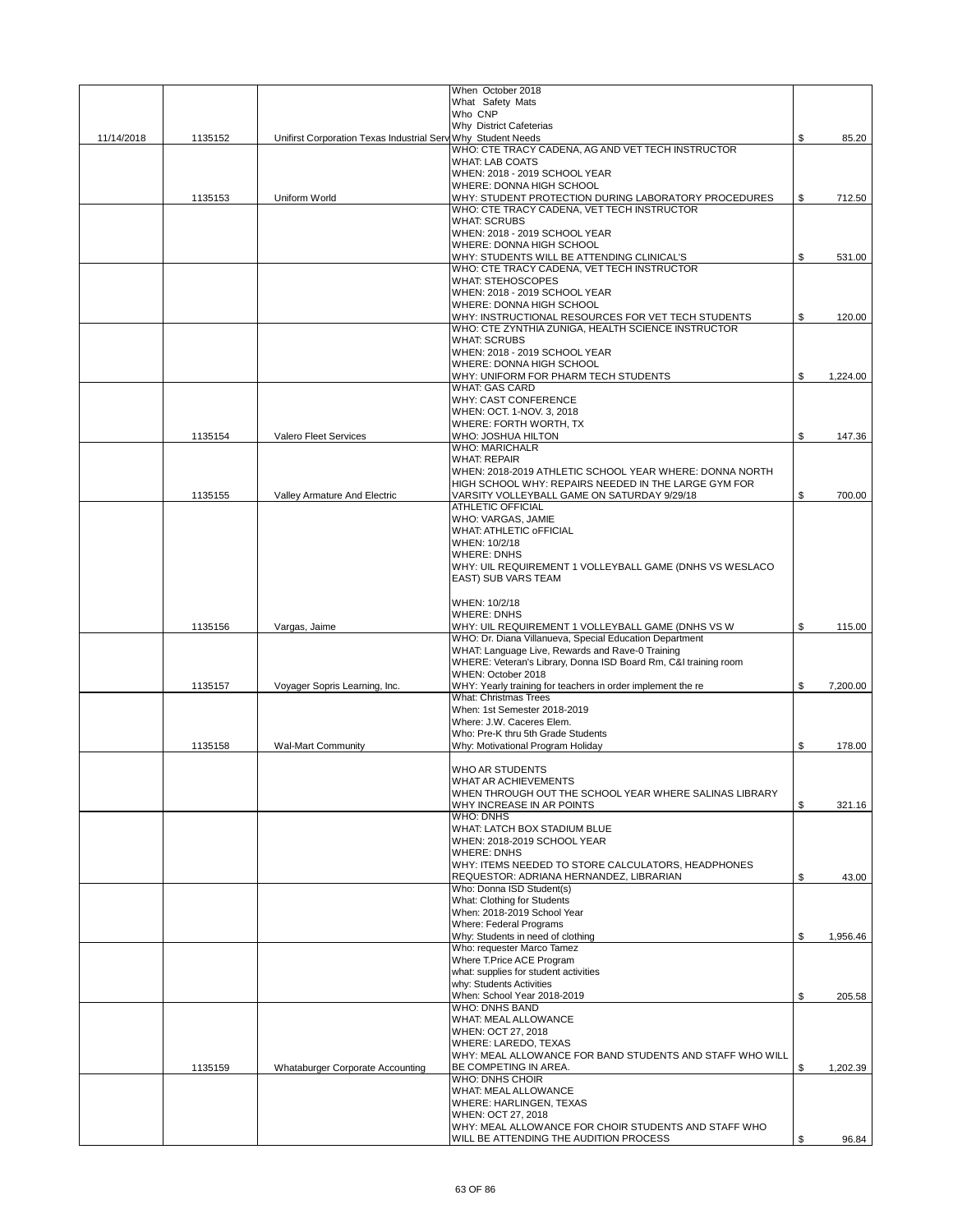|                  |         |                                         | WHO: R.LEAL/R. CARDENAS                                                            |              |            |
|------------------|---------|-----------------------------------------|------------------------------------------------------------------------------------|--------------|------------|
|                  |         |                                         | WHAT: STUDENT AND STAFF MEALS                                                      |              |            |
|                  |         |                                         | WHEN: OCTOBER 25, 2018<br><b>WHERE: RIO GRANDE CITY</b>                            |              |            |
| 11/14/2018       | 1135159 | Whataburger Corporate Accounting        | WHY: DHS FOOTBALL VS RIO GRANDE CITY JV                                            | \$           | 388.02     |
|                  |         |                                         | <b>WHO: DNHS BAND</b>                                                              |              |            |
|                  |         |                                         | <b>WHAT: REEDS</b>                                                                 |              |            |
|                  |         |                                         | <b>WHEN: OCT 2018</b>                                                              |              |            |
|                  |         |                                         | <b>WHERE: DNHS</b>                                                                 |              |            |
|                  |         |                                         | WHY: REEDS ARE NEEDED FOR BAND STUDENTS TO PLAY THEIR                              |              |            |
|                  | 1135160 | Woodwind & Brasswind, Inc.              | <b>INSTRUMENTS.</b>                                                                | \$           | 680.20     |
|                  |         |                                         | <b>WHO: DNHS BAND</b><br><b>WHAT: REEDS</b>                                        |              |            |
|                  |         |                                         | WHEN: SEPT 28, 2018                                                                |              |            |
|                  |         |                                         | <b>WHERE: DNHS</b>                                                                 |              |            |
|                  |         |                                         | WHY: REEDS ARE NEED FOR STUDENTS TO PLAY INSTRUMENTS FOR                           |              |            |
|                  |         |                                         | UPCOMING UIL COMPETITIONS.                                                         | \$           | 1,420.25   |
|                  |         |                                         | WHEN: 10/20/18                                                                     |              |            |
|                  |         |                                         | <b>WHERE: SAUCEDA MS</b>                                                           |              |            |
|                  |         |                                         | WHY: UIL REQUIREMENT 1 FOOBALL GAME (SAUCEDA VS VET.) 8A                           |              |            |
|                  |         |                                         | <b>TEAM</b>                                                                        |              |            |
|                  | 1135161 | ZAVALA, HUMBERTO                        | MILEAGE METRO RATE                                                                 | \$           | 60.00      |
|                  |         |                                         | WHEN: 10/26/18                                                                     |              |            |
|                  |         |                                         | <b>WHERE: DNHS</b>                                                                 |              |            |
|                  |         |                                         | WHY: UIL REQUIREMENT 1 FOOBALL GAME (DNHS VS VELA) JV TEAM                         |              |            |
|                  |         |                                         | MILEAGE METRO RATE                                                                 | \$           | 65.00      |
|                  |         |                                         | <b>ATHLETIC OFFICIAL</b>                                                           |              |            |
|                  |         |                                         | WHO: ZEPEDA VICORIA                                                                |              |            |
|                  |         |                                         | <b>WHAT: ATHLETIC OFFICIAL</b>                                                     |              |            |
|                  |         |                                         | WHEN: 10/9/18                                                                      |              |            |
|                  |         |                                         | <b>WHERE: DONNA NORTH</b>                                                          |              |            |
|                  |         |                                         | WHY: UIL REQUIREMENT 1 VOLLEYBALL GAME (NORTH VS ECON) JV                          |              |            |
|                  |         |                                         | <b>TEAM</b>                                                                        |              |            |
|                  | 1135162 | Zepeda, Victoria                        | MILEAGE METRO RATE                                                                 | \$           | 115.00     |
|                  |         |                                         | WHEN: 10/16/18<br><b>WHERE: DNHS</b>                                               |              |            |
|                  |         |                                         | WHY: UIL REQUIREMENT 1 VOLLEYBALL GAME (DNHS VS VELA) SUB                          |              |            |
|                  |         |                                         | <b>VARS TEAM</b>                                                                   |              |            |
|                  |         |                                         |                                                                                    |              |            |
|                  |         |                                         | WHEN: 10/16/18                                                                     |              |            |
|                  |         |                                         | <b>WHERE: DNHS</b>                                                                 |              |            |
|                  |         |                                         |                                                                                    |              |            |
|                  |         |                                         |                                                                                    |              |            |
|                  |         |                                         | WHY: UIL REQUIREMENT 1 VOLLEYBALL GAME (DNHS VS VELA) SUB<br><b>VARS TEAM</b>      |              |            |
|                  |         |                                         | MILEAGE METRO RATE                                                                 | \$           | 115.00     |
| 11/14/2018 Total |         |                                         |                                                                                    | $\mathbf{s}$ | 191.581.31 |
|                  |         |                                         | VOUCHER: 1124                                                                      |              |            |
|                  |         |                                         | RFP: 042518-390                                                                    |              |            |
|                  |         |                                         | <b>WHO: DNHS SPEARETTES</b>                                                        |              |            |
|                  |         |                                         | <b>WHAT: DANCE CLASS SHIRTS</b>                                                    |              |            |
|                  |         |                                         | WHEN: 2018-2019 SCHOOL YEAR                                                        |              |            |
|                  |         |                                         | <b>WHERE: DNHS</b>                                                                 |              |            |
| 11/15/2018       | 1135163 | All Valley Screen Printing              | WHY: DANCE CLASS SHIRTS TO BE USED FOR FALL CONCERTS<br>REQUESTOR: D. CANO         | \$           | 299.00     |
|                  |         |                                         | VOUCHER: 1123                                                                      |              |            |
|                  |         |                                         | RFP: 042518-390                                                                    |              |            |
|                  |         |                                         | WHO: DNHS COLORGUARD                                                               |              |            |
|                  |         |                                         | <b>WHAT: BACKPACKS</b>                                                             |              |            |
|                  |         |                                         | WHEN: 2018-2019 SCHOOL YEAR                                                        |              |            |
|                  |         |                                         | <b>WHERE: DNHS</b>                                                                 |              |            |
|                  |         |                                         | WHY: BACKPACKS FOR COLORGUARD MEMBERS TO USE FOR UIL                               |              |            |
|                  |         |                                         | <b>MARCHING CONTEST</b>                                                            |              |            |
|                  | 1135164 | All Valley Screen Printing              | REQUESTOR: D. CANO                                                                 | \$           | 419.76     |
|                  |         |                                         | VOUCHER: 1099                                                                      |              |            |
|                  |         |                                         | <b>WHO: DNHS SPEARETTES</b>                                                        |              |            |
|                  |         |                                         | WHAT: SPORT TEK LADIES POSICHARGE MM CB POLO                                       |              |            |
|                  |         |                                         | WHEN: 2018-2019 SCHOOL YEAR                                                        |              |            |
|                  |         |                                         | <b>WHERE: DNHS</b>                                                                 |              |            |
|                  |         |                                         | WHY: FRIDAY POLOS FOR NEW MEMBERS TO WEAR TO SCHOOL AND<br><b>COMMUNITY EVENTS</b> |              |            |
|                  | 1135165 | All Valley Screen Printing              | REQUESTOR: D. CANO                                                                 | \$           | 135.92     |
|                  |         |                                         | VOUCHER: 1100                                                                      |              |            |
|                  |         |                                         | <b>QUOTES ATTACHED:</b>                                                            |              |            |
|                  |         |                                         | WHO: DNHS SPEARETTES                                                               |              |            |
|                  |         |                                         | WHAT: RHINESTONE EARRINGS                                                          |              |            |
|                  |         |                                         | WHEN: 2018-2019 SCHOOL YEAR WHERE: DNHS                                            |              |            |
|                  |         |                                         | WHY: EARRINGS AND RHINESTONE CUPS FOR SPEARETTES TO BE                             |              |            |
|                  |         |                                         | USED FOR ALL PERFORMANCES AND COMMUNITY EVENTS                                     |              |            |
|                  | 1135166 | All Valley Victory Sports Apparel, Inc. | REQUESTOR: D. CANO                                                                 | \$           | 435.00     |
|                  |         |                                         | VOUCHER 1143                                                                       |              |            |
|                  |         |                                         | WHO: DNHS CHEERLEADER AMANDA CONTRERAS<br><b>WHAT: REIMBURSEMENT</b>               |              |            |
|                  |         |                                         | WHEN: 2018-2019 SCHOOL YEAR                                                        |              |            |
|                  |         |                                         | <b>WHERE: DNHS</b>                                                                 |              |            |
|                  |         |                                         | WHY: OVERPAYMENT FOR CHEERLEADING GYM FEES                                         |              |            |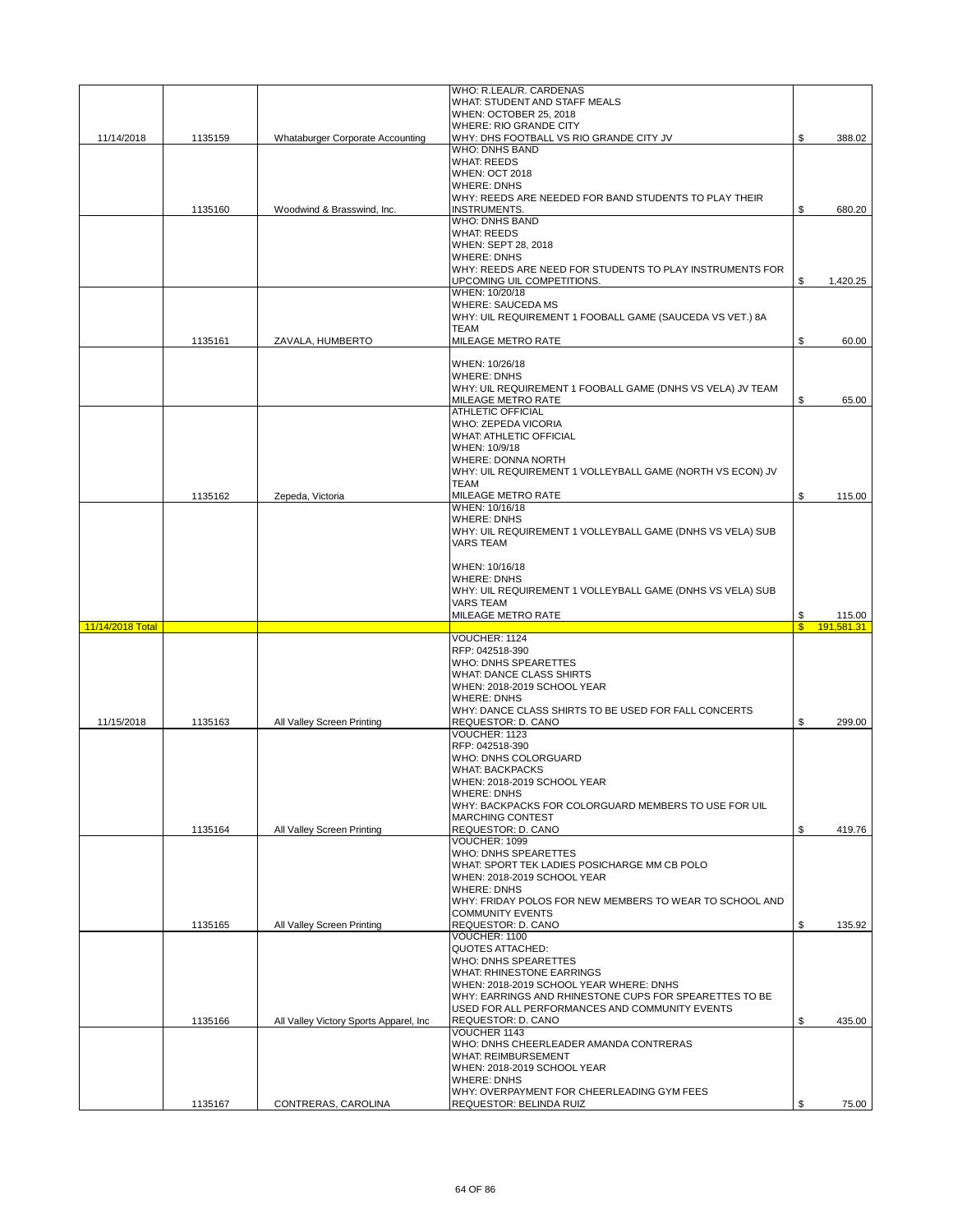|            |         |                               | VOUCHER: 1138                                                                                                           |                |
|------------|---------|-------------------------------|-------------------------------------------------------------------------------------------------------------------------|----------------|
|            |         |                               | WHO: DNHS DIVERSE LEARNING STUDENTS                                                                                     |                |
|            |         |                               | <b>WHAT: HOT DOGS</b><br>WHEN: 11/08/18 THURSDAY                                                                        |                |
|            |         |                               | WHERE: BENNIE LA PRADE STADIUM WHY: ITEMS WILL BE SOLD AT                                                               |                |
|            |         |                               | THE DNHS VS EDINBURG BOBCATS CONCESSION STAND.                                                                          |                |
| 11/15/2018 | 1135168 | <b>HEB Grocery Company LP</b> | <b>REQUESTOR: SERGIO LOPEZ</b>                                                                                          | \$<br>13.24    |
|            |         |                               | VOUCHER 1148                                                                                                            |                |
|            |         |                               | WHO: DNHS CHEERLEADER JULISA LUNA WHAT: REIMBURSEMENT                                                                   |                |
|            |         |                               | WHEN: 2018-2019 SCHOOL YEAR                                                                                             |                |
|            |         |                               | <b>WHERE: DNHS</b>                                                                                                      |                |
|            |         |                               | WHY: OVERPAYMENT FOR CHEERLEADING GYM FEES                                                                              |                |
|            | 1135169 | LUNA, YOLANDA                 | REQUESTOR: BELINDA RUIZ<br>VOUCHER 1142                                                                                 | \$<br>75.00    |
|            |         |                               | WHO: DNHS CHEERLEADER ANNA MENDEZ WHAT: REIMBURSEMENT                                                                   |                |
|            |         |                               |                                                                                                                         |                |
|            |         |                               | WHEN: 2018-2019 SCHOOL YEAR                                                                                             |                |
|            |         |                               | <b>WHERE: DNHS</b><br>WHY: OVERPAYMENT FOR CHEERLEADING GYM FEES                                                        |                |
|            | 1135170 | MENDEZ, ANNA                  | REQUESTOR: BELINDA RUIZ                                                                                                 | \$<br>75.00    |
|            |         |                               | VOUCHER: 1133                                                                                                           |                |
|            |         |                               | 3 QUOTES ATTACHED                                                                                                       |                |
|            |         |                               | WHO: DNHS VOLLEYBALL GIRLS                                                                                              |                |
|            |         |                               | <b>WHAT: DRIFIT SHIRTS</b><br>WHEN: 2018-2019 SCHOOL YEAR                                                               |                |
|            |         |                               | <b>WHERE: DNHS</b>                                                                                                      |                |
|            |         |                               | WHY: SHIRTS WEAR PURCHASED BY THE VOLLEYBALL FANS                                                                       |                |
|            | 1135171 | <b>McAllen Sports</b>         | REQUESTOR: C. DELEON                                                                                                    | \$<br>2,942.70 |
|            |         |                               | VOUCHER: 1101<br><b>QUOTES ATTACHED:</b>                                                                                |                |
|            |         |                               | WHO: DNHS SPEARETTES                                                                                                    |                |
|            |         |                               | <b>WHAT: SHOES</b>                                                                                                      |                |
|            |         |                               | WHEN: 2018-2019 SCHOOL YEAR                                                                                             |                |
|            |         |                               | <b>WHERE: DNHS</b>                                                                                                      |                |
|            | 1135172 | Omni Cheer                    | WHY: SPIRIT SHOES FOR SCHOOL AND COMMUNITY EVENTS<br>REQUESTOR: D. CANO                                                 | \$<br>710.14   |
|            |         |                               | VOUCHER 1144                                                                                                            |                |
|            |         |                               | WHO: DNHS CHEERLEADER LAELA OVALLE WHAT: REIMBURSEMENT                                                                  |                |
|            |         |                               |                                                                                                                         |                |
|            |         |                               | WHEN: 2018-2019 SCHOOL YEAR                                                                                             |                |
|            |         |                               | <b>WHERE: DNHS</b><br>WHY: OVERPAYMENT FOR CHEERLEADING GYM FEES                                                        |                |
|            | 1135173 | OVALLE FLORES, SYLVIA         | REQUESTOR: BELINDA RUIZ                                                                                                 | \$<br>25.00    |
|            |         |                               | VOUCHER: 1137                                                                                                           |                |
|            |         |                               | WHO: DNHS DIVERSE LEARNING STUDENTS                                                                                     |                |
|            |         |                               | <b>WHAT: GATORADES</b><br>WHEN: 11/08/18 THURSDAY                                                                       |                |
|            |         |                               | WHERE: BENNIE LA PRADE STADIUM WHY: ITEMS WILL BE SOLD AT                                                               |                |
|            |         |                               | THE DNHS VS EDINBURG BOBCATS CONCESSION STAND. ITEMS TO BE                                                              |                |
|            | 1135174 | Sam's Club                    | DELIVERED TO THE NORTH VISITORS SIDE OF                                                                                 | \$<br>331.70   |
|            |         |                               | VOUCHER: 1149                                                                                                           |                |
|            |         |                               | WHO: DNHS CHEERLEADERS<br><b>WHAT: CORN</b>                                                                             |                |
|            |         |                               | WHEN: 11/08/18 THURSDAY                                                                                                 |                |
|            |         |                               | WHERE: BENNIE LA PRADE STADIUM WHY: ITEMS WILL BE SOLD AT                                                               |                |
|            |         |                               | THE DNHS VS EDINBURG BOBCATS CONCESSION STAND. ITEMS TO BE                                                              |                |
|            |         |                               | DELIVERED TO THE NORTH HOME SIDE OF STADIUM.                                                                            |                |
|            |         |                               | REQUESTOR:<br>VOUCHER: 1149                                                                                             | \$<br>(9.96)   |
|            |         |                               | WHO: DNHS CHEERLEADERS                                                                                                  |                |
|            |         |                               | <b>WHAT: CORN</b>                                                                                                       |                |
|            |         |                               | WHEN: 11/08/18 THURSDAY                                                                                                 |                |
|            |         |                               | WHERE: BENNIE LA PRADE STADIUM WHY: ITEMS WILL BE SOLD AT<br>THE DNHS VS EDINBURG BOBCATS CONCESSION STAND. ITEMS TO BE |                |
|            |         |                               | DELIVERED TO THE NORTH HOME SIDE OF STADIUM.                                                                            |                |
|            | 1135175 | Sam's Club                    | <b>REQUESTOR:</b>                                                                                                       | \$<br>282.48   |
|            |         |                               | VOUCHER: 1115                                                                                                           |                |
|            |         |                               | <b>QUOTES ATTACHED</b><br>WHO: DNHS SPEARETTES                                                                          |                |
|            |         |                               | WHAT: HIGH WAIST FULL LENGTH LEGGINGS BLK                                                                               |                |
|            |         |                               | WHEN: 2018-2019 SCHOOL YEAR                                                                                             |                |
|            |         |                               | <b>WHERE: DNHS</b>                                                                                                      |                |
|            | 1135176 | WEISSMAN                      | WHY: BLACK PERFORMANCE PANTS                                                                                            | \$<br>318.48   |
|            |         |                               | WHO: DHS CHEERLEADERS<br><b>WHAT: PINK T-SHIRTS</b>                                                                     |                |
|            |         |                               | WHEN: OCTOBER 2018                                                                                                      |                |
|            |         |                               | <b>WHERE: DHS</b>                                                                                                       |                |
|            |         |                               | WHY: TO PROMOTE SCHOOL SPIRIT AND CANCER AWARENESS                                                                      |                |
|            | 1135177 | <b>CB Sportswear</b>          | <b>VOUCHER #15341</b>                                                                                                   | \$<br>221.00   |
|            |         |                               | WHO: DHS BPA                                                                                                            |                |
|            |         |                               | WHAT: CONCESSION STAND SUPPLIES WHEN: NOVEMBER 9, 2018                                                                  |                |
|            |         |                               | WHERE: BENNIE LA PRADE STADIUM                                                                                          |                |
|            |         |                               | WHY: CONCESSION STAND B NORTH -WEST                                                                                     |                |
|            | 1135178 | <b>HEB Grocery Company LP</b> | <b>VOUCHER #15368</b>                                                                                                   | \$<br>101.56   |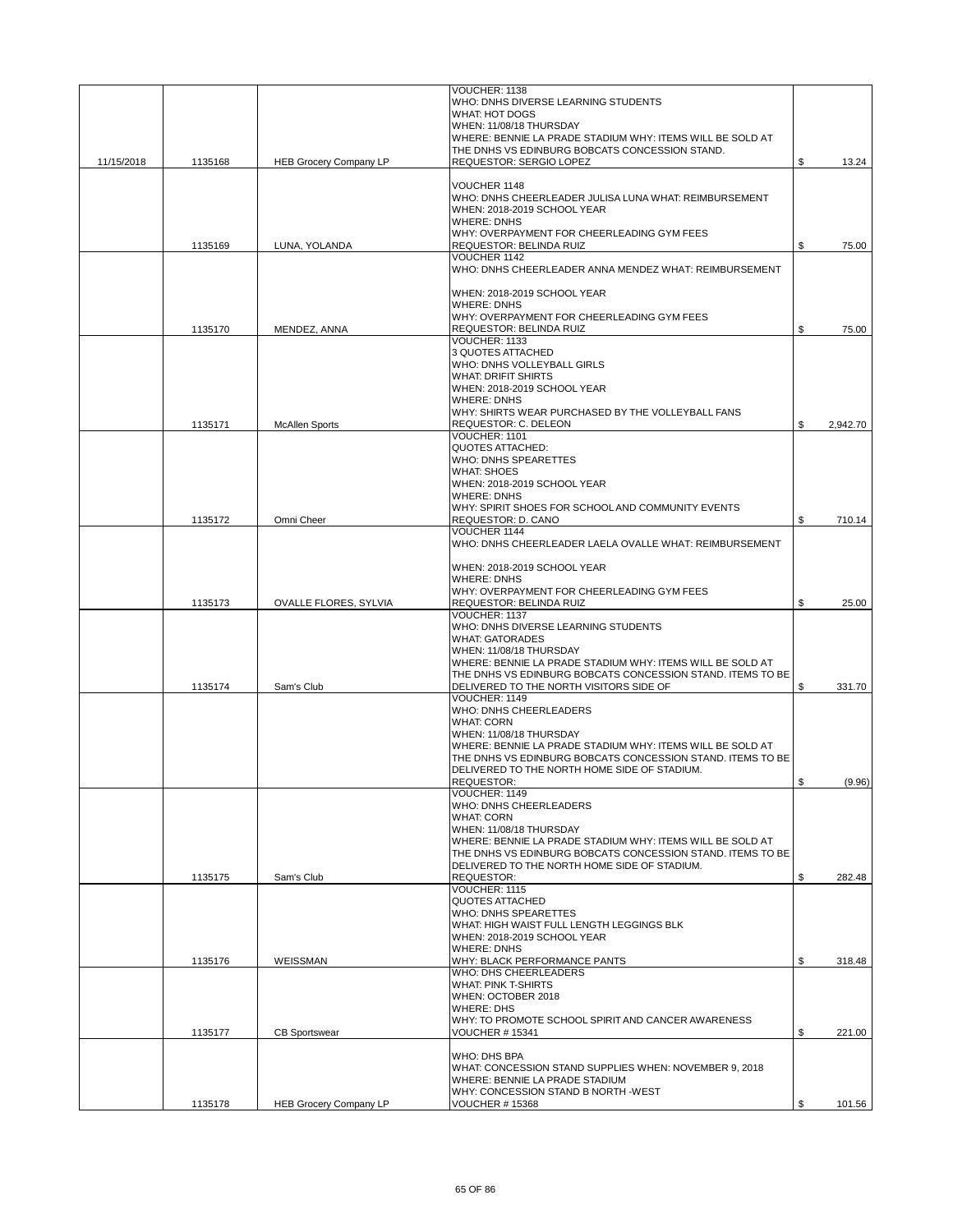|            |         |                                  | WHO: DHS AMBASSADORS<br>WHAT: CONCESSION STAND SUPPLIES WHEN: NOVEMBER 9, 2018                                                                                                                                                                                         |                |
|------------|---------|----------------------------------|------------------------------------------------------------------------------------------------------------------------------------------------------------------------------------------------------------------------------------------------------------------------|----------------|
|            |         |                                  | WHERE: BENNIE LA PRADE STADIUM<br>WHY: CONCESSION STAND C SOUTH - EAST                                                                                                                                                                                                 |                |
| 11/15/2018 | 1135179 | <b>HEB Grocery Company LP</b>    | <b>VOUCHER #15326</b><br><b>WHO: DHS JUNIOR CLUB</b>                                                                                                                                                                                                                   | \$<br>69.56    |
|            |         |                                  | <b>WHAT: CAKE</b>                                                                                                                                                                                                                                                      |                |
|            |         |                                  | WHEN: NOVEMBER 9, 2018<br><b>WHERE: DHS</b>                                                                                                                                                                                                                            |                |
|            | 1135180 | <b>HEB Grocery Company LP</b>    | WHY: HOMECOMING DANCE<br><b>VOUCHER #15346</b>                                                                                                                                                                                                                         | \$<br>37.98    |
|            |         |                                  | WHO: DHS JUNIOR CLUB                                                                                                                                                                                                                                                   |                |
|            |         |                                  | WHAT: DJ<br>WHEN: NOVEMBER 9, 2018                                                                                                                                                                                                                                     |                |
|            |         |                                  | <b>WHERE: DHS CAFETERIA</b>                                                                                                                                                                                                                                            |                |
|            | 1135181 | MEZA, RENE                       | WHY: DJ FOR HOMECOMING DANCE VOUCHER #15376                                                                                                                                                                                                                            | \$<br>270.00   |
|            |         |                                  | WHO: DHS JUNIOR CLUB<br>WHAT: CONCESSION STAND SUPPLIES WHEN: NOVEMBER 9, 2018<br>WHERE: STADIUM CONCESSION STAND A SOUTH - WEST<br>WHY: CONCESSION STAND SUPPLIES FOR REDSKINS FOOTBALL<br><b>GAME</b>                                                                |                |
|            | 1135182 | Sam's Club                       | <b>VOUCHER #15383</b>                                                                                                                                                                                                                                                  | \$<br>(5.98)   |
|            |         |                                  | <b>WHO: DHS LIBRARY</b><br>WHAT: CONCESSION STAND SUPPLIES WHEN: OCTOBER 31, 2018                                                                                                                                                                                      |                |
|            |         |                                  | <b>WHERE: DHS LIBRARY</b>                                                                                                                                                                                                                                              |                |
|            |         |                                  | WHY: SUPPLIES FOR CONCESSION STAND VOUCHER #15360                                                                                                                                                                                                                      | \$<br>1,706.11 |
|            |         |                                  | WHO: DHS BPA<br>WHAT: CONCESSION STAND SUPPLIES WHEN: NOVEMBER 9, 2018<br>WHERE: BENNIE LA PRADE STADIUM<br>WHY: CONCESSION STAND B NORTH -WEST                                                                                                                        |                |
|            | 1135183 | Sam's Club                       | <b>VOUCHER #15369</b><br>WHO: DHS BRAVETTE POWERLIFITNG WHAT: CONCESSION STAND                                                                                                                                                                                         | \$<br>420.13   |
|            |         |                                  | SUPPLIES WHEN: NOVEMBER 9, 2018<br>WHERE: BENNIE LA PRADE STADIUM                                                                                                                                                                                                      |                |
|            |         |                                  | WHY: CONCESSION STAND D NORTH - EAST                                                                                                                                                                                                                                   |                |
|            | 1135184 | Sam's Club                       | <b>VOUCHER #15389</b>                                                                                                                                                                                                                                                  | \$<br>100.85   |
|            |         |                                  | WHO: DHS JUNIOR CLUB<br>WHAT: CONCESSION STAND SUPPLIES WHEN: NOVEMBER 9, 2018<br>WHERE: STADIUM CONCESSION STAND A SOUTH - WEST<br>WHY: CONCESSION STAND SUPPLIES FOR REDSKINS FOOTBALL<br>GAME                                                                       |                |
|            | 1135185 | Sam's Club                       | <b>VOUCHER #15383</b>                                                                                                                                                                                                                                                  | \$<br>384.72   |
|            | 1135186 | Sam's Club                       | WHO: DHS AMBASSADORS<br>WHAT: CONCESSION STAND SUPPLIES WHEN: NOVEMBER 9, 2018<br>WHERE: BENNIE LA PRADE STADIUM<br>WHY: CONCESSION STAND C SOUTH - EAST<br><b>VOUCHER #15326</b><br>WHO: DHS SPANISH CLUB<br>WHAT: CLUB DRI-FIT SHIRTS<br>WHEN: 2018-2019 SCHOOL YEAR | \$<br>443.34   |
|            |         |                                  | <b>WHERE: DHS</b>                                                                                                                                                                                                                                                      |                |
|            | 1135187 | <b>Unlimited Sports</b>          | WHY: TO WEAR DURING CLUB ACTIVITIES VOUCHER #15391<br>WHO: DHS STUDENT COUNCIL                                                                                                                                                                                         | \$<br>752.00   |
|            |         |                                  | WHAT: TURKEY TROT SHIRTS<br>WHEN: NOVEMBER 10, 2018<br><b>WHERE: DHS</b><br>WHY: TURKEY TROT T-SHIRTS                                                                                                                                                                  |                |
|            | 1135188 | <b>Unlimited Sports</b>          | <b>VOUCHER #15394</b><br>WHO: MEXICAN AMERICAN STUDIES STUDENTS                                                                                                                                                                                                        | \$<br>500.00   |
|            |         |                                  | <b>WHAT: MEAL</b><br>WHEN: NOVEMBER 3, 2018<br>WHERE: DHS TO EDINBURG, TEXAS<br>WHY: SAN MIGUEL HISTORICAL MARKER UNVEILING AND UTRGV                                                                                                                                  |                |
|            | 1135189 | Whataburger Corporate Accounting | LOCAL HISTORY SYMPOSIUM<br>WHAT: FLAT PAYING AGENT FEE                                                                                                                                                                                                                 | \$<br>179.51   |
|            |         |                                  | WHEN: DECEMBER 01, 2018 TO NOVEMBER 30, 2019<br>WHY: UNLIMITED TAX REFUNDING BONDS, SERIES 2011<br><b>WHERE: DONNA ISD</b><br>WHO: LUDIVINA CANSINO, ASST. SUPT. OF BUSINESS & FINANCE                                                                                 |                |
|            | 1135190 | The Bank of New York Mellon      | INVOICE NO. 252-2148325 DATE: 10/24/2018                                                                                                                                                                                                                               | \$<br>750.00   |
|            |         |                                  | who: Gloria Aguirre, migrant recruiter<br>what: mileage reimbursement<br>when: month of September, 2018<br>where: areas visited: Donna, Alamo and Edinburg, TX<br>why: Migrant home visits to acquire migrant parents signatures on COE's,                             |                |
|            | 1135191 | AGUIRRE, GLORIA                  | Residency Verification f<br>Who: Velma Rangel, Assistant Superintendent of District Operations                                                                                                                                                                         | \$<br>175.32   |
|            |         |                                  | What: Readers Pictures<br>When: October 17, 2018<br>Where: Donna ISD Boardroom                                                                                                                                                                                         |                |
|            | 1135192 | ALAMO PHOTO CENTER               | Why: Picture sessions for 21 schools (21) 20 x 24                                                                                                                                                                                                                      | \$<br>2,583.00 |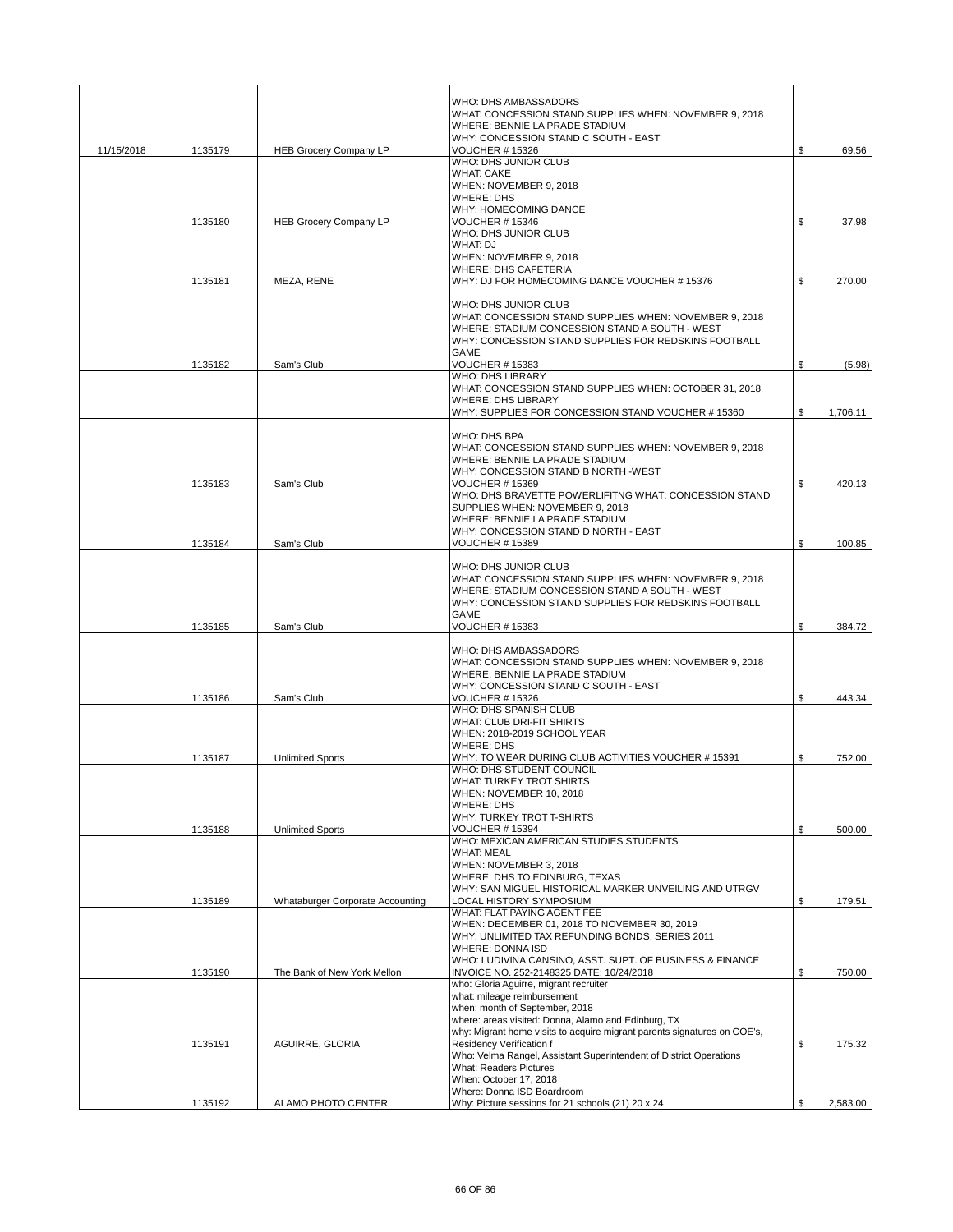|            |         |                                        | WHO: DNHS AVID STUDENTS                                                                                                         |     |          |
|------------|---------|----------------------------------------|---------------------------------------------------------------------------------------------------------------------------------|-----|----------|
|            |         |                                        | <b>WHAT: LUNCH</b>                                                                                                              |     |          |
|            |         |                                        | WHEN: 11/16/18 FRIDAY<br><b>WHERE: SAN ANTONIO TX</b>                                                                           |     |          |
|            |         |                                        | WHY: AVID STUDENTS TO VISIT COLLEGES REQUESTOR: RAUL                                                                            |     |          |
| 11/15/2018 | 1135193 | ARAMARK GFF CHICAGO                    | CARDENAS, AVID TEACHER                                                                                                          | \$  | 813.00   |
|            |         |                                        | <b>WHAT: TICKET SELLER</b>                                                                                                      |     |          |
|            |         |                                        | WHEN: OCTOBER 20, 2018<br>WHERE: DONNA HIGH SCHOOL                                                                              |     |          |
|            | 1135194 | ARRIAGA, SULAMITH R.                   | WHY: DHS VS MERCEDES 9TH, JVL, JVD AND VARSITY                                                                                  | \$  | 80.00    |
|            |         |                                        | Who: Sue Arriaga                                                                                                                |     |          |
|            |         |                                        | What: Stadium Worker-Ticket Seller                                                                                              |     |          |
|            |         |                                        | When: Oct. 26, 2018                                                                                                             |     |          |
|            |         |                                        | Where: Bennie La Prade Stadium                                                                                                  |     |          |
|            |         |                                        | Why: Varsity Football Redskins/Rio Grande City<br>WHO: SULAMITH ARRIAGA                                                         | \$  | 60.00    |
|            |         |                                        | <b>WHAT: TICKET SELLER</b>                                                                                                      |     |          |
|            |         |                                        | WHEN: OCTOBER 22, 2018                                                                                                          |     |          |
|            |         |                                        | WHERE: DONNA HIGH SCHOOL                                                                                                        |     |          |
|            |         |                                        | WHY: DHS VS VALLEY VIEW JVD AND JVL                                                                                             | \$  | 40.00    |
|            |         |                                        | WHO: SULAMITH ARRIAGA                                                                                                           |     |          |
|            |         |                                        | <b>WHAT: TICKET SELLER</b><br>WHEN: OCTOBER 23, 2018                                                                            |     |          |
|            |         |                                        | WHERE: DONNA HIGH SCHOOL                                                                                                        |     |          |
|            |         |                                        | WHY: DHS VS VALLEY VIEW JVD AND VARSITY                                                                                         | \$  | 40.00    |
|            |         |                                        | WHO: SULAMITH ARRIAGA                                                                                                           |     |          |
|            |         |                                        | <b>WHAT: TICKET SELLER</b>                                                                                                      |     |          |
|            |         |                                        | WHEN: OCTOBER 27, 2018                                                                                                          |     |          |
|            |         |                                        | WHERE: DONNA HIGH SCHOOL                                                                                                        |     |          |
|            |         |                                        | WHY: DHS VS EDINBURG VARSITY<br>Who: David Chavez                                                                               | \$  | 20.00    |
|            |         |                                        | What: AT&T Mobility                                                                                                             |     |          |
|            |         |                                        | Where: DISD                                                                                                                     |     |          |
|            |         |                                        | When: 9/20/2018-10/19/2018                                                                                                      |     |          |
|            |         |                                        | Why: So employee's can have internet access while away from the office. att                                                     |     |          |
|            | 1135195 | <b>AT&amp;T Mobility II LLC</b>        | ipad service assigned to                                                                                                        | \$  | 2,317.94 |
|            |         |                                        | REFERENCE P.O. #153278                                                                                                          |     |          |
|            |         |                                        | WHAT: BACKGROUND CHECKS                                                                                                         |     |          |
|            |         |                                        | WHO: NEW HIRES, VOLUNTEERS, CONTRACTORS, ETC.                                                                                   |     |          |
|            |         |                                        | WHEN: MONTH OF SEPTEMBER                                                                                                        |     |          |
|            |         |                                        | <b>WHERE: HUMAN RESOURCES</b>                                                                                                   |     |          |
|            | 1135196 |                                        | Agency 405 Texas Department Of Public WHY: BACKGROUND CHECK POLICY                                                              | \$  | 124.00   |
|            |         |                                        | WHO: R. LEAL                                                                                                                    |     |          |
|            |         |                                        | WHAT: GOLD FOOTBALL ONLINE VIDEO EDITING/ANALYSIS<br>WHEN: 2018-2019 SCHOOL YEAR                                                |     |          |
|            |         |                                        | WHERE: DONNA HIGH SCHOOL                                                                                                        |     |          |
|            | 1135197 | Agile Sports Technologies, Inc. (HUDL) | WHY: VIDEO EDITING NEEDED FOR ALL SPORTS                                                                                        | \$  | 1,693.21 |
|            |         |                                        | Who: Technology Dept./ Director David Chavez                                                                                    |     |          |
|            |         |                                        | What: mileage for Technology Clerk Rene Aguirre                                                                                 |     |          |
|            |         |                                        | When: October 2018                                                                                                              |     |          |
|            |         |                                        | Where: Tech travels to tech whs to do inventory                                                                                 |     |          |
|            |         |                                        |                                                                                                                                 |     |          |
|            | 1135198 | Aguirre, Rene                          | Why: monthly mileage for staff                                                                                                  | \$  | 30.49    |
|            |         |                                        | where: Sauceda Middle School                                                                                                    |     |          |
|            |         |                                        | Who: Jason Arriaga/Coach<br>When: School Year 2018-2019                                                                         |     |          |
|            |         |                                        | Why: Mileage Reimbursement for The Month of October for Going to Tutor Rubi                                                     |     |          |
|            |         |                                        | Lugo a Home Bound student.                                                                                                      |     |          |
|            | 1135199 | Arriaga, Jason                         | What: 117.6 x .54 = 64.09                                                                                                       | \$  | 64.09    |
|            |         |                                        | What: Per Deim - Meals                                                                                                          |     |          |
|            |         |                                        | When: Oct. 12, 2018                                                                                                             |     |          |
|            |         |                                        | Where: J.W. Caceres Elem.<br>Who: Cynthia Balderas, Librarian                                                                   |     |          |
|            | 1135200 | BALDERAS, CYNTHIA                      | Why: Workshop @ SPI Convention Center, SPI, Tx 10/12/2018 Lunch                                                                 | \$  | 17.00    |
|            |         |                                        | What: Per Deim - Mileage                                                                                                        |     |          |
|            |         |                                        | When: Oct. 12, 2018                                                                                                             |     |          |
|            |         |                                        | Where: J.W. Caceres Elem.                                                                                                       |     |          |
|            |         |                                        | Who: Cynthia Balderas, Librarian                                                                                                |     |          |
|            |         |                                        | Why: Attend Workshop at SPI Convention Center SPI, Tex. 69 miles x 2                                                            |     |          |
|            |         |                                        | (roundtrip)<br>Who: CNP                                                                                                         | \$  | 71.18    |
|            |         |                                        | <b>What: New Tires</b>                                                                                                          |     |          |
|            |         |                                        | When: To be used until exhausted                                                                                                |     |          |
|            |         |                                        | Where: CNP Fleet                                                                                                                |     |          |
|            | 1135201 | BFS Retail & Commercial Operatio       | Why: Needed replacement for safety                                                                                              | \$  | 440.68   |
|            |         |                                        | Who: CNP                                                                                                                        |     |          |
|            |         |                                        | <b>What: New Tires</b>                                                                                                          |     |          |
|            |         |                                        | When: To be used until Exhausted<br>Where: CNP Fleet                                                                            |     |          |
|            |         |                                        | Why: New Tires needed for safety                                                                                                | \$. | 1,219.44 |
|            |         |                                        | WHO-AP SOLIS                                                                                                                    |     |          |
|            |         |                                        | <b>WHAT- PAYMENT</b>                                                                                                            |     |          |
|            |         |                                        | WHEN-2018-19                                                                                                                    |     |          |
|            |         |                                        | WHERE- AP SOLIS WHY- REF PO 143631 ********************** PAYMENT<br>FOR PO 143631 *** PAYMENT WAS MADE FOR A DIFFERENT AMOUNT, |     |          |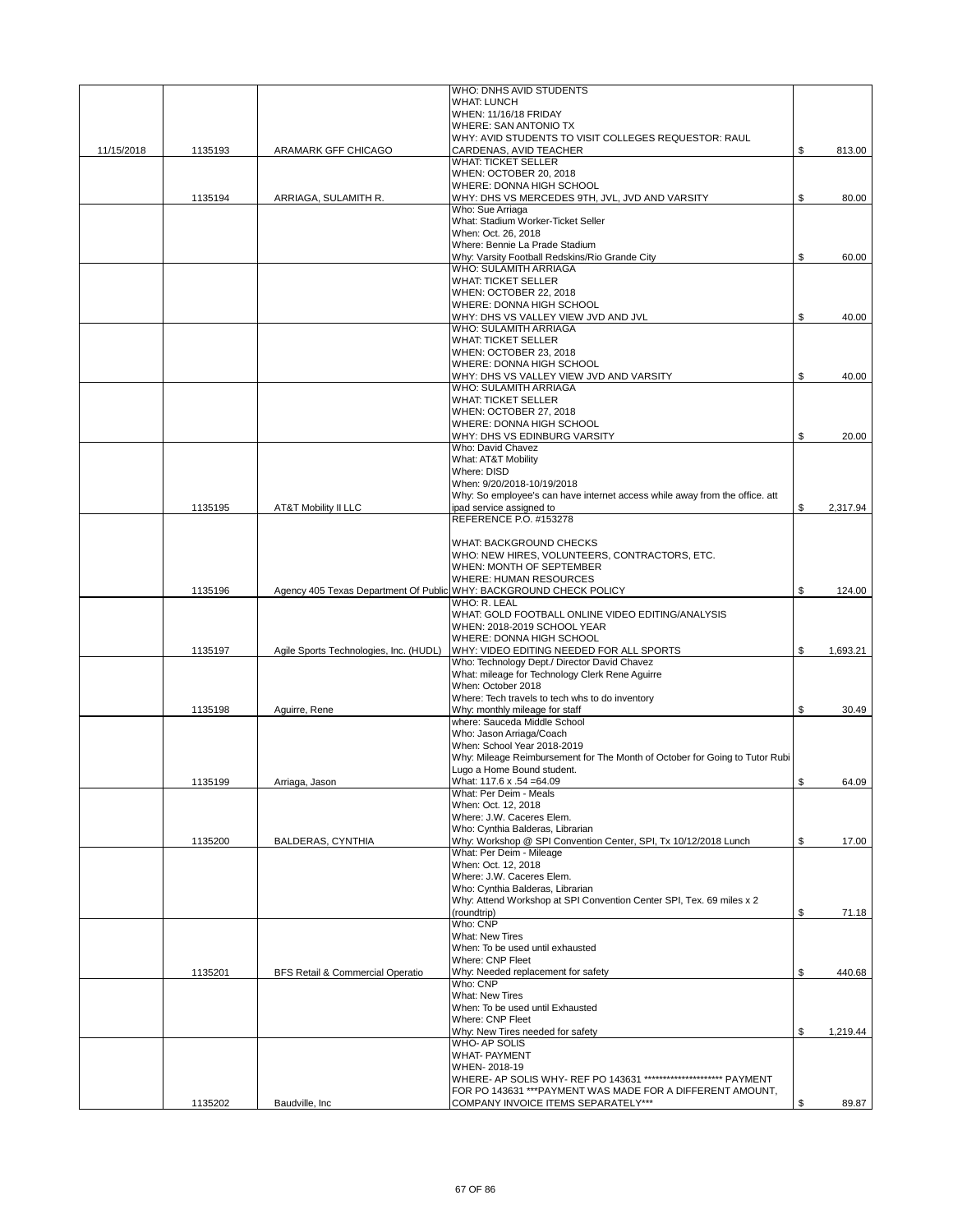|            |         |                                                                 | Who: Ms. Betancourt                                                                                           |                |
|------------|---------|-----------------------------------------------------------------|---------------------------------------------------------------------------------------------------------------|----------------|
|            |         |                                                                 | What: Mileage                                                                                                 |                |
|            |         |                                                                 | When: Tuesday, November 27, 2018-Friday, November 30, 2018<br>Where: Fort Worth, TX                           |                |
| 11/15/2018 | 1135203 | Betancourt-Delgado, Maria E.                                    | Why: TAGT Gifted & Talented Conference                                                                        | \$<br>543.78   |
|            |         |                                                                 | WHEN: FRIDAY, OCT. 26, 2018                                                                                   |                |
|            |         |                                                                 | WHAT: WORKING LUNCH                                                                                           |                |
|            |         |                                                                 | WHERE: ADMIN. BLDG. - MRS. RANGEL'S OFFICE                                                                    |                |
|            |         |                                                                 | WHO: INTERVIEW COMMITTEE                                                                                      |                |
|            |         |                                                                 | WHY: INTERVIEWS FOR ASST. SUPT. OF LEADERSHIP ITEM: CHICKEN                                                   |                |
|            | 1135204 | Blue Onion, The                                                 | <b>SALAD</b>                                                                                                  | \$<br>62.12    |
|            |         |                                                                 | WHO: CTE TEACHER LUCERO GONZALEZ WHAT: PHLEBOTOMY<br><b>SUPPLIES</b>                                          |                |
|            |         |                                                                 | WHEN: FY 2018-2019                                                                                            |                |
|            |         |                                                                 | <b>WHERE: DNHS</b>                                                                                            |                |
|            |         |                                                                 | WHY: ITEMS WILL BE USED FOR INSTRUCTIONAL RESOURCES. DRAW                                                     |                |
|            | 1135205 | <b>Buffalo Business Products</b>                                | <b>REMINDR CARDS</b>                                                                                          | \$<br>9,581.88 |
|            |         |                                                                 | Who: F. A. Elementary Music                                                                                   |                |
|            |         |                                                                 | <b>What: Consultant</b>                                                                                       |                |
|            |         |                                                                 | When: Nov. 2, 2018                                                                                            |                |
|            |         |                                                                 | <b>Where: Lenoir Elementary</b><br>Why: Will work with teachers during instructional day to increase students |                |
|            | 1135206 | Busk, Heather                                                   | interest.                                                                                                     | \$<br>605.34   |
|            |         |                                                                 | When November 2018                                                                                            |                |
|            |         |                                                                 | What Produce/Vegetables                                                                                       |                |
|            |         |                                                                 | Who CNP                                                                                                       |                |
|            |         |                                                                 | <b>Where District Cafeterias</b>                                                                              |                |
|            | 1135207 | Buster Lind Produce, Inc.                                       | Why Student Needs                                                                                             | \$<br>1,562.50 |
|            |         |                                                                 | <b>WHO: ADAM CANTU</b>                                                                                        |                |
|            |         |                                                                 | <b>WHAT: OFFICIAL</b>                                                                                         |                |
|            |         |                                                                 | WHEN: OCTOBER 23, 2018                                                                                        |                |
|            | 1135208 | CANTU, ADAM JACOB                                               | WHERE: DONNA HIGH SCHOOL<br>WHY: DHS VS VALLEY VIEW VARISTY                                                   | \$             |
|            |         |                                                                 | Who: Bilingual/ESL Department-Gregorio Arellano Jr., Director                                                 | 115.00         |
|            |         |                                                                 | What: Texas Educator Certification Examination Program exam reimbursemnet                                     |                |
|            |         |                                                                 | - ESL/Supplemental When: October 2018                                                                         |                |
|            |         |                                                                 | Where: Bilingual/ESL Department                                                                               |                |
|            | 1135209 | CARDONA-LERMA, ROSALIA                                          | Why: ESL/Supplemental exam reimbursement Te                                                                   | \$<br>118.87   |
|            |         |                                                                 | Who: Technology Dept./ Director David Chavez                                                                  |                |
|            |         |                                                                 | What: mileage for tech Steven Cassiano When: October 2018                                                     |                |
|            | 1135210 | CASSIANO, STEVEN                                                | Where: tech travels to assign campuses Why: monthly mileage for techs                                         | \$<br>66.63    |
|            |         |                                                                 | WHEN: 10/13/18                                                                                                |                |
|            | 1135211 | CASTILLO, NICK                                                  | <b>WHERE: VETERANS MS</b><br>WHY: UIL REQUIREMENT (VETERANS VS MERCEDES) 7A                                   | \$<br>60.00    |
|            |         |                                                                 | WHEN: 10/26/18                                                                                                |                |
|            |         |                                                                 | WHERE: DONNA NORTH HIGH SCHOOL WHY: UIL REQUIREMENT 1                                                         |                |
|            |         |                                                                 | GAME (DNHS VS VELA) JV TEAM                                                                                   | \$<br>65.00    |
|            |         |                                                                 | WHEN: 10/27/18                                                                                                |                |
|            |         |                                                                 | <b>WHERE: VETERANS MS</b>                                                                                     |                |
|            |         |                                                                 | WHY: UIL REQUIREMENT 1 GAME (VETERANS VS WESLACO CENTRAL)                                                     |                |
|            |         |                                                                 | 8A TEAM                                                                                                       | \$<br>60.00    |
|            |         |                                                                 | <b>WHO: CASTILLO, NICK</b>                                                                                    |                |
|            |         |                                                                 | <b>WHAT: ATHLETIC OFFICIAL</b>                                                                                |                |
|            |         |                                                                 | WHEN: 10/12/18<br>WHERE: DONNA NORTH HS                                                                       |                |
|            |         |                                                                 | WHY: UIL REQUIREMENT (DONNA NORTH VS EDINBURG ECON) JV                                                        | \$<br>65.00    |
|            |         |                                                                 | WHO: CASTILLO, NICK                                                                                           |                |
|            |         |                                                                 | <b>WHAT: ATHLETIC OFFICIAL</b>                                                                                |                |
|            |         |                                                                 | WHEN: 10/20/18                                                                                                |                |
|            |         |                                                                 | <b>WHERE: SAUCEDA MS</b>                                                                                      |                |
|            |         |                                                                 | WHY: UIL REQUIREMENT 1 GAME (SAUCEDA VS VETERANS) 7A                                                          | \$<br>60.00    |
|            |         |                                                                 | Where: Sauceda Middle School                                                                                  |                |
|            |         |                                                                 | Who: Iris Cavazos Sandra Gracia Francelli Rodriguez Penny Ovalle Guillermo                                    |                |
|            |         |                                                                 | Hernandez Shiela Saucedo Sara Lozano Martin Martinez Becky Maldonado                                          |                |
|            |         |                                                                 | Karina Degollado<br>When: School Year 2018-2019                                                               |                |
|            | 1135212 | CDW-Government LLC, CDW GovernmeWhy: Provide consumable or non- |                                                                                                               | \$<br>3.880.00 |
|            |         |                                                                 | WHO: CTE TEACHER AMANDA CEDILLO WHAT: RENEWAL FEE                                                             |                |
|            |         |                                                                 | WHEN: FY 2018-2019                                                                                            |                |
|            |         |                                                                 | <b>WHERE:DNHS</b>                                                                                             |                |
|            |         |                                                                 | WHY: INSTRUCTIONAL RESOURCES CEV AG TEACHER LICENSE                                                           |                |
|            | 1135213 | CEV Multimedia, LTD.                                            | <b>RENEWAL</b>                                                                                                | \$<br>525.00   |
|            |         |                                                                 | Who: Technology Dept./ Director David Chavez                                                                  |                |
|            |         |                                                                 | What: mileage for tech Joseph Campos When: October 2018                                                       |                |
|            | 1135214 | Campos, Joseph Michael                                          | Where: tech travels to assign campuses Why: monthly mileage for techs                                         | \$<br>96.30    |
|            |         |                                                                 | <b>WHO: DNHS STUDENTS</b>                                                                                     |                |
|            |         |                                                                 | <b>WHAT: COMPACT BALANCE</b><br>WHEN: 2018-2019 SCHOOL YEAR                                                   |                |
|            |         |                                                                 | <b>WHERE: DNHS</b>                                                                                            |                |
|            |         |                                                                 | WHY: ITEMS NEEDED FOR SCIENCE DEPARTMENT FOR STUDENTS                                                         |                |
|            | 1135215 | Carolina Biological Supply Company                              | REQUESTOR: JOANNA MARTINEZ, TEACHER                                                                           | \$<br>1,175.68 |
|            |         |                                                                 | WHO: DNHS STUDENTS                                                                                            |                |
|            |         |                                                                 | WHAT: SHPPING AND HANDLING                                                                                    |                |
|            |         |                                                                 | WHEN: 2018-2019 SCHOOL YEAR                                                                                   |                |
|            |         |                                                                 | <b>WHERE: DNHS</b>                                                                                            |                |
|            |         |                                                                 | WHY: SHIPPING WAS NOT ADDED TO THE PO REQUESTOR: CARMEN                                                       |                |
|            |         |                                                                 | MARTINEZ                                                                                                      | \$<br>46.61    |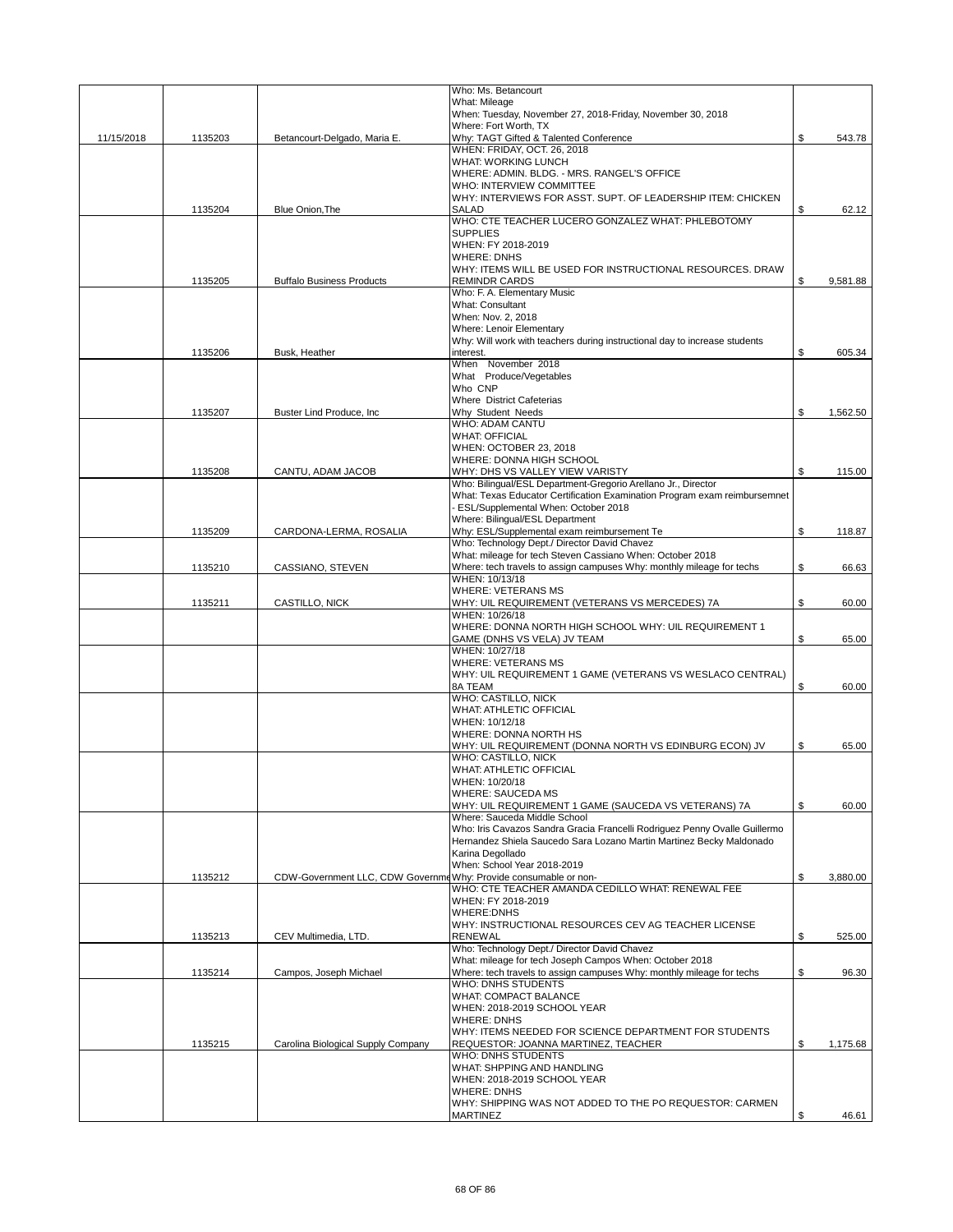|            |         |                          | WHEN: 10/26/18                                                                                                      |                |
|------------|---------|--------------------------|---------------------------------------------------------------------------------------------------------------------|----------------|
| 11/15/2018 | 1135216 | Castillo, Carlo David    | <b>WHERE: DNHS</b><br>WHY: UIL REQIREMENT 1 FOOTBALL GAME JV (DNHS VS VELA)                                         | \$<br>65.00    |
|            |         |                          |                                                                                                                     |                |
|            |         |                          | WHEN: 10/27/18<br>WHERE: VETERANS MS                                                                                |                |
|            |         |                          | WHY: UIL REQIREMENT 1 FOOTBALL GAME 8A (VETERANS VS CENTAL)   \$                                                    | 60.00          |
|            |         |                          | <b>WHO: CASTILLO CARLO</b><br><b>WHAT: ATHLETIC OFFICIAL</b>                                                        |                |
|            |         |                          | WHEN: 10/20/18                                                                                                      |                |
|            |         |                          | <b>WHERE: SAUCEDA MS</b>                                                                                            |                |
|            |         |                          | WHY: UIL REQIREMENT 1 FOOTBALL GAME 7A (VETERANS VS<br>SAUCEDA)                                                     | \$<br>60.00    |
|            |         |                          | who: Veterans Middle School Professionals (Deanna Cavazos)                                                          |                |
|            |         |                          | what: mileage 393 miles x 2 roundtrip = 786 miles x $0.545$                                                         |                |
|            | 1135217 | Cavazos, Deanna          | when: November 28-December 1, 2018 where: Moody Gardens in Galveston.<br>Texas why: Professional Growth             | \$<br>427.28   |
|            |         |                          | Who: Technology Dept./ Director David Chavez                                                                        |                |
|            |         |                          | What: mileage for tech Alexis Cavazos When: October 2018                                                            |                |
|            | 1135218 | Cavazos, Alexis          | Where: Technician travels to assign campuses<br>Why: monthly mileage for techs                                      | \$<br>285.59   |
|            |         |                          | Who: Rosalinda Navarro                                                                                              |                |
|            |         |                          | What; PSP Consultant                                                                                                |                |
|            |         |                          | When: August, September and October 2018<br>Where: M. Rivas Elementary                                              |                |
|            | 1135219 | Cepeda, Gloria E.        | Why: PSP Consultant for the campus August 24, 2018                                                                  | \$<br>3,100.00 |
|            |         |                          | Who: Rosalinda Navarro                                                                                              |                |
|            |         |                          | What; PSP Consultant<br>When: October 23 & 30 2018                                                                  |                |
|            |         |                          | Where: M. Rivas Elementary                                                                                          |                |
|            |         |                          | Why; PSP Consultant for the campus August 24, 2018                                                                  | \$<br>1,400.00 |
|            |         |                          | Who: Technology Dept./ Director David Chavez<br>What: mileage for Tech Network Albert Chavez                        |                |
|            |         |                          | When: October 2018                                                                                                  |                |
|            |         |                          | Where: tech travels to school campuses check on internet issues                                                     |                |
|            | 1135220 | Chavez, Alberto          | Why: monthly mileage for techs'<br>WHO: CTE TEACHER LUCERO GONZALEZ WHAT: STUDENT MEAL                              | \$<br>31.76    |
|            |         |                          | WHEN: 11/9/18                                                                                                       |                |
|            |         |                          | <b>WHERE: DNHS</b>                                                                                                  |                |
|            | 1135221 | Chick Fil A Weslaco      | WHY: STUDENTS WILL BE ASSISTING WITH DISD WELLNESS<br>SCREENING STUDENT MEAL                                        | \$<br>126.00   |
|            |         |                          | <b>WHO: DNHS BAND</b>                                                                                               |                |
|            |         |                          | WHAT: MEAL ALLOWANCE                                                                                                |                |
|            |         |                          | WHEN: OCT 13, 2018<br>WHERE: WESLACO, TEXAS                                                                         |                |
|            |         |                          | WHY: MEAL ALLOWANCE FOR BAND STUDENTS WHO WILL BE                                                                   |                |
|            |         |                          | COMPETING IN THE PRE-UIL PIGSKIN.                                                                                   | \$<br>1,750.00 |
|            |         |                          | <b>WHO: DNHS BAND</b><br>WHAT: MEAL ALLOWANCE                                                                       |                |
|            |         |                          | WHEN: OCT 20, 2018                                                                                                  |                |
|            |         |                          | WHERE: WESLACO, TEXAS<br>WHY: MEAL ALLOWANCE FOR BAND STUDENTS WHO WILL BE                                          |                |
|            |         |                          | COMPETING IN UIL PIGSKIN.                                                                                           | \$<br>1.750.00 |
|            |         |                          | <b>WHO: DNHS CHOIR</b>                                                                                              |                |
|            |         |                          | WHAT: MEAL ALLOWANCE<br>WHEN: OCT 27, 2018                                                                          |                |
|            |         |                          | WHERE: HARLINGEN, TEXAS                                                                                             |                |
|            |         |                          | WHY: MEAL ALLOWANCE FOR CHOIR STUDENTS WHO WILL BE                                                                  |                |
|            |         |                          | ATTENDING THE AUDITIONS CONTEST.<br>WHO: DNHS BAND                                                                  | 126.00         |
|            |         |                          | WHAT: MEAL ALLOWANCE                                                                                                |                |
|            |         |                          | WHEN: OCT 27, 2018                                                                                                  |                |
|            |         |                          | WHERE: LAREDO, TEXAS<br>WHY: MEAL ALLOWANCE FOR BAND STUDENTS WHO WILL BE                                           |                |
|            | 1135222 | Chick-Fil-A              | COMPETING IN AREA.                                                                                                  | \$<br>1,757.02 |
|            |         |                          | WHO: R. LEAL/CYNTHIA VIESCA WHAT: STUDENT MEALS (PRE-GAME)                                                          |                |
|            |         |                          | WHEN: NOVEMBER 2, 2018 WHERE: KINGSVILLE HIGH SCHOOL-<br>KINGSVILLE, TEXAS WHY: VOLLEYBALL AREA PLAYOFF MATCH 10:30 |                |
|            | 1135223 | Chili's Grill            | AM - 12 Midnight                                                                                                    | \$<br>252.00   |
|            |         |                          | What: Meal Reimbursement                                                                                            |                |
|            |         |                          | When: Oct. 30 thru Nov. 3, 2018<br>Where: Ft. Worth, TX                                                             |                |
|            |         |                          | Who: Rama Chintapalli                                                                                               |                |
|            |         |                          | Why: Attended TSELA/CAST Conference Ft. Worth, TX Day 1 Lunch -                                                     |                |
|            | 1135224 | Chintapalli, Ramakrishna | 10/30/18<br>where: Sauceda Middle School                                                                            | \$<br>63.58    |
|            |         |                          | Who: Rolando Cortez/Security                                                                                        |                |
|            |         |                          | When: School Year 2018-2019                                                                                         |                |
|            |         |                          | Why: Need Megaphones for the Function and Communication of Sauceda<br>Middle School                                 |                |
|            | 1135225 | Cielo Office Products    | What: Mini Megaphone 7x7x9.5                                                                                        | \$<br>280.52   |
|            |         |                          | Who: ACE Program                                                                                                    |                |
|            |         |                          | Where: Garza, Runn, Munoz, Salazar, Office, Veterans<br>What: Quartel Standard Presentation Easel                   |                |
|            |         |                          | Why: to be used in ACE Class rooms to present and office meetings                                                   |                |
|            |         |                          | When: School Year 2018-2019                                                                                         | \$<br>1,027.08 |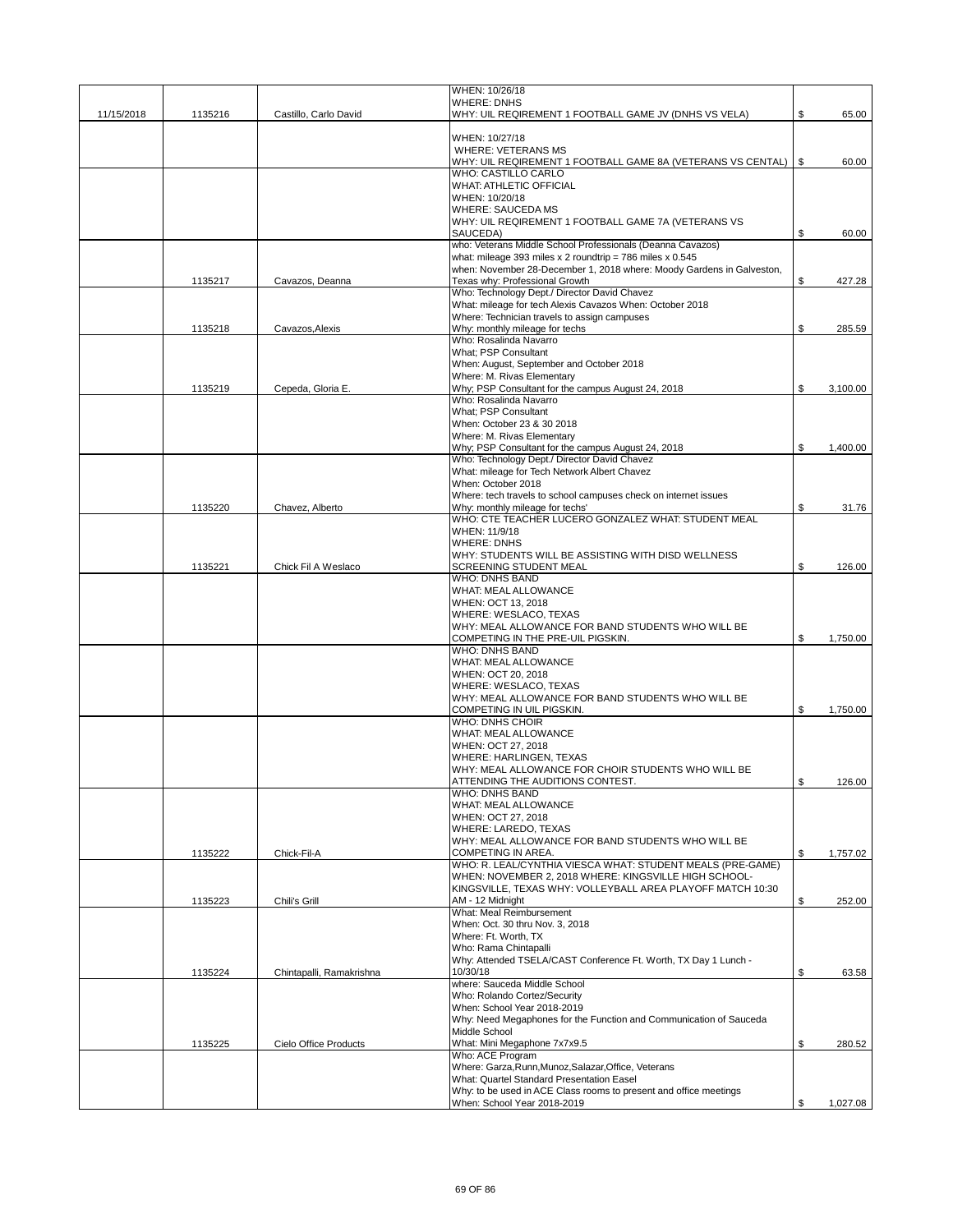|            |         |                                      | WHO-TEAM 7-3                                                                                         |                |
|------------|---------|--------------------------------------|------------------------------------------------------------------------------------------------------|----------------|
|            |         |                                      | WHERE-MOVIES                                                                                         |                |
|            |         |                                      | WHEN-11/16/18                                                                                        |                |
|            |         |                                      | WHAT- MOVIE ENTRANCE & COMBO<br>WHY- TEAM 7-3 FIELD TRIP ********************* MOVIE ENTRANCE COMBO- |                |
| 11/15/2018 | 1135226 | Cinemark Movies 10                   | MOVIE TICKET & MEAL COMBO                                                                            | \$<br>500.00   |
|            |         |                                      | WHO: DHS BOOKKEEPER                                                                                  |                |
|            |         |                                      | <b>WHAT: MILEAGE</b>                                                                                 |                |
|            |         |                                      | WHEN: OCTOBER 2018                                                                                   |                |
|            |         |                                      | <b>WHERE: DHS</b>                                                                                    |                |
|            | 1135227 | Cortez, Sylvia                       | WHY: MILEAGE FOR DHS BOOKKEEPER                                                                      | \$<br>35.64    |
|            |         |                                      | WHO: DHS BOOKKEEPER                                                                                  |                |
|            |         |                                      | <b>WHAT: MILEAGE</b>                                                                                 |                |
|            |         |                                      | WHEN: SEPTEMBER 2018                                                                                 |                |
|            |         |                                      | <b>WHERE: DHS</b>                                                                                    |                |
|            |         |                                      | WHY: MILEAGE FOR DHS BOOKKEEPER<br><b>WHO: CTE DEPARTMENT</b>                                        | \$<br>33.03    |
|            |         |                                      | WHAT: INSPECTION FEE                                                                                 |                |
|            |         |                                      | WHEN: NOVEMBER 2018                                                                                  |                |
|            |         |                                      | <b>WHERE: DNHS</b>                                                                                   |                |
|            |         |                                      | WHY: CTE VEHICLES RENEWAL VEHICLE # 705 LPN# 1153492                                                 |                |
|            |         |                                      | 2013/CHEV/LL VEHICLE # 704 LPN# 847839 2003/FORD/PK VEHICLE# 702                                     |                |
|            | 1135228 | County of Hidalgo - Texas, The       | LPN# 211117 2006/FORD/VN                                                                             | \$<br>22.50    |
|            |         |                                      | Vehicle Registration for Truck 409 VIN # 1FTMF1EM4EKD12464                                           |                |
|            |         |                                      | Who: Luis O. Solis                                                                                   |                |
|            |         |                                      | What: Vehicle Registration                                                                           |                |
|            |         |                                      | Where: Bus Barn                                                                                      |                |
|            |         |                                      | When: November 2018                                                                                  |                |
|            | 1135229 | County of Hidalgo - Texas, The       | Why: Vehicle need Window sticker<br>Who: Technology Dept./ Director David Chavez                     | \$<br>7.50     |
|            |         |                                      | What: mileage for Judy Crist secretary When: October 2018                                            |                |
|            |         |                                      | Where: goes to pick up equipment for techs Why: monthly mileage for                                  |                |
|            | 1135230 | Crist, Judith                        | Technology staff                                                                                     | \$<br>29.80    |
|            |         |                                      | FOR ALL THE DRINKING WATER FOR ALL THE SCHOOLS DISTRICT                                              |                |
|            | 1135231 | Culligan Water                       | WIDE.                                                                                                | \$<br>89.85    |
|            |         |                                      |                                                                                                      |                |
|            |         |                                      | <b>WHO: DONALSON ERIC</b>                                                                            |                |
|            |         |                                      | <b>WHAT: ATHLETIC OFFICIAL</b>                                                                       |                |
|            |         |                                      | WHEN: 10/20/18                                                                                       |                |
|            |         |                                      | <b>WHERE: SAUCEDA MS</b>                                                                             |                |
|            | 1135232 | DONALSON, ERIC                       | WHY: UIL REQUIREMENT 1 GAME (SAUCEDA VS VETERANS) 8A TEAM                                            | \$<br>60.00    |
|            |         |                                      | Who: Sylvia De Leon<br>What: Stadium Worker-Usher                                                    |                |
|            |         |                                      | When: Oct. 26, 2018                                                                                  |                |
|            |         |                                      | Where: Bennie La Prade Stadium                                                                       |                |
|            | 1135233 | De Leon, Sylvia                      | Why: Varsity Football Redskins/Rio Grande City                                                       | \$<br>45.00    |
|            |         |                                      | Who: Sylvia De Leon                                                                                  |                |
|            |         |                                      | What: Usher                                                                                          |                |
|            |         |                                      | When: Nov. 9, 2018                                                                                   |                |
|            |         |                                      | Where: La Prade Stadium                                                                              |                |
|            |         |                                      | Why: Varsity Football Redskins/PSJA Mem                                                              | 45.00          |
|            |         |                                      | CUSTOM DIGITAL PRINT COMPASS FLAG CIP: 1:1:1 BUY BOARD: 507-16                                       |                |
|            |         |                                      |                                                                                                      |                |
|            |         |                                      | WHO: DNHS COLORGUARD<br><b>WHAT: FLAGS</b>                                                           |                |
|            |         |                                      | WHEN: SEPT 21-NOV 9, 2018                                                                            |                |
|            |         |                                      | <b>WHERE: DNHS</b>                                                                                   |                |
|            |         |                                      | WHY: FLAGS ARE NEEDED FOR UPCOMING COMPETITIONS AND UIL                                              |                |
|            | 1135234 | DeMoulin Brothers & Company          | MARCHING CONTEST.                                                                                    | \$<br>4,822.20 |
|            |         |                                      | Hinge Friction For Bumper #26                                                                        |                |
|            |         |                                      | Who: Luis O. Solis                                                                                   |                |
|            |         |                                      | What: Hinge Friction for Bumper #26 Where: Bus Barn                                                  |                |
|            |         |                                      | When: October 2018                                                                                   |                |
|            | 1135235 | Doggett Freightliner of South Texas, | Why: Parts needed for Bumper #26                                                                     | \$<br>59.88    |
|            |         |                                      | What: Pepperoni Pizzas. Students dinner allowance.                                                   |                |
|            |         |                                      | Who: Matias Rivera, Donna HS Band.<br>When: October 18, 2018.                                        |                |
|            |         |                                      | Where: Brownsville Sam Stadium / Veterans Football Game.                                             |                |
|            | 1135236 | Domino's Pizza D/b/a Rainbow Pizza   | Why: Students will be provided a meal for participating/performing.                                  | \$<br>522.20   |
|            |         |                                      | <b>WHO: DNHS BAND</b>                                                                                |                |
|            |         |                                      | WHAT: MEAL ALLOWANCE                                                                                 |                |
|            |         |                                      | WHEN: OCT 19, 2018                                                                                   |                |
|            |         |                                      | WHERE: BENNIE LA PRADE                                                                               |                |
|            |         |                                      | WHY: MEAL ALLOWANCE FOR AND STUDENTS WHO WILL BE                                                     |                |
|            |         |                                      | PERFORMING IN HALFTIME SHOW.                                                                         | \$<br>522.20   |
|            |         |                                      | WHO 5TH GRADE STUDENTS<br>WHAT FIELD TRIP                                                            |                |
|            |         |                                      | WHEN NOVEMBER 7, 2018 WEDNESDAY WHERE DONNA'S CORN MAZE                                              |                |
|            |         |                                      |                                                                                                      |                |
|            |         |                                      | WHY DECREASE IN STUDENT REFERRALS BOYCOTT LETTER                                                     |                |
|            |         |                                      | INCLUDED QUOTE INCLUDED 77 5TH GRADE STUDENT WILL ATTEND                                             |                |
|            | 1135237 | Donna's Corn Maze                    | DONNA'S CORN MAZE TEACHER ADMISSION IS FREE                                                          | \$<br>616.00   |
|            |         |                                      | WHO: R. LEAL/CYNTHIA VIESCA                                                                          |                |
|            |         |                                      | <b>WHAT: CHARTER BUS</b>                                                                             |                |
|            |         |                                      | WHEN: NOVEMBER 2, 2018                                                                               |                |
|            |         |                                      | WHERE: KINGSVILLE HIGH SCHOOL-KINGSVILLE, TEXAS                                                      |                |
|            | 1135238 | ESCAMILLA TOUR BUSES, LLC            | WHY: VOLLEYBALL AREA PLAYOFF MATCH RFP#042518-389                                                    | \$<br>1,050.00 |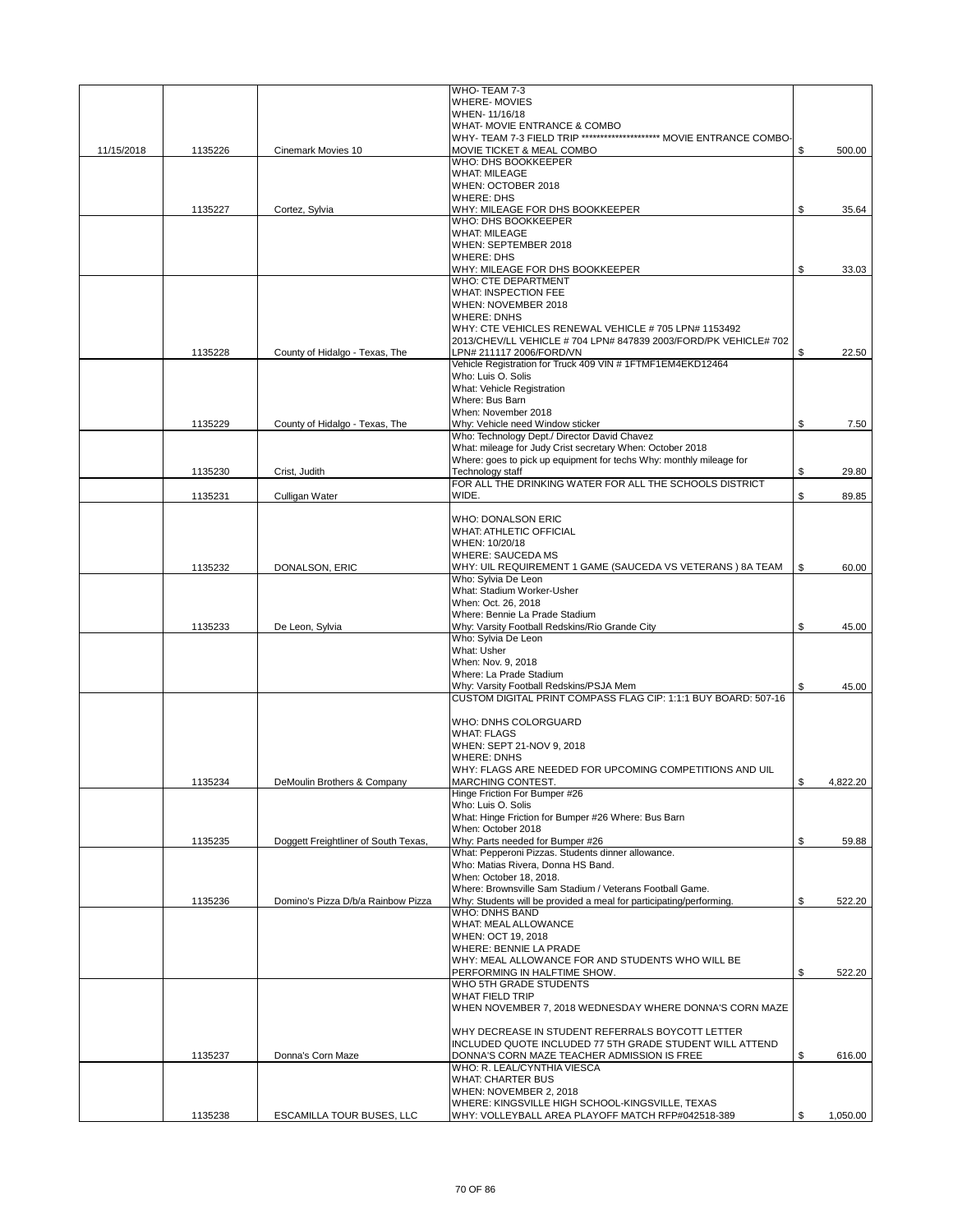|            |         |                                  | Who: Juan J. Estrada                                                                                              |                |
|------------|---------|----------------------------------|-------------------------------------------------------------------------------------------------------------------|----------------|
|            |         |                                  | What: Stadium Worker-Usher<br>When: Oct. 26, 2018                                                                 |                |
|            |         |                                  | Where: Bennie La Prade Stadium                                                                                    |                |
| 11/15/2018 | 1135239 | ESTRADA JR., JUAN J.             | Why: Varsity Football Redskins/Rio Grande City                                                                    | \$<br>45.00    |
|            |         |                                  | Who: Maria C. Estrada                                                                                             |                |
|            |         |                                  | What: Stadium Worker-Usher                                                                                        |                |
|            |         |                                  | When: Oct. 26, 2018<br>Where: Bennie La Prade Stadium                                                             |                |
|            | 1135240 | ESTRADA, MARIA C.                | Why: Varsity Football Redskins/Rio Grande City                                                                    | \$<br>45.00    |
|            |         |                                  | When September 2018                                                                                               |                |
|            |         |                                  | What Non Food Items                                                                                               |                |
|            |         |                                  | Who CNP                                                                                                           |                |
|            | 1135241 | Ekon-O-Pac,inc.                  | <b>Where District Cafeterias</b><br>Why Student Needs                                                             | \$<br>1,467.50 |
|            |         |                                  | E1 HOSE                                                                                                           |                |
|            |         |                                  | WHO-LUIS O. SOLIS                                                                                                 |                |
|            |         |                                  | WHAT-HOSE UPPER RADIATOR                                                                                          |                |
|            |         |                                  | WHY-NEEDED FOR STOCK FOR 2008 THOMAS                                                                              |                |
|            | 1135242 | Elsa Auto & Truck Parts          | WHERE-TRANSPORTATION BUS BARN WHEN-OCTOBER 2018<br>Lower Radiator Hose For Stock                                  | \$<br>260.00   |
|            |         |                                  | Who: Luis O. Solis                                                                                                |                |
|            |         |                                  | What: Lower Radiator Hose                                                                                         |                |
|            |         |                                  | Where: Bus Barn                                                                                                   |                |
|            |         |                                  | When: November 2018                                                                                               |                |
|            |         |                                  | Why: Nee to replenish stock<br>TRANSPORTATION (10) STUDENTS 2 COACHES BILLING# 832785                             | \$<br>470.00   |
|            |         |                                  | <b>WHO: MENDOZA</b>                                                                                               |                |
|            |         |                                  | <b>WHAT: TRANSPORTATION</b>                                                                                       |                |
|            |         |                                  | WHEN: OCTOBER 21-22, 2018                                                                                         |                |
|            |         |                                  | WHERE: CORPUS CHRISTI, TX                                                                                         |                |
|            | 1135243 | Enterprise Rent-A-Car Of Texas   | WHY: VARSITY REGIONAL GIRLS X-COUNTRY MEET<br>WHO: JUAN DAVILA                                                    | \$<br>396.00   |
|            |         |                                  | WHAT: RENTAL VAN PER DAY                                                                                          |                |
|            |         |                                  | WHEN: SEPTEMBER 28-29, 2018                                                                                       |                |
|            |         |                                  | WHERE: McNEIL INVITATIONAL, ROUND ROCK                                                                            |                |
|            |         |                                  | WHY: PRE-STATE CROSS COUNTRY MEET ** VAN #1                                                                       | \$<br>144.17   |
|            |         |                                  | where: Sauceda Middle School                                                                                      |                |
|            |         |                                  | Who: Norma Eureste/Peims Clerk<br>When: School Year 2018-2019                                                     |                |
|            |         |                                  | Why: Mileage Reimbursement for the month of October for going to Sam's,                                           |                |
|            |         |                                  | <b>Bank and Business Office</b>                                                                                   |                |
|            | 1135244 | Eureste, Norma Linda             | What: 52.2 miles x .545 = 28.45                                                                                   | \$<br>28.45    |
|            |         |                                  | WHO: STUDENT ENGAGEMENT DEPARTMENT                                                                                |                |
|            |         |                                  | WHEN: 2018-2019 SCHOOL YEAR<br>WHERE: STUDENT ENGAGEMENT DEPT. WHAT: POLO SHIRTS, PANTS                           |                |
|            | 1135245 | <b>FACTORY STORE LLC</b>         | AND SHOES WHY: TO SUPPORT HOMELESS STUDENTS                                                                       | \$<br>3,287.65 |
|            |         |                                  | WHAT: PROFESSIONAL LEGAL SERVICES WHY: SERVICES RENDERED                                                          |                |
|            |         |                                  |                                                                                                                   |                |
|            |         |                                  | WHEN: AUGUST 12018 THROUGH AUGUST 31, 2018                                                                        |                |
|            | 1135246 | <b>FLORES &amp; TORRES LLP</b>   | <b>WHERE: DONNA ISD</b><br>WHO: LUDIVINA CANSINO, ASST. SUPT OF BUSINESS AND FINANCE                              | \$<br>4,200.00 |
|            |         |                                  | WHAT: PROFESSIONAL LEGAL SERVICES WHY: SERVICES RENDERED                                                          |                |
|            |         |                                  |                                                                                                                   |                |
|            |         |                                  | WHEN: SEP 1 THROUGH SEP 30, 2018 WHERE: DONNA ISD                                                                 |                |
|            |         |                                  | WHO: LUDIVINA CANSINO, ASST. SUPT. OF BUSINESS AND FINANCE                                                        | \$<br>5,750.00 |
|            |         |                                  | <b>WHO: MONICA FLORES</b>                                                                                         |                |
|            |         |                                  | <b>WHAT: OFFICIAL</b><br>WHEN: OCTOBER 23, 2018                                                                   |                |
|            |         |                                  | WHERE: DONNA HIGH SCHOOL                                                                                          |                |
|            | 1135247 | <b>FLORES, MONICA</b>            | WHY: DHS VS VALLEY VIEW VARISTY                                                                                   | \$<br>115.00   |
|            |         |                                  | <b>WHO: DNHS STUDENTS</b>                                                                                         |                |
|            |         |                                  | WHAT: GUEST SPEAKER FOR RED RIBBON WEEK<br>WHEN: 10/26/18 FRIDAY                                                  |                |
|            |         |                                  | WHERE: DNHS AUDITORIUM                                                                                            |                |
|            | 1135248 | Fellowship Of Christian Athletes | WHY: RED RIBBON WEEK SCHOOL ASSEMBLIES                                                                            | \$<br>2,000.00 |
|            |         |                                  | Ultimate Math Workbook for 3rd grade What: STARR workbooks                                                        |                |
|            |         |                                  | When:2018-2019                                                                                                    |                |
|            | 1135249 | Forde-ferrier                    | Where: Stainke 3rd, 4th, 5th classrooms Who: 3rd, 4th, 5th students<br>Why: To Supplement the district curriculum | \$<br>4,032.00 |
|            |         |                                  | Who: Technology Dept./ Director David Chavez                                                                      |                |
|            |         |                                  | What: mileage for tech Robert Garza                                                                               |                |
|            |         |                                  | When: October 2018                                                                                                |                |
|            |         |                                  | Where: tech does inventory, tagging on items @ DISD Whs                                                           |                |
|            | 1135250 | GARZA, ROBERT                    | Why: monthly mileage for techs<br>who: Pablo Gonzalez-Migrant Recruiter what: mileage reimbursement               | \$<br>45.85    |
|            |         |                                  | when: month of September, 2018                                                                                    |                |
|            |         |                                  | where: areas visited: Alamo, Donna and Edinburg, TX                                                               |                |
|            |         |                                  | why: migrant home visits to migrant parents to acquire their signatures on                                        |                |
|            | 1135251 | <b>GONZALEZ, PABLO III</b>       | COE's and residency verif                                                                                         | \$<br>84.91    |
|            |         |                                  | Who: Technology Dept./ Director David Chavez<br>What: mileage for technician Janie Gonzalez When: October 2018    |                |
|            |         |                                  | Where: Technician supervises oversees all technicians                                                             |                |
|            | 1135252 | GONZALEZ, SAN JUANA ALICIA       | Why: monthly mileage for techs                                                                                    | \$<br>27.30    |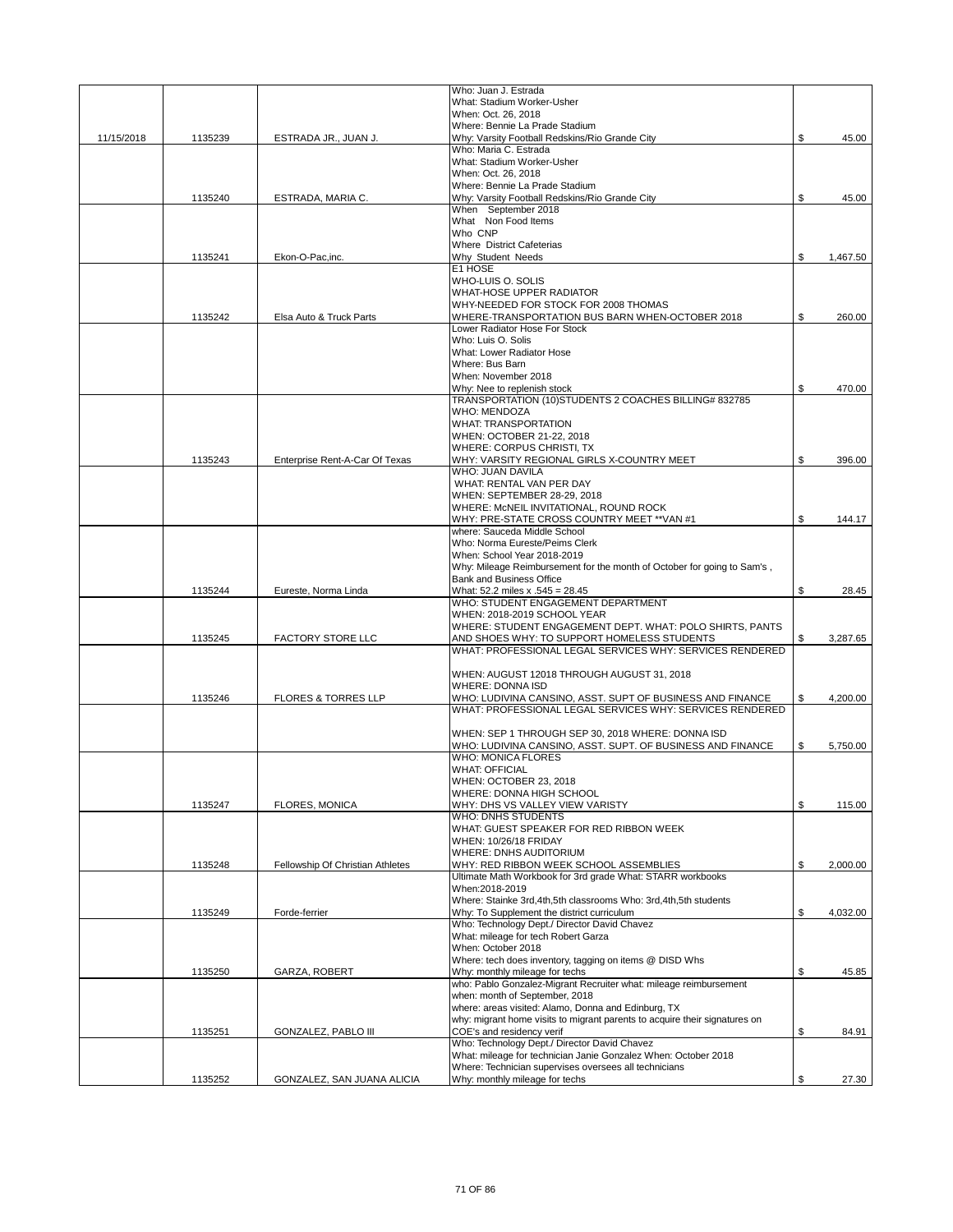|            |         |                               | <b>Meal Reimbursements</b>                                                |              |
|------------|---------|-------------------------------|---------------------------------------------------------------------------|--------------|
|            |         |                               | Who: Sara Galvez, Kinder Teacher What: Travel Reimbursements              |              |
|            |         |                               | When: November 2, 2018                                                    |              |
|            |         |                               | Where: Runn Elementary                                                    |              |
|            |         |                               | Why: TABE Conference CIP: Goal 1: PO 2, Item 5 October 10, 2018 Lunch -   |              |
| 11/15/2018 | 1135253 | Galvez, Sara G.               | \$14.49 Coffee - \$5.77 Dinner - \$9.25 Total - \$29                      | \$<br>88.72  |
|            |         |                               | Who: DHS- Band                                                            |              |
|            |         |                               | What: Mileage reimbursement                                               |              |
|            |         |                               | When: Sept. 1-27, 2018                                                    |              |
|            |         |                               | Where: DISD Fine Arts                                                     |              |
|            | 1135254 | Garcia, Armando Jr.           | Why:Teachers work with HS and MS students                                 | \$<br>43.49  |
|            |         |                               |                                                                           |              |
|            |         |                               | <b>WHO: GARCIA ROMEO</b>                                                  |              |
|            |         |                               | WHAT: ATHLETIC OFFICIAL                                                   |              |
|            |         |                               | WHEN: 10/27/18                                                            |              |
|            |         |                               | <b>WHERE: VETERANS MS</b>                                                 |              |
|            | 1135255 | Garcia, Romeo                 | WHY: UIL REQUIREMENT 1 GAME (VETERANS VS CENTRAL) 8A TEAM                 | \$<br>60.00  |
|            |         |                               | Who: Romeo Garcia                                                         |              |
|            |         |                               | What: Chain Crew                                                          |              |
|            |         |                               | When: Oct. 26, 2018                                                       |              |
|            |         |                               | Where: Bennie La Prade Stadium                                            |              |
|            |         |                               | Why: Varsity Football Redskins/Rio Grande City                            | \$<br>45.00  |
|            |         |                               | Who: Nolda Garza                                                          |              |
|            |         |                               | What: Stadium Worker-Usher                                                |              |
|            |         |                               | When: Oct. 26, 2018                                                       |              |
|            |         |                               | Where: Bennie La Prade Stadium                                            |              |
|            |         | Garza, Nolda J.               | Why: Varsity Football Redskins/Rio Grande City                            |              |
|            | 1135256 |                               | Who: Gerardo Alaniz                                                       | \$<br>45.00  |
|            |         |                               | What: Official                                                            |              |
|            |         |                               |                                                                           |              |
|            |         |                               | When: Oct. 26, 2018                                                       |              |
|            |         |                               | Where: Bennie La Prade Stadium                                            |              |
|            | 1135257 | Gerardo Alaniz                | Why: Varsity Football Redskins/Rio Grande City                            | \$<br>115.00 |
|            |         |                               | WHAT: KRISPY KREME for Sell                                               |              |
|            |         |                               | WHEN: Nov., 2018                                                          |              |
|            |         |                               | WHO: TAM 82                                                               |              |
|            |         |                               | WHERE: SCHOOL & HOME                                                      |              |
|            | 1135258 | Glazing Saddles LLC           | WHY: RAISE FUNDS FOR END OF YEAR TRIP                                     | \$<br>607.50 |
|            |         |                               | WHO: ARMANDO GOMEZ                                                        |              |
|            |         |                               | <b>WHAT: OFFICIAL</b>                                                     |              |
|            |         |                               | WHEN: OCTOBER 6, 2018                                                     |              |
|            |         |                               | WHERE: DONNA HIGH SCHOOL                                                  |              |
|            | 1135259 | Gomez, Armando                | WHY: CROSS COUNTRY MEET VARSITY, JVD, 9THD, 8THA AND 7THA                 | \$<br>150.00 |
|            |         |                               | where: Sauceda Middle School                                              |              |
|            |         |                               | Who: Jeremy Gonzales/Counselor Clerk When: School Year 2018-2019          |              |
|            |         |                               | Why: Mileage Reimbursement for the month of October for going to DHS AP   |              |
|            |         |                               | Solis, Intake, Records, Business Office, and HEB. What: 49.6 miles x .54= |              |
|            | 1135260 | Gonzales, Jeremy              | 27.03                                                                     | \$<br>27.03  |
|            |         |                               | Who: Bilingual/ESL Department-Gregorio Arellano Jr., Director             |              |
|            |         |                               | What: Texas Educator Certification Examination Program -ESL Supplemental- |              |
|            |         |                               | Amanda Handy                                                              |              |
|            |         |                               | When: October 2018                                                        |              |
|            |         |                               | Where: Bilingual/ESL Department                                           |              |
|            | 1135261 | HANDY, AMANDA                 | Why: ESL Supplemental Exam reimbursement Reimbur                          | \$<br>118.87 |
|            | 1135262 | <b>HEB Grocery Company LP</b> | for all special events for all schools district wide.                     | \$<br>46.07  |
|            |         |                               |                                                                           |              |
|            |         |                               | FOR ALL THE SPECIAL EVENT FOR ALL ALL SCHOOLS DISTRICT WIDE.              | \$<br>276.11 |
|            |         |                               | WHO- AP SOLIS STAFF'                                                      |              |
|            |         |                               | WHERE- AP SOLIS CAMPUS                                                    |              |
|            |         |                               | WHEN- NOVEMBER 09, 2018                                                   |              |
|            |         |                               | WHAT- GOOD ITEMS                                                          |              |
|            |         |                               | WHY-THANKSGIVING LUNCHEON                                                 | \$<br>182.26 |
|            |         |                               |                                                                           |              |
|            |         |                               | WHO PERFECT ATTENDANCE STUDENTS FOR 2ND SIX WEEKS                         |              |
|            |         |                               | WHAT ICE CREAM SUNDAYS FOR PERFECT ATTENDANCE REWARDS                     |              |
|            |         |                               | WHEN NOV. 9, 2018 FRIDAY                                                  |              |
|            |         |                               | WHERE SALINAS ELEM.                                                       |              |
|            |         |                               | WHY CAMPUS INCENTIVE PROGRAM                                              | \$<br>64.99  |
|            |         |                               | <b>WHO: VETERANS MS</b>                                                   |              |
|            |         |                               | <b>WHAT: DRINKS</b>                                                       |              |
|            |         |                               | WHEN: NOV 7, 2018                                                         |              |
|            |         |                               | <b>WHERE: DNHS</b>                                                        |              |
|            |         |                               | WHY: MEAL ALLOWANCE FOR BAND STUDENTS WHO WILL BE                         |              |
|            |         |                               | PARTICIPATING AT THE HOMECOMING PARADE.                                   | \$<br>69.44  |
|            |         |                               | What: Humorous Interpretation. Registration fees.                         |              |
|            |         |                               | Who: Angel Leal, Donna HS Theatre.                                        |              |
|            |         |                               | When: September 8, 2018. Texas Forensic Association Meet.                 |              |
|            |         |                               | Where: Harlingen High School.                                             |              |
|            | 1135263 | Harlingen High School         | Why: Student auditions.                                                   | \$<br>305.00 |
|            |         |                               | Who: Technology Dept./ Director David Chavez                              |              |
|            |         |                               | What: mileage for tech Jorge Hernandez When: October 2018                 |              |
|            | 1135264 | Hernandez-Mendoza, Jorge D.   | Where: tech travels to assign campuses Why: monthly mileage for techs     | \$<br>177.18 |
|            |         |                               |                                                                           |              |
|            |         |                               | <b>WHO: MARICHALAR</b>                                                    |              |
|            |         |                               | <b>WHAT: PARTS</b>                                                        |              |
|            |         |                               | WHEN: 2018-2019 ATHLETIC SCHOOL YEAR WHERE: DONNA NORTH                   |              |
|            | 1135265 | Hillyard, Inc.                | WHY: PARTS NEEDED FOR MACHINE                                             | \$<br>113.82 |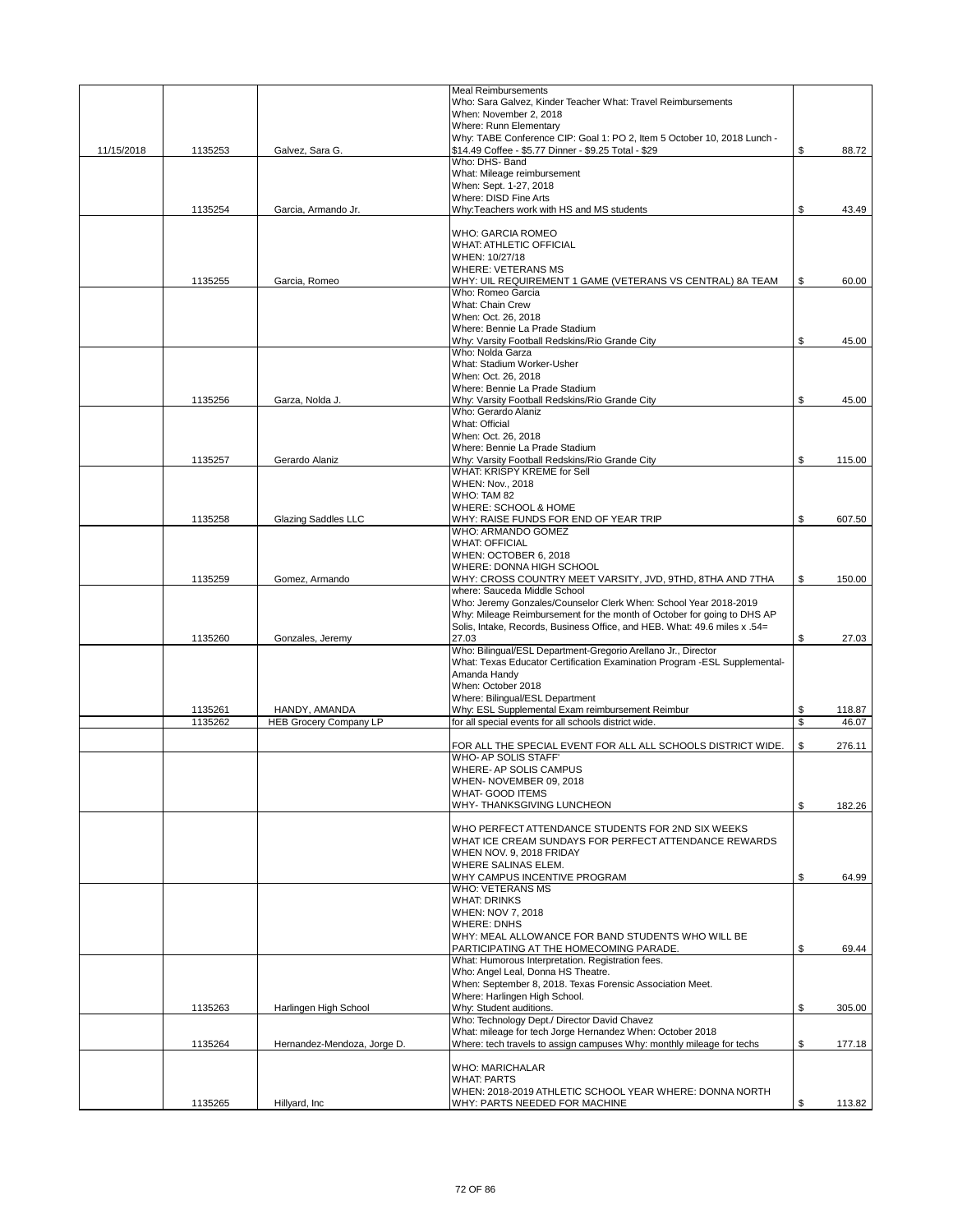|            |         |                                     | What: PVC Palruf White / Opague 12 ft. Material for the tech theatre class.<br>Who: Juan Arriaga, Donna HS Technical Theatre Teacher. |                  |
|------------|---------|-------------------------------------|---------------------------------------------------------------------------------------------------------------------------------------|------------------|
|            |         |                                     | When: 2018-2019 School Year.<br>Where: Donna High technical theatre School classroom.                                                 |                  |
| 11/15/2018 | 1135266 | Home Depot                          | Why: To educate students.                                                                                                             | \$<br>89.88      |
|            |         |                                     | WHO: CTE SCIENCE DEPARTMENT                                                                                                           |                  |
|            |         |                                     | <b>WHAT: SUPPLIES</b><br>WHEN: 11/6/18                                                                                                |                  |
|            |         |                                     | <b>WHERE: DNHS</b>                                                                                                                    |                  |
|            |         |                                     | WHY: ITEMS WILL BE USED TO BUILD TABLES. 28.5 IN HUSKY HEAVY                                                                          |                  |
|            |         |                                     | <b>DUTY SAWHORSE</b><br>WHO: CTE TRACY CADENA, AG INSTRUCTOR                                                                          | \$<br>576.04     |
|            |         |                                     | <b>WHAT: AF FARM SUPPLIES</b>                                                                                                         |                  |
|            |         |                                     | WHEN: 2018 - 2019 SCHOOL YEAR                                                                                                         |                  |
|            |         |                                     | WHERE: DONNA HIGH SCHOOL                                                                                                              |                  |
|            |         |                                     | WHY: INSTRUCTIONAL EQUIPMENT FOR AG STUDENT<br>WHO: CTE TRACY CADENA, AG INSTRUCTOR                                                   | \$<br>87.93      |
|            |         |                                     | WHAT: SUPPLIES FOR LAB DAY                                                                                                            |                  |
|            |         |                                     | WHEN: NOVEMBER 2018                                                                                                                   |                  |
|            |         |                                     | WHERE: DONNA HIGH SCHOOL                                                                                                              |                  |
|            |         |                                     | WHY: INSTRUCTIONAL RESOURCES FOR AG STUDENTS<br>Who: Maria Alicia Gonzalez                                                            | \$<br>109.94     |
|            |         |                                     | <b>What: Supplies</b>                                                                                                                 |                  |
|            |         |                                     | When: October 26, 2018                                                                                                                |                  |
|            |         |                                     | Where: PRS Program                                                                                                                    |                  |
|            |         |                                     | Why: Need to replace faucet Need to replace sink faucet<br>WhO: Network Technicians                                                   | \$<br>119.00     |
|            |         |                                     | What: Hammer drill, bits, screws, anchers, levels, tape measure                                                                       |                  |
|            |         |                                     | Where: Technology Dept.                                                                                                               |                  |
|            |         |                                     | When: Oct/Nov. 2018<br>Why: Tools are needed because they are going to be installing smartboards                                      |                  |
|            |         |                                     | and they are using their personal tools                                                                                               | \$<br>519.38     |
|            |         |                                     | Who: Rolando Cepeda                                                                                                                   |                  |
|            |         |                                     | What: Safety glasses and knee pads                                                                                                    |                  |
|            |         |                                     | Where: Technology Dept.<br><b>When: Nov. 2018</b>                                                                                     |                  |
|            |         |                                     | Why: Safety glasses and knee pads for use when running lines. 3 M                                                                     |                  |
|            |         |                                     | Performance Safety Gasket Mirror glasses                                                                                              | \$<br>37.91      |
|            |         |                                     | WHAT: MEDICAID FINANCE & CONSULTING SERVICES                                                                                          |                  |
|            |         |                                     | WHY: SERVICES RENDERED<br>WHEN: 10/1/18 - 10/31/18                                                                                    |                  |
|            |         |                                     | <b>WHERE: DONNA ISD</b>                                                                                                               |                  |
|            | 1135267 | Houston Independent School District | WHO: SPECIAL ED. DEPT. INVOICE NO. 18191048                                                                                           | \$<br>6,423.74   |
|            |         |                                     | Who: Kelly Hunt                                                                                                                       |                  |
|            |         |                                     | What: Mileage<br>When: October, 2018                                                                                                  |                  |
|            |         |                                     | Where: PRS Program                                                                                                                    |                  |
|            |         |                                     | Why: Fuel Reimbursement Reimbursement for fuel used for the month of                                                                  |                  |
|            | 1135268 | Hunt, Kelly                         | October, 2018<br>WHO: DHS                                                                                                             | \$<br>220.07     |
|            |         |                                     | <b>WHAT: SUPPLIES</b>                                                                                                                 |                  |
|            |         |                                     | WHEN: 2018-2019 SCHOOL YEAR                                                                                                           |                  |
|            |         |                                     | <b>WHERE: DHS</b>                                                                                                                     |                  |
|            | 1135269 | Indoff Incorporated                 | WHY: SUPPLIES TO RUN OFFICE PROPERLY<br>WHO: DNHS SPED DEPARTMENT                                                                     | \$<br>2.466.28   |
|            |         |                                     | WHAT: HON SEREIS VERTICAL FILE WITH LOCK                                                                                              |                  |
|            |         |                                     | WHEN: 2018-2019 SCHOOL YEAR WHERE: DNHS SPED DEPT                                                                                     |                  |
|            |         |                                     | WHY: ITEMS NEEDED TO PUT TOGETHER AND FILE STUDENT                                                                                    |                  |
|            |         |                                     | INFORMATION AND BE ABLE TO LOCK IT UP REQUESTOR: MR. GARZA,<br>AP                                                                     | \$<br>972.99     |
|            |         |                                     | <b>WHAT? PRINTER</b>                                                                                                                  |                  |
|            |         |                                     | WHEN? 2018-2019                                                                                                                       |                  |
|            |         |                                     | WHERE? DISD POLICE DEPT                                                                                                               |                  |
|            |         |                                     | <b>WHO? DISPTACH</b><br>WHY? PRINTER IS NEEDED TO REPLACE PRINTER NO LONGER                                                           |                  |
|            |         |                                     | WORKING IN DISPTACH, PRINTER IS NEEDED TO PRINT OUT                                                                                   |                  |
|            |         |                                     | CONFIDENTIAL MATERIAL FOR OFFICERS FROM DPS TLETS                                                                                     |                  |
|            | 1135270 | Intech Southwest Services, Llc      | COMPUTER RFP#061218-432 S<br>Who: ELA Department                                                                                      | \$<br>265.00     |
|            |         |                                     | What: Istation Reading and Intervention Program                                                                                       |                  |
|            |         |                                     | When: 2018-2019 School Year                                                                                                           |                  |
|            |         |                                     | Why: To purchase the Istation Reading Program Istation Reading                                                                        |                  |
|            | 1135271 | Istation                            | Comprehensive Computer-Based Reading and Intervention Program<br>WHO: VETERANS MS BAND                                                | \$<br>141,632.98 |
|            |         |                                     | <b>WHAT: MUSIC</b>                                                                                                                    |                  |
|            |         |                                     | <b>WHEN: OCT 2018</b>                                                                                                                 |                  |
|            |         |                                     | <b>WHERE: VETERANS MS</b>                                                                                                             |                  |
|            | 1135272 | J.w. Pepper And Son, Inc.           | WHY: MUSIC IS NEEDED FOR UPCOMING UIL CONTEST.<br>WHO: ENERGY/JAIME                                                                   | \$<br>165.99     |
|            |         |                                     | <b>WHAT: MOTOR</b>                                                                                                                    |                  |
|            |         |                                     | <b>WHEN; OCT 2018</b>                                                                                                                 |                  |
|            |         |                                     | .WHERE: DIST USE                                                                                                                      |                  |
|            | 1135273 | JOHNSTONE SUPPLY                    | WHY: NOT WORKING<br><b>WHO: ENERGY/TIMO</b>                                                                                           | \$<br>3,401.27   |
|            |         |                                     | <b>WHAT: MOTOR</b>                                                                                                                    |                  |
|            |         |                                     | <b>WHEN: OCT 2018</b>                                                                                                                 |                  |
|            |         |                                     | WHERE: SALAZAR COACH OFF<br>WHY: NOT WORKING                                                                                          | \$<br>772.50     |
|            |         |                                     |                                                                                                                                       |                  |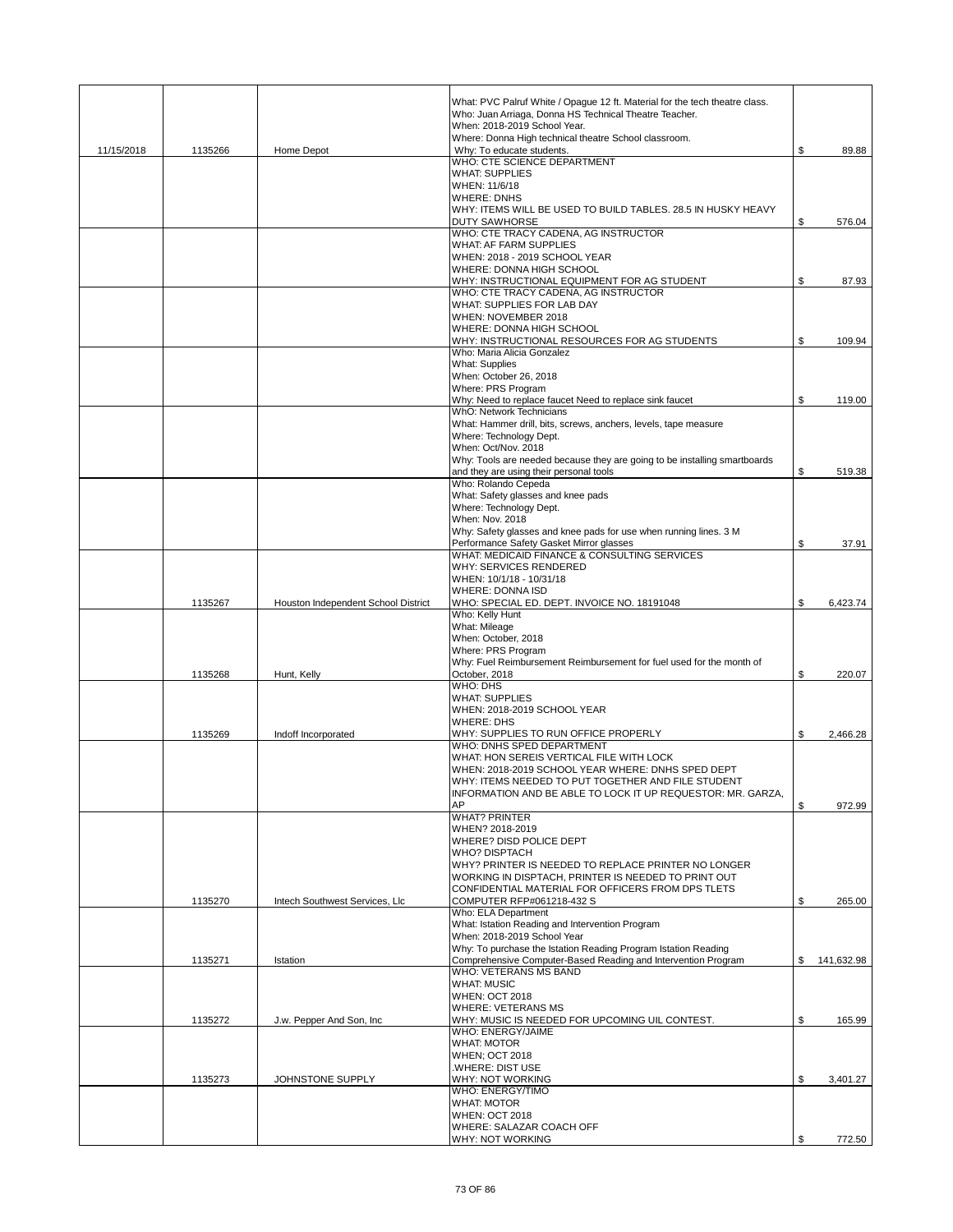|            |         |                                 | WHO: ENERGY/URBAN                                                                              |                |
|------------|---------|---------------------------------|------------------------------------------------------------------------------------------------|----------------|
|            |         |                                 | <b>WHAT: METER</b><br><b>WHEN: OCT 2018</b>                                                    |                |
|            |         |                                 | <b>WHERE: DIST USE</b>                                                                         |                |
| 11/15/2018 | 1135273 | JOHNSTONE SUPPLY                | WHY: DAILY USE                                                                                 | \$<br>1,395.00 |
|            |         |                                 | When November 2018                                                                             |                |
|            |         |                                 | What Ice Cream                                                                                 |                |
|            |         |                                 | Who CNP<br>Where District Cafeterias                                                           |                |
|            | 1135274 | JP ICE CREAM DISTRIBUTORS       | Why Student Needs                                                                              | \$<br>195.90   |
|            |         |                                 | What: Registration fees.                                                                       |                |
|            |         |                                 | Who: Angel Leal, Donna HS Theatre.                                                             |                |
|            |         |                                 | When: November 17, 2018.                                                                       |                |
|            |         |                                 | Where: Juarez Lincoln High School / TFA Meet.                                                  |                |
|            | 1135275 | JUAREZ-LINCOLN HIGH SCHOOL      | Why: Fees needed processed and paid in order to participate.<br>Who: DNHS Mariachi             | \$<br>221.00   |
|            |         |                                 | <b>What: Violin Consultant</b>                                                                 |                |
|            |         |                                 | When: Oct. 1-30, 2018                                                                          |                |
|            |         |                                 | Where: Middle Schools                                                                          |                |
|            | 1135276 | Jara III, Juan Manuel           | Why: Assist with violin musical and sight reading                                              | \$<br>450.00   |
|            |         |                                 | <b>WHO: DNHS BAND</b>                                                                          |                |
|            |         |                                 | WHAT: MEAL ALLOWANCE                                                                           |                |
|            |         |                                 | WHEN: OCT 25, 2018                                                                             |                |
|            |         |                                 | WHERE: EDINBURG, TEXAS                                                                         |                |
|            | 1135277 | Jason's Deli-Coastal Deli       | WHY: MEAL ALLOWANCE FOR BAND STUDENTS WHO WILL<br>PERFORMING IN HALF TIME DURING FOOTBALL GAME | \$<br>1,747.50 |
|            |         |                                 | <b>WHO: RAMIRO SOLIS</b>                                                                       |                |
|            |         |                                 | WHAT: STUDENT MEALS (LUNCH)                                                                    |                |
|            |         |                                 | WHEN: NOVEMBER 2-3, 2018                                                                       |                |
|            |         |                                 | <b>WHERE: McALLEN ISD</b>                                                                      |                |
|            |         |                                 | WHY: JV/9TH GRADE TENNIS TOURNAMENT                                                            | \$<br>173.60   |
|            |         |                                 | <b>WHO: TIMOTHY GARATE</b>                                                                     |                |
|            |         |                                 | WHAT: STUDENT MEALS (LUNCH)                                                                    |                |
|            |         |                                 | WHEN: NOVEMBER 2-3, 2018<br>WHERE: PALMVIEW GOLF COURSE (MCALLEN)                              |                |
|            |         |                                 | WHY: VARSITY GOLF TOURNAMENT                                                                   | \$<br>48.93    |
|            |         |                                 | WHO: R. LEAL/O. CRUZ                                                                           |                |
|            |         |                                 | <b>WHAT: STUDENT MEALS</b>                                                                     |                |
|            |         |                                 | WHEN: OCTOBER 26, 2018                                                                         |                |
|            |         |                                 | WHERE: DONNA HIGH SCHOOL                                                                       |                |
|            | 1135278 | Jimmy John's Gourmet Sandwiches | WHY: DHS FOOTBALL VS RIO GRANDE CITY                                                           | \$<br>425.00   |
|            |         |                                 | Who: Ivan Karr                                                                                 |                |
|            |         |                                 | What: Official<br>When: Oct. 26, 2018                                                          |                |
|            |         |                                 | Where: Bennie La Prade Stadium                                                                 |                |
|            | 1135279 | KARR, IVAN                      | Why: Varsity Football Redskins/Rio Grande City                                                 | \$<br>115.00   |
|            |         |                                 | <b>Stripper For Stock</b>                                                                      |                |
|            |         |                                 | Who: Luis O. Solis                                                                             |                |
|            |         |                                 | What: Stripper                                                                                 |                |
|            |         |                                 | Where: Bus Barn                                                                                |                |
|            |         |                                 | When: October 2018                                                                             |                |
|            | 1135280 | Kimball Midwest                 | Why: Need to replenish stock                                                                   | \$<br>487.99   |
|            |         |                                 | Who: Russell C. King<br>What: Official                                                         |                |
|            |         |                                 | When: Oct. 26, 2018                                                                            |                |
|            |         |                                 | Where: Bennie La Prade Stadium                                                                 |                |
|            | 1135281 | King, Russell C. Jr.            | Why: Varsity Football Redskins/Rio Grande City                                                 | \$<br>115.00   |
|            |         |                                 | WHO: DHS                                                                                       |                |
|            |         |                                 | WHAT: MISC MATERIAL                                                                            |                |
|            |         |                                 | WHEN: OCTOBER 2018                                                                             |                |
|            |         |                                 | <b>WHERE: DHS</b>                                                                              |                |
|            | 1135282 | Kinney Bonded Warehouse, Inc.   | WHY: MISC MATERIAL FOR HOMECOMING<br>Who: Luis O. Solis                                        | \$<br>88.03    |
|            |         |                                 | What: Elbow 45 Deg 3/8 PTC X 1/8 MP Where: Bus Barn                                            |                |
|            |         |                                 | When: October 2018                                                                             |                |
|            | 1135283 | <b>Kyrish Truck Centers</b>     | Why: Need to replenish stock                                                                   | \$<br>457.25   |
|            |         |                                 | who: Elias Longoria, Migrant Recruiter what: mileage reimbursement                             |                |
|            |         |                                 | when: month of September, 2018                                                                 |                |
|            |         |                                 | where: areas visited: Edinburg, Donna and Alamo, TX                                            |                |
|            |         |                                 | why: migrant home visits to acquire signatures on COE, residency verification,                 |                |
|            | 1135284 | LONGORIA, ELIAS                 | migrant surveys<br>Who: Juan Luna                                                              | \$<br>184.58   |
|            |         |                                 | What: Chain Crew                                                                               |                |
|            |         |                                 | When: Oct. 26, 2018                                                                            |                |
|            |         |                                 | Where: Bennie La Prade Stadium                                                                 |                |
|            | 1135285 | LUNA, JUAN                      | Why: Varsity Football Redskins/Rio Grande City                                                 | \$<br>45.00    |
|            |         |                                 | When November 2018                                                                             |                |
|            |         |                                 | What Food/Groceries                                                                            |                |
|            |         |                                 | Who CNP                                                                                        |                |
|            |         |                                 | Where District Cafeterias                                                                      |                |
|            | 1135286 | Labatt Food Service             | Why Student Needs<br>When November 2018                                                        | \$<br>1,196.99 |
|            |         |                                 | What Food/Grocery                                                                              |                |
|            |         |                                 | Who CNP                                                                                        |                |
|            |         |                                 |                                                                                                |                |
|            |         |                                 | Where District Cafeteria                                                                       |                |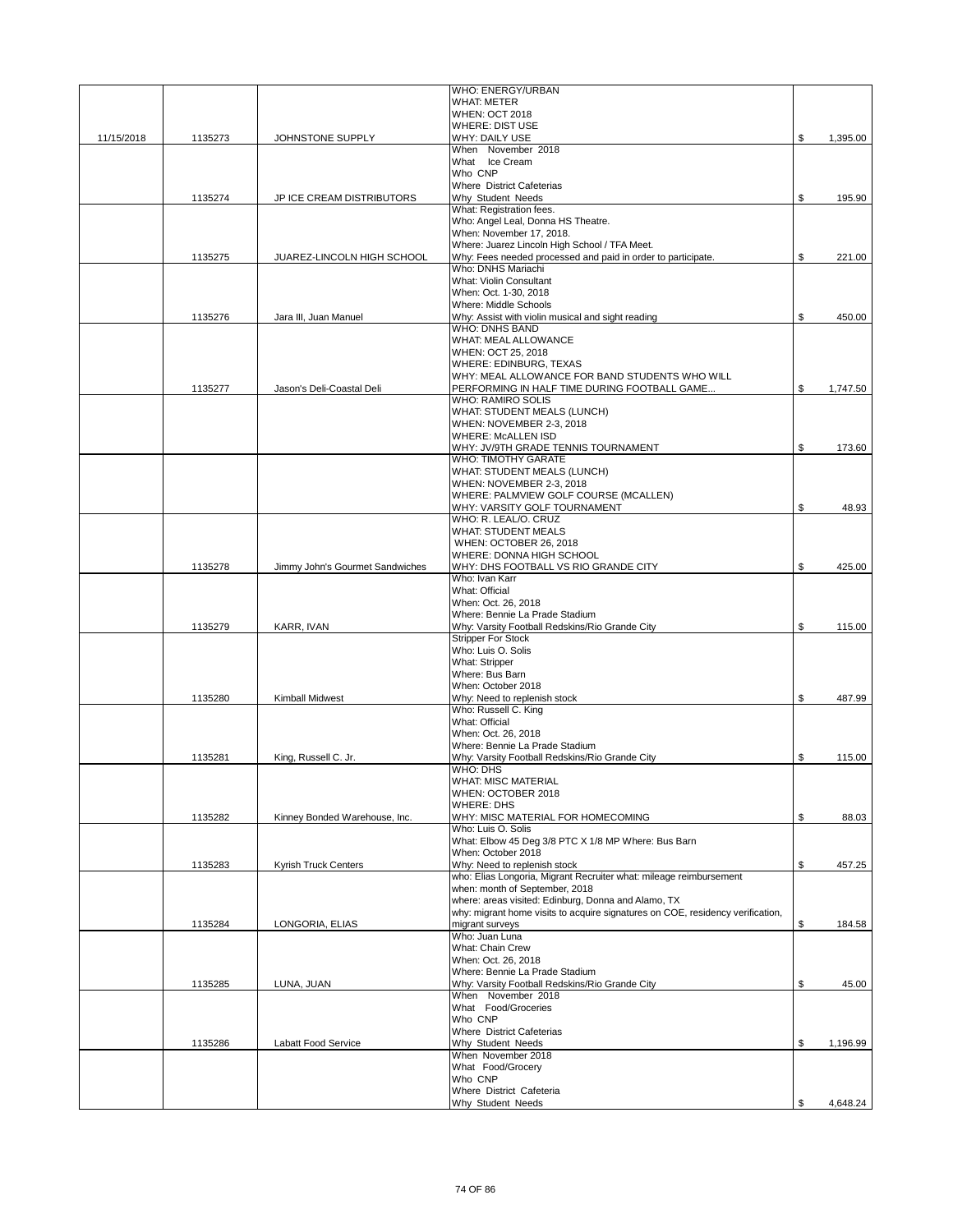|            |         |                                   | (WHAT) COLORED CRAFTS STICKS                                                                       |                 |
|------------|---------|-----------------------------------|----------------------------------------------------------------------------------------------------|-----------------|
|            |         |                                   | (WHO) 1ST GRADE TEACHERS<br>(WHERE)ELOY G. SALAZAR ELEM.                                           |                 |
|            |         |                                   | (WHEN) 2018-2019 SCHOOL YEAR (WHY)SUPPLIES NEEDED FOR                                              |                 |
| 11/15/2018 | 1135287 | Lakeshore Learning Materials      | CLASSROOM INSTRUCTION                                                                              | \$<br>82.56     |
|            |         |                                   | <b>What: Instructional Supplies</b>                                                                |                 |
|            |         |                                   | When: 2018-2019 School Year<br>Where: J.W. Caceres Elem.                                           |                 |
|            |         |                                   | Who: LifeSkills Students                                                                           |                 |
|            |         |                                   | Why: Daily Instruction RFP #042518-393 Writing Process Mini BBA                                    | \$<br>360.36    |
|            |         |                                   | (WHAT) COLORED CRAFTS STICKS                                                                       |                 |
|            |         |                                   | (WHO) 1ST GRADE TEACHERS<br>(WHERE)ELOY G. SALAZAR ELEM.                                           |                 |
|            |         |                                   | (WHEN) 2018-2019 SCHOOL YEAR (WHY)SUPPLIES NEEDED FOR                                              |                 |
|            | 1135288 | Lamac                             | CLASSROOM INSTRUCTION                                                                              | \$<br>190.68    |
|            |         |                                   | HO-R TOVAR<br>WHERE-AP SOLIS                                                                       |                 |
|            |         |                                   | WHEN-2018-19                                                                                       |                 |
|            |         |                                   | WHAT- INSTRUCTIONAL MATERIAL                                                                       |                 |
|            |         |                                   | WHY- TO PROVIDE A SAFE AN NURTURING SCHOOL ENVIRONMENT                                             |                 |
|            |         |                                   | THAT SUPPORTS ACADEMIC SUCCESS<br>WHAT: PROFESSIONAL LEGAL SERVICES WHEN: SERVICES THROUGH         | \$<br>53.41     |
|            |         |                                   | 10/24/18 WHY: SERVICES RENDERED                                                                    |                 |
|            |         |                                   | <b>WHERE: DONNA ISD</b>                                                                            |                 |
|            | 1135289 | Law Offices of Guerra & Fara, The | WHO: DR. AZAIEZ, SUPT. INVOICE NO. 10487                                                           | \$<br>18,851.14 |
|            |         |                                   | ATHLETIC OFFICIAL                                                                                  |                 |
|            |         |                                   | WHO: LEAL, DANIEL<br>WHAT: ATHLETIC OFFICIAL                                                       |                 |
|            |         |                                   | WHEN: 10/26/18                                                                                     |                 |
|            |         |                                   | WHERE: DONNA NORTH HIGH SCHOOL WHY: UIL REQUIREMENT 1                                              |                 |
|            | 1135290 | Leal, Daniel                      | GAME (                                                                                             | \$<br>65.00     |
|            |         |                                   | Who: Albert Chavez<br>What: Renewal for PDQ Software                                               |                 |
|            |         |                                   | Where: Technology Dept.                                                                            |                 |
|            |         |                                   | When: 9/2018-9/2019                                                                                |                 |
|            |         |                                   | Why: Software used to distribute and deploy software /Packages remotely,                           |                 |
|            | 1135291 | <b>Learning Services</b>          | Internet shortcuts, etc for student and staff computers district wide.<br><b>WHO: MARISSA LEOS</b> | \$<br>2,250.00  |
|            |         |                                   | <b>WHAT: CLOCK KEEPER</b>                                                                          |                 |
|            |         |                                   | WHEN: OCTOBER 20, 2018                                                                             |                 |
|            |         |                                   | WHERE: DONNA HIGH SCHOOL                                                                           |                 |
|            | 1135292 | Leos, Marissa A.                  | WHY: DHS VS MERCEDES 9TH, JVD, JVL AND VARSITY<br>WHO: MARISSA LEOS                                | \$<br>64.00     |
|            |         |                                   | WHAT: CLOCK KEEPER                                                                                 |                 |
|            |         |                                   | WHEN: OCTOBER 23, 2018                                                                             |                 |
|            |         |                                   | WHERE: DONNA HIGH SCHOOL                                                                           |                 |
|            |         |                                   | WHY: DHS VS VALLEY VIEW<br><b>WHO: MARISSA LEOS</b>                                                | \$<br>32.00     |
|            |         |                                   | <b>WHAT: CLOCK KEEPER</b>                                                                          |                 |
|            |         |                                   | WHEN: OCTOBER 27, 2018                                                                             |                 |
|            |         |                                   | WHERE: DONNA HIGH SCHOOL                                                                           |                 |
|            |         |                                   | WHY: DHS VS EDINBURG BOBCATS<br>What: Large Pepperoni Pizzas.                                      | \$<br>16.00     |
|            |         |                                   | Who: Edna Sierra, AP Solis Band.                                                                   |                 |
|            |         |                                   | When: Wednesday, November 7, 2018. Where: AP Solis Bandhall /                                      |                 |
|            |         |                                   | Homecoming Parade & Pep Rally.                                                                     |                 |
|            | 1135293 | <b>Little Caesars</b>             | Why: Meal to be provided for performing students.<br>VOUCHER: 1158                                 | \$<br>235.00    |
|            |         |                                   | QUOTES ATTACHED                                                                                    |                 |
|            |         |                                   | WHO: DNHS TSTEM STUDENTS                                                                           |                 |
|            |         |                                   | <b>WHAT: FUNDRAISER SALES PIZZA</b><br>WHEN: 10/30/18 TUESDAY                                      |                 |
|            |         |                                   | <b>WHERE: DNHS CAFETERIA</b>                                                                       |                 |
|            |         |                                   | WHY: AFTERSCHOOL FUNDRAISER FOR T-STEM STUDENTS                                                    |                 |
|            | 1135294 | <b>Little Caesars</b>             | REQUESTOR: D. RABEL, AP                                                                            | \$<br>50.00     |
|            |         |                                   | VOUCHER: 1157<br>QUOTES ATTACHED                                                                   |                 |
|            |         |                                   | WHO: DNHS TSTEM STUDENTS                                                                           |                 |
|            |         |                                   | WHAT: FUNDRAISER SALES PIZZA                                                                       |                 |
|            |         |                                   | WHEN: 10/29/18 MONDAY                                                                              |                 |
|            |         |                                   | <b>WHERE: DNHS CAFETERIA</b><br>WHY: AFTERSCHOOL FUNDRAISER FOR T-STEM STUDENTS                    |                 |
|            | 1135295 | <b>Little Caesars</b>             | REQUESTOR: D. RABEL, AP                                                                            | \$<br>50.00     |
|            |         |                                   | Buyboard #549-17                                                                                   |                 |
|            |         |                                   | 2nd Open Account for October 2018                                                                  |                 |
|            |         |                                   | To purchase auto parts that are not in our inventory                                               |                 |
|            |         |                                   | Who: Luis O. Solis                                                                                 |                 |
|            |         |                                   | What: Auto Parts                                                                                   |                 |
|            |         |                                   | Where: Bus Barn                                                                                    |                 |
|            | 1135296 |                                   | When: October 2018                                                                                 | \$<br>438.40    |
|            |         | Longhorn Bus Sales,               | Why: Need to purchase auto parts that are not in our inventory as<br>WHO-LUIS O. SOLIS             |                 |
|            |         |                                   | WHAT-COVER REAR DOOR PROP                                                                          |                 |
|            |         |                                   | WHY-NEEDED FOR STOCK FOR BUS FLEET WHERE-TRANSPORTATION                                            |                 |
|            |         |                                   | BUS BARN WHEN-SCHOOL YEAR 2018-2019                                                                | \$<br>285.54    |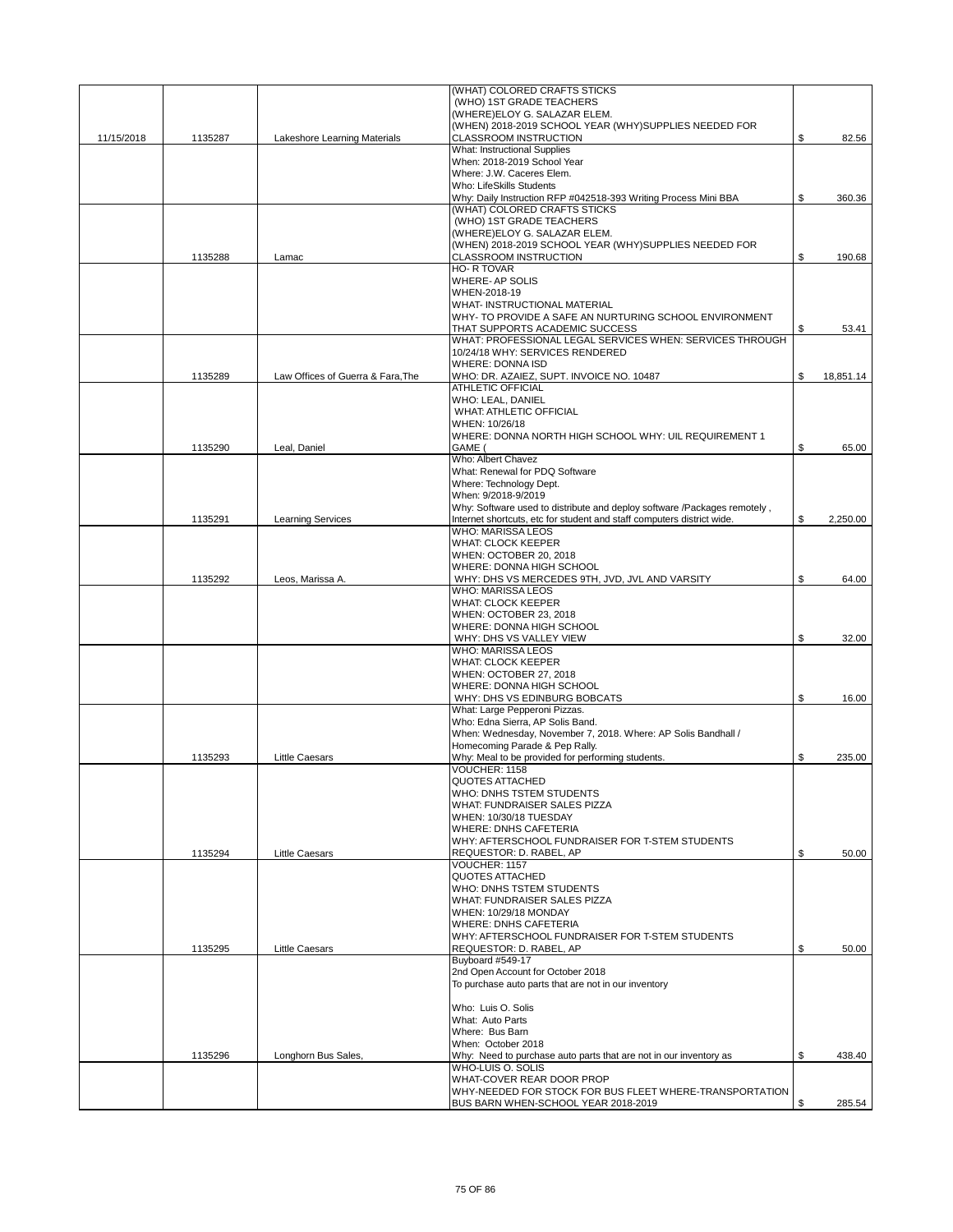|            |         |                      | WHO-LUIS O. SOLIS                                                                                                 |                |
|------------|---------|----------------------|-------------------------------------------------------------------------------------------------------------------|----------------|
|            |         |                      | <b>WHAT-KING PIN</b>                                                                                              |                |
|            |         |                      | WHY-NEEDED FOR BUMPER 43                                                                                          |                |
| 11/15/2018 | 1135296 | Longhorn Bus Sales.  | WHERE-TRANSPORTATION BUS BARN WHEN-SCHOOL YEAR 2018-2019   \$                                                     | 223.01         |
|            |         |                      | WHO: MAINT/CARLOS L                                                                                               |                |
|            |         |                      | WHAT: WELDING MATERIAL                                                                                            |                |
|            |         |                      | <b>WHEN: NOV 2018</b>                                                                                             |                |
|            |         |                      | WHERE: DIST WIDE USE                                                                                              |                |
|            | 1135297 | Lowe's               | <b>WHY: DAILY REPAIRS</b><br><b>WHO: MANUEL</b>                                                                   | \$<br>208.05   |
|            |         |                      | <b>WHAT: DRILL COMBO</b>                                                                                          |                |
|            |         |                      | <b>WHEN: OCT 2018</b>                                                                                             |                |
|            |         |                      | WHERE: VAN 1059                                                                                                   |                |
|            |         |                      | <b>WHY: DISTRICT USE</b>                                                                                          | \$<br>189.05   |
|            |         |                      |                                                                                                                   |                |
|            |         |                      | WHAT: EPSON X12 ELPLP 67 REPLACEMENT LAMP                                                                         |                |
|            |         |                      | WHERE: A.M. OCHOA ELEMENTARY WHO: GWEN COTTON ROOM 3                                                              |                |
|            |         |                      | WHEN: 2018-2019 SCHOOL YEAR                                                                                       |                |
|            |         |                      | WHY: RESOURCES NEEDED FOR INSTRUCTIONAL SUPPORT FOR                                                               |                |
|            | 1135298 | M&A Technology, Inc. | <b>STUDENT SUCCESS</b>                                                                                            | \$<br>98.95    |
|            |         |                      | WHAT: OKI C610 CYAN DRUM                                                                                          |                |
|            |         |                      | WHEN: ACADEMIC SCHOOL YEAR                                                                                        |                |
|            |         |                      | WHERE: 3D ACADEMY                                                                                                 |                |
|            |         |                      | WHO: MATH, SCIENCE, ENGLISH AND SOCIAL STUDIES TEACHERS                                                           |                |
|            |         |                      | WHY: PROVIDE RESOURCES TO DEVELOP AND UTILIZE HANDS-ON                                                            |                |
|            |         |                      | <b>ACTIVITIES</b>                                                                                                 | \$<br>419.70   |
|            |         |                      | WHAT: OKI C610 Magenta Drum                                                                                       |                |
|            |         |                      | WHO: Karen Nieto, Principal                                                                                       |                |
|            |         |                      | WHEN: 2018-19 School Year<br>WHERE: JP LeNoir Elem.                                                               |                |
|            |         |                      | WHY: Provide technology consumable supplies                                                                       | \$<br>139.90   |
|            |         |                      | What: OKI C612 K Black Cartridge                                                                                  |                |
|            |         |                      | Where: B. G. Guzman Elementary                                                                                    |                |
|            |         |                      | When: School year 2018-2019                                                                                       |                |
|            |         |                      | Why: Toner needed for counselor's office Who: Veronica Izeta, Counselor BUY                                       |                |
|            |         |                      | BOARD APPROVED VENDOR CONTRACT #: 498-15                                                                          | \$<br>167.90   |
|            |         |                      | <b>WHAT? PRINTER</b>                                                                                              |                |
|            |         |                      | WHEN? 2018-2019                                                                                                   |                |
|            |         |                      | WHERE? DISD POLICE DEPT                                                                                           |                |
|            |         |                      | <b>WHO? SERGEANTS OFFICE</b>                                                                                      |                |
|            |         |                      | WHY? PRINTER IN NEEDED IN SGTS OFFICE, IT WILL BE SHARED BY<br>SGTS TO PRINT DAILY REPORTS AND LAW ENFORCEMENT    |                |
|            |         |                      | CONFIDENTIAL MATERIAL BUY BOARD#498-15 SEE ATTACHED                                                               | \$<br>460.90   |
|            |         |                      | Where: Sauceda Middle School                                                                                      |                |
|            |         |                      | Who: Adela Troncoso/Principal                                                                                     |                |
|            |         |                      | When: School Year 2018-2019                                                                                       |                |
|            |         |                      | why: Provide consumable or non-consumable Material Including toner, Drums,                                        |                |
|            |         |                      | and Belt, and fuser as needed For all types of Reports Requested by Staff and                                     |                |
|            |         |                      | Administr                                                                                                         | \$<br>619.80   |
|            |         |                      | where: Sauceda Middle School                                                                                      |                |
|            |         |                      | Who: Karla Tamez/Asst. Principal                                                                                  |                |
|            |         |                      | When: School Year 2018-2019                                                                                       |                |
|            |         |                      | Why: Provide consumable or non-consumable materials or any other resources<br>needed for the function of Sauceda. |                |
|            |         |                      | What: OKI C610 Tansfer Belt Buyboard- 498-15                                                                      | \$<br>204.95   |
|            |         |                      | WHO- AP SOLIS RM 206                                                                                              |                |
|            |         |                      | WHERE- AP SOLIS CAMPUS                                                                                            |                |
|            |         |                      | WHEN-2018-19                                                                                                      |                |
|            |         |                      | <b>WHAT-INK</b>                                                                                                   |                |
|            |         |                      | WHY- TO PROVIDE STUDENTS WITH A SAFE AND NURTURING SCHOOL                                                         |                |
|            |         |                      | ENVIRONMENT THAT SUPPORTS ACADEMIC SUCCESS                                                                        | \$<br>121.90   |
|            |         |                      | who curriculum specialists Itza Moses                                                                             |                |
|            |         |                      | what 43865720 OKI C6150 Black Cartridge when used through school year<br>data reports at the end of six-weeks     |                |
|            |         |                      | where salinas elem.                                                                                               |                |
|            |         |                      | why increase student performance                                                                                  | \$<br>551.80   |
|            |         |                      |                                                                                                                   |                |
|            |         |                      | WHO NURSE OFFICE ANA BALLI                                                                                        |                |
|            |         |                      | WHAT INK FOR PRINTER                                                                                              |                |
|            |         |                      | WHEN USED THROUGH OUT SCHOOL YEAR WHERE NURSE OFFICE                                                              |                |
|            |         |                      | WHY INCREASE STUDENT PERFORMANCE                                                                                  | \$<br>66.95    |
|            |         |                      | WHO: DHS MIGRANT COUNSELOR                                                                                        |                |
|            |         |                      | <b>WHAT: SUPPLIES</b>                                                                                             |                |
|            |         |                      | WHEN: 2018-2019 SCHOOL YEAR<br><b>WHERE: DHS</b>                                                                  |                |
|            |         |                      | WHY: SUPPLIES NEEDED TO COMPLETE WORK IN MIGRANT                                                                  |                |
|            |         |                      | <b>COUNSELORS OFFICE</b>                                                                                          | \$<br>55.95    |
|            |         |                      | <b>WHO: DNHS</b>                                                                                                  |                |
|            |         |                      | WHAT: PROJECTORS LAMPS WHEN: 2018-2019 SCHOOL YEAR                                                                |                |
|            |         |                      | <b>WHERE: DNHS CLASSROOMS</b>                                                                                     |                |
|            |         |                      | WHY: ITEMS NEEDED FOR PROJECTORS THAT ARE IN THE ROOMS                                                            |                |
|            |         |                      | FOR TEACHING.                                                                                                     | \$<br>2,449.50 |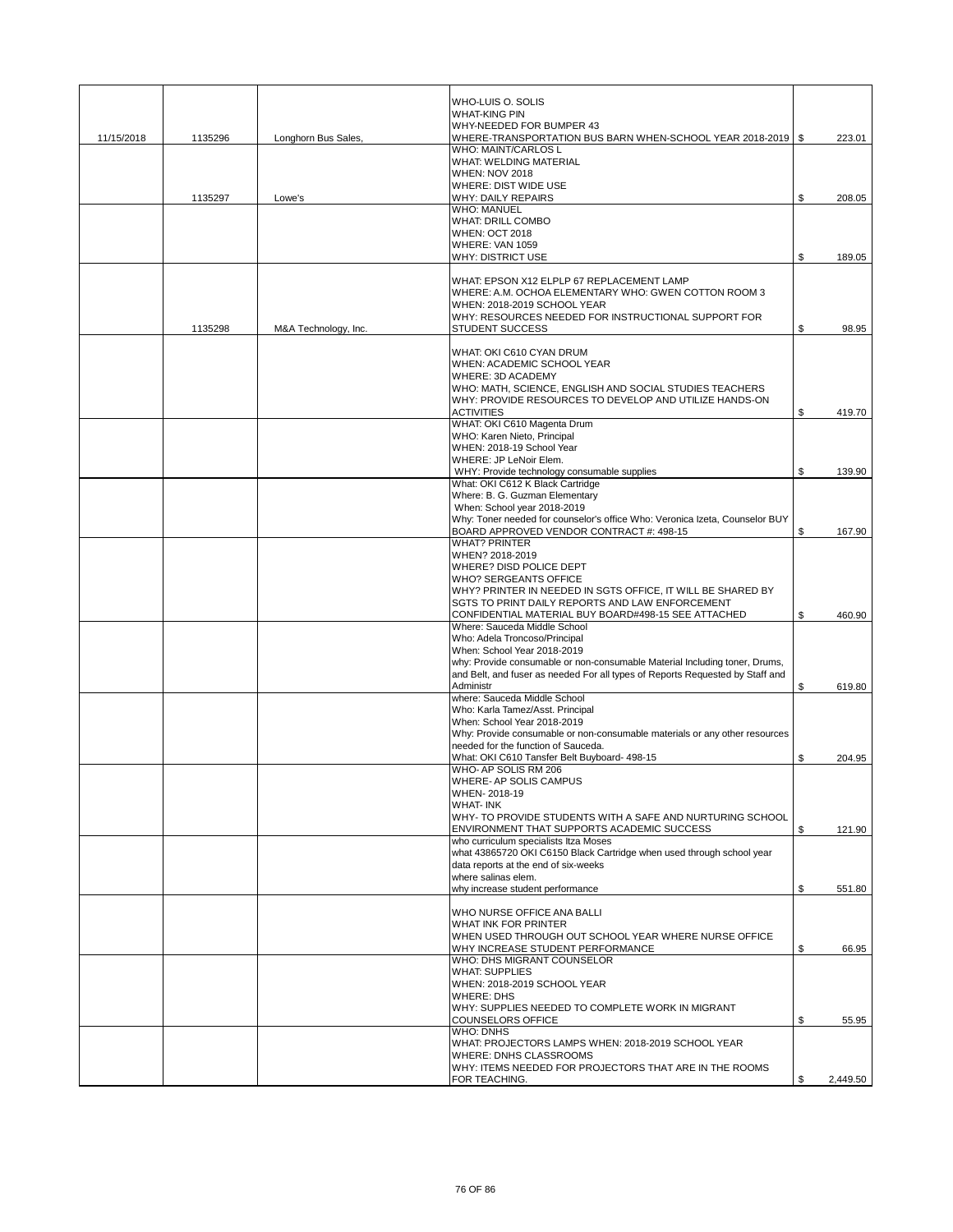|            |         |                      | Who: Judy Crist                                                                                                                                    |                |
|------------|---------|----------------------|----------------------------------------------------------------------------------------------------------------------------------------------------|----------------|
|            |         |                      | What: M/M and M/F VGA Cables                                                                                                                       |                |
|            |         |                      | Where: Technology Training room and technology office for spare<br>When: Oct. 2018                                                                 |                |
|            |         |                      | Why: Cables are needed for the Technology training for computer to                                                                                 |                |
| 11/15/2018 | 1135298 | M&A Technology, Inc. | smartboard when used for trainings. The one that is the                                                                                            | \$<br>71.80    |
|            |         |                      |                                                                                                                                                    |                |
|            |         |                      | Who: Lead Teachers Kinder - Sara Galvez 1st - Ernesto Guerra 2nd - Julie<br>Cazares 3rd - Paloma Gallegos 4th - Lyzeth Lopez 5th - Gustavo Cazares |                |
|            |         |                      | What: Color Ink                                                                                                                                    |                |
|            |         |                      | When: September 28, 2018                                                                                                                           |                |
|            |         |                      | Where: Runn Elementary                                                                                                                             |                |
|            |         |                      | Why: Instructional Supplies                                                                                                                        | \$<br>3,418.80 |
|            |         |                      | <b>WHO: MARICHALAR</b>                                                                                                                             |                |
|            |         |                      | <b>WHAT: EQUIPMENT</b>                                                                                                                             |                |
|            |         |                      | WHEN: 2018-2019 ATHLETIC SEASON WHERE: DONNA NORTH<br>WHY: SPEAKERS NEEDED FOR THE FOOTBALL/ BASKETBALL AND ALL                                    |                |
|            |         |                      | <b>GAMES</b>                                                                                                                                       | \$<br>4,119.65 |
|            |         |                      | Who: Rolando Cerpeda                                                                                                                               |                |
|            |         |                      | What: panduit Jack White                                                                                                                           |                |
|            |         |                      | Where: Technology warehouse Inventory When: Oct. 2018                                                                                              |                |
|            |         |                      | Why: He is out of this item need to replenish. Pansuit Jack White                                                                                  | \$<br>358.00   |
|            |         |                      | Who: Rudy Jimenez                                                                                                                                  |                |
|            |         |                      | What: Thunderbolt cable<br><b>Where: Network Dept</b>                                                                                              |                |
|            |         |                      | When: Oct. 2018                                                                                                                                    |                |
|            |         |                      | Why: Thunderbolt cable needed for computer to replace the one that is not long                                                                     |                |
|            |         |                      | enough. Apple Thunderbolt                                                                                                                          | \$<br>62.95    |
|            |         |                      | <b>WHO: SALLY GUERRA</b>                                                                                                                           |                |
|            |         |                      | WHAT: MICROSOFT SURFACE PRO COVER M11725                                                                                                           |                |
|            |         |                      | WHEN: SCHOOL YEAR 2018-2019 WHERE: WA TODD MS                                                                                                      |                |
|            |         |                      | WHY: DROPPING AND DAMAGING SURFACE PROS                                                                                                            |                |
|            |         |                      | WHEN USING FOR OBSERVATION IN CLASS ROOMS<br><b>WHO: SAVAGE</b>                                                                                    | \$<br>851.56   |
|            |         |                      | <b>WHAT: SUPPLIES</b>                                                                                                                              |                |
|            |         |                      | WHEN: 2018-2019 ATHLETIC SEASON WHERE: DONNA NORTH HS                                                                                              |                |
|            |         |                      | WHY: NEEDED FOR THE PRINTER FOR CARTRIDGE                                                                                                          | \$<br>473.80   |
|            |         |                      | What: dryblend 50cotton/50poly-t-shirt (screen printing on back and front) t-shirt                                                                 |                |
|            |         |                      | black                                                                                                                                              |                |
|            |         |                      | Where: Munoz Elementary<br>When: 2018-2019 School Year Why:Campus spirit Tshirt                                                                    |                |
|            | 1135299 | MASTERSTITCH, LLC    | Who: Nelda L. Calderon-Principal Justification letter attached                                                                                     | \$<br>2,733.50 |
|            |         |                      | <b>What: University Shirts</b>                                                                                                                     |                |
|            |         |                      | When: School Year 2018-2019                                                                                                                        |                |
|            |         |                      | Where: B. G. Guzman Elementary                                                                                                                     |                |
|            |         |                      | Who: Campus Principal Emmy De La Garza for students                                                                                                |                |
|            |         |                      | Why: To encourage and support College readiness                                                                                                    | \$<br>93.50    |
|            |         |                      | What: University shirts                                                                                                                            |                |
|            |         |                      | When: School year 2018-2019 to be worn on Thursdays<br>Where: B. G. Guzman Elementary                                                              |                |
|            |         |                      | Who: Emmy De La Garza for student body Why: To encourage and support                                                                               |                |
|            |         |                      | college readyness                                                                                                                                  | \$<br>841.50   |
|            |         |                      | Who: DNHS- Band                                                                                                                                    |                |
|            |         |                      | .What: Instrument repairs                                                                                                                          |                |
|            |         |                      | When: Marching Season                                                                                                                              |                |
|            |         |                      | Where: Instruments to be used at competitions                                                                                                      |                |
|            | 1135300 | MELHART MUSIC CENTER | Why: Students need good working instruments Buy Board # 539-17<br>Who: DNHS Band                                                                   | \$<br>265.00   |
|            |         |                      | What: Supplies                                                                                                                                     |                |
|            |         |                      | When: Sept 23, 2018                                                                                                                                |                |
|            |         |                      | <b>Where: DNHS</b>                                                                                                                                 |                |
|            |         |                      | Why: items are needed for marching band speakers require new cables in order                                                                       |                |
|            |         |                      | to produce sound for the band.                                                                                                                     | \$<br>751.46   |
|            |         |                      | Who: VETRANS- Band                                                                                                                                 |                |
|            |         |                      | What: Instrument repairs- KING TUBA When: FALL Season<br>Where: Instruments to be used at competitions                                             |                |
|            |         |                      | Why: Students need good working instruments Buy Board # 539-17                                                                                     | \$<br>1,600.00 |
|            |         |                      | WHO: O. CASARES/J. RUIZ                                                                                                                            |                |
|            |         |                      | <b>WHAT: STUDENT MEALS</b>                                                                                                                         |                |
|            |         |                      | WHEN: NOVEMBER 08, 2018                                                                                                                            |                |
|            |         |                      | WHERE: B. GARZA-WESLACO                                                                                                                            |                |
|            | 1135301 | McDonald's - Donna   | WHY: 8TH GRADE BOYS SOCCER GAME<br>WHO: O. CASARES/R. OLIVA                                                                                        | \$<br>179.70   |
|            |         |                      | <b>WHAT: STUDENT MEALS</b>                                                                                                                         |                |
|            |         |                      | WHEN: NOVEMBER 08, 2018                                                                                                                            |                |
|            |         |                      | WHERE: B. GARZA-WESLACO                                                                                                                            |                |
|            |         |                      | WHY: BASEBALL GAME 7THA AND 8TH                                                                                                                    | \$<br>209.65   |
|            |         |                      | WHO: MAINT/PABLO                                                                                                                                   |                |
|            |         |                      | <b>WHAT: FOUNTAIN</b>                                                                                                                              |                |
|            |         |                      | <b>WHEN: OCT 2018</b><br>WHERE: SALINAS E WING                                                                                                     |                |
|            | 1135302 | Morrison Supply, LLC | WHY; NOT WORKING                                                                                                                                   | \$<br>2,310.00 |
|            |         |                      | <b>WHO-DANCE CLUB 6</b>                                                                                                                            |                |
|            |         |                      | WHERE- PIZZA HUT                                                                                                                                   |                |
|            |         |                      | WHEN- NOV 7,2018                                                                                                                                   |                |
|            |         |                      | <b>WHAT- STUDENTS MEALS</b>                                                                                                                        |                |
|            | 1135303 | Muy Pizza Tejas, LLC | WHY- TO FEED STUDENTS                                                                                                                              | \$<br>67.42    |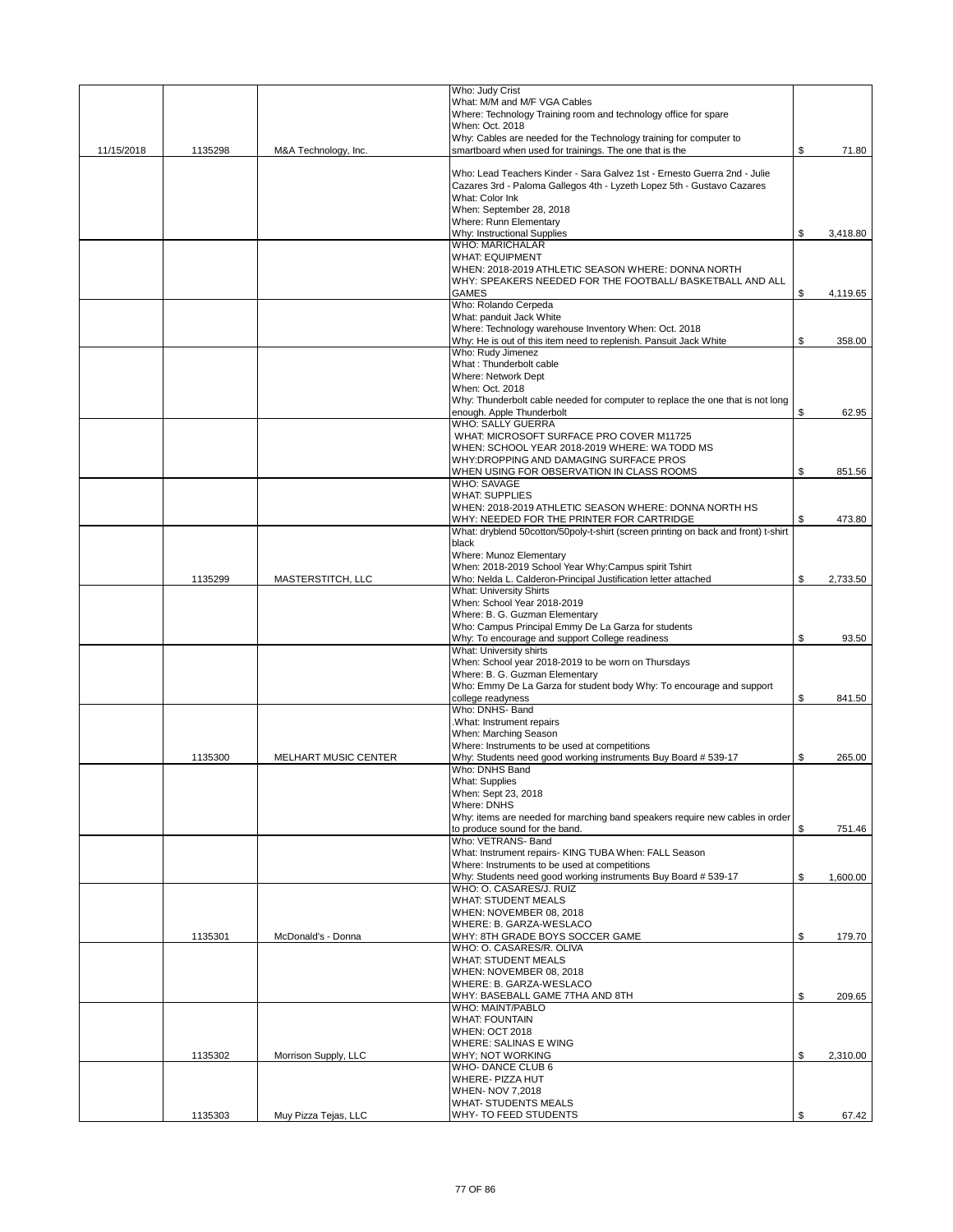|            |         |                                 | WHO-LUIS. O. SOLIS                                                                                        |                |
|------------|---------|---------------------------------|-----------------------------------------------------------------------------------------------------------|----------------|
|            |         |                                 | <b>WHAT-KIT OF PAINT</b><br>WHY-NEEDED FOR PAINT SHOP FOR BUS FLEET                                       |                |
| 11/15/2018 | 1135304 | NAPA Auto Parts                 | WHERE-TRANSPORTATION BUS BARN WHEN-NOVEMBER 2018                                                          | \$<br>686.27   |
|            |         |                                 | (CCI) MOS JASPERACTIVE SITE LICENSE (FULL SUITE) 1 YEAR K12                                               |                |
|            |         |                                 | <b>JUSTIFICATION LETTER</b>                                                                               |                |
|            |         |                                 | WHO: CTE BUSINESS INSTRUCTORS: EDWARD YANEZ JUAN DAVILA<br><b>GABRIEL CABRERA EDDIE GARCIA</b>            |                |
|            |         |                                 | <b>WHAT: SITE LICENSE</b>                                                                                 |                |
|            |         |                                 | WHEN: 2018 - 2019 SCHOOL YEAR WHERE: DONNA HIGH SCHOOL                                                    |                |
|            | 1135305 | NCS Pearson, Inc.               | WHY: RE                                                                                                   | \$<br>7,799.00 |
|            |         |                                 | Who: Maria Niño, Curr. Spc.                                                                               |                |
|            |         |                                 | What: Travel Reimbursements<br>When: OCTOBER 2018                                                         |                |
|            |         |                                 | Where: Runn Elementary                                                                                    |                |
|            | 1135306 | Nino, Maria Teresa              | Whv: TABE Conference                                                                                      | \$<br>120.88   |
|            |         |                                 | WHO: WA TODD TEACHER DAVID RODRIGUEZ/JHONATHON                                                            |                |
|            |         |                                 | ZEPEDA/DESIREE ALVAREZ/CAROLINA CABALLERO<br>WHAT: GIFTED 188 CONFRENCE HOTEL FEE                         |                |
|            |         |                                 | WHEN: NOVEMBER 27,2018 THRU NOVEMBER 30,2018 TUESDAY THRU                                                 |                |
|            |         |                                 | <b>FRIDAY</b>                                                                                             |                |
|            | 1135307 | Omni Fort Worth GP Corporation  | WHERE: 1201 HOUSTON ST, FORTH WORTH TEXAS                                                                 | \$<br>1,123.00 |
|            |         |                                 | <b>WHO: RIKA ORTIZ</b>                                                                                    |                |
|            |         |                                 | <b>WHAT: SCORE KEEPER</b><br>WHEN: OCTOBER 22, 2018                                                       |                |
|            |         |                                 | WHERE: DONNA HIGH SCHOOL                                                                                  |                |
|            | 1135308 | Ortiz, Rika                     | WHY: DHS VS EDINBURG HIGH                                                                                 | \$<br>16.00    |
|            |         |                                 | <b>WHO: RIKA ORTIZ</b>                                                                                    |                |
|            |         |                                 | WHAT: SCORE KEEPER<br>WHEN: OCTOBER 22, 2018                                                              |                |
|            |         |                                 | WHERE: DONNA HIGH SCHOOL                                                                                  |                |
|            |         |                                 | WHY: DHS VS VALLEY VIEW 9THD AND JVL                                                                      | \$<br>32.00    |
|            |         |                                 | PLEASE REFER TO P.O. 148469 OUTSTANDING BALANCE                                                           |                |
|            |         |                                 |                                                                                                           |                |
|            |         |                                 | WHO; MAINT/DAVID M<br><b>WHAT: PAINT</b>                                                                  |                |
|            |         |                                 | <b>WHEN: NOV 2018</b>                                                                                     |                |
|            |         |                                 | <b>WHERE:SINGLETERRY</b>                                                                                  |                |
|            | 1135309 | PPG Architectural Coatings, LLC | WHY: PROJECT                                                                                              | \$<br>688.16   |
|            |         |                                 | Who: Paloma Gallegos, 3rd Grade Teacher                                                                   |                |
|            |         |                                 | What: Travel Reimbursements<br>When: November 2, 2018                                                     |                |
|            |         |                                 | <b>Where: Runn Elementary</b>                                                                             |                |
|            |         |                                 | Why: TABE Conference CIP: Goal 1: PO 2, Item 5 October 10, 2018 Coffee -                                  |                |
|            | 1135310 | Paloma Gallegos                 | \$9.16 Lunch - \$11.99 Dinner - \$12.00 Total - \$33.15 October                                           | \$<br>123.96   |
|            |         |                                 | <b>WHO: MERIAH PENA</b><br><b>WHAT: SCORE KEEPER</b>                                                      |                |
|            |         |                                 | WHEN: OCTOBER 20, 2018                                                                                    |                |
|            |         |                                 | WHERE: DONNA HIGH SCHOOL                                                                                  |                |
|            | 1135311 | Pena, Meriah R.                 | WHY: DHS VS MERCEDES 9TH, JVD, JVL AND VARSITY                                                            | \$<br>64.00    |
|            |         |                                 | <b>WHO: MERIAH PENA</b>                                                                                   |                |
|            |         |                                 | <b>WHAT: SCORE KEEPER</b><br>WHEN: OCTOBER 24, 2018                                                       |                |
|            |         |                                 | WHERE: DONNA HIGH SCHOOL                                                                                  |                |
|            |         |                                 | WHY: DHS VS MERCEDES 9TH, JVD, JVL AND VARSITY                                                            | \$<br>32.00    |
|            |         |                                 | WHO: DONNA HIGH SCHOOL HOME INSTRUCTION TEACHER                                                           |                |
|            |         |                                 | <b>WHAT: MILEAGE</b>                                                                                      |                |
|            |         |                                 | WHEN: OCTOBER 2018<br><b>WHERE: DHS</b>                                                                   |                |
|            | 1135312 | Pina, Lupita                    | WHY: MILEAGE FOR HOME INSTRUCTION TEACHER                                                                 | \$<br>65.95    |
|            |         |                                 | <b>WHAT: ID MATERIALS</b>                                                                                 |                |
|            |         |                                 | <b>WHO: EMPLOYEES</b>                                                                                     |                |
|            |         |                                 | WHEN: 2018-2019 SCHOOL YEAR<br><b>WHERE: DONNA ISD</b>                                                    |                |
|            |         |                                 | WHY: MATERIALS NEEDED FOR EMPLOYEE IDENTIFICATION POLAROID                                                |                |
|            | 1135313 | Plasco ID Holdings, LLC         | COLOR RIBBON YMCKT 250 PRINTS                                                                             | \$<br>1,125.40 |
|            |         |                                 | <b>WHO: CTE DEPARTMENT</b>                                                                                |                |
|            |         |                                 | <b>WHAT: SERVICES</b>                                                                                     |                |
|            |         |                                 | WHEN: MONTH OF OCTOBER<br><b>WHERE: DNHS/DHS</b>                                                          |                |
|            | 1135314 | PortionPac Chemical Corporation | WHY: INSTRUCTIONAL RESOURCES REGION ONE                                                                   | \$<br>150.00   |
|            |         |                                 | WHO: CTE EDIBERTO GARZA, WELDING INSTRUCTOR                                                               |                |
|            |         |                                 | <b>WHAT: SHOP SUPPLIES</b>                                                                                |                |
|            |         |                                 | WHEN: SEPTEMBER 2018<br>WHERE: DONNA HIGH SCHOOL                                                          |                |
|            |         |                                 | WHY: ITEMS WILL BE USED FOR INSTRUCTIONAL RESOURCES FOR                                                   |                |
|            | 1135315 | Precision Saw and ToolTEX, Inc. | <b>CTE STUDENTS</b>                                                                                       | \$<br>1,665.00 |
|            |         |                                 | Who: Veterans Middle School Team 8-2 students                                                             |                |
|            |         |                                 | what: UTRGV dri fit camo shirts                                                                           |                |
|            |         |                                 | when: 2018-2019 school year<br>where: Veterans Middle School                                              |                |
|            | 1135316 | <b>Premier Tees</b>             | why: shirts will be worn on Thursdays to promote college readiness.                                       | \$<br>900.00   |
|            |         |                                 | where: Sauceda Middle School                                                                              |                |
|            |         |                                 | Who: Adela Troncoso/Principal                                                                             |                |
|            |         |                                 | When: School Year 2018-2019<br>Why: Outside Cameras are needed for the protection and the function of the |                |
|            |         |                                 | Sauceda staff and students.                                                                               |                |
|            | 1135317 | ProSound, Inc.                  | What: Axis P3225-Live MKII Network Camera-Outdoor and Va                                                  | \$<br>1,274.00 |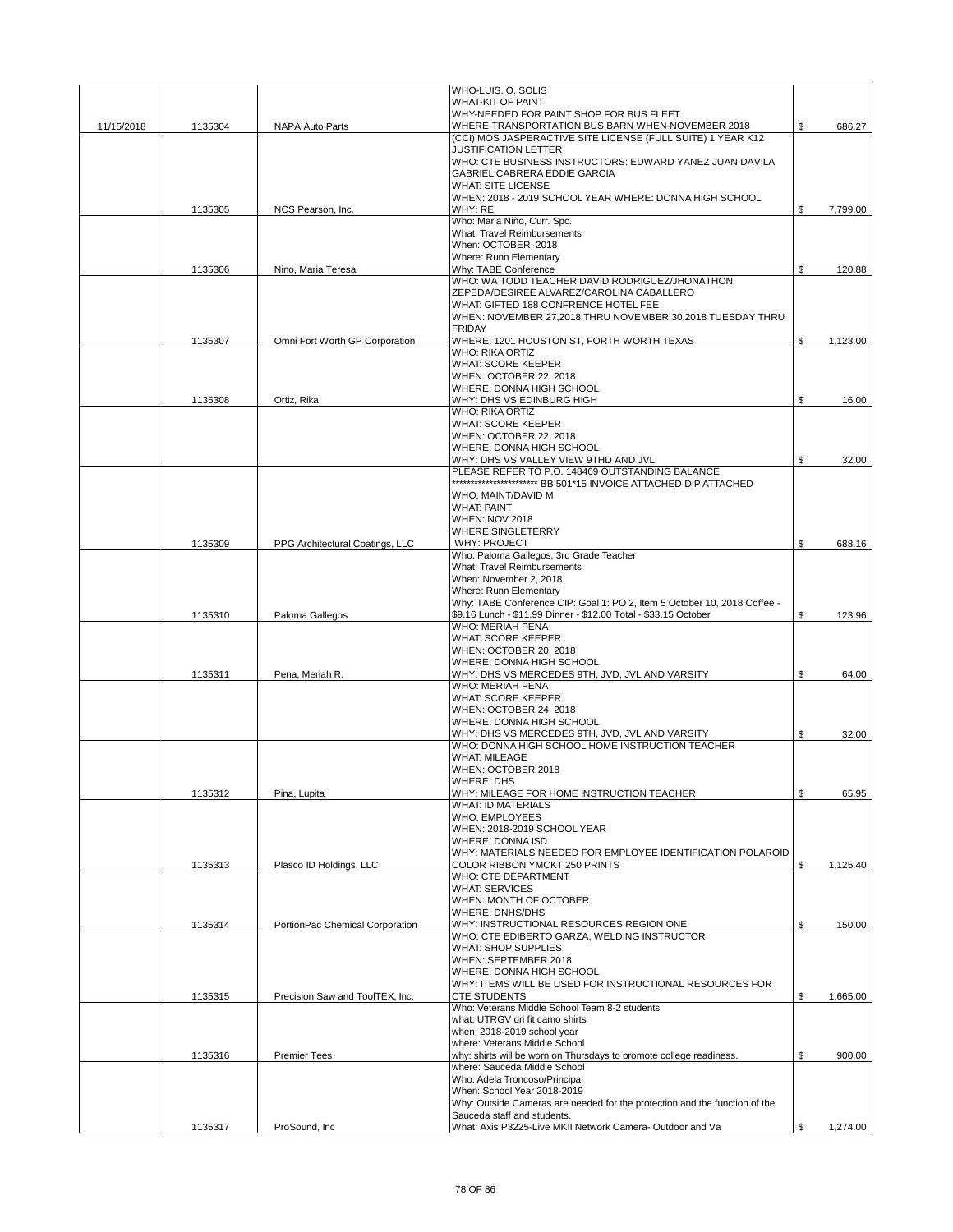|            |         |                                                                     | WHAT: ELL EMPLOYMENT PRACTICES                                                                                                |                 |
|------------|---------|---------------------------------------------------------------------|-------------------------------------------------------------------------------------------------------------------------------|-----------------|
|            |         |                                                                     | <b>WHY: TOTAL LOSS</b>                                                                                                        |                 |
|            |         |                                                                     | WHEN: 6/23/2017<br>WHERE: DONNA ISD                                                                                           |                 |
|            |         |                                                                     | WHO: JACQUELINE PADILLA CLAIM NO. 108902-21201 INVOICE NO.                                                                    |                 |
| 11/15/2018 | 1135318 | Property Casualty Alliance Of Texas (PC/D10890218G DATE: 10/10/2018 |                                                                                                                               | \$<br>22,941.52 |
|            |         |                                                                     | <b>WHO: DHS STUDENTS</b>                                                                                                      |                 |
|            |         |                                                                     | <b>WHAT: CHAIRS AND TABLES</b>                                                                                                |                 |
|            |         |                                                                     | WHEN: NOVEMBER 7-9, 2018<br><b>WHERE: DHS</b>                                                                                 |                 |
|            | 1135319 | <b>Quality Rental Service</b>                                       | WHY: AACT ASPIRE TESTING                                                                                                      | \$<br>700.00    |
|            |         |                                                                     |                                                                                                                               |                 |
|            |         |                                                                     | Who: Carmen Quintero-Tamez What: Mileage When: October, 2018 Where:                                                           |                 |
|            | 1135320 | Quintero-Tamez, Carmen L.                                           | PRS Program Why: Fuel reimbursement reimbursement for fuel used<br>WHO: MATH TEACHERS Raquel Rodriquez/David Rodriquez Susana | \$<br>59.95     |
|            |         |                                                                     | Sol/Juan Mata Jonathon Zepeda/Antonia Martinez Brittney Trevino                                                               |                 |
|            |         |                                                                     | WHAT: RGVCTM TEACHERS OF MATHAMATICS                                                                                          |                 |
|            |         |                                                                     | WHEN: SATURDAY NOVEMBER10,2018 WHY: MATH DEVELOPMENT                                                                          |                 |
|            | 1135321 | <b>RGVCTM</b>                                                       | CONFERENCE FOR MATH TEACHERS WHERE<br>WHO: DNHS TEACHERS RICARDO GARCIA RUIZ ELIBERTO GONZALES                                | \$<br>350.00    |
|            |         |                                                                     | JONATHAN INMAN RUBEN RICO SERGIO SALDANA ELIZABETH                                                                            |                 |
|            |         |                                                                     | SEPTIMO GUILLERMO STENTLER                                                                                                    |                 |
|            |         |                                                                     | WHAT: FEES AND DUES                                                                                                           |                 |
|            |         |                                                                     | WHEN: 11/10/18 SATURDAY                                                                                                       |                 |
|            | 1135322 | <b>RGVCTM</b>                                                       | <b>WHERE: UTRGV EDINBURG TX</b><br>WHY: OPPORTUNITIES TO LEARN FROM OTHER TEAC                                                | \$<br>350.00    |
|            |         |                                                                     | Who: Teachers L. Calderon, L. Yanez, O. Campos, I. Rodriguez, J. Hernandez                                                    |                 |
|            |         |                                                                     |                                                                                                                               |                 |
|            |         |                                                                     | What: Registration Fees for 53rd Annual Math Conference                                                                       |                 |
|            |         |                                                                     | Where: UTRGV Edinburg Campus                                                                                                  |                 |
|            | 1135323 | <b>RGVCTM</b>                                                       | Why: Professional Development<br>When: Saturday 11/10/2018                                                                    | \$<br>250.00    |
|            |         |                                                                     | Who: Adrian Ramirez                                                                                                           |                 |
|            |         |                                                                     | What: Official                                                                                                                |                 |
|            |         |                                                                     | When: Oct. 26, 2018                                                                                                           |                 |
|            |         |                                                                     | Where: Bennie La Prade Stadium                                                                                                | \$              |
|            | 1135324 | Ramirez, Adrian                                                     | Why: Varsity Football Redskins/Rio Grande City<br>Who: Juan F. Ramirez                                                        | 115.00          |
|            |         |                                                                     | What: Camera Crew                                                                                                             |                 |
|            |         |                                                                     | When: Oct. 26, 2018                                                                                                           |                 |
|            |         |                                                                     | Where: Bennie La Prade Stadium                                                                                                |                 |
|            | 1135325 | Ramirez, Juan F.                                                    | Why: Varsity Football Redskins/Rio Grande City                                                                                | \$<br>100.00    |
|            |         |                                                                     | WHAT: TRAVEL REIMBURSEMENT                                                                                                    |                 |
|            |         |                                                                     | <b>WHO: LAZARO RAMIREZ</b>                                                                                                    |                 |
|            |         |                                                                     | WHY: FOR ATTENDING THE TITLE IX ADMINISTRATOR CONFERENCE                                                                      |                 |
|            | 1135326 | Ramirez, Lazaro                                                     | WHERE: ROUND ROCK, TEXAS WHEN: OCTOBER 16-18 10/16/18<br>where: Sauceda Middle School                                         | \$<br>242.68    |
|            |         |                                                                     | Who: Sylvia Ramirez/ Secretary                                                                                                |                 |
|            |         |                                                                     | When: School Year 2018-2019                                                                                                   |                 |
|            |         |                                                                     | Why: Mileage Reimbursement for month of October for going to Bank,                                                            |                 |
|            |         |                                                                     | Superintendent Office, Accounts Payable, Accounting, Dollar General, Heb, and                                                 |                 |
|            | 1135327 | Ramirez, Sylvia                                                     | Little Caesars.<br><b>WHAT: AUDITING SERVICES</b>                                                                             | \$<br>68.67     |
|            |         |                                                                     | WHY: END YEAR AUDIT                                                                                                           |                 |
|            |         |                                                                     | WHEN: AS OF AUGUST 31, 2018                                                                                                   |                 |
|            |         |                                                                     | <b>WHERE: BUSINESS OFFICE</b>                                                                                                 |                 |
|            |         |                                                                     | WHO: LUDIVINA CANSINO, ASSISTANT SUPERINTENDENT OF                                                                            |                 |
|            | 1135328 | Raul Hernandez & Company, P.C.                                      | <b>BUSINESS AND FINANCE</b><br>What: Paper                                                                                    | \$<br>7,500.00  |
|            |         |                                                                     | Who: Warehouse                                                                                                                |                 |
|            |         |                                                                     | When: School year 2018-2019                                                                                                   |                 |
|            |         |                                                                     | Where: Warehouse                                                                                                              |                 |
|            | 1135329 | Ray's Business Products                                             | Why: Needed district wide                                                                                                     | \$<br>25.620.00 |
|            |         |                                                                     | <b>WHAT: REGISTRATION FEE</b><br>WHO: E. VILLEGAS, G. GONZALES AND A. DEL RIO                                                 |                 |
|            |         |                                                                     | WHERE: REGION ONE - EDINBURG, TEXAS WHEN: OCTOBER 25, and                                                                     |                 |
|            |         |                                                                     | NOVEMBER 7, 2018                                                                                                              |                 |
|            | 1135330 | Region One Educational Service Center                               | WHY: PROFESSIONAL DEVELOPMENT                                                                                                 | \$<br>750.00    |
|            |         |                                                                     | <b>ATHLETIC OFFICIAL</b><br>WHO: RIOJAS, REYNALDO                                                                             |                 |
|            |         |                                                                     | WHAT: ATHLETIC OFFICIAL                                                                                                       |                 |
|            |         |                                                                     | WHEN: 10/13/18                                                                                                                |                 |
|            |         |                                                                     | <b>WHERE: SAUCEDA MS</b>                                                                                                      |                 |
|            |         |                                                                     | WHY: UIL REQUIREMENT 1 FOOTBALL GAME (SAUCEDA VS CUELLAR)                                                                     |                 |
|            | 1135331 | Riojas, Reynaldo                                                    | 8A TEAM<br>MILEAGE METRO RATE                                                                                                 | \$<br>60.00     |
|            |         |                                                                     | WHEN: 10/20/18                                                                                                                |                 |
|            |         |                                                                     | <b>WHERE: SAUCEDA MS</b>                                                                                                      |                 |
|            |         |                                                                     | WHY: UIL REQUIREMENT 2 FOOTBALL GAME (SAUCEDA VS VETERANS)                                                                    |                 |
|            |         |                                                                     | 7A 8A TEAM                                                                                                                    |                 |
|            |         |                                                                     | MILEAGE METRO RATE<br>When November 2018                                                                                      | \$<br>105.00    |
|            |         |                                                                     | What Equipment Repair                                                                                                         |                 |
|            |         |                                                                     | Who CNP                                                                                                                       |                 |
|            |         |                                                                     | <b>Where District Cafeterias</b>                                                                                              |                 |
|            | 1135332 | S A S General Building Services Inc                                 | Why Student Needs                                                                                                             | \$<br>4,259.79  |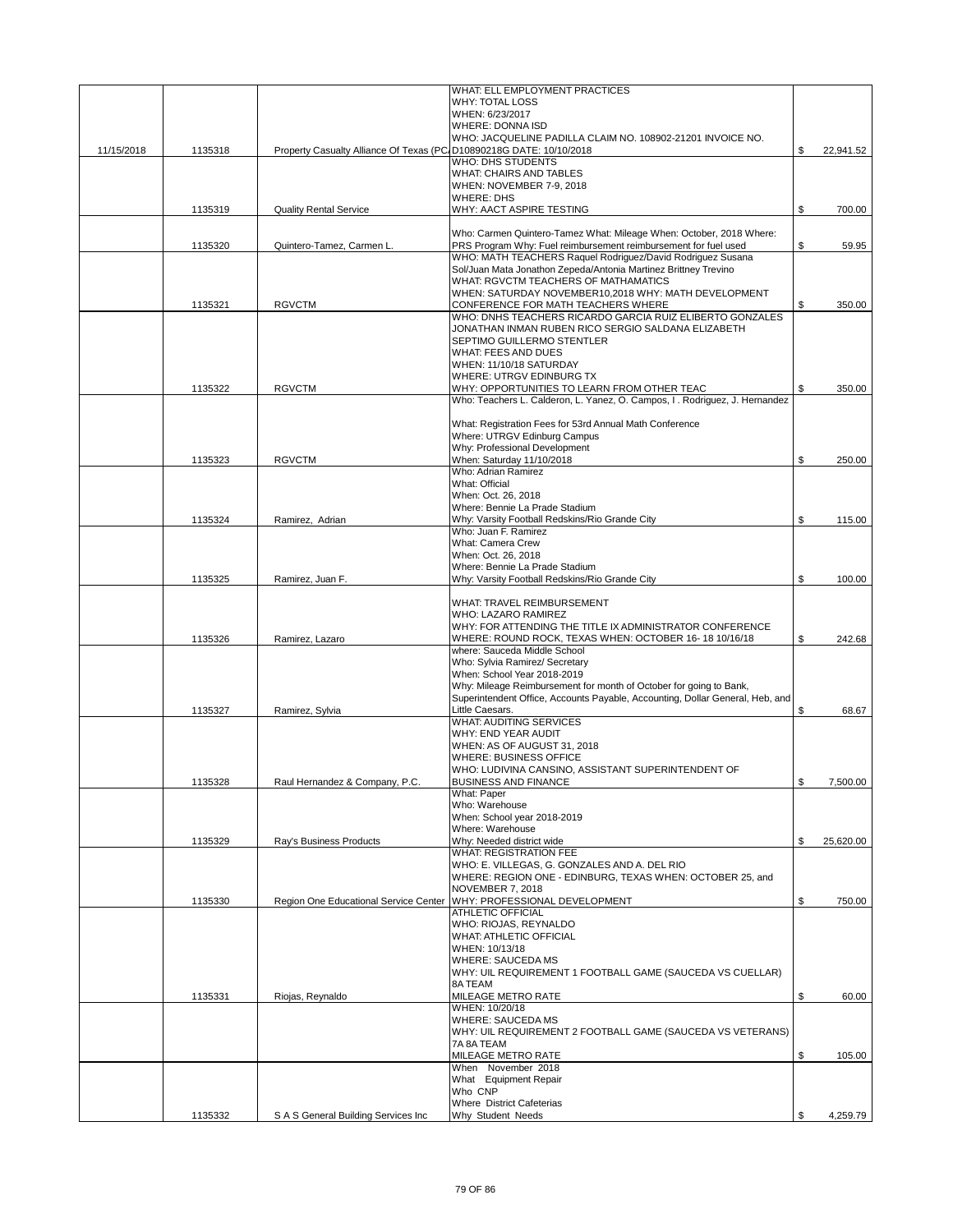|            |         |                                      | When November 2018                                                          |     |          |
|------------|---------|--------------------------------------|-----------------------------------------------------------------------------|-----|----------|
|            |         |                                      | What Equipment Repair/Ref.                                                  |     |          |
|            |         |                                      | Who CNP                                                                     |     |          |
|            |         |                                      | Where District Cafeteria                                                    |     |          |
| 11/15/2018 | 1135332 | S A S General Building Services Inc. | Why Student Needs                                                           | \$  | 2,692.62 |
|            |         |                                      | WHO: CTE TEACHER CLAUDIA JEAN                                               |     |          |
|            |         |                                      | WHAT: CONTRACTED SERVICES                                                   |     |          |
|            |         |                                      | WHEN: 2018-2019 SCHOOL YEAR                                                 |     |          |
|            |         |                                      | <b>WHERE: DNHS</b>                                                          |     |          |
|            |         |                                      | WHY: REPAIR TRUE FREEZER                                                    | \$  | 1,882.00 |
|            |         |                                      | WHAT: STORYWORKS JUNIOR                                                     |     |          |
|            |         |                                      | WHO: JUANITA MORALES- ROOM 8 WHERE: AM OCHOA ELEMENTARY                     |     |          |
|            |         |                                      |                                                                             |     |          |
|            |         |                                      | WHEN: 2018-2019 SCHOOL YEAR                                                 |     |          |
|            |         |                                      | WHY: READING RESOURCES NEEDED FOR INSTRUCTIONAL SUPPORT                     |     |          |
|            |         |                                      | FOR STUDENT SUCCESS                                                         | \$  |          |
|            | 1135333 | <b>SCHOLASTIC</b>                    | WHAT: MEMBER'S MARK HAND SANITIZER (67.6 fl. oz.)                           |     | 680.64   |
|            |         |                                      |                                                                             |     |          |
|            |         |                                      | WHERE: A.M. OCHOA ELEMENTARY                                                |     |          |
|            |         |                                      | WHEN: 2018-2019 SCHOOL YEAR                                                 |     |          |
|            |         |                                      | WHO: OCHOA TEACHERS                                                         |     |          |
|            | 1135334 | SERNA, NORBERTO                      | WHY: ITEM NEEDED TO HELP WITH STUDENT HEALTH & SAFETY                       | \$  | 72.59    |
|            |         |                                      | Who: Danny Salas                                                            |     |          |
|            |         |                                      | What: Official                                                              |     |          |
|            |         |                                      | When: Oct. 26, 2018                                                         |     |          |
|            |         |                                      | Where: Bennie La Prade Stadium                                              |     |          |
|            | 1135335 | Salas, Danny                         | Why: Varsity Football Redskins/Rio Grande City                              |     | 115.00   |
|            |         |                                      | Who: Michelle Salas                                                         |     |          |
|            |         |                                      | What: Usher                                                                 |     |          |
|            |         |                                      | When: Nov. 9, 2018                                                          |     |          |
|            |         |                                      | Where: La Prade Stadium                                                     |     |          |
|            | 1135336 | Salas, Michelle                      | Why: Varsity Football Redskins/PSJA Mem                                     | \$  | 45.00    |
|            |         |                                      | Who: Technology Dept./ Director David Chavez                                |     |          |
|            |         |                                      | What: mileage for tech Carlos Salazar When: October 2018                    |     |          |
|            | 1135337 | Salazar, Carlos A                    | Where: Tech travels to assign campuses Why: monthly mileage for techs       | \$  | 117.87   |
|            |         |                                      | WHO: Angela Villarreal, Diagnosticians WHAT: other health impairment for to |     |          |
|            |         |                                      | be filled out                                                               |     |          |
|            |         |                                      | WHEN: October 2018                                                          |     |          |
|            |         |                                      |                                                                             |     |          |
|            |         |                                      | WHERE: Special Ed. Dept.                                                    |     |          |
|            | 1135338 | Salinas, Hildebrando M.d.            | WHY: To determine eligibility of student services for N. Moreno             | \$  | 40.00    |
|            |         |                                      | WHO: Aleida Valdez, Diagnosticians                                          |     |          |
|            |         |                                      | WHAT: other health impairment for to be filled out                          |     |          |
|            |         |                                      | WHEN: September 2018                                                        |     |          |
|            |         |                                      | WHERE: Special Ed. Dept.                                                    |     |          |
|            | 1135339 | Salinas, Hildebrando M.d.            | WHY: To determine eligibility of student services for D. Sanchez            | \$. | 40.00    |
|            |         |                                      | WHAT: MEMBER'S MARK HAND SANITIZER (67.6 fl. oz.)                           |     |          |
|            |         |                                      | WHERE: A.M. OCHOA ELEMENTARY                                                |     |          |
|            |         |                                      | WHEN: 2018-2019 SCHOOL YEAR                                                 |     |          |
|            |         |                                      | WHO: OCHOA TEACHERS                                                         |     |          |
|            | 1135340 | Sam's Club                           | WHY: ITEM NEEDED TO HELP WITH STUDENT HEALTH & SAFETY                       |     | 132.62   |
|            |         |                                      | WHAT: SUPPLIES FOR FALL FESTIVAL WHEN: THURSDAY, NOVEMBER                   |     |          |
|            |         |                                      | 8, 2018 WHO: STUDENTS                                                       |     |          |
|            |         |                                      | WHERE:T. PRICE ELEM. SCHOOL                                                 |     |          |
|            |         |                                      | WHY: TO RAISE FUNDS FOR 5TH GRADE SCHOOL EVENTS                             | \$  | 92.36    |
|            |         |                                      | What: Tootsie Playtime mix bag(5lbs) Where: Munoz Elementary                |     |          |
|            |         |                                      | When: November 1,2018-Thurs                                                 |     |          |
|            |         |                                      | Why: Prizes for the Fall Festival                                           |     |          |
|            |         |                                      | Who: Sandra Rosales- Libraian                                               | \$  | 59.88    |
|            |         |                                      |                                                                             |     |          |
|            |         |                                      | where: Sauceda Middle School                                                |     |          |
|            |         |                                      |                                                                             |     |          |
|            |         |                                      | Who: Laura Hernandez/ Asst. Principal When: Thursday, November 8, 2018      |     |          |
|            |         |                                      | Why: Reward Students with Perfect Attendance for 2nd Six weeks              | \$  | 162.52   |
|            |         |                                      |                                                                             |     |          |
|            |         |                                      | where: Sauceda Middle School                                                |     |          |
|            |         |                                      | Who: Sandra Vicencio/Parent Educator When: Thursday, November 8, 2018       |     |          |
|            |         |                                      | Why: Muffins with Mom                                                       |     |          |
|            |         |                                      | What: Vanity Fair- Everyday napkins- 2 ply- 660 Napkins PACE                | \$  | 185.50   |
|            |         |                                      | WHO- AP SOLIS STAFF                                                         |     |          |
|            |         |                                      | WHERE- AP SOLIS CAMPUS                                                      |     |          |
|            |         |                                      | WHEN-NOV 2018                                                               |     |          |
|            |         |                                      | WHAT- DRINKS AND OTHER GOODS                                                |     |          |
|            |         |                                      | WHY- TO PROVIDE A THANKSGIVING LUNCHEON                                     | \$  | 154.79   |
|            |         |                                      | WHO- AVID CLUB J GARZA                                                      |     |          |
|            |         |                                      | WHAT- STUDENTS SNACK                                                        |     |          |
|            |         |                                      | WHERE- TRIP TO AUSTIN TEXAS                                                 |     |          |
|            |         |                                      | WHEN- NOVEMBER 17,2018                                                      |     |          |
|            |         |                                      | WHY- COLLEGE AWARENESS AVID TRIP                                            | \$  | 88.92    |
|            |         |                                      | WHO- TEAM 6-3                                                               |     |          |
|            |         |                                      | WHERE- AP SOLIS                                                             |     |          |
|            |         |                                      | WHEN-MONTH OF NOVEMBER 2018                                                 |     |          |
|            |         |                                      | <b>WHAT- FUNDRAISER ITEMS</b>                                               |     |          |
|            |         |                                      |                                                                             |     |          |
|            |         |                                      |                                                                             |     |          |
|            |         |                                      | WHY- TO ALLOCATE FUNDS FOR END OF YEAR                                      | \$  | 200.16   |
|            |         |                                      | WHO: CTE ROGELO TORRES, CULINARY ARTS INSTRUCTOR                            |     |          |
|            |         |                                      | WHAT: CONSUMABLES                                                           |     |          |
|            |         |                                      | WHEN: OCTOBER 2018                                                          |     |          |
|            |         |                                      | WHERE: DONNA HIGH SCHOOL                                                    |     |          |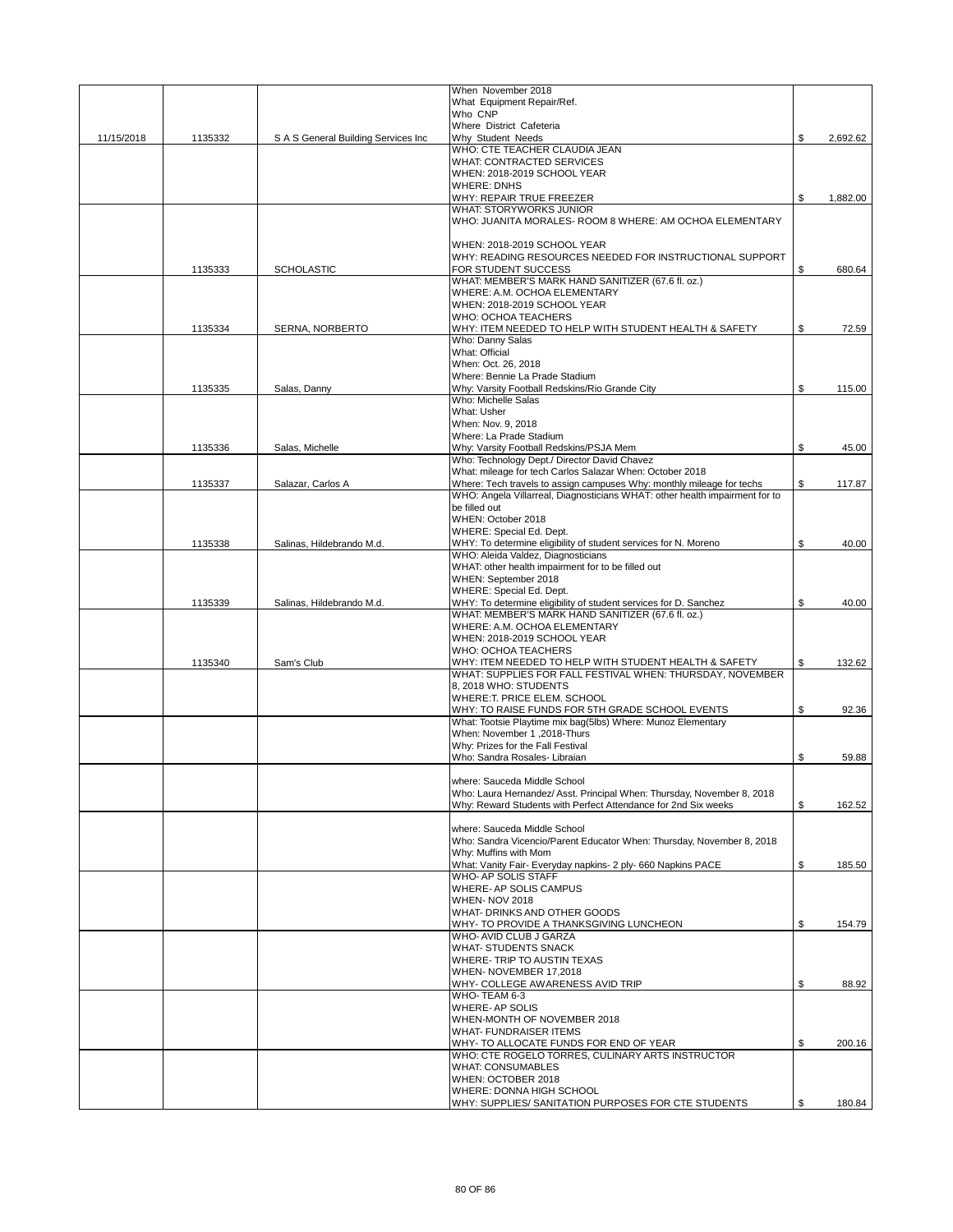|            |         |                                                  | WHO: CTE TEACHER CLAUDIA JEAN                                                             |      |          |
|------------|---------|--------------------------------------------------|-------------------------------------------------------------------------------------------|------|----------|
|            |         |                                                  | <b>WHAT: SHOP SUPPLIES</b>                                                                |      |          |
|            |         |                                                  | WHEN: 10/25/18                                                                            |      |          |
|            |         |                                                  | <b>WHERE: DNHS</b>                                                                        |      |          |
|            |         |                                                  | WHY: INSTRUCTIONAL RESOURCES MEMBERS MARK ALUMINUM                                        |      |          |
| 11/15/2018 | 1135340 | Sam's Club                                       | <b>STEAM TABEL LID</b>                                                                    | \$   | 295.00   |
|            |         |                                                  |                                                                                           |      |          |
|            |         |                                                  | <b>WHO: DNHS</b>                                                                          |      |          |
|            |         |                                                  | <b>WHAT: WATERS</b>                                                                       |      |          |
|            |         |                                                  | WHEN: 10/31/18 WEDNESDAY                                                                  |      |          |
|            |         |                                                  | <b>WHERE: DNHS</b>                                                                        |      |          |
|            |         |                                                  | WHY: WATERS FOR TEACHERS MEETING. REQUESTOR: B. CACERES                                   | \$   | 112.40   |
|            |         |                                                  | WHO: DONNA NORTH HIGH SCHOOL WHAT: DOOR MATS                                              |      |          |
|            |         |                                                  | WHEN: MONTH OF SEPTEMBER (08/07/18) WHERE: DONNA NORTH                                    |      |          |
|            |         |                                                  | HIGH SCHOOL WHY: MATS FOR SCHOOL BEAUTIFICATION                                           | \$   | 495.30   |
|            |         |                                                  | Who: Maria Alicia Gonzalez                                                                |      |          |
|            |         |                                                  | <b>What: Supplies</b>                                                                     |      |          |
|            |         |                                                  | When: October 22, 2018                                                                    |      |          |
|            |         |                                                  | Where: PRS Program                                                                        |      |          |
|            |         |                                                  | Why: Need to replaced used and finished items in office and daycare center                | \$   | 358.28   |
|            |         |                                                  | WHO: MR. TOMAS TAMEZ, PARENT AND FAMILY ENGAGEMENT                                        |      |          |
|            |         |                                                  | <b>PROGRAM DIRECTOR</b>                                                                   |      |          |
|            |         |                                                  | WHAT: ORDER FROM SAM'S ITEMS NEED FOR PARENT CONF.                                        |      |          |
|            |         |                                                  | WHEN: SATURDAY, NOV. 10, 2018 WHERE: PARENT AND FAMILY                                    |      |          |
|            |         |                                                  | ENGAGEMENT PROGRAM/CONFERENCE WILL BE HELD AT VMS                                         |      |          |
|            |         |                                                  | WHY: LITE SNACKS WILL BE                                                                  | \$   | 272.16   |
|            |         |                                                  |                                                                                           |      |          |
|            |         |                                                  | WHO: SANCHEZ, MYRIAM                                                                      |      |          |
|            |         |                                                  | <b>WHAT: ATHLETIC OFFICIAL</b>                                                            |      |          |
|            |         |                                                  | WHEN: 8/4/18                                                                              |      |          |
|            |         |                                                  | <b>WHERE: DNHS</b>                                                                        |      |          |
|            | 1135341 | Sanchez, Myriam                                  | WHY: UIL REQUIREMENT 1 VOLLYBALL GAME (DNHS VS IDEA) JV TEAM   \$<br>Who: Mrs. Betancourt |      | 115.00   |
|            |         |                                                  | What: Hotel Stay                                                                          |      |          |
|            |         |                                                  | When: Tuesday, November 27-Thursday, November 29, 2018                                    |      |          |
|            |         |                                                  | Where: Forth Worth, TX                                                                    |      |          |
|            | 1135342 | Sheraton Fort Worth Hotel & Spa                  | Why: Attending the TAGT (Gifted & Talented) Conference                                    | \$   | 495.06   |
|            |         |                                                  | Who: DHS- Band                                                                            |      |          |
|            |         |                                                  | What: Mileage reimbursement                                                               |      |          |
|            |         |                                                  | When: Sept. 1-27, 2018                                                                    |      |          |
|            |         |                                                  | Where: DISD Fine Arts                                                                     |      |          |
|            | 1135343 | Sierra, Edna                                     | Why:Teachers work with HS and MS students                                                 | \$   | 43.49    |
|            |         |                                                  | who: Mrs. Lydia Lugo, Director, Intake/Student Engagement Dept.                           |      |          |
|            |         |                                                  | when: 2018-2019 school year                                                               |      |          |
|            |         |                                                  | where: Intake Dept.                                                                       |      |          |
|            |         |                                                  | What: To pay difference on Invoice for P.O. #155209 why: Pay difference on                |      |          |
|            | 1135344 | Sign Language Interpreters, LLC A Sign I Invoice | WHO: CTE CELINA MAYDON, NAIL TECHNICIAN INSTRUCTOR                                        | \$   | 10.00    |
|            |         |                                                  | <b>WHAT: FEES AND DUES</b>                                                                |      |          |
|            |         |                                                  | WHEN: 2018 - 2019 SCHOOL YEAR WHERE: DONNA HIGH SCHOOL                                    |      |          |
|            | 1135345 | SkillsUSA, Inc.                                  | WHY: STATE AND NATIONAL DUES                                                              | \$   | 40.00    |
|            |         |                                                  | WHO: Ms. O. Alvarez WHAT: binding tape WHERE: Testing Dept. WHEN:                         |      |          |
|            |         |                                                  | 2018-2019 WHY: used to bind booklets together that will be given to Campus                |      |          |
|            | 1135346 | Spiral Binding Company, Inc.                     | Testing Coordinators containing STAAR testing information.                                | \$   | 344.00   |
|            |         |                                                  | Who: Luis O. Solis                                                                        |      |          |
|            |         |                                                  | What: Transportation Monthly Recurring Rate Plan for GPS                                  |      |          |
|            |         |                                                  | Where: Bus Barn                                                                           |      |          |
|            |         |                                                  | When: October 2018                                                                        |      |          |
|            | 1135347 | Sprint                                           | Why: Need to pay monthly service for GPS                                                  | \$   | 3,348.00 |
|            |         |                                                  | <b>WHAT? SPRINT BILL</b><br>WHEN? 2018-2019                                               |      |          |
|            |         |                                                  | WHERE? RECURRING FEE (SEPT 11 - OCT 10)                                                   |      |          |
|            |         |                                                  | WHO? DISD POLICE DEPT                                                                     |      |          |
|            | 1135348 | Sprint                                           | WHY? MONITOR NIGHT SECURITY UNITS                                                         | \$   | 112.20   |
|            |         |                                                  | WHO-LUIS O. SOLIS                                                                         |      |          |
|            |         |                                                  | WHAT-TCM A59 ON HIGHWAY                                                                   |      |          |
|            |         |                                                  | WHY-NEEDED FOR ROUTE 43 BUMPER 88 WHERE-TRANSPORTATION                                    |      |          |
|            | 1135349 | Stewart & Stevenson Power Products LL            | BUS BARN WHEN-OCTOBER 2018                                                                | \$   | 650.00   |
|            |         |                                                  |                                                                                           |      |          |
|            |         |                                                  | WHO: CTE CHEF ROGELIO TORRES,                                                             |      |          |
|            |         |                                                  | <b>CULINARY ARTS INSTRUCTOR</b>                                                           |      |          |
|            |         |                                                  | <b>WHAT: GROCERIES</b>                                                                    |      |          |
|            |         |                                                  | WHEN: OCTOBER 2018<br>WHERE: DONNA HIGH SCHOOL                                            |      |          |
|            | 1135350 | Sysco Food Services                              | WHY: ITEMS WILL BE USED FOR INSTRUCTIONAL FOR CTE STUDENTS                                | - \$ | 3,000.00 |
|            |         |                                                  |                                                                                           |      |          |
|            |         |                                                  | WHO: CTE TEACHER CLAUDIA JEAN                                                             |      |          |
|            |         |                                                  | <b>WHAT: GROCERIES</b>                                                                    |      |          |
|            |         |                                                  | WHEN: MONTH OF OCTOBER                                                                    |      |          |
|            |         |                                                  | <b>WHERE: DNHS</b>                                                                        |      |          |
|            |         |                                                  | WHY: GROCERIES WILL BE USED FOR INSTRUCTIONAL RESOURCES                                   | \$   | 2,991.12 |
|            |         |                                                  | <b>WHO: MAINT/URBAN</b>                                                                   |      |          |
|            |         |                                                  | WHAT: FACILITY SERVICES ANNUAL MEMBERSHIP                                                 |      |          |
|            |         |                                                  | <b>WHEN: OCT 2018</b>                                                                     |      |          |
|            |         |                                                  | <b>WHERE: DONNA ISD</b>                                                                   |      |          |
|            | 1135351 | <b>TASB</b>                                      | WHY: FEES DUE FOR MEMBERSHIP                                                              | \$   | 4,300.00 |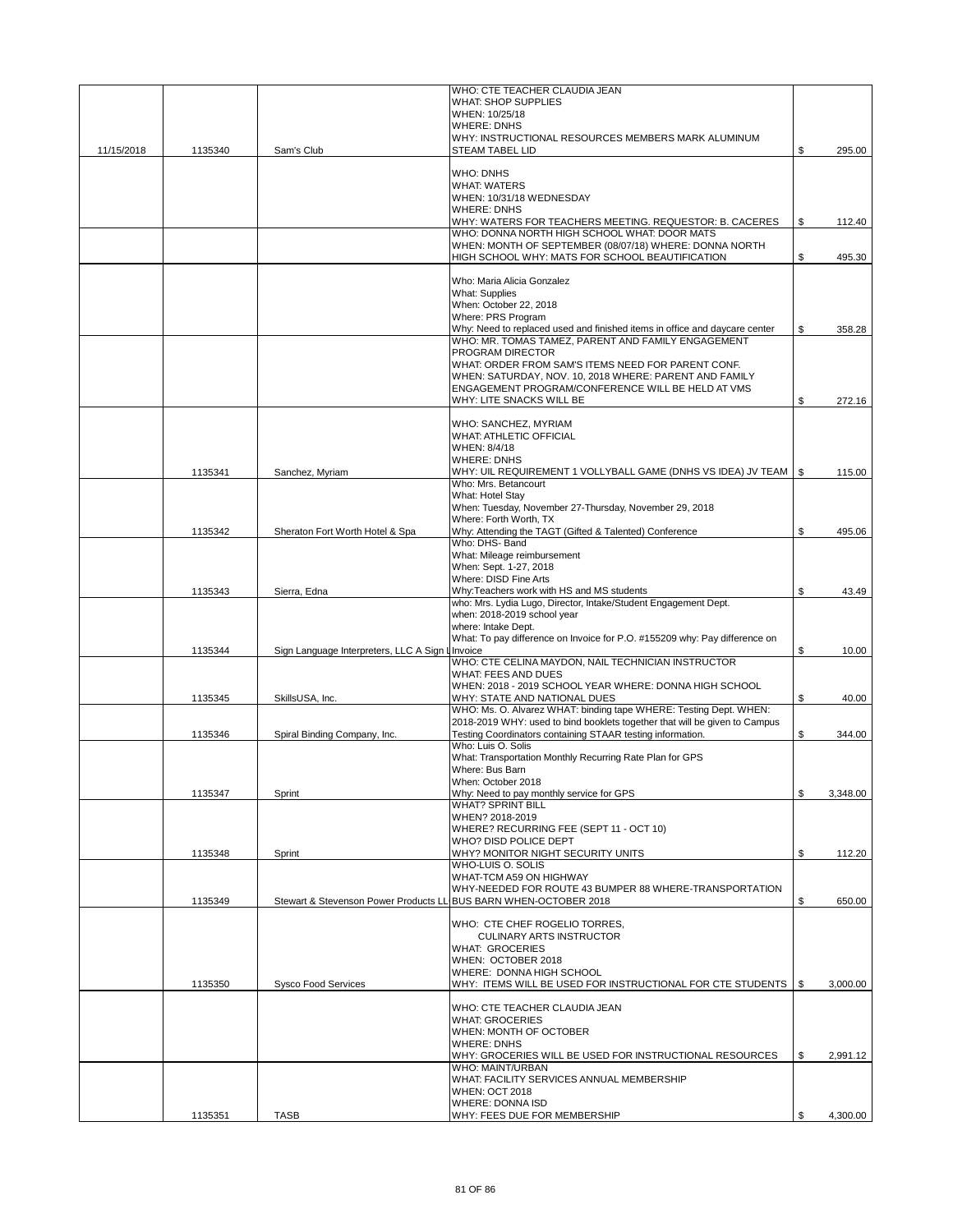|            |         |                          | who: Veterans Middle School Secretary (Belinda B. lara)                                                                                             |                |
|------------|---------|--------------------------|-----------------------------------------------------------------------------------------------------------------------------------------------------|----------------|
|            |         |                          | what: Registration fee for TASBO Campus Secretary Boot Camp                                                                                         |                |
| 11/15/2018 | 1135352 | <b>TASBO</b>             | when: October 9, 2018<br>where: Region One ESC in Edinburg, Texas why: Professional Growth                                                          | \$<br>255.00   |
|            |         |                          |                                                                                                                                                     |                |
|            |         |                          | Who: Julia Villarreal                                                                                                                               |                |
|            |         |                          | What: registration fee for TCEA                                                                                                                     |                |
|            |         |                          | Where: San Antonio Tx<br>When: Feb. 4-8,2019                                                                                                        |                |
|            |         |                          | Why: Registration needed for Julia Villarreal to attend the TCEA conference to                                                                      |                |
|            | 1135353 | <b>TCEA Registration</b> | be held in San Antonio Tx Feb. 4-8,2019. Full Conference Registration                                                                               | \$<br>289.00   |
|            |         |                          |                                                                                                                                                     |                |
|            |         |                          | Who: Rebecca Moreno<br>What: registration fee for TCEA                                                                                              |                |
|            |         |                          | Where: San Antonio Tx                                                                                                                               |                |
|            |         |                          | When: Feb. 4-8,2019                                                                                                                                 |                |
|            |         |                          | Why: Registration needed for Rebecca Moreno to attend the TCEA conference                                                                           |                |
|            | 1135354 | <b>TCEA Registration</b> | to be held in San Antonio Tx Feb. 4-8,2019. Full Conference Registration                                                                            | \$<br>289.00   |
|            |         |                          | Who: Juanita Martinez                                                                                                                               |                |
|            |         |                          | What: registration fee for TCEA                                                                                                                     |                |
|            |         |                          | Where: San Antonio Tx                                                                                                                               |                |
|            |         |                          | When: Feb. 4-8,2019                                                                                                                                 |                |
|            |         | <b>TCEA Registration</b> | Why: Registration needed for Juanita Martinez to attend the TCEA conference                                                                         | \$<br>289.00   |
|            | 1135355 |                          | to be held in San Antonio Tx Feb. 4-8,2019. Full Conference Registration<br>WHO: DHS LIBRARIAN TERI KILBY                                           |                |
|            |         |                          | <b>WHAT: REGISTRATION FEE</b>                                                                                                                       |                |
|            |         |                          | WHEN: FEBRUARY 5-8, 2019                                                                                                                            |                |
|            | 1135356 | <b>TCEA Registration</b> | WHERE: DHS TO SAN ANTONIO, TEXAS WHY: REGISTRATION FEE                                                                                              | \$<br>289.00   |
|            |         |                          | Who: ERnie Ozuna<br>What: registration fee for TCEA                                                                                                 |                |
|            |         |                          | Where: San Antonio Tx                                                                                                                               |                |
|            |         |                          | When: Feb. 4-8.2019                                                                                                                                 |                |
|            |         |                          | Why: Registration needed for Ernie Ozuna to attend the TCEA conference to                                                                           |                |
|            | 1135357 | <b>TCEA Registration</b> | be held in San Antonio Tx Feb. 4-8,2019. Full Conference Registration                                                                               | \$<br>289.00   |
|            |         |                          | Who: Edward Yanez                                                                                                                                   |                |
|            |         |                          | What: registration fee for TCEA                                                                                                                     |                |
|            |         |                          | Where: San Antonio Tx                                                                                                                               |                |
|            |         |                          | When: Feb. 4-8,2019                                                                                                                                 |                |
|            | 1135358 | <b>TCEA Registration</b> | Why: Registration needed for Edward Yanez to attend the TCEA conference to<br>be held in San Antonio Tx Feb. 4-8,2019. Full Conference Registration | \$<br>289.00   |
|            |         |                          | What: MS Region Audition entry fees.                                                                                                                |                |
|            |         |                          | Who: Ruth Trevino, Hector Molina, WA Todd Middle School Band.                                                                                       |                |
|            |         |                          | When: December 1, 2018.                                                                                                                             |                |
|            | 1135359 | <b>TMEA</b>              | Where: Brownsville Rivera HS / MS Region Auditions.                                                                                                 | \$<br>140.00   |
|            |         |                          | Why: Fees needed processed and paid in order to be able to audition.                                                                                |                |
|            |         |                          | What: Students registration fees.                                                                                                                   |                |
|            |         |                          | Who: Edna Sierra, AP Solis M.S. Band. When: December 1, 2018. Where:                                                                                |                |
|            |         |                          | Brownsville Rivera High School / Region 28 TMEA All Region M.S. Auditions.                                                                          | \$<br>290.00   |
|            | 1135360 | <b>TMEA</b>              | Why: Fees needed processed and paid in order to compete.<br>What: TMEA Annual Membership fees. Who: Juan Vazquez.                                   |                |
|            |         |                          | When: 2018-2019 School Year.                                                                                                                        |                |
|            |         |                          | Where: DISD Fine Arts as well as competition sites.                                                                                                 |                |
|            |         |                          | Why: Fees needed processed and paid in order to submit in names of students                                                                         |                |
|            | 1135361 | <b>TMEA</b>              | to compete.<br>What: TMEA Annual Membership fees. Who: Kevin Guerra                                                                                 | \$<br>50.00    |
|            |         |                          | When: 2018-2019 School Year.                                                                                                                        |                |
|            |         |                          | Where: DISD Fine Arts as well as competition sites.                                                                                                 |                |
|            |         |                          | Why: Fees needed processed and paid in order to submit in names of students                                                                         |                |
|            |         |                          | to compete.<br>What: TMEA Annual Membership fees. Who: Ruth Trevino                                                                                 | \$<br>50.00    |
|            |         |                          | When: 2018-2019 School Year.                                                                                                                        |                |
|            |         |                          | Where: DISD Fine Arts as well as competition sites.                                                                                                 |                |
|            |         |                          | Why: Fees needed processed and paid in order to submit in names of students                                                                         |                |
|            |         |                          | to compete.<br>What: TMEA Annual Membership fees. Who: Vanessa Trevino                                                                              | \$<br>50.00    |
|            |         |                          | When: 2018-2019 School Year.                                                                                                                        |                |
|            |         |                          | Where: DISD Fine Arts as well as competition sites.                                                                                                 |                |
|            |         |                          | Why: Fees needed processed and paid in order to submit in names of students                                                                         |                |
|            |         |                          | to compete.<br>What: TMEA Annual Membership fees. Who: Vanessa Trevino, Kevin Guerra,                                                               | \$<br>50.00    |
|            |         |                          | Alexis Alba, Ruth Trevino & Juan Vazquez.                                                                                                           |                |
|            |         |                          | When: 2018-2019 School Year.                                                                                                                        |                |
|            |         |                          | Where: DISD Fine Arts as well as competition sites.                                                                                                 |                |
|            |         |                          | Why: Fees needed processed and paid in order to submit                                                                                              | \$<br>50.00    |
|            |         |                          | <b>WHO: DNHS BAND</b>                                                                                                                               |                |
|            |         |                          | <b>WHAT: CHARTER BUS</b>                                                                                                                            |                |
|            |         |                          | WHEN: OCT 27, 2018                                                                                                                                  |                |
|            |         |                          | WHERE: LAREDO, TEXAS                                                                                                                                |                |
|            | 1135362 | TMF ENTERPRISE, INC.     | WHY: BAND STUDENTS WILL BE PERFORMING AT AREA COMPETITION<br>Who: Technology Dept./ Director David Torres                                           | \$<br>7,500.00 |
|            |         |                          | What: mileage for tech David Torres                                                                                                                 |                |
|            |         |                          | When: October 2018                                                                                                                                  |                |
|            | 1135363 |                          | Where: tech travels to assign campuses Why: monthly mileage for techs to<br>travel                                                                  | \$<br>36.16    |
|            |         | TORRES, DAVID            |                                                                                                                                                     |                |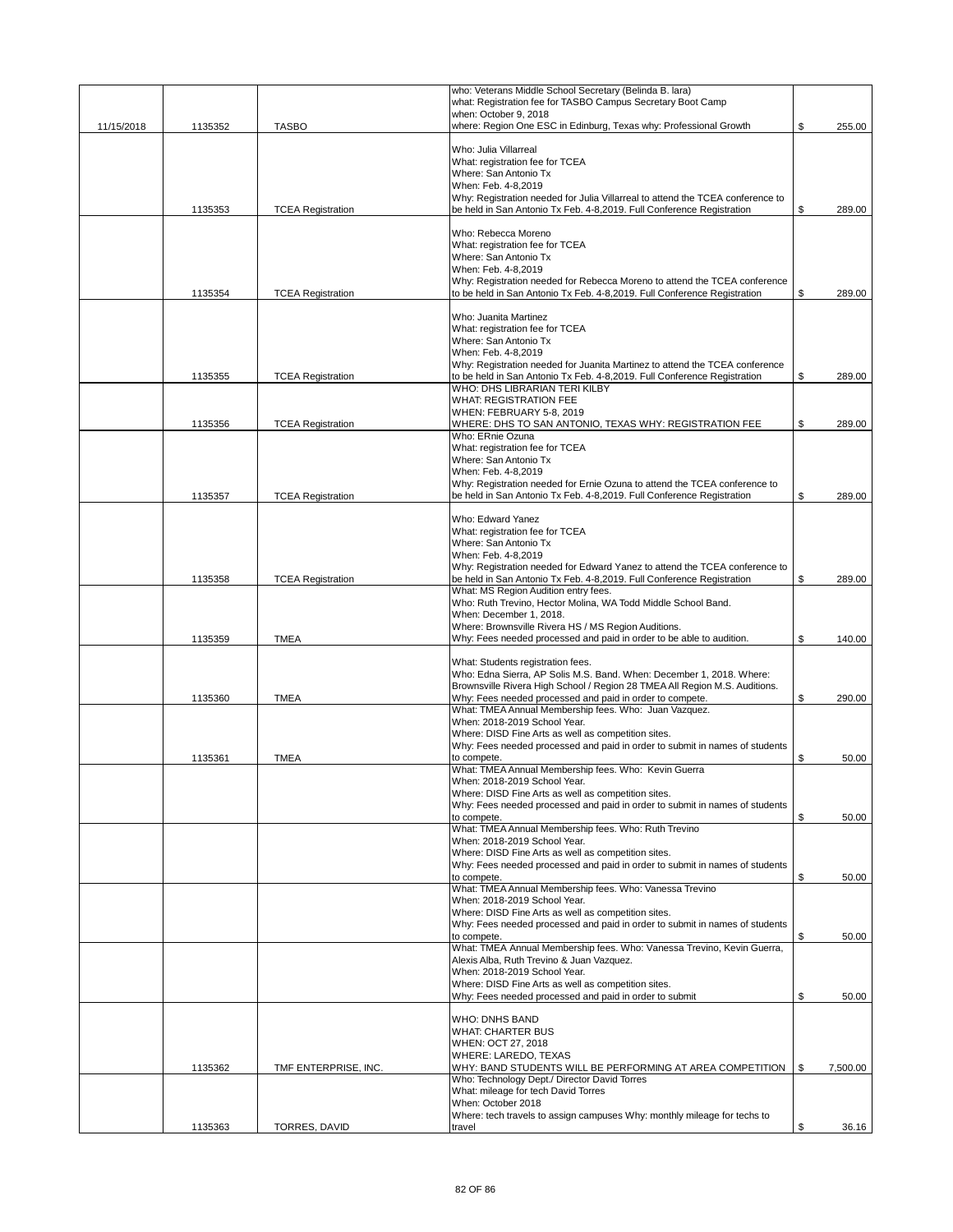|            |         |                                | What: 1 Bus                                                                                 |                |
|------------|---------|--------------------------------|---------------------------------------------------------------------------------------------|----------------|
|            |         |                                | When: November 12, 2018                                                                     |                |
|            |         |                                | <b>Where: Stainke Elementary</b>                                                            |                |
|            |         |                                | Who: AP Solis Students                                                                      |                |
| 11/15/2018 | 1135364 | <b>TRANSPORTATION DEPT</b>     | Why: Coming to Stainke to perform for our Veterans                                          | \$<br>30.00    |
|            |         |                                | WHAT: BUS MILEAGE (TRIP ID #12760) WHEN: 11-5-18                                            |                |
|            |         |                                | WHERE: MCALLEN-STC NURSING CAMPUS WHO: 3D ACADEMY<br>STUDENTS (LIST ATTACHED)               |                |
|            |         |                                | WHY: PROVIDE POST SECONDARY OPPORTUNITIES                                                   | \$<br>118.40   |
|            |         |                                | WHAT: BUS MILEAGE (TRIP ID #12762) WHEN: 11-6-18                                            |                |
|            |         |                                | WHERE: MCALLEN-STC NURSING CAMPUS WHO: 3D ACADEMY                                           |                |
|            |         |                                | STUDENTS (LIST ATTACHED)                                                                    |                |
|            |         |                                | WHY: PROVIDE POST SECONDARY OPPORTUNITIES                                                   | \$<br>118.40   |
|            |         |                                | WHO 5TH GRADE STUDENTS                                                                      |                |
|            |         |                                | WHAT FIELD TRIP TO DONNA'S CORN MAZE WHEN NOV. 7, 2018                                      |                |
|            |         |                                | WHERE DONNA'S CORN MAZE                                                                     |                |
|            |         |                                | WHY INCREASE IN STUDENT PERFORMANCE 5TH GRADE STUDENTS                                      |                |
|            |         |                                | WITH STAFF DONNA'S CORN MAZE FIELD TRIP 1 BUS 1 DRIVER GOING                                |                |
|            |         |                                | TO DONNA'S CORN MAZE                                                                        | \$<br>114.00   |
|            |         |                                | <b>WHO- DANCE TEAM</b><br><b>WHERE-DHS</b>                                                  |                |
|            |         |                                | <b>WHEN-OCTOBER</b>                                                                         |                |
|            |         |                                | <b>WHAT-BUS REQ</b>                                                                         |                |
|            |         |                                | WHY-DANCE COMPETITION                                                                       | \$<br>29.70    |
|            |         |                                | <b>WHO-DANCE TEAM</b>                                                                       |                |
|            |         |                                | <b>WHERE-DHS</b>                                                                            |                |
|            |         |                                | <b>WHEN- OCTOBER</b>                                                                        |                |
|            |         |                                | <b>WHAT-DANCE REHEARSAL</b>                                                                 |                |
|            |         |                                | <b>WHY-TO PERFORM</b>                                                                       | \$<br>29.70    |
|            |         |                                | WHO: B. RUIZ                                                                                |                |
|            |         |                                | WHEN: 9/7/18                                                                                |                |
|            |         |                                | <b>WHERE: MISSION HS</b>                                                                    |                |
|            |         |                                | <b>WHAT: CHEER TEAM</b>                                                                     |                |
|            |         |                                | WHY: TRANSPORTATION<br>WHO: CTE EDIBERTO GARZA, WELDING INSTRUCTOR                          | \$<br>224.70   |
|            |         |                                | <b>WHAT: TRANSPORTATION</b>                                                                 |                |
|            |         |                                | WHEN: WEDNESDAY, NOVEMBER 7,2018 WHERE: DONNA HIGH                                          |                |
|            |         |                                | SCHOOL IN MERCEDES. TX                                                                      |                |
|            |         |                                | WHY: CTE WELDING STUDENTS WILL BE PARTICIPATING IN A 7TH                                    |                |
|            |         |                                | ANNUAL CUTTING TORCH COMPETITION                                                            | \$<br>210.00   |
|            |         |                                | Who: Maria Niño, Curr. Spc.                                                                 |                |
|            |         |                                | What: Bus Charges                                                                           |                |
|            |         |                                | When: November 9, 2018                                                                      |                |
|            |         |                                | Where: Runn Elementary                                                                      |                |
|            |         |                                | Why: Veteran's Day Celebration                                                              | \$<br>69.43    |
|            |         |                                | <b>WHO: PENUELAS</b>                                                                        |                |
|            |         |                                | WHEN: 9/20/18                                                                               |                |
|            |         |                                | <b>WHERE: CHACON MS</b>                                                                     |                |
|            |         |                                | WHAT: 8TH A&B VOLLEYBALL                                                                    |                |
|            |         |                                | <b>WHY: TRANSPORTATION</b><br>Where: Sauceda Middle School                                  | \$<br>131.25   |
|            |         |                                | Who: Bianca Cantu/ Dance Teacher                                                            |                |
|            |         |                                | When: School Year 2018-2019                                                                 |                |
|            |         |                                | Why: Team Practice Wear for School Year 2018-2019                                           |                |
|            | 1135365 | Team Go Figure Up              | What: 5 Day Complete Pak                                                                    | \$<br>6.420.00 |
|            |         |                                | <b>WHO: DNHS BAND</b>                                                                       |                |
|            |         |                                | <b>WHAT: RENTAL PAYMENT</b>                                                                 |                |
|            |         |                                | <b>WHEN: OCT 2018</b>                                                                       |                |
|            |         |                                | <b>WHERE: DNHS</b>                                                                          |                |
|            |         |                                | WHY: NEED TO PAY FOR RENTAL REF PO #134159                                                  |                |
|            |         |                                | INVOICE DATE-10-24-17                                                                       |                |
|            |         |                                | <b>INVOICE AMOUNT-403.56</b>                                                                |                |
|            | 1135366 | Tejas Equipment Rental & Sales | LATE S/FEES-13.10<br>What: Registration fee.                                                | \$<br>416.66   |
|            |         |                                | Who: Alyssa Blanco, AP Solis Dance Director.                                                |                |
|            |         |                                | When: January 9-12, 2019.                                                                   |                |
|            |         |                                | Where: Houston Marriot Marquis / Texas Dance Educators Association                          |                |
|            |         |                                | Convention.                                                                                 |                |
|            | 1135367 |                                | Texas Dance Educators' Association (T.DWhy: Fees needed paid in order to attend conference. | \$<br>250.00   |
|            |         |                                | WHO: CTE TRACY CADENA, AG INSTRUCTOR                                                        |                |
|            |         |                                | <b>WHAT: STUDENT DUES</b>                                                                   |                |
|            |         |                                | WHEN: 2018 - 2019 SCHOOL YEAR WHERE: DONNA HIGH SCHOOL                                      |                |
|            | 1135368 | Texas Ffa Association          | WHY: FFA STUDENT MEMBERSHIP DUES                                                            | \$<br>864.00   |
|            |         |                                | WHO: ENERGY/ALFREDO V<br><b>WHAT: BLOW MOTOR</b>                                            |                |
|            |         |                                | WHEN: AUG 2018                                                                              |                |
|            |         |                                | WHERE: SOLIS RM 414                                                                         |                |
|            | 1135369 | <b>Trane Company</b>           | WHY: NOT WORKING                                                                            | \$<br>2,337.37 |
|            |         |                                | <b>WHO-K GARZA</b>                                                                          |                |
|            |         |                                | WHERE - RM 404                                                                              |                |
|            |         |                                | WHEN-2018-19                                                                                |                |
|            |         |                                | WHAT- INSTRUCTIONAL MATERIAL                                                                |                |
|            |         |                                | WHY- TO PROVIDE A SAFE AND NURTURING SCHOOL ENVIRONMENT                                     |                |
|            | 1135370 | Triarco Arts & Crafts          | THAT SUPPORTS ACADEMIC SUCCESS                                                              | \$<br>102.59   |
|            |         |                                | <b>WHO:RACHEL PEREZ</b>                                                                     |                |
|            |         |                                | WHAT: ART SUPPLIES FOR STUDENTS WHEN: SCHOOL YEAR 2018-<br>2019 WHERE: WA TODD ART CLASS    |                |
|            |         |                                | WHY: ITEMS NEEDED FOR STUDENTS COMPETITION AND CLASS                                        |                |
|            |         |                                | <b>ACTIVITIES</b>                                                                           | \$<br>619.44   |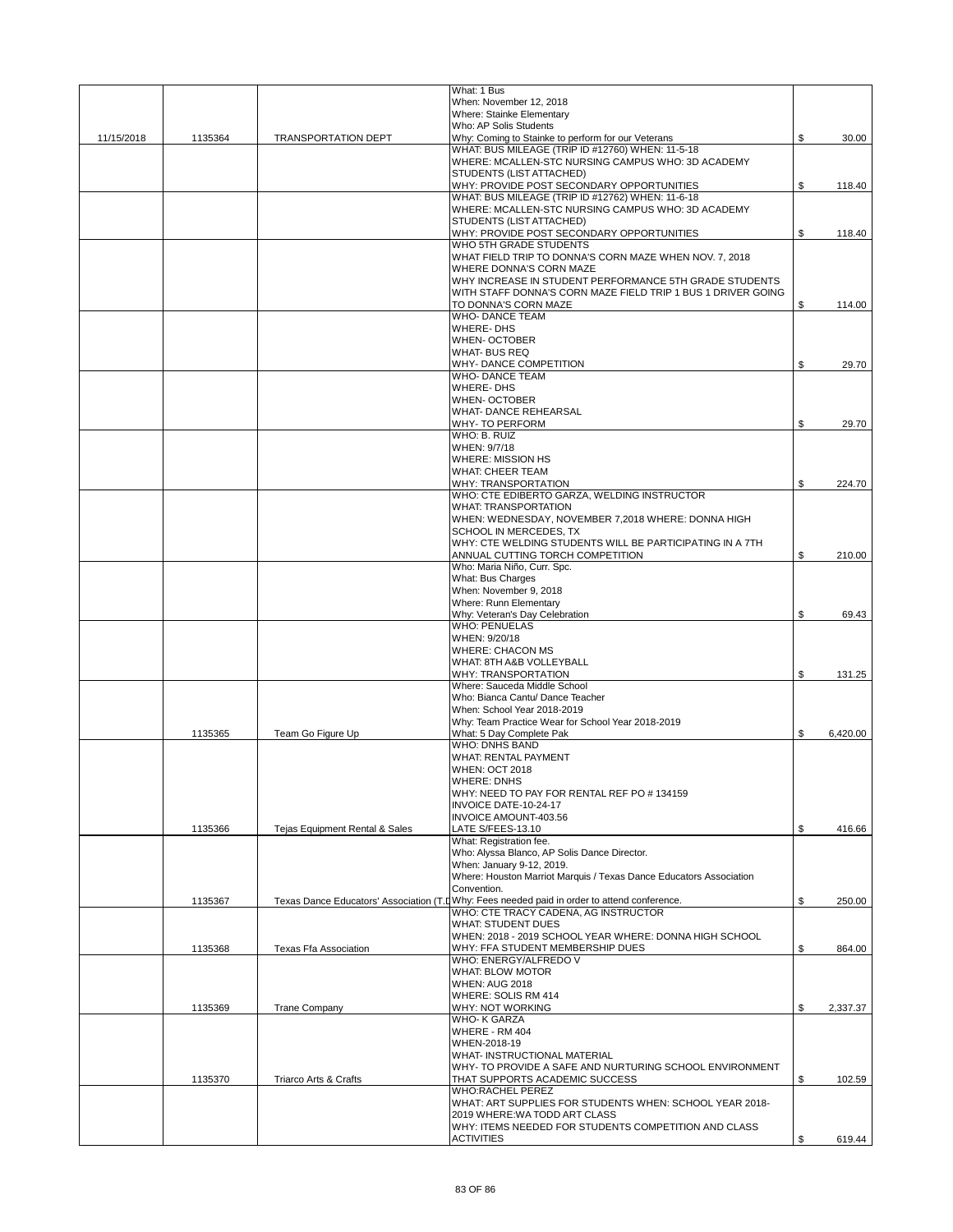|            |                    |                                                              | WHO: DHS<br><b>WHAT: PHONES</b>                                                              |          |                |
|------------|--------------------|--------------------------------------------------------------|----------------------------------------------------------------------------------------------|----------|----------------|
|            |                    |                                                              | WHEN: 2018-2019 SCHOOL YEAR                                                                  |          |                |
|            |                    |                                                              | <b>WHERE: DHS</b>                                                                            |          |                |
| 11/15/2018 | 1135371            | Trifecta Networks, LLC                                       | WHY: PHONES FOR THE DHS FINE ARTS DEPT<br>WHO- AP SOLIS J GARZA                              | \$       | 1,225.00       |
|            |                    |                                                              | WHAT- INSTRUCTIONAL MATERIAL                                                                 |          |                |
|            |                    |                                                              | <b>WHERE-AP SOLIS</b>                                                                        |          |                |
|            |                    |                                                              | WHEN-2018-19<br>WHY- TO PROVIDE APPROPRIATE STUDENT WITH A SAFE AND                          |          |                |
|            |                    |                                                              | NURTURING SCHOOL ENVIRONMENT THAT SUPPORTS ACADEMIC                                          |          |                |
|            | 1135372            | Tune In                                                      | <b>SUCCESS</b>                                                                               | \$       | 42.00          |
|            |                    |                                                              | When November 2018<br>What Safety Mats                                                       |          |                |
|            |                    |                                                              | Who CNP                                                                                      |          |                |
|            |                    |                                                              | Where District Cafeteria                                                                     |          |                |
|            | 1135373            | Unifirst Corporation Texas Industrial Serv Why Student Needs | When October 2018                                                                            | \$       | 848.46         |
|            |                    |                                                              | What Safety Mats                                                                             |          |                |
|            |                    |                                                              | Who CNP                                                                                      |          |                |
|            |                    |                                                              | <b>Where District Cafeterias</b>                                                             | \$       |                |
|            |                    |                                                              | Why Student Needs<br>When October 2018                                                       |          | 27.45          |
|            |                    |                                                              | What Safety Mats                                                                             |          |                |
|            |                    |                                                              | Who CNP<br><b>Where District Cafeterias</b>                                                  |          |                |
|            |                    |                                                              | Why Student Needs                                                                            | \$       | 82.64          |
|            |                    |                                                              | When October 2018                                                                            |          |                |
|            |                    |                                                              | What Safety Mats<br>Who CNP                                                                  |          |                |
|            |                    |                                                              | <b>Where District Cafeterias</b>                                                             |          |                |
|            |                    |                                                              | Why Student Needs                                                                            | \$       | 26.32          |
|            |                    |                                                              | who: Hurilium Valdez, migrant recruiter what: mileage reimbursement                          |          |                |
|            |                    |                                                              | when: month of September, 2018<br>where: areas visited: Alamo, Donna and Weslaco, TX         |          |                |
|            |                    |                                                              | why: migrant home visits to acquire migrant parents signatures on COE's,                     |          |                |
|            | 1135374            | Valdez, Hurilim                                              | residency verification                                                                       | \$       | 121.10         |
|            |                    |                                                              | Who: DHS- Band<br>What: Mileage reimbursement                                                |          |                |
|            |                    |                                                              | When: August 27-31, 2018                                                                     |          |                |
|            |                    |                                                              | Where: DISD Fine Arts                                                                        |          |                |
|            | 1135375            | Valenzuela, Noelia                                           | Why:Teachers work with HS and MS students<br><b>WHAT: GAS CARD</b>                           | \$       | 11.45          |
|            |                    |                                                              | WHY: FOOTBALL GAME                                                                           |          |                |
|            |                    |                                                              | WHEN: 11/8/2018                                                                              |          |                |
|            |                    |                                                              | WHERE: BENNIE LAPRADE STADIUM<br>WHO: DNHS NORTH BAND                                        |          |                |
|            |                    |                                                              | RECEIPT #200013                                                                              |          |                |
|            | 1135376            | Valero Fleet Services                                        | DATE: 11/08/2018                                                                             | \$       | 74.99          |
|            |                    |                                                              | WHAT:RENT DUE (PRINCIPAL)<br>WHEN: 11/3/2018                                                 |          |                |
|            |                    |                                                              | WHY: PER AGREEMENT NO. 7948129-002 WHERE: DONNA ISD                                          |          |                |
|            | 1135377            | WELLS FARGO VENDOR FIN SERV                                  | WHO: TECHNOLOGY INVOICE NO. 68805699 DATE: 9/19/2018                                         | \$       | 35.995.22      |
|            |                    |                                                              | <b>WHO: DNHS STUDENTS</b>                                                                    |          |                |
|            |                    |                                                              | WHAT: FEES FOR ACADEMIC DUES FOR DNHS<br>WHEN: 2018-2019 SCHOOL YEAR                         |          |                |
|            |                    |                                                              | <b>WHERE: DNHS</b>                                                                           |          |                |
|            |                    |                                                              | WHY: FEES FOR ACADEMIC DUES FOR SCHOOL YEAR 2018-2019                                        |          |                |
|            | 1135378            | Weslaco ISD - Weslaco East HS                                | REQUESTOR: B. CACERES<br><b>WHO: DNHS BAND</b>                                               | \$       | 4,000.00       |
|            |                    |                                                              | WHAT: MEAL ALLOWANCE                                                                         |          |                |
|            |                    |                                                              | WHEN: OCT 27, 2018                                                                           |          |                |
|            |                    |                                                              | WHERE: LAREDO, TEXAS<br>WHY: MEAL ALLOWANCE FOR BAND STUDENTS AND STAFF WHO WILL             |          |                |
|            | 1135379            | Whataburger of Alice, Ltd                                    | BE COMPETING IN AREA.                                                                        | \$       | 1,288.00       |
|            |                    |                                                              | WHAT: Chocolate Candy Variety Pack w/60 bars per case                                        |          |                |
|            |                    |                                                              | WHO: Kathy Davila, 3rd Grade Teacher WHEN: 2018-19 Fall Fundraiser<br>WHERE: JP LeNoir Elem. |          |                |
|            | 1135380            | World's Finest Chocolate, Inc.                               | WHY: Provide student recognition/celebration with End of Year Field Trip                     | \$       | 2,495.00       |
|            |                    |                                                              | WHO: KARA YANEZ                                                                              |          |                |
|            |                    |                                                              | <b>WHAT: CLOCK KEEPER</b><br>WHEN: OCTOBER 22, 2018                                          |          |                |
|            |                    |                                                              | WHERE: DONNA HIGH SCHOOL                                                                     |          |                |
|            | 1135381            | YANEZ, KARA                                                  | WHY: DHS VS VALLEY VIEW 9THD AND JVL                                                         | \$       | 32.00          |
|            |                    |                                                              | WHAT: TRAVEL REIMBURSEMENT                                                                   |          |                |
|            |                    |                                                              | WHO: JUANITA YBARRA                                                                          |          |                |
|            |                    |                                                              | WHY: ATTENDED TITLE IX ADMINISTRATOR CONFERENCE                                              |          |                |
|            |                    |                                                              | WHERE: ROUND ROCK TEXAS                                                                      |          |                |
|            | 1135382            | Ybarra, Juanita D.                                           | WHEN: OCTOBER 16 - 18 MEAL REIMBURSEMENT & MILEAGE ONE WAY   \$<br>ATHLETIC OFFICIAL         |          | 189.44         |
|            |                    |                                                              | WHO: ZAVALA, HUMBERTO                                                                        |          |                |
|            |                    |                                                              | <b>WHAT: ATHLETIC OFFICIAL</b>                                                               |          |                |
|            |                    |                                                              | WHEN: 10/13/18<br><b>WHERE: SAUCEDA MS</b>                                                   |          |                |
|            |                    |                                                              | WHY: UIL REQUIREMENT 1 FOOBALL GAME (DNHS VS WESLACO                                         |          |                |
|            |                    |                                                              | CUELLAR) 8A TEAM                                                                             |          |                |
|            | 1135383<br>1135384 | ZAVALA, HUMBERTO<br>Administrators' Scholarship Fundraiser   | MILEAGE METRO RATE<br>Admini Schol Fund-para's 11/15/18                                      | \$<br>\$ | 60.00<br>98.00 |
|            |                    |                                                              |                                                                                              |          |                |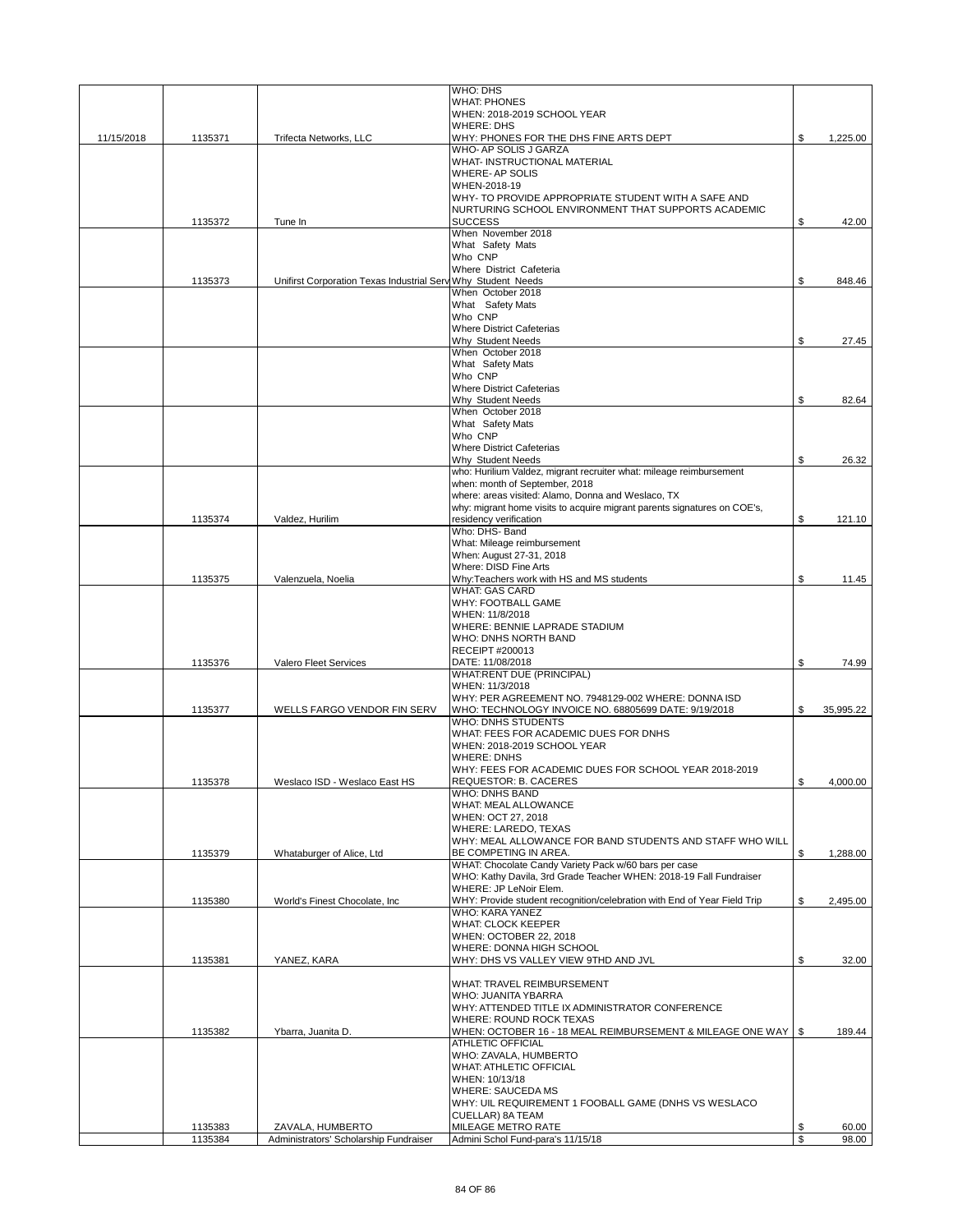| 11/15/2018       | 1135385 | COMMUNITY LOAN CENTER, CORP.                                                 | Community Loan Center-para's 11/15/18                                                                                                                                                                                                                                                                                                                                                              | \$            | 15,303.71        |
|------------------|---------|------------------------------------------------------------------------------|----------------------------------------------------------------------------------------------------------------------------------------------------------------------------------------------------------------------------------------------------------------------------------------------------------------------------------------------------------------------------------------------------|---------------|------------------|
|                  | 1135386 | Cindy Boudloche, Trustee                                                     | Cindy Boudloche-para's 11/15/18                                                                                                                                                                                                                                                                                                                                                                    | \$            | 461.54           |
|                  | 1135387 | Department of the Treasury-FMS                                               | Department of the Treasury-FMS-para's 11/15/18                                                                                                                                                                                                                                                                                                                                                     | \$            | 164.00           |
|                  | 1135388 | <b>Employee Emergency Foundation</b>                                         | Employee Emergency Foundation-para's 11/15/18                                                                                                                                                                                                                                                                                                                                                      | \$            | 224.25           |
|                  | 1135389 | Internal Revenue Service                                                     | IRS-para's 11/15/18                                                                                                                                                                                                                                                                                                                                                                                | \$            | 100.00           |
|                  | 1135390 | NAFT Federal Credit Union                                                    | NAFT-para's 11/15/18                                                                                                                                                                                                                                                                                                                                                                               | \$            | 23,563.00        |
|                  |         |                                                                              |                                                                                                                                                                                                                                                                                                                                                                                                    |               |                  |
|                  | 1135391 | Pre-Paid Legal Services, Inc.                                                | Pre-Pd Legal Services-para's 11/15/18                                                                                                                                                                                                                                                                                                                                                              | \$            | 147.04           |
|                  | 1135392 | TRELLIS CO.                                                                  | Trellis Co.-para's-11/15/18                                                                                                                                                                                                                                                                                                                                                                        | \$            | 36.15            |
|                  | 1135393 | Texas Classroom Teachers Association                                         | TCTA-para's 11/15/18                                                                                                                                                                                                                                                                                                                                                                               | \$            | 184.02           |
|                  | 1135394 | <b>Texas Federation Of Teachers</b>                                          | Tx Federation of Teachers-para's 11/15/18                                                                                                                                                                                                                                                                                                                                                          | \$            | 16.50            |
|                  | 1135395 | <b>Texas State Teachers Association</b>                                      | TSTA-para's 11/15/18                                                                                                                                                                                                                                                                                                                                                                               | \$            | 3,517.91         |
|                  | 1135396 | U.S. Department Of Education National PaUS Dept of Education-para's 11/15/18 |                                                                                                                                                                                                                                                                                                                                                                                                    | \$            | 305.76           |
|                  |         |                                                                              | Open Account for October 2018                                                                                                                                                                                                                                                                                                                                                                      |               |                  |
|                  |         |                                                                              | Random Drug Testing for bus drivers                                                                                                                                                                                                                                                                                                                                                                |               |                  |
|                  | 1135397 | <b>DTM</b>                                                                   | Who: Luis O. Solis<br>What: Random Drug Testing<br>Where: Bus Barn<br>When: October 2018<br>Why: DOT requires random drug testing for bus drivers<br>Open Account for September 2018<br>Random Drug Testing for bus drivers<br>Who: Luis O. Solis<br>What: Random Drug Testing for bus drivers<br>Where: Bus Barn<br>When: September 2018<br>Why: Bus Drivers required by DOT random drug testing. | \$<br>\$      | 715.00<br>770.00 |
|                  | 1135398 | <b>ATPE Dues</b>                                                             | ATPE-pro's 11/15/18                                                                                                                                                                                                                                                                                                                                                                                | \$            | 7,648.71         |
|                  | 1135399 | Administrators' Scholarship Fundraiser                                       | Admini Schol Fund-para's 11/15/18                                                                                                                                                                                                                                                                                                                                                                  | \$            | 983.00           |
|                  | 1135400 | COMMUNITY LOAN CENTER, CORP.                                                 | Community Loan Cnt-pro's 11/15/18                                                                                                                                                                                                                                                                                                                                                                  | \$            | 15,601.16        |
|                  | 1135401 | Cindy Boudloche, Trustee                                                     | Cindy Boudloche-pro's 11/15/18                                                                                                                                                                                                                                                                                                                                                                     | \$            | 1,300.75         |
|                  | 1135402 | Department of the Treasury-FMS                                               | Dept of the Treasury-FMS-pro's 11/15/18                                                                                                                                                                                                                                                                                                                                                            | \$            | 712.02           |
|                  | 1135403 | <b>Employee Emergency Foundation</b>                                         | Employee Emerg Found-pro's 11/15/18                                                                                                                                                                                                                                                                                                                                                                | \$            | 1,152.50         |
|                  |         |                                                                              |                                                                                                                                                                                                                                                                                                                                                                                                    |               |                  |
|                  | 1135404 | Internal Revenue Service                                                     | IRS-pro's 11/15/18                                                                                                                                                                                                                                                                                                                                                                                 | \$            | 546.89           |
|                  | 1135405 | NAFT Federal Credit Union                                                    | NAFT-pro's 11/15/18                                                                                                                                                                                                                                                                                                                                                                                | \$            | 37,820.00        |
|                  | 1135406 | Pre-Paid Legal Services, Inc.                                                | Pre-Pd Legal Services-pro's 11/15/18                                                                                                                                                                                                                                                                                                                                                               | \$            | 1,072.33         |
|                  | 1135407 | REACH Scholarship Fund                                                       | REACH-pro's 11/15/18                                                                                                                                                                                                                                                                                                                                                                               | \$            | 244.00           |
|                  | 1135408 | TRELLIS CO.                                                                  | Trellis Co.-pro's 11/15/18                                                                                                                                                                                                                                                                                                                                                                         | \$            | 3,120.76         |
|                  | 1135409 | Texas Classroom Teachers Association                                         | TCTA-pro's 11/15/18                                                                                                                                                                                                                                                                                                                                                                                | \$            | 4,084.92         |
|                  | 1135410 | Texas Federation Of Teachers                                                 | Tx Federation of Teachers-pro's 11/15/18                                                                                                                                                                                                                                                                                                                                                           | \$            | 1,287.00         |
|                  | 1135411 | Texas Industrial Vocational Association                                      | TIVA-pro's 11/15/18                                                                                                                                                                                                                                                                                                                                                                                | \$            | 191.00           |
|                  | 1135412 | Texas State Teachers Association                                             | TSTA-pro's 11/15/18                                                                                                                                                                                                                                                                                                                                                                                | \$            | 12,067.37        |
|                  | 1135413 | U.S. Department Of Education National PaUS Dept of Eductaion -pro's 11/15/18 |                                                                                                                                                                                                                                                                                                                                                                                                    | \$            | 580.75           |
| 11/15/2018 Total |         |                                                                              |                                                                                                                                                                                                                                                                                                                                                                                                    | $\mathbf{\$}$ | 609,945.17       |
|                  |         |                                                                              |                                                                                                                                                                                                                                                                                                                                                                                                    |               |                  |
|                  |         |                                                                              |                                                                                                                                                                                                                                                                                                                                                                                                    |               |                  |
| 11/16/2018       | 1135414 | <b>Premier Pension Solutions</b>                                             | Premier Pension Solutions-306043                                                                                                                                                                                                                                                                                                                                                                   | \$            | 71,666.32        |
|                  |         |                                                                              | Premier Pension Solutions-306043-Ameritas                                                                                                                                                                                                                                                                                                                                                          | \$            | 63,426.74        |
|                  |         |                                                                              | Premier Pension Solutions-306043-Block Vision of Texas                                                                                                                                                                                                                                                                                                                                             | \$            | 12,268.56        |
|                  |         |                                                                              | Premier Pension Solutions-306043-Cigna Disability                                                                                                                                                                                                                                                                                                                                                  | \$            | 77,411.17        |
|                  |         |                                                                              | Premier Pension Solutions-306043-unum Vol-Life & Basic Life                                                                                                                                                                                                                                                                                                                                        | \$            | 16,020.83        |
|                  |         |                                                                              | Premier Pension Solutions-306043-Unum w/ Cancer                                                                                                                                                                                                                                                                                                                                                    | \$            | 4,790.82         |
|                  | 1135415 | AIM MEDIA TEXAS                                                              | WHO: Mrs. Stephanie Garza, Director for Social Studies/Librarians<br>WHAT: The Monitor Newspaper DONNA HIGH SCHOOL<br>WHEN: Fiscal Year 2018-2019<br><b>WHERE: All Donna ISD Libraries</b><br>WHY: Students can read and learn to read newspaper daily                                                                                                                                             | \$            | 1,120.00         |
|                  |         |                                                                              | DONNA I.S.D.                                                                                                                                                                                                                                                                                                                                                                                       |               |                  |
|                  | 1135416 | Alegro's Flower Shop                                                         | WHEN: THURSDAY, NOVEMBER 15, 2018 WHAT: THANKSGIVING<br>LUNCHEON DECORATIONS - DELIVERY CHARGE<br>WHERE: DHS MARCHING BAND HALL WHO: ADMINISTRATION<br>WHY: THANKSGIVING                                                                                                                                                                                                                           | \$            | 310.00           |
|                  |         |                                                                              | DONNA I.S.D.                                                                                                                                                                                                                                                                                                                                                                                       |               |                  |
|                  | 1135417 | <b>Briones Catering</b>                                                      | WHEN: NOVEMBER 15, 2018<br>WHAT: THANKSGIVING ANNUAL LUNCHEON<br>WHERE: DHS MARCHING BAND HALL WHO: ADMINISTRATION<br><b>WHY: TABLE LINENS</b>                                                                                                                                                                                                                                                     | \$            | 90.00            |
|                  |         |                                                                              | WHAT: POLLUTION-ABOVE GROUND STORAGE TANKS<br><b>WHY: INSURANCE</b><br>WHEN: EFFECTIVE: 8/08/18<br><b>WHERE: DONNA ISD</b>                                                                                                                                                                                                                                                                         |               |                  |
|                  | 1135418 | Carlisle Insurance Agency, inc.                                              | WHO: LUDIVINA CANSINO, ASST. SUPT. OF BUSINESS & FINANCE                                                                                                                                                                                                                                                                                                                                           | \$            | 708.00           |
|                  | 1135419 | <b>Quality Rental Service</b>                                                | DONNA I.S.D.<br>WHEN: THURSDAY, NOVEMBER 15, 2018 WHAT: ADMINISTRATION<br>ANNUAL THANKSGIVING LUNCHEON<br>WHERE: DHS MARCHING BAND HALL WHO: ADMINISTRATION STAFF<br>WHY: RENTAL OF CHAIRS AND TABLES<br>What: Per Diem<br>When: November 16-17, 2018                                                                                                                                              | \$            | 311.00           |
|                  | 1135420 | Col Roberto Perez                                                            | Where: SPI, Texas<br>Why: 2018 TASB Legal Seminar Series Who: Board of Trustee - Col Roberto<br>Perez, Secretary Breakfast November 17, 2018                                                                                                                                                                                                                                                       | \$            | 116.31           |
|                  | 1135421 | Hilton Garden Inn                                                            | What: Room Allowance<br>When: Friday, November 16, 2018 Where: SPI, Texas<br>Who: Board of Trustees - Dr. Maricela Valdez, Vice President and Col Roberto<br>Perez, Secretary<br>Why: 2018 TASB legal Seminar Series Room Allowance for November 16,<br>2018 - Dr. Maric                                                                                                                           | ፍ             | 143.19           |